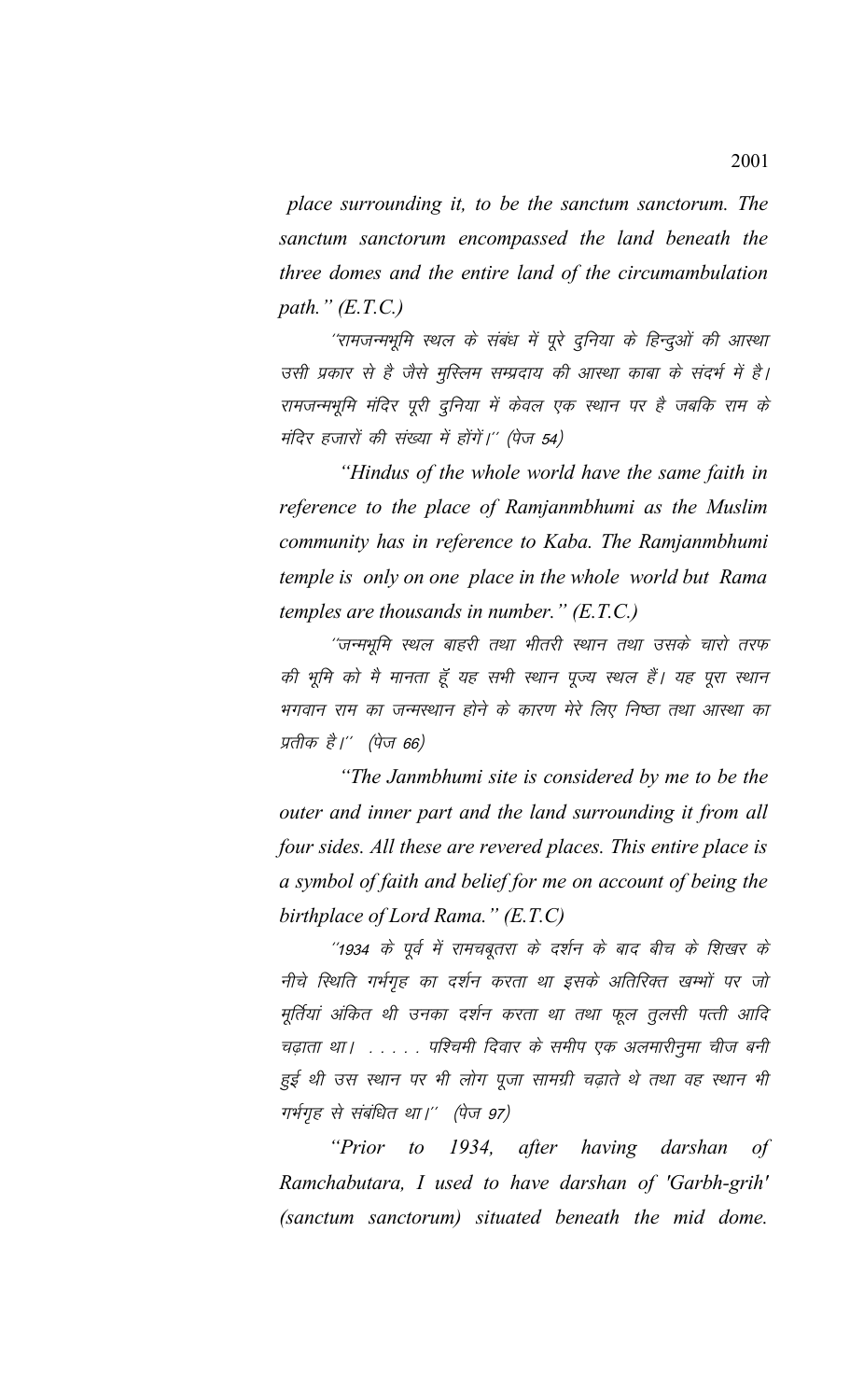*Besides this, I used to have darshan of the idols existing over the pillars and used to offer flower, Tulsi (Holy Basil) leaves etc. over them. . . . . . . . .. There was a almirah shaped structure near the western wall. People used to offer worship articles over there and that place was also related to 'Garbh-grih' (sanctum sanctorum)." (E.T.C)*

''प्रत्येक वह स्थान, जहां पर मूर्ति रहती है, उसे गर्भगृह नहीं कहा जाता है, जिस स्थान पर देवता विशेष प्रकट होता है, उस स्थान को गर्भगृह कहते हैं।'' (पेज 134)

*"Every such place, where idols exist, is not called 'Garbh-grih' (sanctum sanctorum). The place of descension of a particular God, is called the 'Garbh-grih' (sanctum sanctorum)." (E.T.C)*

## **OPW-5, Ramnath Mishra alias Banarasi Panda**

''विवादित भवन की तीन तरह की परिक्रमा होती है. पहली चौदह कोसी, दूसरी पांच कोसी और तीसरी अन्तर्गृही अर्थात विवादित भवन के चारों तरफ।''(पेज 42)

*"Three types of circumambulation are performed at the disputed structure, the first one being '14 kosi' (circumambulation of 14 kosas), the second one being '5 kosi' (circumambulation of 5 kosas) and the third one being the inner circumambulation, that is, round the disputed structure."(E.T.C.)*

''सन 1932 से 1970 तक मैं बराबर दर्शन करने विवादित स्थल पर जाया करता था। सन् 1932 से 1970 तक मैं यात्रियों को लेकर वहां दर्शन कराने जाता था, इसलिए सरसरी तौर पर देखता था, और मैं उनके पूजा कराने, दर्शन कराने और अपनी दक्षिणा में ज्यादा ध्यान देता था।''

(पेज  $44)$ 

*"From 1932 to 1970, I used to go to have darshan at the disputed structure. From 1932 to 1970 I used to take along pilgrims to that place for darshan; hence, I used to*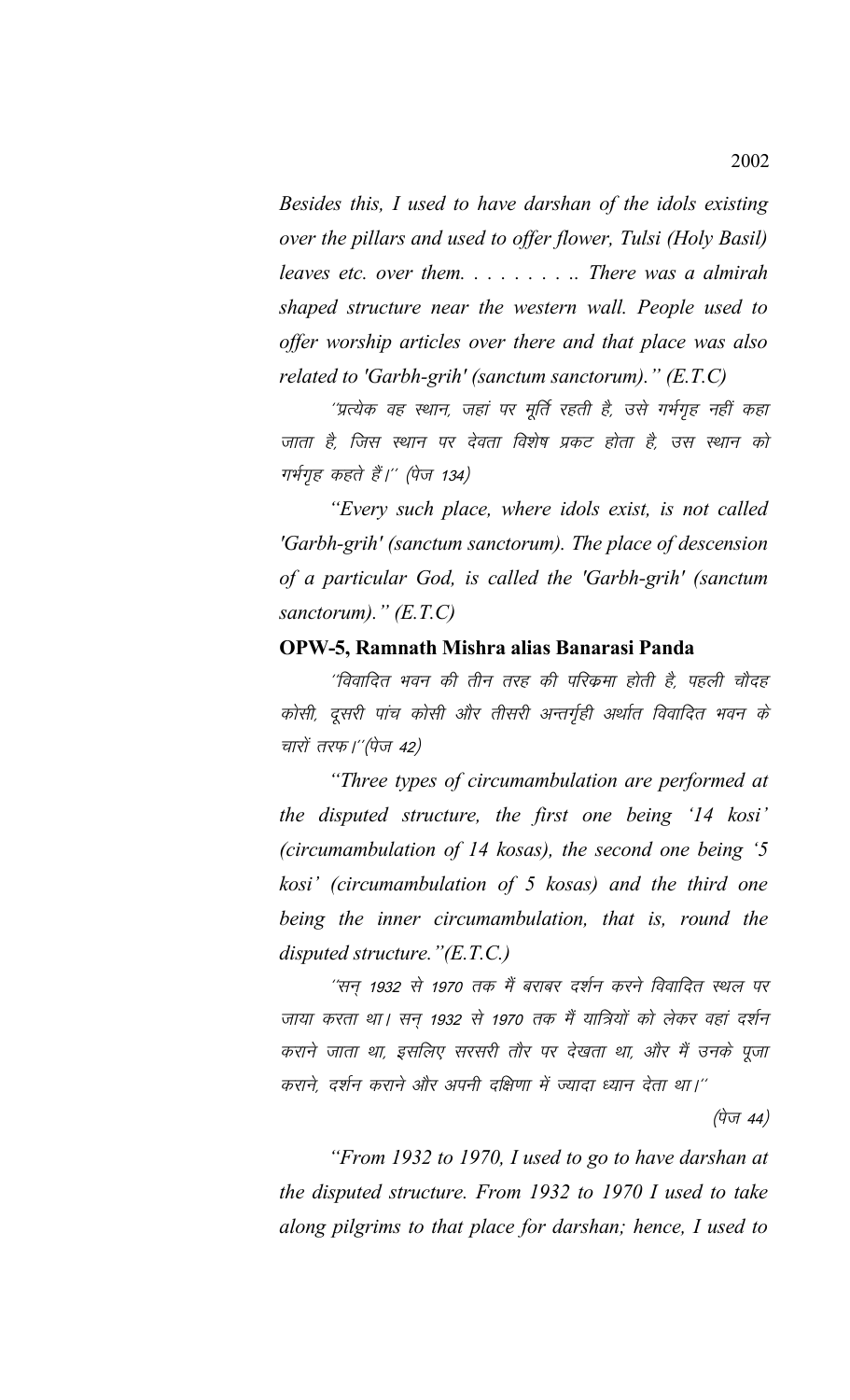*see things cursorily and used to pay more attention to arranging Pooja and darshan for them and to taking 'Dakshina' (gift for religious services)." (E.T.C)*

''विवादित परिसर के अन्दर मैं तीन जगह दर्शन करता था, पहले बायें वाले चबूतरे पर दर्शन करता था फिर शिखर वाले गर्भगृह का बाहर जंगले से दर्शन करता था और फिर उत्तर की ओर सीता रसोई के दर्शन करने जाता था। वहां सीता रसोई से कभी मैं उत्तरी फाटक से निकल जाता था, और कभी वापस आकर पूर्वी द्वार से बाहर निकल जाता था, जब ज्यादा भीड़ होती थी।''(पेज 45)

*"Inside the disputed structure I used to have darshan at three places; I used to have darshan first at the left Chabutra, then at the domed 'Garbh-Grih' (sanctum sanctorum) through the outer grill and then at Sita Rasoi in the north. I sometimes came out of Sita Rasoi from the northern gate and sometimes returned to the eastern gate to go out through it, particularly when there were sizeable crowds." (E.T.C.)*

''हमने उन यजमानों को केवल जन्म भूमि के पूजा व दर्शन कराया था।'' (पेज 78)

*"I had helped said 'Yajmans' in worship and darshan of Janmbhumi only." (E.T.C)*

#### **OPW-7, Ram Surat Tiwari**

''मैंने सन 1942 से लेकर 15 दिसम्बर 1949 के बीच में विवादित भवन के अन्दर गर्भगृह में जाकर कभी दर्शन नहीं किए। विवादित भवन के गर्भगृह में कोई मूर्तियां नहीं थीं। सीखचों की दीवार के बाहर से ही फूल, प्रसाद और दव्य चढ़ा दिया करते थे।'' (पेज 10)

*"Between 1942 to 15th December, 1949, I never had darshan by going into the sanctum sanctorum inside the disputed structure. There were no idols in the sanctum sanctorum of the disputed structure. I used to offer flowers, 'Prasad' and other materials only from outside the grill*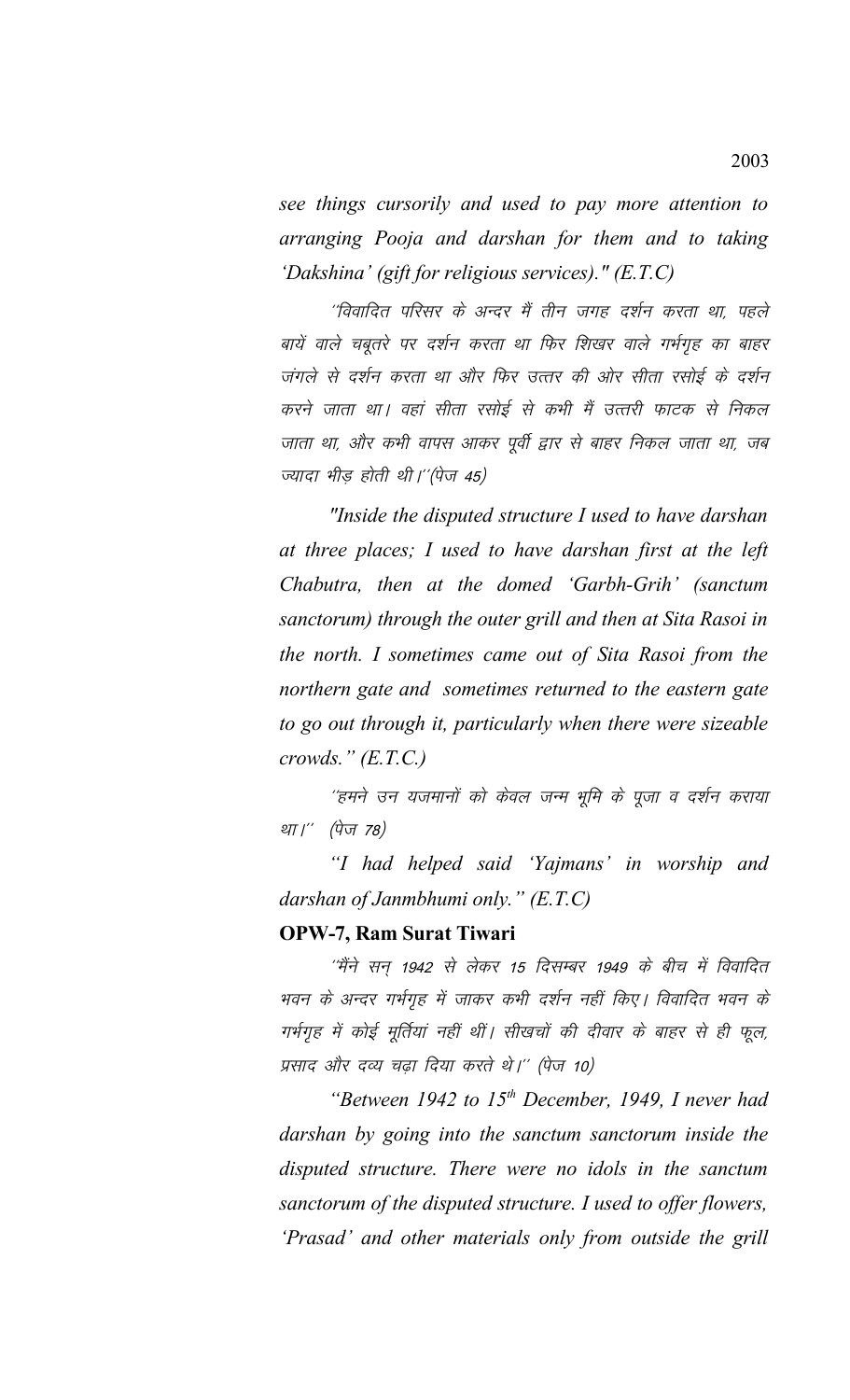*wall." (E.T.C.)*

''अयोध्या में जहाँ पर राम जन्म भूमि मंदिर स्थित है, उसी को कुछ मुसलमान लोग तथाकथित बाबरी मस्जिद कहते हैं।'' (पेज 22)

*"That very place in Ayodhya where Ramjanmbhumi is situated, is called the so called Babri mosque by some Muslims." (E.T.C.)*

''तीन गुम्बद वाले भवन में सीखचे वाली दीवार के बाहर से मैंने केवल उपरोक्त स्थल का ही दर्शन किया था, और उसी को प्रणाम किया था और वहां किसी चीज का दर्शन नहीं किया था।'' (पेज 71)

*"From outside the grill wall in the three domed structure, I had 'darshan' only of the aforesaid place and paid obeisance to that very place."(E.T.C.)*

# **OPW-16, Jagadguru Ramanandacharya Swami Ram Bhadracharya**

''शाश्वत पूज्य स्थलों में महंतो की आवश्यकता नहीं होती है। ऐसे शाश्वत पुज्य स्थलों में रामेश्वरम, जगन्नाथपुरी, द्वारिकाधाम, बद्री नारायण भी हैं, जहाँ महंत नहीं हैं। मथुरा के श्रीकृष्ण जन्मभूमि मंदिर पर भी कोई महंत नहीं है।'' (पेज 56)

*"Mahantas are not required at the eternally revered places. Among such eternally revered places are 'Rameshwaram', 'Jagannath', Dwarikadhaam', and 'Badri Narayan' as well, where there are no Mahantas. There is no Mahanta even at Mathura situated Sri Krishna Janam Bhumi temple."(E.T.C.)*

<sup>''पू</sup>जा अर्चना की बात सन् 1528 से लेकर सन् 1949 तक परम्पराओं के आधार पर हम सूनते चले आ रहे हैं और यह परम्परा लगातार सूनी हुई बातों पर आधारित है। उपरोक्त परम्परा मैंने अपने जीवनकाल में अपने पूर्वजों से सूनी और यह मेरे विश्वास की बात है कि यह बात मेरे पूर्वजों से सूनी और यह मेरे विश्वास की बात है कि यह बात मेरे पूर्वजों को उनके पूर्वजों ने बताई होगी। स्वयं कहा कि ''अविच्छिन्न जनश्रुति'' का ही नाम परम्परा है।'' (पेज 63)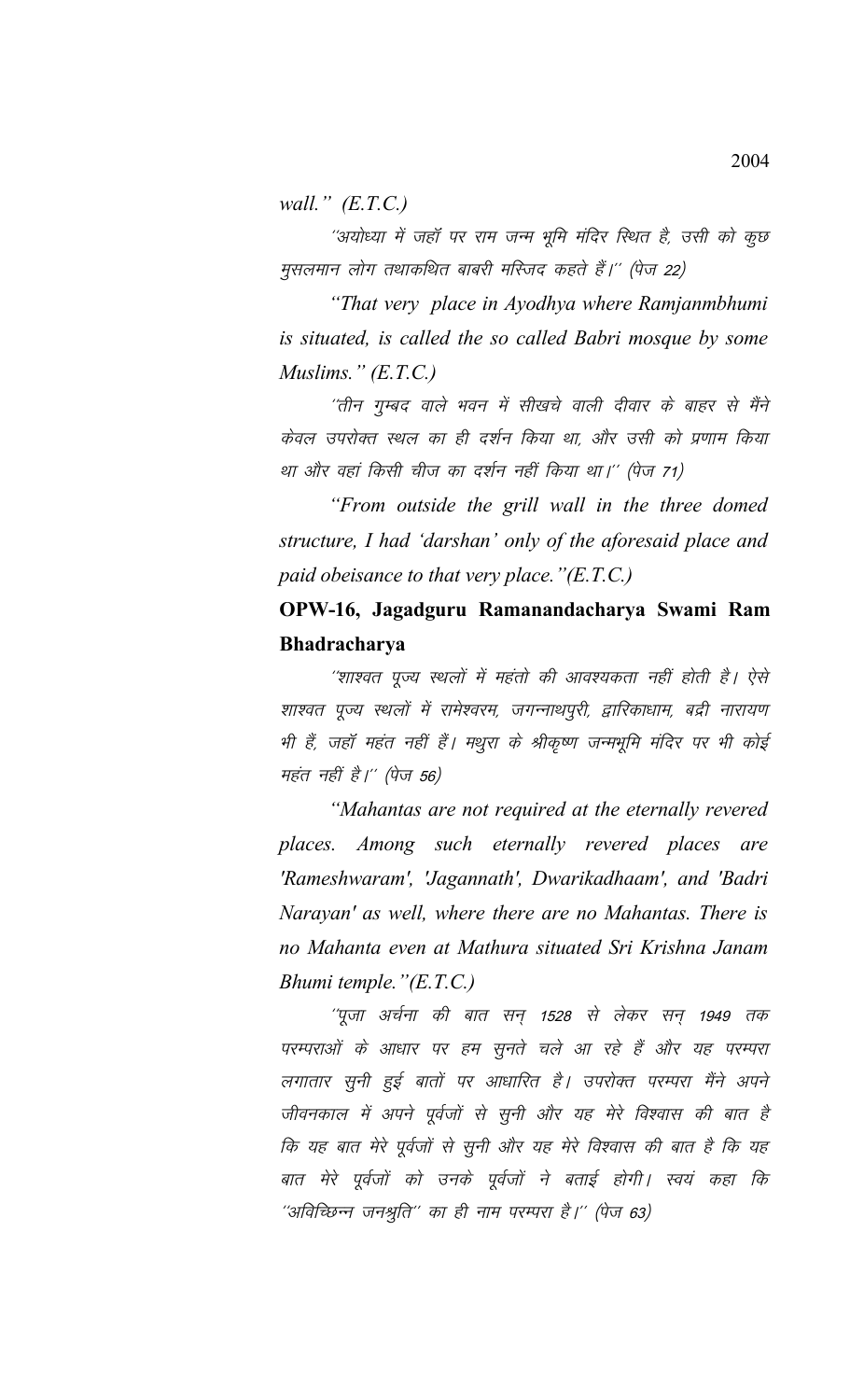*"We have been hearing of 'Pooja- Archana' (worship and prayer) from 1528 to 1949 on the basis of traditions and this tradition is based on the things heard consistently. I have heard of the aforesaid tradition from my forefathers in my life time and it is my belief that my forefathers may have been told this thing by their forefathers. (Himself stated) 'Avichchhhinna Janshruti' (anything being heard consistently) itself is called tradition." (E.T.C.)*

### **DW-3/9, Shri Ram Ashrey Yadav**

''तीन गुम्बद वाले विवादित भवन के बीच के गुम्बद के नीचे भगवान राम का जन्म हुआ था, ऐसा हिन्दू लोग मानते हैं। हिन्दुओं की यह मान्यता है कि राम जन्म भूमि का दर्शन करने से मोक्ष मिलता है।'' (पेज 13)

*"The Hindus so believe that Lord Rama was born under the mid dome of the three dome disputed structure. It is the belief of the Hindus that 'Moksha' (salvation) is obtained by 'Darshan' (offering of prayer by sight) of Ramjanmbhumi." (E.T.C.)*

### **DW-3/14 Swami Haryacharya**

''मैं तीन गुम्बद वाले भवन में दर्शन करने पहले जाता था। ........ मैंने दर्शन इसीलिए किया था क्योंकि मेरा यह विश्वास है कि वहाँ दर्शन मात्र से मोक्ष की प्राप्ति होती है।'' (पेज 25)

*"Earlier I use to go for darshan to the three domed building. ....... I had the said sight because I believe that one can attain liberation by merely having sight of the said place." (E.T.C.)*

''अयोध्या में केवल जन्मभूमि पर गर्भगृह है। इसके अतिरिक्त अयोध्या के अन्य किसी मन्दिर में गर्भगृह नहीं है।'' (पेज 107)

*"In Ayodhya, the 'Garbh-grih' (sanctum santoram) exists only at the Janmbhumi. Apart from this, Garbh-grih is not found in any other temple at Ayodhya." (E.T.C.)*

1916. As long back as in 18<sup>th</sup> century even **Tieffenthaler** in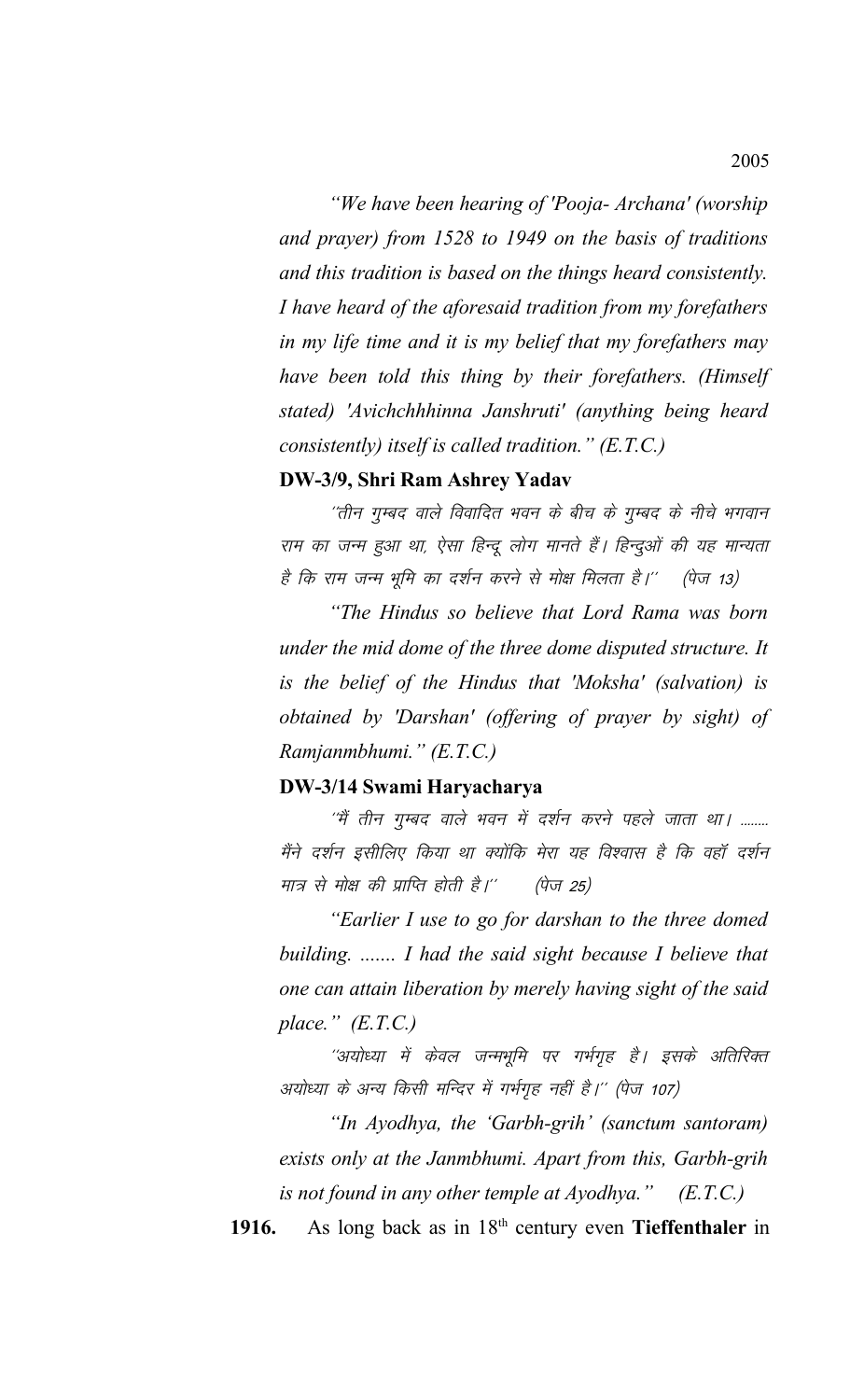his work **"Description : Historique Et Geographique : Del'Inde" (supra)**, **Exhibit 133 (Suit-5) (Register 21, pages 273-289**) has recognised the belief of Hindus with respect to the place on which they continue to worship despite its being razed as is evident from the following:

*"The Hindus call it Bedi i.e. 'the cradle. The reason for this is that once upon a time, here was a house where Beschan was born in the form of Ram. . . . . Subsequently, Aurengzebe or Babor, . . . got this place razed in order to deny the noble people, the opportunity of practising their superstitions. However, there still exists some superstitious cult in some place or other. For example, in the place where the native house of Ram existed, they go around 3 times and prostrate on the floor. . . . ."*

**1917.** He also recognised the celebration of the birthplace of Rama on 24<sup>th</sup> of the month of Chaitra.

**1918**. In view of the above, we find force in the submissions of the learned counsels that the plaintiffs 1 and 2 are juridical person and considering the fact that they are being visited as a matter of right by Hindus for Darshan and worship believing the Place as birthplace of Lord Rama, and the idols being the image of Supreme Being having divine powers which may cherish their wishes, provide happiness and salvation. This faith and belief cannot be negatived on the challenge made by those who have no such belief or faith. How it was created, who created, what procedure of Shastrik law was followed are not the questions which need be gone at their instance. We find that such faith and belief is writ large by a long standing practice of Hindus of visiting the place for Darshan and worship.

**1919**. Now the question is what should be the procedure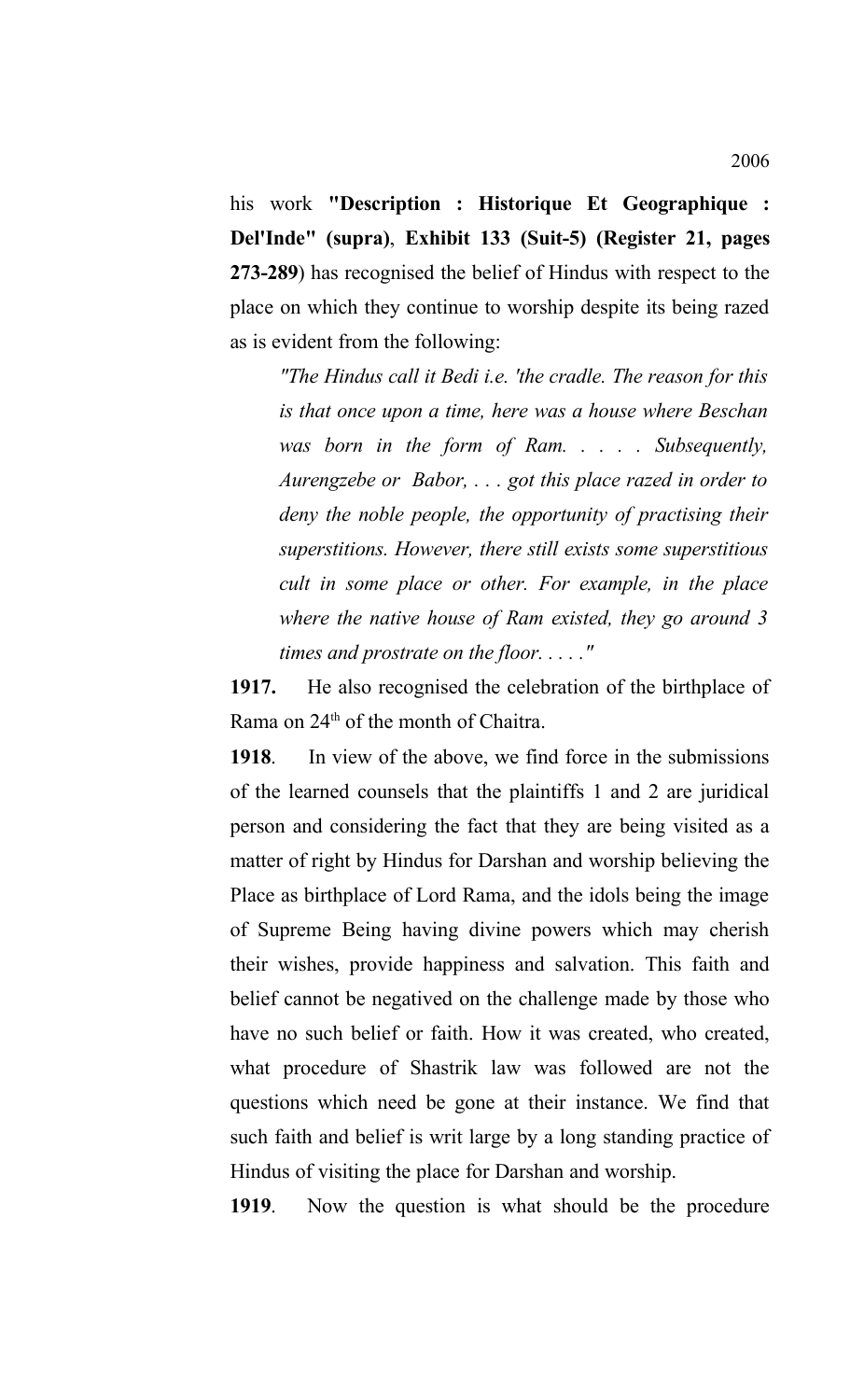where an idol is to be sued or sue. The suit in the name of the idol can be filed by Shebait. Similarly, idol can be made a defendant through Shebait. In certain circumstances, however, a suit can be allowed to be filed or defended through next friend.

**1920**. The term 'next friend' has been used in Order 32 Rule 1 CPC. This brings into picture Order 32 Rule 1 CPC which reads as under:

*"1. Minor to sue by next friend.- Every suit by a minor shall be instituted in his name by a person who in such suit shall be called the next friend of the minor.*

Explanation.*- In this Order, "minor" means a person who has not attained his majority within the meaning of section 3 of the Indian Majority Act, 1875 (9 of 1875), where the suit relates to any of the matters mentioned in clauses (a) and (b) of section 2 of that Act or to any other matter."*

**1921**. Meaning of the expression "a next friend" in Order 32 Rule 1 CPC came to be considered in **Amar Chand Vs. Nem Chand AIR (29) 1942 All.150** where an Hon'ble Single Judge **(Hon'ble Braund J.)** observed :

*"The expression "a next friend" originally denoted the person through whom an infant acts without any necessary reference to litigation but in modern times it has come to assume a technical meaning of the person by whom a minor or an infant, as the case may be, is represented as a plaintiff in litigation. The real object of having a next friend is that there may be somebody to whom the defendant or the opposite party may be able to look for costs. The next friend himself does not actually become a party to the litigation. It is the minor who is the*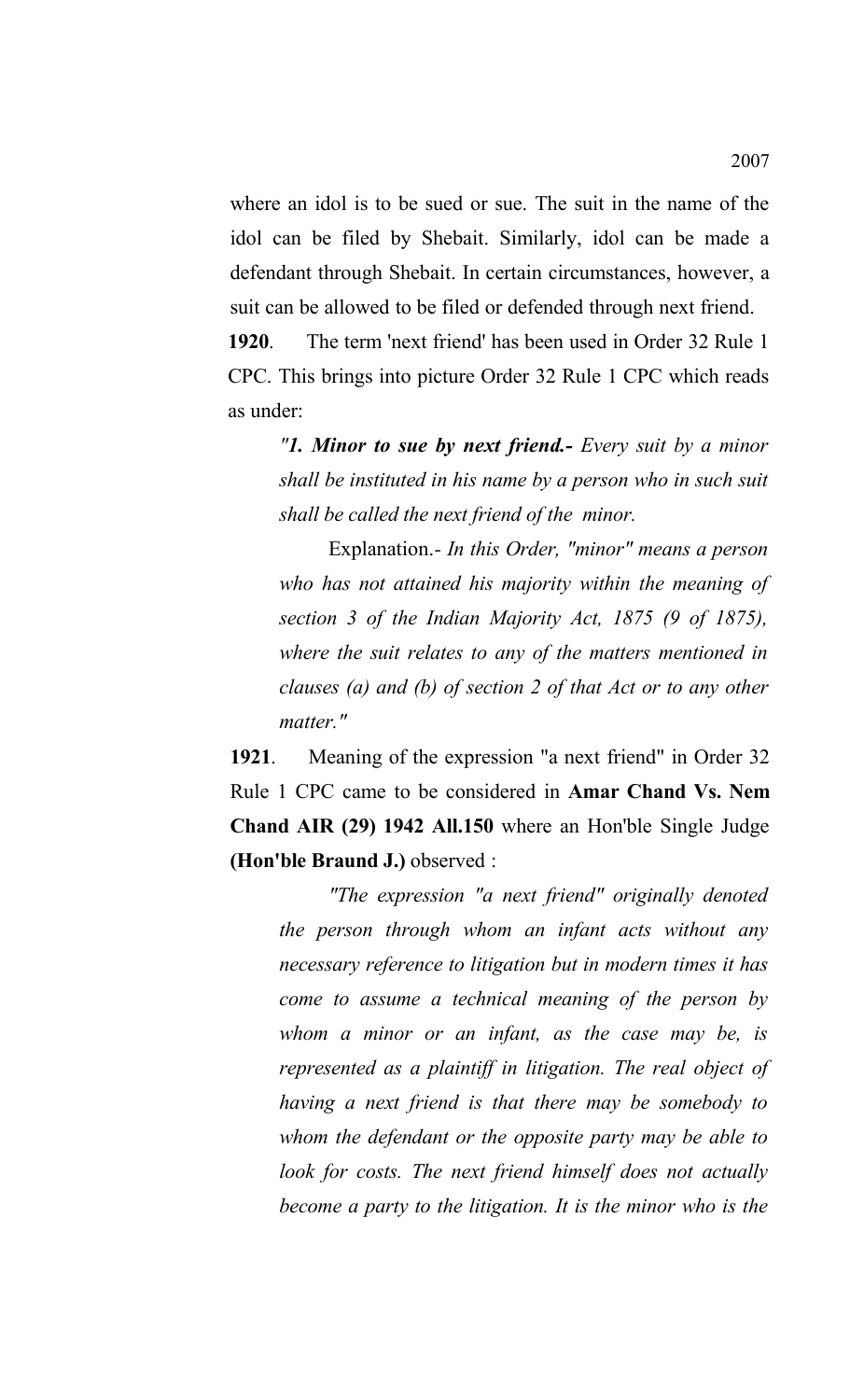*party and the next friend is a person- so to speak in the background- who can act on the minor's behalf and to whom the opposite party can look for costs.* 

**1922**. The Court also considered the difference between "guardian" and "a next friend" and said:

*"As every one knows, a minor who is a defendant to a suit is represented by a guardian ad litem. There is this difference between a guardian ad litem and a next friend that, whereas a guardian ad litem is constituted by an order of the Court, a next friend automatically constitutes himself by taking steps in the suit."*

**1923**. About the procedure of filing a suit under Order 32 Rule 1 C.P.C. the Court said:

*"Now, O. 32, R. 1 provides for the manner in which a suit is to be instituted by a minor. It says that every suit by a minor shall be instituted in his name by a person who in that suit shall be called his next friend. From that it is quite clear that a person who does, in fact, institute a suit in the name of a minor becomes his next friend and, according to the Code, that would apparently happen at the instant a plaint is presented on a minor's behalf."*

**1924**. In **Annapurna Devi** Vs. **Shiva Sundari Dasi, AIR 1945 Cal 376** a different view was taken holding that the appointment of next friend by the Court was not necessary.

**1925**. For the purpose of procedure, recourse was taken to Order 32 CPC but not accepted by this Court in **Doongarsee Shyamji vs. Tribhuvan Das, AIR 1947 All 375** observing where the Shebait of a temple has done something which is obviously adverse to the interest of the institution, the Court may allow a disinterested third party to file a suit, but such a suit must be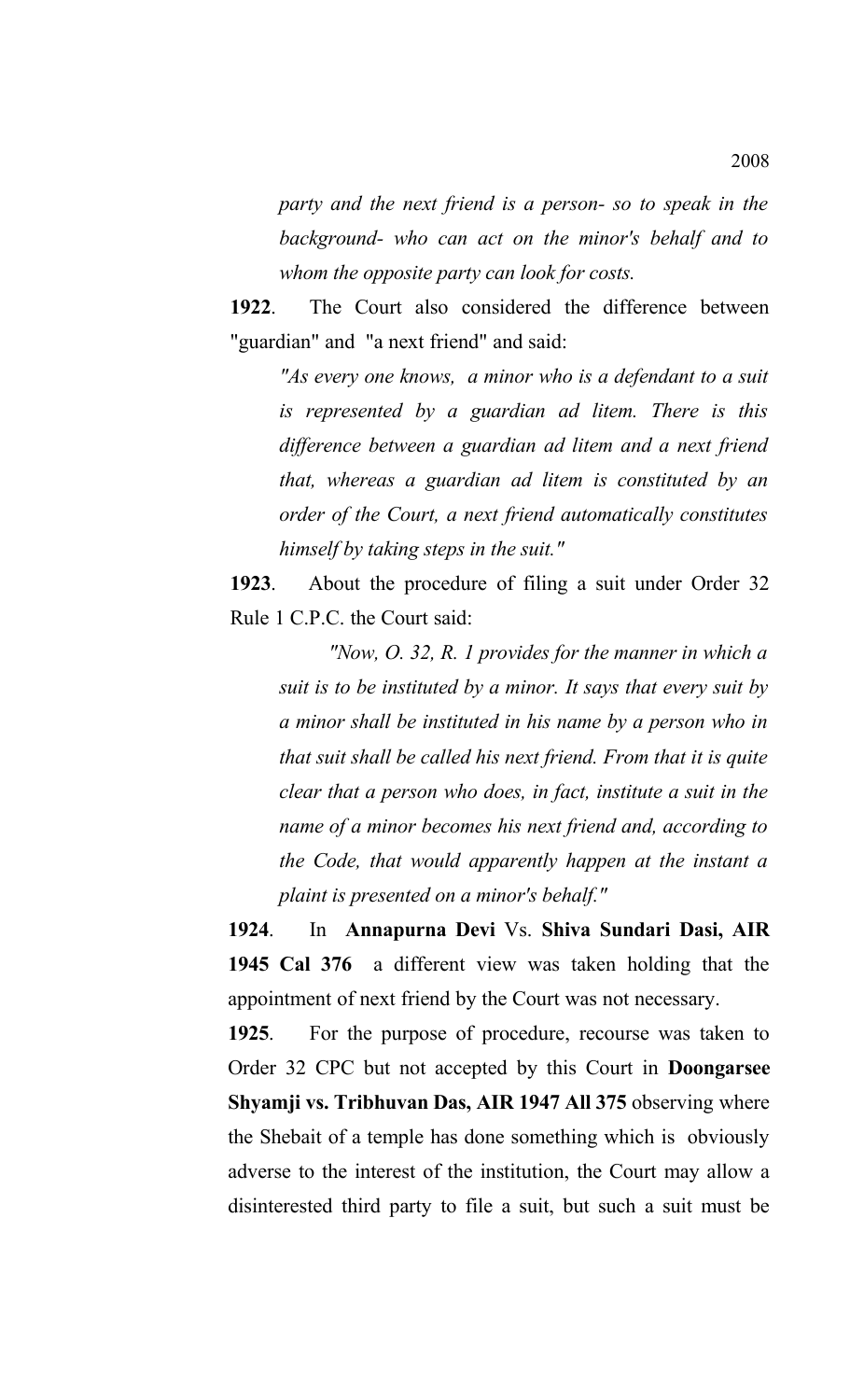filed in the interest of the foundation or the deity, as the case may be. This proposition was expanded and enlarged by a Division Bench of this Court in **Bihari Lal Vs. Thakur Radha Ballabh Ji and another AIR 1961 Allahabad 73** holding that the person who has beneficial interest in the temple property can take steps to see that the temple property is preserved to the idol and may file a suit for that purpose as the next friend of the deity, bringing the suit in the name of the deity himself.

**1926**. This Court in **Dongarsee Syamji Joshi (supra)** held :

*"The analogy of a deity being treated as a minor is a very imperfect analogy and we cannot carry it far enough to make O. 32, Civil P.C. applicable. In cases where the sebaits of a temple have done something which is obviously adverse to the interest of the institution it may be that the Courts would allow a disinterested third party to file a suit, but such suits must be filed in the interest of the foundation or the deity, as the case may be. the cases relied on by learned counsel where a sebait transferred property belonging to the deity and a stranger was allowed to file a suit as next friend can be distinguished on that ground." (para 8)*

*"The result of accepting the argument of learned counsel would be that any person can constitute himself as the next friend of a deity and file a suit in the name of the deity for possession of the property by the dispossession of a de facto sebait who may be managing the property and looking after the deity to the satisfaction of everybody and get hold of the property in the name of the idol till such time as he is dispossessed again by somebody else. We are not prepared to hold that such is the law that any third*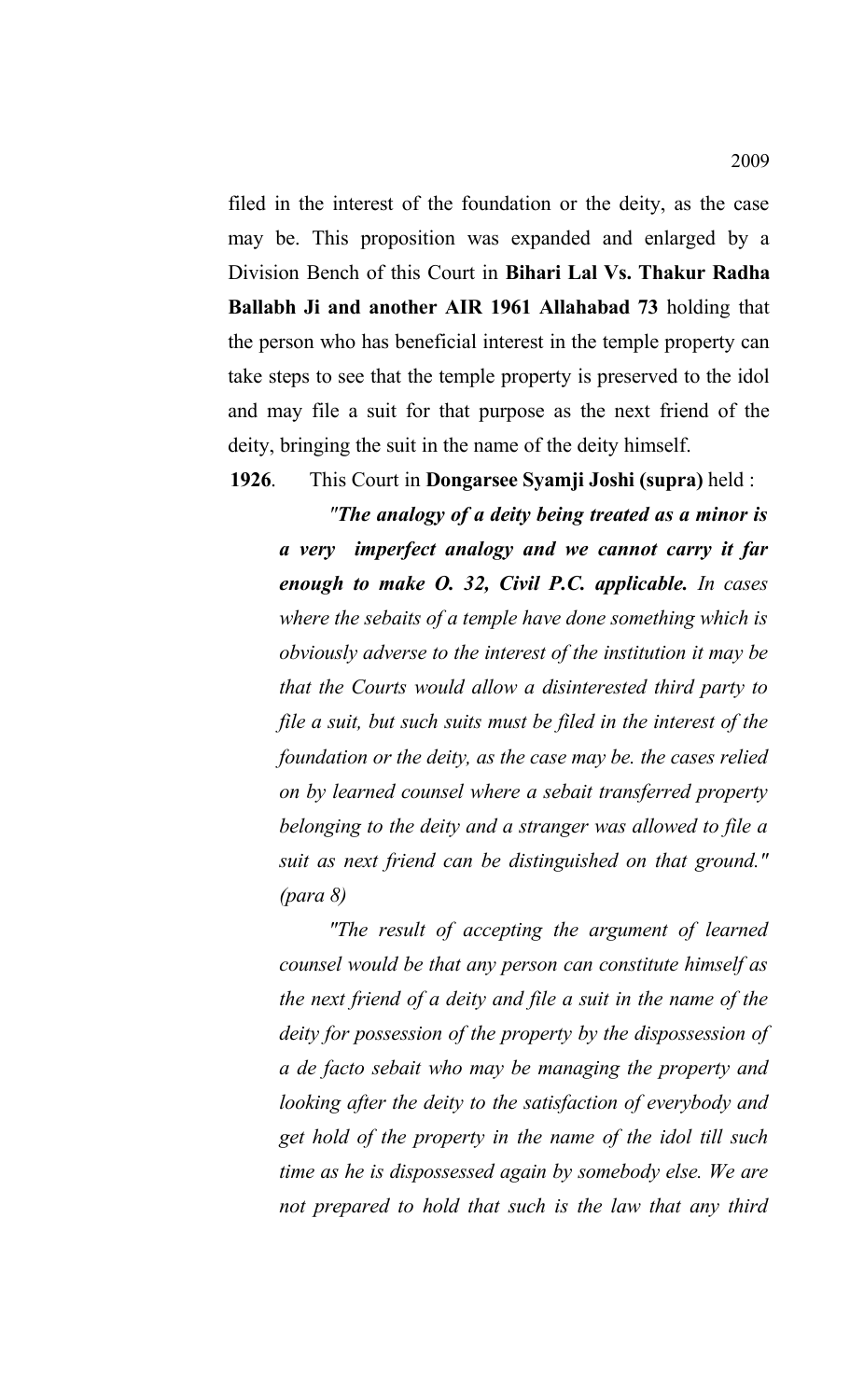*person can constitute himself as next friend and file a suit and claim an absolute right to possession of the property simply because he has filed the suit in the name of the deity." (para 12)*

*"An idol, though it is a juristic person, is in charge of its sebait who, for all practical purposes, represents it. But there maybe cases where the right of the sebait and the right of the idol are at conflict and in such a case it may be that the idol may bring a suit for the vindication of its rights through a disinterested third party as its next friend. We do not think we can accept the contention of learned counsel for the respondent that an idol has no right of suit at all, though we agree with him that a suit in the name of the idol can be filed only in the interest of the idol and not with the object of getting hold of its property by the person purporting to act as next friend." (para 13)*

*"There is really no such thing as an idol which is the private property of an individual or a family or which belongs to the public. According to Hindu philosophy, an idol, when it is installed in a temple is the physical personification of the deity and after consecration the stone image gets its soul breathed into it. Before an idol can be installed in a temple, the temple must be dedicated to it and it becomes its private property. The books of ritual contain a direction that before removing the image into the temple the building itself should be formally given away to God for whom it is intended. The sankalpa, or the formulae of resolve, makes the deity himself the recipient of the gift which, as in the case of other gifts has to be made by the donor taking in his hands water sesamum, the sacred kush*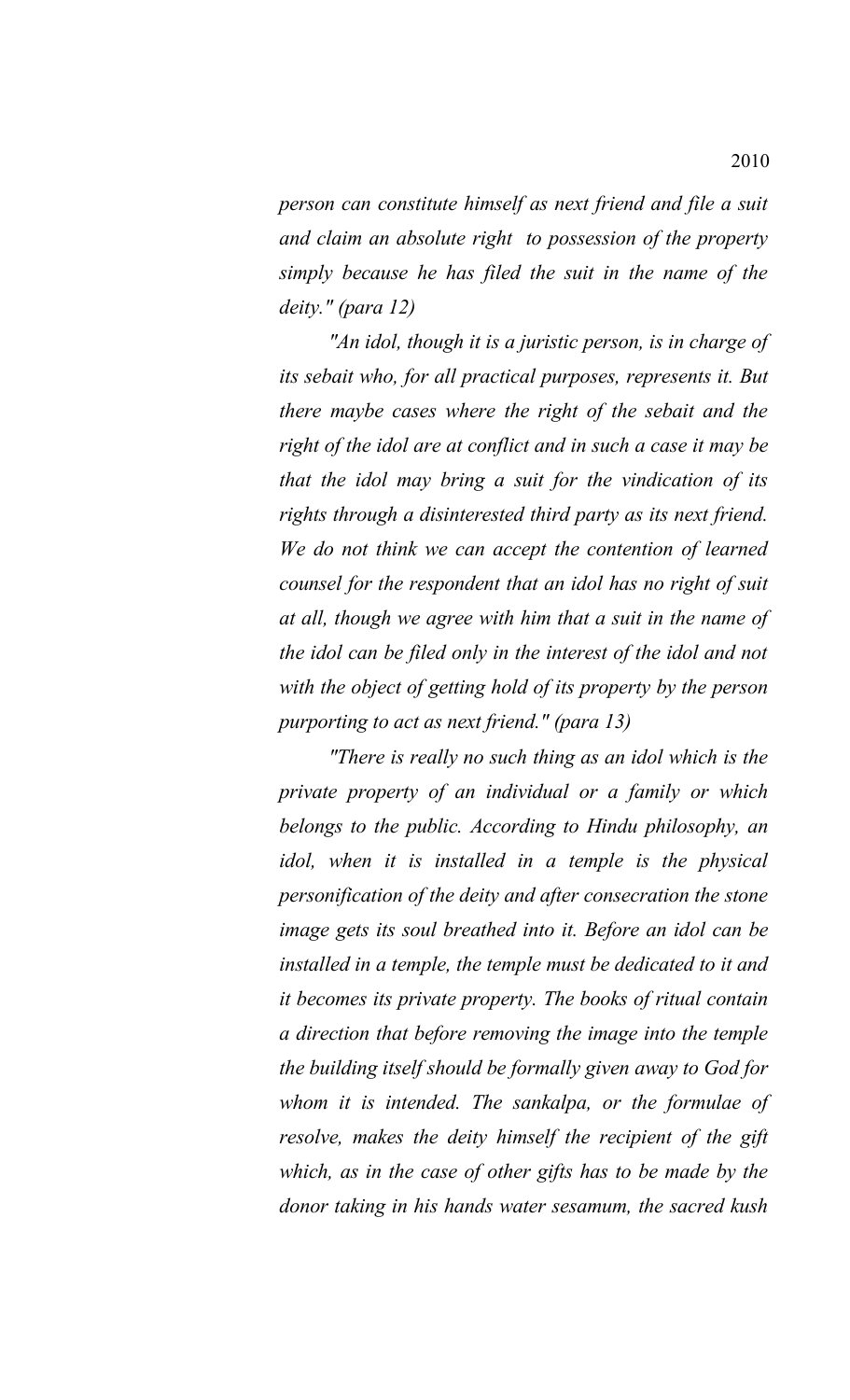*grass and the like. It is this ceremony which divests the proprietorship of the temple from those who had built it and vests it in the image which by the process of vivification has acquired existence as a juridical personage. A temple building, therefore, under the strict Hindu law is the property of God and the idol and cannot be the private property of an individual or a family or a section the public. The property dedicated to an idol in an ideal sense vests in the deity, though no Hindu professes to give the property to God. He only dedicates it to the worship of God and under the strict Hindu law the King, who is the servant and the protector of the deity, is the custodian of the property." (para 15)*

**1927**. In **Sri Nitai Gour Radheshyam Vs. Harekrishna Adhikari and others AIR 1957 Cal. 77** it was held that nonfiling of application seeking permission to prosecute a suit on behalf of an idol as Shebait is only an irregularity and such application if filed later on and allowed by the trial court, the suit cannot be held to be filed wrongly or not maintainable for this reason alone.

**1928**. When a suit can be filed by an idol through a next friend was considered by a Single Judge in **Angoubi Kabuini and another Vs. Imjao Lairema and others AIR 1959 Manipur 42** wherein it was held:

*"Similarly, there is no force in the contention that such a next friend must be appointed as the next friend by the Court before he can institute a suit on behalf of the idol. No provision of law was shown in support of it, rather the provisions in this respect in the Civil Procedure Code do not make such a course necessary. It is a different*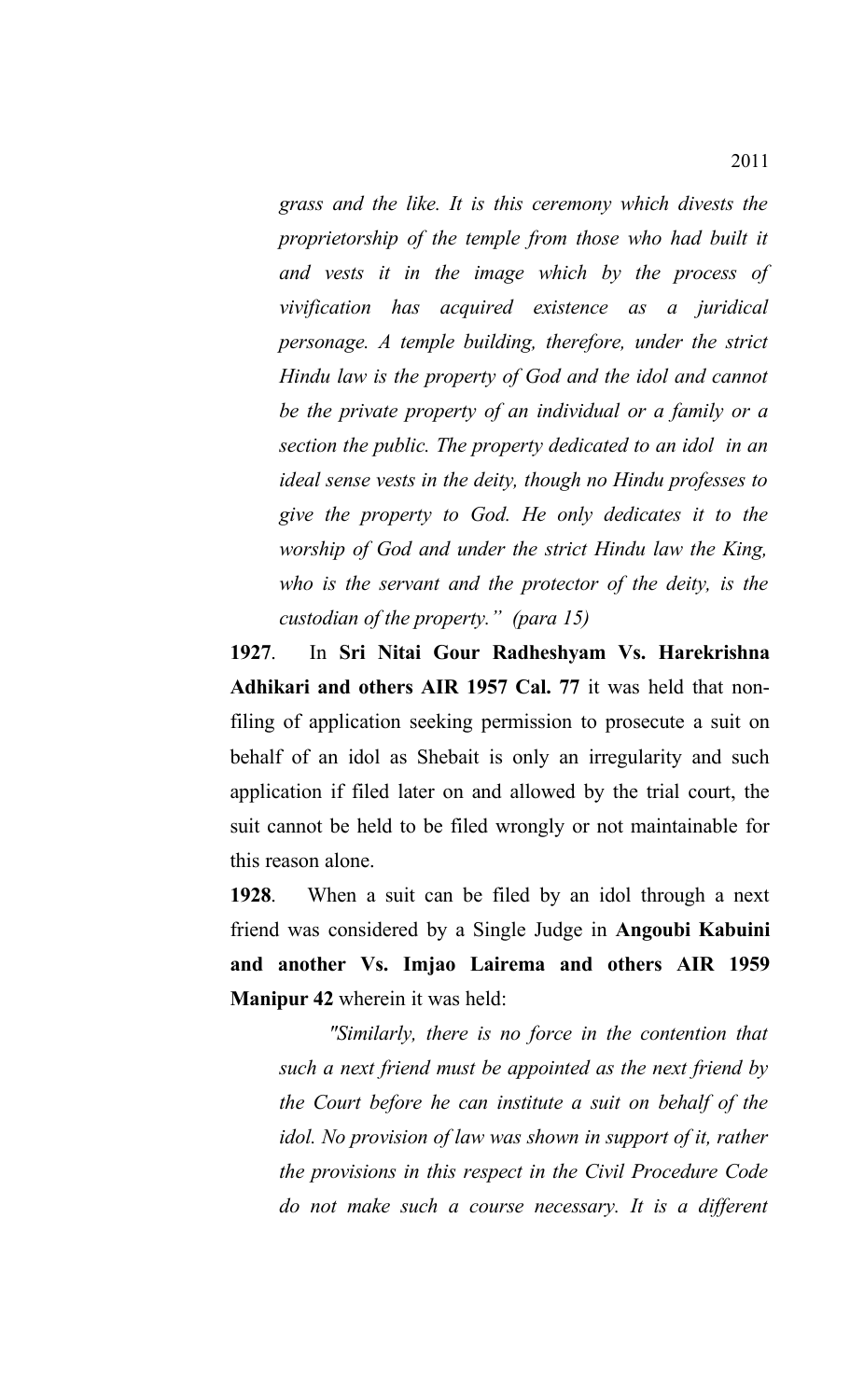*matter that the defendants can question that suitability of the next friend after the suit is instituted and then the Court will have to decide that point, but that is no authority for the proposition that a next friend must be appointed by the Court before the suit can be instituted by him. This point was dealt with in Sri Annapurna Debi v. Shiva Sundari, AIR 1945 Cal 376 at some length and I am in respectful agreement with the view taken by the learned Judge in that case. The case reported in Kalimata Debi v. Narendra Nath, 99 Ind Cas 917: (AIR 1927 Cal 244) which was relied upon on the side of the petitioners also does not support their contention. What was stated in that case was that the Shebait alone can maintain a suit on behalf of an idol except perhaps in a case where the Shebait has refused to institute a suit. The observations in Sri Sri Sridhar Jew v. Manindra K. Mitter, AIR 1941 Cal 272 were also to the same effect, namely, that when the interests of the Shebait are adverse to that of the idol then the idol should be represented through a disinterested next friend. It will be thus clear that in a case like the present one it is permissible for a person who is not the Shebait to bring such a suit." (Para 4)*

**1929**. It was contended in **Bhagauti Prasad Khetan Vs. Laxminathji Maharaj etc. AIR 1985 All. 228** that no suit through next friend is maintainable unless an application is filed seeking leave of the Court to sue as a next friend of the idol. The Court found that no such procedure is prescribed in Order 32. It also concurred with a similar view that no such application is necessary, expressed in **Ram Ratan Lal Vs. Kashi Nath Tewari, AIR 1966 Patna 235** and **Angoubi Kabuini** vs. **Imjao**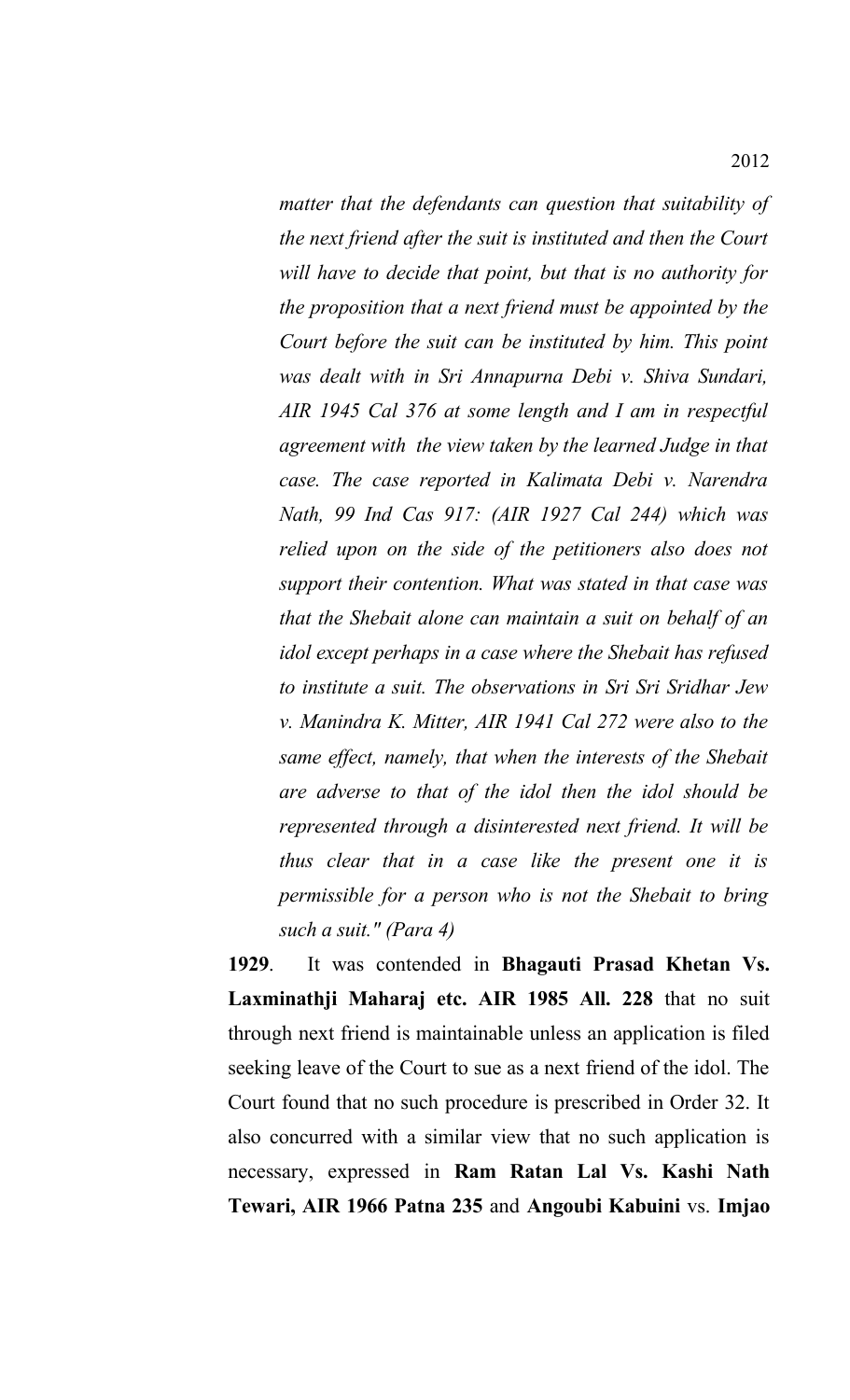**Lairema (supra).** It is true that the two decisions of the Calcutta High Court in **Smt. Sushma Roy Vs. Atul Krishna Roy AIR 1955 Cal 624** and **Iswar Radha Kanta Jew Thakur V. Gopinath Das (supra)** in which it was held that if anybody else other than Shebait has filed suit on behalf of of the idol, he must be appointed as next friend by the Court on filing of such an application by him, have been dissented by this Court and it pointed out contradictory authorities of the Calcutta High Court in **Annapurna Devi (supra).**

**1930**. Dealing with the right of deity to file suit, the Division Bench of this Court in **Bhagauti Prasad Khetan (supra)** in para 18 and 19 of the judgment said :

*"18. The third point argued by the learned counsel for the appellants in connection with the maintainability of the suit is that in the present case Atma Ram did not apply for leave of the Court to sue as a next friend of the idol and as such the suit filed by him was not maintainable. In support of this argument he placed reliance upon Smt. Sushma Roy v. Atul Krishna Roy, AIR 1955 Cal 624 and Iswar Radha Kanta Jew Thakur v. Gopinath Das, AIR 1960 Cal 741. It was held in these cases that anybody other than Shebait suing on behalf of the idol must be appointed as next friend by the Court on application by him to that effect. After having carefully gone through these cases we find ourselves unable to agree with these observations. A glance on the judgment reported in AIR 1955 Cal 624, shows that the decisions of Calcutta High Court are not uniform on the appointment of the next friend by the Court. It has been held in Annapurna Devi v. Shiva Sundari Dasi, AIR 1945 Cal 376 that appointment of the next friend by*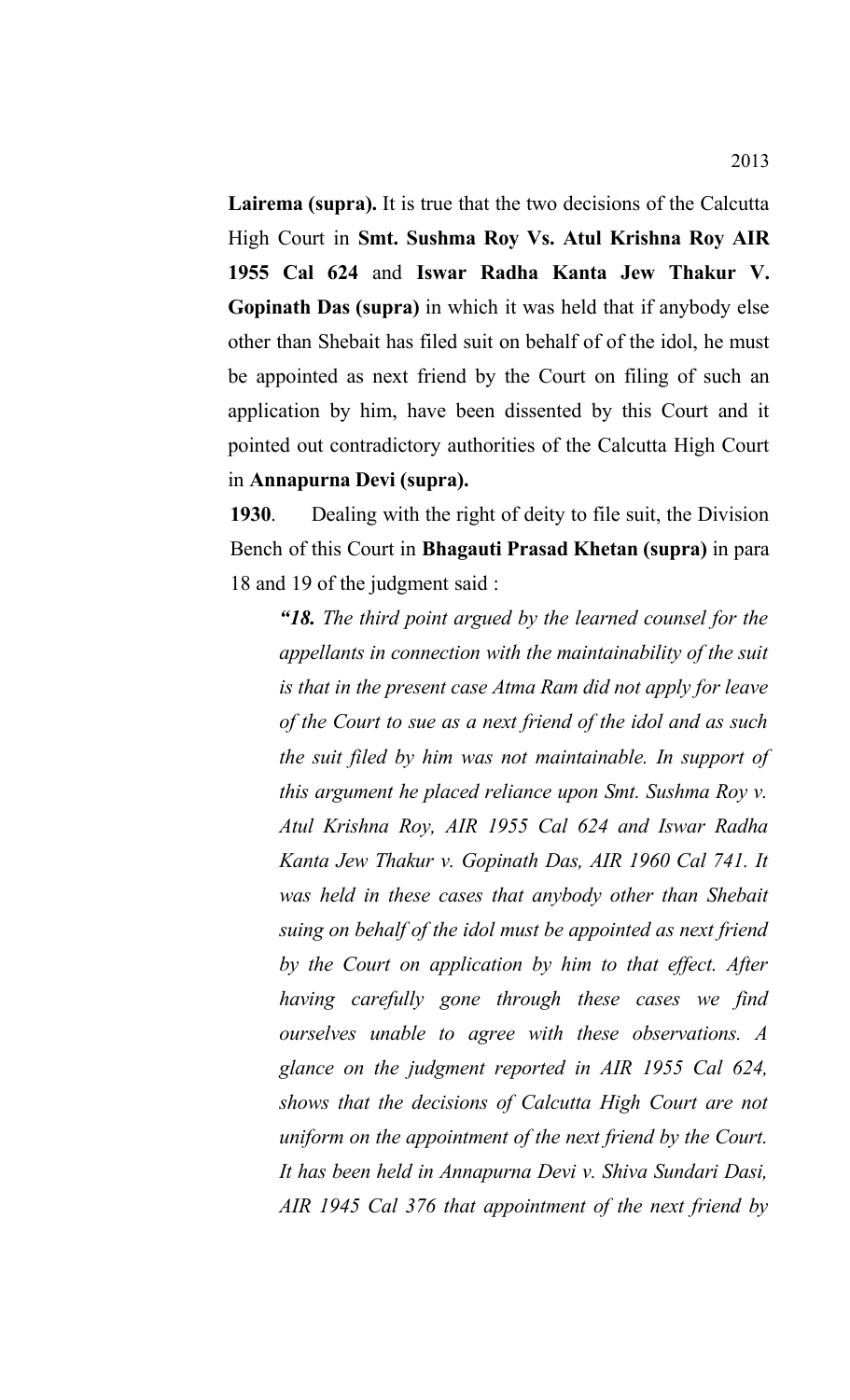*the Court is not necessary. Moreover in AIR 1960 Cal 741 it was observed at page 748 that :*

> *"A worshipper or a member of the family has no doubt his own right to institute a suit to protect his right to worship and for that purpose to protect the debutter property. That is, however, a suit by the member of the family or worshipper in his personal capacity and not a suit by the deity. The deity has also a right of its own to have a suit instituted by a next friend ….Anybody can act as such next friend, but the law requires that anybody other than Shebait instituting the suit in the name of deity must be appointed as such by an order of the Court."*

*19. It indicates that no appointment is necessary, if the suit is filed by a worshipper. Here Atma Ram has joined the suit as worshipper also. Thus the maintainability of the suit remains unaffected. Apart from this, in Ram Ratan Lal v. Kashi Nath Tewari, AIR 1966 Pat 235 and Angoubi Kabuini v. Imjao Lairema, AIR 1959 Manipur 42 it was held that such an appointment is not necessary. The Supreme Court has clearly held in Bishwanath vs. Sri Thakur Radha Ballabhji, AIR 1967 SC 1044 that the worshipper has an ad hoc power of representation of the deity when the Shebait acts adversely. It follows from this the worshipper having right to represent the deity can represent the deity without any specific order from the Court about his appointment. There is no definite procedure laid down in the Civil P.C. relating to suits on behalf of idol. The provisions of order 32 C.P.C. which relate to minor do not specifically provide for the*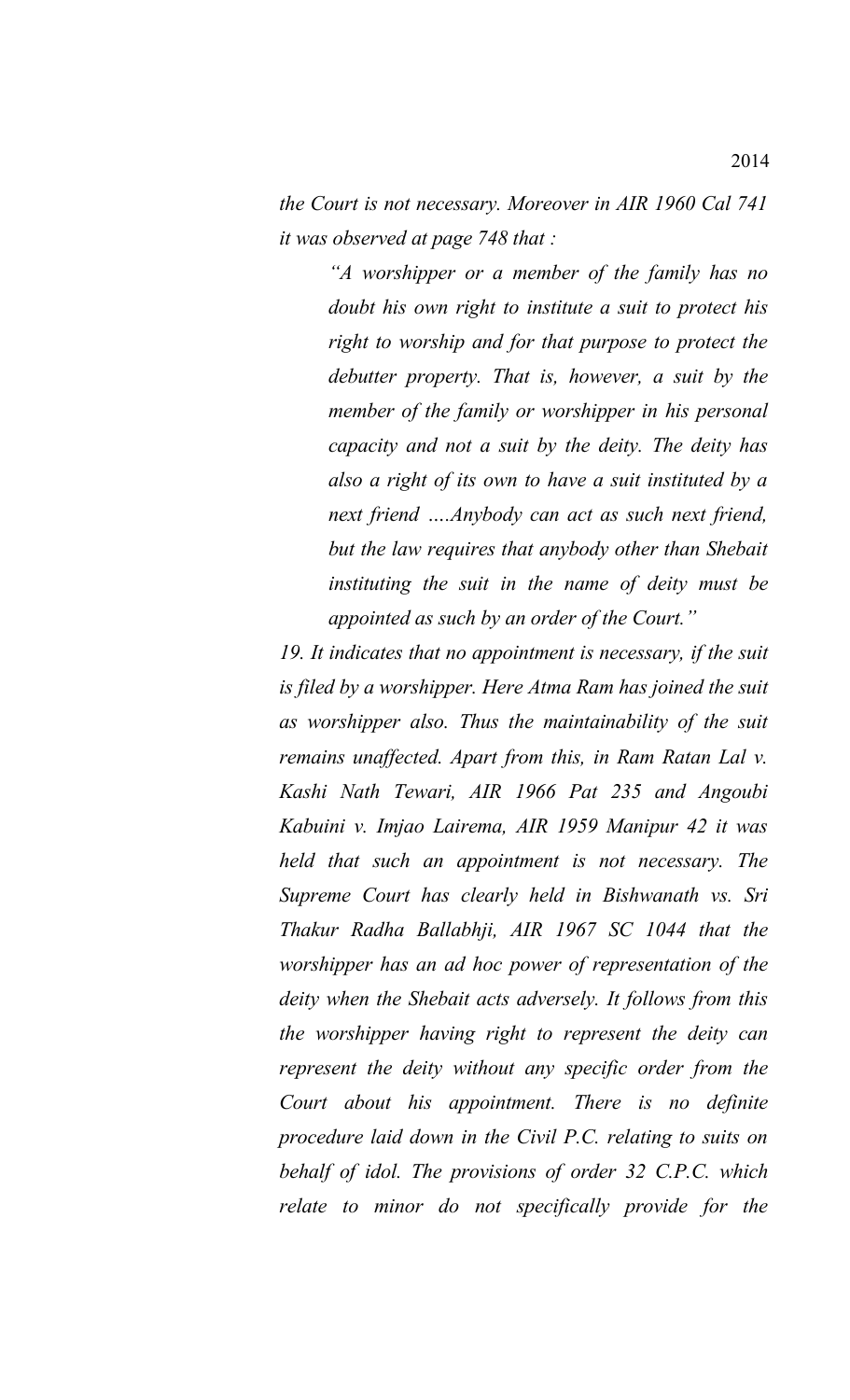*appointment of the next friend. It may also be added in this connection that the defendants, appellants did not raise any objection before the trial Court that Atma Ram should first make an application for his appointment as next friend of the deity and then the suit can proceed. Atma Ram clearly alleged in para 1 of the plaint that he is representing the deity as its next friend. The manner in which he was allowed to continue the suit indicates that he should be deemed to have been accepted as next friend of the deity. Thus the suit cannot be held not maintainable because Atma Ram did not make an application and was not appointed as next friend of the idol plaintiff 1 in the trial Court."*

**1931**. As a proposition of law we are inclined to express our respectful agreement with the above view taken in **Bhagauti Prasad Khetan (supra)** andlearned counsel for the parties could not place before us any binding authority or otherwise material to pursue us to take a different view.

**1932**. In **Sri Thakur Kirshna Chandramajju vs. Kanhayalal and others AIR 1961 Allahabad 206** another Division Bench followed the view of this Court in **Bihari Lal Vs. Radha Ballabh Ji (supra)** by observing in paragraph 39 of the judgment, where the acts of the alleged Shebait are being impugned, then the idol may sue through a next friend who has beneficial interest in the property.

**1933**. In **Sri Sri Gopal Jew Vs. Baldeo Narain Singh and others, 51 CWN 383** the question of maintainability of suit of a deity through a person who was not a Shebait came to be considered in detail. Initially, the suit was filed in the name of deity alone through one Sri Rajendra as its next friend.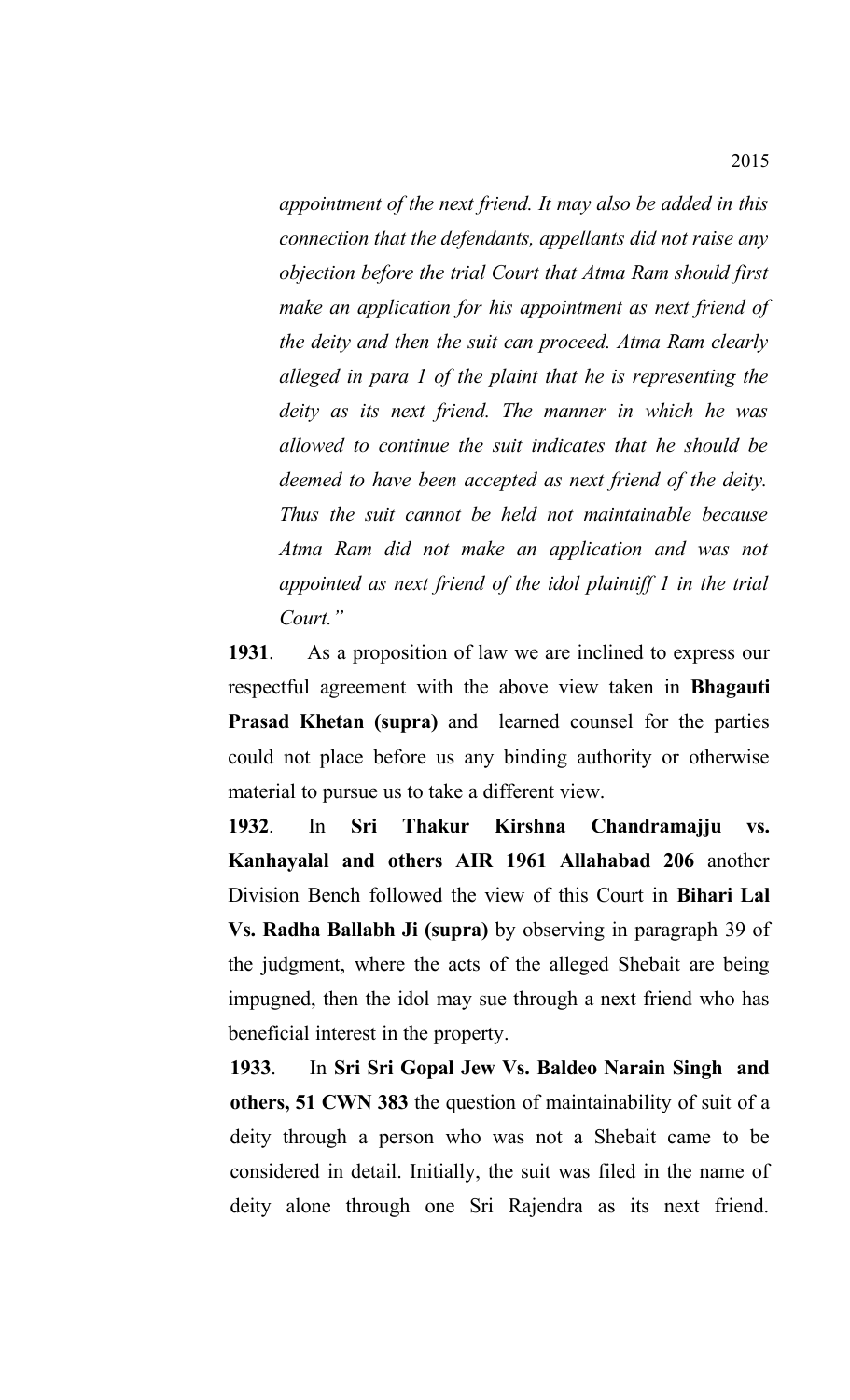Subsequently, Rajendra was also impleaded as second plaintiff. The Court referred to general rule enunciated by James, L.J. in **Sharpe Vs. San Paulo Railway Co., L.R. 8 Ch. App. 597 at pp.609 and 610 (1873)** observing :

*".................... a person interested in an estate or trust fund could not sue a debtor to that trust fund, merely on the allegation that the trustee would not sue; but that if there was any difficulty of that kind, if the trustee would not take the proper steps to enforce the claim, the remedy of the cestui que trust was to file his bill against the trustee for the execution of the trust or for the realisation of the trust fund and then to obtain the proper order for using the trustee's name, or for obtaining a Receiver to use the trustee's name, who would, on behalf of the whole estate, institute the proper action, or the proper suit in this Court."*

**1934**. Hon'ble Das J. in **Gopal Jew (Supra)** however, proceeded to hold at page 390 of the judgment as under:

*"In special circumstances, however, e.g., where the trustee is unwilling or refuses to sue or has precluded himself, by any act, omission or conduct, from suing, a cestui que trust may himself institute the action adding as Defendants every trustee and every other cestui que trust as the cases cited in the notes in Halsbury's Laws of England, 2nd Edn., Vol.33, paragraph 505 at pages 288 and 289 will show."*

 *"............Can it be expected, in the circumstances, that the trustees, who perpetrated the fraud on the deity, will themselves come forward to take proceedings to get the consent decree set aside on the ground of their own fraud ? It may be that in law there is nothing to prevent the*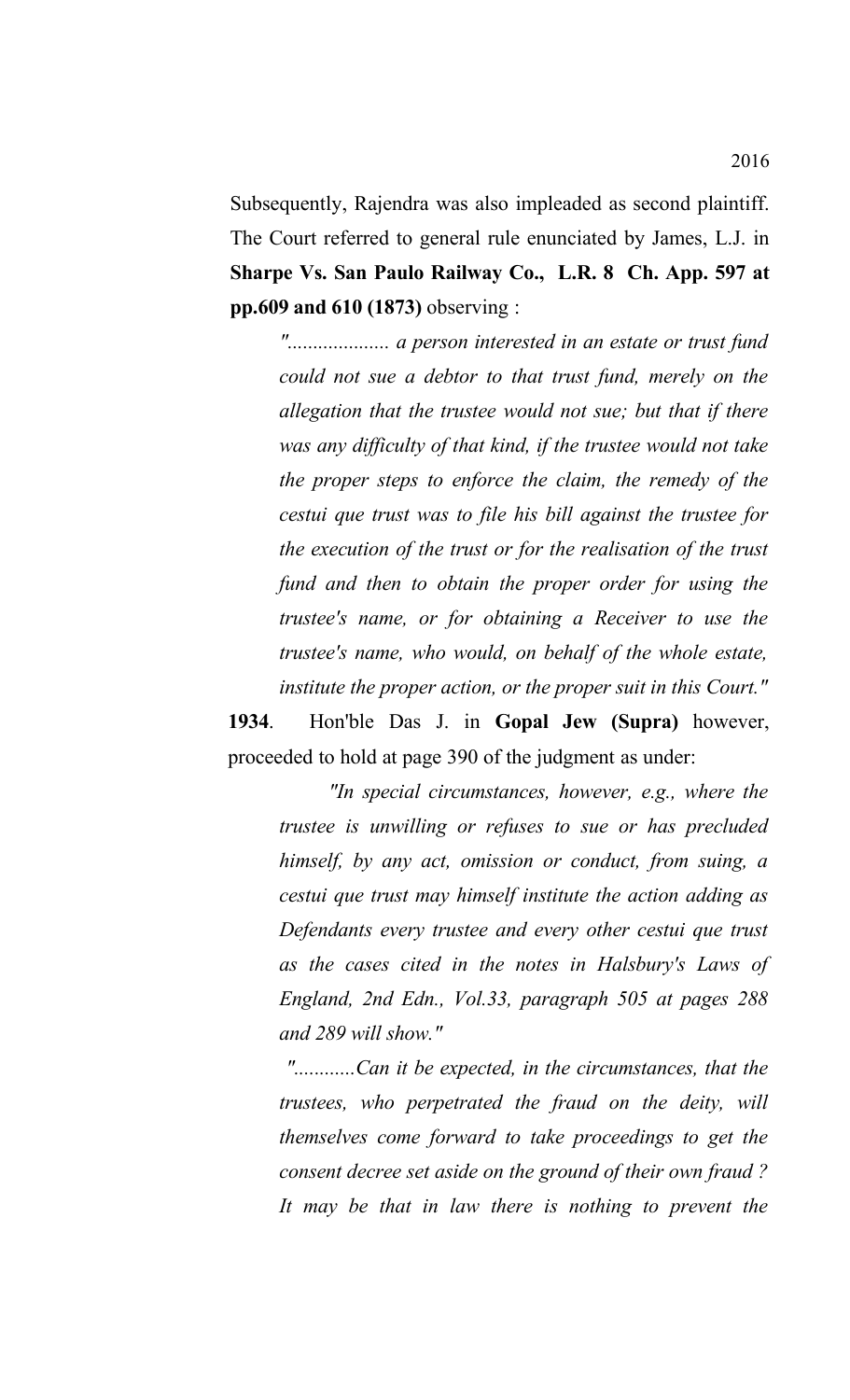*defaulting trustees from filing a suit as Plaintiffs, but from a practical point of view will not their presence in the category of Plaintiffs seriously jeopardise the chances of success of such a suit? Will it not be said that the solicitude now shown by them for the beneficiaries including a deity whose interest they had not thought of for all these years is a mere pretence. One of the major beneficiaries is a deity of whom after the death of the daughter and grand daughter of Sreegopal the trustees and their brothers and/or their sons will be the shebaits. Will not the trustees, if they themselves bring a suit lay themselves open to a double charge of fraud, fraud on the deity in the first instance and fraud on the purchasers now? Is there no risk of there being personally made liable for costs? The trustees may be penitent, as both Bonwari and Madho say or pretend they are, or they may be unrepentant sinners as the Defendants maintain they are; but will not the considerations mentioned above weigh with them equally in either case? However genuinely repentant they may be, they may yet be not willing to face the Court as Plaintiffs for fear of being made to pay the costs or of prejudicing the deity. They may be willing or even anxious to render assistance to the beneficiaries, yet they may be reluctant to figure as Plaintiffs. On the other hand, if they are unrepentant and their sole object is to benefit themselves they will out of policy keep themselves behind the scenes. In either case they cannot for a moment be expected to take proceedings in their own name. Is the deity who is one of the beneficiaries to suffer? The law recognises the deity as*

*a juridical entity capable of having legal rights. If a fraud*

2017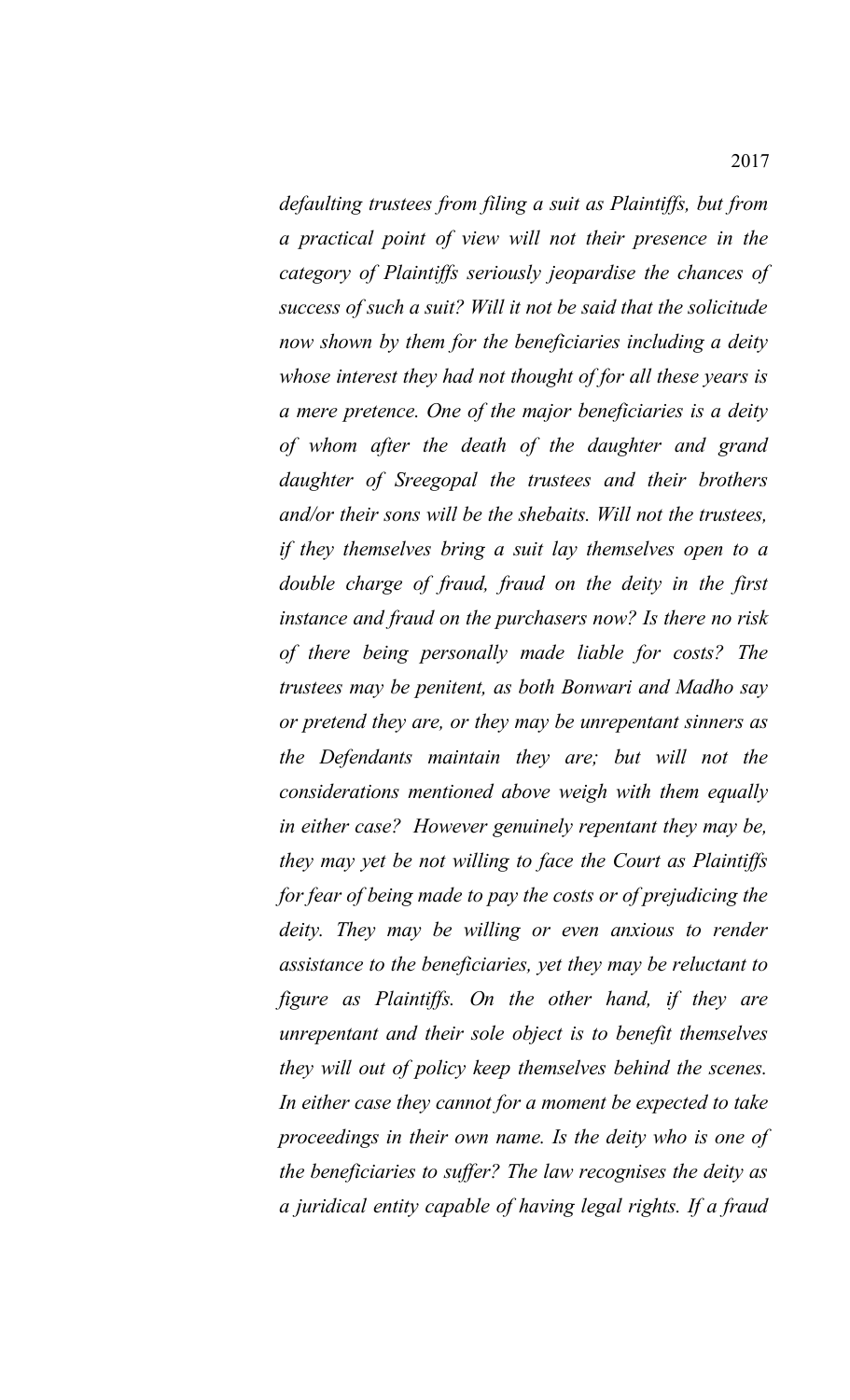*has been perpetrated on the deity and its right, such as is alleged in this suit, the deity is entitled to be reinstated in its original rights. Such reinstatement may indirectly benefit the very persons who perpetrated the fraud on the deity. It may be – indeed, I am strongly inclined to think it is – that the defaulting trustees are behind this litigation and have set up a son of one of them to file this suit for their own ends but their evil motive or rascality cannot effect our extinguish the deity's rights. As long as the deity is recognised as a legal entity capable of holding properties, its right must necessarily be recognised on its own merits. The Court cannot ignore the deity's rights or deny protection to the deity merely because of the misconduct of its unmeritorious trustees or shebaits or of the possibility of those very unmeritorious persons indirectly reaping the benefit of such protection. The fact that the deity may be again defrauded can be no ground for declining to remedy the fraud that has already been perpetrated on its rights. In my judgement, in the exceptional circumstances of the present case and in view of the allegations in the plaint it must be held that the trustees are unwilling or have refused or at any rate by their act or conduct rendered themselves incompetent to maintain a suit for setting aside the decree in 1926 and the beneficiaries themselves must be allowed to take legal proceedings.*

**1935**. The Court held in **Gopal Jew (Supra)** that the suit is maintainable but it chose to rely on Order 32 Rule 4(1) of the Code of Civil Procedure for the said purpose.

**1936**. Considering Order XXXII Rule 1 C.P.C., a Single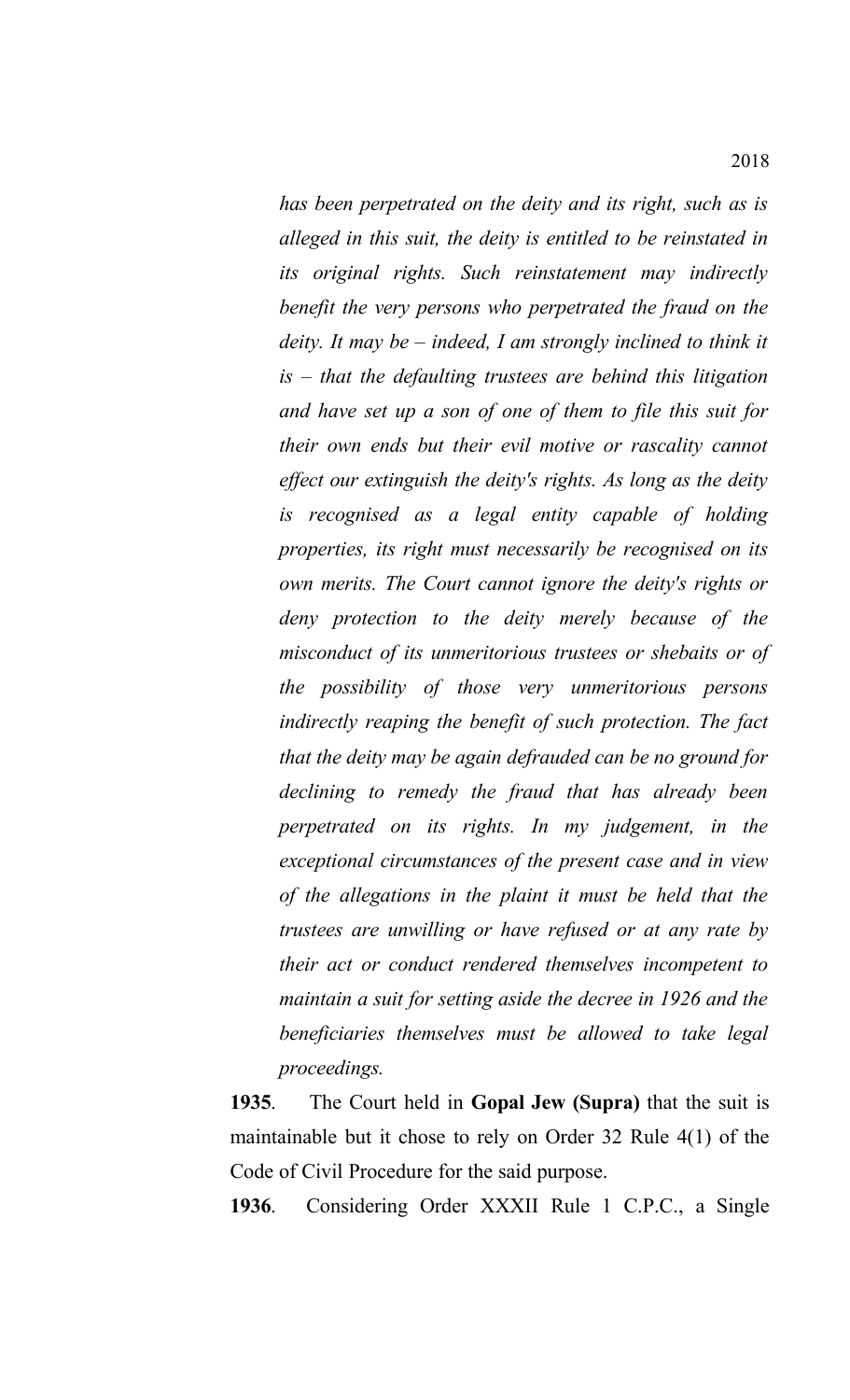Judge of Andhra Pradesh High Court in **Duvvuri Papi Reddi and others Vs. Duvvuri Rami Reddi AIR 1969 AP 362**, held in para 14:

*"It must however, be remembered that Order XXXII deals only with procedure. It does not confer on minors or persons of unsound mind any right of any sort. Under Rule 1 of Order XXXII, every suit by a minor shall be instituted in his name by a person who in such suit shall be called the next friend of the minor. Where the suit is instituted without the next friend, according to Rule 2, the defendant is entitled to apply to have the plaint taken off the file, with costs to be paid by the pleader or other persons by whom it was presented. After hearing the objections, the Court is empowered to pass such order as it thinks fit under Rule 2. Order XXXII, Rule 1 states that along with such a suit an application by the next friend should be filed for the purpose of appointing him as the next friend it is necessarily implied"*

**1937**. Some of the judgments, which we have already referred, show that the same were given by holding that a Deity does not suffer any disability as it is not minor, in order to argue that Order XXXII, Rule 1 has no application, drawing a parallel with Section 6 of the Limitation Act. An attempt was made that the Deity having been held not a minor for the purpose of Section 6 of the Limitation Act and therefore for the purpose of Order XXXII, Rule 1 C.P.C. also it cannot be treated to be a minor and that provision will have no application.

**1938**. Relying on Privy Council's decision in **Damodar Das Vs. Adhikari Lakhan Das (supra)** and a Division Bench decision of Patna High Court in **Naurangi Lal Ram Charan**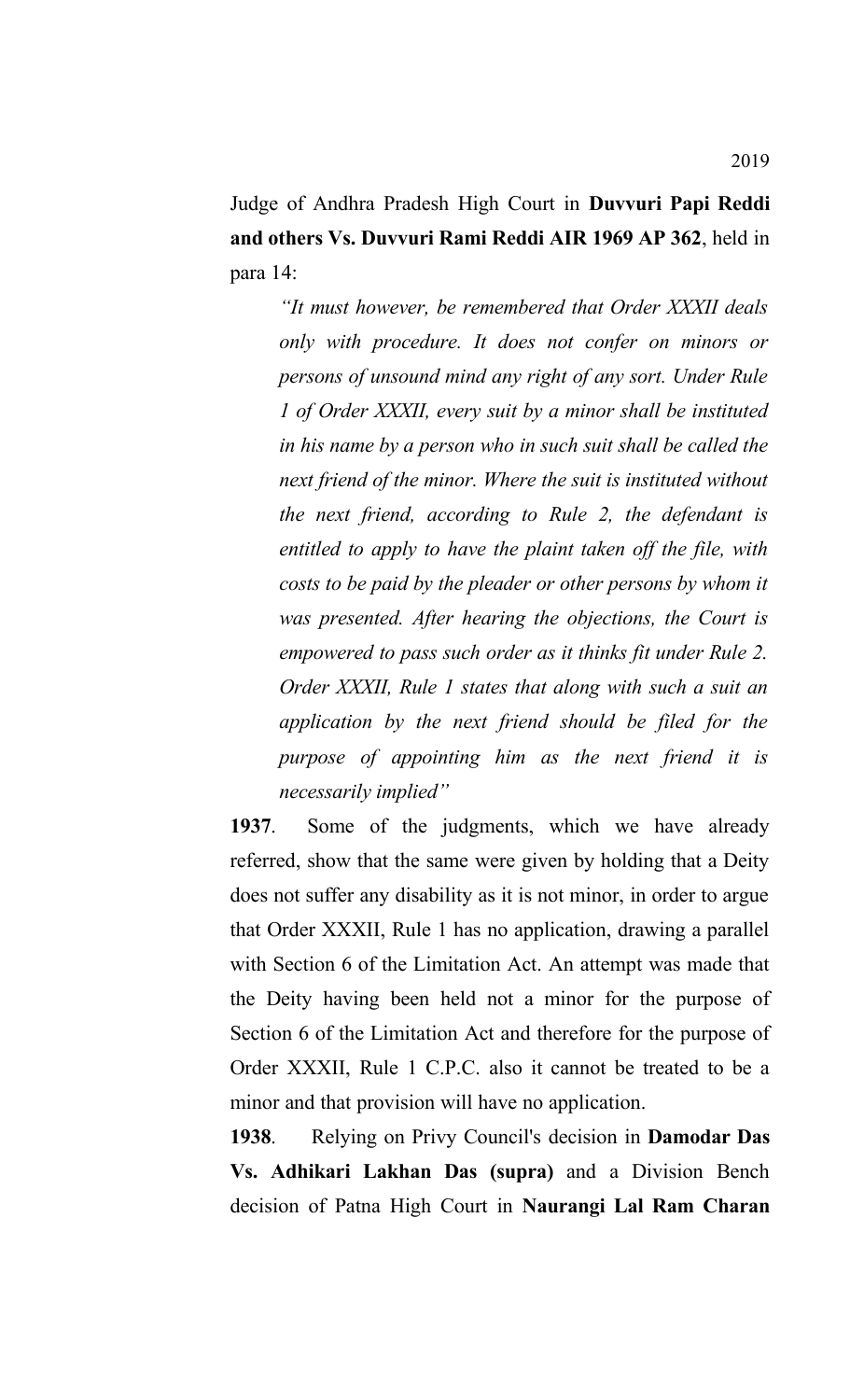**Das AIR 1930 Patna 455** an attempt was made to argue that a Hindu idol/deity cannot be included within the term "minor". In the context of Section 6 of the Limitation Act this view was taken by the Patna High Court in **Naurangi Lal (supra),** hence it was argued that on the same principle Order 32 Rule 1 has no application in this case and an idol cannot be allowed to be sued through next friend treating it to be a minor but with great respect we find that the issue is already concluded by the decision of the Apex Court in **Bishwanath vs. Sri Thakur Radha Ballabhji (supra).** We also find that the Patna High Court referred to an earlier decision of this Court in **Chitar Mal Vs. Panchu Lal AIR 1926 All.392** and the Oudh Chief Court in **Prakash Das** Vs. **Janki Ballabha Saran AIR 1926 Oudh 444** holding that property can be acquired as against an idol by adverse possession which will run from the date of the alienation inasmuch as an idol does not suffer from any disability under the Limitation Act and in reference thereof it was held that the idol cannot be treated to be a 'minor' so as to suffer a disability under Section 6 of the Limitation Act.

**1939.** To the same effect is a Division Bench decision of Orissa High Court in **Radhakrishna Das Vs. Radha Ramana Swami & others AIR (36) 1949 Orissa 1**. In that case also there was a family idol of Thakur Radharamna Swami. It belonged to the family of Ranganath Deb Goswami whose father executed a deed on 21<sup>st</sup> November 1909, transferring his Shebait right as inam lands endowed for the service of the deity and the idol itself to Mahant of the Gangamatha Math at Puri and put him in possession of the plaintiff deity. The Government of Madras resumed the inam grant on  $4<sup>th</sup>$  November 1921 on the ground it has been alienated. Hence, the purpose of grant has failed.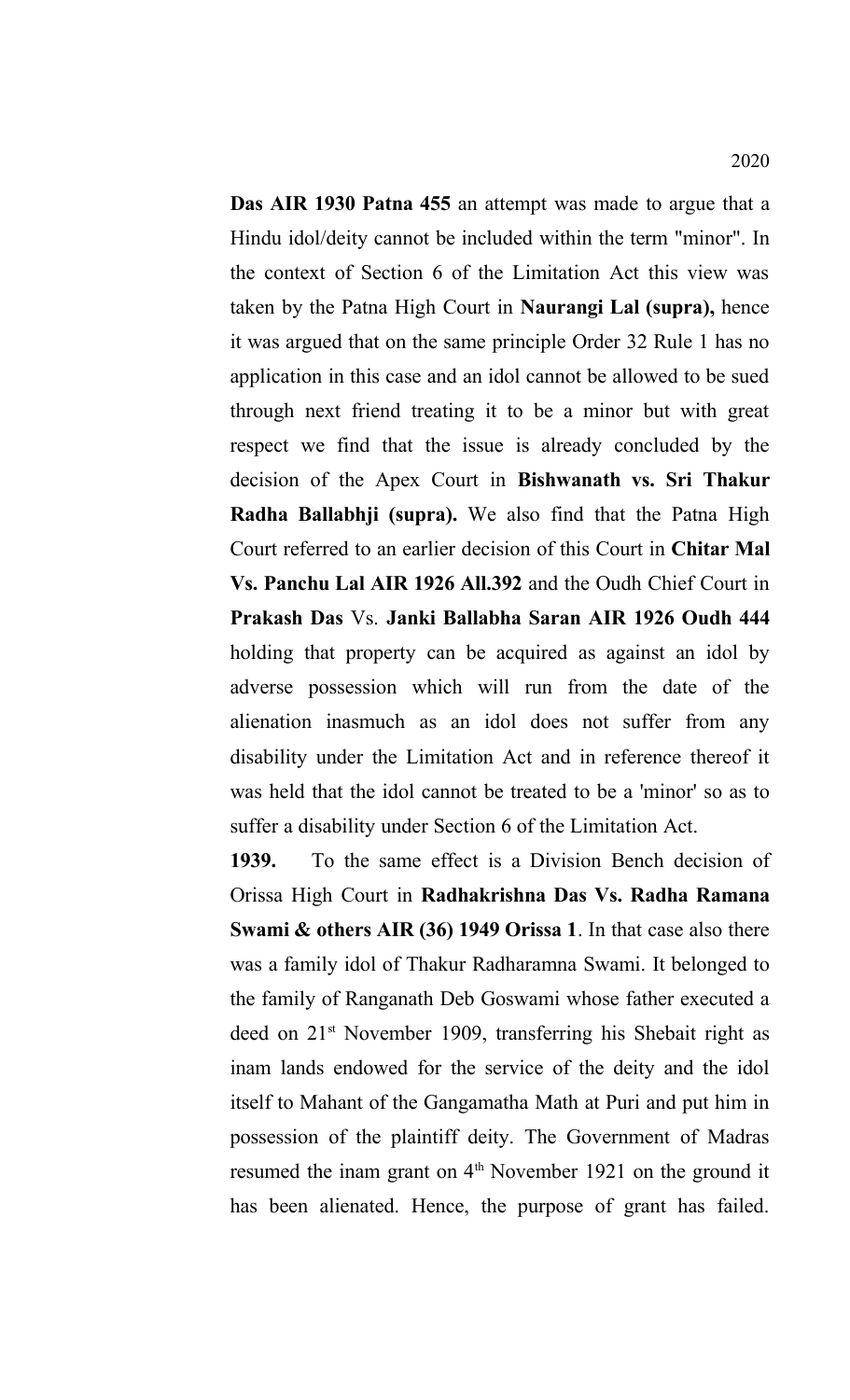Ranganath Deb Goswami requested the Government to hand over the net assessment of the village so that Seva Pooja of the deity may be continued. The Mahant of Gangamatha Math at Puri raised an objection. The Government left the parties to establish their rights in a Civil Court and collection from village were kept in the treasury subject to final adjudication of the title. Ranganath Deb Goswami filed a suit against the Mahant of Gangamatha Math at Puri praying for a declaration that the plaintiff idol has not been removed from the Goswami Math to Gangamatha Math, as falsely stated in the deed executed on 21<sup>st</sup> November 1909. The suit was decided against Goswami Math as a result whereof the inam village was re-granted to Gantamatha Math. Thereafter, a suit was filed by zamindars of Takkali as next friend of the idol seeking a declaration that the retention of idol at Gangamatha Math by its Mahant is wrongful and a continuing wrong, the idol be restored to its original place, i.e., Goswami Math. The next frient of the idol claimed to be the successor of the original founder of the endowment, i.e., Goswami Math and as such interested in the location of the idol at proper place and claimed that it is the will of the idol to be returned at the original place and to be worshipped thereat. The cause of action was claimed to be a continuing one. The Trial Court formulated several issues and with respect to the validity of the transfer from Goswami Math to Gangamatha Math observed that the said transfer is not illegal and cannot be questioned by the next friend of the idol. He held the retention not illegal and the suit was held barred by limitation. The judgment was reversed in appeal. The High Court allowed the appeal and restored the judgment of the Trial Court in the background of the above facts. High Court found that there was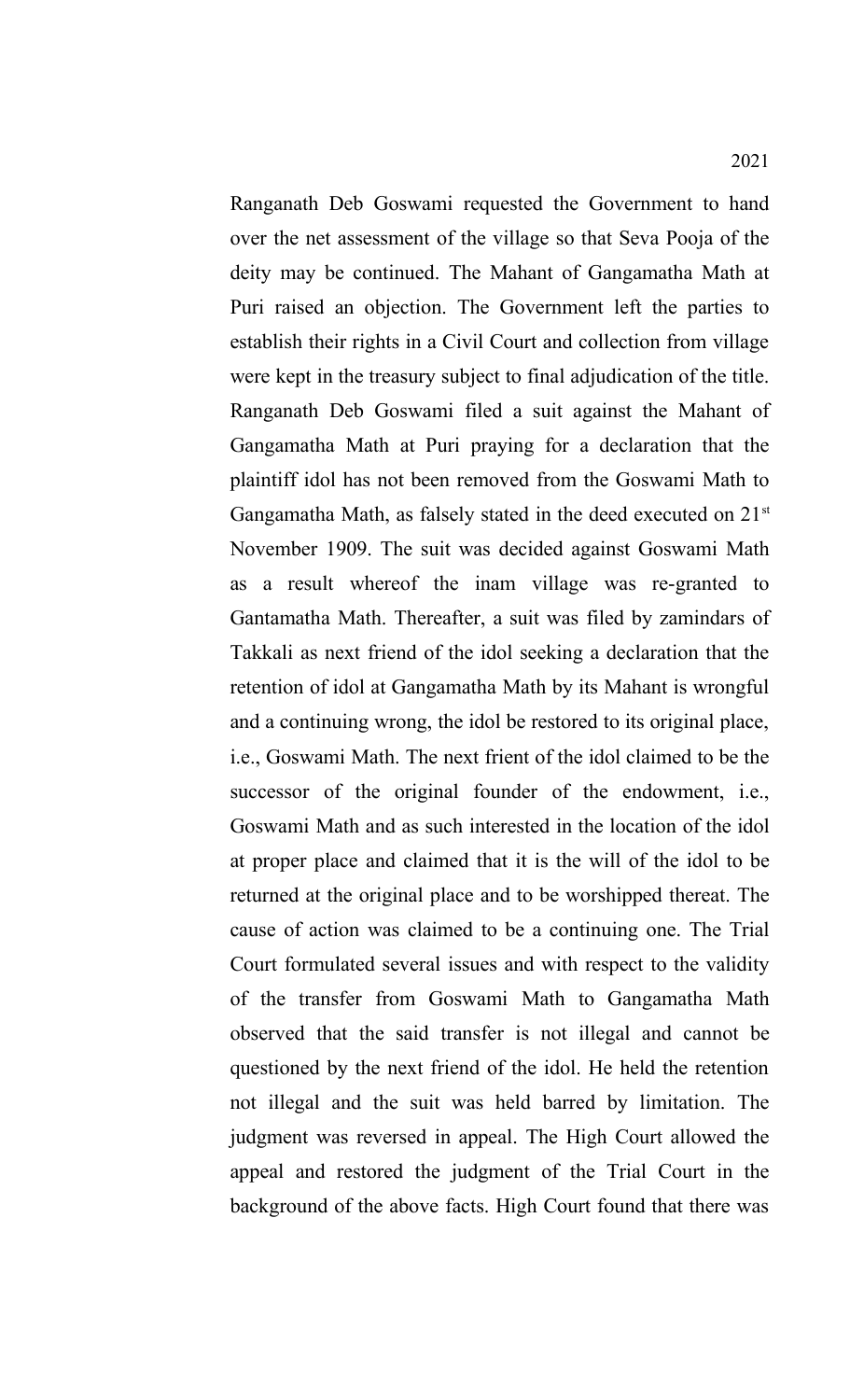no difference in the customary mode of worship in Goswami Math and Gangamatha Math. The plea of different of customary mode of worship was found a pure myth and unsubstantiated. Secondly, it held that the lower Appellate Court erred in observing that the Mahant of Goswami Math being a married person was capable of conducting worship though the Mahant of Gangamatha Math, Sanyasi, could not have been capable thereof. The Court observed that this finding is erroneous and the lower Appellate Court has proceeded on some unfortunate confusion between an "ascetic" and a 'Sanyasi. The aforesaid words have been explained by the Court as under:

*"There has been an unfortunate confusion in the lower Courts between an "ascetic" and a 'Sanyasi.' The only difference that I can find between defendants 1 and 2 is that the former is a perpetual Brahmachari or Virakta of the Vaishnab sect while the latter is a Gruhi or married man. Both worship deities, both perform the annual ceremonies of their Gurus or ancestors, and also perform other Vaidio Karmas. Sanyasi should have no Gods or temple. Their only vocation is the contemplation of the absolute truth and not the worship of any God. A Brahmachari or student, according to Golap Chandra Sarkar is of two descriptions, namely, Upakarvana or ordinary student and Naishtika or life long student. The former became a house-holder in due course, while the latter was a student for life, devoted to the study of science and theology, felt no inclination for marriage, did not like to become a house-holder, and chose to life, as a perpetual student, the austere life of celibacy. There are persons belonging to certain religious sects of modern origin such*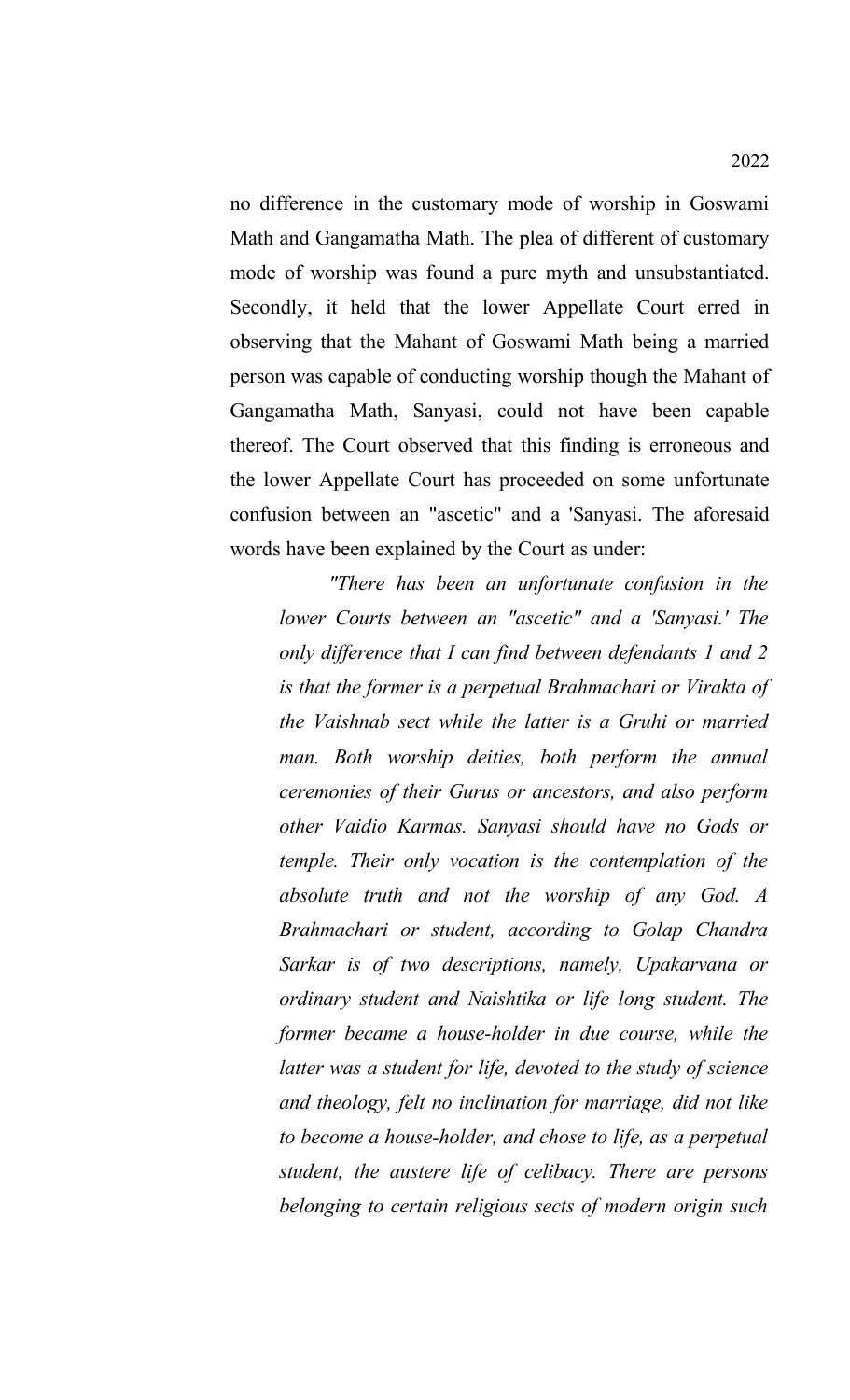*as the Vaishnabs that do in some respect resemble lifelong students and itinerant ascetics. They are connected with the well-known Maths or Mahants.... Most of the Vaishnabite Maths of Bengal, Bihar and Orissa were founded by Bengalee Brahmins and Kayasthas who were the disciples and followers of Chaitanya and they were not merely founded by celibates but by house-holders. The three Peabhus who are the chief spiritual preceptors or masters of this order are Obaitanya, who is believed to be the incarnation of Lord Krishna, Adwaitanand and Nityanand. Adwaitanand's descendants residing at Santipur are now chief spiritual preceptors along with the male and female descendants of Nityananda. Besides these three Prabhus, the Vaishnabs of this order acknowledge six Goaains as their original and chief teachers and founders, in some instances of the families now existing, to whom as well as to the Gokulashta Gosains, hereditary veneration is due. These six are Rupa, Sanatan, Jeeva, Raghunath Bhat, Baghunath Das, and Gopal Bhat. They appear to have settled at Brundaban and Mathura. The post of spiritual Guide is not confined only to the Brahmins: some of the well-known Gosains' belong to the Vaidya caste. Chaitanya, the founder of these cults, nominated Adwaitacharya or Adwaitanand and Nityanand to preside over the Bengal Vaishnabs, and Bupa and Sanatan over those of Mathura: See Wilson's works, vol. I. It is said that defendant 1 claims descent through Gadadhar Prabhu and defendant 2 through Nityanand Prabhu who were both followers of Lord Chaitanya. A reference to Chaityanya Charitamruta and Baishnab Abidhana shows that*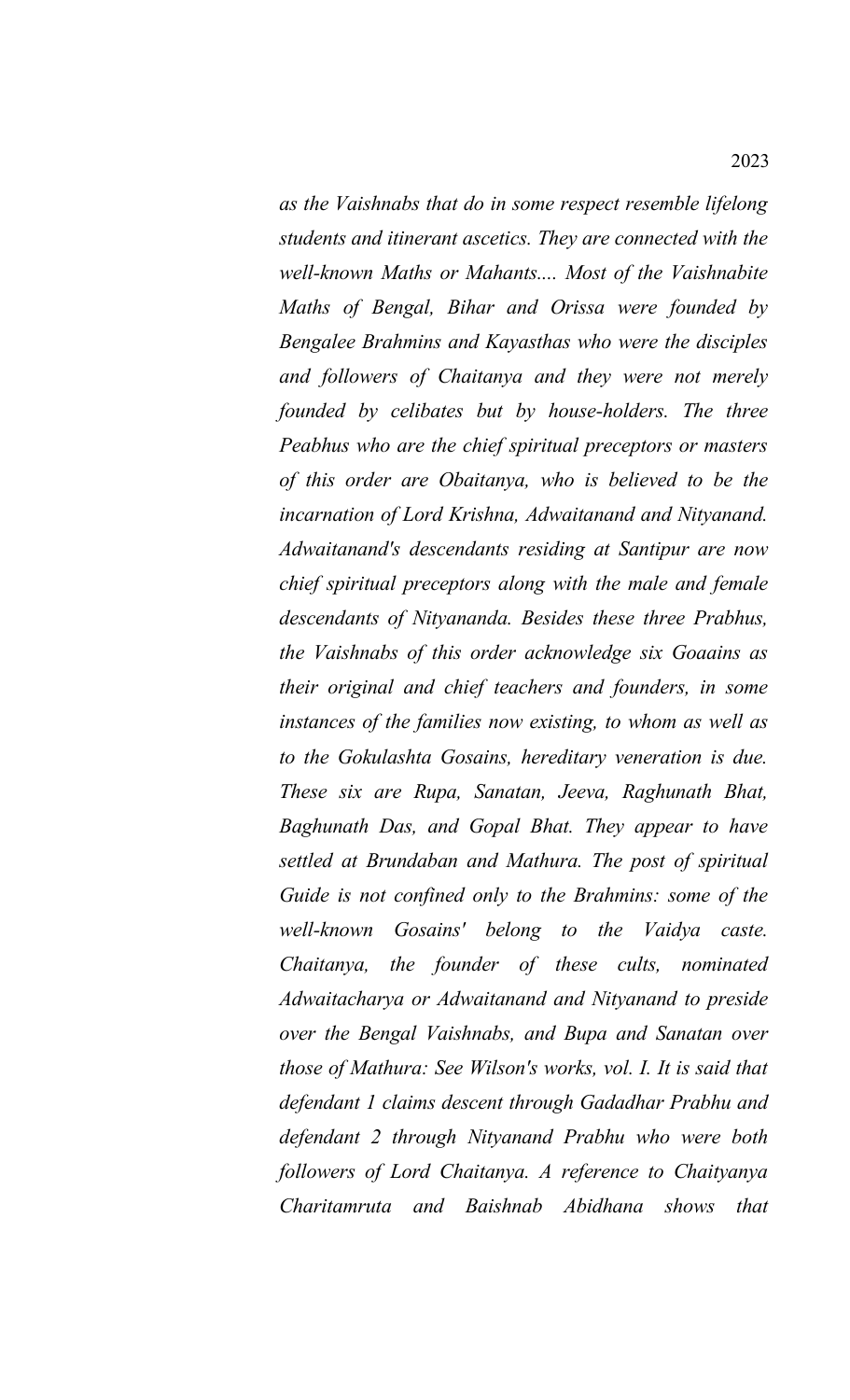*Gadadhar who was also known as Pandit Prabhu Gadadhar Pandit and Godai, was the disoiple of Pandarik Bidyanidhi who was himself a disciple of Advaitanand. Gadadhar came to Orissa along with Sri Chaitanya and lived the life of a perpetual Brahmachari till his death in 1533. Gangamudri was an Oriya lady and was a disciple of Gadadhar's branch. Gadadhar was a great scholar and wrote commentaries on the Gita. Besides he was a life-long associate of Lord Chaitanya and is regarded by the Vaishnabs as one of the Pancha Tatva. The appellant's Math is obviously named after Gangamudri, who was a Vaishnab herself and is known as the Gangamatha Math."* 

**1940.** Coming to the question of limitation, the Court in **Radhakrishna Das Vs. Radha Ramana Swami (supra)** has dealt with this issue in paras 13 and 19 at length. Certain propositions which it has accepted as well settled are:

(a) As a general rule according to Hindu law, property given for the maintenance of religious worship is inalienable. (Reliance is placed on Mac Naughton's **"Precedents of Hindu Law"** Vol. II, p. 305; **Sri Sri Ishwar Lakshi Durga Vs. Surendra Nath Sarhar 45 C.W.N. 665** and **Surendra Narayan Sarbadhikari Vs. Bholanath Roy Choudhuri AIR (30) 1943 Cal. 613**)

(b) The manager of an endowment has the same powers as a guardian of an infant to incur loans for necessary purposes and such loans will bind the idol's estate.

(c)Where the temple is a public temple, the dedication may be such that the family itself could not put an end to it, but in the case of a family idol the consensus of the whole family might give the estate another direction.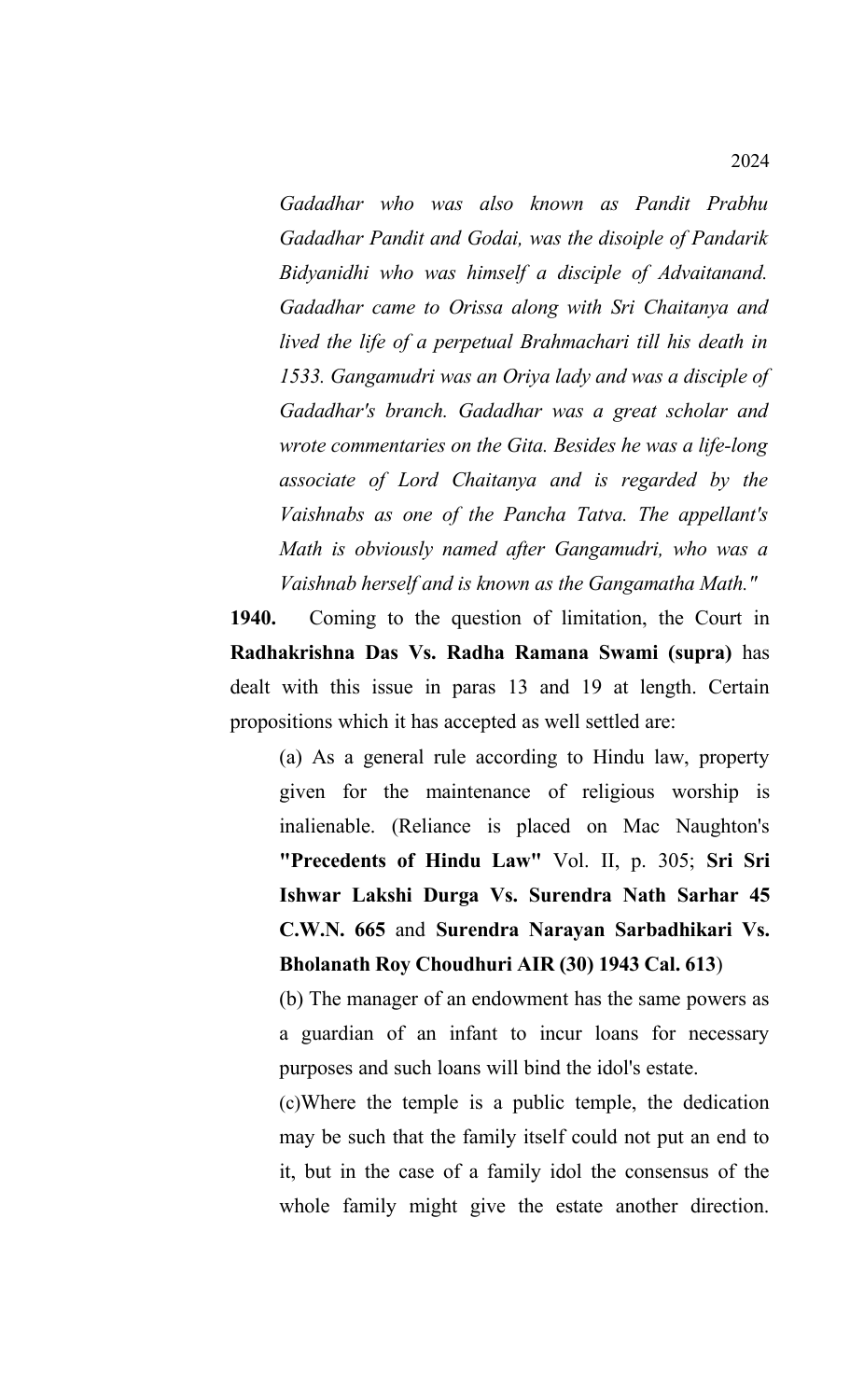(Reliance is placed on **Kunwar Darganath Vs. Ramchunder 4 I.A. 52 (P.C.)** and **Tulsidas Vs. Sidahinath (9) I.C. 650)**

(d) It is only in an ideal sense that property can be said to belong to an idol, and the possession and management of it must in the nature of things be entrusted to some person as the Shebait or Manager. (Reliance is placed on **Prosunno Kumari Debya v. Gulabahand (supra)** and **Kunwar Darganath Vs. Ramchunder (supra).**

(e) Person so entrusted must of necessity be empowered to do whatever may be required for the service of the idol and for the benefit and preservation of its properties, at least to as great a degree as the manager of an infant heir.

(f) A Shebait can borrow for legal necessity and for necessaries of the deity and bind the estate of the deity.

(g) Right to be worshipped at a particular place or by a person may be regarded as intangible property (Reliance is placed on **Mahamaya Devi Vs. Hari Das Haldar AIR (2) 1915 Cal. 161**)

**1941.** Having said so, the Court observed that in the eyes of law, idols are property and placed reliance on **Subbaraya Gurukkal Vs. Chellappa Mudali 4 Mad. 315.** It referred to a Calcutta High Court decision in **Bali Panda Vs. Jadumani 7 I.C. 475**, wherein it was held that being a juridical person, the idol is not movable property though it is property for which a suit is governed by Article 120 Limitation Act. Having referred to the above two decisions, the Orissa High Court proceeded not to record any final opinion as to whether the idol can be regarded as movable or immovable property as is evident from para 13 of the judgment. However for our purpose, we find that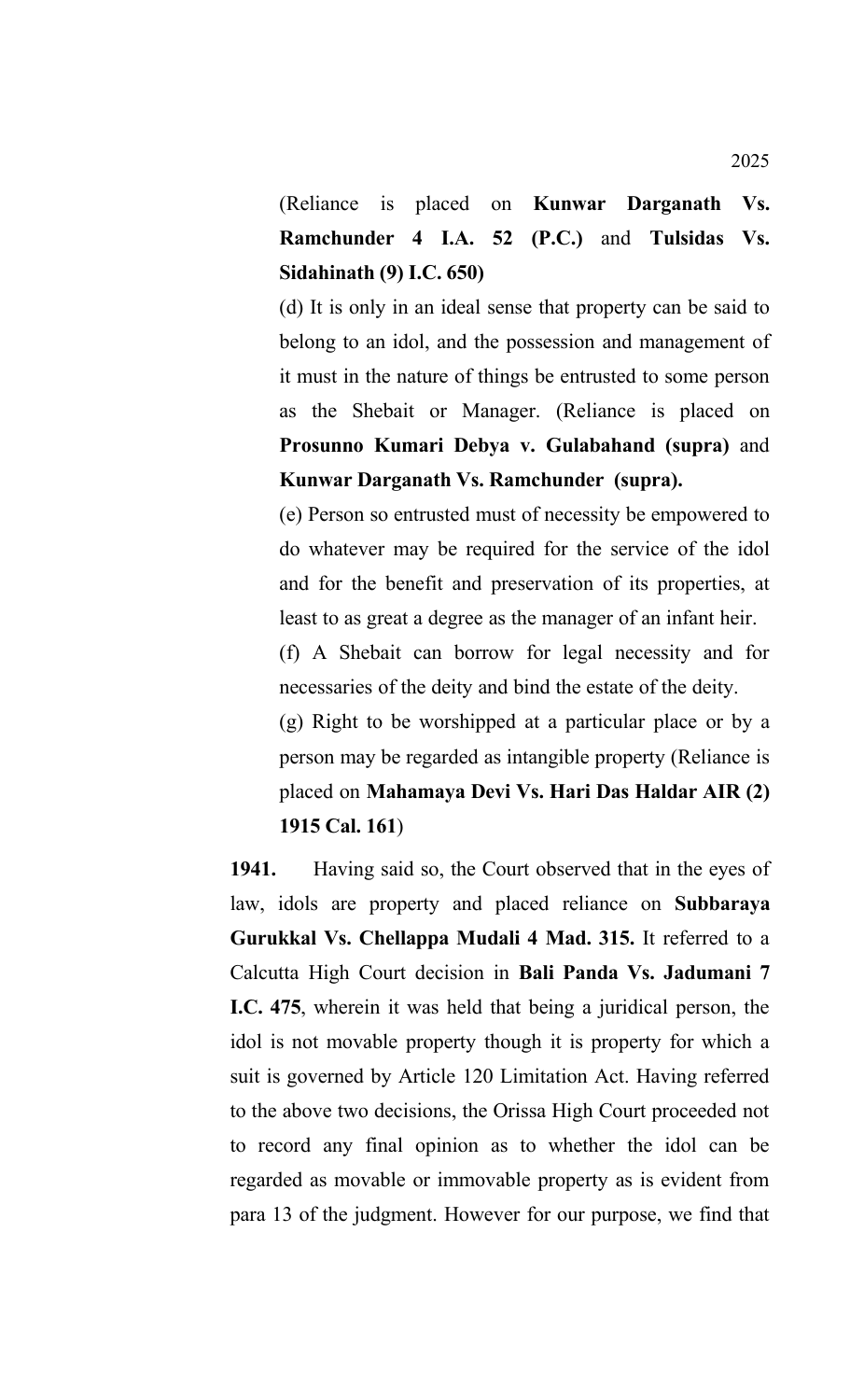this question needs some consideration. If an idol can be held to be a property, it will be a judicial proposition to treat it as a juridical person capable of holding the property as a right to sue or be sued or other consequences in law which are available to a legal person. It is inconceivable that a legal person, i.e., idol itself is a property and can also hold property. What appears to us is that the man made idols made of precious metals may have their value in the economic sense, not in the form of image but on account of the preciousness of the metal of which it consists. In modern days, the Hindu religious idols of ancient period have also become precious and antique market internationally though it is a crime under some statutes of this Country. Therefore, beyond India, antique Hindu idols by the persons of other religions may have economic worth for different reasons but for the worshippers it is a matter of faith and belief and not the economic worth. Normally, a Hindu worshipper cannot think of selling an idol being worshipped by all Hindus treating it to be a property consisting of gold, silver or any other metal since it is against the civilized motion of the Hindu society who believe and have faith in the religion. But if the idol has lost its efficacy as deity for one or the other reason and the precious metal of which it was made for one or the other reason has converted into form of that metal itself, obviously it will be a property of the value that metal would be. In short, what we intend to say is that a consecrated man made idol, irrespective of preciousness of the metal of which it is made, is not treated to be property in any manner by the worshippers of that deity and, therefore, it cannot be said to be a property as a matter of legal proposition. But the right to worship the idol and possession of the deity for the purpose of its management, *sewa*, *pooja* etc. constitute the rights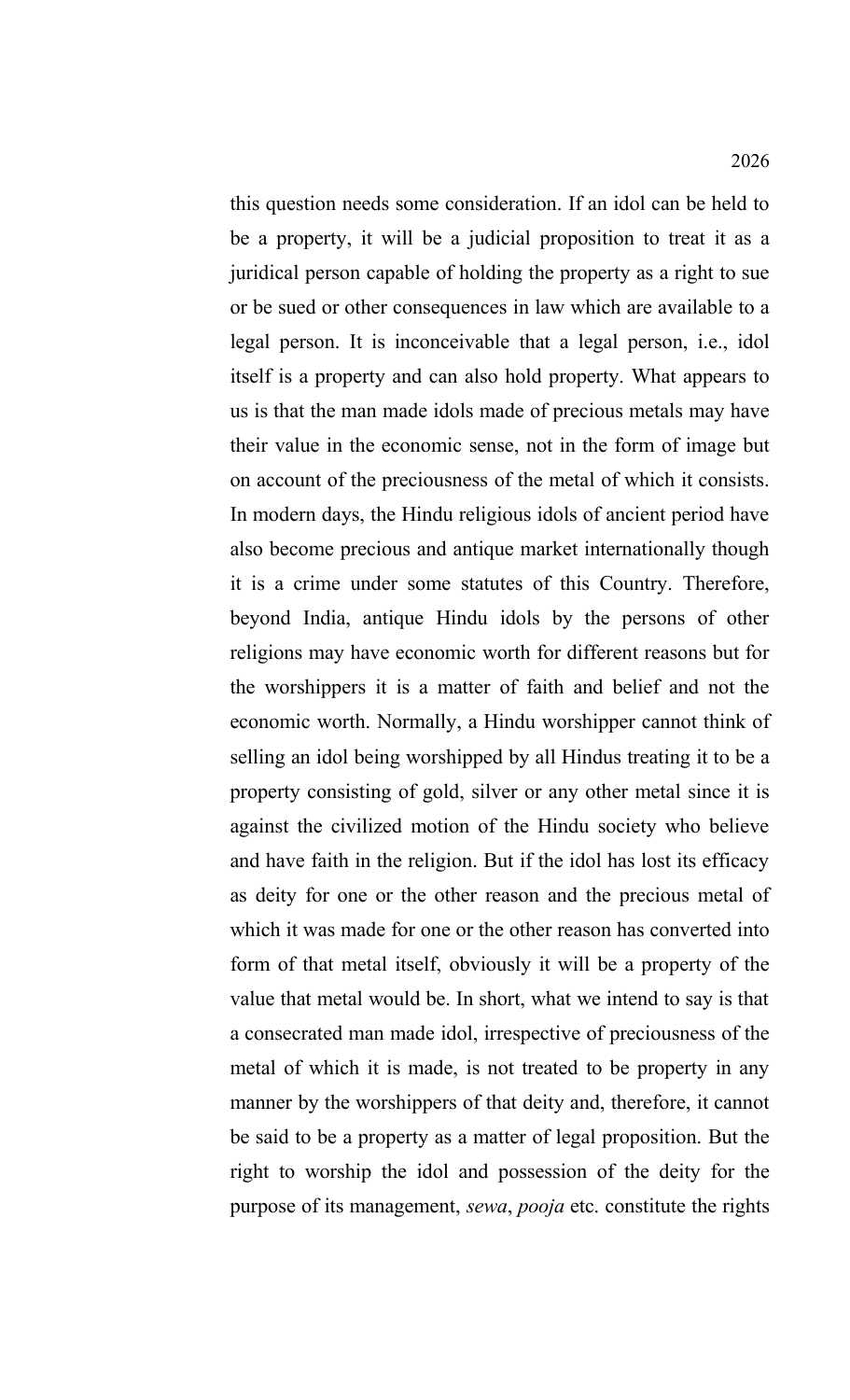of Shebait, which is an office, and can be said to be an intangible property right. The High Court further said that Thakur Ji can be the subject of possession and adverse possession. This wide proposition again is difficult to accept. A person, whether legal or natural, by itself can be subject of possession or adverse possession is a bit difficult to understand. The property of an idol or deity may be subject of possession and adverse possession in law if it is so permissible but the deity itself, in our view, cannot be said to be subject of possession and adverse possession in the manner it is being said and here also what we have observed with respect to the concept of idol as property can be read here also.

**1942.** Then comes the next proposition. The Orissa High Court held, *"An idol is no doubt in the position of an infant as it can act only through a sebayat or a manager."* Having said so, it proceeded further to observe that there is no authority to show that this infant can be treated to be a perpetual infant so that transaction by or against him will not be governed by Limitatin Act. It further proceed to hold that *" The doctrine that an idol is a perpetual minor is an extravagant doctrine as it is open to the sebayat, or any person interested in an endowment, to bring a suit to recover the idol's property for devottar purposes."* (Reliance for the said proposition has been placed on **Damodar Das Vs. Lakhan Das (supra)** and **Surendra Krishna Roy Vs. Bhubaneswari Thakurani AIR (2) 1933 Cal. 295**). The Court further observed:

(i) An idol can also acquire rights by adverse possession just as much as there can be adverse possession against the idol. [**Anand Chandra Vs. Brojalal (supra)**]

(ii) A suit by the idol or the manager of the idol on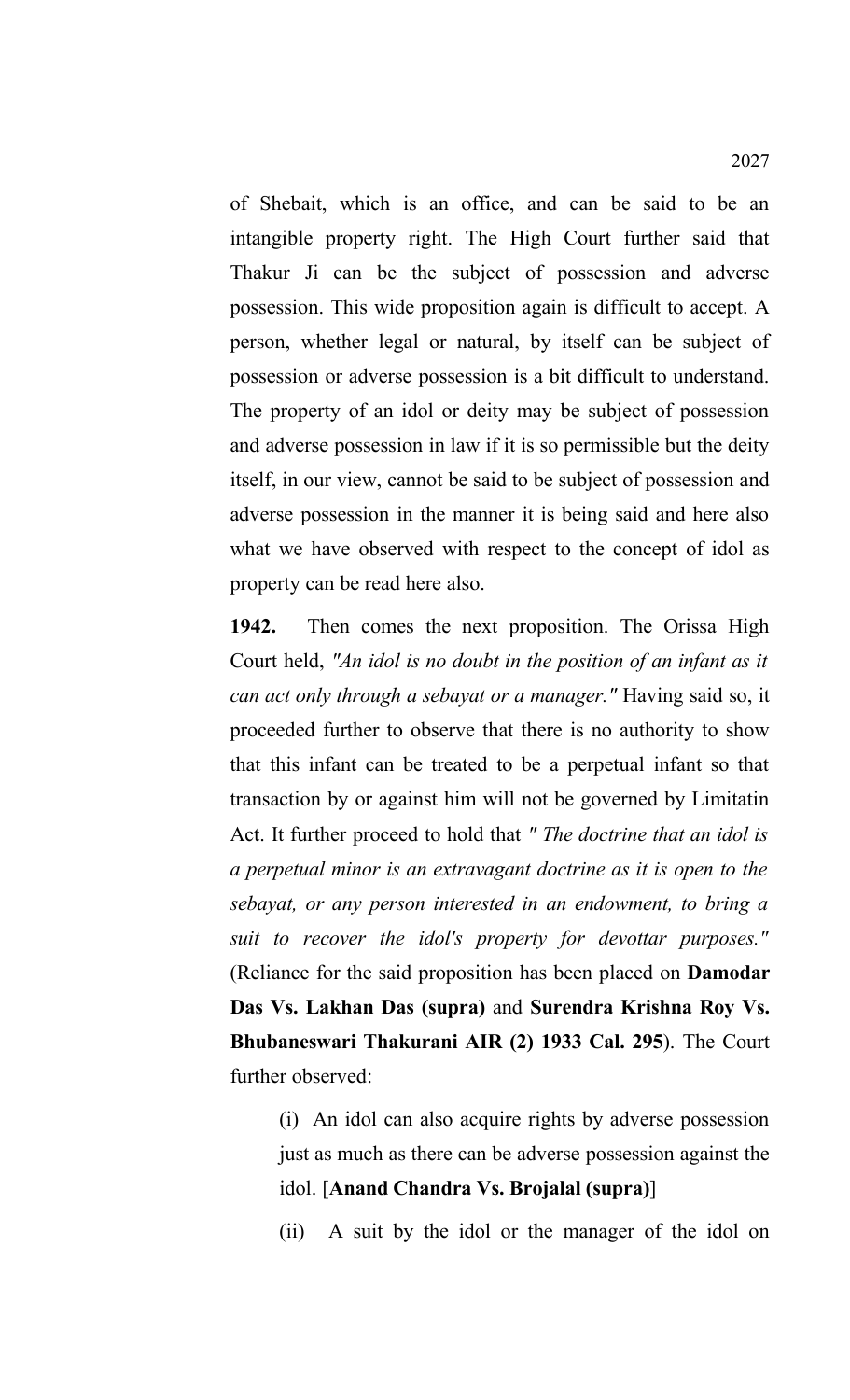behalf of the idol for recovery of possession must be brought within 12 years from the date of alienation.

(iii) An idol is as much subject to the law of limitation as a natural person and cannot claim exemption on the ground that he is a perpetual infant, nor is a Hindu deity to be regarded as a minor for all purposes. (reliance is placed on **Anantakrishna v. Prayag Das I.L.R (1937) 1 Cal. 84**

(iv) A idol cannot claim exemption from the law of limitation. (reliance is placed on **Surendrakrishna Roy Vs. Ishree Sree Bhubneswari Thakurani (supra)** as confirmed by Privy Council **Bhubaneswari Thakurani Vs. Brojanath Dey AIR (24) 1937 PC 185)**

**1943**. Reliance is also placed on a Division Bench decision on Orissa High Court in **Jagannath vs. Tirthnanda Das AIR 1952 Orissa 312** where following **Talluri Venkata Seshayya and others Vs. Thadikonda Kotiswara Rao (supra)** the Court expressed its opinion against treating idol as perpetual minor and said in para 11:

*"......But it is well-settled that an idol cannot be regarded as a perpetual minor and the special protection given to a minor does not apply to an idol. The protection of a minor against the negligent actings of a guardian is a special one and statutory provision has been made for safeguarding a minor's interest."*

**1944.** In **Tarit Bhusan Rai and another Vs. Sri Sri Iswar Sridhar Salagram Shila Thakur (supra)** the Court said:

*"In view of the religious customs of the Hindus which have been recognised by Courts of law a Hindu idol like a juristic person under the English system has been vested with the capacity of holding properties and with the*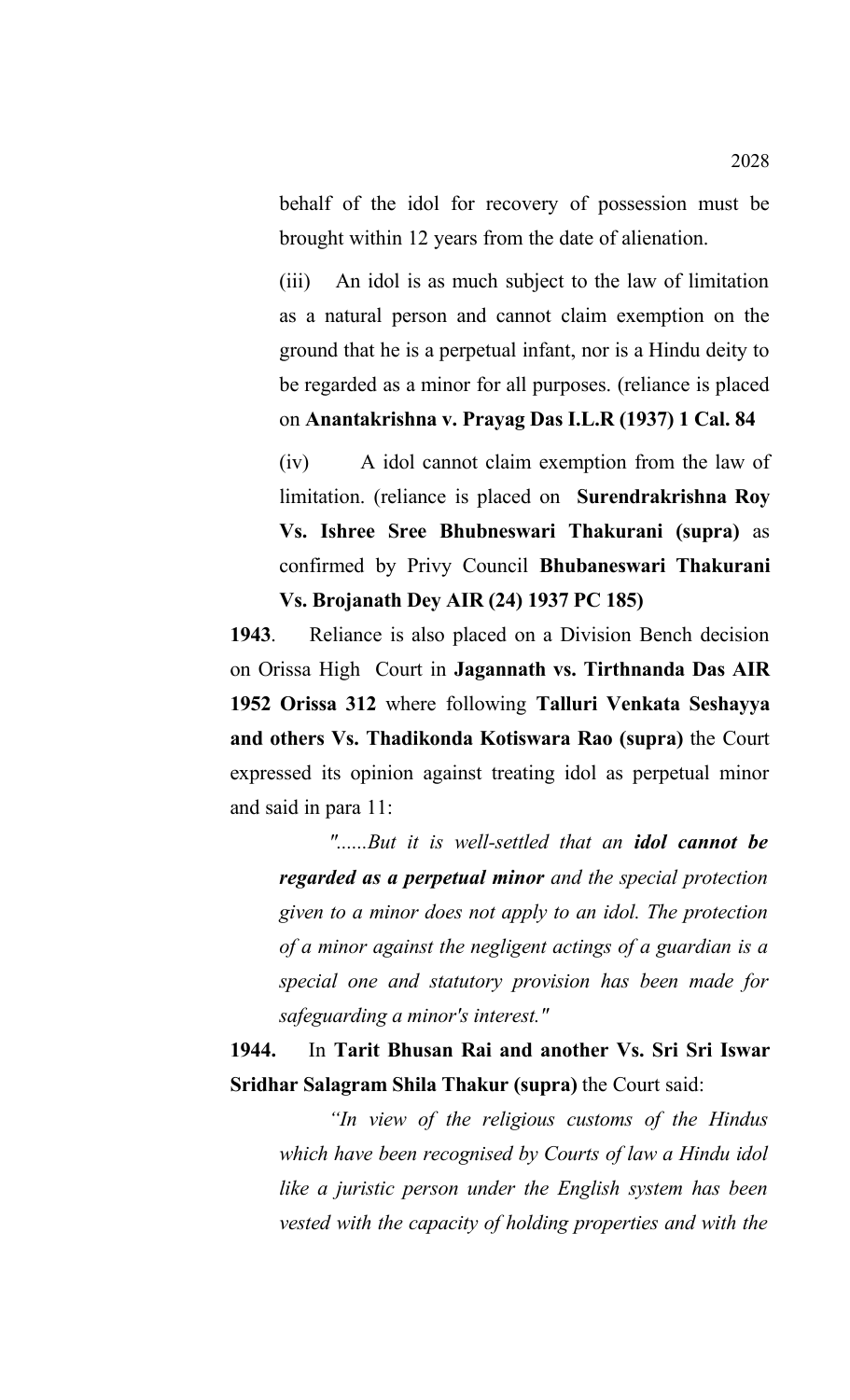*powers of suing or being sued (Ibid). A juristic person under the English system has no body or soul. It has no rights except those which are attributed to it on behalf of some human beings. The lump of metal, stone, wood or clay forming the image of a Hindu idol is not a mere moveable chattel. It is conceived by the Hindus as a living being having its own interests apart from the interests of its worshippers. It is a juristic person of a peculiar type.* 

*The points of similarity between a minor and a Hindu idol are :(1) Both have the capacity of owning property. (2) Both are incapable of managing their properties and protecting their own interests. (3) The properties of both are managed and protected by another human being. The manager of a minor is his legal guardian and the manager of an idol is its shebait. (4) The powers of their managers are similar. (5) Both have got the right to sue. (6) The bar of S. 11 and Order 9, R. 9, Civil P.C., applies to both of them.* 

*The points of difference between the two are: (1) A Hindu idol is a juristic or artificial person but a minor is a natural person. (2) A Hindu idol exists for its own interest as well as for the interests of its worshippers but a minor does not exist for the interests of anybody else. (3) The Contract Act (Substantive law) has taken away the legal capacity of a minor to contract but the legal capacity of a Hindu idol to contract has not been affected by this Act or by any other statute. (4) The Limitation Act (an adjective law) has exempted a minor from the operation of a bar of limitation but this protection has not been extended to a Hindu idol.*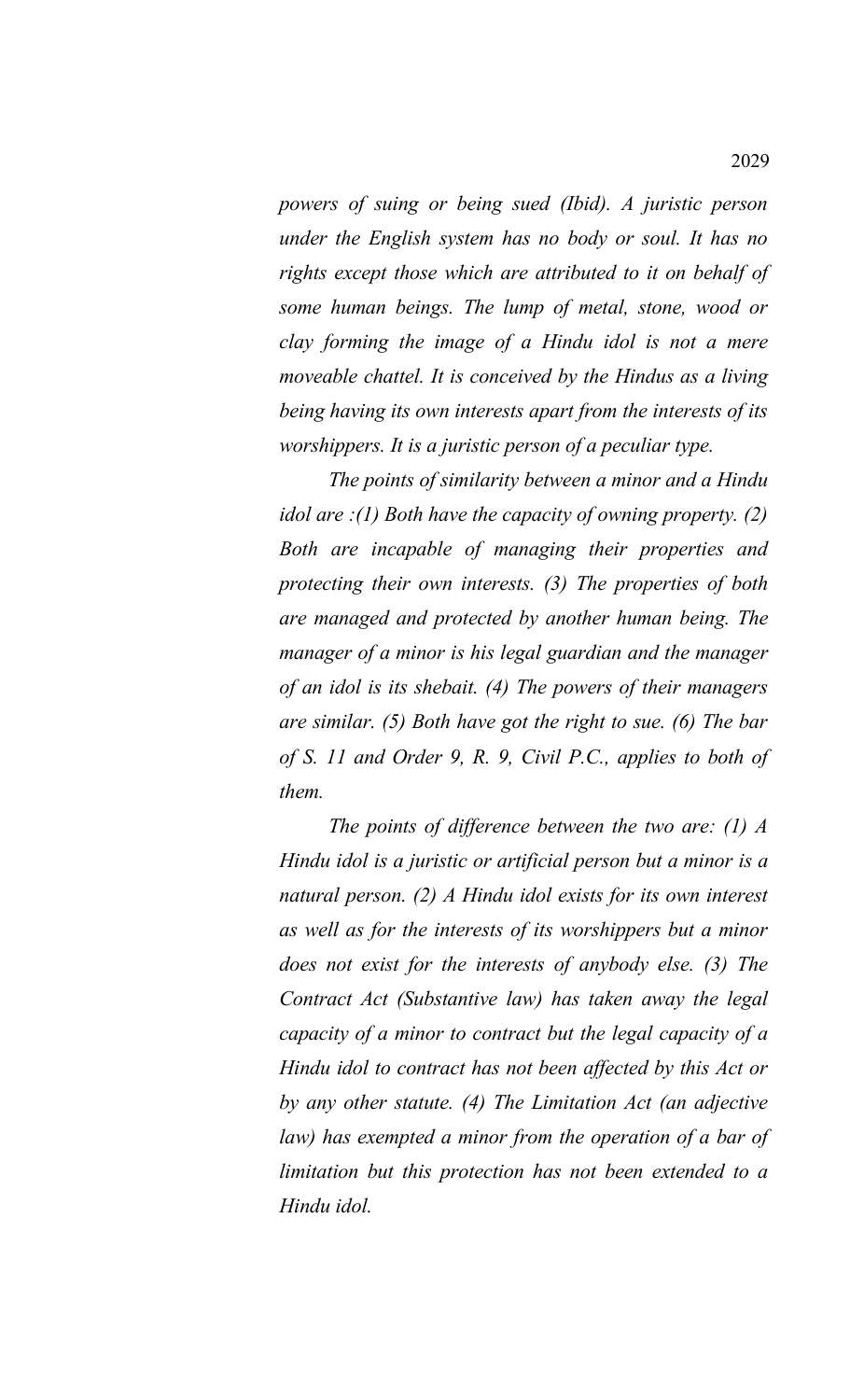*From the above it is clear that there is some analogy between a minor and a Hindu idol but the latter is neither a minor nor a perpetual minor. Although in law an idol has the power of suing it has no physical capacity to sue. This absence of physical capacity is perhaps referred to by the Judicial Committee when they said in 31 I.A. 203 that the right of suit is not vested in the idol. Who is then entitled to exercise the idol's power of suing? This is a matter of substantive law:*

*Its (idol's) interests are attended to by the person who has the deity in his charge and who is in law its manager with all the powers which would in such circumstances on analogy be given to the manager of the estate of an infant heir: 52 I.A. 245.* 

*"The manager of the estate of an infant heir" apparently means the legal guardian of an infant. The powers of the legal guardian of an infant include the power to sue on behalf of the infant. The shebait of a Hindu idol is its manager in law. On the analogy of the power of the legal guardian of an infant the shebait of a Hindu idol has the right to sue on behalf of the idol, for the protection of its interests. In this sense it may be said as was said by the Judicial Committee in 31 I.A. 203 that the right of suit vests in the shebait." (page 103)*

*"A Hindu idol as has been already stated is a juristic person having its own interests apart from the interests of its worshippers. 31 I.A. 203 and 52 I.A. 245 are authorities for the proposition that its power of suing for protecting its own interests is to be exercised by it through its de jure or de facto shebait. The worshippers of the idol are interested*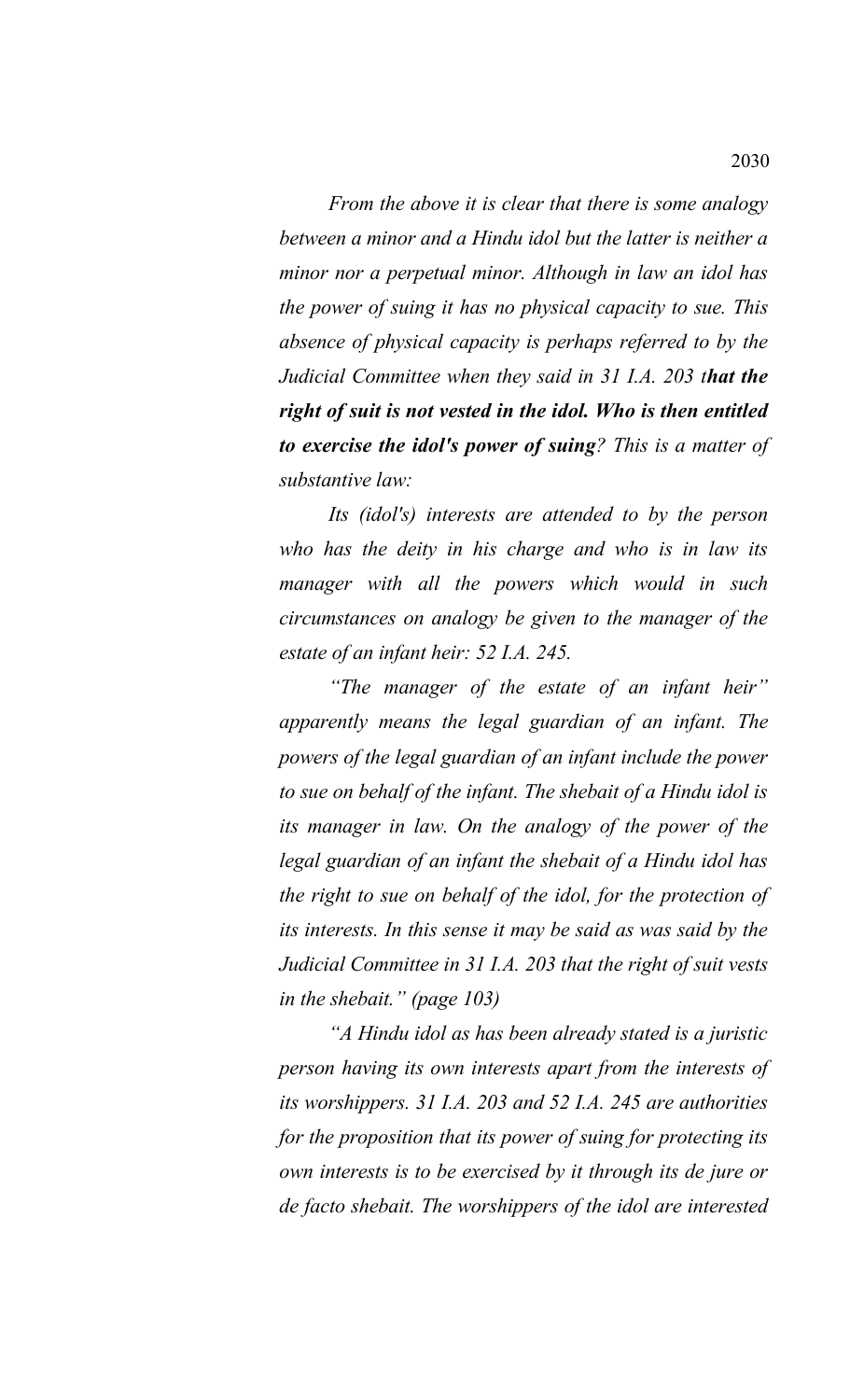*in the idol and as such are interested in the property dedicated to it for its maintenance. Their right to sue for the protection of the idol's property is founded upon their own interest viz., the right of worship apart from and independent of the idol's right to sue for the protection of its own interests and properties. They have no right to exercise the idol's power of suing." (page 104)*

*"The introduction of the idol and its recognition as a juristic person are more a matter for the procedure and the procedure in India recognises the idol as having a locus standi in judicio." (page 119)*

**1945.** All these propositions as laid down, wide as they are, we find difficult to subscribe. Once it is held that an idol is in position of an infant, we fail to understand as to how it is infant or minor for one purpose and not for another. In our sense whether a minor is entitled to act, not to act or protect it, that would apply without any distinction to alike minor who is looked after by his/her guardian, may be natural or otherwise and manner in which his property can be dealt with by such guardian all will apply to a deity also. To that extent, deity, once a minor, will continue to be treated as minor for all purposes and we find no authority to show as to how and in what circumstances and why there can be a distinction between the status of deity as minor and natural person as minor. If by nature of thing, a deity is such kind of minor which can never attain majority, this by itself would not deprive it from protections or otherwise which are available to a natural minor. One can have no dispute about the proposition that minor's estate can be encumbrance by a person, who is entitled to manage his affairs, may be a guardian in case of natural minor and Shebait in case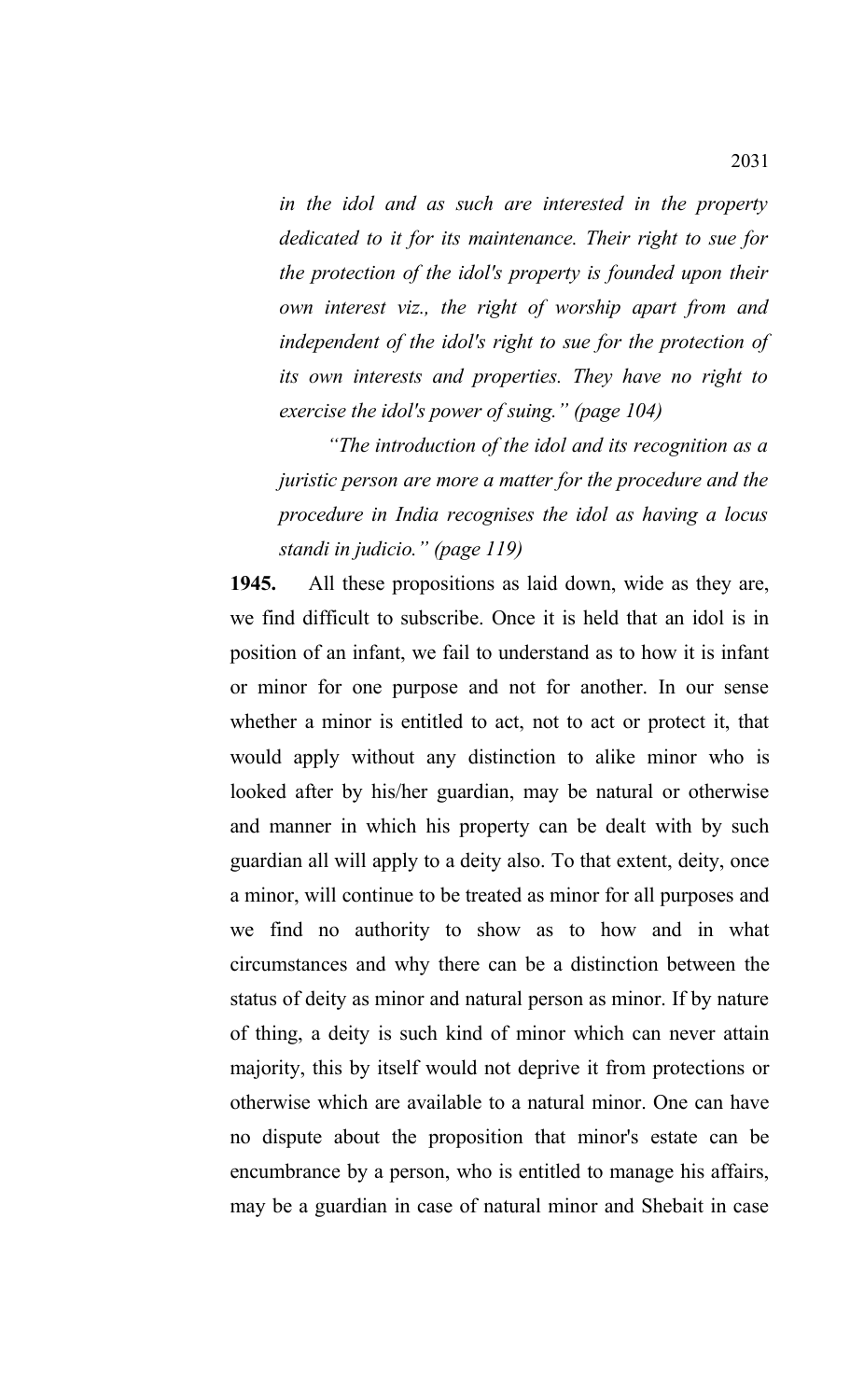of idol so long such encumbrance is necessary for the benefit of the minor or the idol, as the came may be. The proposition that an idol can claim somebody's property under possession adversely and his property also can be subject to same consequences has to be understood in the facts of the things. Obviously, an idol cannot move on its own. If there comes a question of unauthorized possession of some other's property by an idol, this would have to be through some natural person. The benefit may ultimately go to the idol if such unauthorized possession completes the statutory period of limitation to be converted into a title, but that does not mean that it has been done by the idol on its own inasmuch if a suit for eviction is to be filed before expiry of period of limitation, that will be against the idol represented through a Shebait or the natural person who is responsible for such possession. Similarly, the property of an idol, if unauthorizedly possessed by a person there can be two types of cases; where a caretaker, i.e, Shebait or whatever name it is called is available, but does not take any action allowing the unauthorized possession by another person to continue for the period of limitation resulting in extension of rights of the minor to the property,if inaction on the part of Shebait or caretaker, as the case may be, is not found to be collusive, fraudulent or deliberate mismanagement of the property of the minor, one may raise the plea of limitation but we have serious doubt in successful representation of such right for the reason that for claiming adverse possession an open hostile possession to the knowledge of owner is an integral constituent of the plea of adverse possession. Such a knowledge to the owner of the property, i.e., idol cannot be perceived for the reason such a knowledge to the minor's inaction on his part is not recognised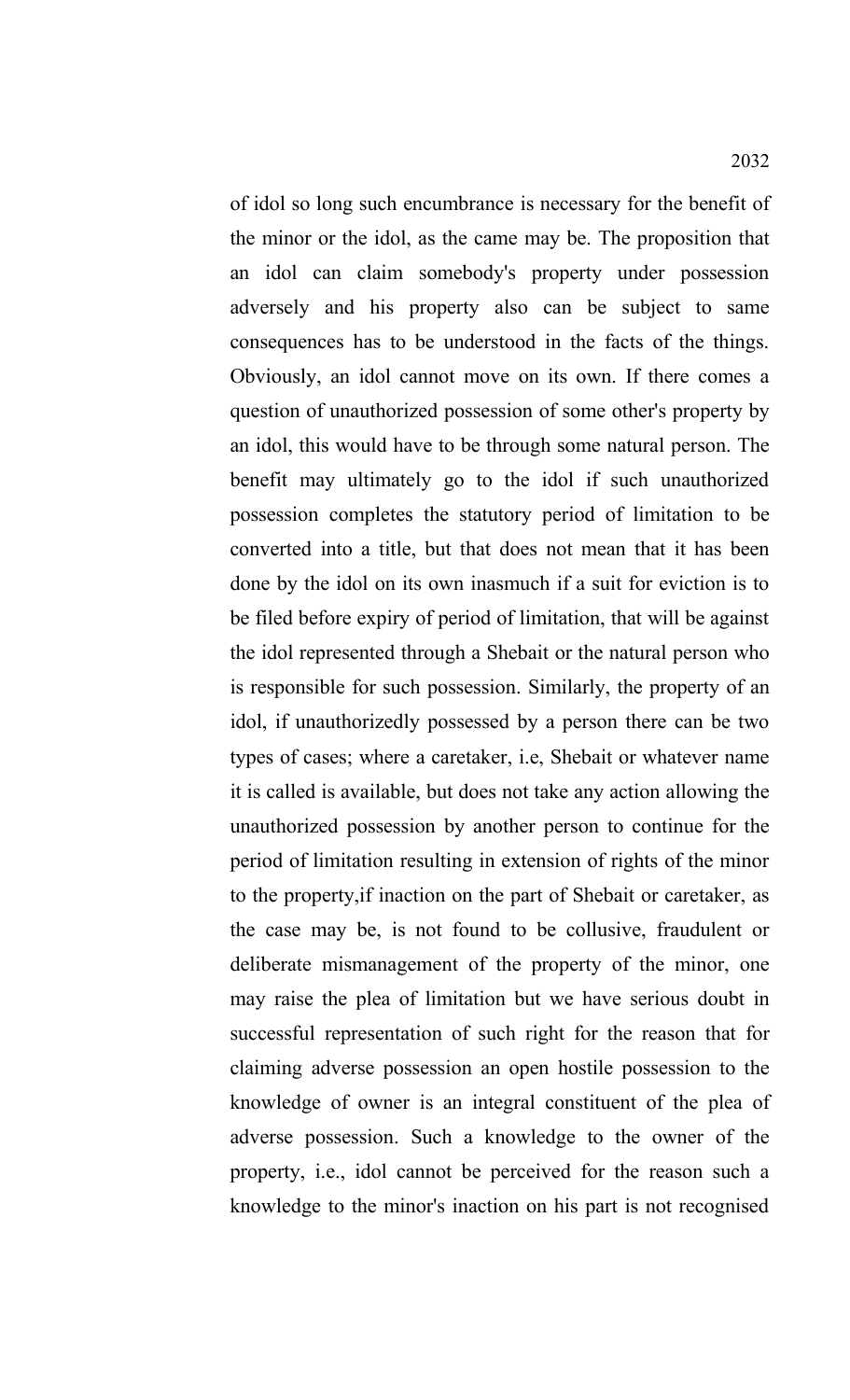in law. It is this distinction which has been pointed out by the Privy Council in the case of **Masjid Shahid Ganj v. Shiromani Gurudwira Parbandhak Committee, Amritsar, 67 Ind. App. 251 at p.264 (P.C.)** where the plea of legal person qua a mosque has been turned down by the Privy Council observing that unlike a Hindu idol a mosque cannot be held to be a juristic personality or a legal person in law. The Court held the Mosque as property and, therefore, capable of adverse possession. The property of a juristic personality cannot be said to be inalienable in all circumstances, for example, it can be transferred by Shebait for managing funds for managing the affairs of the idols and so on, but not in all circumstances. This distinction has to be understood in order to appreciate the concept of idol, deity, legal personality etc. of Hindu law as recognised by British India Courts before independence. Regarding the juristic personality of the idol, virtually there was no difference but regarding the statute of idol as a minor or perpetual minor, there appears to be some difference among various Courts. The Apex Court in **Bishwanath Vs. Shri Thakur Radhaballabhji (supra)** has made it clear that a Hindu idol enjoy status of a minor. There is no restriction in such declaration that such concept of minor of the idol should be understood in a restricted manner and it would be a minor only for certain purposes and not for other purposes. In the light of the above discussion, respectfully we are of the view that the wider observations of the Orissa and Calcutta High Courts cannot be concurred by us.

**1946**. The matter thus now stand settled by the Apex Court in **Bishwanath & another Vs. Sri Thakur Radha Ballabhli & others (supra)** holding the Deity a minor, all the judgments which have taken a different view of the High Courts or Privy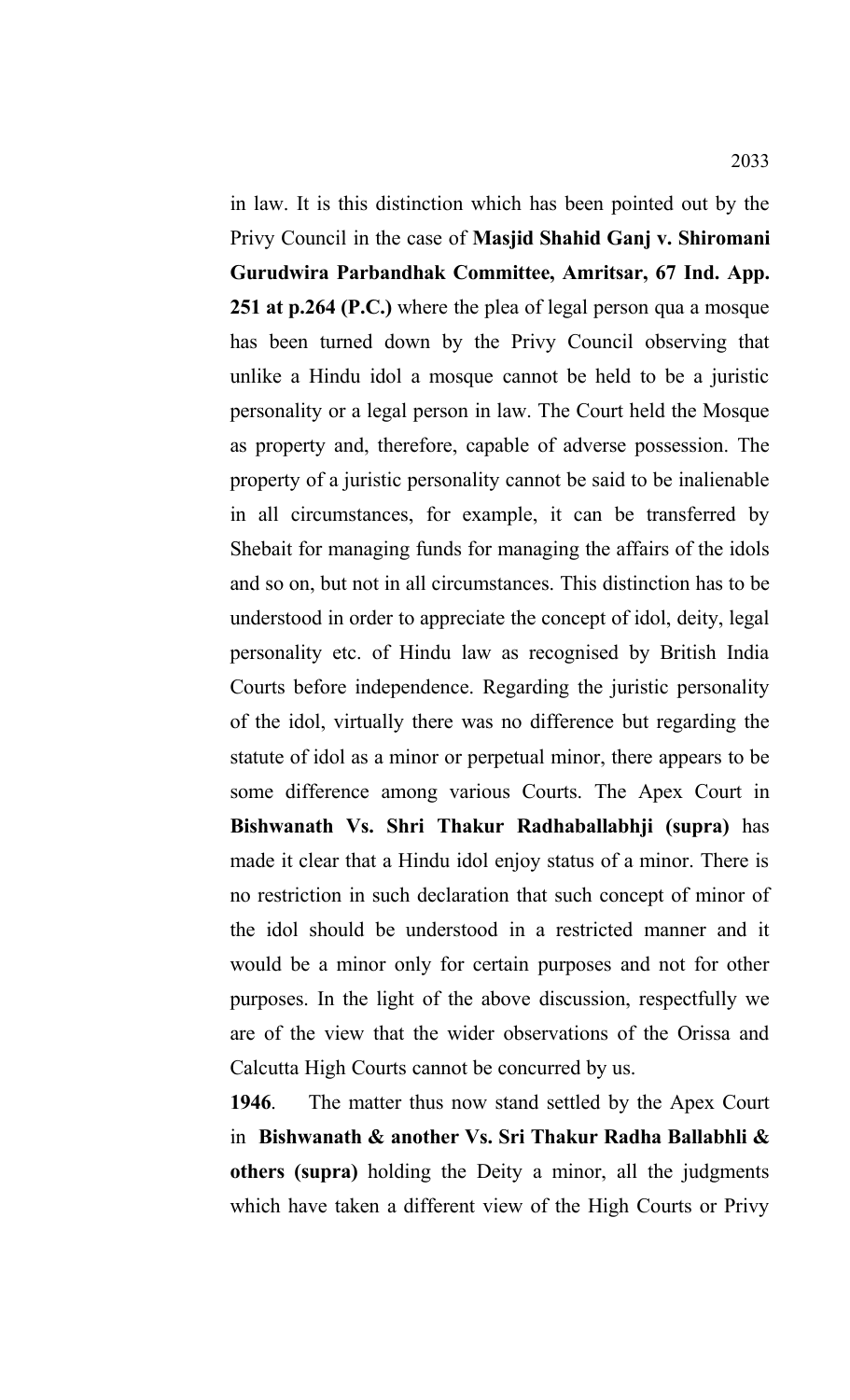Council cannot be treated to be a good law or a binding precedent.

**1947.** This question that a Deity being minor can be represented by a next friend has been reiterated by the Apex Court in another case i.e. in **Vemareddi Ramaraghava Reddi Vs. Kondaru Seshu Reddi (supra)** at page 440 the Court said:

*"The legal position is also well-established that the worshipper of a Hindu temple is entitled, in certain circumstances, to bring a suit for declaration that the alienation of the temple properties by the de jure Shebait is invalid and not binding upon the temple. If a Shebait has improperly alienated trust property a suit can be brought by any person interested for a declaration that such alienation is not binding upon the deity but no decree for recovery of possession can be made in such a suit unless the plaintiff in the suit has the present right to the possession. Worshippers of temples are in the position of cestui que trustent (Sic) or beneficiaries in a spiritual sense.*

.........................................

*The possession and management of the property with the right to sue in respect thereof are, in the normal course, vested in the Shebait, but where, however, the Shebait is negligent or where the Shebait himself is the guilty party against whom the deity needs relief it is open to the worshippers or other persons interested in the religious endowment to file suits for the protection of the trust properties. It is open, in such a case, to the deity to file a suit through some person as next friend for recovery of possession of the property improperly alienated or for*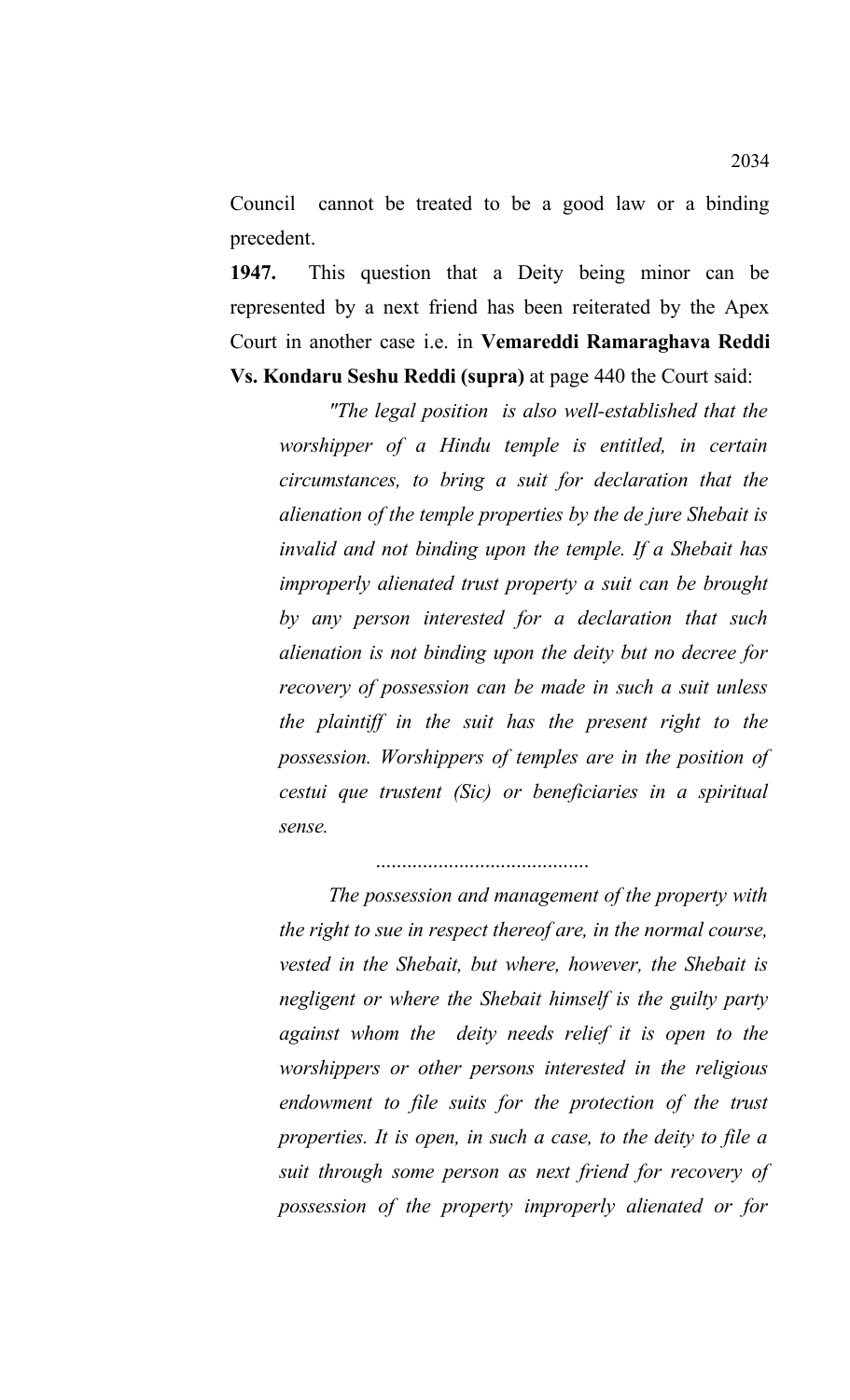*other relief. Such a next friend may be a person who is a worshipper of the deity or as a prospective Shebait is legally interested in the endowment."*

**1948**. An attempt was made to bring in Section 92 C.P.C. where the interest of Deity is not properly observed but we find that this issue also stands settled by the Apex Court in **Bishwanath & another Vs. Sri Thakur Radha Ballabhli & others (supra)** holding that Section 92 in such a matter has no application. The Court in para 9, 10, 11 and 12 held as under:

*"9. Three legal concepts are well settled : (1) An idol of a Hindu temple is a juridical person; (2) when there is a Shebait, ordinarily no person other than the Shebait can represent the idol; and (3) worshippers of an idol are its beneficiaries, though only in a spiritual sense. It has also been held that persons who go in only for the purpose of devotion have according to Hindu law and religion, a greater and deeper interest in temples than mere servants who serve there for some pecuniary advantage see Kalyana Venkataramana Ayyangar v. Kasturi Ranga Ayyangar, ILR 40 Mad 212 at p. 225: (AIR 1917 Mad 112 at p. 118). In the present case, the plaintiff is not only a mere worshipper but is found to have been assisting the 2nd defendant in the management of the temple.*

*10. The question is, can such a person represent the idol when the Shebait acts adversely to its interest and fails to take action to safeguard its interest. On principle we do not see any justification for denying such a right to the worshipper. An idol is in the position of a minor and when the person representing it leaves it in a lurch, a person interested in the worship of the idol can certainly be*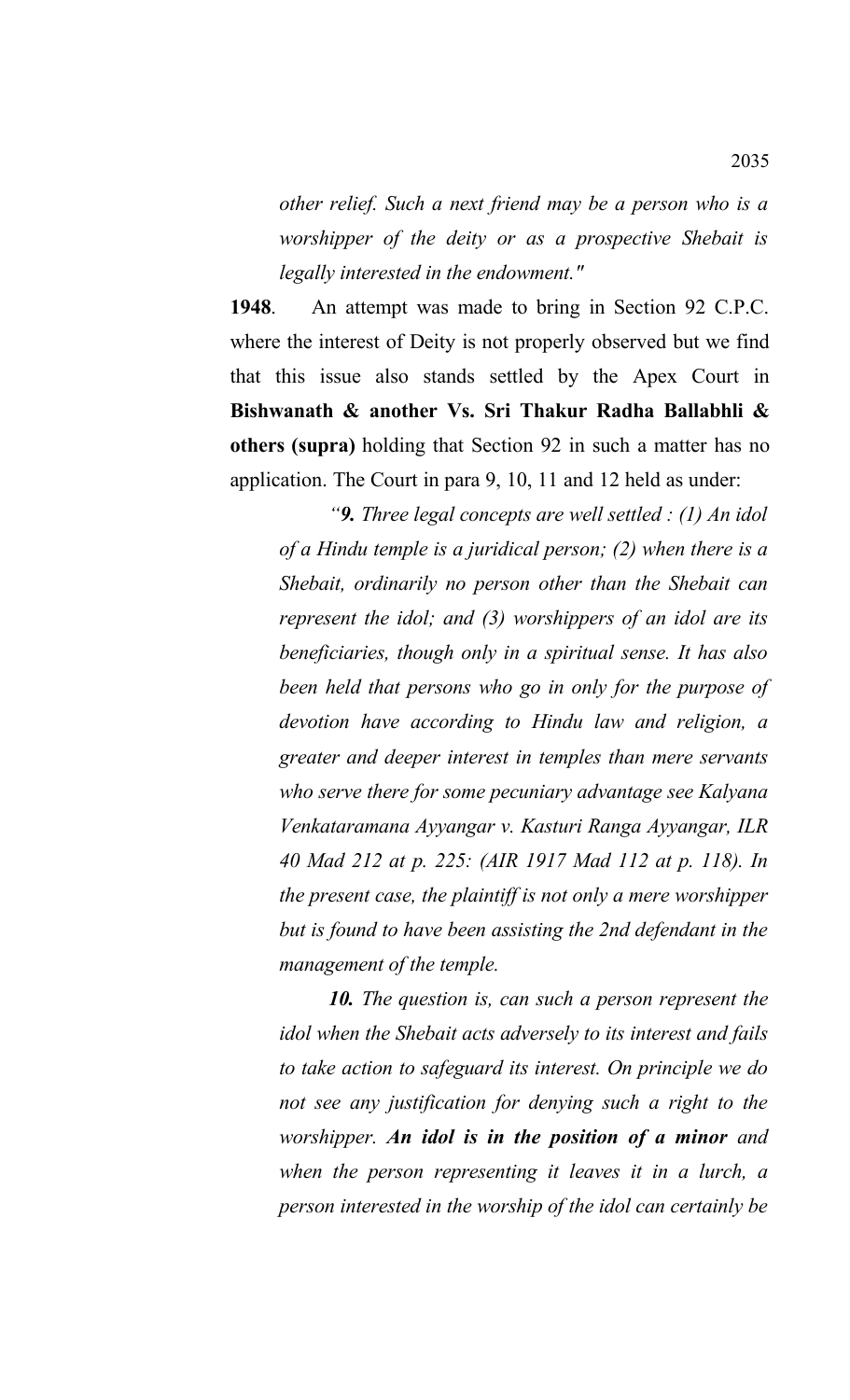*clothed with an ad hoc power of representation to protect its interest. It is a pragmatic, yet a legal solution to a difficult situation. Should it be held that a Shebait, who transferred the property, can only bring a suit for recovery, in most of the cases it will be an indirect approval of the dereliction of the Shebait's duty, for more often than not he will not admit his default and take steps to recover the property, apart from other technical pleas that may be open to the transferee in a suit. Should it be held that a worshipper can file only a suit for the removal of a Shebait and for the appointment of another in order to enable him to take steps to recover the property, such a procedure will be rather a prolonged and a complicated one and the interest of the idol may irreparably suffer. That is why decisions have permitted a worshipper in such circumstances to represent the idol and to recover the property for the idol. It has been held in a number of decisions that worshippers may file a suit praying for possession of a property on behalf of an endowment; see Radhabai v. Chimnaji, (1878) ILR 3 Bom 27, Zafaryab Ali v. Bakhtawar Singh, (1883) ILR 5 All 497 Chidambaranatha Thambirarn v. P. S. Nallasiva Mudaliar, 6 Mad LW 666 : (AIR 1918 Mad 464), Dasondhay v. Muhammad Abu Nasar, (1911) ILR 33 All 660 at p. 664: (AIR 1917 Mad 112) (FB), Radha Krishnaji v. Rameshwar Prasad Singh, AIR 1934 Pat 584, Manmohan Haldar v. Dibbendu Prosad Roy, AIR 1949 Cal 199.*

*11. There are two decisions of the Privy Council, namely, Pramatha Nath Mullick v. Pradyumna Kumar Mullick, 52 Ind App 245: (AIR 1925 PC 139) and*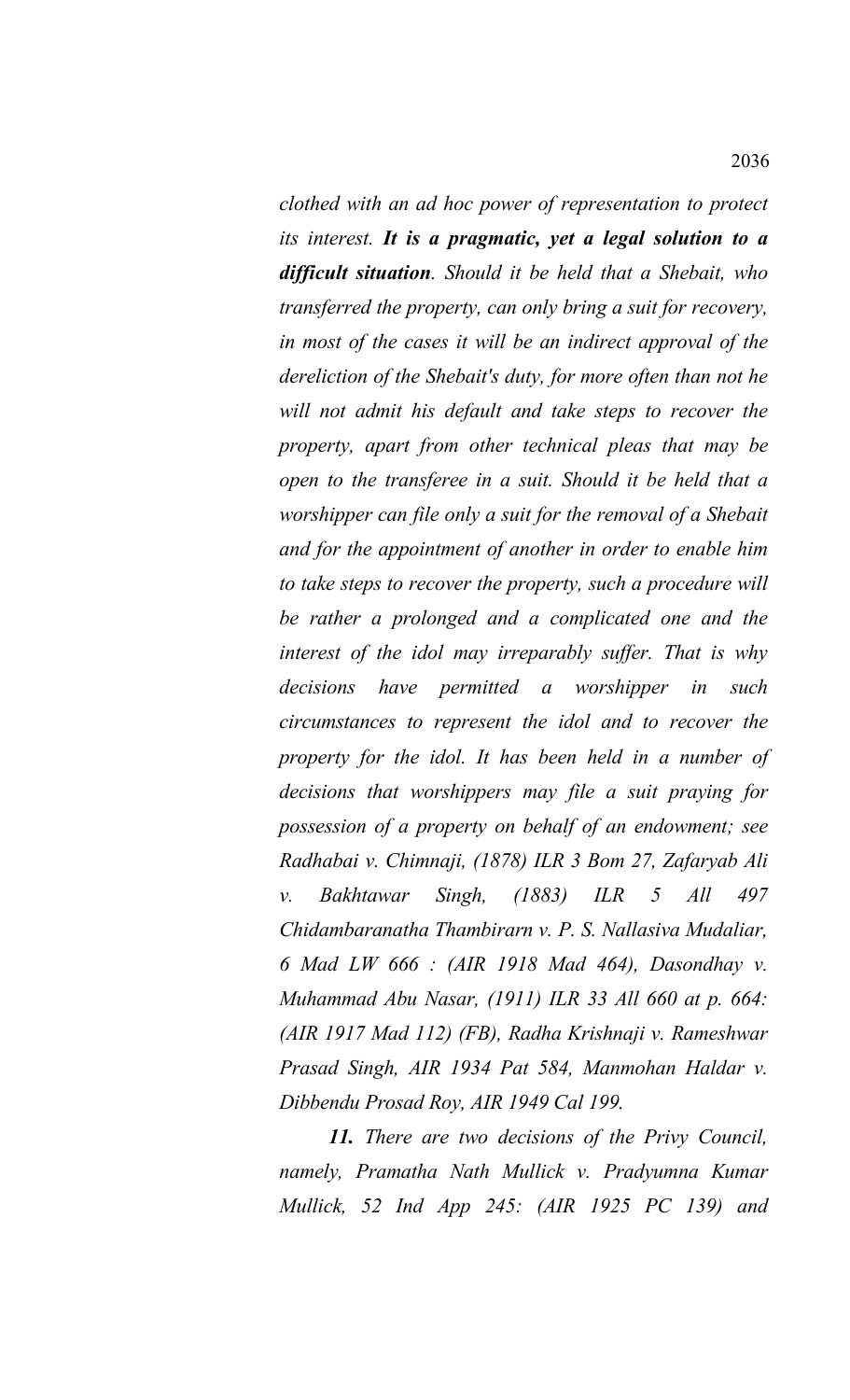*Kanhaiya Lal v. Hamid Ali, 60 Ind App 263: (AIR 1933 PC 198 (1)), wherein the Board remanded the case to the High Court in order that the High Court might appoint a disinterested person to represent the idol. No doubt in both the cases no question of any deity filing a suit for its protection arose, but the decisions are authorities for the position that apart from a Shebait, under certain circumstances, the idol can be represented by disinterested persons. B. K. Mukherjea in his book "The Hindu Law of Religious and Charitable Trust" 2nd Edn., summarizes the legal position by way of the following propositions, among others, at p. 249 :*

*"(1) An idol is a juristic person in whom the title to the properties of the endowment vests. But it is only in an ideal sense that the idol is the owner. It has to act through human agency, and that agent is the Shebait, who is, in law, the person entitled to take proceedings on its behalf. The personality of the idol might, therefore, be said to be merged in that of the Shebait.*

*(2) Where, however, the Shebait refuses to act for the idol, or where the suit is to challenge the act of the Shebait himself as prejudicial to the interests of the idol, then there must be some other agency which must have the right to act for the idol. The law accordingly recognises a right in persons interested in the endowment to take proceedings on behalf of the idol."*

*This view is justified by reason as well by decisions.*

*12. Two cases have been cited before us which*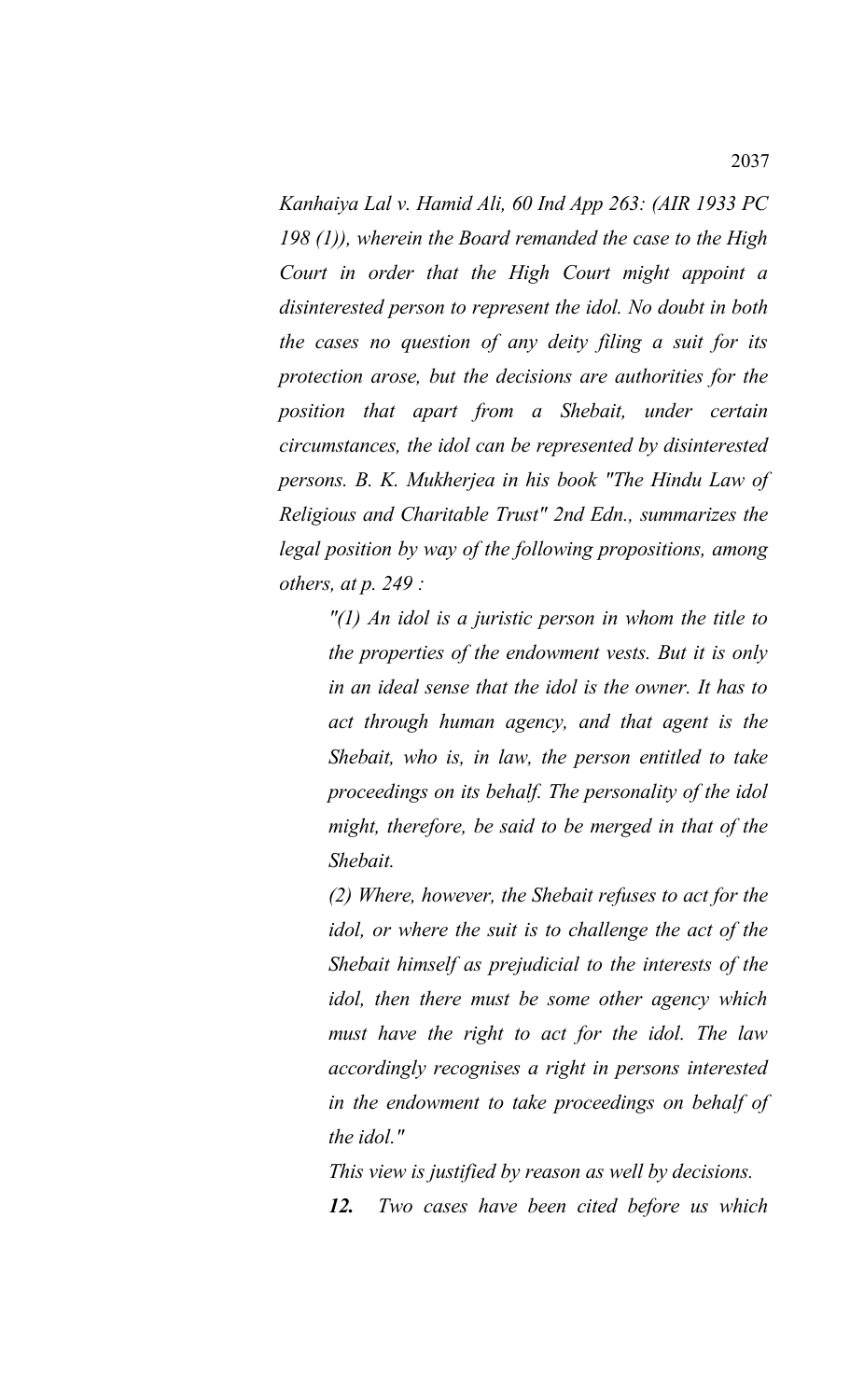*took a contrary view. In Kunj Behari Chandra v. Shyam Chand Jiu, AIR 1938 Pat 384, it was held by Agarwala, J., that in the case of a public endowment, a part of the trust property which had been alienated by the Shebait or lost in consequence of his action could be recovered only in a suit instituted by a Shebait. The only remedy which the members of the public have, where the property had been altenated by a person who was a Shebait for the time being was to secure the removal of the Shebait by proceedings under S. 92 of the Code of Civil Procedure and then to secure the appointment of another Shebait who would then have authority to represent the idol in a suit to recover the idol's properties. So too, a Division Bench of the Orissa High Court in Artatran Alekhagadi Brahma v. Sudersan Mohapatra. AIR 1954 Orissa 11, came to the same conclusion. For the reasons given above, with great respect, we hold that the said two decisions do not represent the correct law on the subject."*

**1949**. We, therefore, answer Issue No. 1 (Suit-5) insofar as it relates to plaintiff no. 2 (Suit-5) that it is juridical persona and can sue or be sued through a next friend. However, this is subject to our further answer to the issues relating to birthplace of Lord Rama at disputed site in affirmance which we shall discuss separately.

**1950**. We could have answered about plaintiff no. 1 (Suit-5) also at this very stage but we intend first to consider the Issues No. 12 (Suit-4) and 3 (a) (Suit-5) and to find out their effect, if any, on the status of plaintiff 1 (Suit-5) and then shall give our final opinion thereon. The issue whether the idol in question and the object of worship were placed inside the disputed property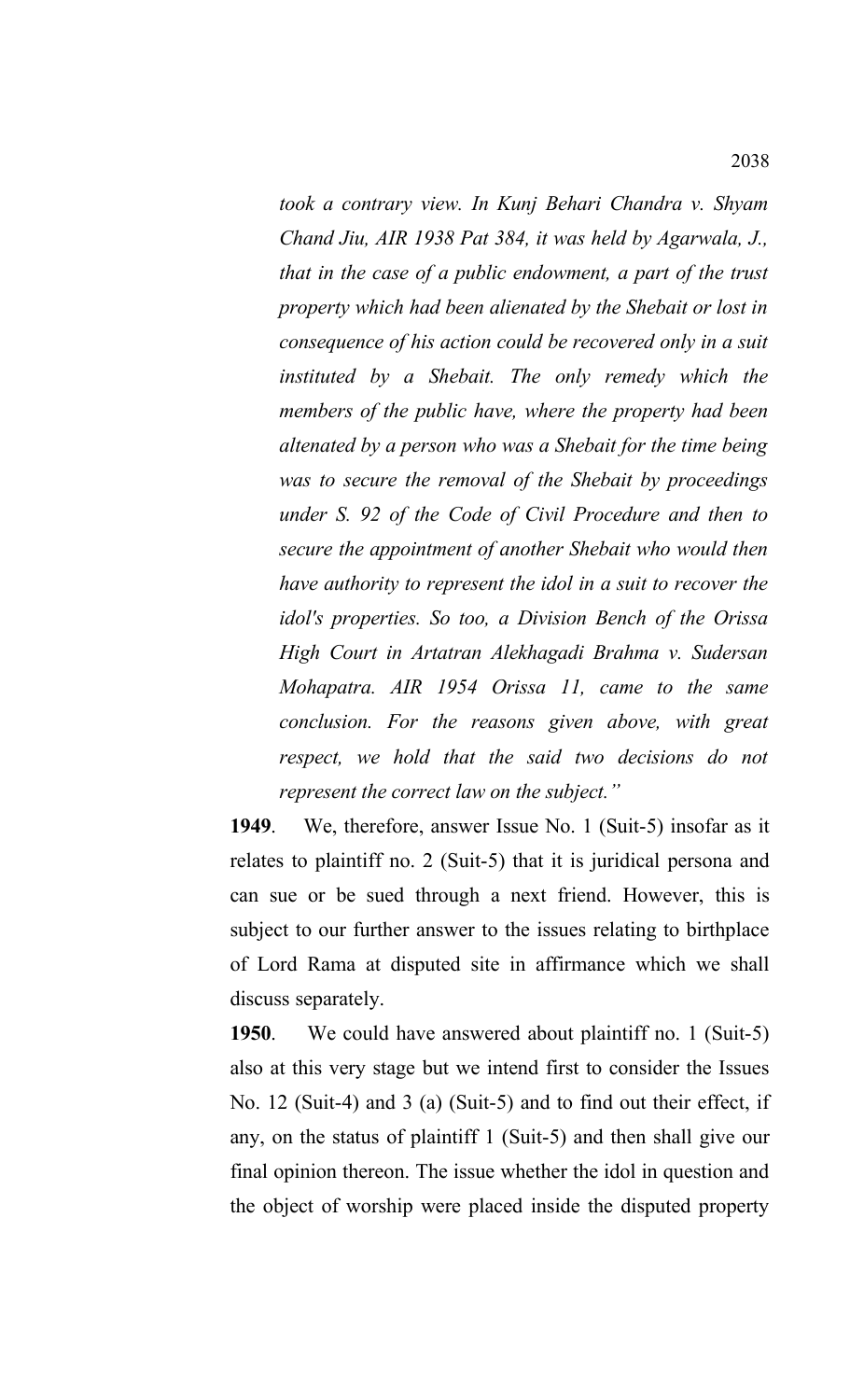or the building in the night of 22nd/23rd December, 1949 has to be considered in the light of the concept of the "building" or the "mosque" to the parties in the suit concerned.

**1951**. In para 2 of the plaint (Suit-4) the mosque has been denoted by the letters "A, B, C, D" which covers the entire area of outer and inner courtyard including the building (excluding the extreme south portion which is denoted by the word "Chabutara" on the west-south side and behind Ram Chabutara on east-south side on the map prepared by Sri Shiv Shankar Lal, Commissioner on 25.05.1950). No distinction has been made by the plaintiff (Suit-4) about the disputed building within the inner courtyard and the area and structure comprising the outer courtyard.

**1952**. This pleading has made the issue slightly complicated for the reason that onus lie initially upon the plaintiffs (Suit-4) to show that no idols whatsoever existed upto or before 22.12.1949 in this entire area A, B, C, D which they claim to be the "area of mosque". In fact to the same effect is their pleading in para 1 of the written statement in Suit-5 where defendant no. 4 (Sunni Board) says that, "*As a matter of fact there has never been any installation of the deity within the premises of disputed place of worship known as Babari Mosque and the idol in question was stealthily and surreptitiously kept in the mosque in the night of 22nd/23rd December, 1949."* The defendant no. 4 also deny the very existence of "Charan" or "Sita Rasoi" within the premises of Babari mosque but then in para 22 of the written statement (Suit-5) it says, *"there is no Charan or Sita Rasoi within the premises of Babari Mosjid and the place known as Sita Rasoi is situated outer side the premises of the said mosque."*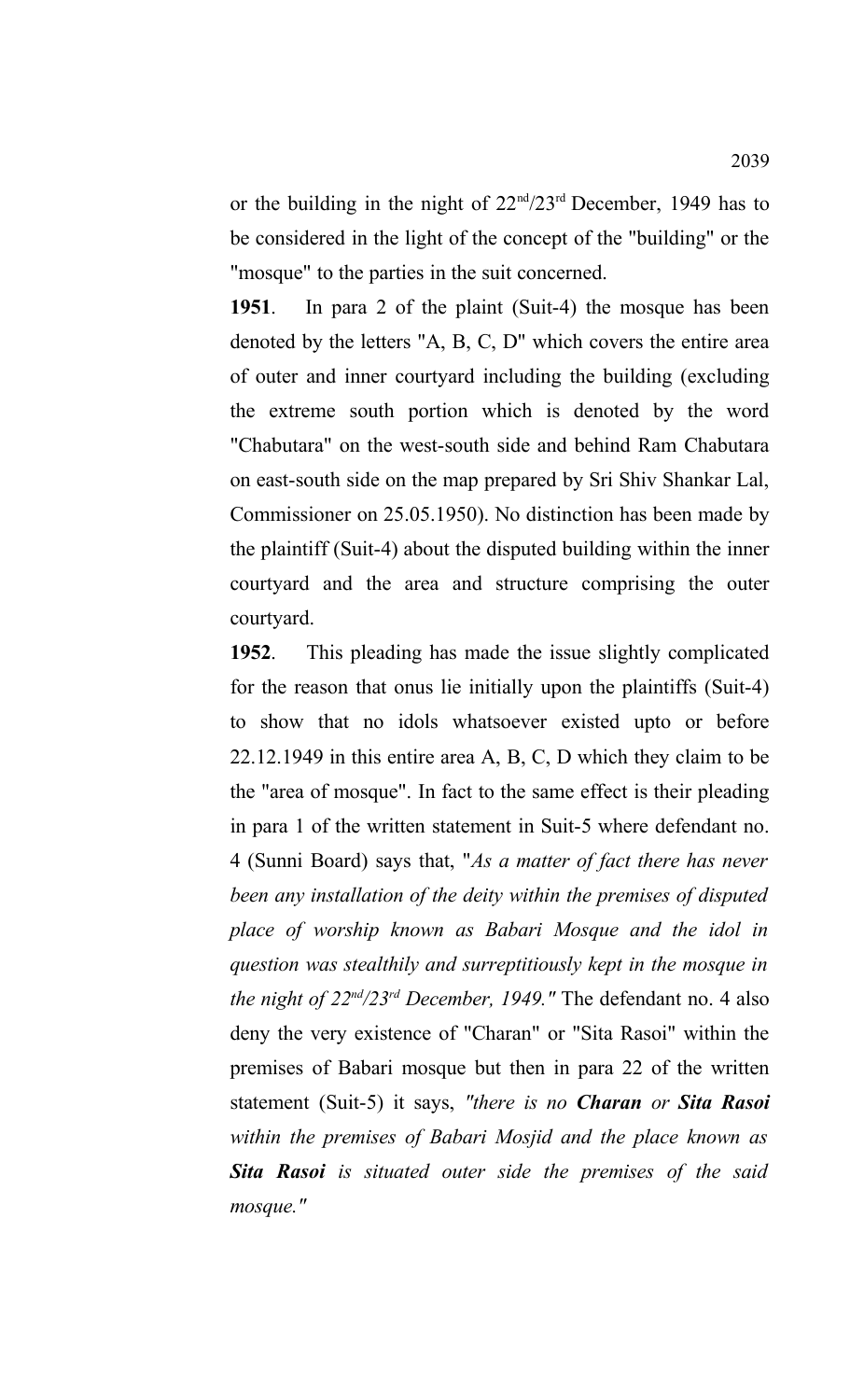**1953**. Sri Deoki Nandan Agarwal, who initially filed Suit-5 and was plaintiff no. 3 therein, made a statement under Order X, Rule 2 C.P.C. that the idols were kept under central dome inside the building in the night of 22nd/23rd December, 1949. He, however, admits his absence at the site on that day and stated that he got this information from Mahant Paramhans Ram Das, OPW-1. Sri Deoki Nandan Agarwal, however, added that the above placement inside the building of the idols was done after due ceremony. The above statement of Sri D.N. Agarwal could not have been controverted by the learned counsel for the plaintiffs (Suit-4). Though the process of *Pran Pratishtha* was tried to be inquired from OPW-1 during cross examination by learned counsels appearing for the Muslim parties in Suit-5 as is evident from pages 46, 58, 78 and 124, but no question has been asked from OPW-1 as to whether idol in question were placed under the dome with or without ceremony as stated by Sri Deoki Nandan Agarwal, plaintiff no. 3 (Suit-5) in his statement under Order X Rule 2 C.P.C. Therefore, the said statement remained uncontroverted particularly for the reason that none of the witnesses, i.e., PW 1 to 32 has claimed that he was present when the alleged incident of 22nd/23rd December, 1949 took place and none could say anything on this aspect either way.

**1954**. OPW-1, Mahant Paramhans Ram was also examined. He supported the version of placement of idol under the central dome, inside the disputed building, in the inner courtyard, in the night of 22nd/23rd December, 1949. OPW-1 has commenced his deposition in December 1999 and at that time his age was 90 years. On page 41 and 42, he stated about the incident of 1934 and said that a dome was damaged at that time:

''1934 की घटना में शिखर का आधा भाग (मध्य ⁄बीच के शिखर) का टूटा था। बीच वाले शिखर का आधा भाग चारो तरफ से टूटा था। बीच वाले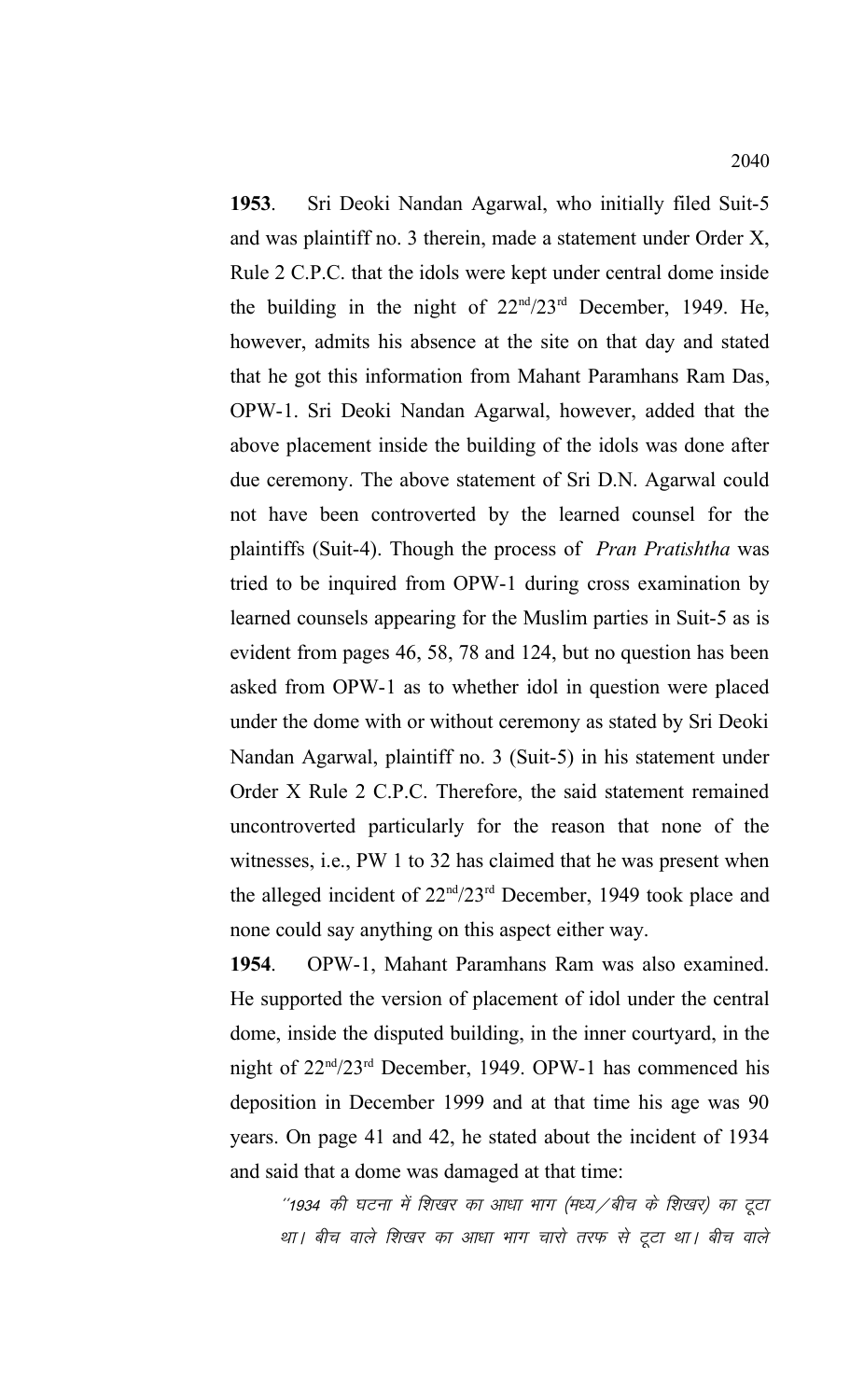शिखर के अतिरिक्त वहाँ स्थिति निर्माण का कोई अन्य भाग नहीं ट्टा था।'' (पेज $41)$ 

*"In 1934 incident, the half portion of the dome(the middle/ central dome) was broken. The half part of the middle dome was broken from all sides. Except for the central dome, no other part of the construction situated there was broken." (ETC)*

**1955.** On page 42 he said that when central dome was damaged in 1934, no idol of Ram Lala was present thereunder. He also said that people used to worship the place as also the pillars whereunder the images were affixed:

''जिस समय शिखर गिरा **उस समय शिखार के नीचे रामलला की** कोई मूर्ति नहीं थी शिखर की नीचे की भूमि पर पूजा पाठ होता था शिखर के नीचे जो खम्भे थे उसमें जो मूर्तियां लगी थी उनका लोग पूजा अर्चना करते थे उन खम्भों में देवी —देवताओं की मूर्तियां थीं। मूर्तियों में हनूमान आदि देवों की मूर्तियां थी। मध्य शिखार के नीचे कोई खम्भा नहीं था। मध्य शिखार के नीचे प्रसूति भूमि, जहां पर भगवान राम का जन्म हुआ था **वह स्थान था।** मध्य शिखर के नीचे का जो भाग गर्भ गृह के रुप में था वह स्थान तथा उसके चारो तरफ उस स्थान को मैं गर्भगृह का स्थान मानता हूँ। तीनों गुम्बजों के नीचे की भूमि तथा परिकमा मार्ग की सम्पूर्ण भूमि गर्भगृह के अन्तर्गत थी।''(पेज 42)

*"When the dome collapsed, there was no idol of Ram Lala beneath it. 'Pooja-Paath' used to be performed on the land beneath the dome. People used to offer 'Pooja-Archana' to the idols carved out in the pillars beneath the dome; those pillars had idols of male and female deities engraved in these pillars. The idols included those of demigods like Hanuman and so on. There was no pillar beneath the middle dome. 'Prasuti Bhumi' - the land where Lord Rama was born – was beneath the middle*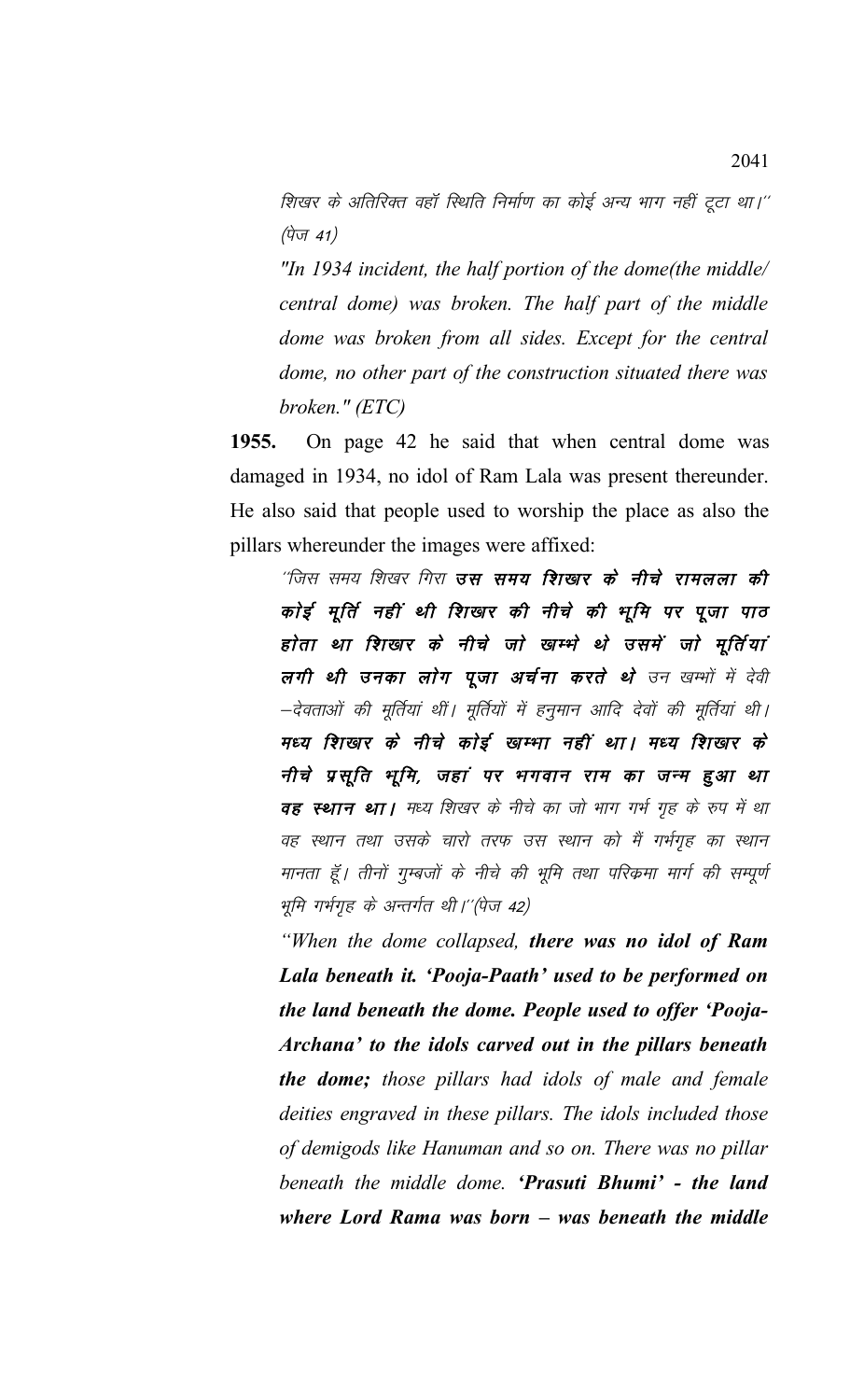*dome. I take the part beneath the middle pillar – which was in the shape of the sanctum sanctorum – as also the place surrounding it, to be the sanctum sanctorum. The sanctum sanctorum encompassed the land beneath the three domes and the entire land of the circumambulation path." (E.T.C.)*

**1956**. Then, about the placement of idols in 1949, he said: ''मूर्ति रखने का सन शायद 1949 था।'' (पेज 108)

*"The idols were placed probably in the year 1949."(E.T.C)* ''जब मूर्ति रखी गई, तब ब्रम्हमुद्दूर्त था। ब्रह्**ममु**हूर्त का समय 12.00 बजे के पश्चात अर्थात रात्रि में तीन बजे के बाद ब्रम्ह मुहर्त होता है।''

(पेज 108)

*"It was 'Brahm Muhurt' when the idols were installed. 'Brahm Muhurt' is the time after mid night i.e. at 3 AM." (E.T.C)*

´'जिस दिन मूर्ति रखी गई उसके आठ नौ रोज पहले से वहाँ पर जलसा चल रहा था। जलसा से मेरा तात्पर्य रामायण पाठ तथा अखण्ड कीर्तन से है। भवन के अन्दर तथा बाहर दोनों स्थानों पर रामायण पाठ हो रहा था। भवन के अन्दर भी लोग बैठे थे। **उस समय जो लोहे के** सीखचे दीवार में लगे थे, उसमें कोई ताला नहीं लगा था। उन फाटकों में यह ताला मूर्ति रखने के एक – दो माह बाद लगाया गया अथवा साल भर बाद लगाया गया, यह मैं नहीं कह सकता। **यह कहना** गलत है कि 22 दिसम्बर 1949 की रात में विवादित भवन के अन्दर के भाग में कोई पाठ नहीं हुआ।'' (पेज 109)

*"A function was going on for last 8-9 days, prior to the day of installation of the idols. By function I mean, recitation of Ramayana and Akhand (non-stop) 'Kirtan'. The recitation of Ramayana was taking place at both outside and inside of the structure. People were there inside the structure as well. At that time, no lock had been put at the iron grills in the walls. I cannot tell whether*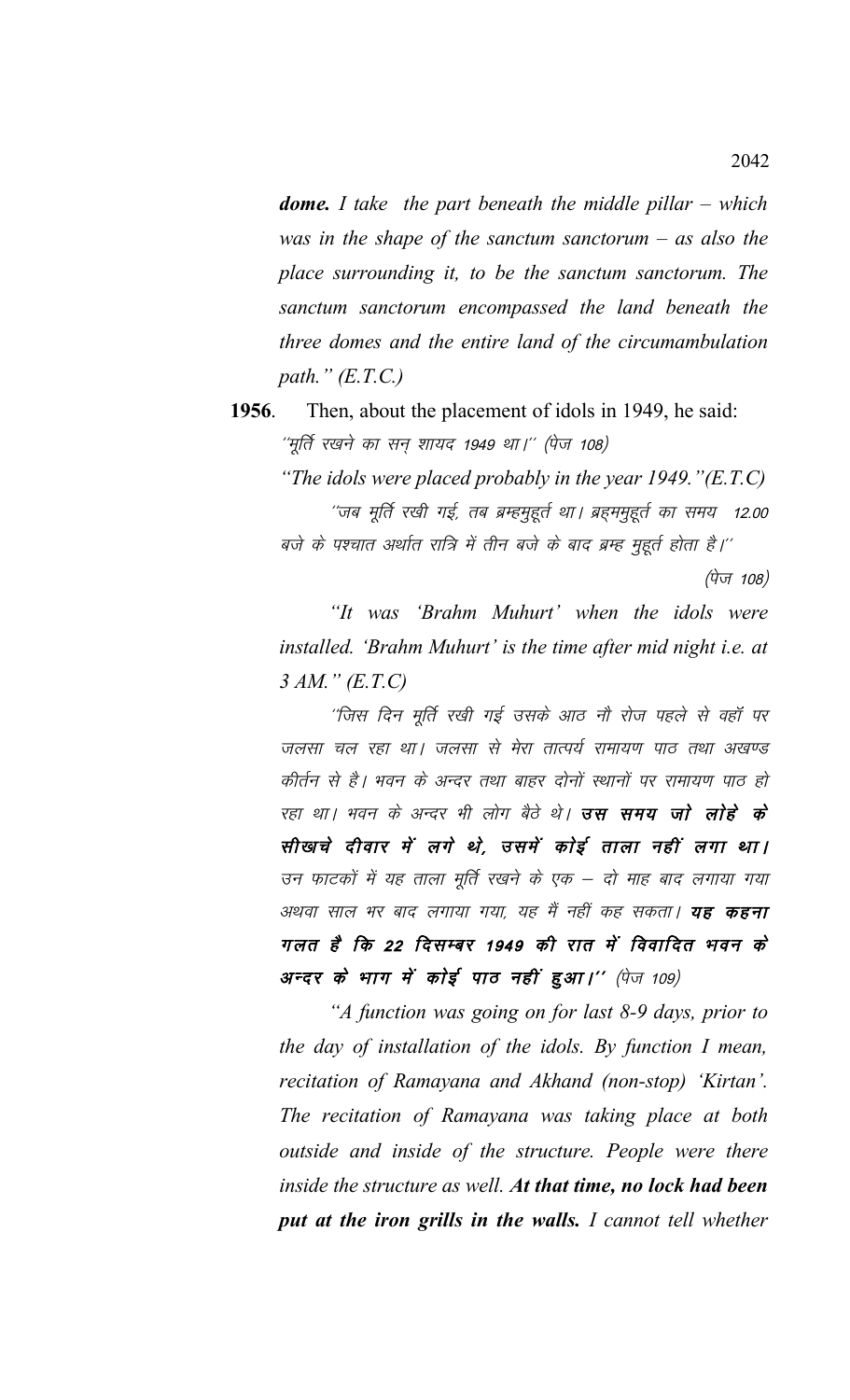*locks were put on those gates about one or two months or an year after installation of the idols. It is wrong to say that no recitation took place in the inner part of the disputed structure in the night of 22nd December, 1949."*

*(E.T.C)*

 $\frac{1}{22}/23$  दिसम्बर, 1949 को मैं प्रातः 7–8.00 बजे तक वहाँ पर रहा । वहाँ पर पुलिस पहले से थी तथा बराबर आती –जाती थी।

जिस दिन चमत्कार की घटना हुई, उस समय चमत्कार के रुप में प्रकाश के देखे जाने के बाद ही अर्थात लगभग 3.00 बजे **रात में चबूतरे** से मूर्ति को हटाकर गर्भगृह में स्थापित कर दिया गया। प्रश्न– जिस समय आप चमत्कार की बात कर रहे हैं, उस समय आप विवादित भवन के अन्दर थे अथवा बाहरी सहन में थे? उत्तर– उस समय मैं बाहरी आंगन (आउटर कोर्टथार्ड) में था।'' (पेज 110)

*"I remained there till 7-8 AM on 22/23 December, 1949. Police was already present there and kept visiting regularly.* 

*On the day of the miraculous incident i.e. just after seeing the light as a miracle, the idols were removed from the platform and installed in the 'Garbh-grih' (sanctum sanctorum) at about 3 AM.*

*Question:- Where were you at the time of the said miracle, whether inside the disputed structure or in the outer courtyard?*

*Answer:- At that time I was in outer courtyard."(E.T.C)*

''23 दिसम्बर 1949 को **जो मूर्ति चबूतरे से उठाकर शिखार** के नीचे गर्भगृह में रखी गई, वह पहले से ही प्राण-प्रतिष्ठित मूर्ति थी, उसकी प्राण प्रतिष्ठा मेरे सामने नहीं हुई। साक्षी ने स्वयं कहा कि चबूतरे पर जो भी मूर्तिया थी उनकी प्राण प्रतिष्ठा पहले से  $\bar{\mathbf{g}}$ ई थी।''(पेज 124)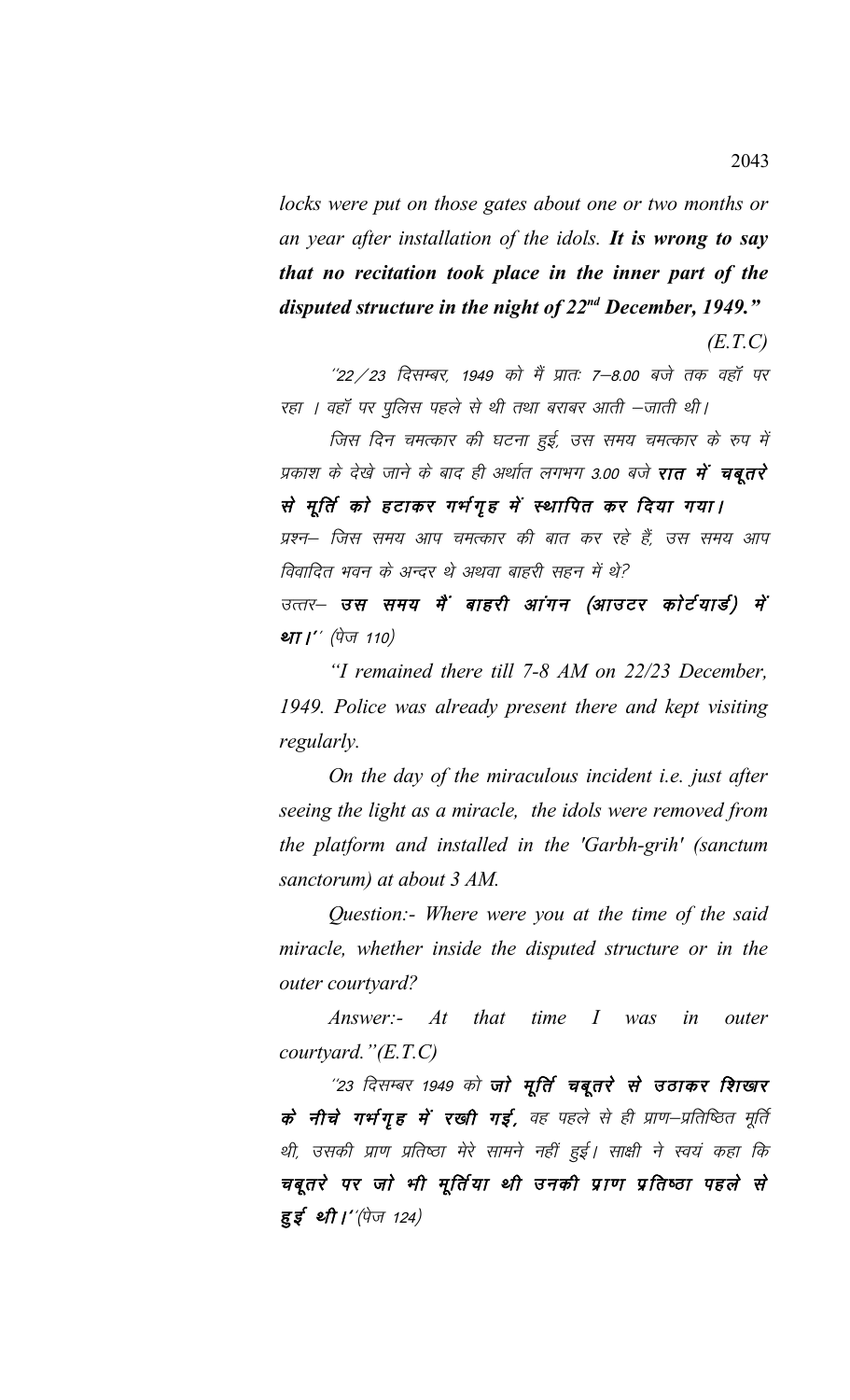*"The idol placed in the sanctum sanctorum beneath the dome after being removed from the chabutara on 23rd December, 1949, was deified from before; its deification did not take place in my presence. The witness himself stated-Whichever idols were placed on the chabutara were deified from before." (E.T.C.)* 

´'जिस स्थान को गर्भगृह बताता हूँ वह स्थान मेरे विश्वास के अनुसार तथा समस्त हिन्दुओं के अनुसार रामचन्द्र जी का जन्मस्थान है। 23 दिसम्बर 1949 को चबूतरे से उठाकर जिस स्थान पर मूर्ति रखी गयी उसी को ही मैं जन्मस्थान मानता हूँ तथा मूर्ति रखने के पूर्व भी उसी स्थान को मैं जन्मभूमि मानता था।''  $(\dot{q}_{\nabla}$  142)

*"The place termed as 'Garbh-grih' (sanctum sanctorum) by me, is the birthplace of Ramchandra according to my belief and all the Hindus. The very place where the idols were placed on 23rd December, 1949, after being removed from the platform, is considered as Janmsthan by me and even before installation of the idols, that place was considered Janmbhumi by me."*

 *(E.T.C)*

*"जो मूर्ति चबूतरे से उठाकर बीच के शिखार के नीचे* रख दी गयी उसमें एक बड़ी तथा एक छोटी मूर्ति थी दोनों मूर्तियां रामलला जी की थीं।" (पेज 143)

*"The idols, which were removed from the platform and placed beneath the central dome, had one big and one small idol. Both the idols were of Ramlala." (E.T.C)*

**1957**. The above statement of OPW-1 shows that idols were already there on the Chabutara which was in the outer courtyard prior to 1949 and were only shifted from that Ram Chabutara (outer courtyard) to the building under the central dome (inner courtyard). About the existence of idol on Ram Chabutara, he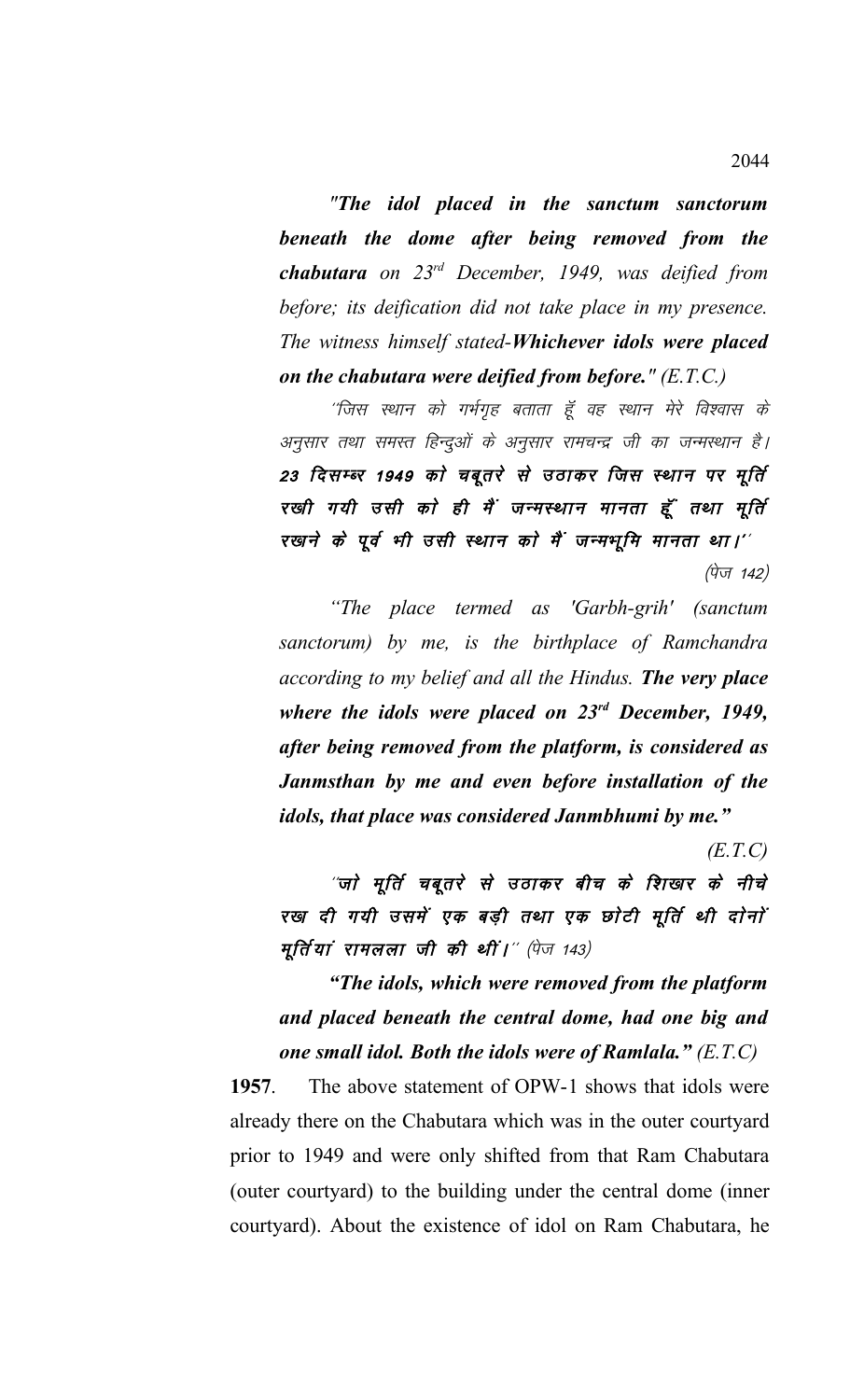deposed on page 55 and 75:

"अनादि काल से रामचबूतरा इसीप्रकार रामलला की मूर्ति रामचबूतरे पर अनादि काल से स्थिापित है।'' (पेज 55)

*"From time immemorial, the Ram Chabutara (has been) like this, the idol of Lord Ramlala has existed over the Ram Chabutara from time immemorial." (ETC)* 

''जब मैं प्रथमवार अयोध्या आया तो उसके बाद से तथा उपरोक्त प्रण करने के बीच की अवधि में रामचबूतरे पर मैंने बराबर रामलला के दर्शन किया।'' (पेज 75)

*"Between my first arrival at Ayodhya and the aforesaid resolution, I regularly had darshan of Ramlala at Ramchabutara." (E.T.C)*

**1958**. Further, he claims to be an eye witness of shifting of idol from Chabutara to the inner courtyard, i.e., under the central dome.

**1959**. Sri D.N. Agrawal, plaintiff no. 3 (Suit-5) in his statement under Order X Rule 2 dated 30.04.1992 has said that the idols were kept under the central dome inside the building in the night of 22nd/23rd December, 1949 after due ceremonies. There is no evidence produced on behalf of the defendant no. 4 or 5 to disprove the above statement of plaintiff no. 3 or that of OPW No. 1.

**1960**. In fact none of the witnesses of plaintiffs (Suit-4), i.e., defendant no. 4 (Suit-5) was present in the night of  $22<sup>nd</sup>/23<sup>rd</sup>$ December, 1949 on the disputed site when the alleged incident took place. They had no occasion to say either way as to whether the placement of idol was in accordance with due ceremonies of Hindu scriptures or not, whether the same was shifted from Ram Chabutara to the Central Dome or brought from outside. Though in the written statement of defendant no. 5 (Suit-5), para 28, it is said, *"However, Namaj has been offered in*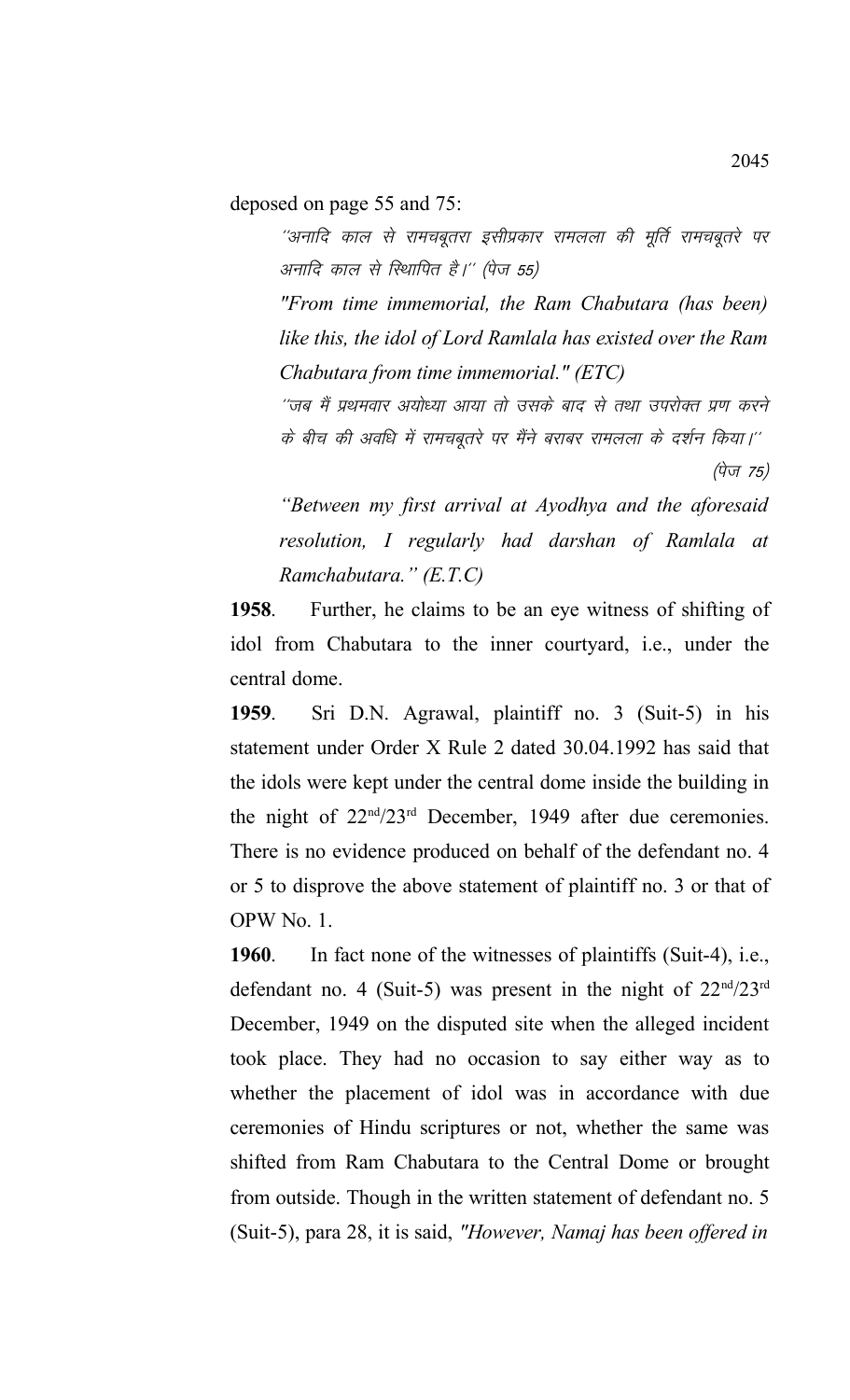*the mosque in question after 23rd December 1949 also and Ajan has also been called."* This statement, however, has not been supported by any of the witnesses produced by the plaintiffs (Suit-4) and defendant no. 4 (Suit-5). On the contrary, it is an admitted position that since 23rd December, 1949 no muslim person has entered the disputed premises (inner and outer courtyard) as also that the idols placed inside the building under the central dome are being continuously worshipped by Hindus.

**1961**. With respect to the term "mosque" used in plaint (Suit-4), statement by the counsel for the plaintiffs (Suit-4) was made on 28.08.1963 under Order X Rule 2 CPC that *"mosque lies in A B C D as shown in the plaint map (sketch map)."*

**1962**. Another statement dated 20.01.1964 under Order X Rule 2 CPC made by Mohd. Ayub counsel for plaintiff (Suit-4) before the Civil Judge, says:

<sup>''बाबरी मस्जिद के रेलिंग के बाहर और सदर फाटक के</sup> बाउण्ड्रीवाल के अन्दर पुरब दक्खिन की तरफ एक 17 x 21 फीट का चबूतरा है जिस पर लकड़ी के स्टैक्चर का एक वृडन टैम्पल बना है जिसमें कोई भी हिन्दू की मूर्तियां न कभी थी न अब तक है। वह जगह भी मुसलमानों की मास्क का हिस्सा है। . . . . बाबरी मस्जिद के सदरी फाटक से अन्दर दाखिल होने पर उसके दाहिनी तरफ जो भी तामिरात है वह दिसम्बर 1949 के पहले वहां पर कभी नहीं थी। उन्हें दिसम्बर 1949 के बाद किसी ने तामीर कर लिया होगा। बाबरी मस्जिद के मेन बिल्डिंग के उत्तर तरफ चाहरदीवारी के अन्दर भी दिसम्बर 1949 तक कभी कोई तामीरात वराकम इमारत या चबूतरा वगैरह कभी नहीं रहे। उस जगह पर जो चबूतरा सीता रसोई के नाम से मुददालहम कहते हैं उसे दिसम्बर 1949 के बाद ही मुद्दालहम ने या किसी ने बनाया है।''

*"on the outer side of railing of Babri mosque and inside the boundary of main gate towards south-east, there is a platform measuring 17/21 feet over which a wooden temple is built in wooden structure. No idols of Hindus ever*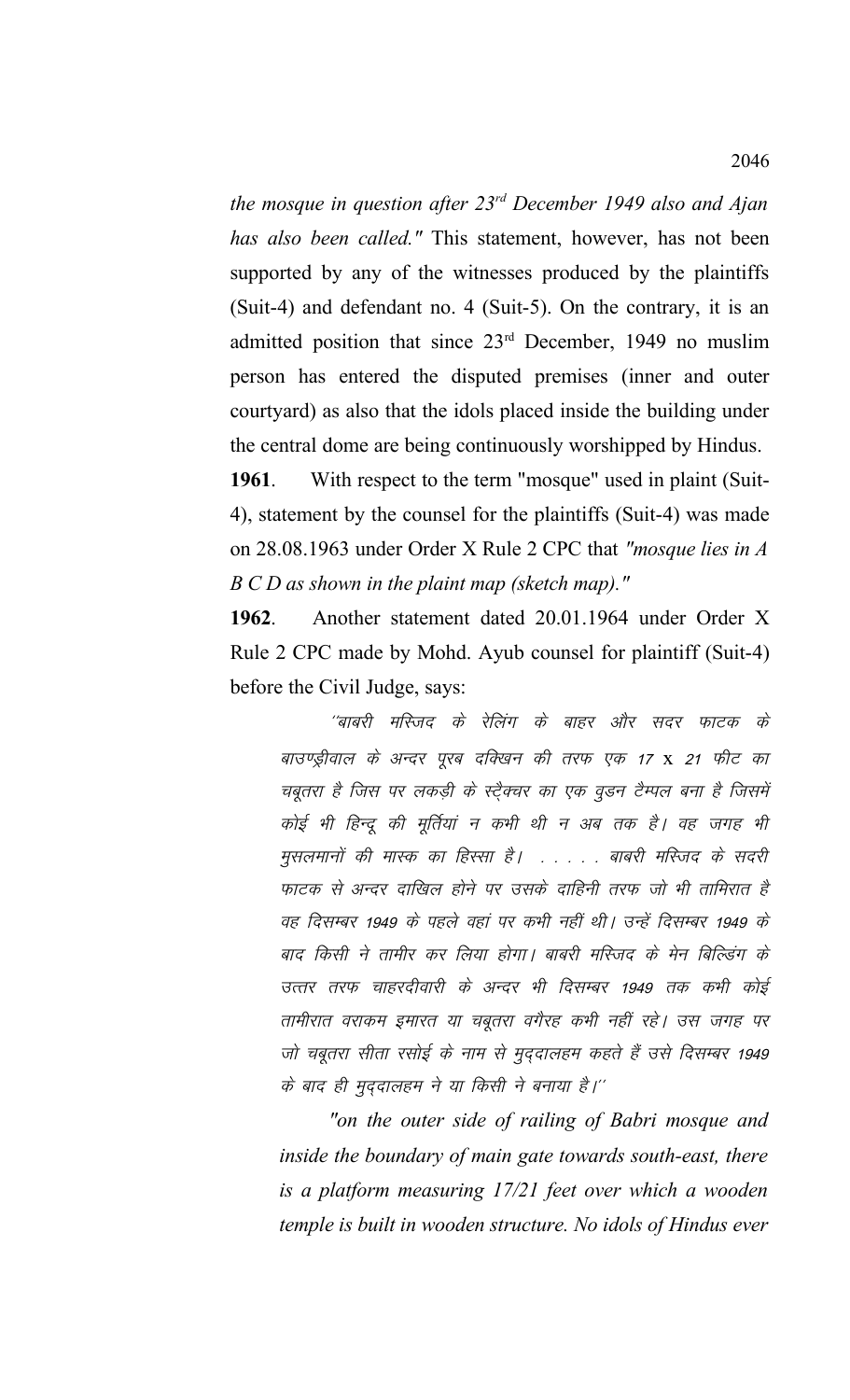*existed nor exist inside the same. The place is also a part of mosque of Muslims.. . . .On entering through the main gate of Babri mosque, the construction lying on right side, were never in existence prior to December, 1949. The same must have been constructed by someone after December 1949. Towards north of main building of Babri Mosque inside the boundary wall, upto December 1949 A.D. there was never any construction or building or Chabutara etc. Over that place, the Chabutara termed as Sita Rasoi by the defendants has been constructed either by defendants or some else after December 1949." (E.T.C.)* 

**1963**. In para 5 of the plaint (Suit-4), the plaintiffs have tried to make a distinction between mosque and the building by stating that in the mosque but outside the main building of the mosque there was "Chabutara". It is thus evident that the case of the plaintiffs (Suit-4) is that inside the mosque (which they denote as A B C D) which means the inner and outer courtyard of the building, there was no idol prior to  $22<sup>nd</sup>$  December, 1949 and it was placed surreptitiously in the night of  $22<sup>nd</sup>/23<sup>rd</sup>$ December 1949.

**1964**. Most of the witnesses produced by Hindu parties have clearly stated that idols were kept on Ram Chabutara even before 1885 and that was being continuously worshipped by Hindus. Sita Rasoi and Bhandar in the outer courtyard also existed prior to 1885 and in any case before 22.12.1949.

**1965**. OPW 1 and OPW 2 have said that the idol of Ram Lala kept on Ram Ram Chabutara in the outer courtyard was placed in the inner courtyard under the central dome on  $22<sup>nd</sup>/23<sup>rd</sup>$ December, 1949. This pre-supposes and admits the position that the idols of Ram Lala existed in the mosque denoted by the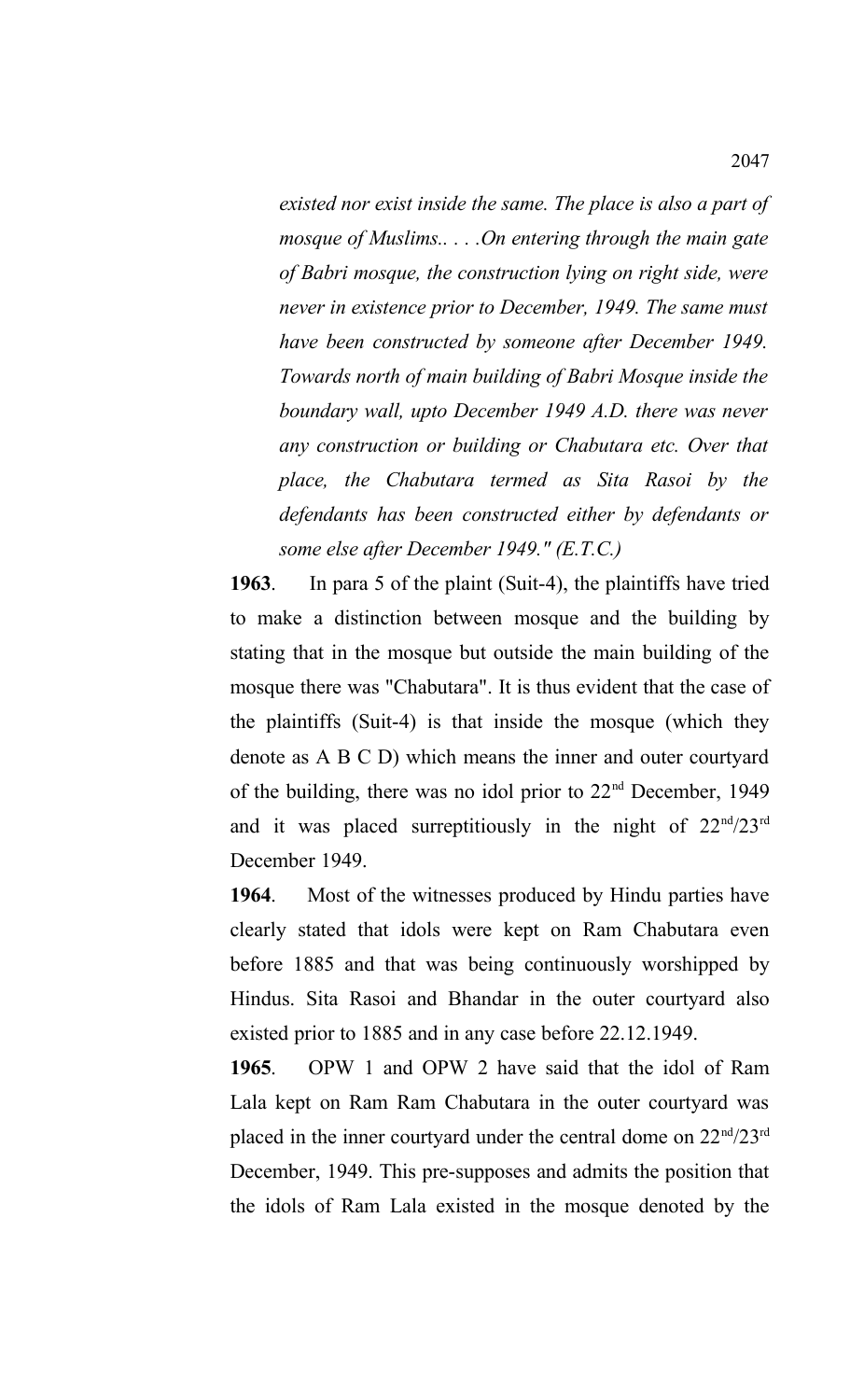letters A B C D in Suit-4 since much before 22<sup>nd</sup> December, 1949 and was not kept in the mosque as denoted by the letters A B C D for the first time in the night of  $22<sup>nd</sup>/23<sup>rd</sup>$  December, 1949. The premises known to the plaintiffs (Suit-4) as mosque already had the idols of Lord Ram Lala and in the night of  $22<sup>nd</sup>/23<sup>rd</sup>$  December, 1949, was shifted from outer courtyard to inner courtyard. In the statement under order Order X Rule 2 CPC the plaintiffs through counsel have tried to dispute even the structures named as "Sita Rasoi" and "Bhandar" in the outer courtyard till 22.12.1949 though many of their witnesses have admitted their existence prior to the said date.

**1966**. It is an admitted case of the plaintiffs (Suit-4) that in Suit-1885 a map was prepared by the Court's Commissioner which is Exhibit A 25 (Suit-1). There, in the outer courtyard, three structures were shown, one on the north-west side termed as "Sita Rasoi", another on the east side but right to the eastern entry gate termed as "Chappar" or "Bhandar" and third on the east-south side which was called "Ram Chabutara" and which was the subject matter of Suit-1885. This map was never doubted in Suit 1885 by defendant no. 2 therein.

**1967**. PW 1, on page 24 of his statement, while admitting the said Chabutara measuring about 17x21 feet did not deny presence of idols thereon.

'इस चबूतरे पर हिन्दू देवताओं की मूर्ति आने जाने वालों को दिखायी नहीं देती। . . . . . यह नहीं बता सकते कि चबुतरे पर मुर्तियां किसी लकड़ी के सिंहासन पर थी या नहीं मैं नहीं बता सकता।''

*"Idols of Hindu deities on this Chabutara are not visible to the visitors. ...... I cannot tell whether idols were seated on any wooden throne or not." (E.T.C.)*

**1968**. Thus, in the pleadings, they have tried to dispute the very existence of any structure of worship of Hindus even in the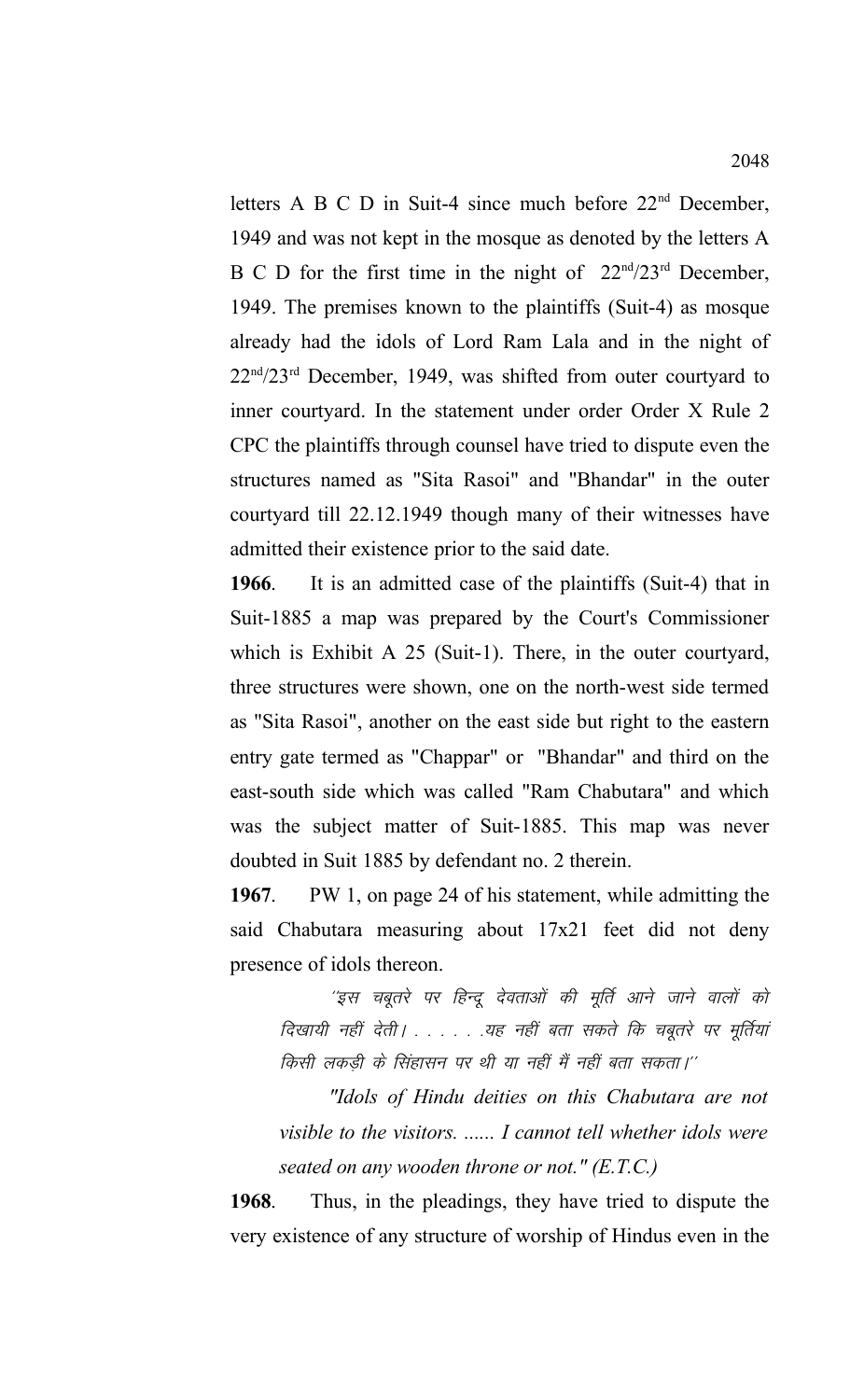outer courtyard since their stand is that the idols were kept for the first time in the Mosque on 22nd/23rd December, 1949 and while saying so, they have treated the Mosque as a whole, i.e. denoted by letters ABCD in the map appended to plaint (Suit-4) which comprised of the entire area of inner courtyard and outer courtyard. This stand, we find, stood contradicted by their witnesses who have admitted not only the existence of certain structures in the outer courtyard but also visit of Hindus to those structures and is palpably wrong.

**1969**. The extract of relevant statement of some other witnesses of plaintiffs (Suit-4) are as under:

## **(a)PW-1, Mohd. Hashim**

''पूरब के बाहरी दरवाजे से दक्षिण की तरफ जो चबूतरा है वह 17  $x$  21 फिट है। इसकी ऊँचाई एक मीटर है। इसके ऊपर छपपर पड़ा है।'' (पेज 24)

*"Towards the south of the outside gate in the east lies a chabutra measuring 17x24 feet. Its height is 1 metre. It has a thatched roofing." (E.T.C.)*

´´जब अयुब साहब के यहाँ लखनऊ नोटिस बनवाने आये थे तब तक यह छप्पर चबूतरे पर कायम था। मैंने नोटिस में छप्पर की बात इसलिए नहीं लिखवाई क्योंकि 1885 में दूसरे लोग मुकदमा हार चुके थे। (पेपर नं0 44क जो नोटिस अंग्रेजी में है उसको हिन्दी में तरजुमा करके गवाह को सुनाया गया और पूछा कि इस नोटिस में लिखा है कि चबूतरे पर लकड़ी का तम्बू नुमा स्ट्क्चर है यह सही है या नहीं। गवाह ने उत्तर दिया) यह अन्दर से था और जो नोटिस में लिखा है वह सही लिखा है। . . इसके बारे में मुझे नहीं मालूम कि चबूतरा 17 ग 21 वाला कब से कायम है। . . .इस चबूतरे के पूरब उत्तर की तरफ एक पेड़ था।'' (पेज 25–26)

*"The chabutra had this thatched roofing till I went to the house of Ayub Sahib in Lucknow to get notice prepared. I did not get the thatched roofing mentioned in the notice because other people had lost the case in 1885. (Paper no.*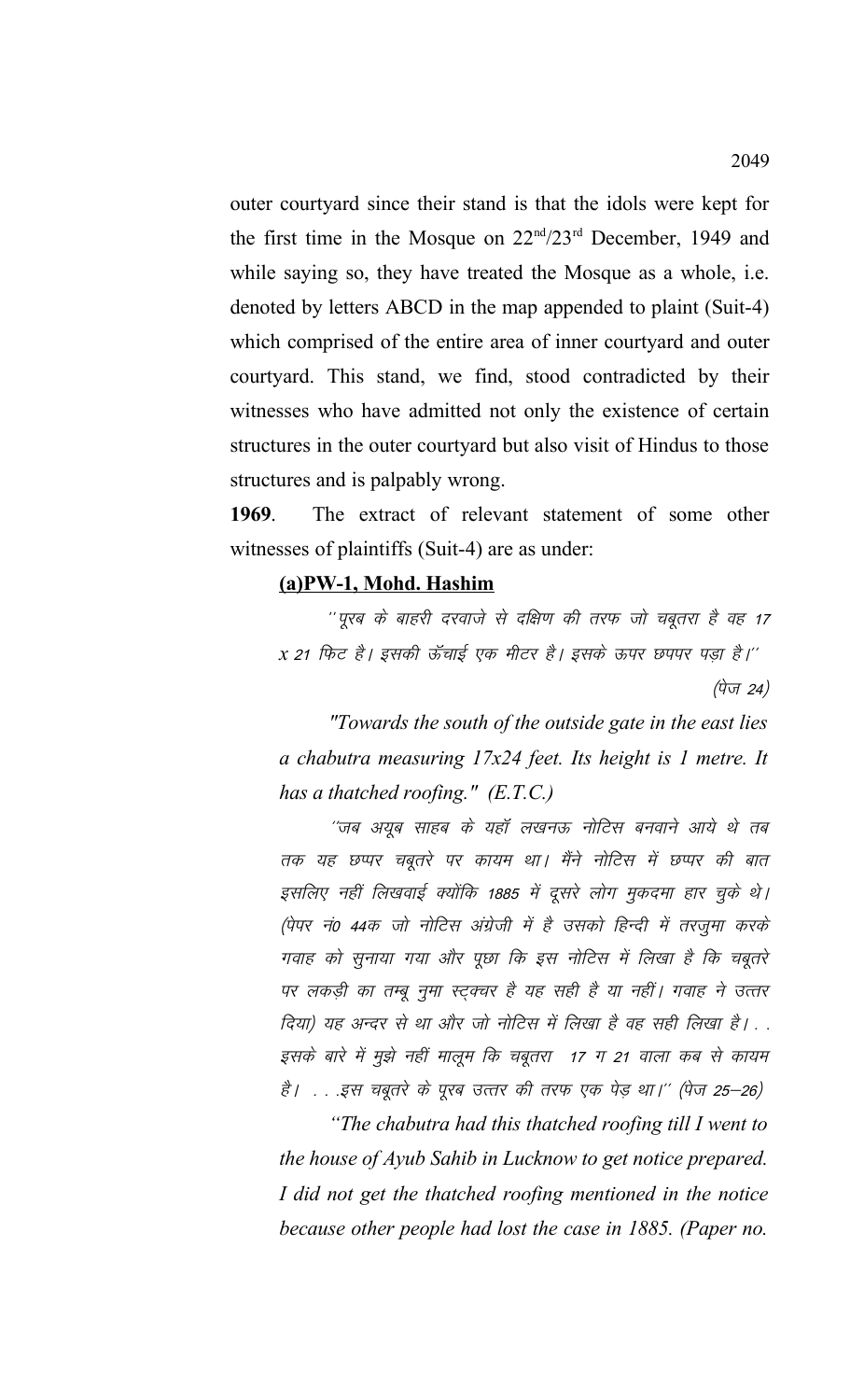*44Ka being a notice in English was read out to the witness after being translated into Hindi and a question was put to him as to whether or not it was mentioned in this notice that there is a wooden tent shaped structure on the chabutra. On being so queried, the witness replied) It was so from within, and what is written in the notice, is correct. . . . . . .In this behalf I do not know from when the chabutra, with the dimension of 17x21, exist. . . . . . Towards the east-north of this chabutra lay a tree." (E.T.C.)*

''प्रश्न– पश्चिम की तरफ जब मस्जिद के लिए जाते थे तो चबूतरे को इसलिए नहीं देखते थे कि हिन्दू लोग पूजा करते थे?

उत्तर– हम वहदानियत और निरंकार को मानने वाले हैं इसलिए कोई तसवीर देखना नहीं पसंद करते।

प्रश्न– क्या आपको मालूम था कि चबूतरे पर तस्वीर या मूर्ति है जिससे आप उस तरफ नहीं देखते थे?

उत्तर– चबूतरे की बाबत मुकदमा हारा हुआ था इसलिए हम कोई तववजो नहीं देते थे।'' (पेज 26)

*"Question:- While going to the mosque towards the west, did you not see the chabutra because Hindus worshipped there?*

*Answ*194.*er:- We believe in 'vahdaniyat' and 'nirankar' (formless God); that's why I do not want to see any picture.*

*Question:- Did you know there to be a picture or idol, due to which you did not see towards that side?*

*Answer:- We had lost the case in connection with the chabutra, hence we did not attach any importance to it."(E.T.C.)*

''जो पहले मैंने कहा था पुजारी चबूतरे पर बैठते थे वह गलत है वहॉ पर कुछ लोग बैठते थे ओर यह बात सही हैं यह आम आदमी हिन्दू थे पर पुजारी या साधू नहीं थे ये लोग अयोध्या के नहीं थे। . . . . . मैंने सिर्फ एक नजर देखा और सिर्फ एक बार देखा" (पेज 27)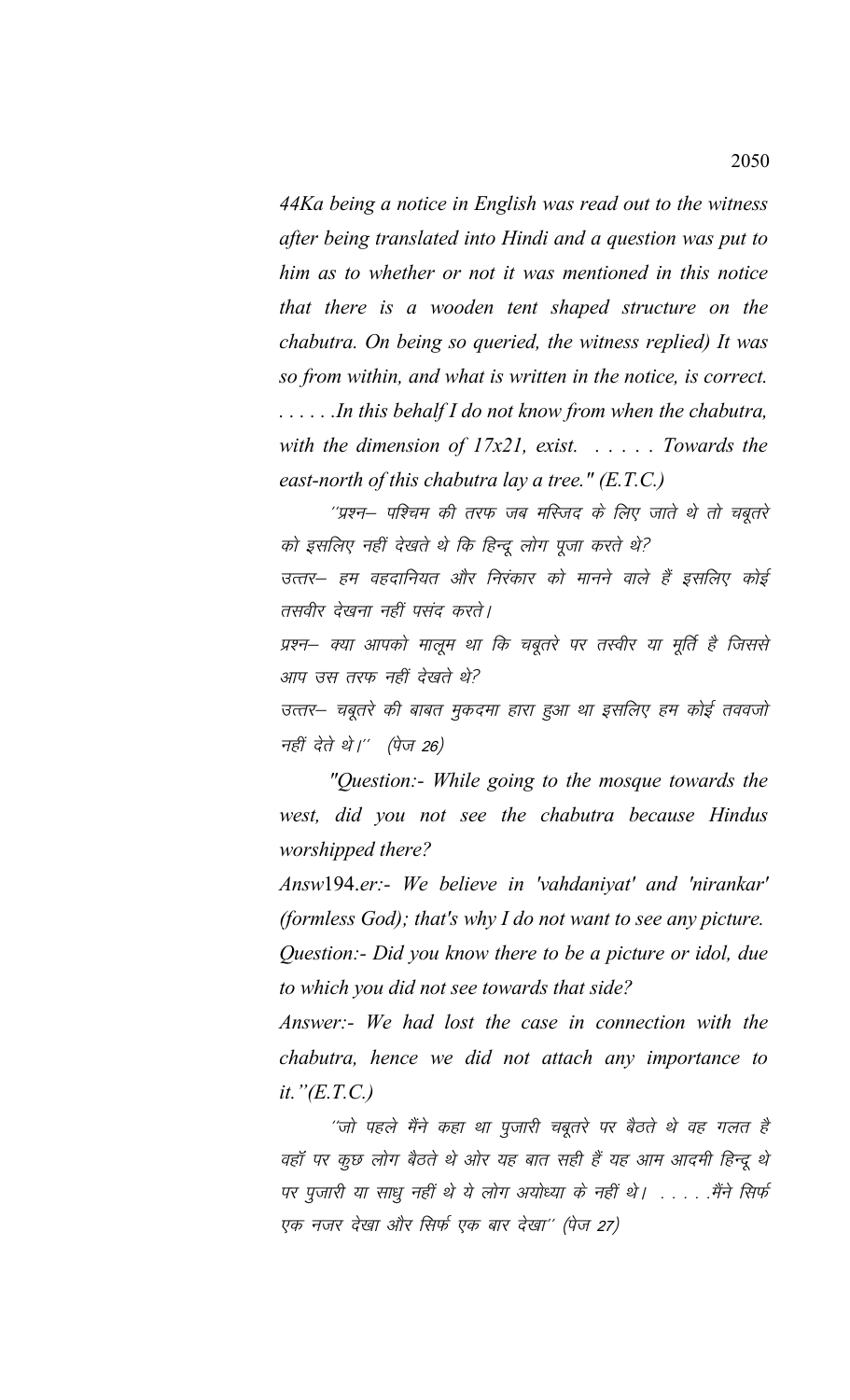*"My earlier statement that priests used to sit on the chabutra, is wrong. Some people used to sit there, and this fact is true. These ordinary people were Hindus, but not priests or saints. . . . . . . . I threw just one glance and saw only once." (E.T.C.)*

''चबूतरे के उत्तर एक नीम का दरख्त था। . . . . . . . .**सन्** 1949 में सीतारसोई फर्श के बराबर थी सीतारसोई पर चूल्हा चौकी बेलना चूने गारे का बना था वर्ष 1949 में। ....... .शुरू में हम लोग भी उसको करीब से देखते थे उस समय कोई तनाव नहीं था। **उसको आम लोग सीता रसोई कहते थे।** हमने यह नहीं देखा कि आम लोग सीता रसोई का दर्शन करने जाते थे।'' (पेज 27)

*"There was a neem tree to the north of chabutra. . .In 1949, Sita Rasoi was on a level with the floor. The 'chulha' (hearth), 'chauki' and 'belna' (rolling pin) at Sita Rasoi, was made of lime and brick powder in the year 1949. . . In the beginning, we also looked at it from a close range. There was no tension at that time. People in general called it Sita Rasoi. We did not see general public going to have darshan of Sita Rasoi."(E.T.C.)*

"पूर्वी फाटक से अन्दर आने पर बाहरी दीवाल के अन्दर उत्तर तरफ एक लम्बा सा छप्पर था वह भण्डार पर था या नहीं यह नहीं बता सकता। यह लम्बा सा छप्पर नीम के पेड के नीचे था लोग उस छप्पर में रहते थे पर मुझे नहीं मालूम कौन लोग रहते थे। इस छप्पर के नीचे हिन्दू लोग रहते थे मुसलमान लोग नहीं रहते थे। . . . . . . कुर्क शुदा स्थान के पश्चिम की तरफ जो परिकमा बनी थी वह परिकमा के लिए नहीं दीवाल की मरम्मत के लिए बनी थी।'' (पेज 31–32)

*"On coming inside through the eastern gate there was a spacious shed towards the north inside the outside wall. I cannot tell whether it was a store house or not. This*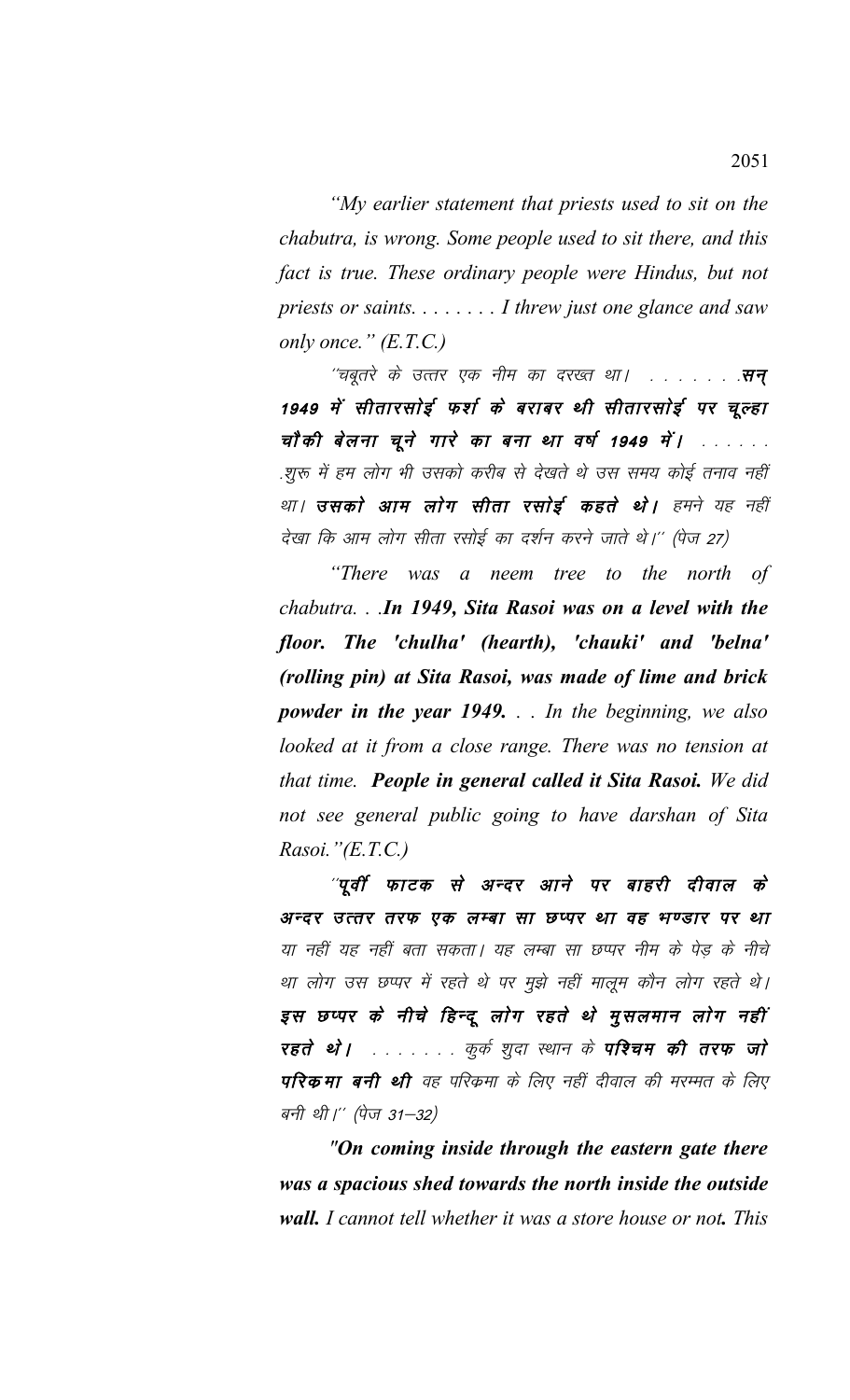*long shed was beneath the neem tree. People lived in the shed but I do not know who they were. Those who lived under this shed were Hindus, not Muslims.. . . . . . . . The Parikrama (circumambulation), which was built towards the west of the attached place, was for the repair of the wall, not for parikrama." (E.T.C.)*

''कूर्क शुदा जायदाद की बाहरी दीवाल के अन्दर दो छप्पर थे एक चबूतरा पर था और दूसरा पूर्वी दीवाल से सटकर नीम के पेड़ के नीचे था।" (पेज 32)

*"Inside the exterior wall of the attached property were two sheds and a chabutra (rectangular terrace). Another chabutra was adjacent to the eastern wall and was beneath the neem tree." (E.T.C.)*

''फोटो नं. 56 जायदाद मूतदाविया के बाहरी दीवार के  $\overline{q}$ वीं गेट से अंदर जाने की बाद दक्षिण की तरफ जो 21  $x$ 17 का चबूतरा है की है । लेकिन उसमें 1949 के बाद तब्दीलियां की गयी थीं। . . . . . . . . फोटो नं. 57 उस लकड़ी के टेंटनुमा चबूतरे पर बनायी गयी चीज है जिसका जिक पहले आया है लेकिन उसे 1949 के बाद खूबसूरत बना दिया गया। पहले ये मामूली तरह से बना हुआ था बाद में इसे खूबसूरत बनाया गया था। पहले नहीं था बाद में बना होगा।''

(पेज 62)

*"Photograph no. 56 represents 21 x 17 chabutra which is seen in the southern side on going inside through the eastern gate of the outer wall of the disputed property. But changes were effected after 1949. . . . . . . . Photograph no. 57 represents an object made on wooden tent-shaped chabutra which has found mention earlier but it was beautified after 1949. Earlier it had been constructed in an ordinary manner but later it was beautified. It did not exist earlier. It may have been constructed later." (E.T.C.)*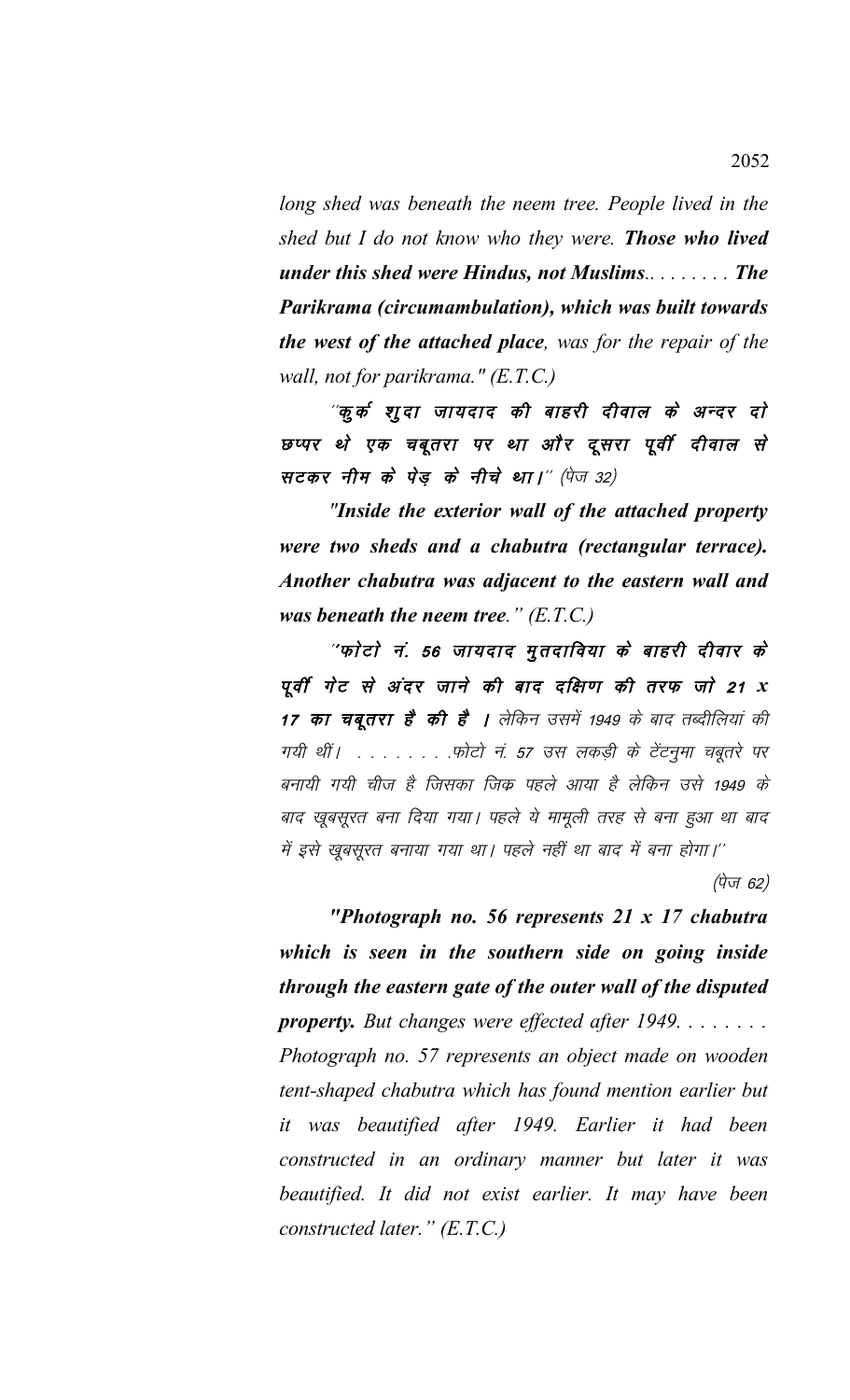''उस याचिका में मैंने 1885 के महन्त रघुबर दास के मुकदमें का तमाम जिक किया था। रघुबर दास अयोध्या के रहने वाले थे लेकिन मैं नहीं कह सकता कि निर्मोही अखाड़ा से उनका क्या ताल्लुक था। . . . . . . . . .महन्त रघुबर दास बाबरी मस्जिद में बीच की दीवार के साथ जो चबूतरा था उसे मंदिर बनाने के दावेदार थे। मुझे मालूम नही कि रघुबर दास इस चबूतरा पर गैर कानूनी ढंग से काबिज थे। असगर अली उस मुकदमें में प्रतिवादी थे। यह ठीक है कि उस मुकदमें में **असगर अली ने** जवाबदावा दायर किया था और यह दलील दी थी कि 1857 की गदर में महन्त रघूबर दास ने जबरदस्ती कब्जा करके चबूतरा बनाकर उस पर एक लकड़ी का मंदिर बना दिया और उस पर यानी खाली चबूतरे पर पूजा–पाठ बतौर मंदिर के की जा रही है। हमने उस दावे को नहीं पढा इसलिए नहीं कह सकते कि असगर अली ने अपने जवाब दावे में लिखाया हो कि पूरब के दरवाजे से अन्दर आकर उत्तर की तरफ बैरागियों ने अपना भण्डार बना लिया हो या सीता रसोई बना ली हो या चकला, बेलन और चूल्हा बनाकर पूजा-पाठ करते हों।'' (पेज 67–68)

*"In that petition, I had considerably made mention of the 1985 case of Mahanta Raghubar Das. Raghubar Das was a resident of Ayodhya but I cannot say what relation he had with the Nirmohi Akhara. . . . . . . . . Mahanta Raghubar Das was claimant for the construction of a temple on the chabutra which stood along the central wall in the Babri mosque. I do not know whether Raghubar Das was an illegal occupant of this chabutra. Asgar Ali was a respondent in that case. It is true that Asgar Ali had filed reply in the said litigation and contended that in the 1857 revolt Mahanta Raghubar Das had forcibly captured and constructed a chabutra and had made a wooden temple thereon. On that, that is, on the vacant chabutra, poojapaath is being performed as in a temple. I did not go through that claim; hence, I cannot say whether Asgar Ali*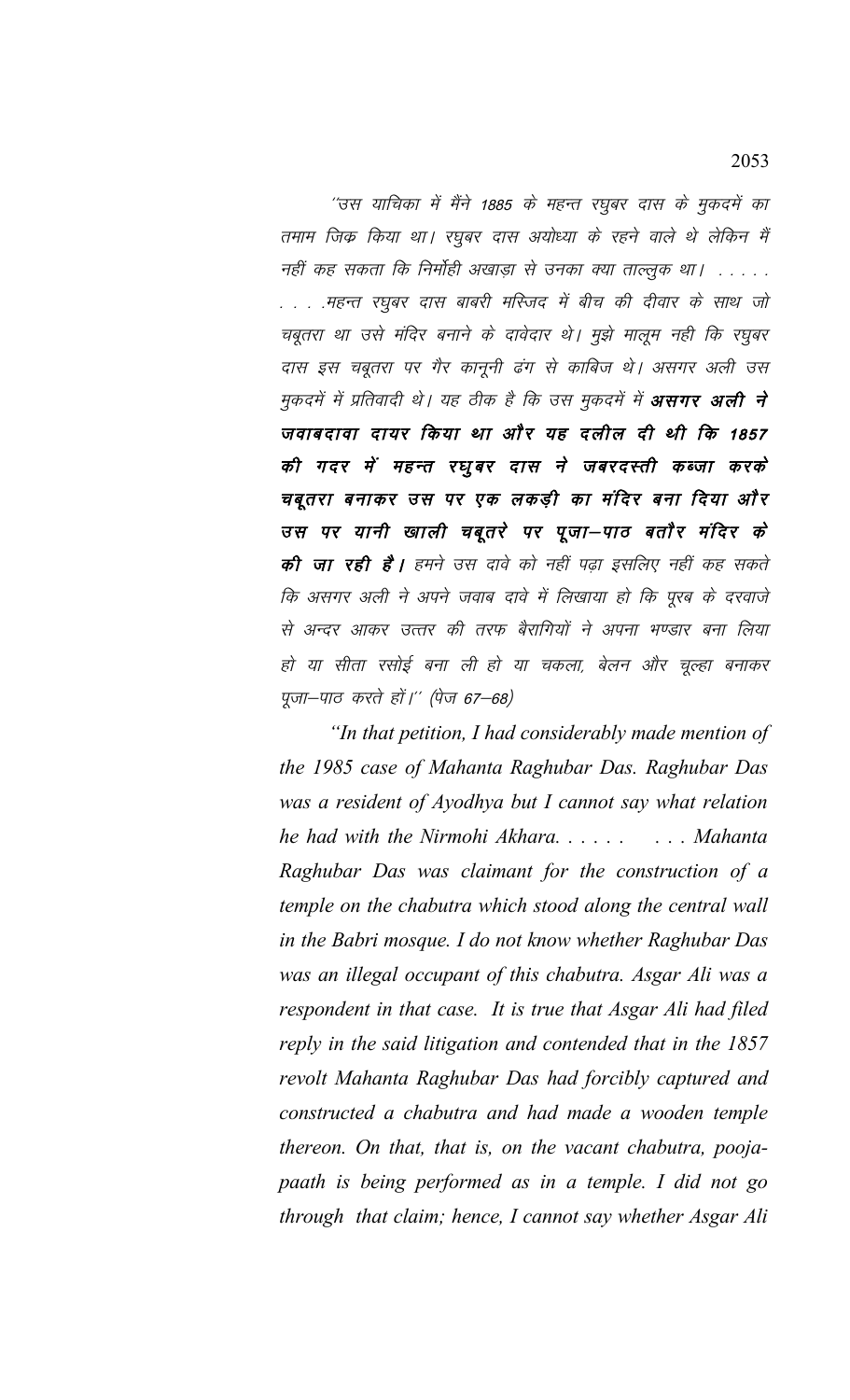*had mentioned in his counter claim that on entering through the eastern gate the Bairagis (recluses ) had constructed a store house towards the north or had constructed Sita Rasoi or they used to perform poojapaath by constructing chakla (rolling disc), belan (rolling pin) and chulha (hearth)." (E.T.C.)*

^'फिर कहा कि 1885 का दावा पूरे एरिया का था जिसे महंत रघुबर दास हार गये थे। मुझे उस मुतनाजा एरिया का रकबा मालूम नहीं हैं सीता रसोई के बारे में उस मुकदमें में कोई झगड़ा नहीं था वह मुकदमा सिर्फ चबूतरा के बारे में था जिसे वह मंदिर बनाना चाहते थे।''(पेज 72)

*"(Again stated) The 1885 claim was for the whole area and Mahanta Raghubar Das lost it. I do not know the dimension of the disputed area. There was no dispute over Sita Rasoi in that case. This case was only in respect of the chabutra which he wanted to change into a temple."(E.T.C.)*

''जो जगह चबूतरा की सूरत में हिन्दू लोगों के कब्जे मे है फिर कहा वहाँ हिन्दुओं का कोई कब्जा नहीं है तमाम जगह मस्जिद की *है।''(पेज 113)* 

*"The place being in the shape of chabutra is in the possession of Hindus. (Then stated) Hindus have no possession over there; most of the place belongs to the mosque." (E.T.C.)*

''योग्य वकील साहब ने गवाह का ध्यान उसके बयान 6.8.96 वाले की ओर दिलाया जहां उसने कहा था ''चबूतरे पर छप्पर और तम्बूनुमा लकड़ी के मंदिर पर बाहर के एक दो लोग हिन्दुओं के रहा करते'', सुनकर गवाह ने जबाब दिया मैंने ऐसा बयान नहीं दिया मैंने यह कहा था कि पब्लिक के लोग बैठते थे और मैंने छप्पर के बारे में बयान दिया था मंदिर के बारे में नहीं कहा था।'' (पेज 126)

*"When the learned counsel drew the attention of the witness to his 6.08.1996 statement wherein he had stated*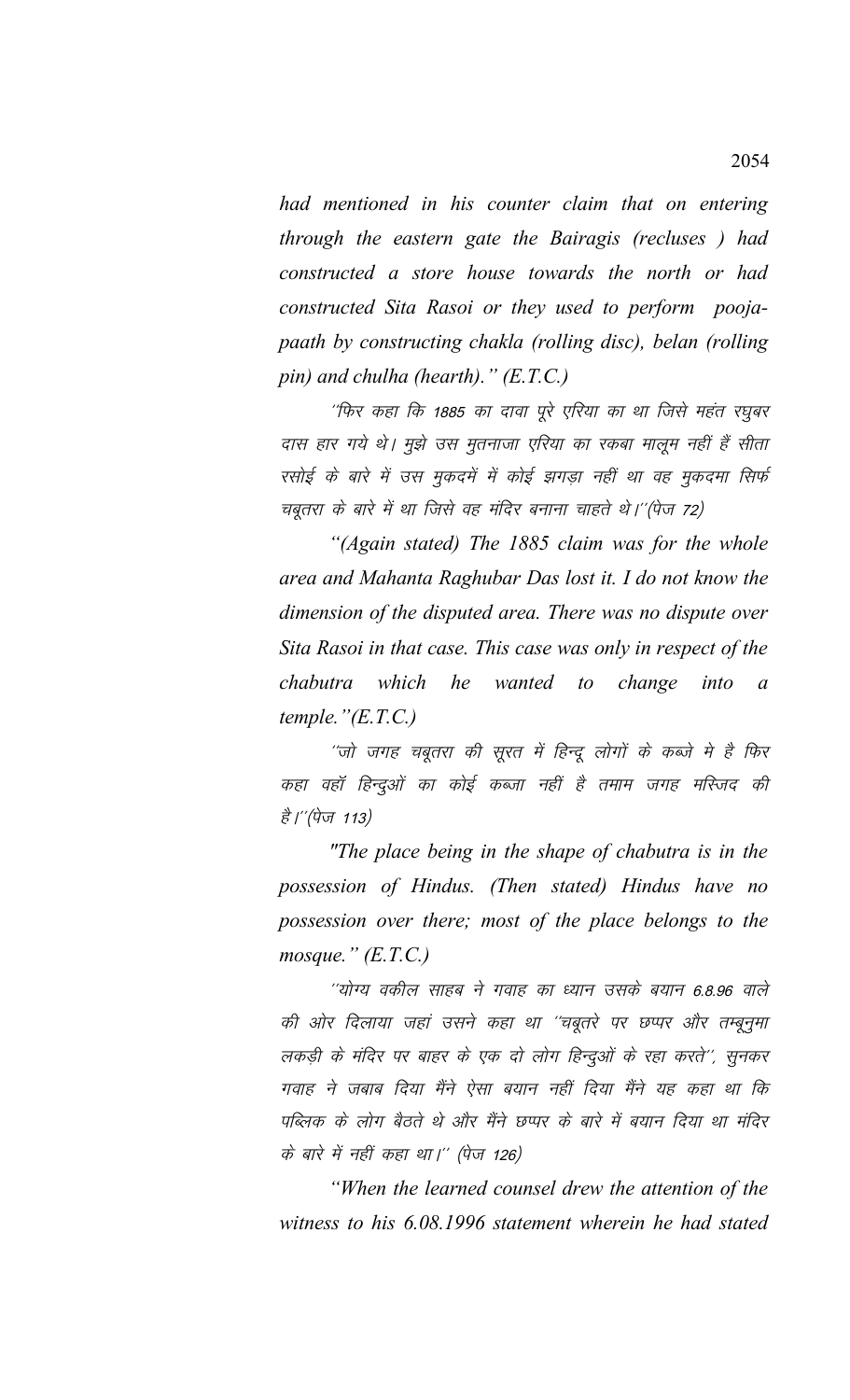*one or two Hindus used to reside at the shed and tent-like wooden temple on the chabutra, the witness responded, saying that he had not given any such statement and that the public used to sit there and that he had given a statement about the shed but not about the temple."(E.T.C.)*

''यह गलत है कि कुर्क होने के पहले भी अन्दर पूजा या दर्शन के लिए किसी पर पाबन्दी नहीं थीं 1885 के बाद वहाँ पूजा पर जाने का कोई मतलब ही नहीं था।'' (पेज 163)

*"It is wrong that before the attachment there had been no restriction on anybody's offering prayer or having darshan inside. There were no cause at all to go there to perform pooja after 1885." (E.T.C.)*

'मैंने मिसल दावा नम्बर 1/89 में लगा हुए **नक्शा** जो लटठा पर तैयार किया गया है, **देखा लिया है**, यह 1885 वाले मुकदमें की मिसल से लिया गया है, उसकी **सही नकल है** और यह मुसददका है, **यह** एक्जि0 ए—25 है। यह नक्शा सही हैं खुद कहा कि इसी नकशे का बुनियाद पर हमारे हक में डिकी 1885 में पास हुई थीं।''  $(\vec{q}$ ज 166)

*"I have seen the map prepared on the cotton plot and filed on the record of claim no. 1/89. It is taken from the record of the 1985 case; it is its true copy and it is certified and it is exhibit no. A-25. This map is correct. (Himself stated) On the basis of this very map a decree was passed in 1885 in our favour." (E.T.C.)*

''सिर्फ यही चबूतरा 1885 के मुकदमा में सम्मिलित मुतनाजिया था, विवादित था। **इस नक्शे में जो बाकी जायदाद या दूसरी विशेष** चीजें दिखाई गई हैं, उनके बारे में कोई तनाजा या विवाद नहीं था। यह ठीक है कि महन्त रघुबर दास ने 1885 वाले मुकदमें में इस चबूतरे पर मन्दिर बनाने की इजाजत मॉंगी थी।'' (पेज 167)

*"Only this very chabutra was involved and disputed*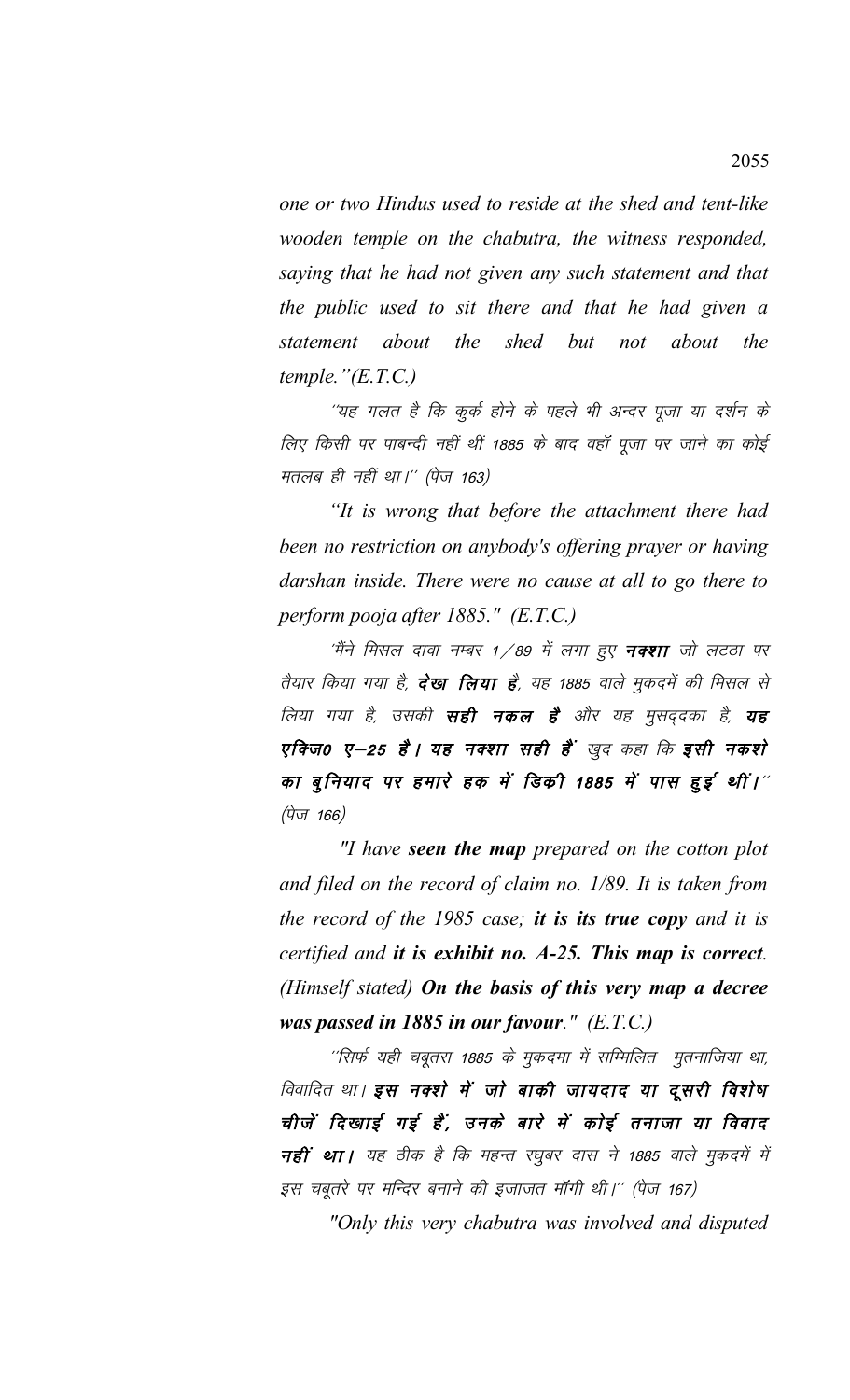*in the 1885 case. There was no dispute over the rest of property or other particular things shown in this map. It is true that Mahanta Raghubar Das had by means of the 1885 case sought permission for construction of temple on this chabutra." (E.T.C.)*

## **(b)PW-2, Hazi Mahboob Ahmed**

"सीता रसोई का चुल्हा चौका बेलना हम लान में देखा करते थे जब हम मस्जिद में जाते थे। . . . लोग कहते थे **कि यह सीता रसोई है।** मैंने वहाँ पर किसी को दर्शन करते जाते नहीं देखा।" (पेज 54)

*"When we went to the mosque, we saw chulha (hearth), chauka, belna (rolling pin) of Sita rasoi ( Sita's kitchen). . . . . . . . People said that it was Sita Rasoi. I did not see anybody going there for darshan." (E.T.C.)*

'यह मालूम है मुझे कि बाहर का लान, चबूतरा और सीता रसोई का मुकदमा 1884 में चला था।'' (पेज 62)

*"I know that a case went on in 1884 in connection with the outside lawn, chabutra and Sita Rasoi." (E.T.C.)*

''प्रश्नः– क्या यह समझा जाये कि सीता रसोई चबूतरा और छप्पर से मुसलमानों को कोई ताल्लुक नहीं था? उत्तर– जी नहीं, वह जमीन हमारी थीं

वहाँ उस लान में हिन्दू लोग आते जाते जरूर थे। मैं नहीं बता सकता कि वह क्या करने आते जाते थे।'' (पेज 89)

*"Question:- Should I have the impression that Muslims had no concern with Sita Rasoi, Chabutra and shed ?*

*Answer:- No, Sir. That land was ours.*

*The Hindus certainly frequented the lawn there. I cannot say what was the purpose of their doing so."(E.T.C.)*

''**सीता रसोई** वहां से कितनी दूरी पर थी मैं नहीं बता सकता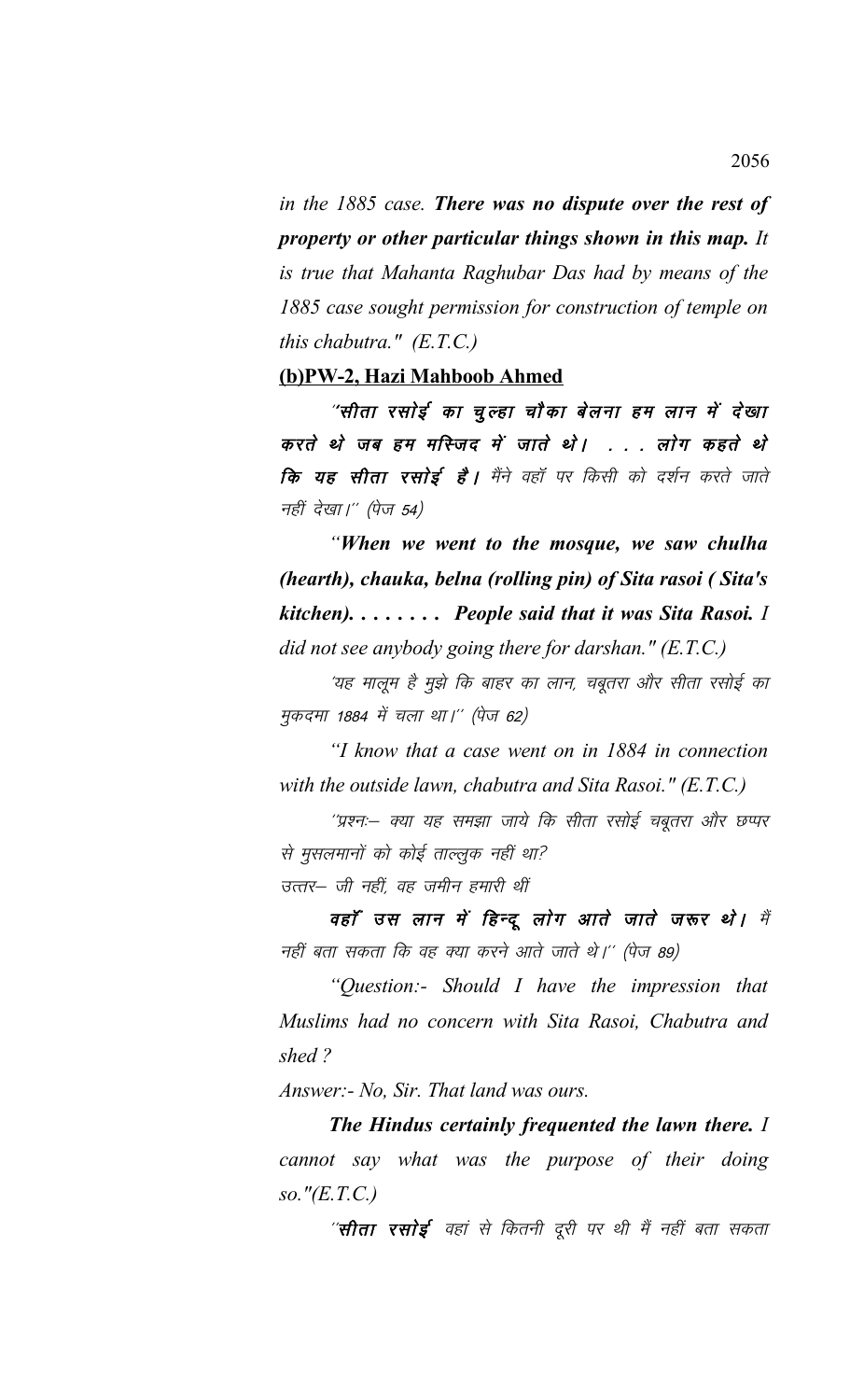लेकिन वह **वहीं पर थी** और लान की लम्बाई और चौड़ाई मैं पहले ही बता चुका हूं।'' (पेज 98)

*"But I cannot tell how much away Sita Rasoi was from there. But it was at that very place and I have already told the length and width of the lawn." (E.T.C.)*

''जब हम मस्जिद में दाखिल होते थे तो सहन में बायी तरफ एक चबूतरा था। वह चबूतरा कम्पाउण्ड के बीच मे था बायी तरफ। यह चबूतरा 21 X 17 स्कवायर फूट के करीब था।" (पेज 115)

*"When we entered the mosque, there was a chabutra (rectangular terrace) to the left of court-yard. The chabutra was in the middle of the compound and was towards the left. This chabutra was nearly 21x17 square feet." (E.T.C.)*

''इस चबूतरे पर कुछ नहीं होता था यह खाली पड़ा रहता था कभी कभी लोग इस पर बैठे नजर आते थे। इस पर एक फूस का छप्पर भी रखा गया था।'' (पेज 115)

*"Nothing was done on this chabutra. It remained vacant. People were sometimes seen sitting on it. It also had a thatched roof." (E.T.C.)*

#### **(c)PW-3, Farooq Ahmad**

''अयोध्या में हिन्दू मेले होते हैं जैसे कि रामनवमी, परिक्रमा मेला और सावन मेला, इन मेलों पर हिन्दू लोग इकट्ठा होते हैं ये लोग मस्जिद भी देखने आया करते हैं। **इस चबूतरे को देखाने की गरज से** बद्दत से हिन्दू और मुस्लिम लोग सभी जाते हैं। ऊपर बताये गये मेलों के वक्त इकट्ठा होने वाले हिन्दू लोग खास तौर से इस चबूतरे पर नहीं जाते क्योंकि वहाँ कोई चढ़ावा नहीं है। **मेले के वक्त भी हर** मजहब के लोग चबूतरा देखाने आते थे। ....यह गलत है कि इस छप्पर में लकड़ी का और चॉदी का मढ़ा हुआ तम्बूनुमा कोई मंदिर भी बना हुआ हो।'' (पेज 29)

*"Hindu fairs are held at Ayodhya such as Ramnavami, Parikrama Mela and Sawan Mela. Hindus*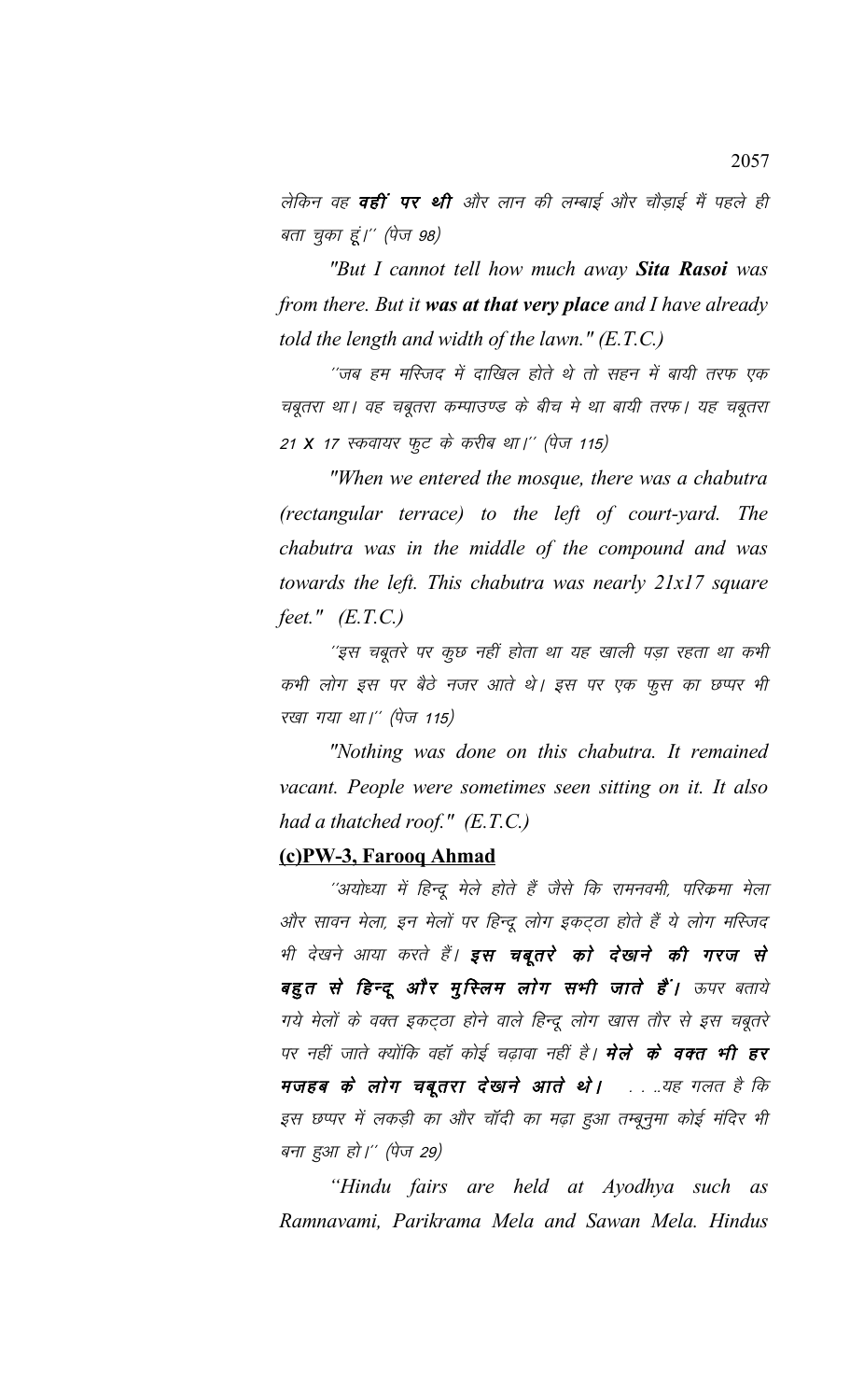*gather in these fairs. They also come over to see the mosque. Many Hindus and Muslims used to come over to see this platform (Chabutara). The Hindus assembling at time of the said fairs, did not particularly visit this platform (Chabutara) because there was no offering (chadhawa). Even on occasion of the fairs, people of all religions used to come to see the platform (Chabutara). . . . . . . It is wrong that there was any tent like temple covered by silver and made of wood, under this thatched roof."*

 *(E.T.C)* 

"रंगीन फोटो का एलबम की ओर दिलाया फोटो नं0 57 को देखकर गवाह ने जबाब दिया **यह फोटो उसी चब्***तरे और छप्पर का* **है** जिसका जिक चल रहा है लेकिन इसमें बहुत सी ऐसी चीजें दिखायी गयी है जो उन दिनों वहाँ पर नहीं थी।'' (पेज 30)

*"(On looking at photograph no. 57 of the colored photo album, the witness stated) this photograph is of the same platform (Chabutara) and thatched roof, which are currently being discussed, but it has many such things in it which were not there in those days." (E.T.C)*

''राम नाम का जब कीर्तन होता था तो हम भी खड़े हो जाते थे राम नाम ले लेते थे राम अल्लाह और खुदा सब  $\nabla \boldsymbol{\phi}$  ही हैं।'' (पेज 36)

*"Whenever the Kirtan in the name of Rama was performed, we also used to stand up, take the name of Rama. Rama, Allah and Khuda are all same." (E.T.C)*

'ये ठीक है कि इस एलबम में लगाए गए तमाम फोटो हमारे वकील साहब की मौजूदगी में खींचे गए थे। ये तमाम फोटोज विवादित जमीन और जायदाद के हैं।'' (पेज 61)

*"It is true that all the photographs contained in this album, had been taken in the presence of my counsel. All these photographs are of the disputed land and*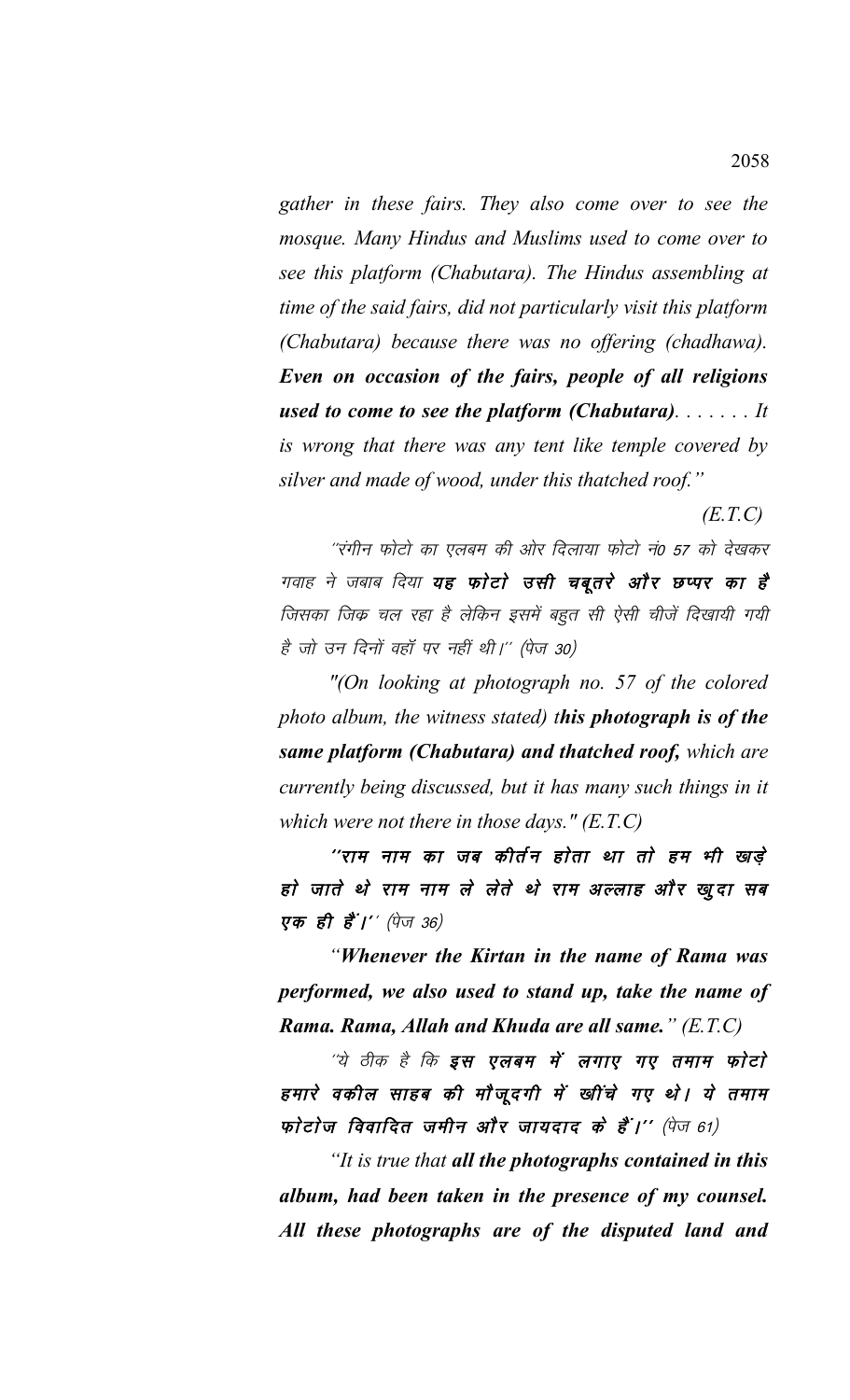*property." (E.T.C)*

"जो चकला बेलन और चूल्हा के निशानात बने थे, वह हमने 1949 से पहले भी देखो थे।" (पेज 95)

*"The existing marks of chakla, belan and hearth (chulha), had been seen over there by me even before 1949." (E.T.C)* 

## **(d)PW-4, Mohd. Yasin**

´'मेरी होश में इन जगहों पर यानी मस्जिद के बाहरी सहन में कभी कोई हिन्दू नहीं आता था। मैं**ने किसी हिन्दू को न कभी चकला** बेलना के पास देखा और न ही ऊपर बताये गये उत्तरी या दक्खिनी छप्पर के पास देखा।'' (पेज 18)

*"In my memory, no Hindu ever came to these places i.e. in the outer courtyard of the mosque. I never saw any Hindu near the Chakla-Belna nor near the aforementioned northern or southern thatched roof."*

 *(E.T.C)* 

## **(e)PW-6, Mohd. Yunus Siddiqui**

''यह मैंने जान लिया था कि यह **चबूतरा 1885 से चला आ रहा था।'' (पेज 11)** 

*"I came to know that this chabutra had been in existence since 1885."(E.T.C.)*

## **(f)PW-7, Sri Hashmat Ullah Ansari**

"इस **बाहरी सहन में जहाँ ये चबूतरे थे कभी नमाज** नहीं पढी गयी।''  $(\dot{\theta} \vec{\sigma} \vec{\sigma} 30)$ 

*"Namaz was never offered at the place where these Chabutras (raised platforms) were built in this outer courtyard." (E.T.C.)*

''यह ऊपर बताया गया **चबूतरा मस्जिद में शामिल नहीं** था। इस चबूतरे पर दूसरे लोग यानी हिन्दू लोग बूत रखाने से पहले भजन–कीर्तन बगैरह किया करते थे।'' (पेज 85)

*"This Chabutra, mentioned above, did not form*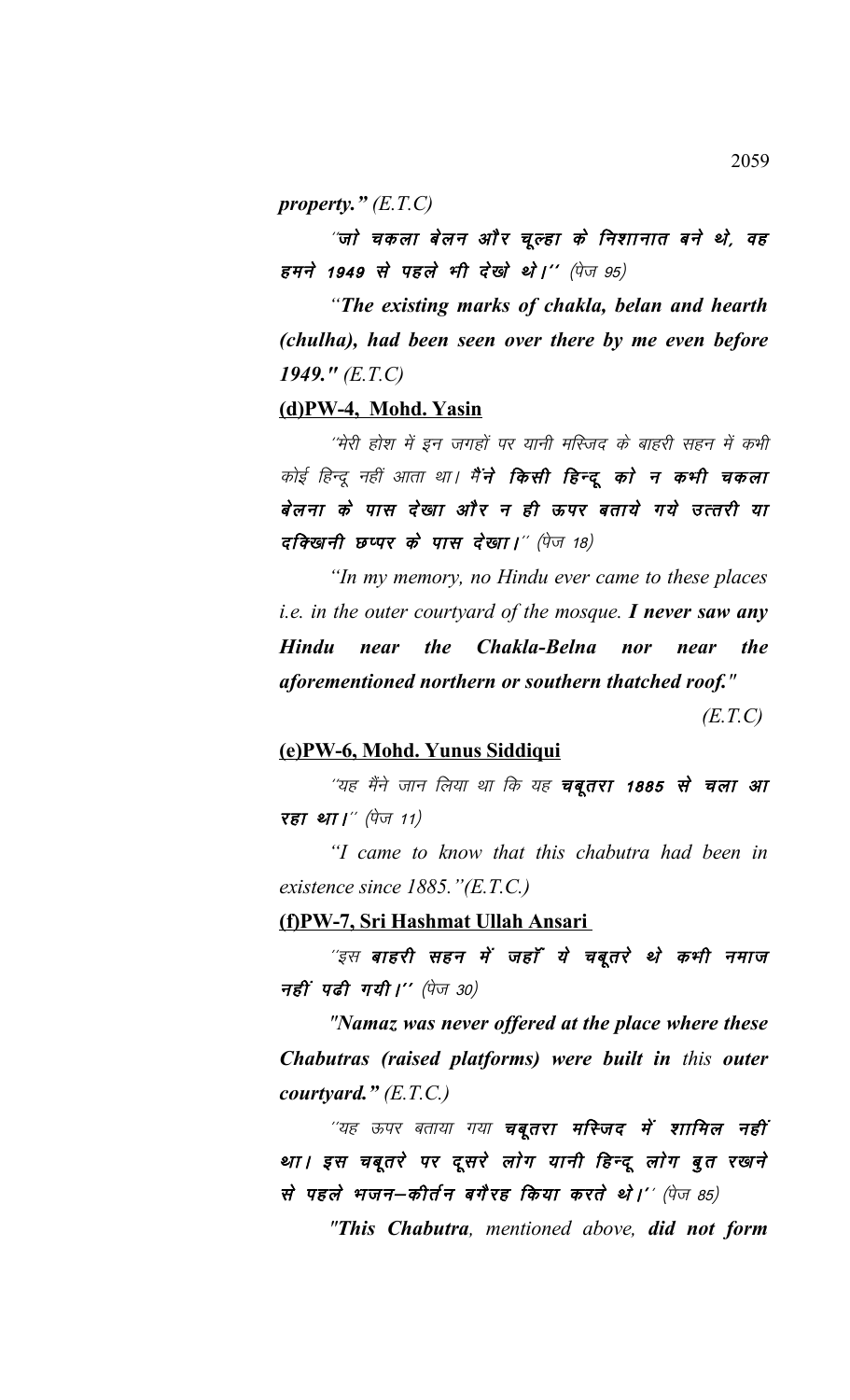*part of the mosque. Other people, that is, Hindus, before laying idol, used to perform 'Bhajan-Kirtan', etc. on this Chabutra." (E.T.C.)*

#### **(g)PW-8, Sri Abdul Aziz**

''वहॉ पर एक चबूतरा था जो दक्खिन की तरफ था उस पर कोई लकड़ी का सिंहासन नहीं था वह चबूतरा खाली था। पूर्वी फाटक से अन्दर दाखिल होने पर यह चबूतरा बाये हाथ की ओर आता था।'' (पेज 43)

*"There was a platform towards south. It did not have any wooden throne over it. The platform was vacant. On entering through the eastern gate, this platform lay on the left side." (E.T.C)*

## **(h)PW-23, Mohd Qasim Ansari**

''यह नक्शा भी ठीक है पर इसमें जो राम चबूतरा या सीता रसोई या अन्य बातें लिखी हैं उसे मैं नहीं मानता। **इस नक्शे में जहां** चबूतरा दिखया गया है वह चबूतरा तो था पर इसमें जो राम चबूतरा लिखा गया है वह गलत है इसी प्रकार इस नक्शे में दिखायी जगह तो उस समय भी थी पर इसमें जो नाम दिखाया गया है वह गलत है।'' (पेज 42)

*"This map is also correct, but I do not take to be correct Ram Chabutra or Sita Rasoi or other things that are marked herein. There was certainly a Chabutra but marking it as Ram Chabutra herein is incorrect. In this very manner, the place shown in this map existed at that time also but the name shown herein is incorrect."(E.T.C.)*

**1970**. Almost all the witnesses produced on behalf of the Hindu parties, other than those who have appeared as experts, have stated that they were worshipping the idols of Lord Rama at Ram Chabutara since much earlier from 1949 besides Sita Rasoi where there were images of Chakla, Belan, Chulha etc. Only witnesses of Nirmohi Akhara, i.e., DW 1 to DW 3/20 have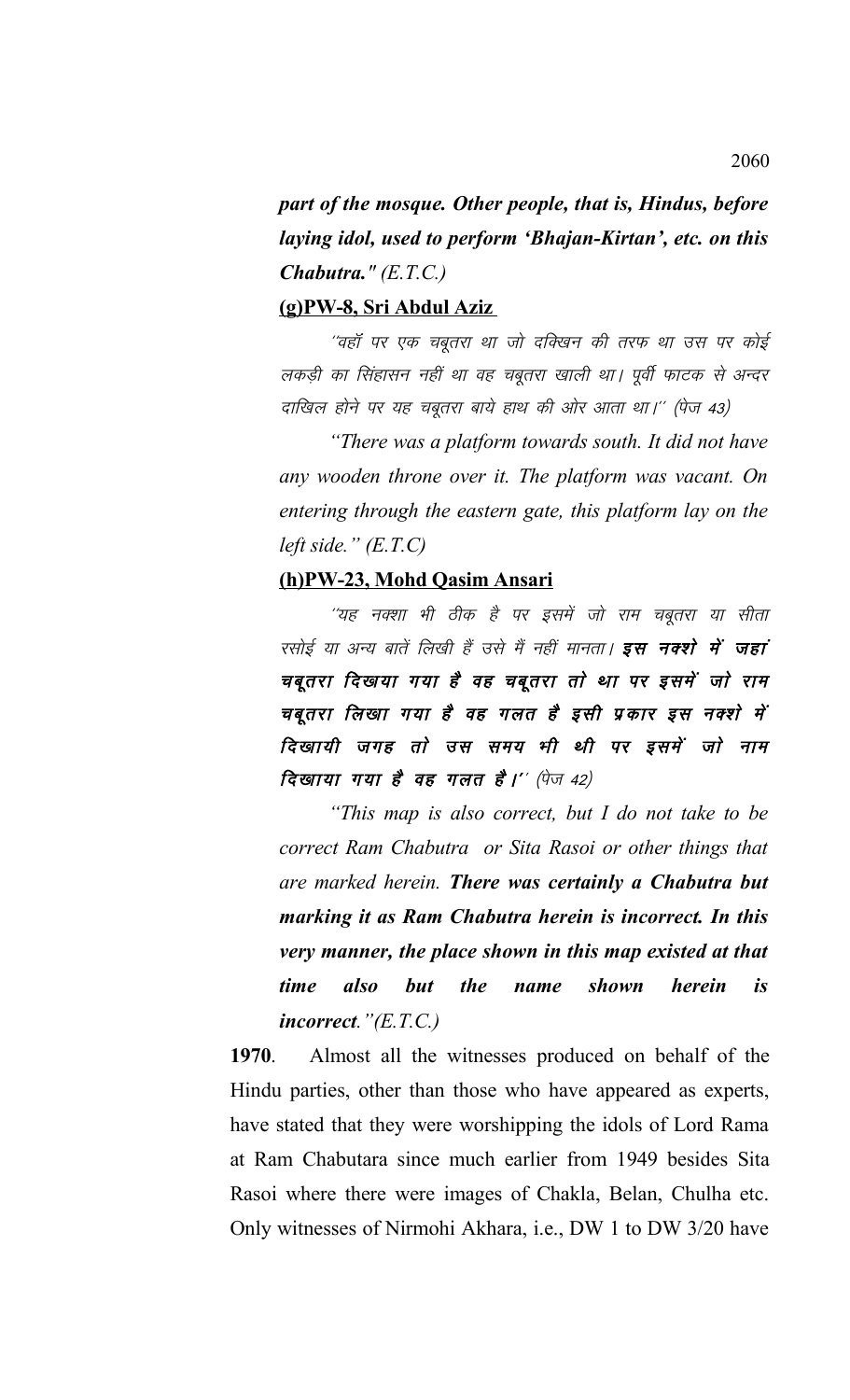also added and claimed that they also worshipped the idols inside the building under central dome in the inner courtyard since Nirmohi Akhara is claiming the building as temple throughout and existence of idols therein simultaneously.

**1971**. Be that as it may, in view of the overwhelming evidence as also the evidence of Muslim side, we have no manner of doubt that in the outer courtyard, there existed at least three structures; (1) A Chabutara, called as 'Ram Chabutara'; (2) A Chhappar, termed as 'Bhandara' on north east side of gate of outer boundary wall and a place called as 'Sita Rasoi' or 'Kaushalya Rasoi' or "Chhathi Pooja Sthal" on the north west side. All these three places existed since prior to 1885 inasmuch in Suit-1885 Commissioner's map denoted all these places and existence thereof in the map is not disputed, though the terminology used is sought to be disputed by some of witnesses of the Muslim parties. Further in the map prepared by Sri Shiv Shankar Lal, Pleader, submitted to the Court along with his report on 25.5.1980, these three places have been shown. In the objections filed by the defendants no. 1 to 5 (Suit-1) at that time, we find that there is no allegation regarding wrong preparation of the map but what was objected is that in respect to certain parts, nomenclature given by Sri Shiv Shankar Lal was not acceptable to them. In this context, it was observed by the Civil Judge, Faizabad in his order dated 20.11.1950 admitting Commissioner's report as evidence, that the nomenclature given by Sri Shiv Shankar Lal shall not be final and shall be considered in the light of the evidence adduced by the parties.

**1972**. Now in Suit-4 the pleadings of the plaintiffs are that the idols and object of worship were placed inside the "building" in the night intervening  $22<sup>nd</sup>/23<sup>rd</sup>$  December, 1949 as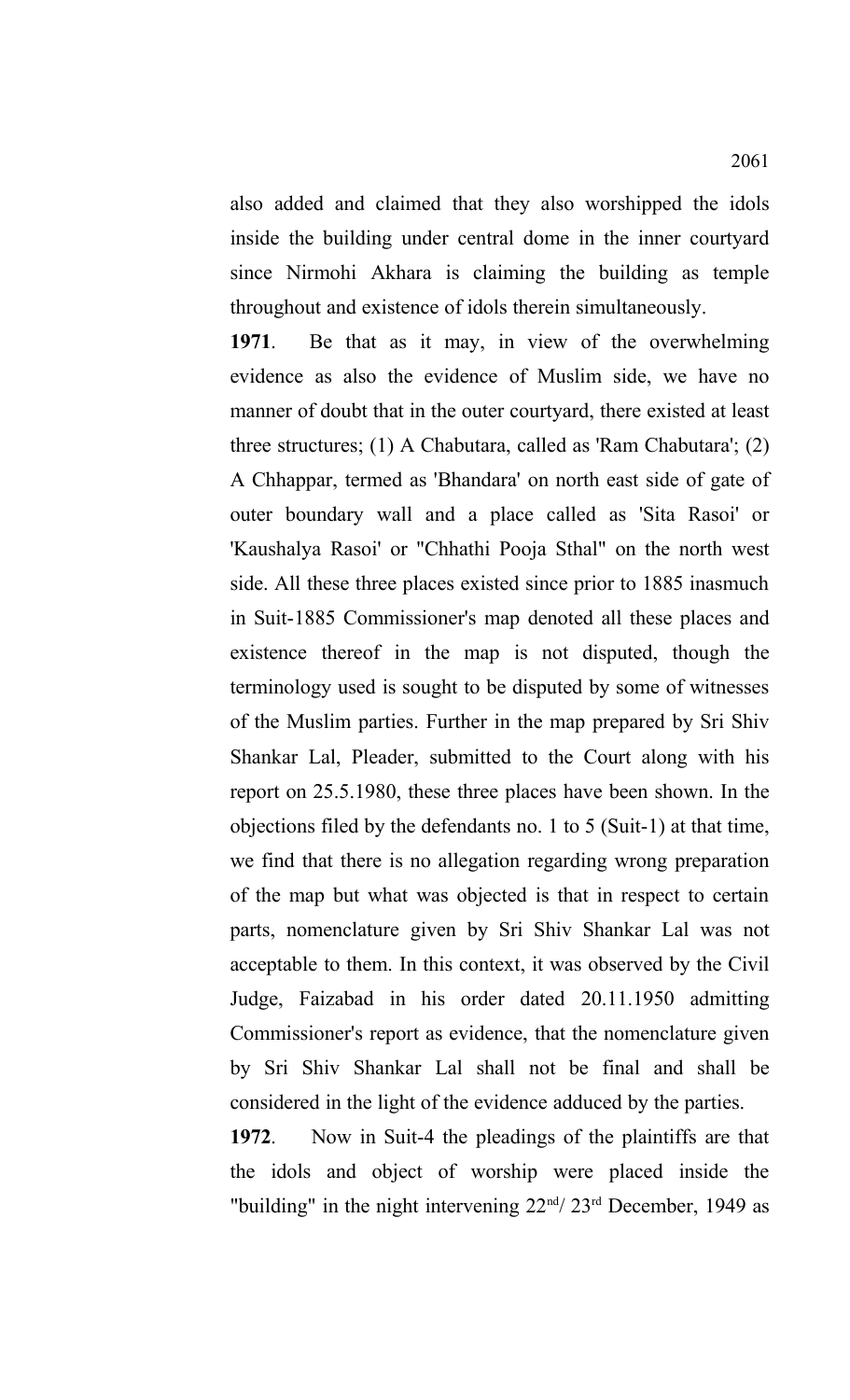alleged in para 11 of the plaint and the term "building" according to the averments made in the plaint means the area denoted by letters ABCD in the map appended to the plaint. This area covers the entire disputed area, i.e., outer courtyard and inner courtyard. It is not their case that the idols though existed inside the said building but were kept under the three dome structure for the first time on 22nd/23rd December 1949. In view of the fact that three non-Islamic structures were continuing in the outer courtyard for the last several decades and used to be visited by the Hindus for worship, onus lies upon them to prove that in this entire building which they claim to be the area covered by the letters ABCD in the map appended to the plaint (Suit-4) no idol at all ever existed before 23rd December 1949. They have miserably failed to prove it.

**1973**. The case of the plaintiffs (Suit-5) and other Hindu defendants (except Nirmohi Akhara) is very clear that the idols were already present on Ram Chabutara in the outer courtyard and in the night of the 22nd/23rd December 1949, the same were placed under the central dome of three dome structures in the inner courtyard. There is enough evidence to prove, as per the above discussion, that the idols kept at Ram Chabutara were being worshipped by Hindus since a long time. No doubt or dispute has ever been raised earlier about the consecration of those idols, nor in the present cases it is pleaded that those idols (at Ram Chabutara) were not consecrated in accordance with the Shastrik procedure.

**1974**. Sri Deoki Nandan Agarwal in his statement under Order X Rule 2 has also said that idol which was kept under the central dome in the three dome structure in the inner courtyard on 22nd/23rd December 1949 was a *Chal Vigrah* and this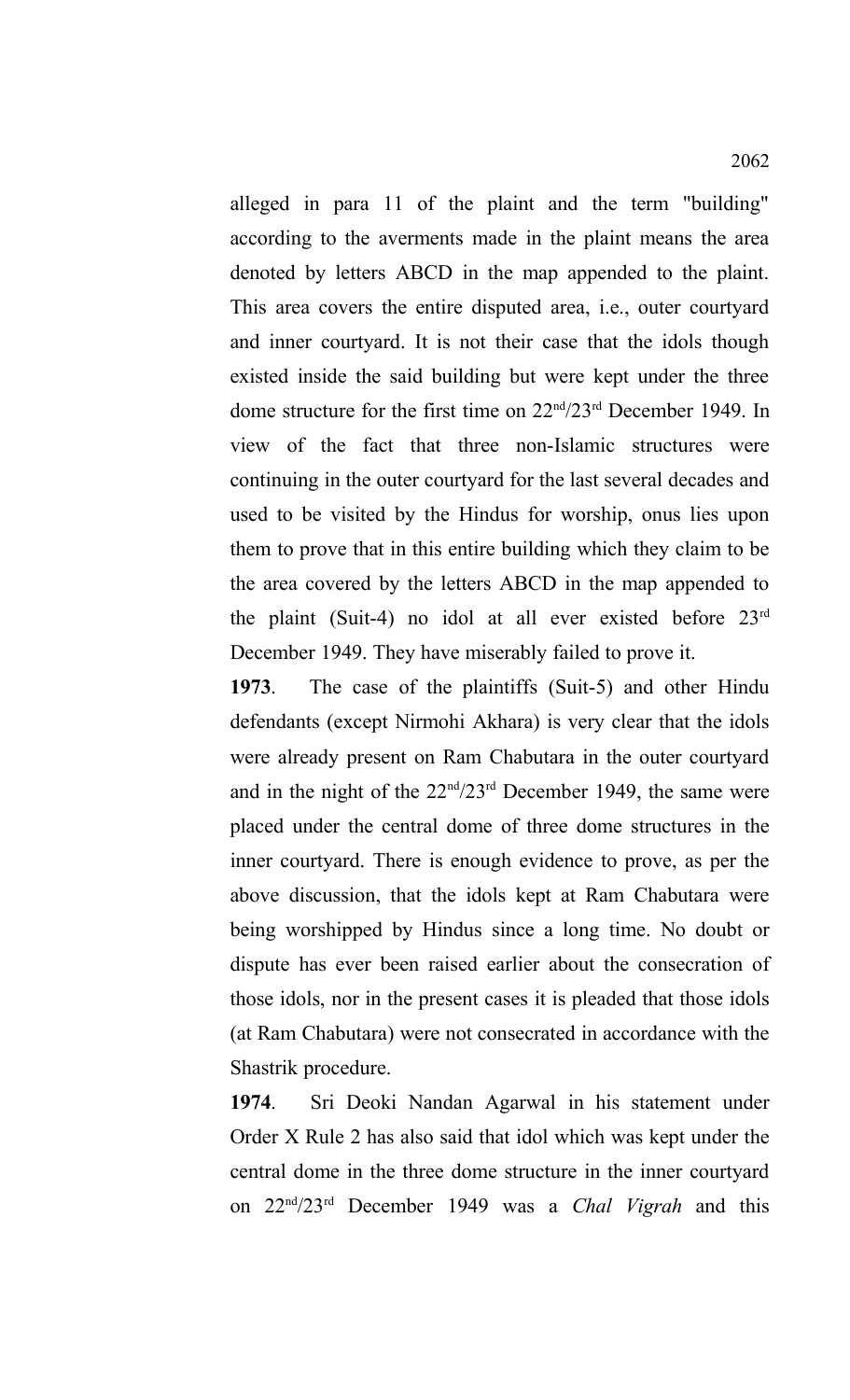statement he has made again on the basis of the information received from OPW 1. We find from a perusal of the cross examination of OPW 1 that on this aspect and in respect to the idol so placed, no question has been asked whether the statement of Sri Deoki Nandan Agarwal on this aspect is correct or not and whether OPW 1 gave this information to him or not. This statement of plaintiff 3, Sri D.N. Agarwal, therefore, remained uncontroverted.

**1975**. The existence of Ram Chabutara and Sita Rasoi in the precinct of disputed site since long in our view cannot be doubted though a serious attempt has been made on this aspect also. We presume at this stage that the building in dispute was constructed in 1528 AD at the command of Babar by Mir Baqi. The dividing wall having windows etc. was not constructed at that time. This partition was made after 1855 AD as they claimed. The suggestion of pro mosque parties is that the alleged Chabutara came into existence sometime between 1855 to 1860 and despite some orders passed by the authorities of the then Government, for removal of the said Chabutara the same continued to exist and was not removed, but this also, we find, has not been proved.

**1976**. The fact remains that it is now a established fact which is not challenged by the Muslim parties that the Chabutara on the south eastern side of the disputed building has been continuing atleast from 1857 and onwards. Though an attempt has been made to dispute whether any idol was kept on the said Chabutara and whether worship was continuously going on thereat but this also has not been proved. On the contrary, we find that there is abundant evidence to show that Hindus were worshipping the said Chabutara believing that it symbolises and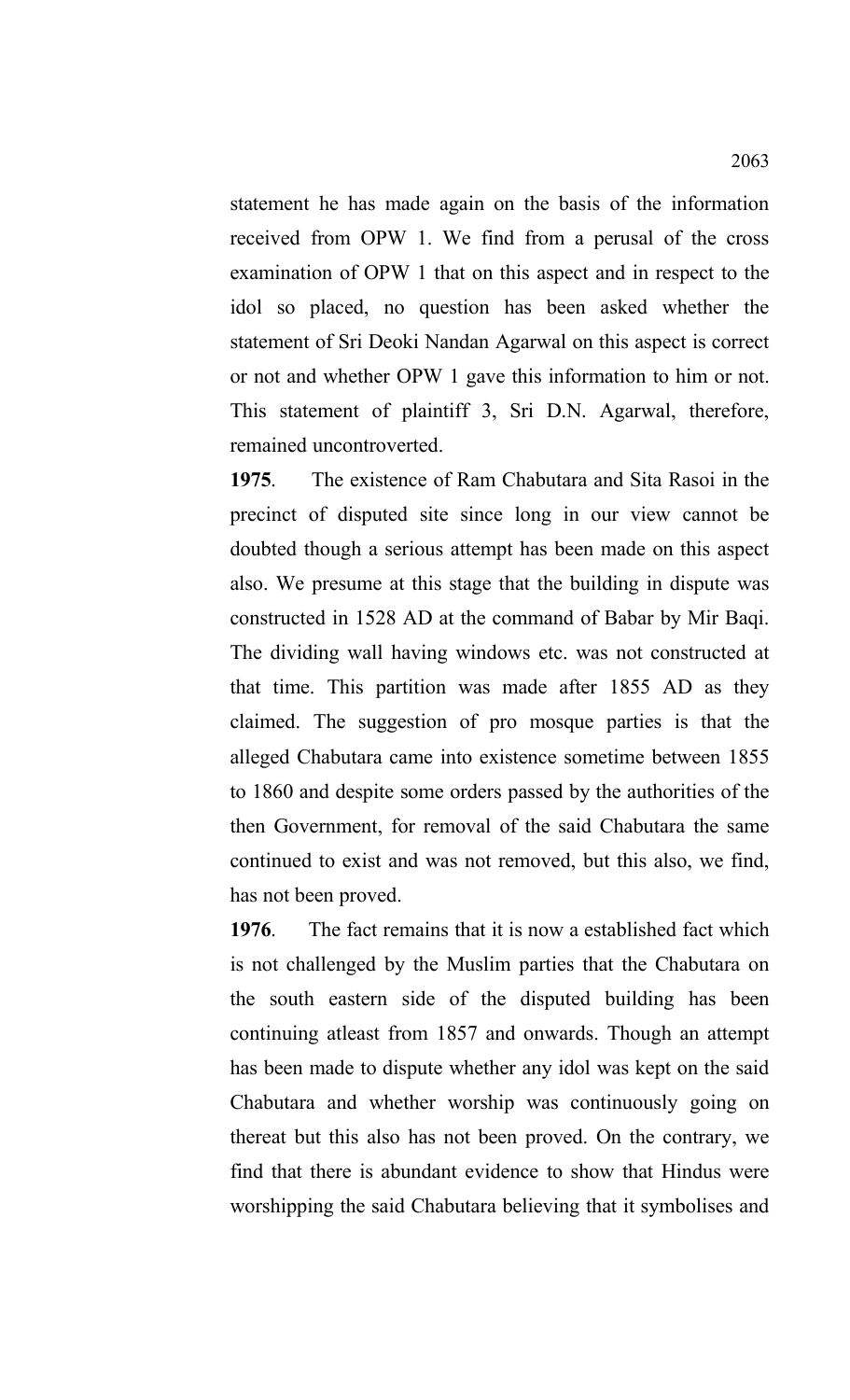depicts the birthplace of Lord Rama and that some idol(s) also existed thereat.

**1977.** There are documentary as well as oral evidence available on record some of which we discuss hereinafter.

**1978.** The application dated 25.09.1866, **Exhibit A-13 (Suit-1) (Register 6, page 173-177)** submitted by Mohd. Afzal, Mutawalli Masjid Babari situated at Oudh says:

''करीब महीना के अर्सा होता हैं कि तुलसीदास वगैरा बैरागियान जनम स्थान ने एक छोटी सी कोठरी ब–इरादा रखने मूरत वगैरा के चोरी से पहर भर के अर्सा में अन्दरून इहाता तय़यार करली ........... शबाशब हमा चबुतरा बैरागियान ने बनवालिया उसके बन जाने से किस कदर फसाद बढ़ गया अब छोटी कोठरी बनाई है .......... अर्ज हाल करके उम्मीदवार इंसाफ हूं कि वास्ते गिराने कोठरी मजकूर के हुक्म हुजूर सादिर हो कि फसाद बैरागियान से मस्जिद महफूज़ रहे वाजिब था अर्ज किया।''

*"About a months back the respondents Tulsidas etc. with the intention of planting idols etc in it have constructed a Kothri in an illegal way, within the compound of the Masjid.......Bairagiyan got the Chabootra constructed overnight. Because of this construction, there occurred so much rioting in the local populace. Now a small Kothri has been constructed. ….... it is requested that before the riot is created by Bairagis this Kothri may kindly be dismantled and the Masjid may be protected from the fury of Bairagis." (E.T.C.)*

**1979. Exhibit 30 (Suit-1) (Register 5 page 107-116-C)** is a copy of an application of 1877 seeking execution of the order dated 7th November 1873 for removal of the idol, i.e., Charan Paduka said to have been created in the disputed building. A perusal of the said document shows that despite the order having been passed on 7th November 1873 the same continued to exist and was not removed. In para 6 it says: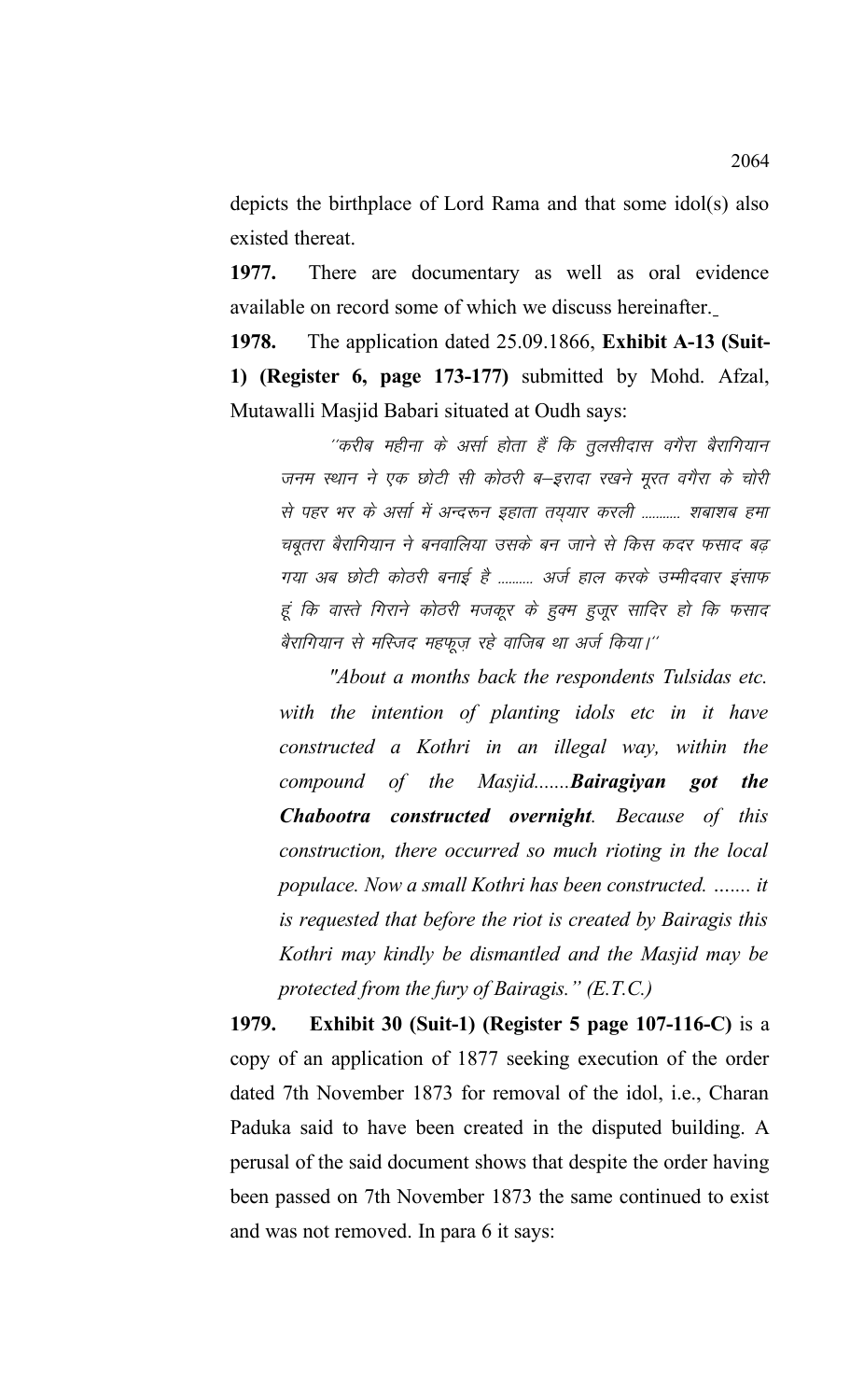یعنی ابھی تک و ہ مورتی مطـابق حکم حضـور نہیـں ا ٹھای گـی۔ ........چنانچہ اندر احاطہ مذکور کے جو چولہ بنایا ہے اور رسوی کرتا ہے کہ یہ امر پہلے کبھی نہ ہوا و ہاں فقط ایک چھو ٹا چولہا ۖ واسطے پوجہ کے لاءق تھا۔ اسکو بھی اسنے واجہے کر لیا ہے۔ ''यानी अभी तक वह मूरत मुताबिक़ हुकम हुजूर नहीं उठाई गई ........चुनांचे अन्दर अहाता मज़कूर के चूलहा बनाता है और रसोई करता है कि यह अम्र पहले कभी न हुआ वहां फ़क़त एक छोटा सा चूलहा वास्ते पूजा के

 *"That is to say that as per orders the idol has not yet been removed. ….... So he has made a Chulha within the said compound which has never been done before. There was a small Chulah for puja which he has got extended." (E.T.C.)*

**1980.** Besides, it also shows that in 1877 there also existed a Chulha in the aforesaid premises, complaint whereof was also made.

साबिक में था उस को भी उस ने वसीअ कर लिया है।''

**1981. Exhibit 15 Suit 1 (Register 5 Page 41-43) :** It is a copy of the report dated Nil of Deputy Commissioner Faizabad submitted pursuant to the Commissioner Faizabad's order dated 14<sup>th</sup> May, 1877 passed in Misc. Appeal No.56, Mohd. Asghar Vs. Khem Dass. This report appears to have been called by the Commissioner in respect to a complaint made against raising of a doorway in the northern wall of the disputed building. The justification thereof was to provide a separate room on fair day to visitors to the Janam Asthan. The document being old there appears to be certain mistakes may be on account of legibility. It reads as under:

*"A doorway has recently been opened in the wall of the Janum-Ashtan not at all in Baber's mosque, but in the wall which infront is divided from the mosque by a railing. This opening was necessary to give a separate route on fair days to visitors to the Janum-Asthan. There was one*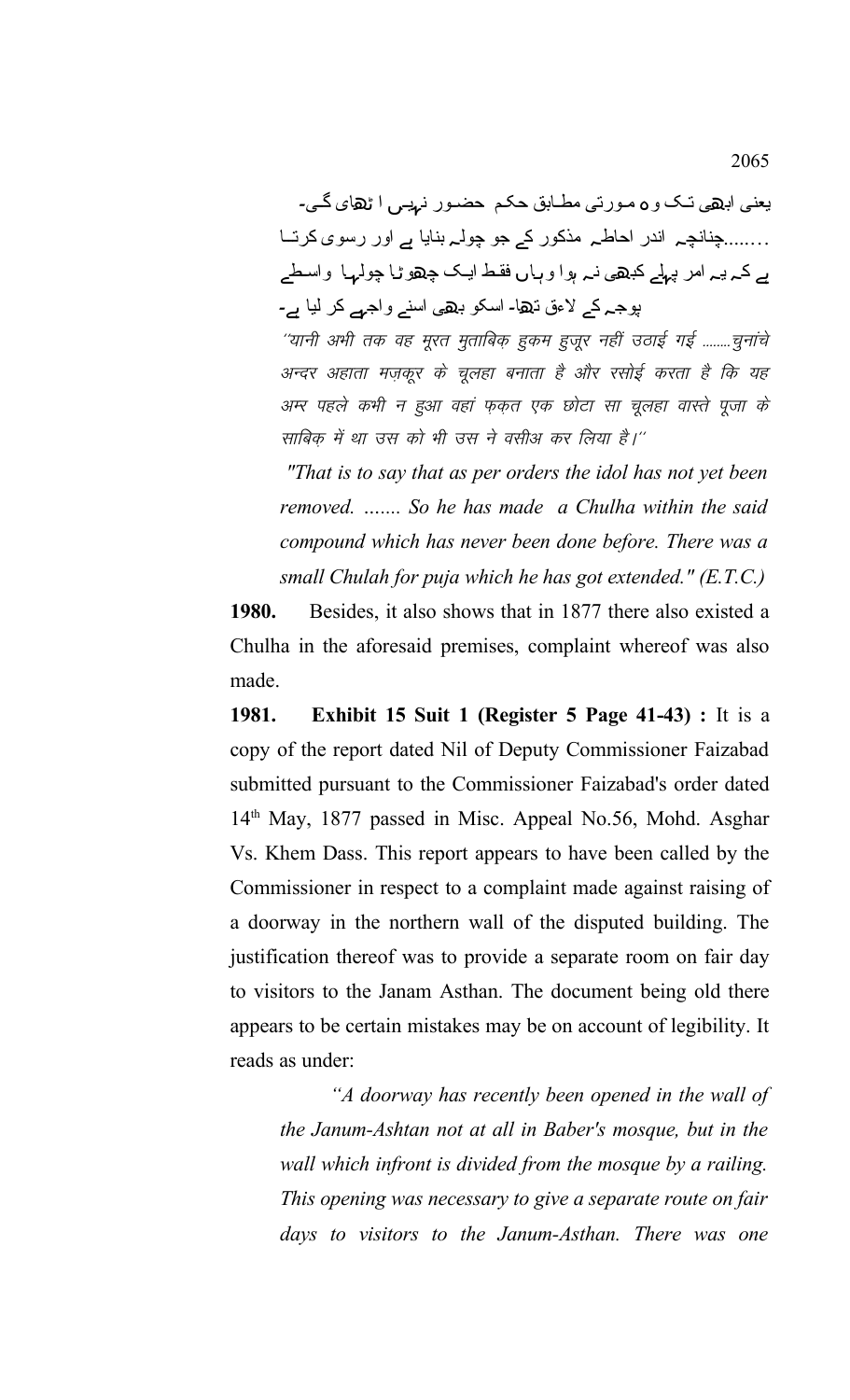*opening only, so the cruch (sic:rush) was very great and life was endangered. I marked out the spot for the opening myself so there is no need to depute any Europe officer. This petition is merely an attempt to annoy the Hindu by making it dependent on the pleasure of the mosque people to open or close the 2nd door in which the Mohammedans can have no interest.*

*2. No objection was made to the opening of this second door.*

*3. On the 10th November 1873 Baldeo Das was ordered in writing by the Deputy Commissioner to remove an image place on the janam-Asthan platform. A report was made by someone (probably a police officer) that he had gone to the house of Baldeo dass and found that the latter had gone to Gonda. The order was explained to Gyandas and other priests who said could not carry out the order. The order passed on this (15) was that if the other party (i.e. the complainant) would name person on whom an order of removal could be served-such should be served.*

*(c) There apparently the matter rested. There is no later on the file."*

**1982**. Pursuant to this report, the Commissioner decided the appeal on  $13<sup>th</sup>$  December, 1877, and rejected the same. The copy of the said order is **Exhibit 16 (Suit-1) (Page 45 Register 5)** and it reads as under:

*"As the door in question was opened by the Deputy Commissioner in the interests of the public safety I decline to interfere. Appeal dismissed."*

**1983. Exhibit 34 (Suit-1) (Register 5 page 131)** is a copy of the order dated 12.01.1884 passed by Assistant Commissioner,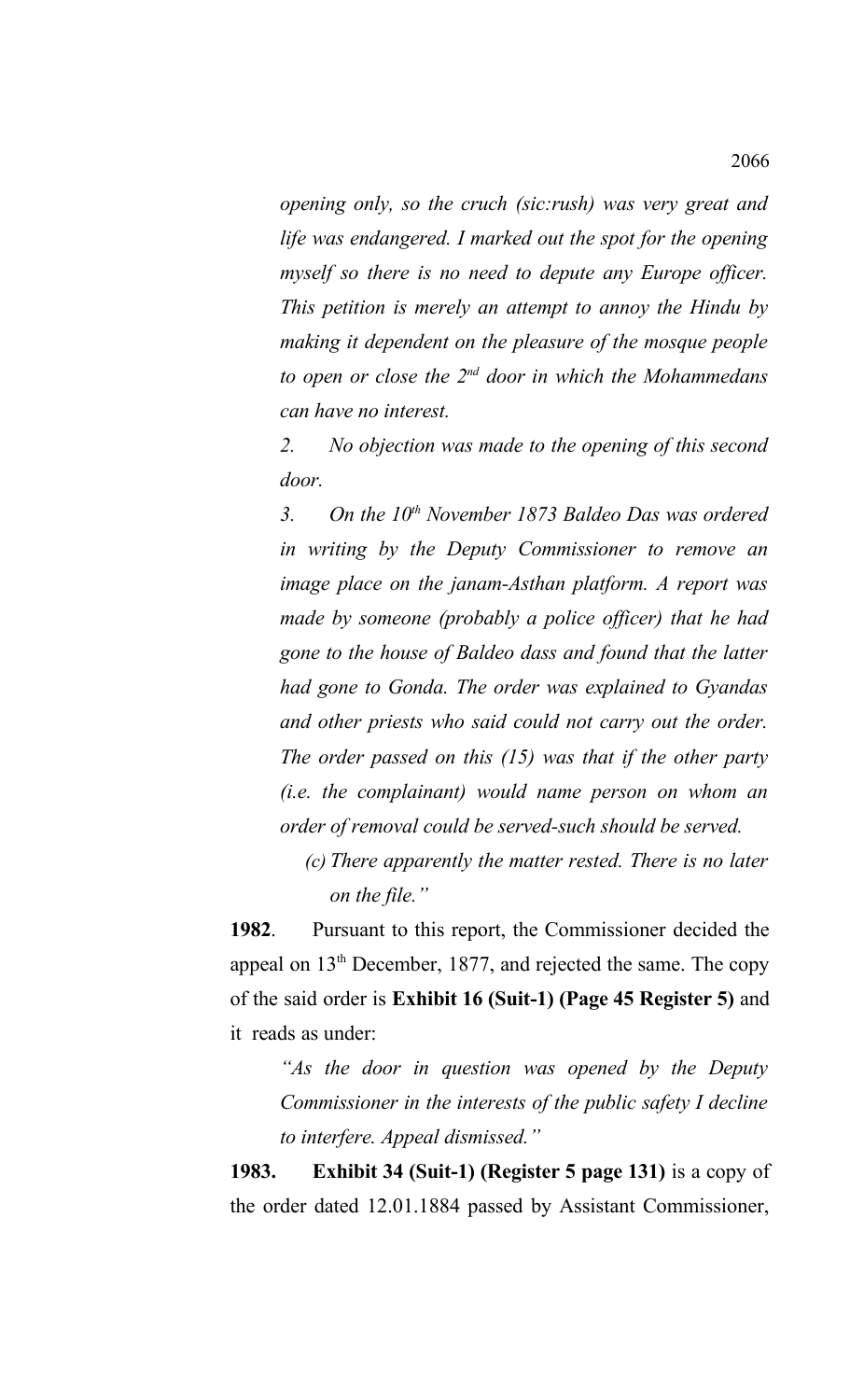Faizabad. It says as under:

*"........ The outer door will be left open. No lock will be allowed upon it. It is absolutely essential to observe the strictest neutrality and maintain the status quo."*

**1984.** This shows that in order to prevent any obstruction to anyone from entering the disputed premises he directed for not keeping lock on the doors and left the same open.

**1985**. **Exhibit 17 (Suit-1)(Page 47-53 Register 5)** is a copy of a judgment dated 18<sup>th</sup> June, 1883 passed by Sri Hari Kishan, Sub-Judge, Faizabad in Suit No.1374/943 of 1883 dismissing the claim of Syed Mohd. Asghar filed against Raghubar Dass claiming rent for user of *Chabutara* and *Takht* which admits the possession of Raghubar Das but failed to sustain his claim for rent.

**1986**. The aforesaid documents disprove the claim of Muslims. It appears that Mohd. Asghar in Suit No. 1374/943 of 1883 produced a witness namely Ganga Prasad, Qanungo, who made some statement in favour of Mohd. Asghar but the same was disbelieved by the Sub Judge. He also severely castigated the conduct of the said Qanungo, an official of the Government, making statement in favour of a private party in a private dispute which was not supported by any documentary evidence though the nature of the dispute warranted some documentary evidence.

**1987**. **Exhibit 18 (Suit-1)(Page 55-57 Register 5)** is an application dated 2nd November, 1883 of Mohd. Asghar showing himself as Mutawalli and Khatib Masjid Babari situated at Oudh complaining that he is entitled to get the wall of the mosque white-washed but is being obstructed by Raghubar Das though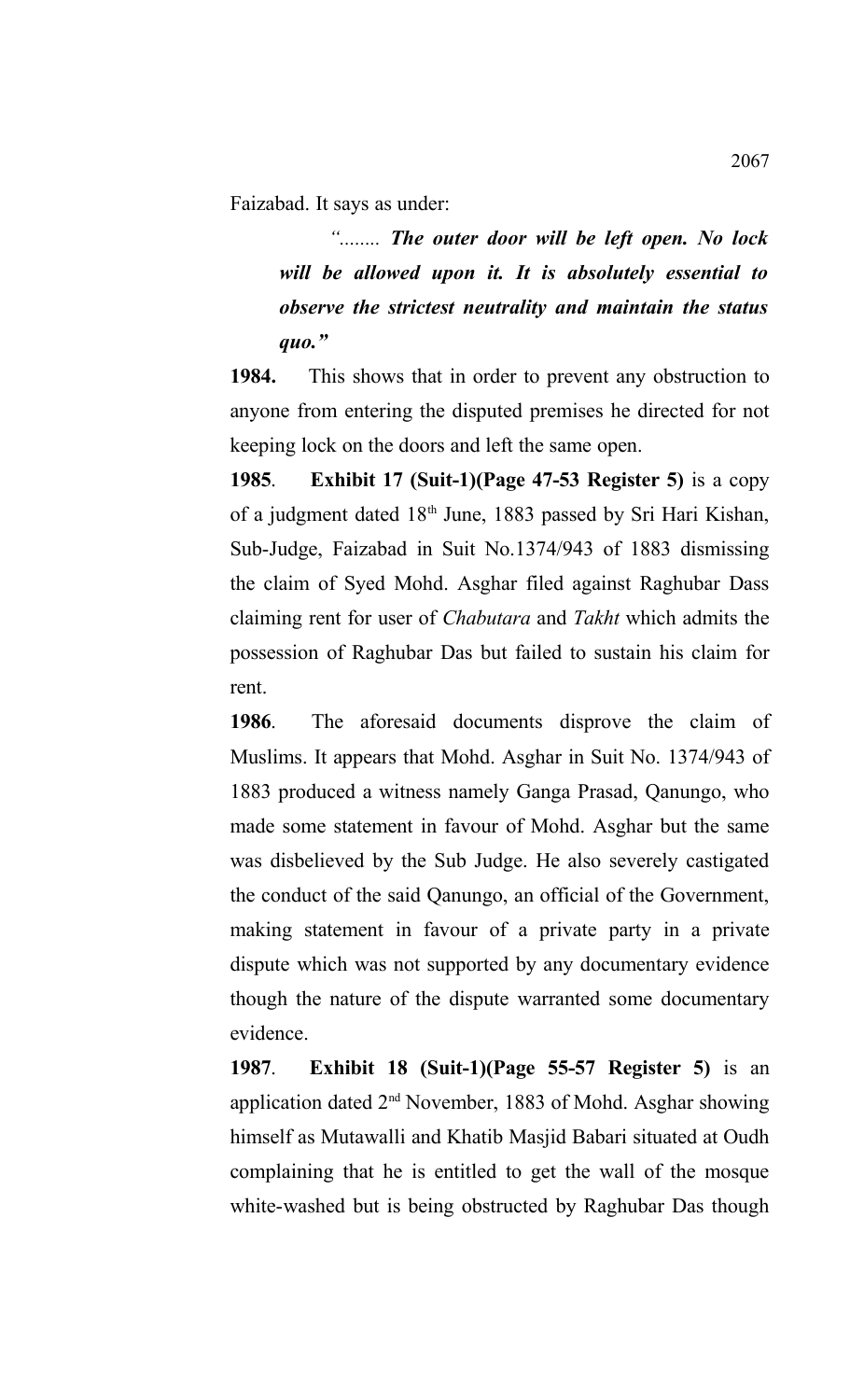he has right only to the extent of *Chabutara* and *Rasoi* but the wall and the gate etc. is part of the mosque and the complainant is entitled to get it white-washed. The order passed on the said application is Exhibit 27 (Suit-1) (Page 95-97 Register 5). The Assistant Commissioner Faizabad passed the following order dated 22nd January, 1884:

آجمقدمــہ مـي فـرد فریقیـرہیـش\_ ہوا فریقیـن کـو حکم صاحب ڈپ<sub>ٹ</sub>ی کمیشنر سے اطلع دی گی اور رگھوبر داس کو فھمایش ک*ے* گی کہ اندورنی بہ بیر ہونی احاطہ و درواز م مسجد کی مرمت وغیر o نہ کریں اور محمد اصغر کو سمجھا دیـا گیـا کـے بیرونـی درواز **ہ** کفـل نـے لگایا جاوے پہ نہایت ضروری ہے کہ عمل درآمد قدیم بحـال رک ہا جـاوے اور کو ءی دست اندازی و مداخلت نے کی جاوے۔ ہ حکم وا کی ٰ ھ ہ کاغذات ذا داخل دفتر و المرقوم

''आज मुकदमा बहाजिरी फरीकैन पेश हुआ फरीकैन केा हुक्म साहब हिप्टी कमिश्नर से इत्तिला दी गई और रघुबर दास को फहमाइश की गई कि अन्दरुनी व बैरुनी अहाता व दरवाजा मसजिद की मरममत वगैरह न करें और मुहम्मद असगर को समझा दिया गया कि बैरुनी दरवाजा कुफ़्ल न लगाया जावें यह निहायत जरुरी है कि अमल दरामद कदीम बहात रखा जावें और कोई दस्त अन्दाजी व मदाखलत न की जावे । हुक्म हुआ कि

कागजात हाजा दाखिल दफ्तर हो अल्मरकूम"

*(Hindi Transliteration)*

*Today the case was put up in the presence of the parties, who have been informed of the orders of the Deputy Commissioner and Raghubar Das has been restricted not to repair the inner or outer portion of the Masjid and Mohammad Asghar has been admonished that the outer gate of the Masjid should not be locked. This was important that long tradition should be maintained and no intervention should be done in it. Ordered these papers*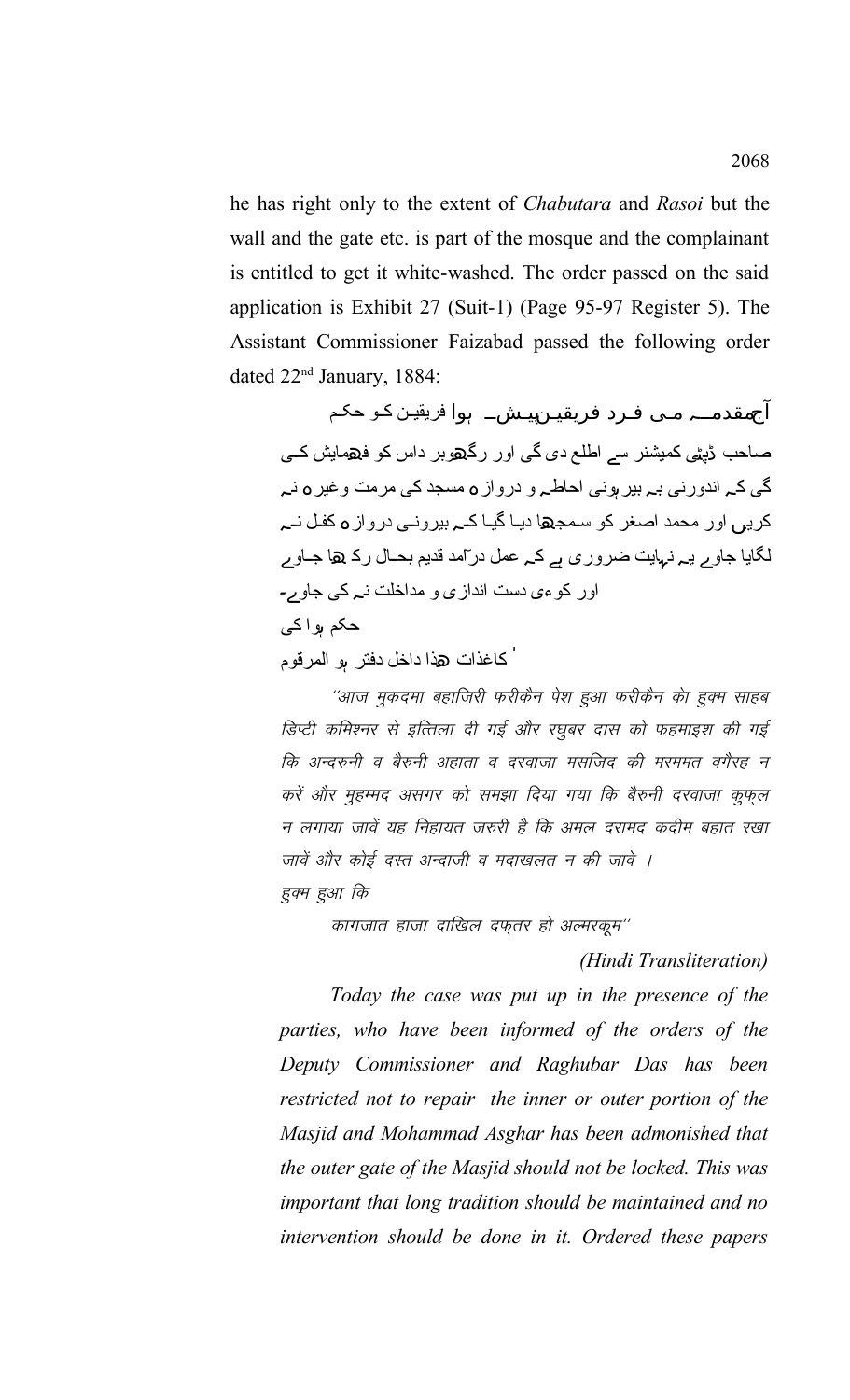## *should be consigned to office." (E.T.C.)*

**1988. Exhibit A-25 (Suit-1) (Register 7, page 277-281)** is a copy of a map prepared and submitted on 06.12.1885 by Sri Gopal Sahai Amin, Court's Commissioner appointed by Sub-Judge, Faizabad in Suit-1885 of the disputed place. It mentions in the outer courtyard, existence of Sita Rasoi and Ram Chabutara and this has continued to exist in the outer courtyard even in 1950 as is evident from the map prepared by Sri Shiv Shankar Lal Pleader, Commissioner appointed by Civil Judge, Faizabad in Suit-1 submitted on 25.05.1950.

**1989.** So far as the existence of Sita Rasoi which was on the north west side in the outer courtyard is concerned, nothing has come on record to show as to when it was actually constructed. On the contrary, the record shows that it existed prior to 1885. Its actual time and period when it was constructed is unascertainable. It is beyond comprehension that Mir Baqi or anyone else, while constructing a mosque at the disputed place could have spared some Hindu structure(s) to continue, may be smaller in size, in the precinct of mosque so as to be worshipped by Hindus inside the premises of mosque. We put this question to Sri Jilani also and he frankly stated that no Muslim would allow idol worship in the precinct of a mosque.

**1990.** Considering the evidentiary admissions in **Avadh Kishore Dass Vs. Ram Gopal (supra)** the Court said:

*"It is true that evidentiary admissions are not conclusive proof of the facts admitted and may be explained or shown to be wrong, but they do raise an estoppel and shift the burden of proof on to the person making them or his representative-in-interest. Unless shown or explained to be wrong, they are an efficacious proof of the facts admitted."*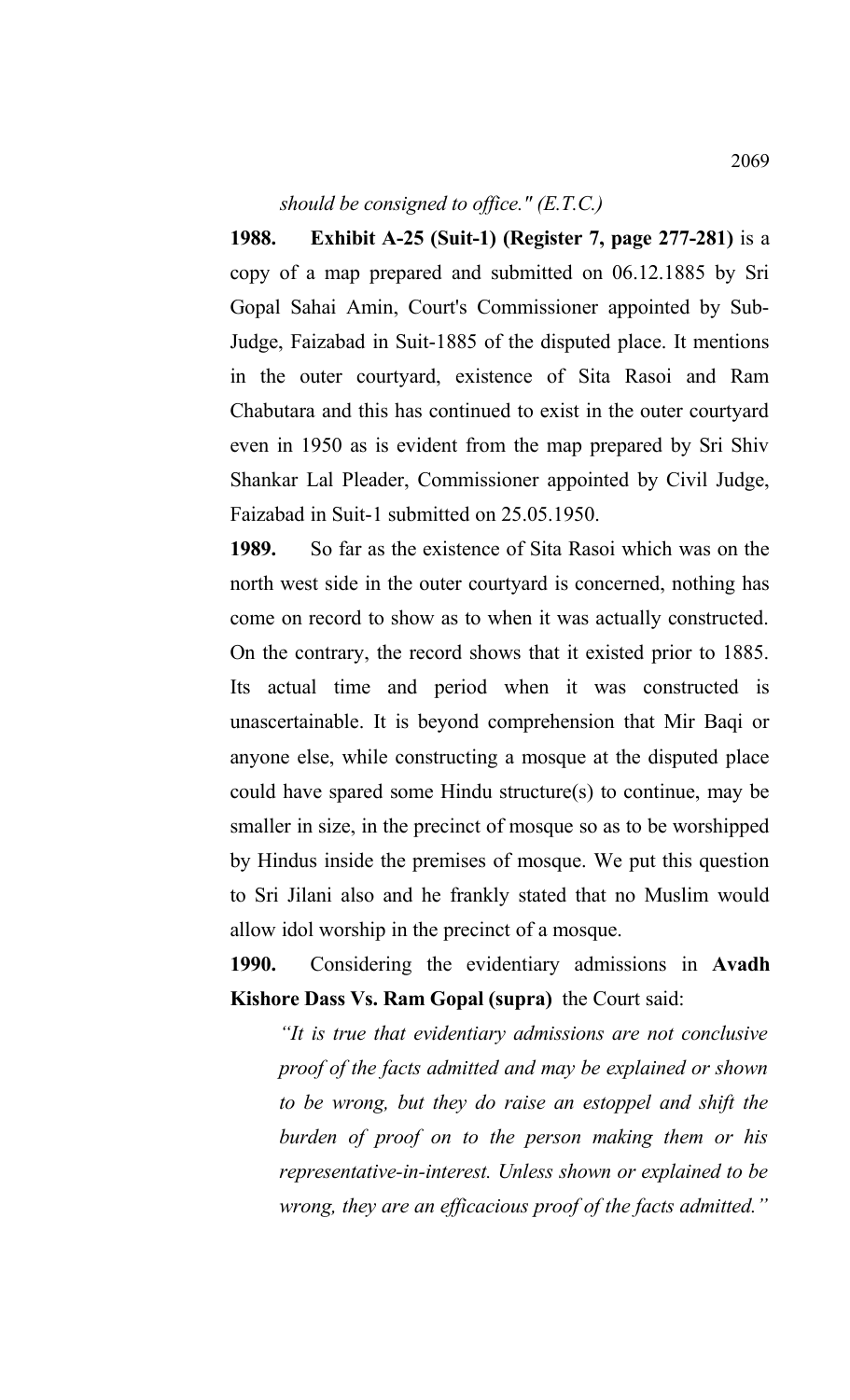*(para 23)* 

# **1991**. In **Sitaramacharya Vs. Gururajacharya, 1997(2) SCC 548** the Court said:

*"Under Section 18 of the Evidence Act the admission made by the party would be relevant evidence. Section 31 provides that "admissions are not conclusive proof of the matters admitted but they may operate as estoppel under the provisions hereinafter contained". In view of the admissions referred to earlier they appear to be unequivocal and the finding recorded by the appellate Court is cryptic. On the other hand, the trial Court has gone into the evidence on issues in extenso and considered the evidence and the appellate Court has not adverted to any of those valid and relevant consideration made by the trial Court. The High Court has dismissed the second appeal holding that they are findings of fact recorded by the appellate Court on appreciation of evidence. We think that the view taken by the High Court is not correct in law. The admissions in the written statement in the earlier proceedings, though not conclusive, in the absence of any reasonable and acceptable explanation, it is a telling evidence heavily loaded against the respondent." (para 6)* 

# **1992**. In **United India Insurance Co. Ltd. and another Vs. Samir Chandra Chaudhary, 2005(5) SCC 784** the Court said:

*"Admission is the best piece of evidence against the persons making admission. As was observed by this Court in Avadh Kishore Das v. Ram Gopal and Ors., AIR (1979) SC 861 in the backdrop of Section 31 of Indian Evidence Act, 1872 (in short the `Evidence Act') it is true that evidentiary admissions are not conclusive proof of the facts*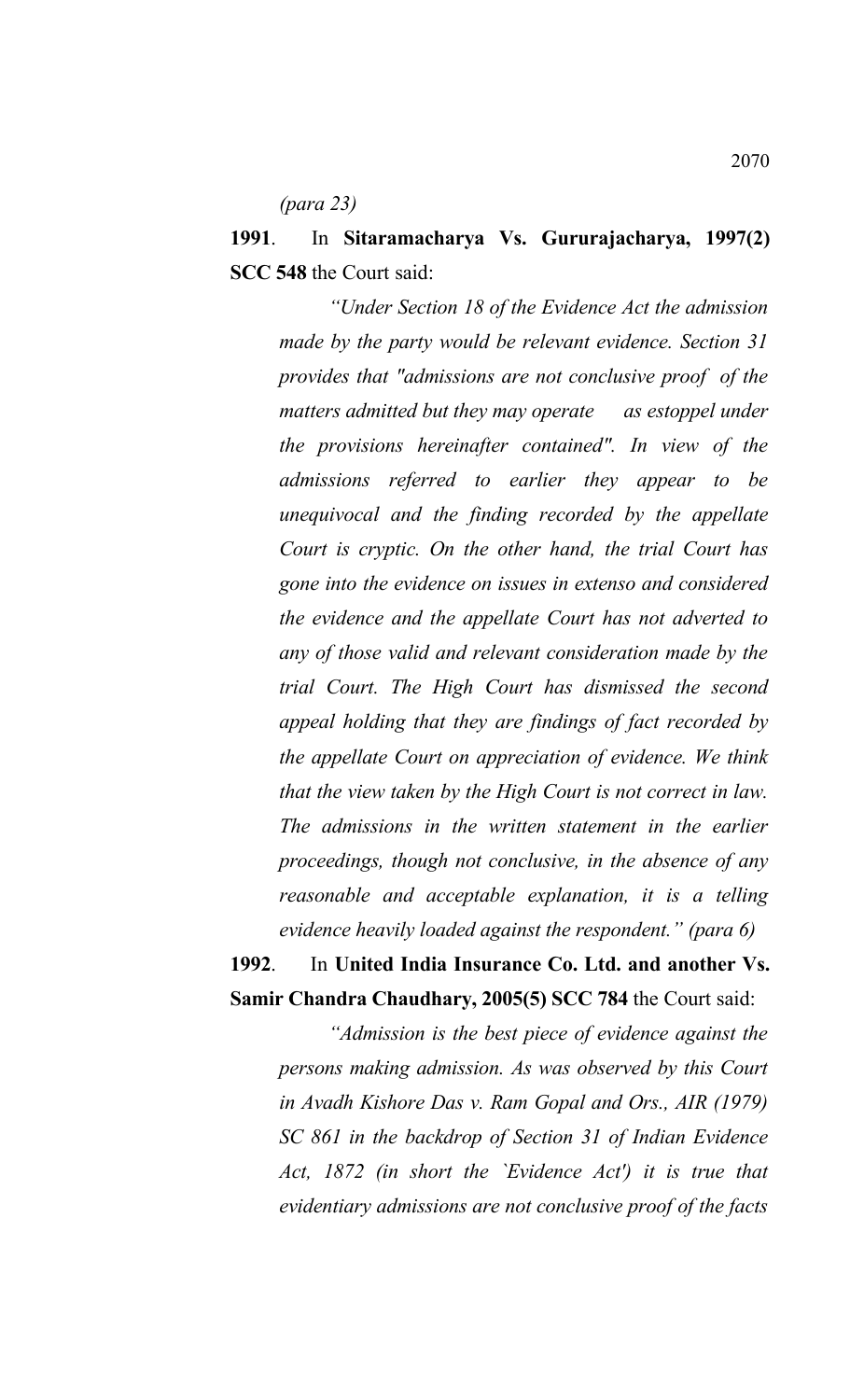*admitted and may be explained or shown to be wrong; but they do raise an estoppel and shift the burden of proof placing it on the person making the admission or his representative-in-interest. Unless shown or explained to be wrong, they are an efficacious proof of the facts admitted. As observed by Phipson in his Law of Evidence (1963 Edition, Para 678) as the weight of an admission depends on the circumstances under which it was made, these circumstances may always be proved to impeach or enhance its credibility. The effect of admission is that it shifts the onus on the person admitting the fact on the principle that what a party himself admits to be true may reasonably be presumed to be so, and until the presumption is rebutted, the fact admitted must be taken to be established. An admission is the best evidence that an opposing party can rely upon, and though not conclusive is decisive of matter, unless successfully withdrawn or proved erroneous. (See Narayan Bhagwantrao Gosavi Balajiwale v. Gopal Vinayak Gosavi and Ors., AIR (1960) SC 100)." (para 11)* 

# **1993**. In **Mahendra Manilal Nanavati Vs. Sushila Mahendra Nanavati, AIR 1965 SC 364** the Court said:

*"The provisions of the Evidence Act and the Code of Civil Procedure provide for Courts accepting the admissions made by parties and requiring no further proof in support of the facts admitted." (para 22)*

*"23. Section 58 of the Evidence Act inter alia provides that no fact need be proved in any proceeding which the parties thereto or their agents agree to admit at the hearing or which by any rule of pleading in force at the time they*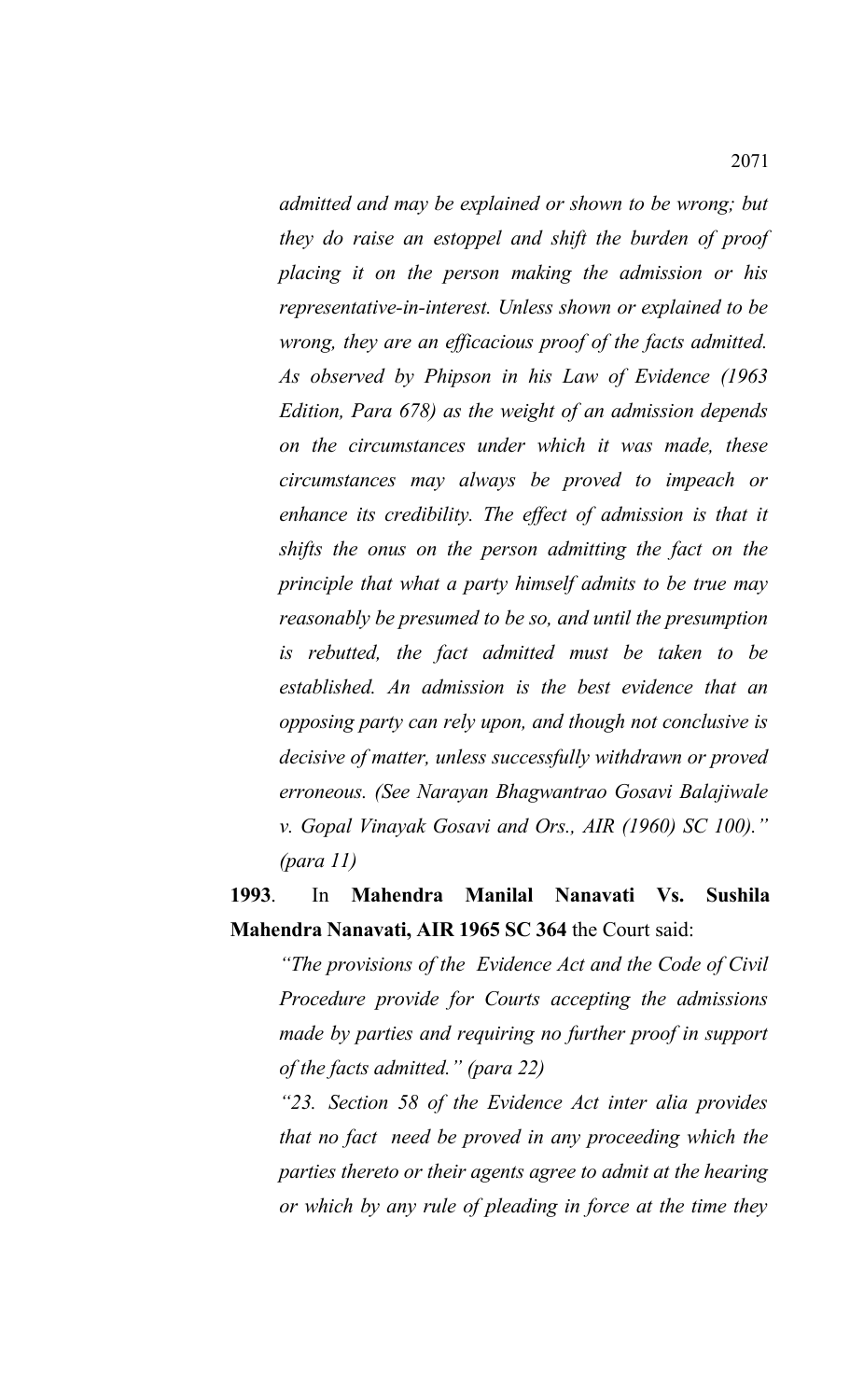*are deemed to have admitted by their pleading. Rule 5 of O. VIII, C.P.C., provides that every allegation of fact in the plaint, if not denied specifically or by necessary implication or stated to be not admitted in the pleadings of the defendant, shall be taken to be admitted except as against a person under disability."*

*"24. Both these provisions, however, vest discretion in the Court to require any fact so admitted to be proved otherwise than by such admission. Rule 6 of O. XII of the Code allows a party to apply to the Court at any stage of a suit for such judgment or order as upon the admissions of fact made either on the pleadings or otherwise he may be entitled to, and empowers the Court to make such order or give such judgment on the application as it may think just. There is therefore no good reason for the view that the Court cannot act upon the admissions of the parties in proceedings under the Act."*

*"25. Section 23 of the Act requires the Court to be satisfied on certain matters before it is to pass a decree. The satisfaction of the Court is to be on the matter on record as it is on that matter that it has to conclude whether a certain fact has been proved or not. The satisfaction can be based on the admissions of the parties. It can be based on the evidence, oral or documentary, led in the case. The evidence may be direct or circumstantial." "29. . . it is quite competent for the Court to arrive at the necessary satisfaction even on the basis of the admissions of the parties alone. Admissions are to be ignored on grounds of prudence only when the Court, in the*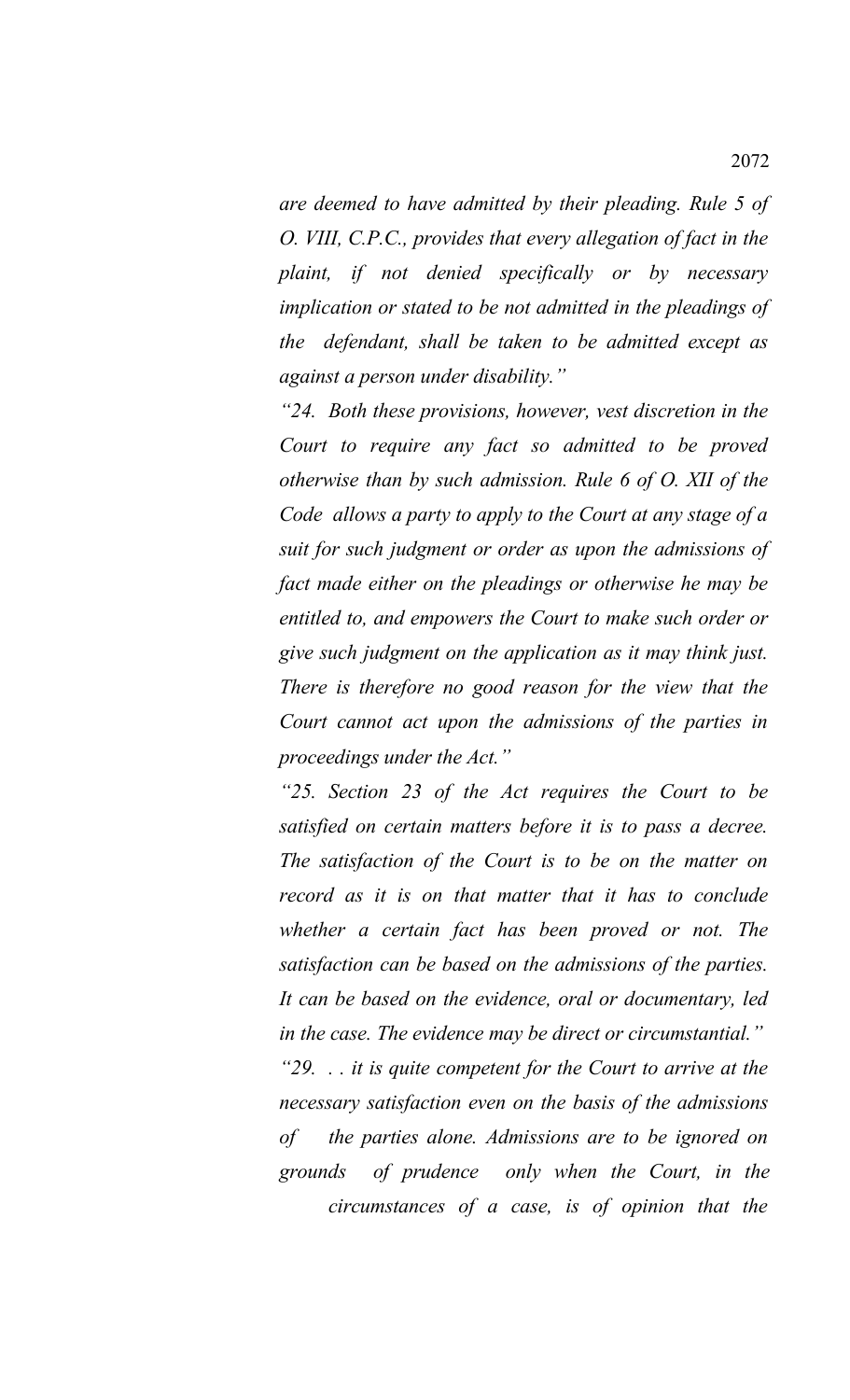*admissions of the parties may be collusive. If there be no ground for such a view, it would be proper for the Court to act on those admissions without forcing the parties to lead other evidence to establish the facts admitted, unless of course the admissions are contradicted by the facts proved or a doubt is created by the proved facts as regards the correctness of the facts admitted."* 

**1994**. In **State of Bihar and others Vs. Sri Radha Krishna Singh and others, AIR 1983 SC 684** various aspects of the Evidence Act came to be considered. With respect to genealogy the Court said:

*"18. . . . . the plaint genealogy is the very fabric and foundation of the edifice on which is built the plaintiff's case. This is the starting point of the case of the plaintiff which has been hotly contested by the appellant. In such cases, as there is a tendency on the part of an interested person or a party in order to grab, establish or prove an alleged claim, to concoct, fabricate or procure false genealogy to suit their ends, the courts in relying on the genealogy put forward must guard themselves against falling into the trap laid by a series of documents or a labyrinth of seemingly old genealogies to support their rival claims."*

*"19. The principles governing such cases may be summarized thus:*

*(1) Genealogies admitted or proved to be old and relied on in previous cases are doubtless relevant and in some cases may even be conclusive of the facts proved but there are several considerations which must be kept in mind by the*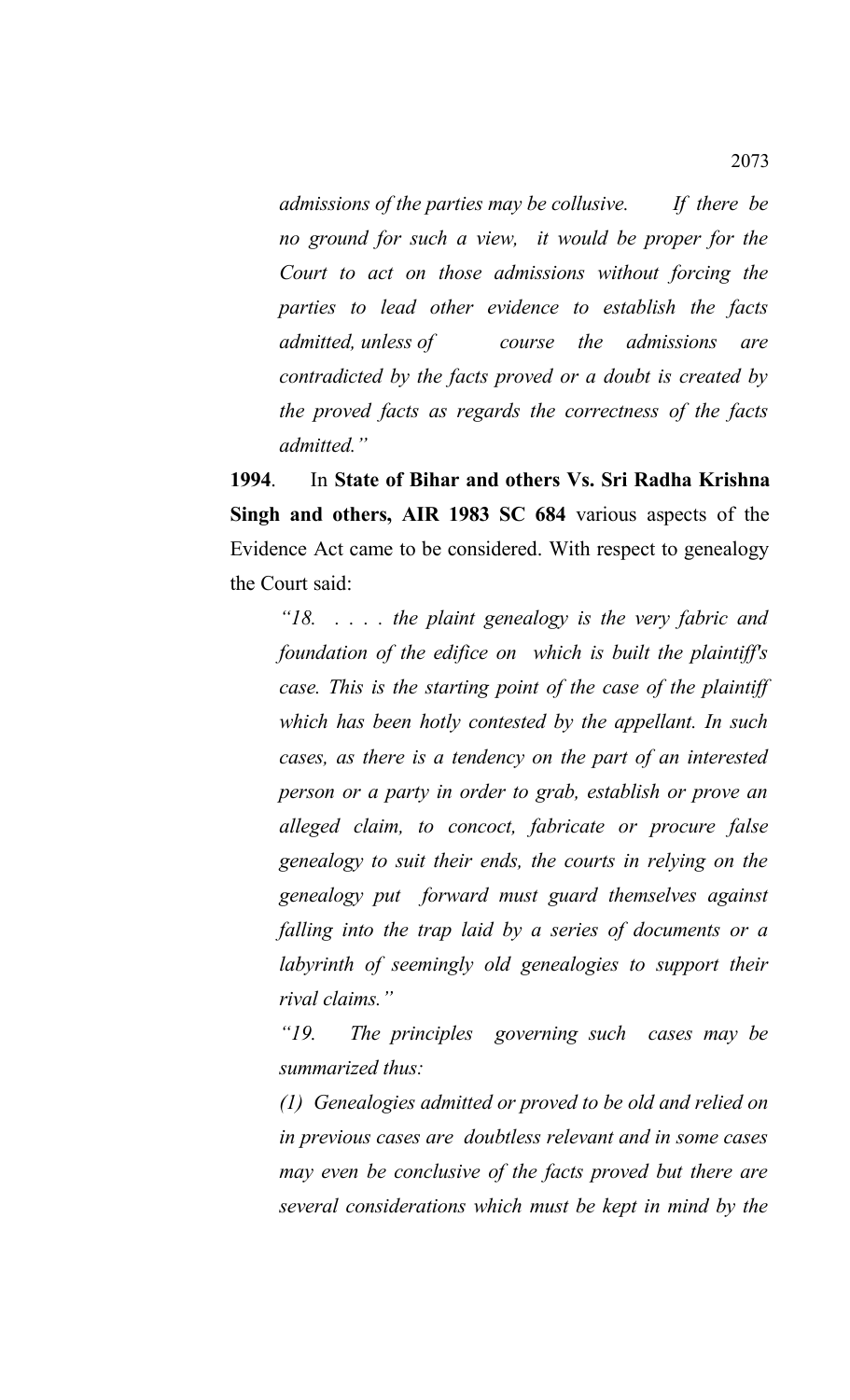*courts before accepting or relying on the genealogies:*

*(a) Source of the genealogy and its dependability.*

*(b) Admissibility of the genealogy under the Evidence Act*

*(c) A proper use of the said genealogies in decisions or judgments on which reliance is placed.*

*(d) Age of genealogies.*

*(e) Litigations where such genealogies have been accepted or rejected.* 

*(2) On the question of admissibility the following tests must be adopted:*

*(a) The genealogies of the families concerned must fall within the four-corners of s.32 (5) or s. 13 of the Evidence Act.*

*(b) They must not be hit by the doctrine of post litem motam.*

*(c) The genealogies or the claim cannot be proved by recitals, depositions or facts narrated in the judgment which have been held by a long course of decisions to be inadmissible.*

*(d) Where genealogy is proved by oral evidence, the said evidence must clearly show special means of knowledge disclosing the exact source, time and the circumstances under which the knowledge is acquired, and this must be clearly and conclusively proved,."*

*"24. It is well settled that when a case of a party is based on a genealogy consisting of links, it is incumbent on the party to prove every link thereof and even if one link is found to be missing then in the eye of law the genealogy cannot be said to have been fully proved."* 

**1995.** With respect to Section 5 of the Evidence Act the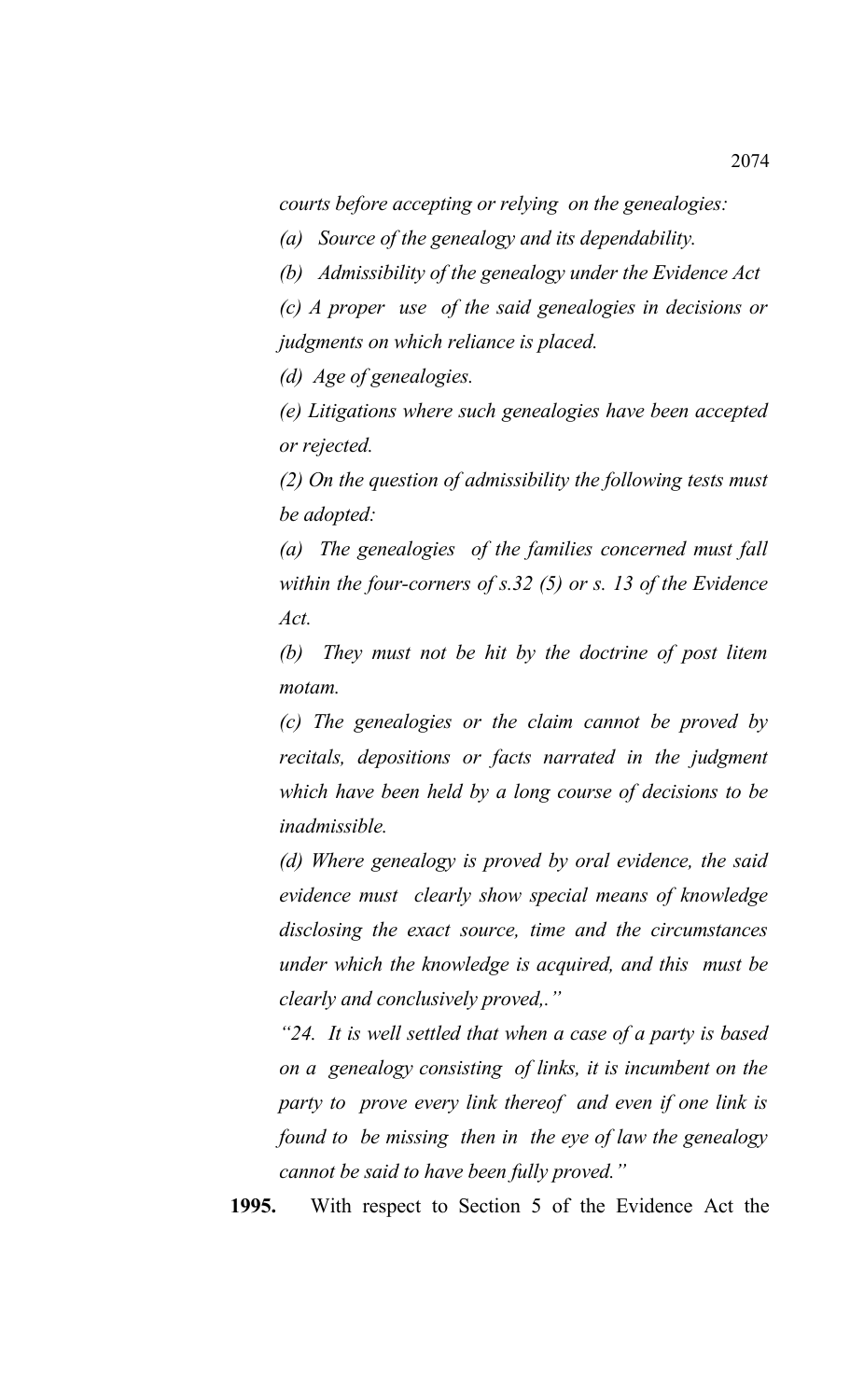Court said:

*"32. . . . . Ex.J. being an entry in a Register made by a public officer in the discharge of his duties squarely falls within the four corners of s. 35 of the Evidence Act and is, therefore, doubtless admissible. In this connection, the learned Judge observed thus:*

*" . . . . There can thus be no doubt that it is admissible under section 35 of the Evidence Act."*

*33. . . . . . We agree with the unanimous view of the High Court that Ex. J is admissible. . . . . . . all the conditions of s. 35 of the Evidence Act are fully complied with and fulfilled. . . . . It is a different matter that even though a document may be admissible in evidence its probative value may be almost zero and this is the main aspect of the case which we propose to highlight when we deal with the legal value of this document."*

*"35. In our opinion, Ex. J. squarely falls within the four corners of s. 35 of the Evidence Act which requires the following conditions to be fulfilled before a document can be admissible under this section.*

> *(1) the document must be in the nature of an entry in any public or other official book, register or record,*

*(2) it must state a fact in issue or a relevant fact,*

*(3) the entry must be made by a public servant in the discharge of his official duties or in performance of his duties especially enjoined by the law of the country in which the relevant entry is kept."*

*"36. . . . . . he was entrusted with the task of and enjoined the duty of ascertaining the possession of various landlords*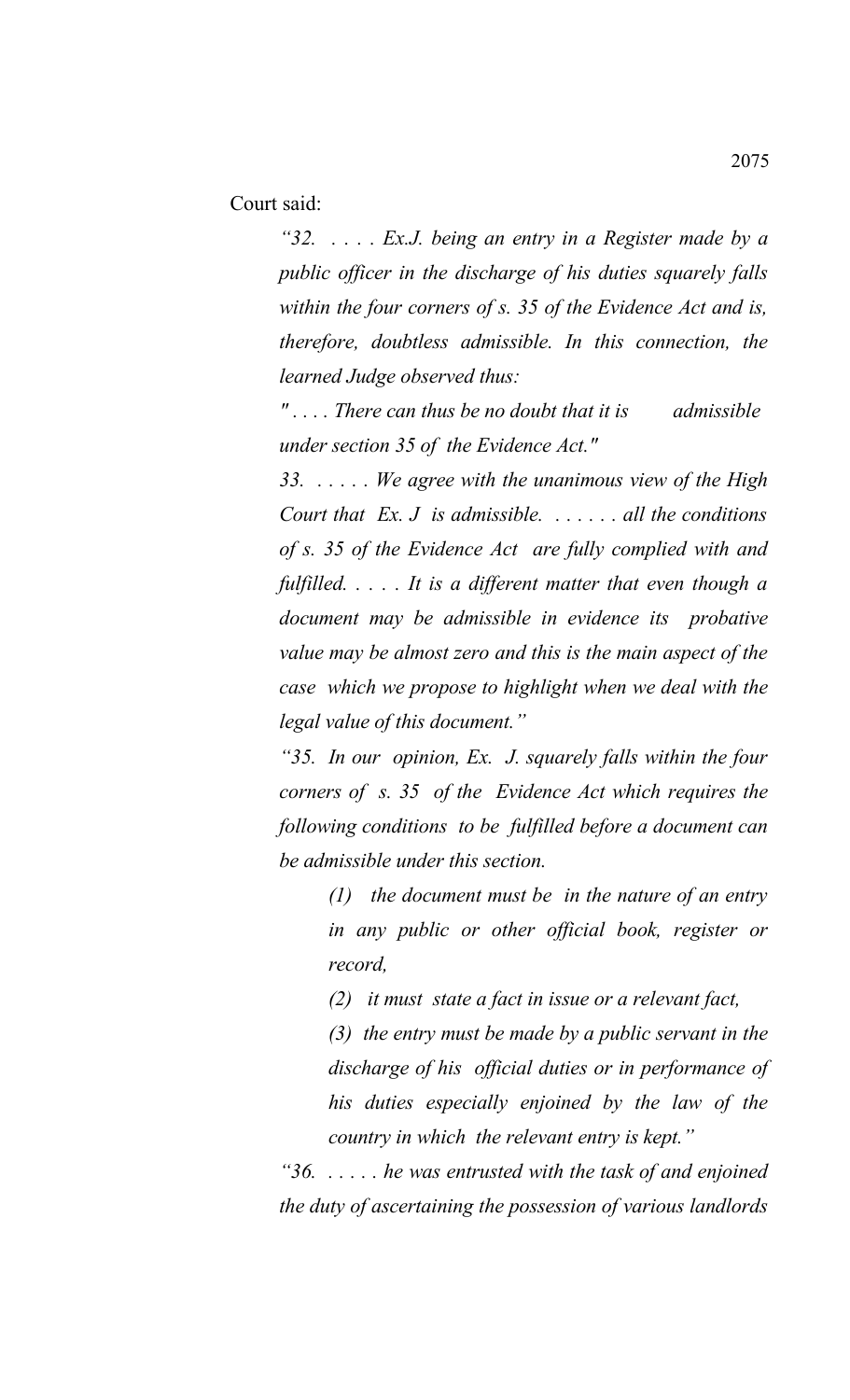*for the purpose of taking suitable steps in the matter... . . . The question as to whether the relevant fact is proved or not is quite a different matter which has nothing to do with the admissibility of the document but which assumes importance only when we consider the probative value of a particular document. . . . . . Thus, all the aforesaid conditions of s. 35 are fully complied with in this case." "38. In P.C. Purushothama Reddiar v. S. Perumal,*

*(1972) 2 SCR 646 this Court while considering the effect of s. 35 of the Evidence Act observed as follows:-*

 *". . . . . The first part of s. 35 of the Evidence Act says that an entry in any public record stating a fact in issue or relevant fact and made by a public servant in the discharge of his official duty is relevant evidence. Quite clearly the reports in question were made by public servants in discharge of their official duty."* 

**1996**. With respect to admissibility of document and probative value the Court in **State of Bihar and others Vs. Sri Radha Krishna Singh (supra)** said:

*"40. We may not be understood, while holding that Ex.J is admissible, to mean that all its recitals are correct or that it has very great probative value merely because It happens to be an ancient document. Admissibility of a document is one thing and its probative value quite another—these two aspects cannot be combined. A document may be admissible and yet may not carry any conviction and weight or its probative value may be nil."*

*"47. We would like to mention here that even if a document may be admissible or an ancient one, it cannot carry the same weight or probative value as a document*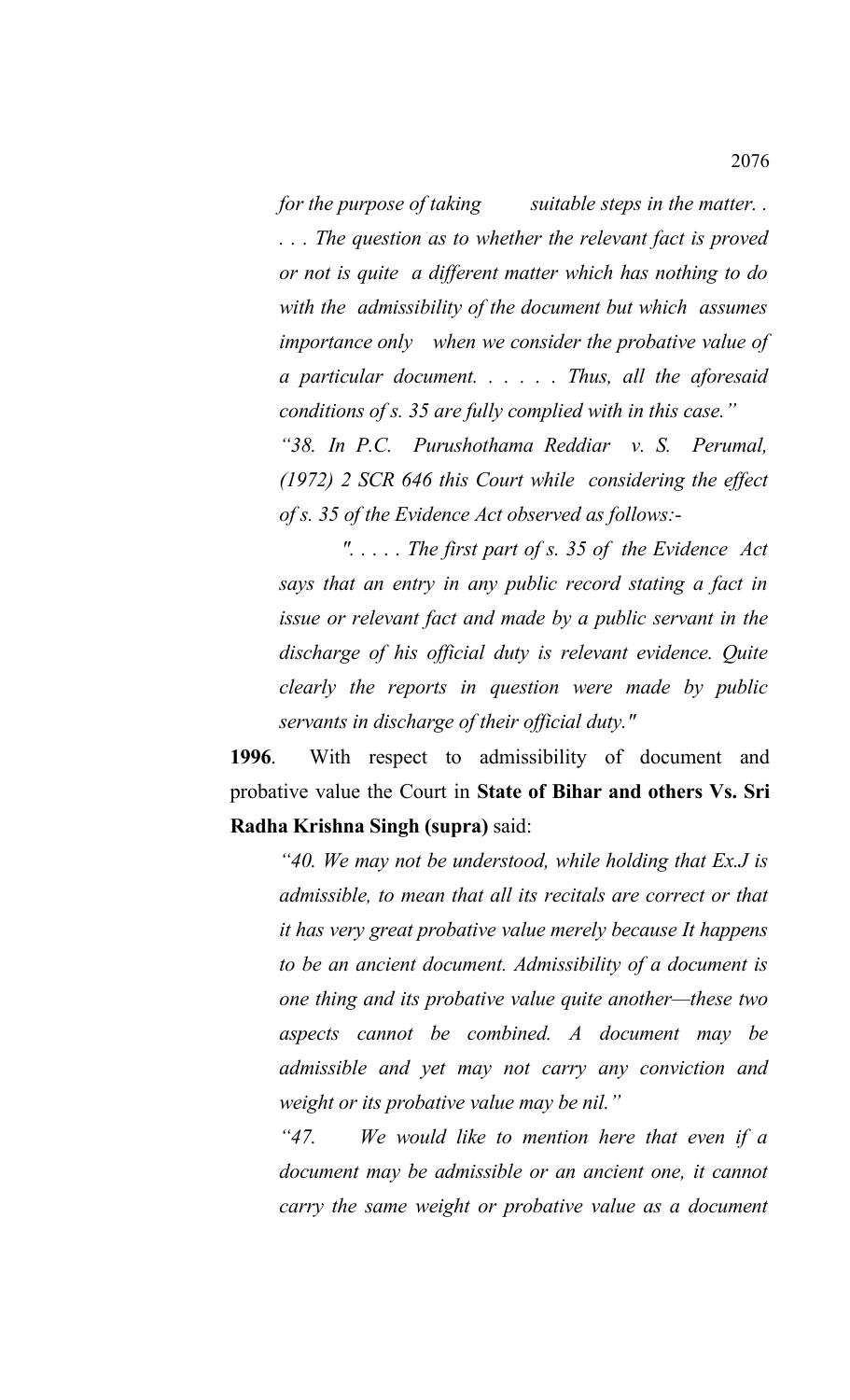*which is prepared either under a statute, ordinance or an Act which requires certain conditions to be fulfilled. This was the case in both Ghulam Rasul Khan's (AIR 1925 PC 170) and Shyam Pratap Singh's cases (AIR 1946 PC 103) (supra)."* 

**1997**. In various gazetteers also this has been noticed. The entry of Hindu public before December, 1949 inside the building premises has not been disputed even by the witnesses of plaintiffs (Suit-4).

**1998.** Considering as to how a fact can be said to have been proved in **T. Shankar Prasad Vs. State of A.P., 2004(3) SCC 753** the Court said that direct evidence is one of the modes through which a fact can be proved but that is not the only mode envisaged in the Evidence Act. In para 11, 12, 13 and 14 the Court said:

*"11. Proof of the fact depends upon the degree of probability of its having existed. The standard required for reaching the supposition is that of a prudent man acting in any important matter concerning him. Fletcher Moulton L.J. in Hawkins v. Powells Tillery Steam Coal Co. Ltd. (1911 (1) KB 988) observed as follows:*

> *"Proof does not mean proof to rigid mathematical demonstration, because that is impossible; it must mean such evidence as would induce a reasonable man to come to a particular conclusion".*

*12. The said observation has stood the test of time and can now be followed as the standard of proof. In reaching the conclusion the Court can use the process of inferences to be drawn from facts produced or proved. Such*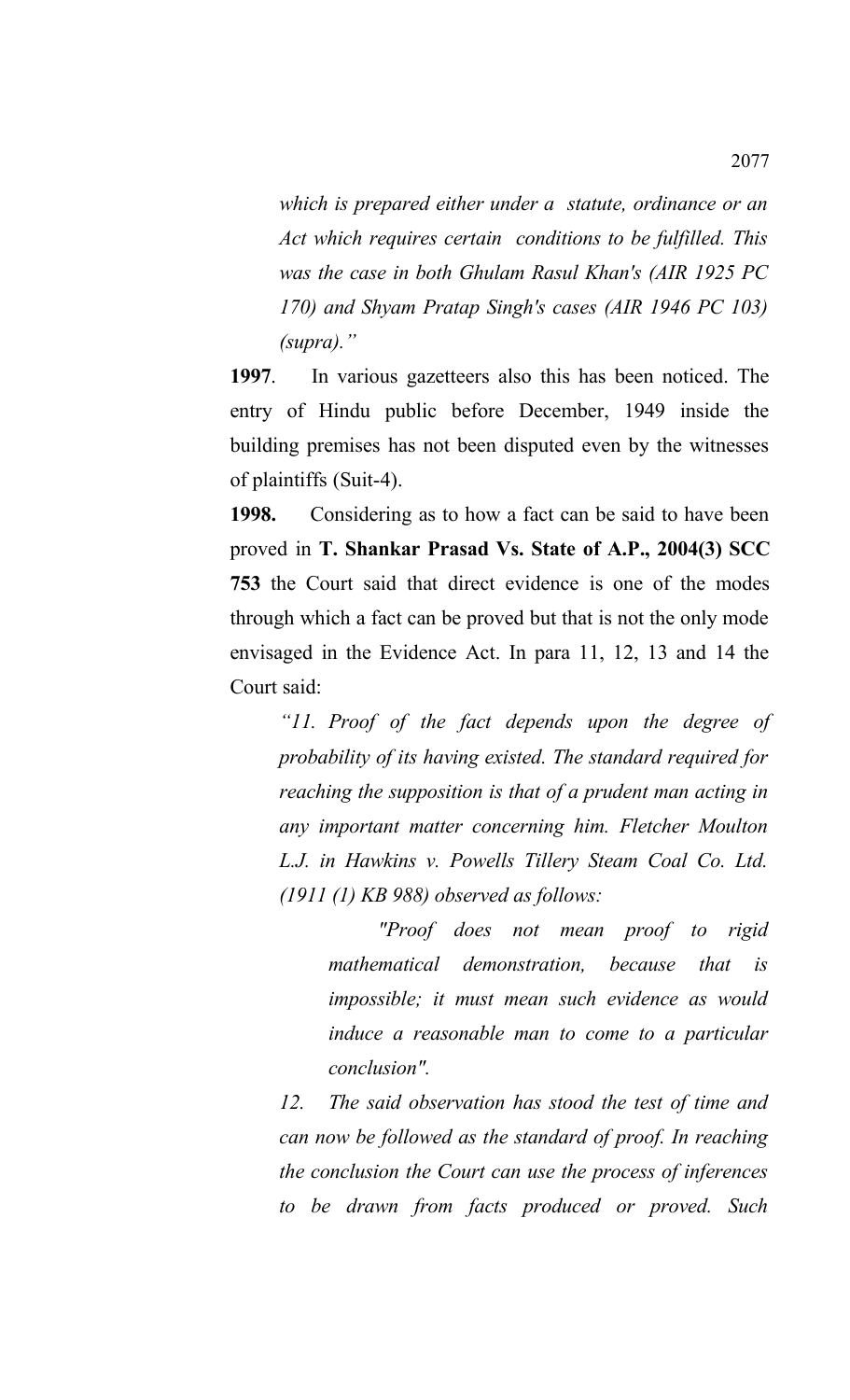*inferences are akin to presumptions in law. Law gives absolute discretion to the Court to presume the existence of any fact which it thinks likely to have happened. In that process the Court may have regard to common course of natural events, human conduct, public or private business vis-`-vis the facts of the particular case. The discretion is clearly envisaged in Section 114 of the Evidence Act.* 

*13. Presumption is an inference of a certain fact drawn from other proved facts. While inferring the existence of a fact from another, the Court is only applying a process of intelligent reasoning which the mind of a prudent man would do under similar circumstances. Presumption is not the final conclusion to be drawn from other facts. But it could as well be final if it remains undisturbed later. Presumption in law of evidence is a rule indicating the stage of shifting the burden of proof. From a certain fact or facts the Court can draw an inference and that would remain until such inference is either disproved or dispelled. 14. For the purpose of reaching one conclusion the Court can rely on a factual presumption. Unless the presumption is disproved or dispelled or rebutted the Court can treat the presumption as tantamounting to proof. However, as a caution of prudence we have to observe that it may be unsafe to use that presumption to draw yet another discretionary presumption unless there is a statutory compulsion. This Court has indicated so in Suresh Budharmal Kalani v. State of Maharashtra (1998 (7) SCC 337):*

*"A presumption can be drawn only from facts—and not from other presumptions—by a*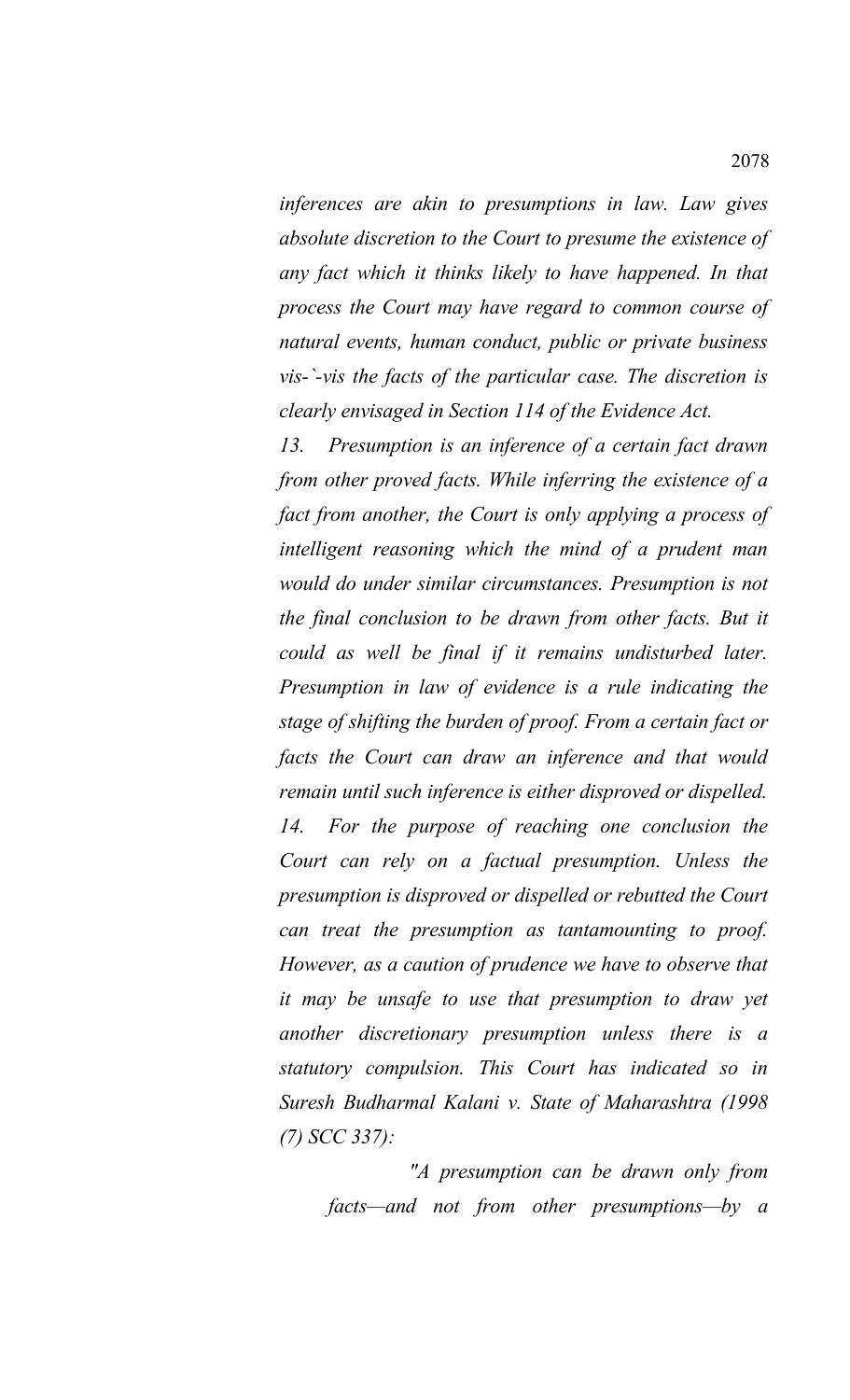## *process of probable and logical reasoning".*

**1999**. Though plaintiffs (Suit-3) have pleaded that the idols in question were already there under the central dome of the disputed building inside the inner courtyard for time immemorial and nothing happened in the night of 22nd/23rd December, 1949 but the plaintiffs (Suit-4 and 5) have categorically pleaded that the idol(s) were placed in the disputed building in the night of 22nd/23rd December, 1949. We propose to find out whether plaintiffs (Suit-3) have discharged burden of showing idols under the central dome prior to 22nd/23rd December, 1949.

**2000**. Sri Deoki Nandan Agarwal who earlier represented the plaintiffs 1 and 2 (Suit-5) as their next friend made a statement under Order X Rule 2 C.P.C. on 30.04.1992 and said:

*"In the early hours of December 23, 1949, the idol of Bhagwan Sri Ram Lala, which was already on Ram Chabutra was transferred to the place where He presently sits, that is, under the central dome of the disputed building. I was not personally present at that time at the place. This information was conveyed to me by Paramhans Ram Chandra Das of Digamber Akhara. This transfer of the idol was done by Paramhans Ram Chandra Das and Baba Abhi Ram Das and certain other persons whose names I do not remember at the moment...."*

**2001**. DW 2/1-2 has also said on page 12, 42 and 128:

 $^\prime$ सन् 1949 में विवादित परिसर का बीच वाला भाग अर्थात् गर्भगृह कुर्क हुआ था। गर्भगृह से तात्पर्य तीन गुम्बद वाले भवन के नीचे का भाग तथा उसके सामने की सहन एवं सीखचे वाली दीवार तक का भाग था। कूर्कशूदा सम्पत्ति के पूरब तरफ रामजन्मभूमि का भण्डार तथा राम चबूतरा था। उत्तर तरफ़ चार चरण चिन्ह तथा चौका बेलन वाला स्थान था।" (पेज 12)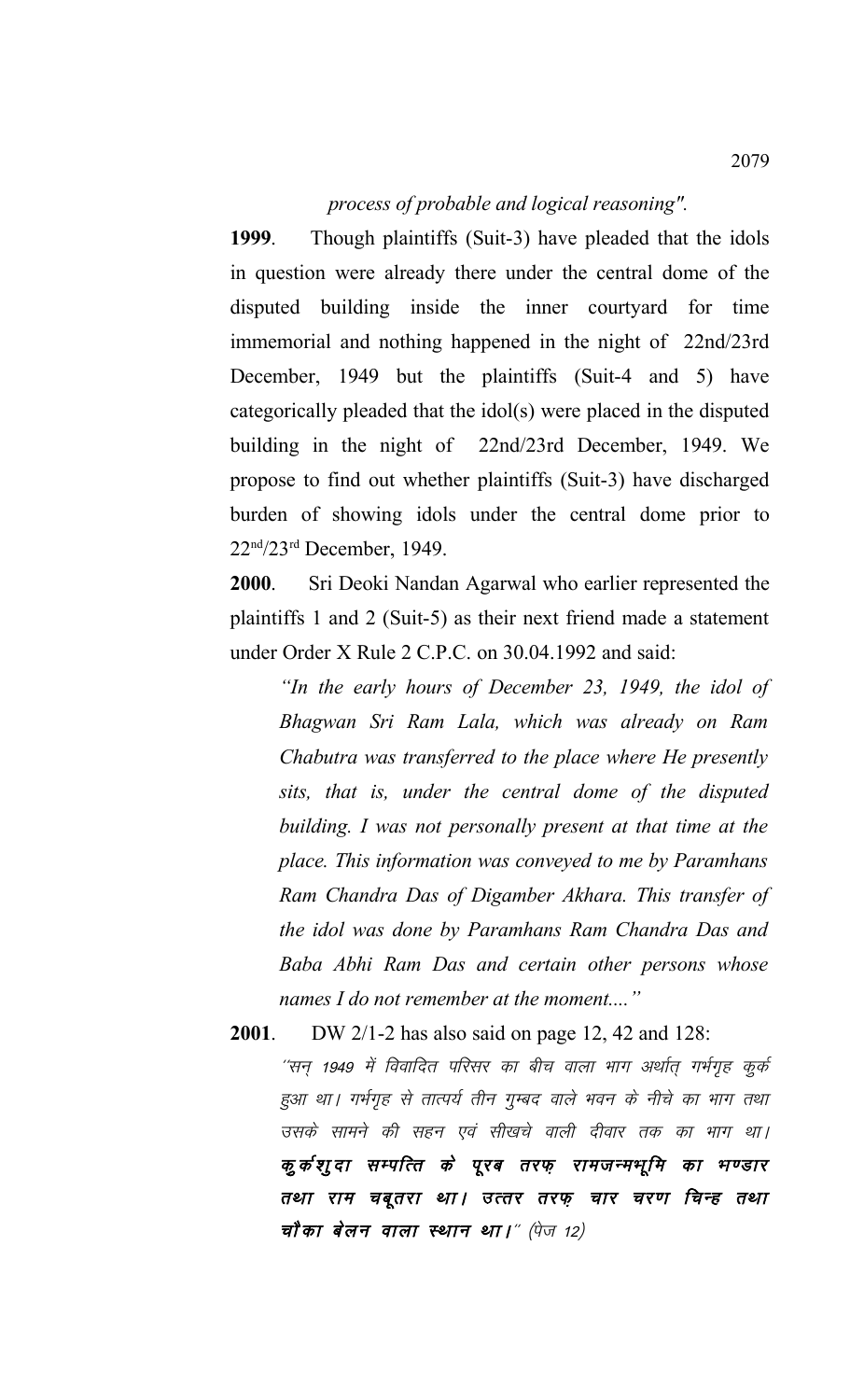*"In 1949 the central portion of the disputed premises, i.e, sanctum (Garbh Grih) was attached. Garbh Grih meant the portion below the three domed building and the appurtenant land in front thereof upto the grill wall. Towards east of the attached property, the store of Ram Janmbhumi and Ram Chabutara existed. Towards north, the places of four-footprints and Chauka-Belan (Utensils used in Indian kitchen) existed." (ETC)*

''जब तक बाबरी मस्जिद ध्वस्त नहीं हुई थी, तब तक उसी भवन से लगा हुआ 17 फिट X 21 फिट लम्बा–चौड़ा रामचबूतरा मौजूद था। विवादित ढॉचे के साथ-साथ वह रामचबूतरा भी ध्वस्त हो गया।'' (पेज 42)

*"Till the Babri mosque was not demolished, there was an appurtenant 17 feet x 21 feet Ramchabutara. Along with the disputed structure, the Ramchabutara was also demolished." (E.T.C)*

''मैंने यह लिखा है कि 1859 ई0 में वाजिद अली शाह के समय में रामचबूतरा व सीता रसोई के नष्ट होने के प्रयास होते रहे, यद्यपि कोई सफलता नहीं मिली। इस अंश को मैंने पढने के आधार पर लिखा है। यह अंश मैंने किस किताब में पढ़ा था, यह मुझे याद नहीं है। मुझे यह याद नहीं है कि नवाब वाजिद अली शाह का कार्यकाल 1858 ई0 में समाप्त हो गया था या नहीं। मुझे न तो इस बात की जानकारी है और न इस संबंध में याद है कि 1859 ई0 में वाजिद अली शाह नवाब थे या नहीं। यह कहना गलत है कि 1859 ई0 में रामचबूतरा व सीता रसोई के नष्ट करने के प्रयास से संबंधित कोई घटना नहीं हुई।'' (पेज 128)

*"I have written that in 1859, during the time of Wajid Ali Shah, attempts had been made to vandalise Ram Chabutra and Sita Rasoi but to no avail. I have written this portion on the basis of my study. I do not remember in which book I had read this portion. I do not remember whether the reign of Wajid Ali Shah had come to an end or not in 1858. I neither know nor remember whether Wajid*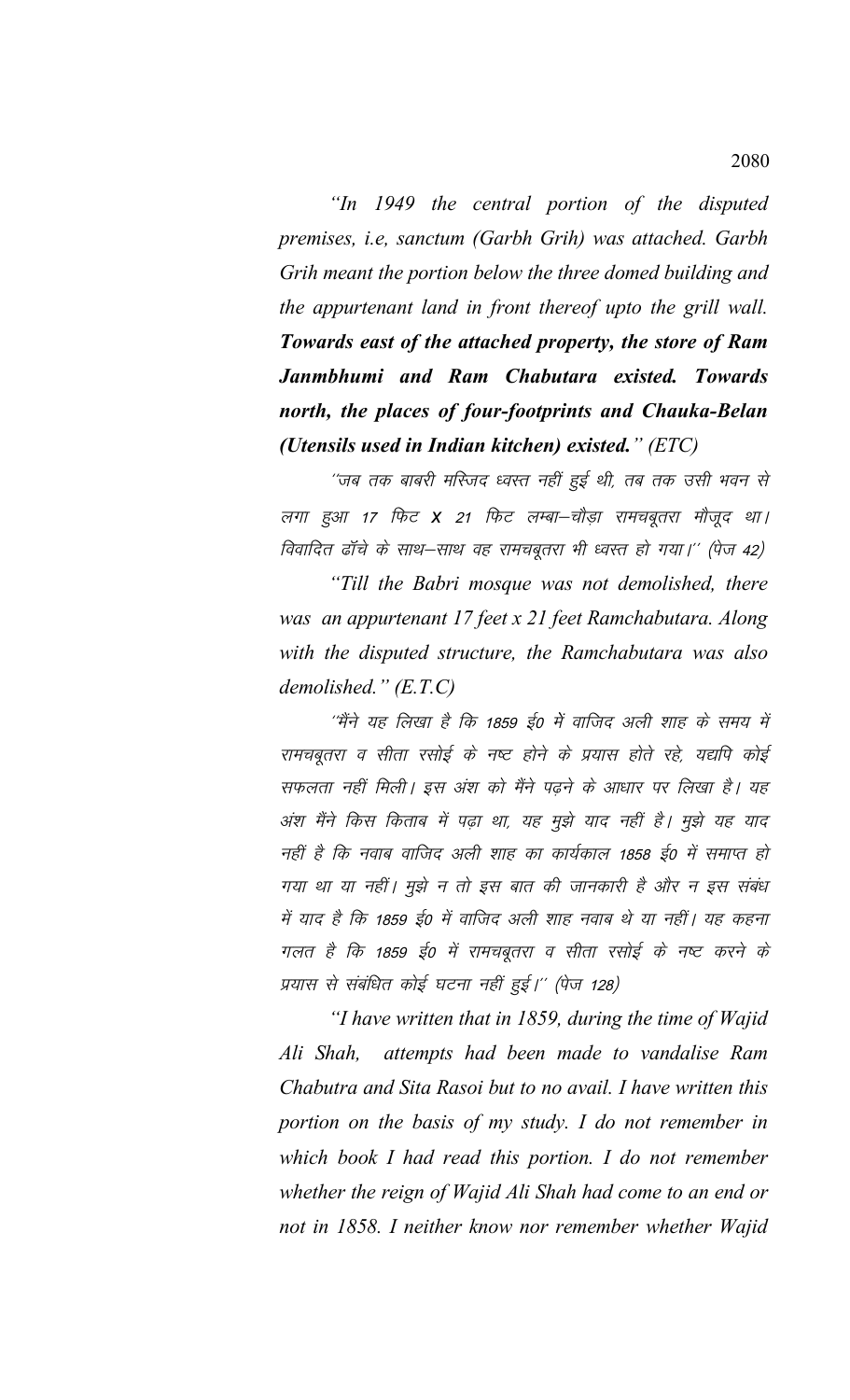*Ali Shah was Nawab or not in 1859. It is wrong to say that no incident occurred in 1859 which involved attempts to damage Ram Chabutra and Sita Rasoi." (E.T.C)*

**2002**. The State authorities have filed their written statement in Suit-1 and 3 wherein they have also taken this stand that the idols were kept under the central dome of the disputed building in the night of 22nd/23rd December, 1949. Though this fact has been seriously disputed by plaintiffs (Suit-3) and a large number of witnesses have been produced by them to demolish this fact but we find a self contradiction in those statements and for reasons more than one as we shall discuss now, the statements of most of such witnesses produced on behalf of plaintiff (Suit-3) are uncreditworthy.

**2003**. Plaintiffs (Suit-3) have examined twenty witnesses i.e. D.W.-3/1 to 3/20. Almost all the witnesses have filed their affidavits under Order XVIII Rule 4 C.P.C., as permitted by this Court, to depose their statement in-chief and all these affidavits are virtually similar, containing prototype statements with minor corrections or variations here and there.

**2004**. The basic submission is that the building has all along been worshipped by Hindus, managed by the priest and agents of Nirmohi Akhara and idols were already there under the central dome of the disputed building much before 1949. Hindus were regularly worshipping by entering into the disputed building, i.e., inner courtyard prior to 1949. They have also denied any incident of 22/23rd December, 1949 with respect to placement of the idols inside the building under the central dome since it was already there.

**2005**. For the purpose of Suit-3, the disputed site means only "the inner courtyard". The aforesaid Suit-3 has not been filed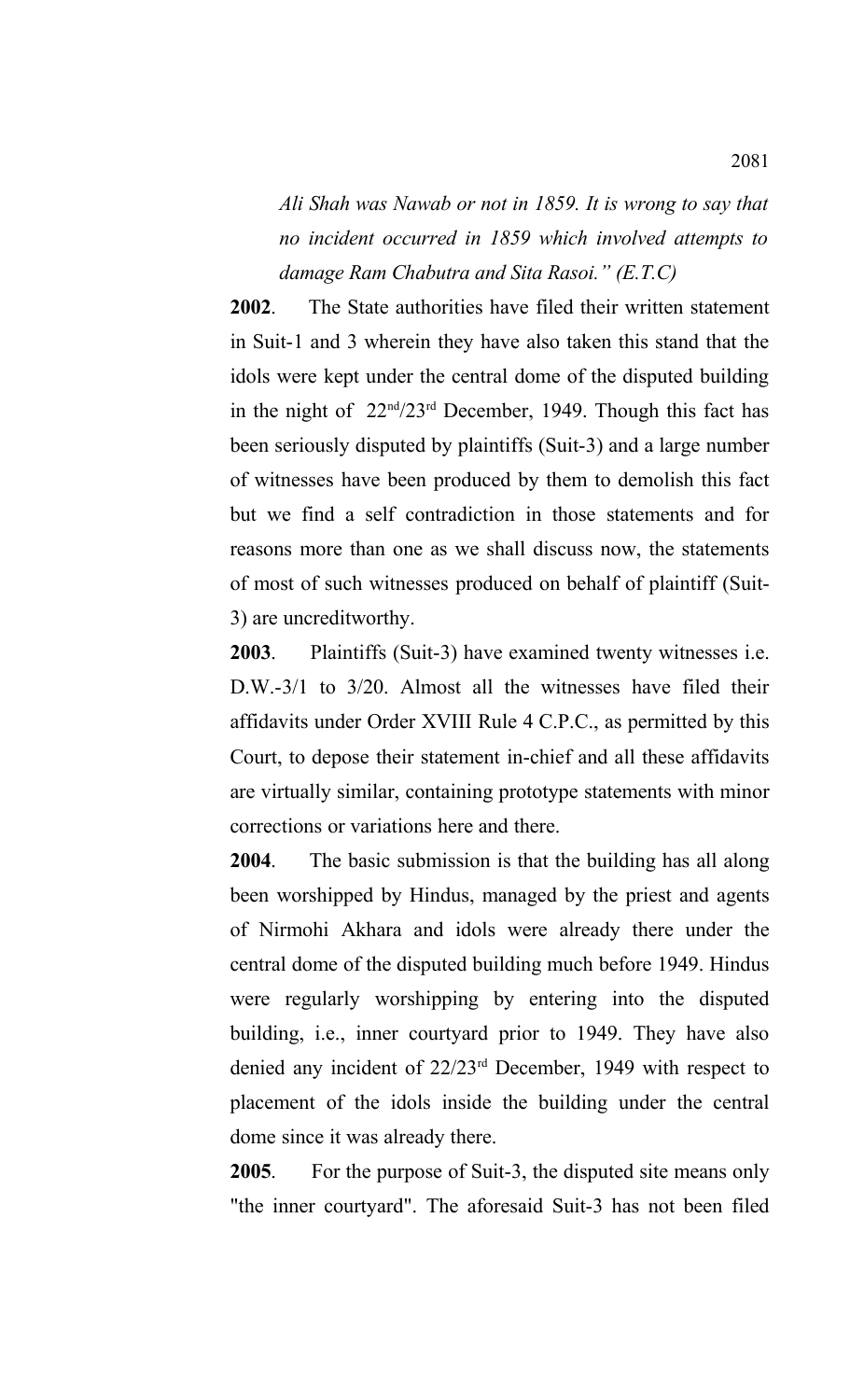with respect to any part of the premises constituting part of the outer courtyard. Therefore, qua Suit-3, the "disputed site" or "disputed area" or "disputed building" means only the "inner courtyard" and the building existed thereat. As per the plaint statement in Suit-3, the temple of Lord Rama existed at the disputed site since time immemorial. They denied any battle of Babar with the then ruler at Ayodhya, construction by Babar or his agent in 1528 AD, riot or dispute of 1934 as also the alleged incident of placement of idol in the night of 22/23 December, 1949 in the disputed building. It is in support of these averments, twenty witnesses have been produced on behalf of the plaintiff (Suit-3). In fact, in the plaint, nothing has been said about 1528 or 1934 except that no Muslim was ever allowed or admitted to enter atleast ever since the year 1934, as is evident from para 5 thereof but in replication, these incidents have been disputed.

**2006**. The respondents no.6 to 8 in their written statement gave the date of construction of the disputed building as mosque in 1528 AD by Babar, its maintenance through the grant received from the then Emperor and thereafter by State authorities etc. and continued Namaz till 16<sup>th</sup> December, 1949. In reply thereto, the replication filed by the plaintiff states that no property was constructed by Babar as mosque but throughout it has been a temple of Lord Rama and that the plaintiffs are in possession of the said temple since time immemorial from the date of the construction of the temple.

**2007.** Clarifying their stand, Sri Sarab Jeet Lal Verma, Advocate appearing on behalf of the plaintiffs (Suit-3) before the Civil Judge made a statement on  $17<sup>th</sup>$  May, 1963 under Order X Rule 2 C.P.C. that the property in suit is believed to be the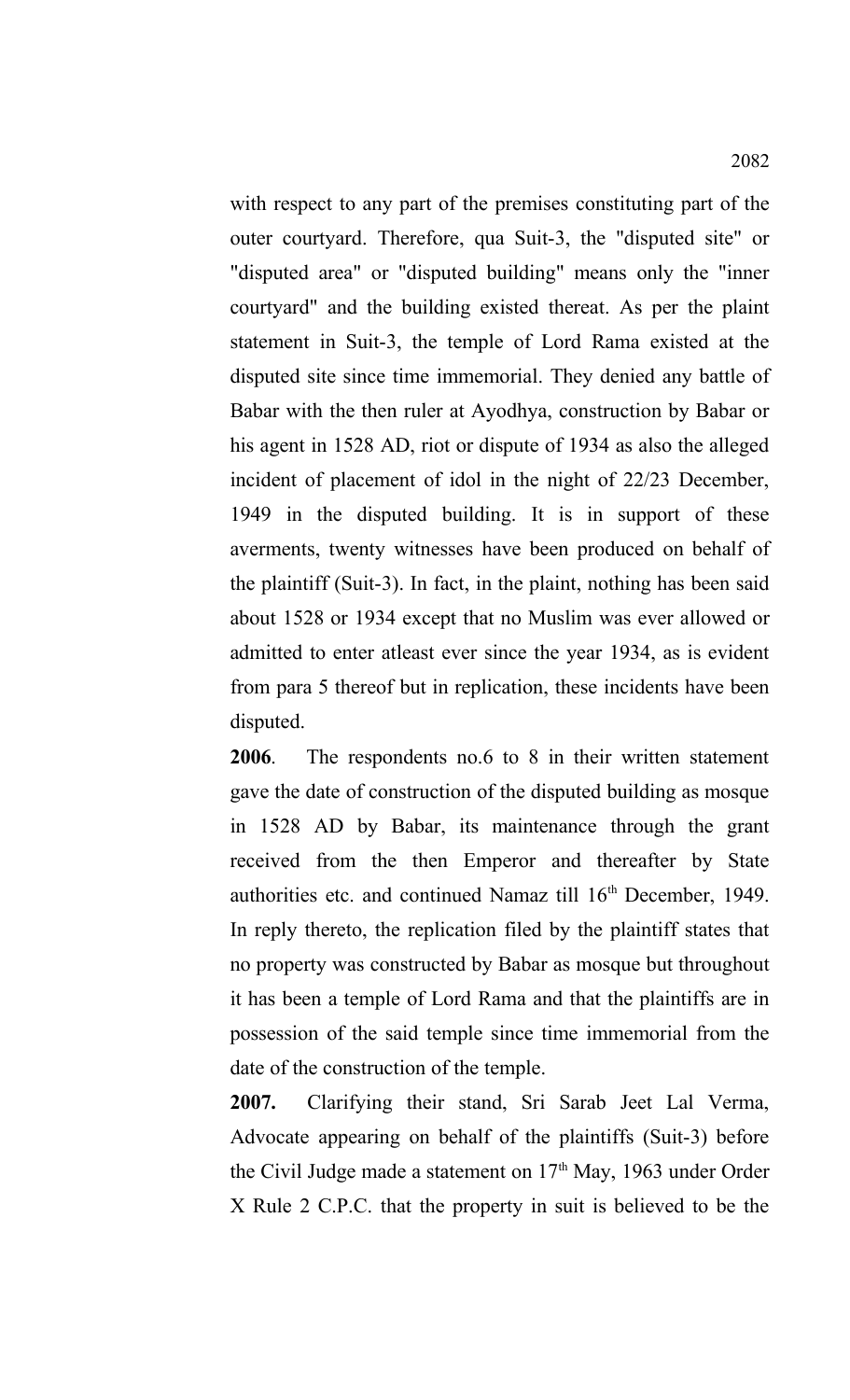birth place of Lord Ram Chandra and so there is a temple of Lord Ram Chandra on it. The management and control of this temple is that of plaintiffs and property is not dedicated to the idol though the temple is made on the land which is the birth place of lord Ram. It is owned by the plaintiffs and the temple was made by the plaintiffs. He further clarified that the suit is confined to the property shown by letters E F G H I J K L in the map appended to the plaint (Suit-3).

**2008.** All the witnesses of plaintiff (Suit-3) have been crossexamined at very great length to contradict them and to extract truth from it. In **T. Shankar Prasad Vs. State of A.P. (supra)** in respect to the testimony of a witness cross-examined and contradicted with the leave of the Court by the party calling him with reference to Section 154 of the Evidence Act the Court said:

*"It is for the judge of fact to consider in each case whether as a result of such cross-examination and contradiction, the witness stands thoroughly discredited or can still be believed in regard to a party of his testimony. If the judge finds that in the process the credit of the witness has not been completely shaken, he may after reading and considering the evidence of the said witness, accept in the light of the other evidence on record that part of his testimony which he found to be creditworthy and act upon it." (para 24)* 

**2009**. It is now in the context of the above stand of the plaintiffs (Suit-3) we would examine the statements made by their witnesses.

**2010. DW 3/1 Mahant Bhaskar Das, Sarpanch Shri Manch Ramanandiya Nirmohi Akhara, Ramghat, Ayodhya**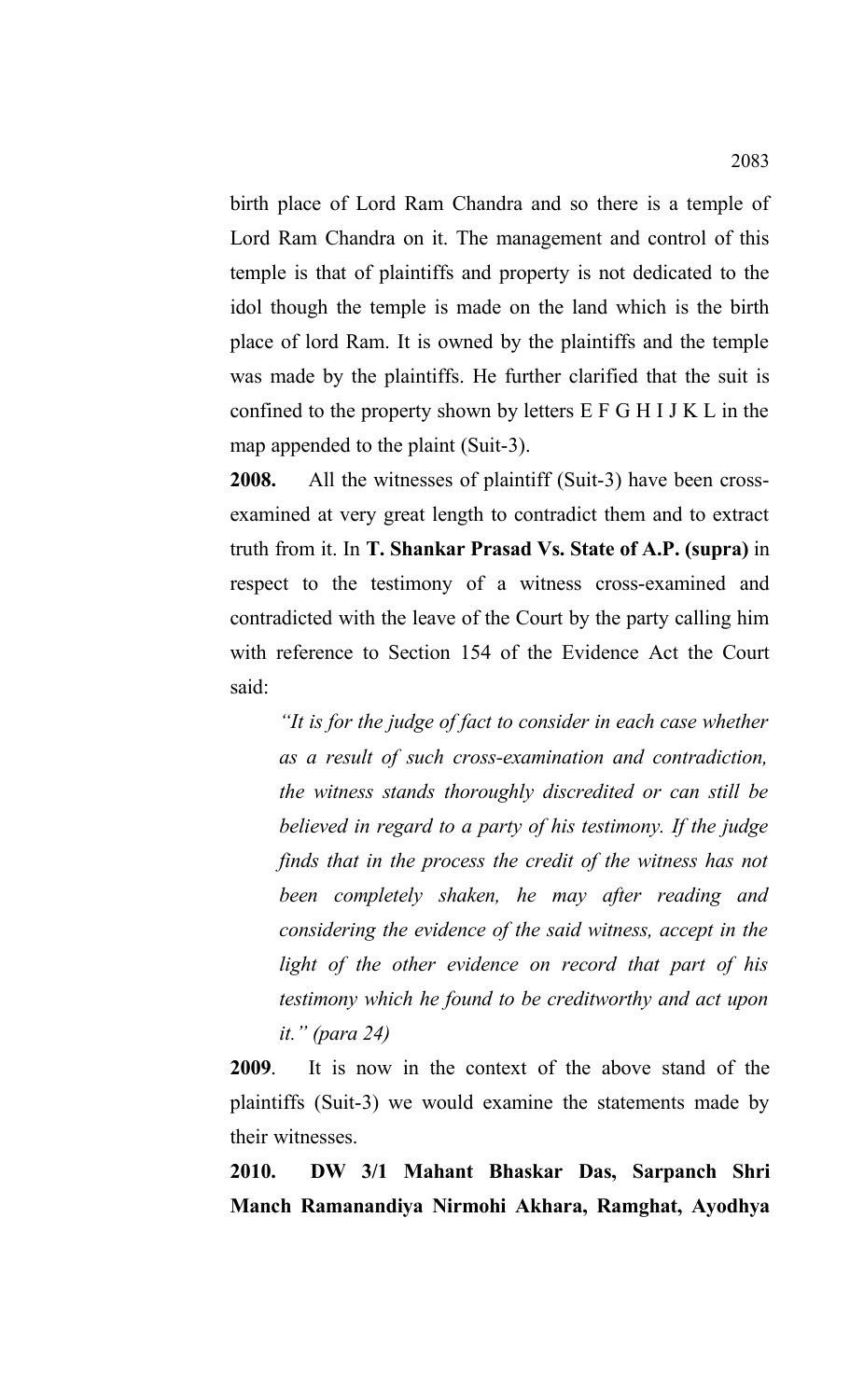besides other, firstly said in para 9 of the affidavit that Ram Janam Bhumi and all the surrounding, small and big temples and religious place like Chathi Poojan Sthal, Ram Chabutara Mandir Sthan, Shashthamukhi Shankar Bhagwan, Ganesh Ji, Seeta Koop Mandir, Gufa Mandir, Sumitra Mandir, Lomash Samadhi etc. are all the property of Nirmohi Akhara. It is in their possession and management for last several hundred years prior to the attachment and they have continued to look after the same till acquisition.

**2011**. Then in para 10 of the affidavit he has specifically said that from 1946 to 1949, in the internal part of the main temple, Nirmohi Akhara through its Pujaries have continued worship including other religious places like Ram Chabutara, Shashtha Mukhi Shankar Bhagwan Sthal and Chathi Poojan Sthal and that no Namaz has been offered in the disputed site from 1946 to 1949. In para 81 he said that Bhagwan Ram Lala is inside the disputed building prior to 1934, and, since 1934, Nirmohi Akhara is continuously having its possession. It, however, admits in para 48 that there was police surveillance at the eastern gate of Mandir Ram Janam Bhoomi prior to 22/23 December, 1949 and Police Chauki was also established in the north-east corner of temple. In para 56, he has admitted that Raghubar Das was the Mahant of Nirmohi Akhara prior to 1885 and had filed a case in respect to *Ram Chabutara* in his own name and not on behalf of Nirmohi Akhara. In para 62, however, he has denied about shifting of idol from Ram *Chabutara* on 22/23 December, 1949.

**2012**. Having said so, he has made very interesting statements in cross examination. Firstly he has admitted that a mosque was constructed in 1528 AD after demolition of Sri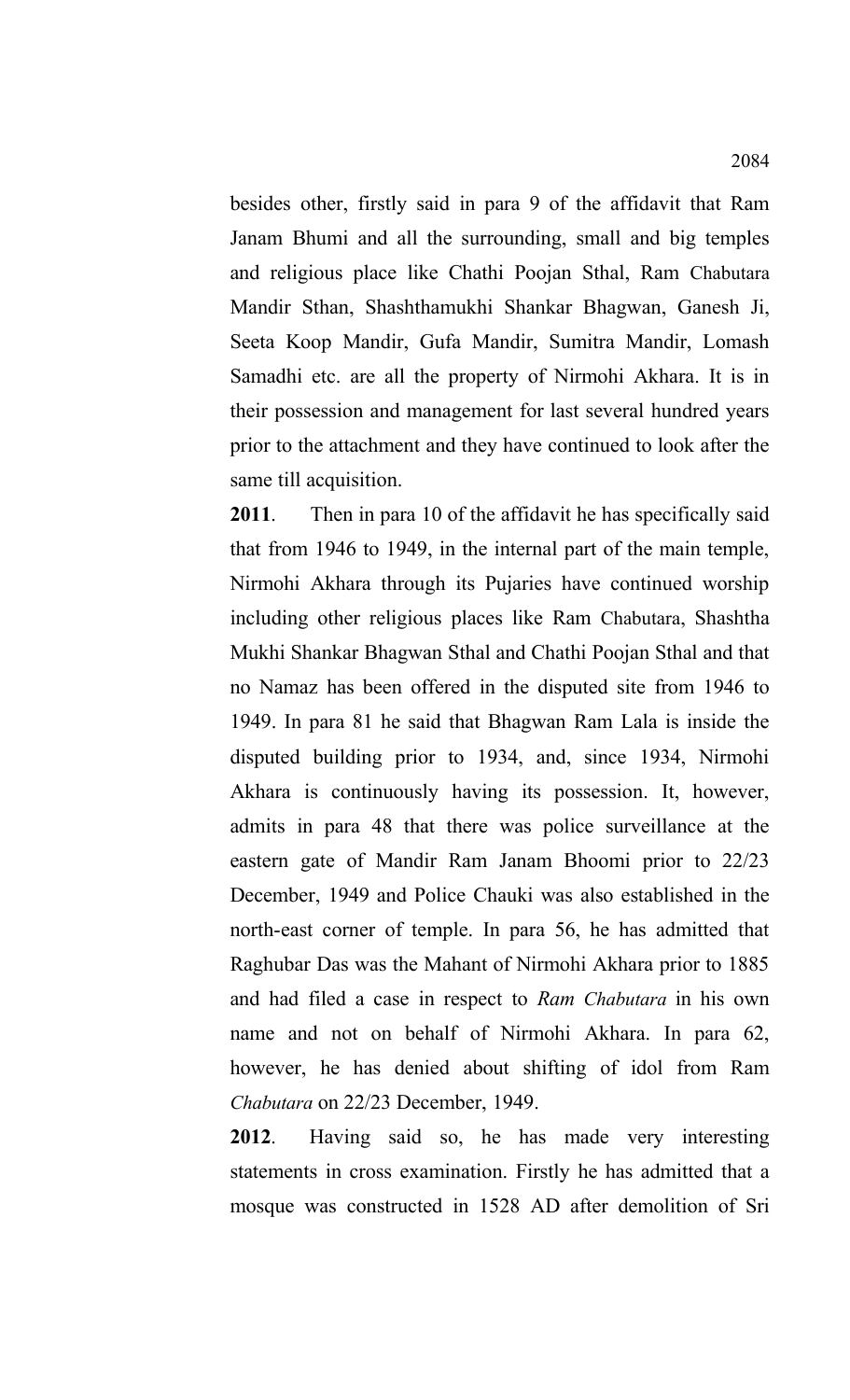Ram Janam Bhoomi temple in page 47:

 $\hat{a}$ प्र0 $-$ बाबरी मस्जिद का निर्माण कब हुआ था?

उ० सन् 1528 में श्रीराम जन्मभूमि मंदिर तोड़ करके मस्जिद बनाई गई थी।'' (पेज 47)

*"Question:- When was Babri mosque built?*

*Answer:- The mosque was built in the year 1528 by demolishing Sri Ramjanmbhumi temple. (ETC)*

´´यह झगडा शुरु से चलता था जब से सन 1528 से वहां विवादित भवन बना यह बातें मैंने अपने पूर्वजों से सुनी हैं, कहीं पढ़ी नहीं हैं। यह झगड़ा 76 बार हुआ है। यह झगड़ा बाबर के जमाने से अंग्रेजों के जमाने तक हुआ है ओर आखिरी बार यह झगड़ा सन् 1934 में हुआ था।''

*"This conflict used to take place since beginning, when the disputed structure was built over there in the year 1528. I have heard this from my ancestors, but have not read it anywhere. This conflict broke out on 76 occasions. This conflict has continued from the time of Babar to the British period and it last broke out in the year 1934." (E.T.C.)*

''विकमादित्य द्वारा बनवाये गये भवनों को ढ़ाई हजार वर्ष चूँकि हो गये हैं, इस कारण वे **स्वयं गिर गये थे** और जन्मभूमि मंदिर सन् 1528 में गिरवाया गया था। जो भवन सन् 1528 में तोड़वाया गया था, वह मूल रुप से विकमादित्य द्वारा बनवाया गया था और बीच—बीच में उसका जीर्णोद्धार होता रहा था।

यह कहना गलत है कि सन 1528 में जब विवादित भवन बनवाया गया. तब किसी मंदिर को तोडकर नहीं बनवाया गया था। यह भी कहना गलत है कि उस समय वहां कोई मंदिर नहीं था। मैंने सन 1528 में मंदिर तोडकर विवादित भवन बनवाने वाली बात व विक्रमादित्य द्वारा जन्मभूमि मंदिर बनवाये जाने की बात **पूर्वजों से सूनी थी, कहीं पढ़ी नहीं थी**।''

 $(\dot{q}_{\nabla}$  119)

*"Since the buildings built by Vikramaditya were 2500 years old, they collapsed on their own and the Janmbhumi temple was demolished in the year 1528. The building which*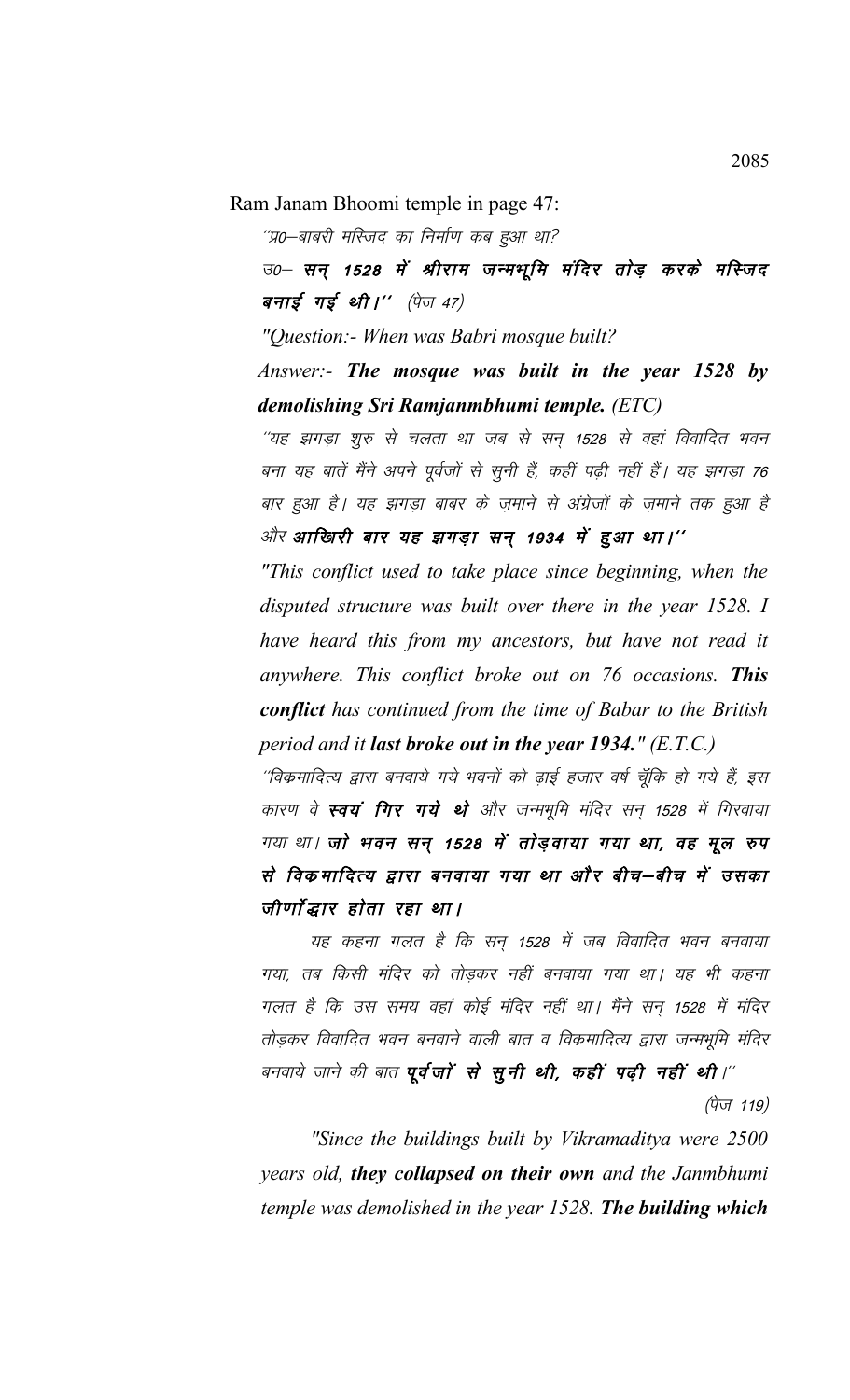*was demolished in the year 1528, was originally built by Vikramaditya with intervening renovations from time to time.*

*It is wrong to say that when the disputed structure was built in the year 1528, it had not been built by demolishing any temple. It is also wrong to say that no temple existed over there at that time. The factum of building of disputed structure in the year 1528 by demolishing a temple, and the building of Janmbhumi temple by Vikramaditya, were heard by me from my ancestors, and I have not read it anywhere." (E.T.C)*

**2013.** This statement of the witness is directly contrary to the pleading and the basic case of the plaintiffs (Suit-3).

**2014**. Moreover having said so that is about construction of mosque nowhere he has said as to when the above mosque ceased to be a mosque and when worship by Hindus started in the disputed building. He however has confined the period of worship by Hindus prior to 1934. On page 47, 63, 98, 108 and 109, he has said:

 $\hat{a}^{\prime\prime}$ प्र0— उपरोक्त मस्जिद कब तक कायम रही थी?

उ० सन् 1934 के पहले से वहां पर पूजा पाठ होता चला आ $\vec{v}$ हा है |'' (पेज 47)

*Question:- Till when did the aforesaid mosque exist?*

*Answer:- Prayer-worship has been continuing over there from before the year 1934." (E.T.C)*

 $^{\prime\prime}$ निर्मोही अखाड़ा ने **पहली बार विवादित भवन के लिए पुजारी** सन् 1934 से पहले नियुक्त किया था परन्तु यह याद नहीं है कि सन् 1934 से कितने पहले विवादित भवन के लिए निर्मोही अखाड़े ने पूजारी नियुक्त किया था।'' (पेज 63)

*"The first priest for the disputed structure was appointed before the year 1934 by the Nirmohi Akhara,*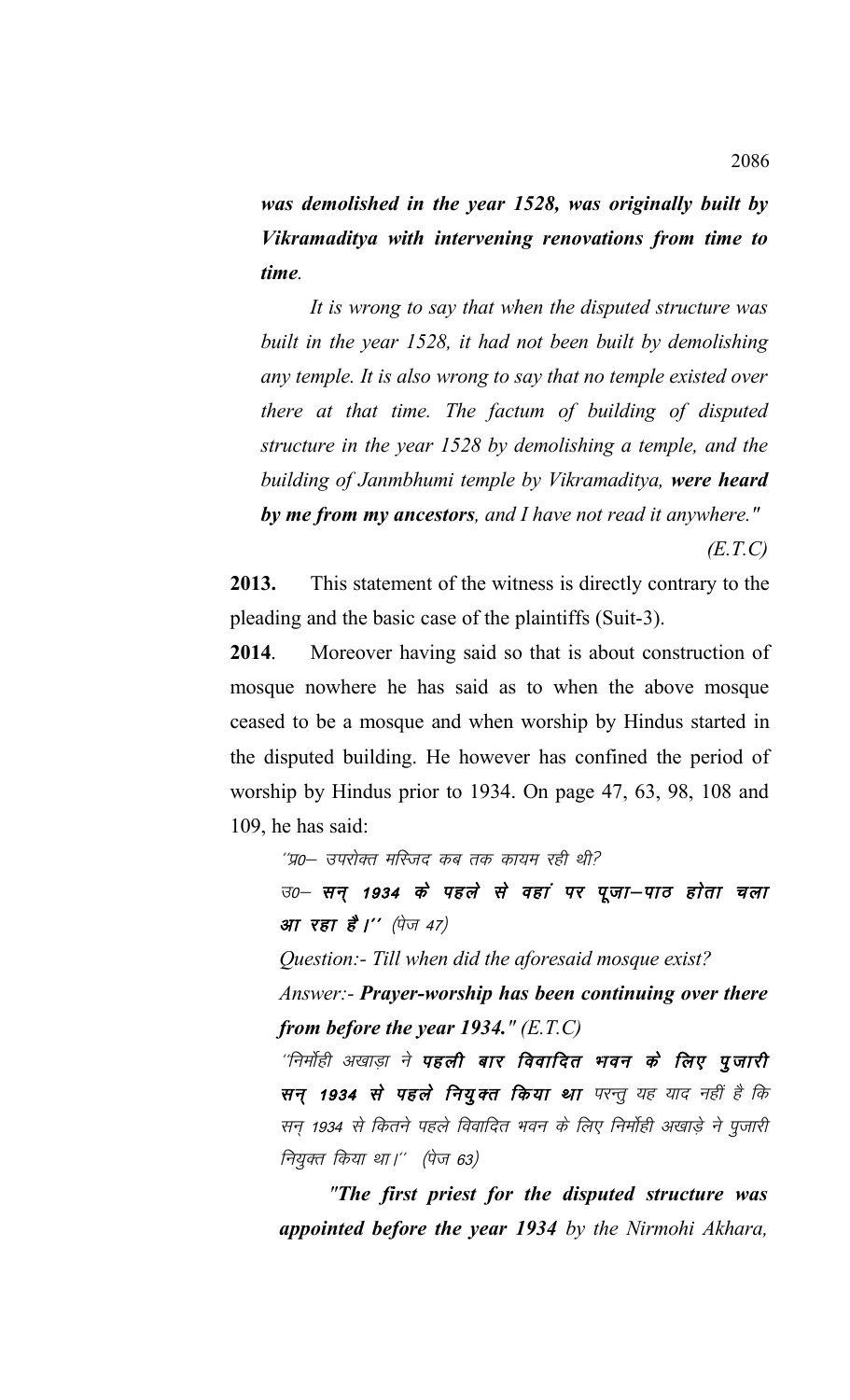*but (I) do not remember as to how much before the year 1934, was the priest appointed by the Nirmohi Akhara for the disputed structure." (E.T.C)*

"सन् 1934 के पहले से वहां मूर्ति रखी थी, जिसे अखाड़े के किसी महन्त ने प्रतिष्ठित कराया था।

वहां पर रामलला जी की मूर्ति, लक्ष्मण जी की मूर्ति, हनुमान जी की मूर्ति, सालिग राम भगवान आदि की मूर्तियां रखी थी। ये **सब मूर्तियां** सन् 1934 के पहले से विवादित भवन के अन्दर रखी थी। विवादित भवन के मध्य वाले गुंबद के नीचे सीढ़ियों पर ये मूर्तियां रखी हुई थी।'' (पेज 98)

*"Idol existed over there from before the year 1934, which had been installed by some Mahant of the Akhara.*

*The idols of Ramlala, Laxman Ji, Hanuman Ji and Lord Saligram existed over there. All these idols were inside the disputed structure from before the year 1934. These idols existed at the stairs beneath the middle dome of the disputed structure." (E.T.C)*

'विवादित भवन में **मूर्ति सन् 1934 के पहले रखी गई थी**, परन्तु किस सन् में रखी गई थी अथवा किसने रखी थी यह मुझे ज्ञान नहीं है।'' (पेज 108)

*"The idol had been installed in the disputed structure prior to the year 1934, but I have no knowledge as to when was it installed or by whom." (E.T.C)*

^^मेंने यह बात **अपने पूर्वजों से सूनी है** कि सन् 1934 के पहले वहॉ मूर्ति रखी हुई थी। मैं यह भी **नहीं बता पाऊँगा कि तीन** गुम्बद वाले विवादित भवन के निर्माण यानी सन् 1528 के कितने समय बाद विवादित भवन में मूर्ति रखी गई थी।''

(पेज 109)

*"I had heard it from my ancestors that the idols existed over there from before the year 1934. I will also not be able to tell how many years after the construction*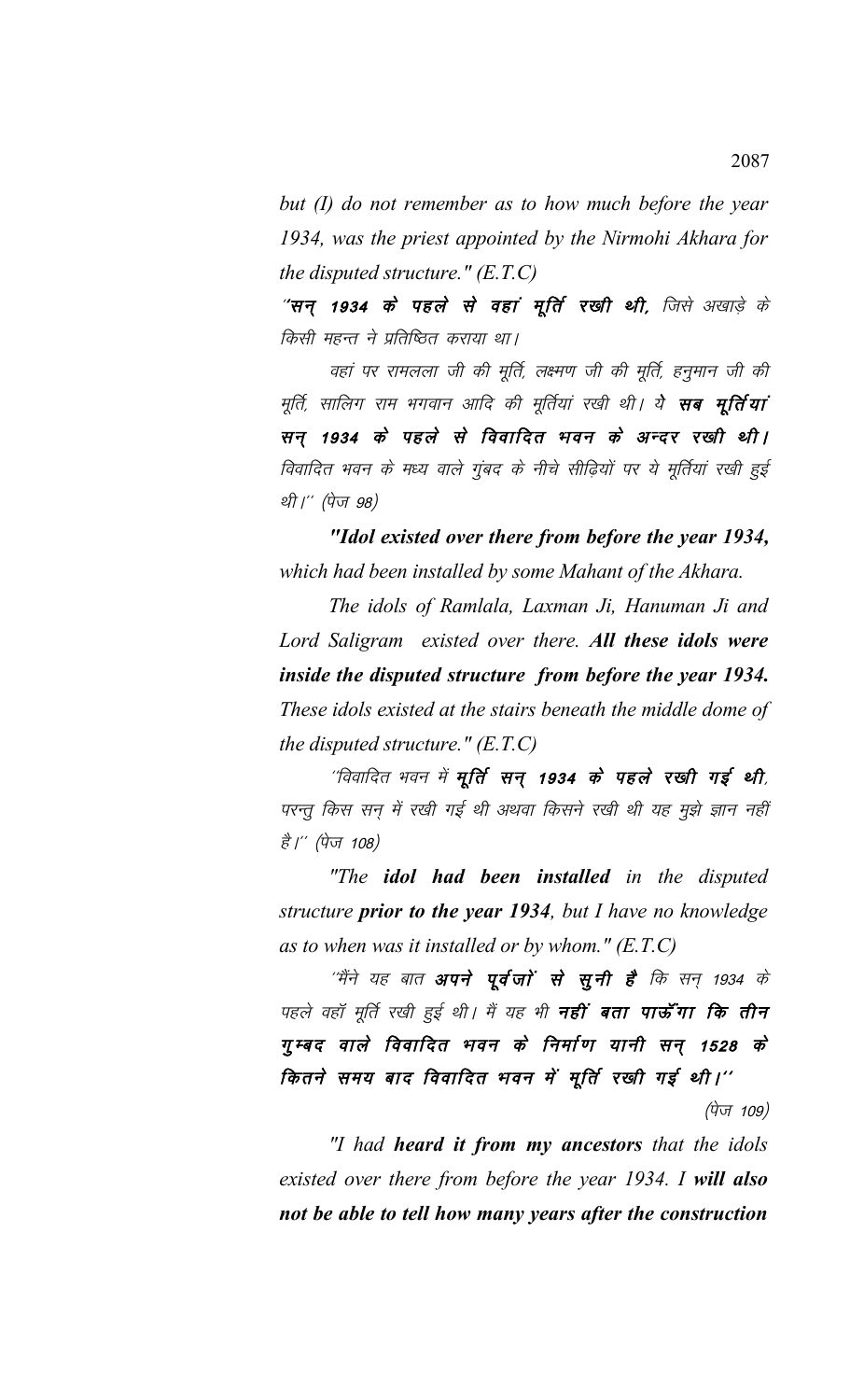*of the three domed disputed structure i.e. after the year 1528, were the idols installed in the disputed structure."*

**2015**. So far as his own visit to the disputed site is concerned, he claimed it since 1946, at page 46:

''मैं विवादित स्थल पर सन् 1946 से जाता रहा हूँ और वहां पर मैं रहता भी था। मैं वहां पर मंदिर पर पूजा–पाठ करता था, बहैसियत पुजारी ।'' (पेज 46)

*"I have been going to the disputed site from the year 1946 and I also used to stay over there. I used to carry out prayer-worship in the temple over there as a priest."* 

*(E.T.C)*

**2016.** The visit of Muslims at the disputed site is also disputed by him since 1946 at page 53 and 127:

''सन् 1946 में मुसलमान लोग विवादित भवन पर नहीं आते–जाते थे । मैंने सन् 1946 में किसी मुसलमान को विवादित भवन में आते–जाते नहीं देखा। दिसम्बर सन् 1949 तक विवादित भवन में नमाज नहीं हुई।''  $(\dot{q}_{\nabla} 53)$ 

*"In the year 1946, the Muslims did not visit the disputed structure. In the year 1946, I did not see any Muslim visit the disputed structure. Namaz was not offered in the disputed structure till December, 1949." (E.T.C)*

''सन् 1946 में जो लोग दर्शन करने आते थे, वह विवादित भवन के अन्दर आकर दर्शन करते थे। **सन् 1946 में सीखचों वाली दीवार** के दोनों दरवाजे दर्शनार्थियों के लिए खुले रहते थे और मन्दिर सुबह 8 बजे से 12 बजे तक और सायं चार बजे से नौ–साढ़े नौ बजे रात तक खुला रहता है।'' (पेज 127)

*"The people who used to come to have darshan in the year 1946, used to have darshan from inside the disputed structure. In the year 1946, both the gates of the grill wall used to remain open for the devotees and the temple*

 *(E.T.C)*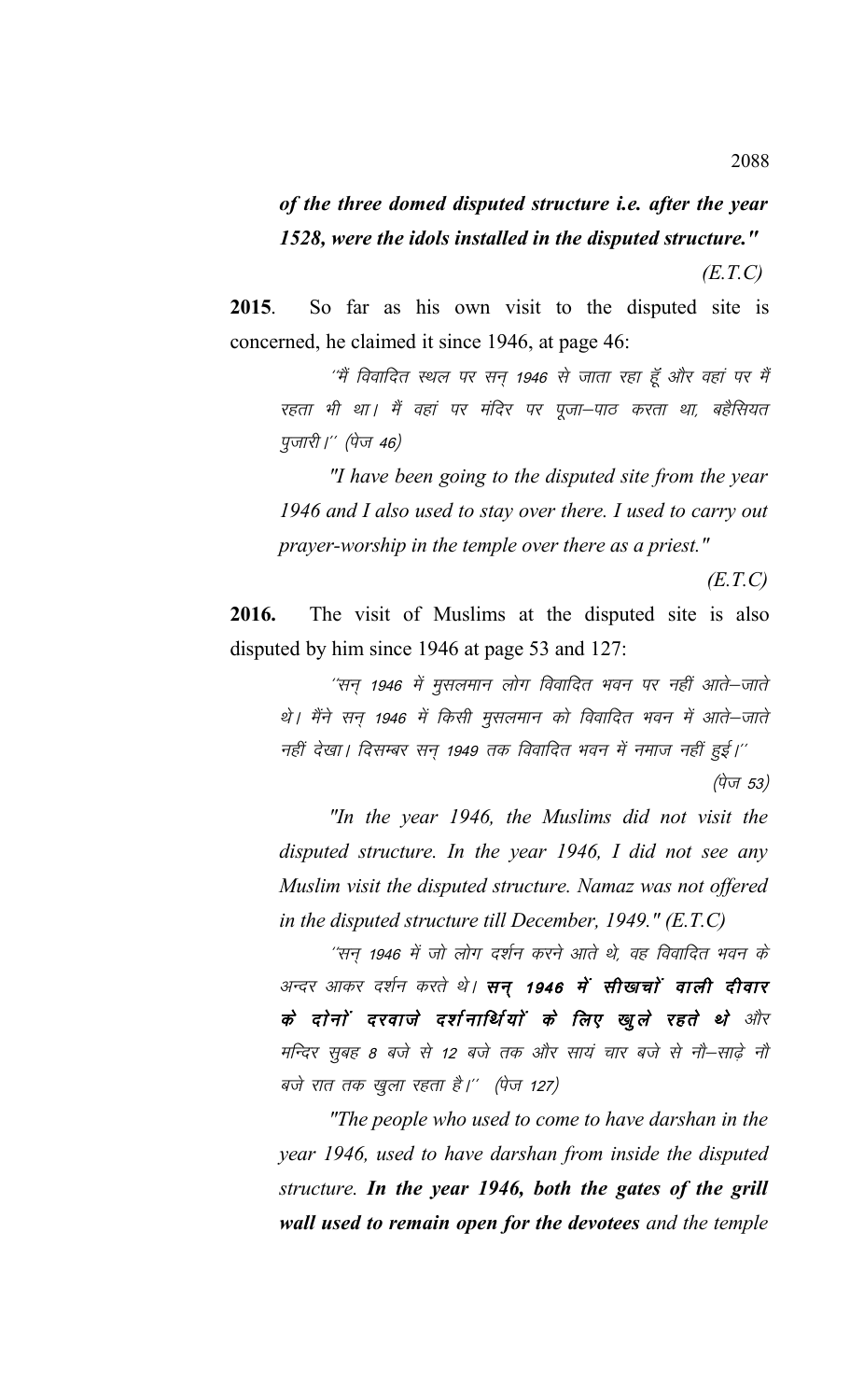*used to remain open between 8 am to 12 noon and 4 pm to 9/9.30 pm." (E.T.C)*

**2017**. His statement apart the affairs of Nirmohi Akhara has attained importance for he is Panch of Nirmohi Akhara since 1950 and presently Sarpanch and Mukhtare Aam:

 $^{\prime\prime}\!\dot{\vec{\tau}}$  सन 1950 में निर्मोही अखाड़े का पंच हुआ था और महन्त रघुनाथ दास जी का मुख्तारेआम भी था। **सन् 1950 से मैं बराबर** पंच चला आ रहा हूँ। उसके बाद उप–सरपंच हुआ था और आज से कई साल पहले मैं उसका सरपंच हो गया और आज भी मैं निर्मा ही अखाड़े का सरपंच व मुख्तारेआम हूँ। मैं निर्मोही अखाड़े के महन्त जगन्नाथ दास जी का मुख्तारेआम हूँ।'' (पेज 72)

*"I became the 'Panch' of Nirmohi Akhara in the year 1950 as also the 'Mukhtar-e-aam' (power of attorney holder) of Mahant Raghunath Das. I have regularly continued as a 'Panch' from the year 1950. Thereafter, I became its 'Up-Sarpanch' and today for last many years, I am its 'Sarpanch', and even today I am 'Sarpanch' and 'Mukhtar-e-aam' of Nirmohi Akhara. I am the 'Mukhtare-aam' of Nirmohi Akhara's Mahant Jagannath Das."* 

*(E.T.C)*

**2018**. Regarding the incident of 22/23 December, 1949, he said at page 77/78 and 80:

 $^{\prime\prime}$ 22/23 दिसम्बर सन् 1949 की रात को विवादित भवन में कोई घटना नहीं हुई थी। यदि कोई यह कहता है कि 22/23 दिसम्बर 1949 की रात को विवादित भवन में कोई घटना हुई, तो वह गलत कहता है। मैं 22/23 दिसम्बर सन् 1949 की रात को विवादित परिसर में ही मौजूद था। मैं रात्रि में साढ़े ग्यारह बजे सोता हूँ और साढ़े चार बजे उठ जाता हूँ, उस रात यानी 22/23 दिसम्बर सन् 1949 की रात को उसी प्रकार सोया हूँगा। उस समय यानी उस रात को मैं गुम्बद के नीचे वाले स्थान पर सोया था।" (पेज 77-78)

*"No incident occurred in the disputed structure in*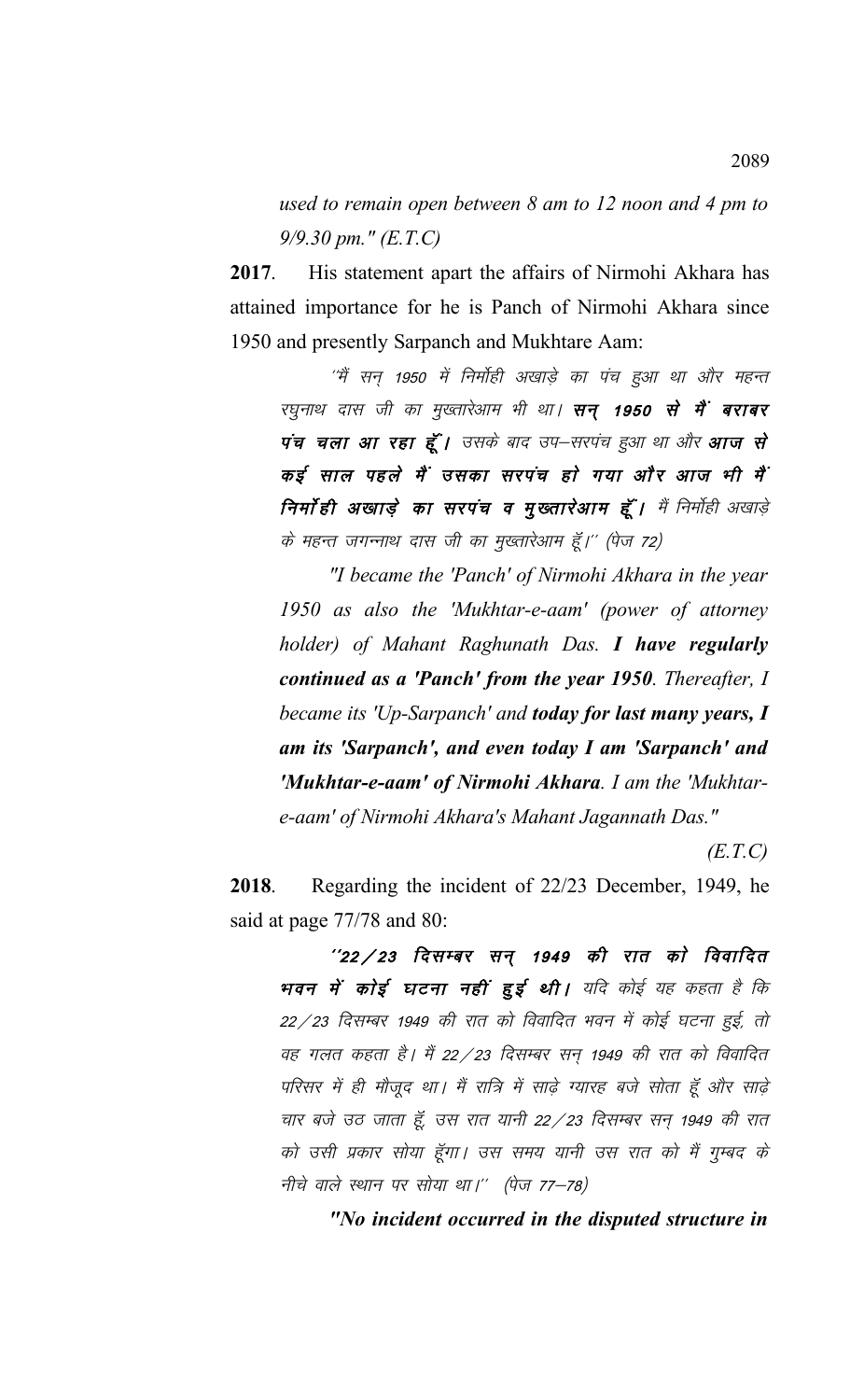*the night of 22/23 December, 1949. If somebody claims that some incidents occurred in the disputed structure in the night of 22/23 December, 1949, then he is stating wrongly. In the night of 22/23 December, 1949 I was present in the disputed premises. I go to bed at 11.30 PM and get up at 4.30 AM. I must have slept so in that night i.e. in the night of 22/23 December, 1949. At that time i.e. in that night, I had slept at the place beneath the dome."* 

*(E.T.C)*

 $^{\prime\prime}$ यदि उस रिपोर्ट में यह लिखा हो कि 22 $\diagup$ 23 दिसम्बर सन 1949 की रात में कुछ लोगों ने मस्जिद में दाखिल होकर मस्जिद नापाक किया, तो यह बात गलत लिखी है। **जिन रामशकल दास जी का नाम इस** रिपोर्ट में लिखा है, वही मेरे साथ 22/23 दिसम्बर सन् 1949 की रात को गुम्बद वाले भवन में सोये थे और जिन सुदर्शन दास जी का नाम इस रिपोर्ट में लिखा है वह वही सुदर्शनदास जी हैं, जो उस रात सन्त निवास में सोये थे और अभयरामदासजी वहीं हैं, जो 22/23 दिसम्बर सन् 1949 की रात कथा मण्डप में सोये थे और जिन रामदासजी का नाम रिपोर्ट में आया है, वह उस समय रामचबूतरे के पुजारी थे और उस रात विवादित परिसर में ही सोये थे।" (पेज 80)

*"If it is so mentioned in that report that in the night of 22/23 December, 1949, some people had entered the mosque and de-sanctified the mosque, then the said fact has been mentioned wrongly. The Ramshakal Das named in this report, had slept along-with me in the domed structure in the night of 22/23 December, 1949 , and the Sudarshan Das named in this report, is the same Sudarshan Das who had slept in the saints' accommodation in that night and Abhay Ram Das is the same person who had slept in the 'Katha Mandap' in the night of 22/23 December, 1949 and the Ram Das Ji named*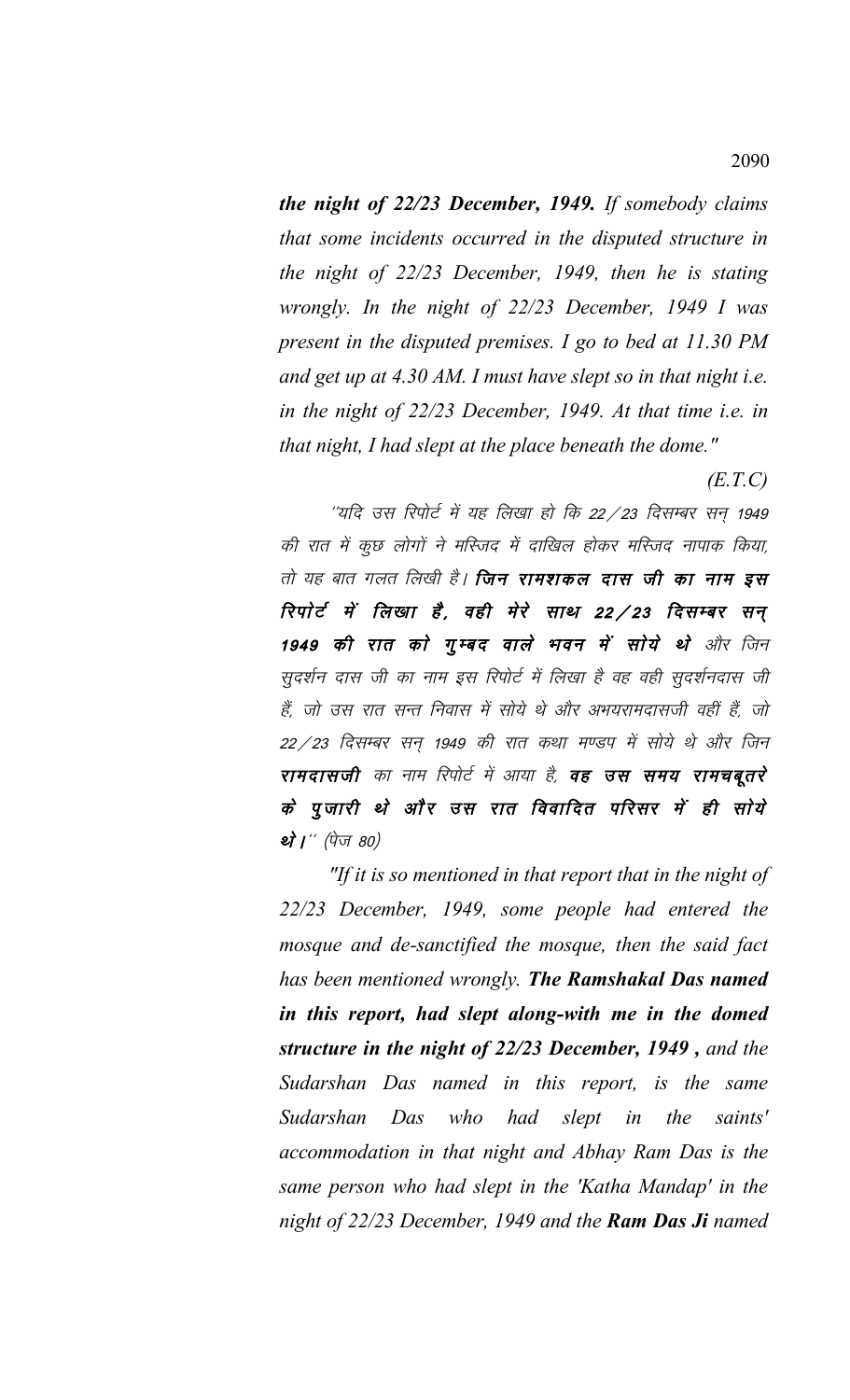*in the report, was the priest of Ramchabutara at that time and he had slept in the disputed premises in that night."*

 *(E.T.C)*

**2019**. The contradictions and incorrectness in his statement is evident from the following:

 $^{\prime\prime}$ यह सिंहासन विवादित भवन में सन् 1950 के पहले से था। यह सिंहासन विवादित भवन में सन 1950 के दस साल पहले से था। यह सिंहासन विवादित भवन में सन् 1950 में था परन्तु इसकी कुर्की नहीं हुई थी।'' (पेज 104)

*"This throne existed in the disputed structure from before the year 1950. This throne was present in the disputed structure, from ten years before the year 1950. This throne was in the disputed structure in the year 1950, but it had not been attached." (E.T.C)*

''सन् 1986 के पहले इन चित्रों में दिख रहा सिंहासन **विवादित स्थल पर नहीं था।** यह हो सकता है कि यह सिंहासन सन् 1986 में विवादित भवन का ताला खुलने के बाद वहां रखा गया हो।''

 $(\dot{q}_{\nabla}$  147)

*"Before 1986, the throne, visible in these photographs, did not exist at the disputed site. This throne may have been placed in the disputed building after its lock was opened in 1986." (E.T.C.)*

''विवादित भवन में रामलला जी की दो मूर्तियां थीं। . ये दोनों मूर्तियां सन् 1934 के पहले से चली आ रही हैं।'' (पेज 107)

*"There were two idols of Ramlala in the disputed structure . . . . . . . Both these idols were in existence from before the year 1934." (E.T.C)*

''अभिराम दास जी . . . .विवादित भवन के पूजारी भी थे फिर कहा कि–अभिराम दास जी निर्मोही अखाड़े के पूजारी नहीं थे।'' (पेज 123)

 *"Abhiram Das. . . . . . . was also the priest of the disputed structure. Then stated that Abhiram Das was not*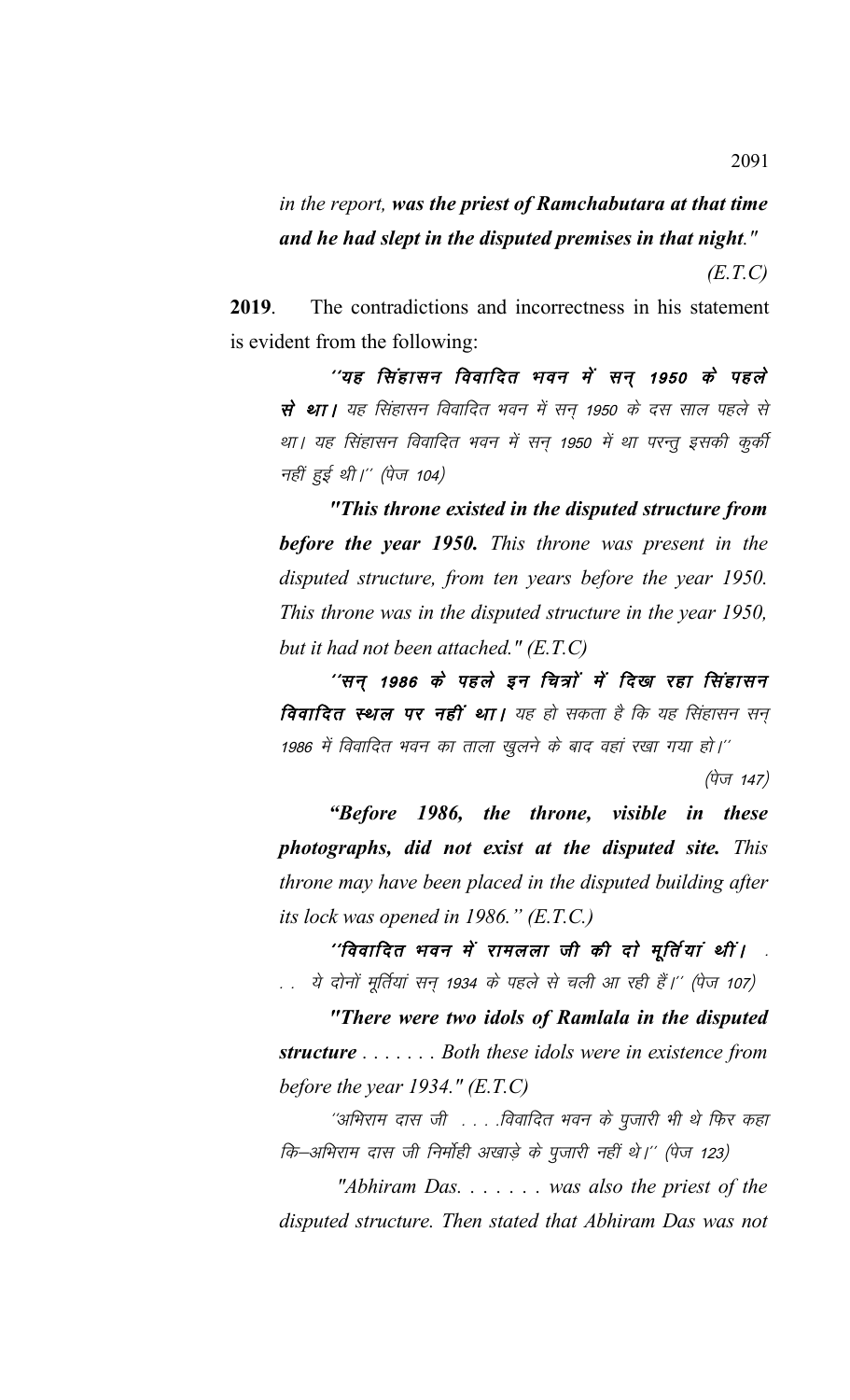*the priest of Nirmohi Akhara." (E.T.C)*

''त्रुटिवश मैंने रामलला जी की दो मूर्तियों के बारे में बता दिया था। जबकि एक राम लला जी की मूर्ति थी और एक लक्ष्मण लला जी की मूर्ति थी।

रामलला जी की एवं लक्ष्मण लला जी की दो मूर्तियाँ सन् 1934 के पहले से चली आ रही थी।'' (पेज 127)

*"Inadvertently I had stated about two idols of Ramlala, when there was one idol of Ramlala and one of Laxmanlala.*

*The two idols of Ramlala and Laxmanlala, have been in existence from before the year 1934." (E.T.C)*

^'मुख्य परीक्षा के शपथ–पत्र का पैराग्राफ 25 दिखाया गया, जिसे देखकर गवाह ने कहा कि इस पैराग्राफ में जो कुछ लिखा है, वह सही लिखा है।

उपरोक्त पैराग्राफ 25 गवाह को दिखाया गया और यह पूछा गया कि इस पैराग्राफ में लिखी बात कि श्याम–श्वेत एलबम का चित्रद सं0 81 एवं 82 में दिख रहा सिंहासन चबूतरे का है अर्थात रामचबूतरे का है?

उपरोक्त को देखकर गवाह ने कहा कि इस पैराग्राफ में चित्र की संख्या गलत लिख गयी है।

इस पैराग्राफ में जो **मैंने चित्र सं0–81 एवं 82 का हवाला** दिया है, उसका उल्लेख गलत हो गया है, जो टाइप की  $\eta$ लती है। इसी पैराग्राफ 25 को गवाह को दिखाकर पूछा गया कि इस पैराग्राफ में जो फोटो नं0–83 एवं 84 के संबंध में आपने उल्लेख किया है, वह किसी ऊपरी भाग का उल्लेख है? उपरोक्त को देखकर गवाह ने कहा कि मेरा पैराग्राफ 25 का कथन गलत हो गया है।''(पेज 137)

*"Paragraph 25 of affidavit filed at the examinationin-chief was shown to the witness following which he stated – Whatsoever is stated in this paragraph, is correctly written.* 

*The aforesaid paragraph 25 was shown to the witness and a query was put to him as to whether the*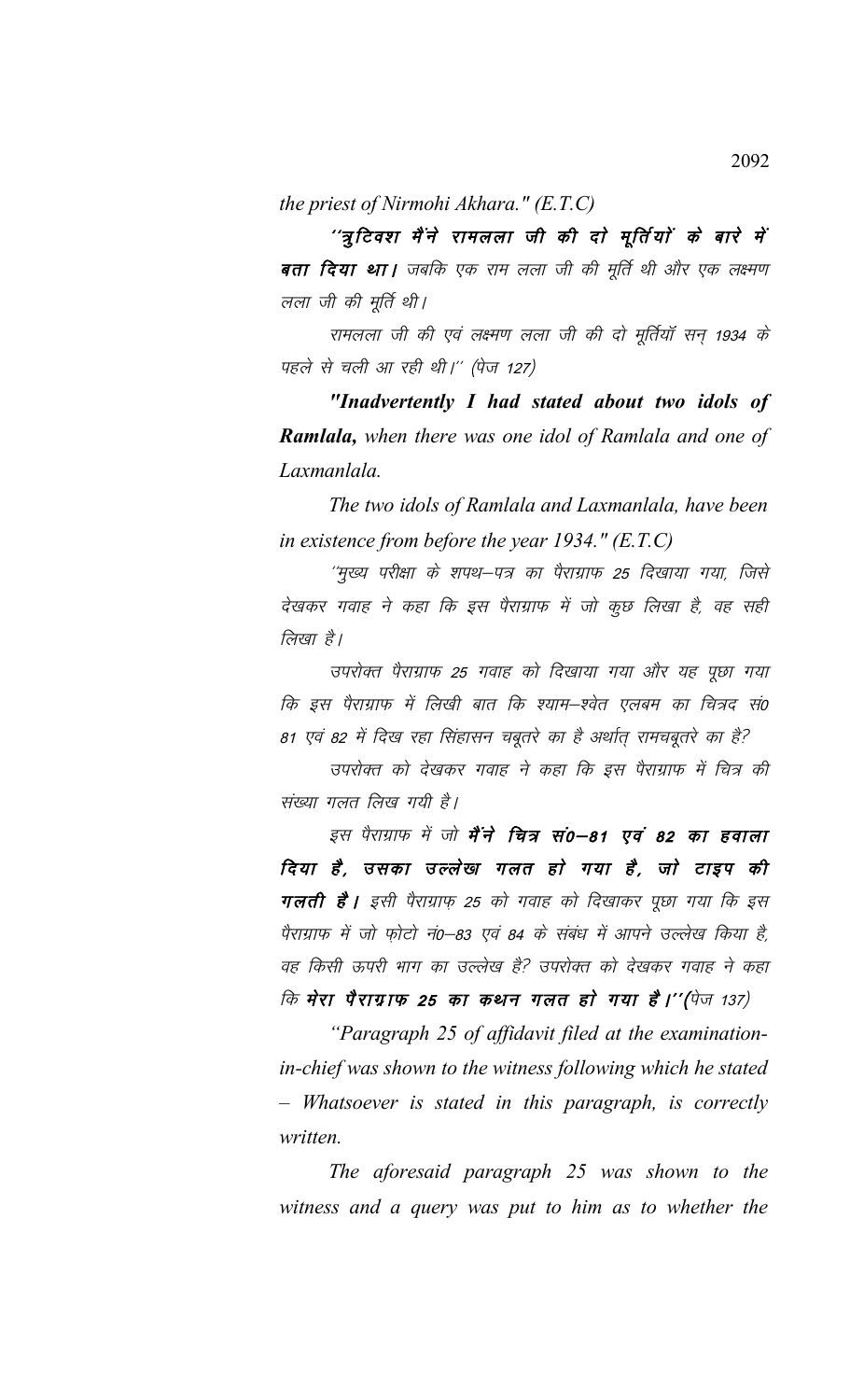*throne, visible in photographs 81 and 82 of the black-white album represented chabutra or Ram Chabutra.*

*Seeing the aforesaid photographs, the witness stated that photographs in this paragraph had been wrongly numbered.*

*In this paragraph, photographs 81 and 82 have been quoted wrongly; that is due to typographical error. This very paragraph 25 was shown to the witness and he was queried as to which upper portion found place in his description about photographs 83 and 84 of this paragraph. Looking at the aforesaid, the witness stated that his statement in paragraph 25 had gone wrong."(E.T.C.)*

''उनके मुख्य परीक्षा शपथ–पत्र के इसी पैराग्राफ के 24 का अंश ''जन्म भूमि जिसके सामने दुकान बताशे वाला, 29–30 चबूतरा है'', दिखाया गया और पूछा कि इससे आपका क्या तात्पर्य है तो गवाह ने कहा कि **यह** भी गलत लिख गया है। यह पूरा अंश टाइप की गलती से **लिख गया है।''** (पेज 138)

*"A portion of this very paragraph 24 of affidavit filed at examination-in chief – which portion runs as 'Janmbhumi, opposite to which lie a Batasha-selling shop and 29-30 chabutras – was shown to the witness and he was queried as to what he meant by the said words. Thereupon the witness stated – It is also incorrectly written. This portion in its entirety has come to be written due to typographical error." (E.T.C.)*

**2020**. Regarding the period of construction of *Ram Chabutara*, he said :

'इस मूर्ति को अकबर के जमाने में निर्मोही अखाड़े के महन्त ने रखा था, उस का नाम मुझे नहीं मालूम। यह बात मैंने अपने पूर्वजों से सूनी है, कहीं पढ़ा नहीं है। रा**मचबूतरे पर जितनी भी मूर्तियाँ थीं, वह** सब मुगल बादशाह अकबर के जमाने में रखी गई थीं।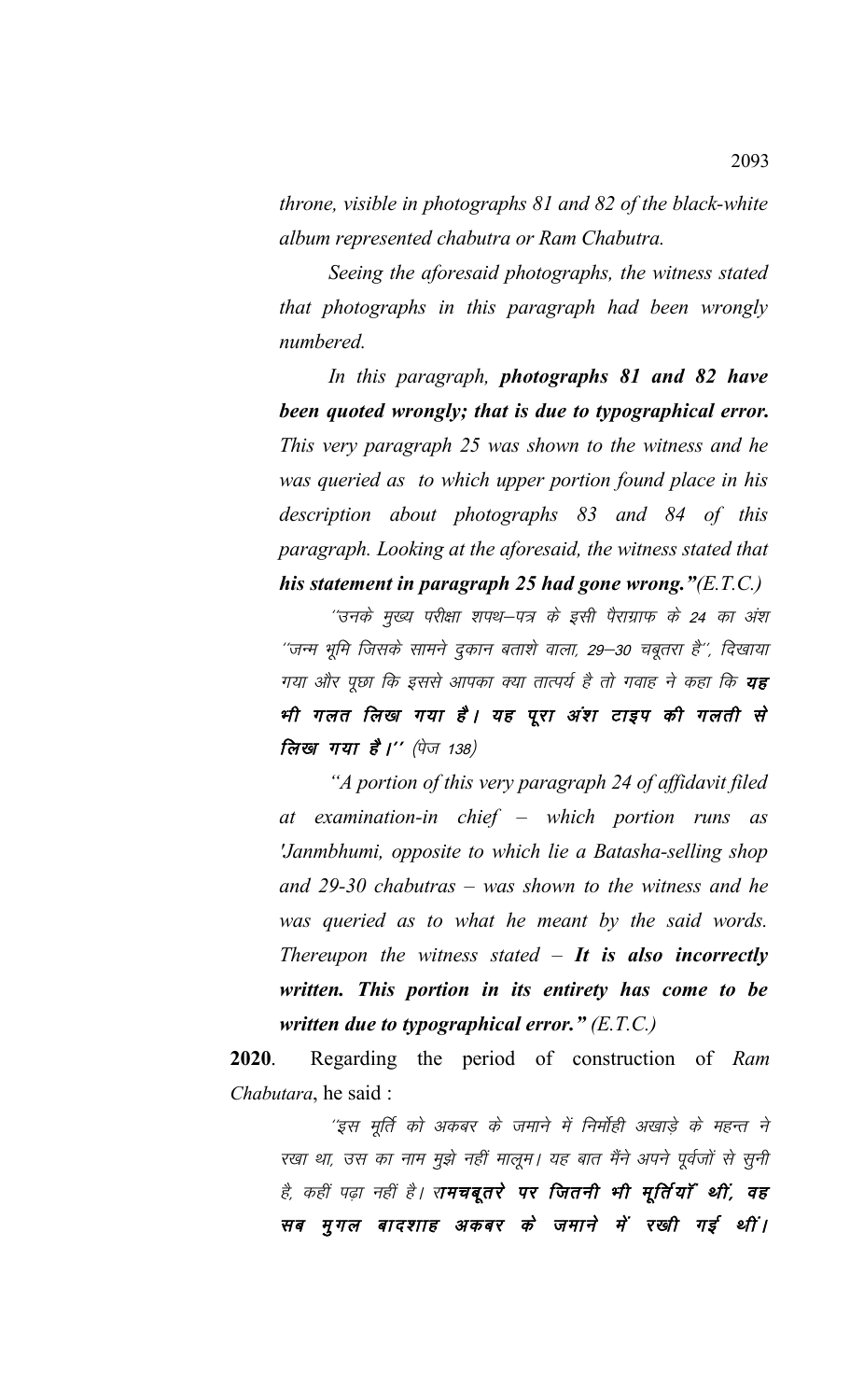बादशाह अकबर के जमाने में भी यह रामचबूतरा 17 फिट x 21 फिट का था, और उस जमाने में भी इस पर उसी तरह का छप्पर पड़ा हुआ था, जैसा कि सन् 1950 में पड़ा हुआ था।'' (पेज 109–110)

*"This idol was installed in the period of Akbar by Mahant of Nirmohi Akhara, I do not know his name. I have heard this from my ancestors, and have not read it anywhere. All the idols at the Ramchabutara, had been installed in the period of Mughal emperor Akbar. In the period of emperor Akbar also, this Ramchabutara was of the dimension 17 feet x 21 feet and in that period also, it had a similar thatch, as was there in the year 1950."* 

*(E.T.C.)*

"इस राम चबूतरे के सम्बन्ध में एक दावा सन् 1885 में दाखिल हुआ था। यह दावा महन्त रघुबर दास जी ने दाखिल किया था, जो निर्मोही अखाडे में महन्त थे। यह दावा सब–जज फैजाबाद की अदालत में दाखिल हुआ था और पहले इस मुकदमें का निर्णय रघुबर दास जी के पक्ष में हुआ था। बाद में वे अपील में हार गए। इसकी अपील रघुबर दास जी ने नहीं की थी। जिला जज की अपील में उस निर्णय के बाद दूसरी अपील लखनऊ में दाखिल नहीं हुई।" (पेज 109-110)

*"A suit had been filed regarding this Ramchabutara in the year 1885. This suit had been filed by Mahant Raghubar Das, who was Mahant of Nirmohi Akhara. This suit had been filed in the court of Sub-Judge, Faizabad, and earlier this suit was decided in favour of Raghubar Das. Subsequently, he lost in appeal. This appeal had not been preferred by Raghubar Das. No Second Appeal was filed at Lucknow against the decision of District Judge in that appeal." (E.T.C.)*

"उस समय राम चबूतरे को जन्म स्थान कहा जाता था, जन्मभूमि नहीं कहा जाता था। उसे जन्मभूमि आज से सौ वर्ष पहले से कहा जाने लगा। उस समय भी इस राम चबूतरे का क्षेत्रफल 17*x 2*1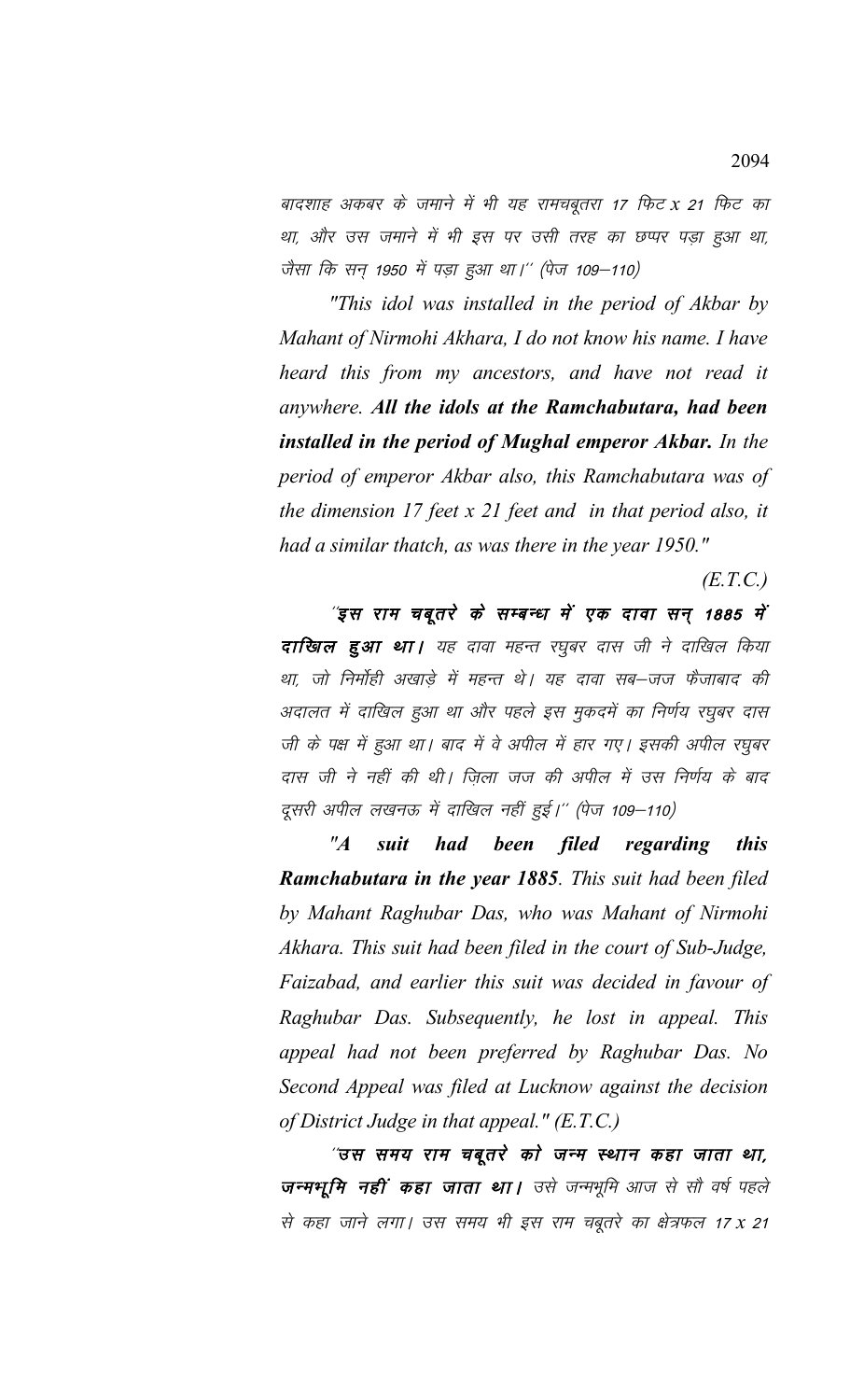फिट ही था।" (पेज 110)

*"At that time, Ramchabutara was called Janmsthan and not Janmbhumi. It started being referred as Janmbhumi about 100 years ago. At that time also, the area of this Ramchabutara was 17 x 21 feet." (E.T.C)*

**2021.** About the grated dividing wall between the outer and inner courtyard, he has said:

''यह सीखचों वाली दीवार वाजिद अली शाह के जमाने में बनी थी, जो सन 1885 व 1950 में भी कायम रही थी। नवाब वाजिद अली शाह के जमाने में सींखचे वाली दीवार बनने की बात मैंने सूनी है, कहीं पढ़ी नहीं है। मैंने यह सूना है कि वाजिद अली शाह के जमाने में वहाँ पर बराबर झगड़ा हुआ करता था और इस कारण यह सीखचों वाली दीवार बनवाई गई थी कि झगड़ा शान्त हो जाए, परन्तु यह झगड़ा शान्त नहीं हुआ। यह झगड़ा हिन्दुओं और मुसलमानों में हुआ करता था।'' (पेज 110–111)

*"This grill wall was built in the period of Wajid Ali Shah, which existed in the year 1885 and 1950 as well. I have only heard about the fact of construction of grill wall in the period of Nawab Wajid Ali Shah, and have not read it anywhere. I have heard that in the period of Wajid Ali Shah, there were regular conflicts over there and the grill wall was built only to end the conflicts, but the conflicts did not end. These conflicts used to break out between Hindus and Muslims." (E.T.C)*

**2022**. Though on the one hand he claims that Namaz has never been offered from the days of Babar in the disputed building but about existence of idol of Ram Lala in the disputed building, he said that it is since prior to 1934 but exact date and period is not known to him:

''बाबर के जमाने से आज तक विवादित भवन में कभी नमाज नहीं हो पाई थी। रामलला जी विवादित भवन में सन 1934 के पहले से हैं,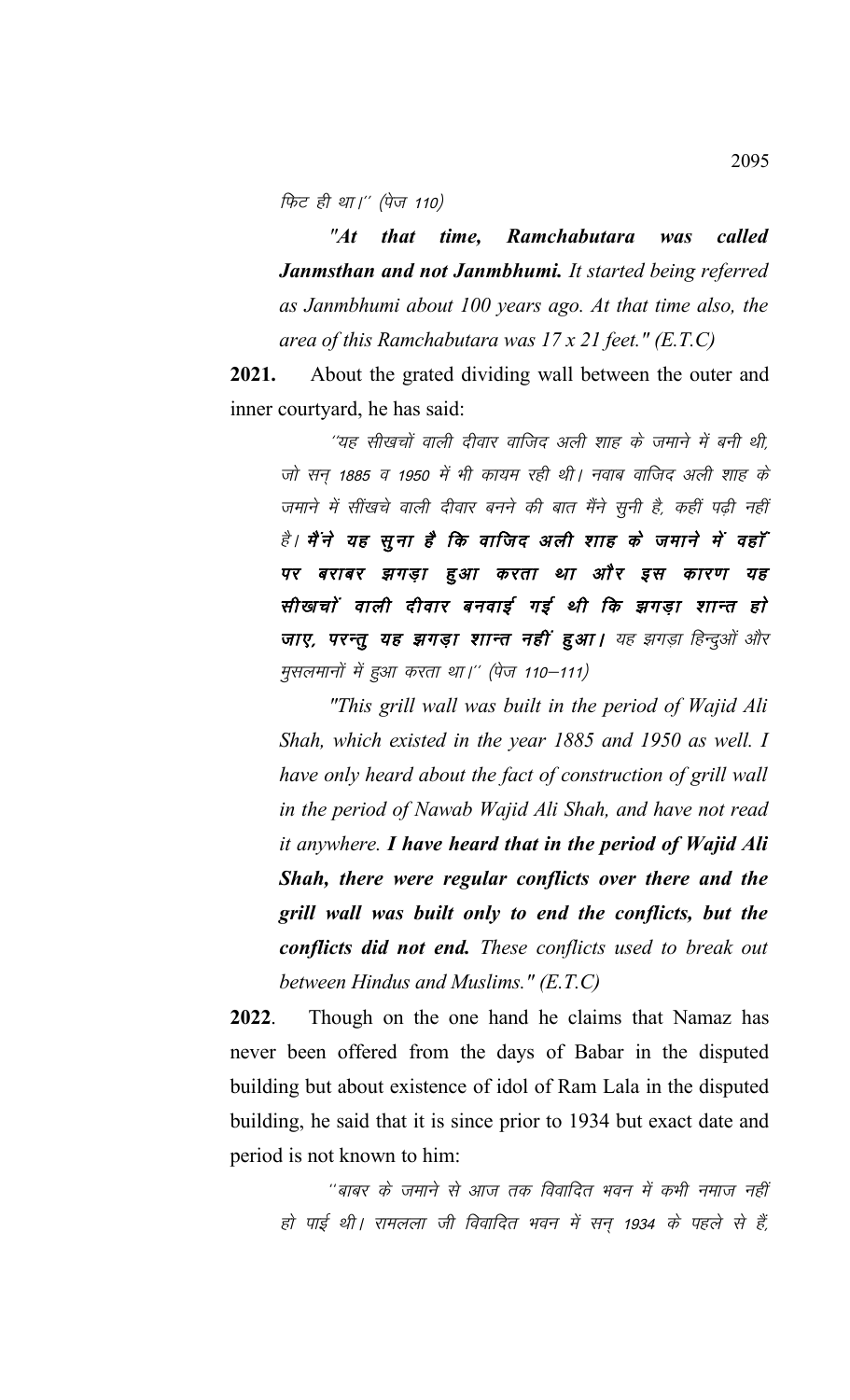परन्तु यह जानकारी मुझे नहीं है कि वे सन् 1934 के कितने पहले से वहां थे। मुझे यह भी जानकारी नहीं है कि बाबर के जमाने से सन् 1934 के पहले तक वहां रामलला जी थे या नहीं।''

 $(\dot{q}_{\nabla}$  112–113)

 *"Namaz has never been possible in the disputed structure till date from the times of Babar. Ramlala has existed in the disputed structure from before the year 1934, but I do not have knowledge of the fact as to for how long before the year 1934, was He present over there. I also do not have knowledge of the fact whether Ramlala existed over there or not from the times of Babar to the year 1934." (E.T.C)*

**2023**. He admitted the riots of 1934 but says that it did not cause any damage to the disputed building and only the outer wall was damaged:

''सन् 1934 के दंगे में विवादित भवन को कोई नुकसान नहीं पहुँचा था, केवल विवादित परिसर की बाहरी चहारदीवारी को क्षति पहुँची थी।''

(पेज 127)

*"In the 1934 riot, no damage was caused to the disputed structure but damage was caused only to the outer boundary wall of the disputed premises."(E.T.C.)*

''सीखचों वाली दीवार जो पहले लकड़ी की थी, उसे लोहे की बनवाया गया था। सीखचों वाली दीवार में लोहे के सींखाचे सन् 1934 में लगवाए गए थे और यह लोहे के सीखचे जो दंगा टैक्स वसूल हुआ हुआ था, उसी से लगवाए गए थे, परन्तु मुझे यह जानकारी नहीं है कि ये किसने लगवाए थे। सीखचों वाली दीवार के दरवाजे सन् 1934 के पहले से लोहे के थे या बाद में लोहे के हुए थे, इसकी जानकारी मुझे नहीं है।'' (पेज 128)

*"The grill wall which had earlier been made of wood, was built using iron. Iron-grills came to be used in the grill wall in 1934 and the expenses incurred on*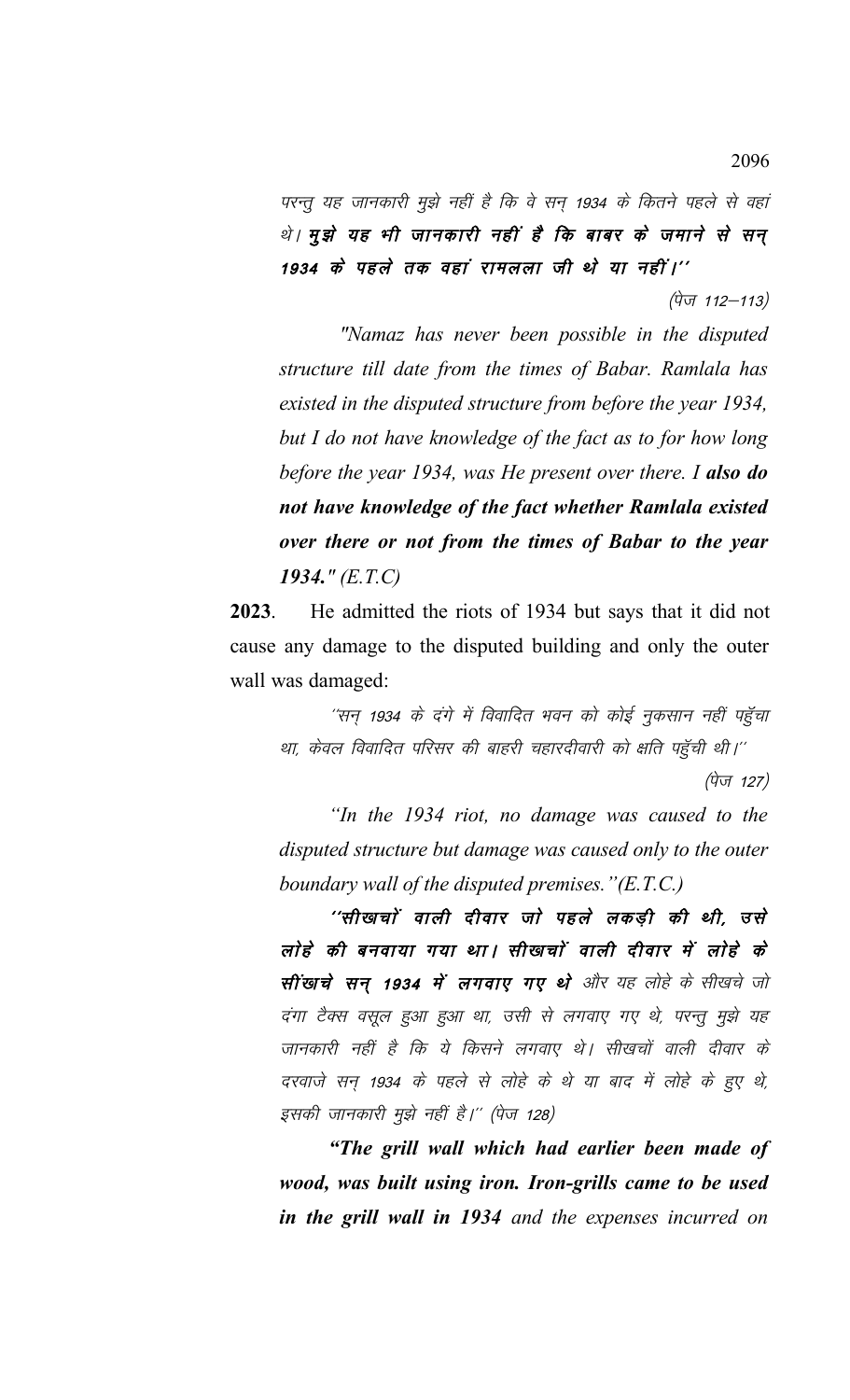*fixing these iron-grills had come from riot taxes which had been realised; but I do not know as to who had carried out this work. I do not know whether the gates of the grill wall came to be made of iron prior to or subsequent to 1934."(E.T.C.)*

**2024**. Regarding preparation of his affidavit, he said:

''प्रश्न– तो क्या आपके मुख्य परीक्षा के शपथ–पत्र के पैरा 24 में उल्लिखित चित्र सं0 आपने केवल अनुमान से लिख दिये हैं?

उत्तर– मे**रे वकील साहब श्री रंजीत लाल वर्मा ने मुआयना** करके अपने से इस पैराग्राफ में चित्रों के नम्बर डाल दिये  $\overrightarrow{\mathcal{B}}'$ /'' (ਧੇਯ 146)

*"Question: Have you mentioned the number of the photograph in paragraph 24 of the affidavit filed at the examination-in-chief only on the basis of guess-work?*

*Answer: My counsel, Sri Ranjeet Lal Verma, after carrying out inspection, has numbered photographs of this paragraph on his own." (E.T.C.)*

''मेरे इस शपथ–पत्र का कुछ भाग मेरे वकील साहब के ज्ञान पर आधारित है, परन्तू वह कौन सा भाग है, यह मुझे याद नहीं है और मैं इसे बता भी नहीं पाऊँगा।'' (पेज 231)

*"Some portion of this affidavit of mine is based on the knowledge of my counsel. But I do not remember which portion it is, I am also not in a position to tell about it."(E.T.C.)*

''यह शपथ–पत्र 29.8.2003 को लिखाया गया, उसी दिन टाईप किया गया और उसी दिन सत्यापित किया गया। **हलफनामा तैयार** करते समय मुझे कोई कागज नहीं दिखाये गये थे।''(पेज 264)

*"This affidavit was dictated on 29.08.2003 and it was typed and verified on the same day. While preparing the affidavit I was shown none of the papers."(E.T.C.)*

**2025**. Then on page 152, when he was asked whether the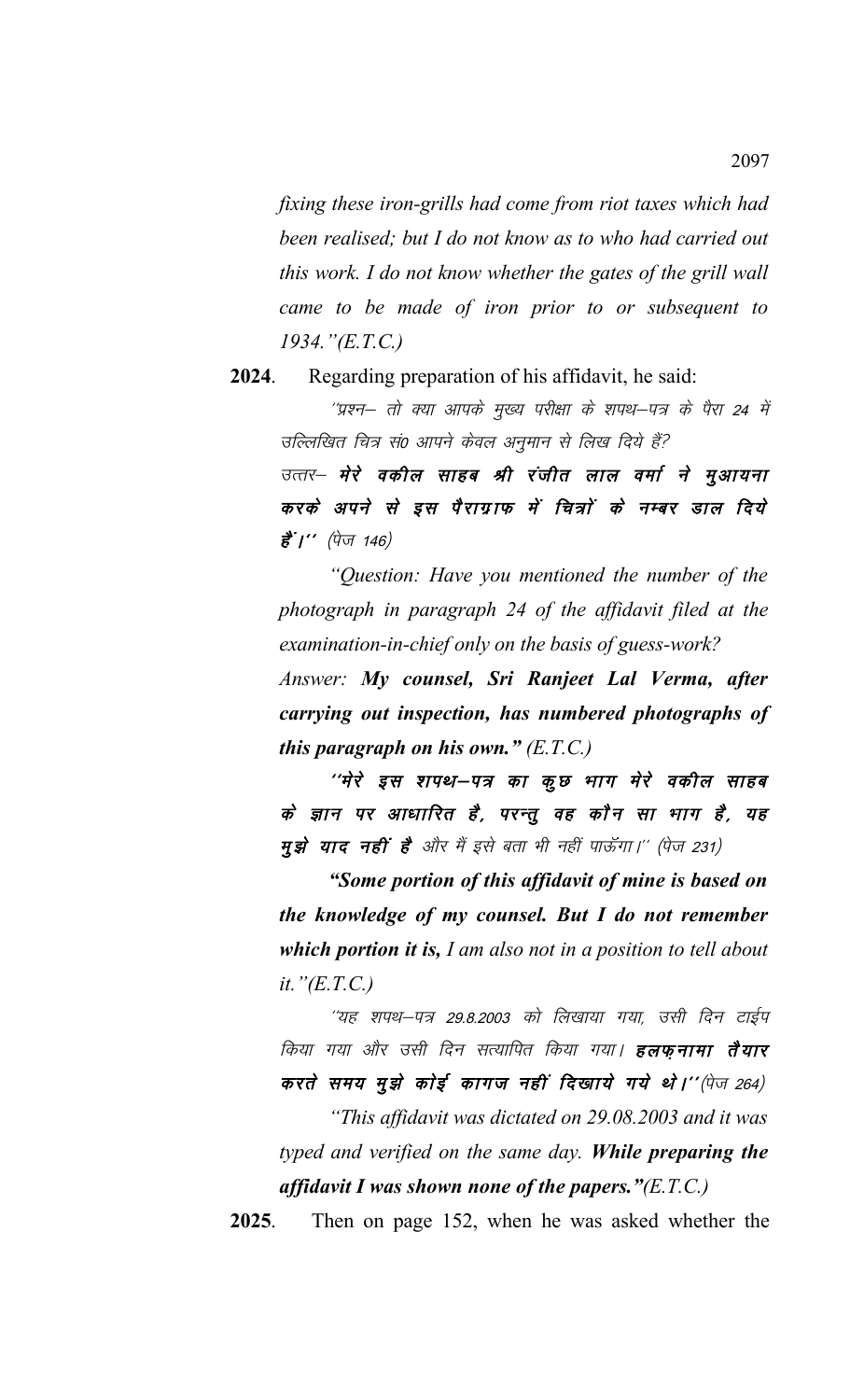claim that the God has manifested (Prakat) in the night of  $22<sup>nd</sup>$ December, 1949 as stated in the book "Sri Ram Janam Bhoomi Ka Rakt Ranjit Itihas" written by late Pt. Ram Gopal Pandey Shaarad on page 95 is incorrect, he could not say that this is incorrect and did not happen and instead gave a vague reply :

''पूछा गया कि – इस पुस्तक के पृष्ठ–95 पर जिस घटना का उल्लेख 22.12.1949 के सम्बन्ध में किया गया है, क्या वह गलत है? उपरोक्त को देखकर गवाह ने कहा कि – भगवान का अवतार जब हुआ, तब प्रगट ही हुए और बार-बार जब जरूरत हुई तब प्रगट हुए, इसमें 22/23 सन् 1949 का प्रश्न नहीं है और इसमें जो कुछ भी लिखा है वह गलत है।" (पेज 152)

*"Page 95 of this book was shown to the witness and he was queried as to whether the description of an incident therein in reference to 22.12.1949, is incorrect. Looking at the aforesaid page the witness stated – Whenever God incarnated Himself, He certainly appeared, and He appeared on frequent occasions as per requirement. It does not concern 22nd - 23rd December, 1949, whatsoever is written herein, is incorrect."(E.T.C.)*

**2026**. About Mahant Raghubar Das, he said:

''महंत रघूबर दास जी का ज़माना सन् 1880 से 1890 के लगभग तक का रहा होगा। उस समय अर्थात् 1880 के लगभग उपरोक्त ठेका महंत रघुवर दास जी ही उठाते थे। **महंत रघूबर दास** जी के ज़माने के इस ठेके से संबंधित कागज़ इस न्यायालय में इन मुकदमात में दाखिल हैं। महंत रघुबर दास जी के बाद जो महंत निर्मोही अखाड़े के हुए थे, उनके ज़माने के कागज भी इन मुकदमात में दाखिल हैं।'' (पेज 164)

*"The period of Mahant Raghubar Das would have been from 1880 to circa 1890. It was Mahant Raghubar Das Ji who used to take the aforesaid contract at that time, that is, around 1880. Papers related to this contract*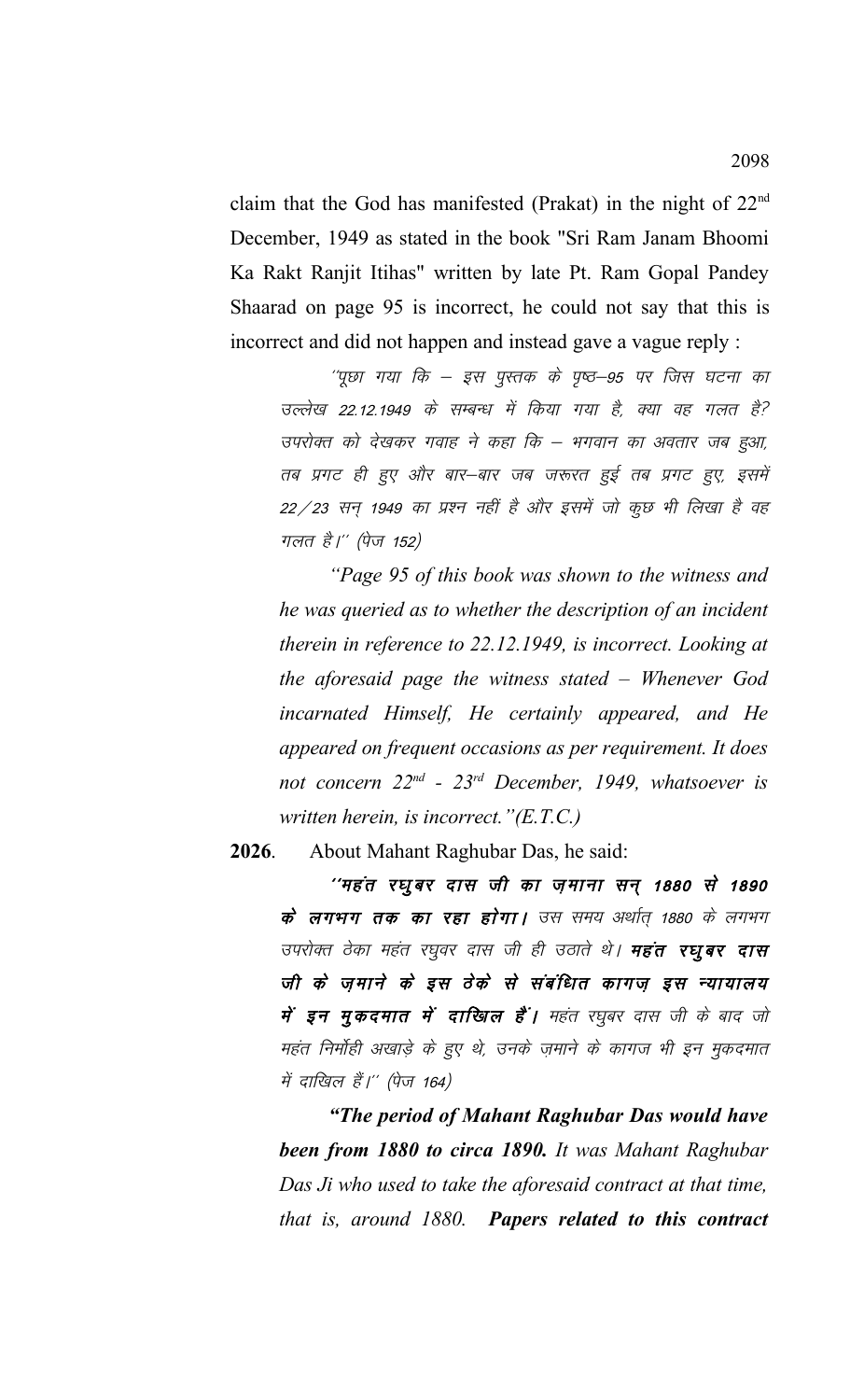*belonging to the time of Mahant Raghubar Das are filed in this case before this Court. Papers belonging to the period of successor to Mahant Raghubar Das Ji as Mahanta of Nirmohi Akhara, are also filed in this case."(E.T.C.)*

"महंत रघुवर दास जी वही हैं, जिन्होंने सन् 1885 वाला दावा दाखिल किया था।" (पेज 199)

*"Mahant Raghubar Das is that very person who filed the 1885 claim."(E.T.C.)*

''प्रश्न– महंत रघुनाथ दास जी रामचबूतरे के महंत थे अथवा पुजारी थे? उत्तर– **वे रामचबूतरे के महंत थे।**'' (पेज 165)

*"Question:- Whether Mahant Raghunath Das Ji was Mahant or 'Pujari' (priest) of Ramchabutara?*

*Answer:- He was Mahant of Ramchabutara." (E.T.C)*

**2027**. About the police surveillance he said:

''यह पूछा गया कि 22/23 दिसम्बर सन् 1949 के पहले विवादित *भवन पर पुलिस का पहरा क्यों रहता था? उपरोक्त को देखकर गवाह ने* कहा कि पहरा इस कारण लगता था कि मुसलमान लोग एवं मुस्लिम पुलिस कर्मचारी वहाँ की मूर्ति हटा देना चाहते थे। **यह पहरा एक–आध** साल से चल रहा था। यह पहरा सरकार की तरफ से लगा था, पहरा लगाने की दरख्वास्त नहीं दी थी। यह पहरा सन् 1947 में आजादी मिलने के बाद से लगा था।'' (पेज 179)

*"When asked why the disputed building used to be under the police watch prior to 22*nd*-23*rd *December, 1949, the witness stated that the deployment of the police as guards was due to the reason that Muslim public and Muslim cops and officials wanted to remove idols from there. This deployment of police as guards had been for a year or so. This deployment was at the behest of the government; no application had been moved for such police deployment. This deployment of police as guards*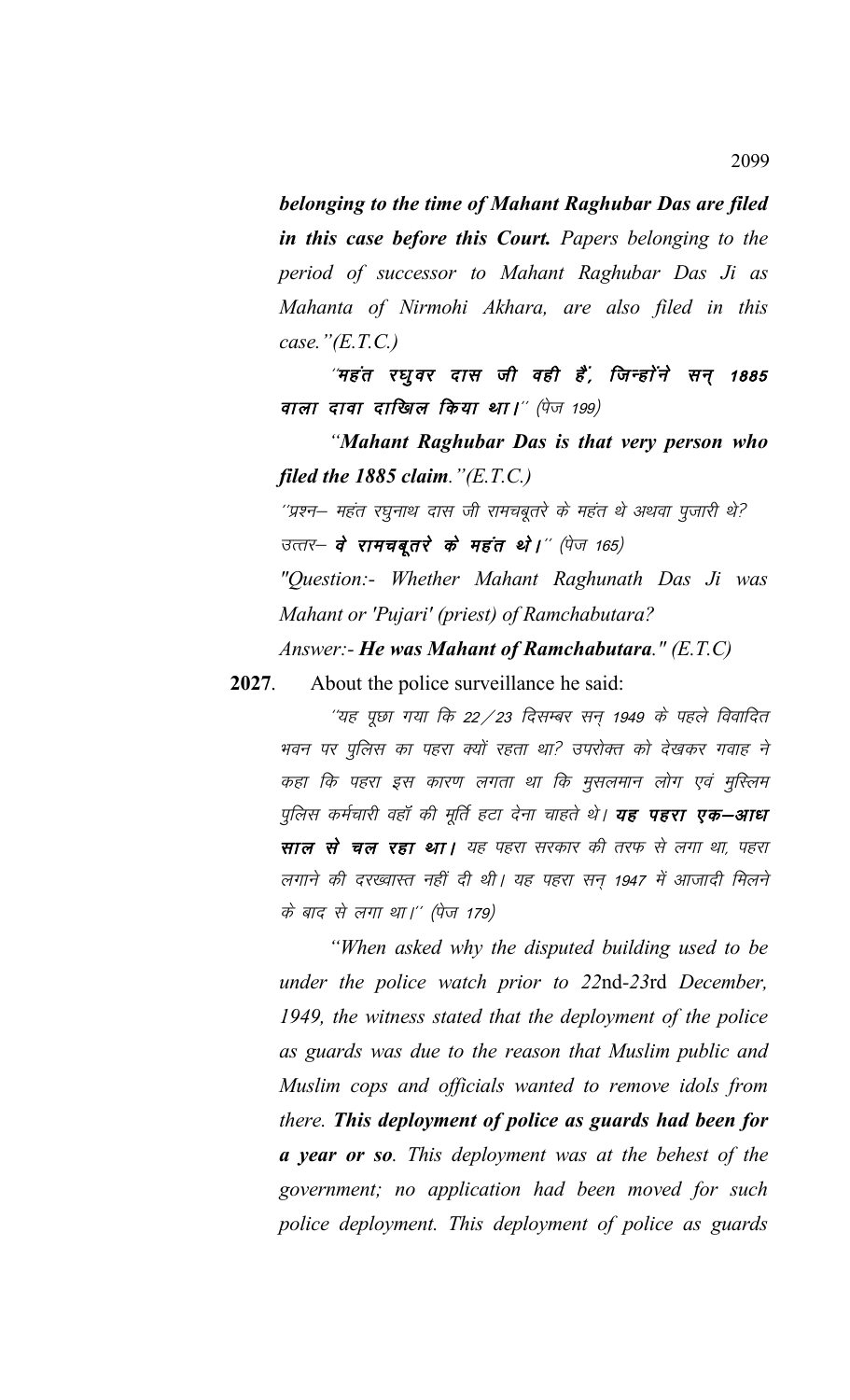*had been since 1947, that is, since the time of independence."(E.T.C.)*

**2028**. About Nawah Path and Bhandara inside the building, he made certain contradictions:

''विवादित भवन के अन्दर नवाह पाठ और भण्डारा सन् 1949 के पहले मेरे सामने हुआ था, परन्तु कितनी बार हुआ था, यह मुझे याद नहीं।

विवादित परिसर के बीच वाले गुम्बद के नीचे वाले स्थान पर नवाह पाठ हुआ करता था।" (पेज 207-208)

*"Nawah Paath and Bhandara (religious rituals) had taken place in my presence inside the disputed building before 1949; but I do not remember how many times such rituals had been performed therein.*

*Nawah Paath used to take place at a place below the central dome of the disputed premises."(E.T.C.)*

''मैंने विवादित भवन के अन्दर बीच वाले गुम्बद के नीचे नवाह पाठ होते देखा था।'' (पेज 209)

*"I had seen Nawah Paath being performed below the central dome inside the disputed building."(E.T.C.)*

''विवादित भवन के गुम्बद वाले भाग के बाहर और सीखचों वाली दीवार के अन्दर वाले सहन में नवाह पाठ नहीं होता था।"  $(\vec{q} \vec{q} 210)$ 

*"Nawah Paath did not take place outside the dome portion of the disputed building and in the courtyard inside the grill-wall." (E.T.C.)*

''भण्डारा विवादित भवन के अन्दर कभी नहीं होता था।''

(पेज 211)

*"'Bhandara' (collective feast) was never held inside the disputed premises." (E.T.C)*

''मैंने जो पृष्ठ 211 पर यह कहा कि भण्डारा विवादित भवन के अंदर कभी नहीं होता था, से मेरा मतलब यह था कि वहां भण्डारा कभी बनाया नहीं गया परन्तु भोजन कराया जाता था।'' (पेज 215)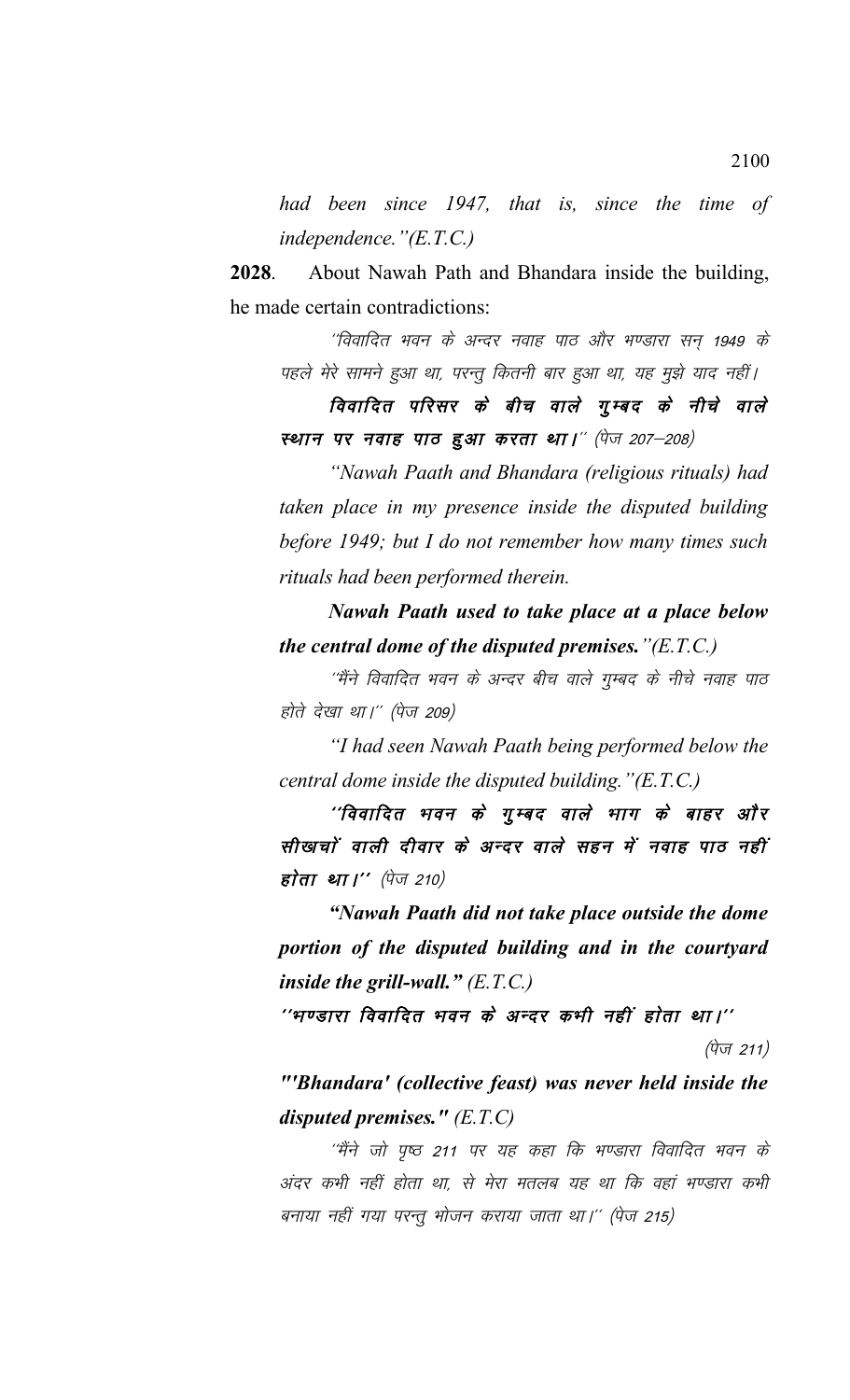*"When I on page 211 stated that Bhandara never took place inside the disputed building, I meant that Bhandara(food prepared for mass feeding) was never prepared there but food used to be served."(E.T.C.)*

''गुम्बद वाले भवन के बाहर सहन में भोजन कराया जाता था।''

(पेज 216)

*"Food used to be served in the courtyard outside the domed building."(E.T.C.)*

**2029**. He admits that ownership or possession on the disputed building was not claimed in 1885 Suit but since 1934 Nirmohi Akhara is arranging worship continuously and therefore is claiming right of possession and ownership thereon:

"सन 1885 के दावे में विवादित भवन पर अपना स्वत्व या अधिकार उन्होंने नहीं दिखाया था, लेकिन सन् 1934 से बराबर पूजा-पाठ निर्मां ही अखाड़े के द्वारा वहां होता चला आ रहा है, इसलिए अब हम उस पर स्वत्व या अधिकार क्लेम कर रहे हैं।"

 $(\dot{q}\bar{w}$  229)

*"They had not shown their title or right over the disputed building in the 1885 claim; but we are now laying our title or right over the same as Pooja-Paath has always been performed by the Nirmohi Akhara since 1934."(E.T.C.)*

**2030**. The idol of Ram Lala, placed in the disputed building, is Chal Vigrah:

''रामलला जी की जो मूर्ति विवादित भूमि में सिंहासन पर रखी थी उसे **हम चल विग्रह कहेंगे।** " (पेज 232)

*"We will call the idol of Ramlala Ji, seated on the throne in the disputed building, 'Chal-vigrah' (movable form of deity)."(E.T.C.)*

**2031**. About Pran Prathishtha, DW 3/1 says:

''आमतौर से प्राण, प्रतिष्ठा की विधि में कम से कम पॉच दिन लगते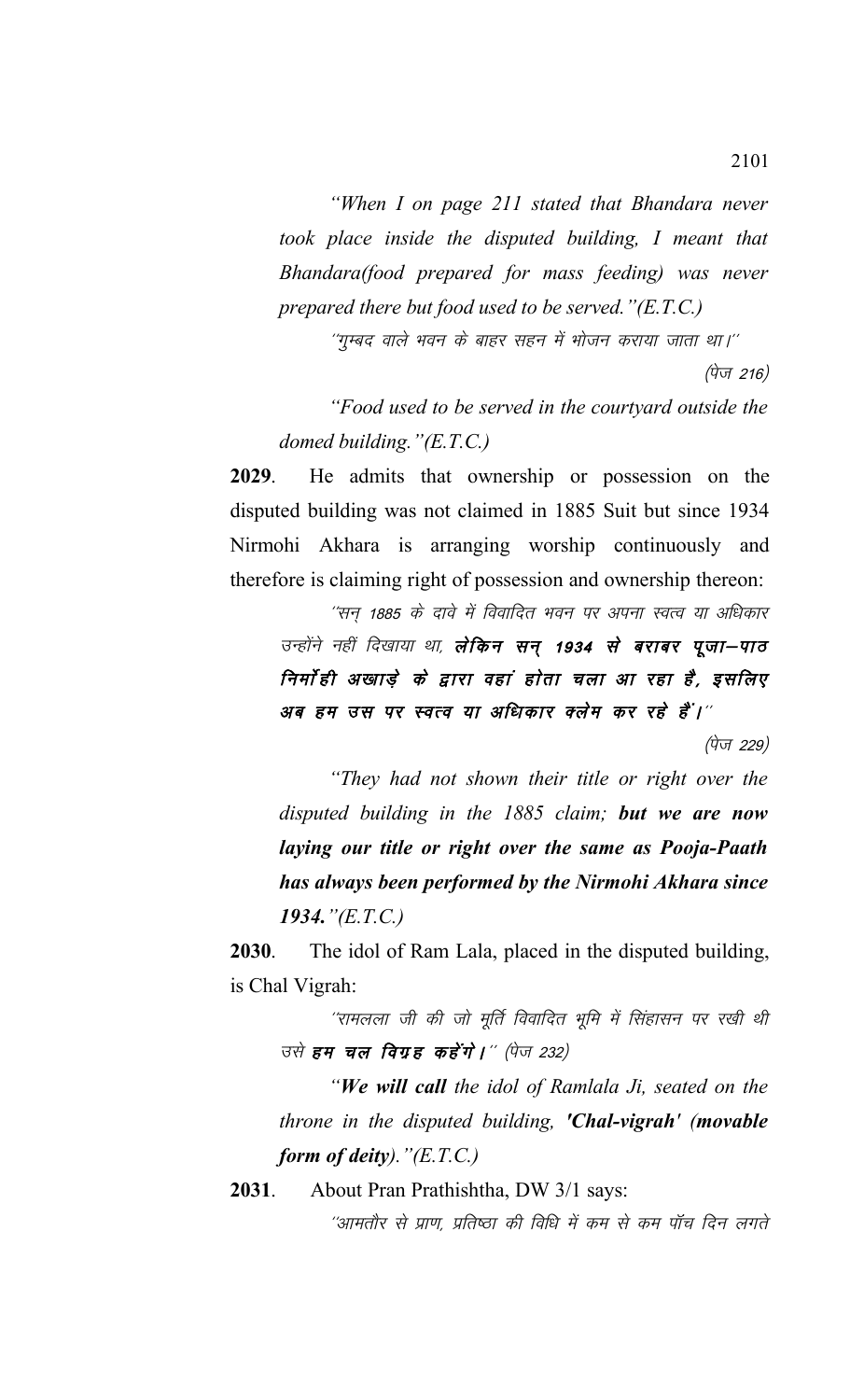हैं और कम से कम पॉच, पंडित मिलकर प्राण प्रतिष्ठा करते हैं। जहाँ पर प्राण प्रतिष्ठा करना होता है. उसके पास में मण्डप बनता है और वहां यज्ञ होता है, जिसमें जलाध्विास, अन्नाधिवास, शैययाधिवास आदि प्रकरण होते हैं ओर हवन होता है, तथा नगर की परिक्रमा होती है, तब जहाँ पर मंदिर में मूर्ति स्थापित किया जाना होता है, वहाँ मूर्ति को स्थापित किया जाता है।''  $(\dot{q}_{\nabla}$  233)

*"The ritual of 'Pranpratishtha' (vivification) normally takes at least five days and at least five Pandits (scholarly men) collectively perform 'Pranpratishtha'. 'Mandap' (canopy-like structure) is erected near the place where 'Pranpratishtha' is to be performed, and 'Yajna' (sacrifice) is performed there which comprise 'Jaladhiwas', 'Annadhiwas', 'Shaiyyadhiwas' etc.; and 'Hawan' is also performed and 'Parikrama' is also done of the town in whose temple idol is to be installed or is installed."(E.T.C.)*

**2032**. He explained about the temple on the north of the disputed site:

''गुदड़तड़ वाले मंदिर को जन्मभूमि मंदिर नहीं कहते हैं लेकिन जन्मभूमि मंदिर का प्राचीन नाम जन्म स्थान है, बाद में यह जन्मभूमि के नाम से प्रचलित हुआ और कागजातों में इसका नाम जन्मस्थान करके ही दर्ज है। सैकड़ो वर्ष पहले से इस जन्मस्थान को जन्मभूमि कहा जाने लगा। यह परिवर्तन कब, कैसे हुआ, इसकी कोई मुझे जानकारी नहीं है।''

(पेज 244)

*"The Gudadtad temple is not called Janmbhumi temple but the old name of the Janmbhumi temple is Janmsthan, which later came to be known as Janmbhumi and its name is recorded only as Janmsthan in records. Hundreds of years ago, this Janmsthan came to be called Janmbhumi. I have no knowledge as to how and when this change came to be."(E.T.C.)*

**2033**. However, about maintenance of building, he could not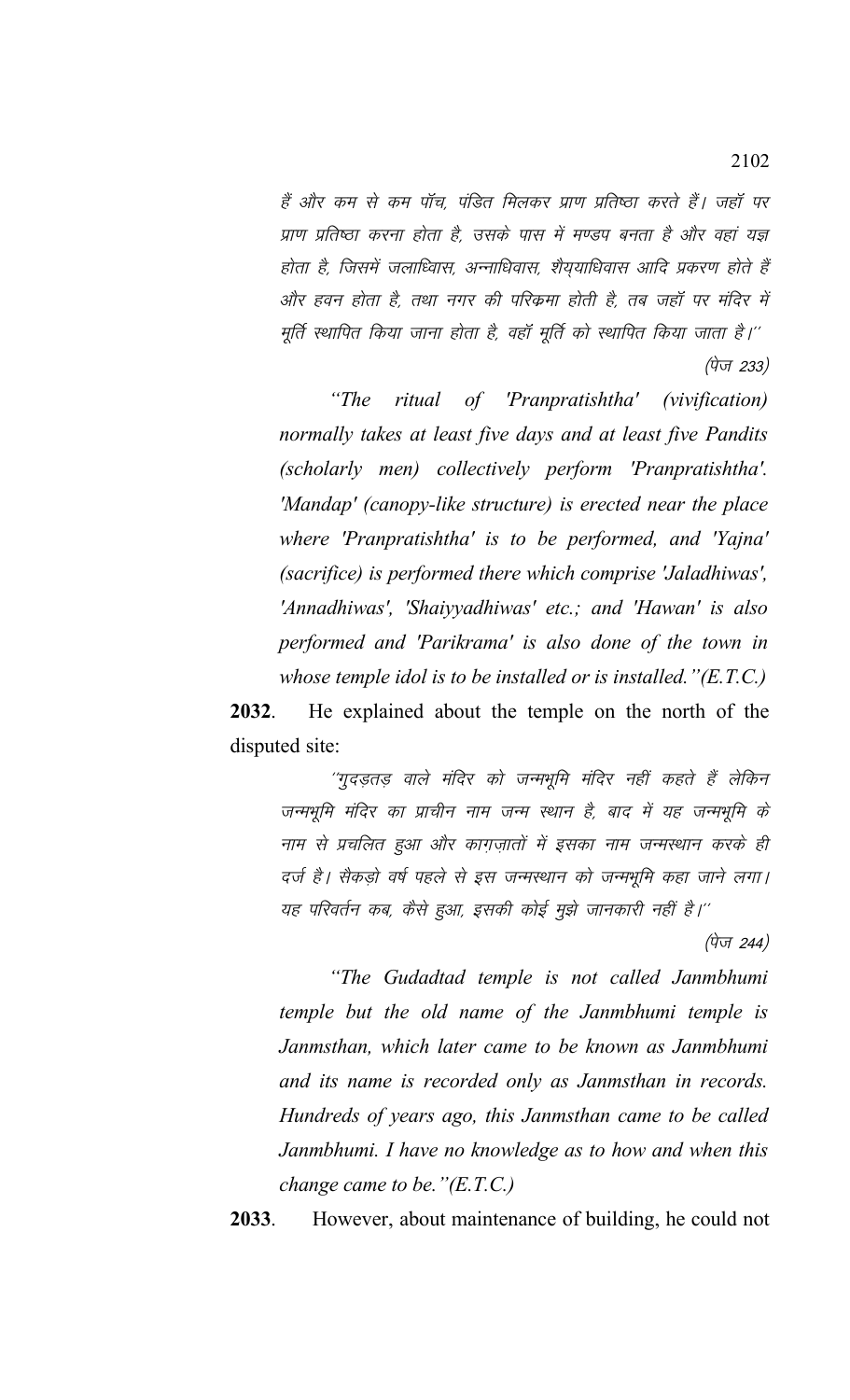say anything very clearly:

 $^{\prime\prime}$ सन् 1946 से 29 दिसम्बर सन् 1949 के बीच विवादित भवन की चुनाकारी अथवा पूताई हुई थी। यह पुताई लगभग हर वर्ष होती थी। एक बार विवादित भवन में पुताई में **कितना** व्यय होता था, इसकी जानकारी मुझे नहीं है।'' (पेज 253)

*"Between 1946 and 29th December, 1949, the disputed building was lime-washed or white-washed. This white washing used to be done almost every year. I do not have the knowledge as to how much expenditure was incurred in white washing the disputed building once."(E.T.C.)*

**2034**. **DW 3/2 Raja Ram Pandey** claims to have visited disputed site for worship of Sri Ram Lala since 1930:

''मैं सन् 1930 से रामजन्मभूमि पर दर्शन करने जाता रहा हूं। मैंने रामजन्मभूमि की परिक्रमा भी बराबर की है। यह सही है कि हनुमत द्वार वाली दीवार में ही दाहिनी तरफ वाराह भगवान की प्रतिमा ताखा में थी। ताखा, पूर्वी दीवार में दक्षिण की तरफ था।'' (पेज 20)

*"I have been going to have darshan at Ramjanmbhumi since 1930. I have always also performed circumambulation at Ramjanmbhumi. It is true that an idol of Lord Varah was on a niche to the right of the wall itself having the Hanumat Dwar. The niche was on the southern side in the eastern wall."(E.T.C.)*

"विवादित भवन में मैं जब से भी दर्शन करने जा रहा हूँ, उसी समय से मूर्ति वहाँ पर विराजमान है, पर कब से थी, इसका मुझे ज्ञान नहीं है। विवादित भवन में जब मैं पहली बार सन् 1939 में गया था, उस समय वहां भगवान विराजमान थे और मैं उनकी पूजा व दर्शन करके चला आया था। **सन्** 1930 के बाद से मैं विवादित भवन में भगवान ⁄ मूर्ति को विराजमान देख रहा हूँ।'' (पेज 26)

*"The idol is present there since the time I have*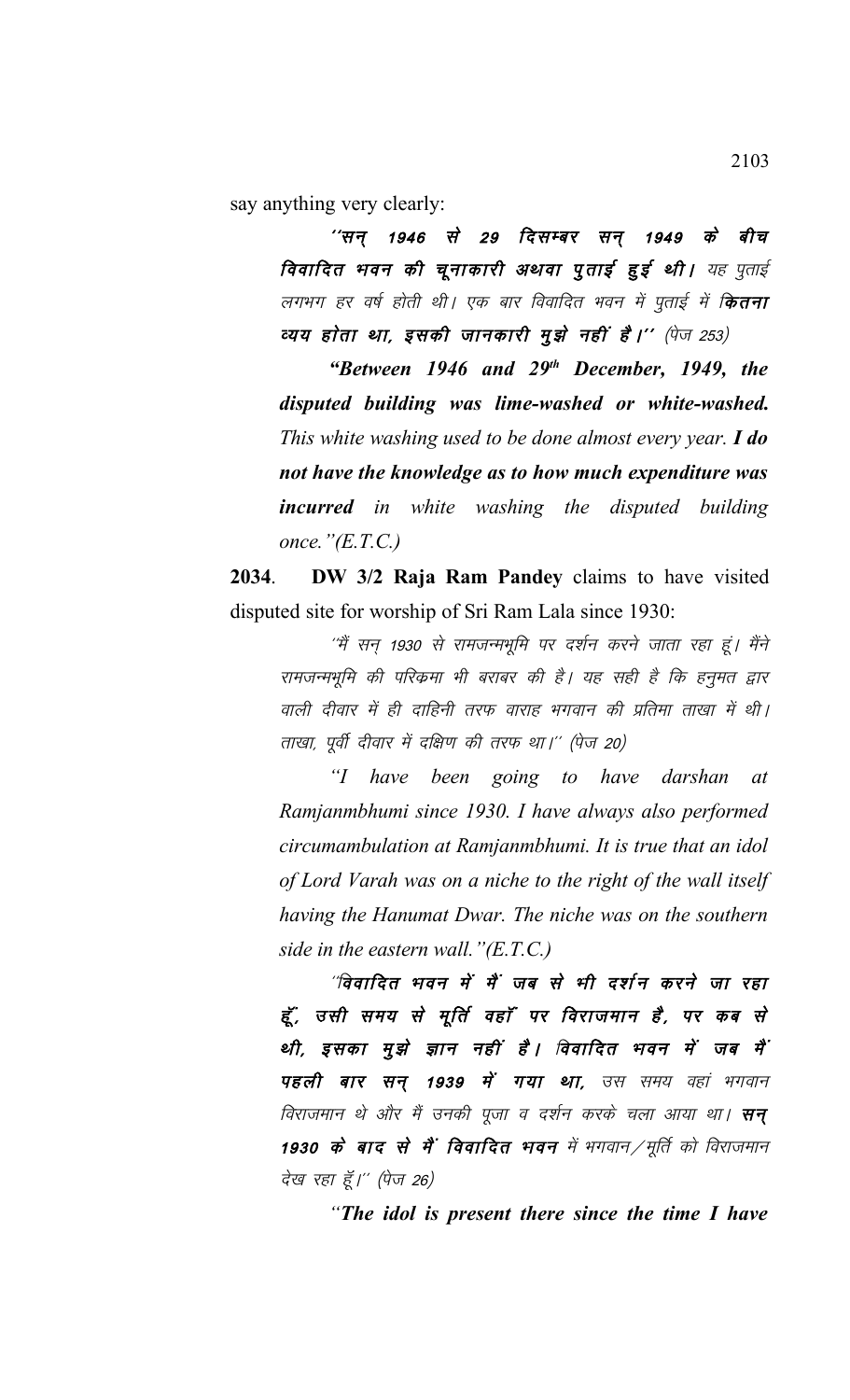*been going to have 'Darshan' at the disputed building. But I do not know since when it has been there. In 1939, when I first went to the disputed building, 'Bhagwan' was seated there and I returned from there after performing 'Pooja' and having 'Darshan' of Him. I have been seeing Bhagwan/idol of Bhagwan seated in the disputed building since 1930."(E.T.C.)*

''मैंने हज़ारों बार कुर्क़ी के पहले आधा घन्टा से एक घण्टा तक बीच वाले गुम्बद के नीचे बैठकर रामकीर्तन किया था।'' (पेज 39)

*"Prior to the attachment, I had thousands of times performed 'Ramkirtan' by sitting beneath the central dome for half an hour to an hour."(E.T.C.)*

**2035**. He denied construction of mosque by Babar in 1528: ^'यह कहना गलत होगा कि बाबरी मरिज़द सन् 1528 में बनी थी।'' (पेज $25)$ 

*"It would be wrong to say that the Babri mosque was built in 1528 AD."(E.T.C.)*

**2036**. In the zeal of denying existence of any mosque at the disputed sight he gave different versions about his knowledge of the word "Babri Masjid":

''मैं सन् 1949 के बाद से बाबरी मस्जिद का नाम सुन रहा हूँ, उससे पहले मैंने बाबरी मस्जिद का नाम नहीं सुना था। सन् 1949 से जिस बाबरी मस्जिद के बारे में सून रहा हूँ, वह अयोध्या में कहाँ पर स्थित है या थी, इसकी मुझे जानकारी नहीं है। उसका मुकदमा चल रहा है, इसकी जानकारी मुझे है।'' (पेज 62)

*"I have been hearing of the Babri mosque since 1949; I had not heard of the Babri mosque earlier. I do not know where in Ayodhya the Babri mosuqe – about which I have been hearing since 1949 – is or was situated. I have the knowledge that a case in this connection is going on."(E.T.C.)*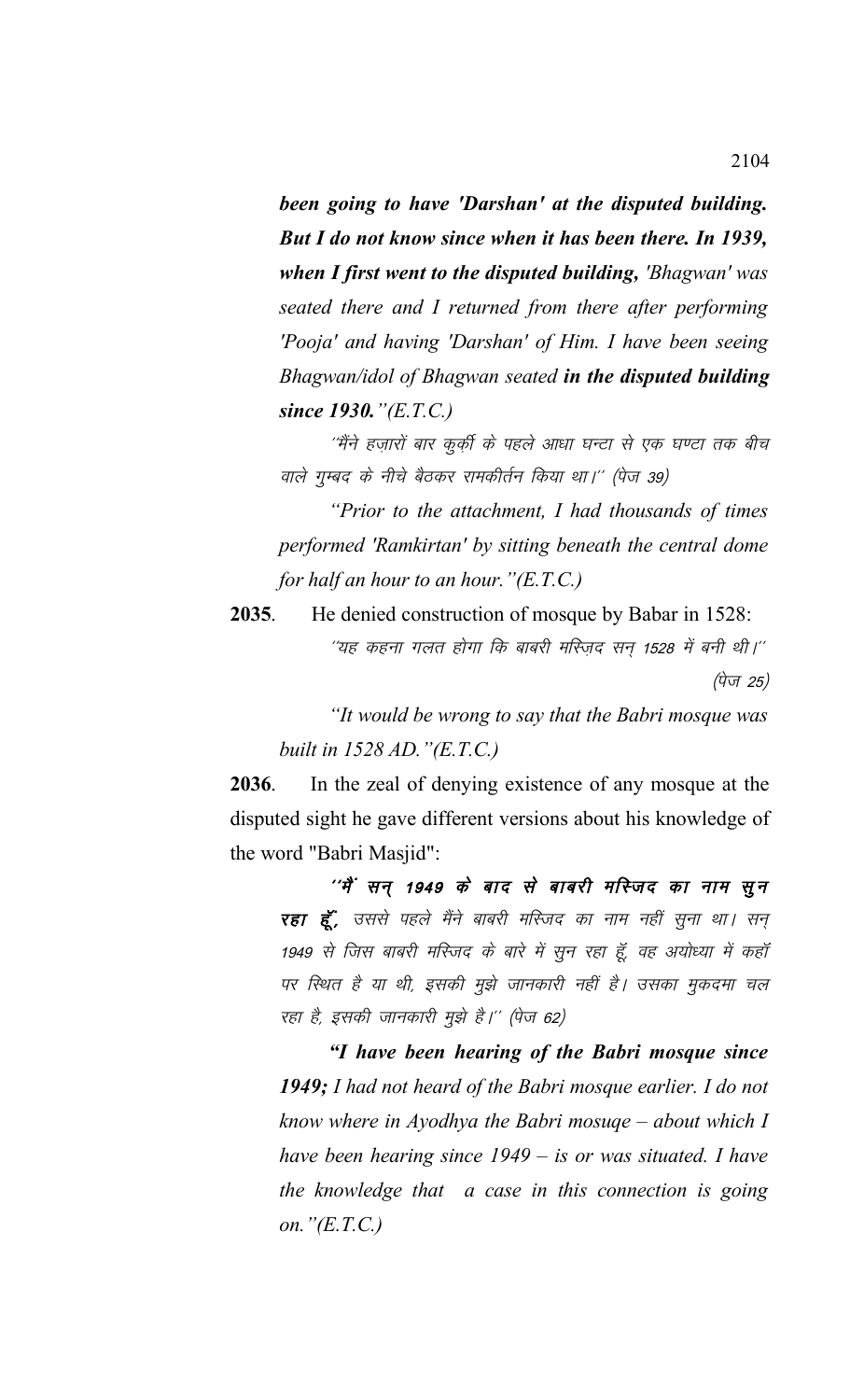''मन्नान साहब के जिरह करने पर मुझे यह मालूम हुआ था कि जिस भवन को मैं जन्मभूमि मन्दिर कहता हूँ उसी को मुसलमान लोग बाबरी मस्जिद कहते हैं।'' (पेज 62)

*"From Mannan Sahib's cross-examination I came to know that the building which I call Janmbhumi temple is called the Babri mosque by Muslims." (E.T.C.)*

^'विवादित भवन की कुर्की के बारे में समाचार मैंने सन् 1949–50 में पढा था। उन समाचारों में भी बाबरी मस्जिद का नाम नहीं आया था।''

 $(\dot{q}\bar{w}$  63)

*"In 1949-50 I went through the news regarding the attachment of the disputed building. The words 'Babri mosque' had not occurred in those pieces of news."(E.T.C.)*

''मैंने ऐसा नहीं सुना कि वह ढॉचा बाबर के समय था, इस कारण लोग उसे गिराना चाहते थे। मैं उस विवादित भवन को मंदिर समझता था।'' (पेज 72)

*"I have not so heard that the structure was of the time of Babar, therefore, people wanted to demolish the same. As regarded that disputed building as temple."* 

*(E.T.C)*

 $^{\prime\prime}$ मेरी मुसलमानों से मुलाकात होती रही थी और सन् 1992—93 में भी मुलाकात होती रहती थी, परन्तु किसी मुसलमान ने मुझसे यह नहीं कहा कि 6 दिसम्बर सन् 1992 को बाबरी मस्जिद गिरा दी गयी थी।'' (पेज 73)

*"I had been meeting Muslims and I used to have meetings with them in 1992-93 as well; but none of the Muslims told me that the Babri mosque had been demolished on 6th December, 1992. "(E.T.C.)*

''जब श्री अब्दुल मन्नान साहब की जिरह में बाबरी मस्जिद का नाम आया तब मैंने यह समझ लिया था कि यह उसी विवादित भवन से संबंधित है, जिसको मैं राम जन्म  $H$ मूमि समझता रहा हूँ।'' (पेज 74)

*"When the name of Babri mosque appeared in the*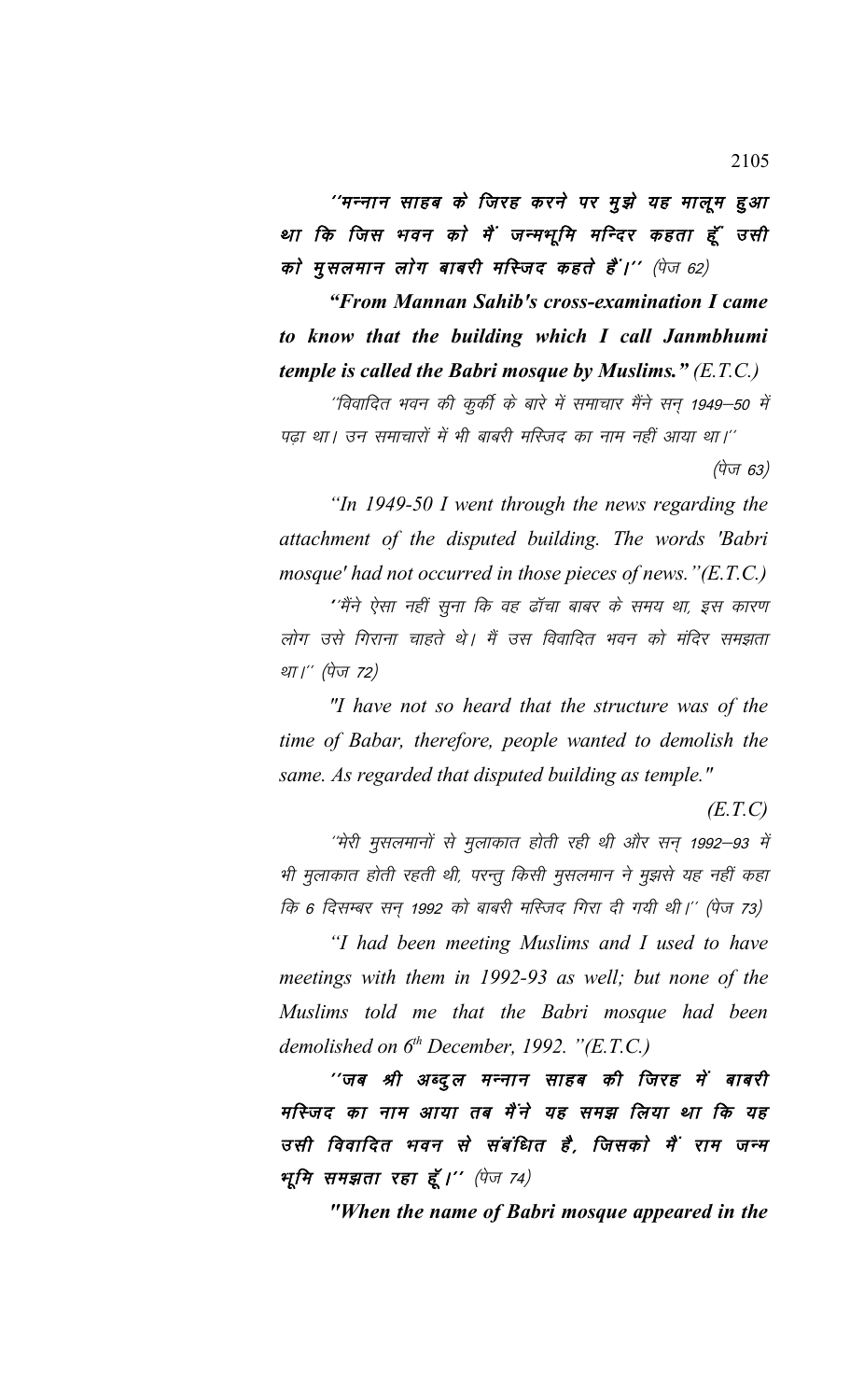*cross-examination of Sri Abdul Mannan, I understood that the same related to the same disputed building which I have been regarding as Ramjanambhumi."*

*(E.T.C)*

''मैं' 22 सितम्बर सन् 2003 को लखनऊ हाईकोर्ट आया, तो एक कमरे पर मैंने लिखा हुआ पढ़ा ''रामजन्मभूमि—बाबरी—मस्जिद'', तो मेरी समझ में आया कि ''रामजन्मभूमि मन्दिर'' का ''बाबरी मस्जिद'' से कोई सम्बन्ध **है |''** (पेज 152)

*"On 22***nd** *September, 2003 I came to Lucknow High Court and read 'Ramjanmbhumi-Babri Masjid' written outside a room, when I came to understand that 'Ramjanmbhumi temple' has some relation with 'Babri mosque'." (E.T.C)*

**2037**. When faced with certain problem due to long drawn cross examination, he immediately took recourse to age old defence of "weak memory" and says:

''मेरी आयू 87 वर्ष हो गयी है और **मेरा विवेक ठीक कार्य** नहीं करता है, इस कारण मूझे याद नहीं रहता है कि मैंने कब क्या कहा। मेरे उपरोक्त बयानों में से आज वाला उपरोक्त बयान सही है, कल दिनांक 30.9.2003 वाला बयान त्रूटिवश दे गया हूँ।'' (पेज 70)

*"I have grown 87 years old and my discretion does not work in a proper manner. For this reason, I fail to remember which particular thing I stated at a particular time. Of the aforesaid statements, the above mentioned statement given by me today is correct; I have wrongly given the statement dated 30.09.2003."(E.T.C.)*

**2038**. About the period as to when the idols were kept in the disputed building he says:

''मुझे यह ज्ञान नहीं है कि विवादित तीन गुंबदों वाले भवन में मूर्तियां कब और किसने रखवाई, परन्तु जब से मैं वहाँ जा रहा हूँ, तब से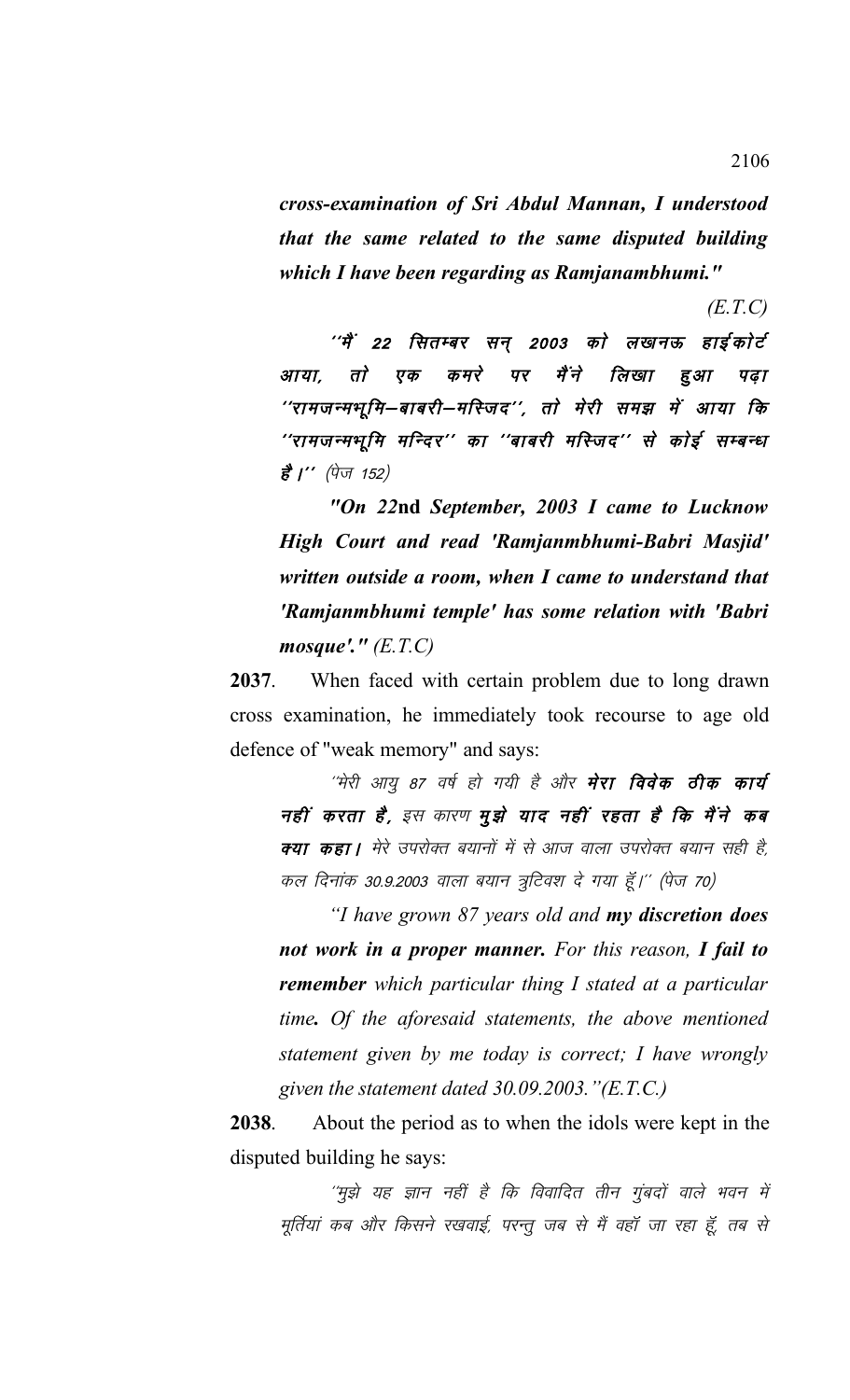उन्हें वहां देख रहा हूँ। उत्तर वाला फाटक केवल मेला में खुलता था।'' (पेज 76)

*"I do not have knowledge of the fact as to who installed the idols in the three dome disputed structure and when, but ever since I have been going there, I have seen them over there. The northern gate used to open only during fairs." (E.T.C)*

**2039**. Regarding the dividing wall between outer and inner courtyard as well as 1934 damage, he says:

 $^{\prime\prime}$ जिस दीवार में लकड़ी के जंगले लगे होना मैं बता रहा हूँ, यह वही दीवार है, जिसमें सन् 1949 के पहले से लोहे के सीखचे लगे हुए थे। इस दीवार में लोहे के सीखचे सन् 1949 से लगे हैं, उससे पहले सन् 1930 से लकड़ी के जंगले लगे हुए थे, फिर कहा कि लकड़ी के जंगले सन् 1930 के पहले से लगे हुए थे। **इसी दीवार को** सन् 1934 में मामूली क्षति पहुँची थी। इस दीवार के अलावा विवादित भवन के अन्य किसी भाग को सन् 1934 में मैंने क्षतिग्रस्त नहीं देखा। विवादित स्थल के करीब सन 1934 के दंगे में कोई भी मुसलमान नहीं मारा गया था, अयोध्या में 8–10 मुसलमान मारे गए थे। मेरी जानकारी में नहीं है कि विवादित भवन की जिस दीवार को क्षति पहुँची थी, उसकी मरम्मत कराई गई थी, या नहीं। **उस दीवार को** क्षतिग्रस्त रूप में मैं सन् 1949 तक देखाता रहा।''(पेज 88)

*"The wall in which I am stating about fixation of wooden 'Jangla' (grating), is the same wall in which iron grills were fixed prior to the year 1949. The iron grills in this wall are fixed since 1949, prior to it were wooden 'Jangla' since 1930, then stated that the wooden 'Jangla' were fixed before the year 1930. This very wall had suffered minor damage in the year 1934. Apart from this wall, I did not see any other part of the disputed structure damaged in the year 1934. No Muslim was killed near the disputed structure in the riot of the year*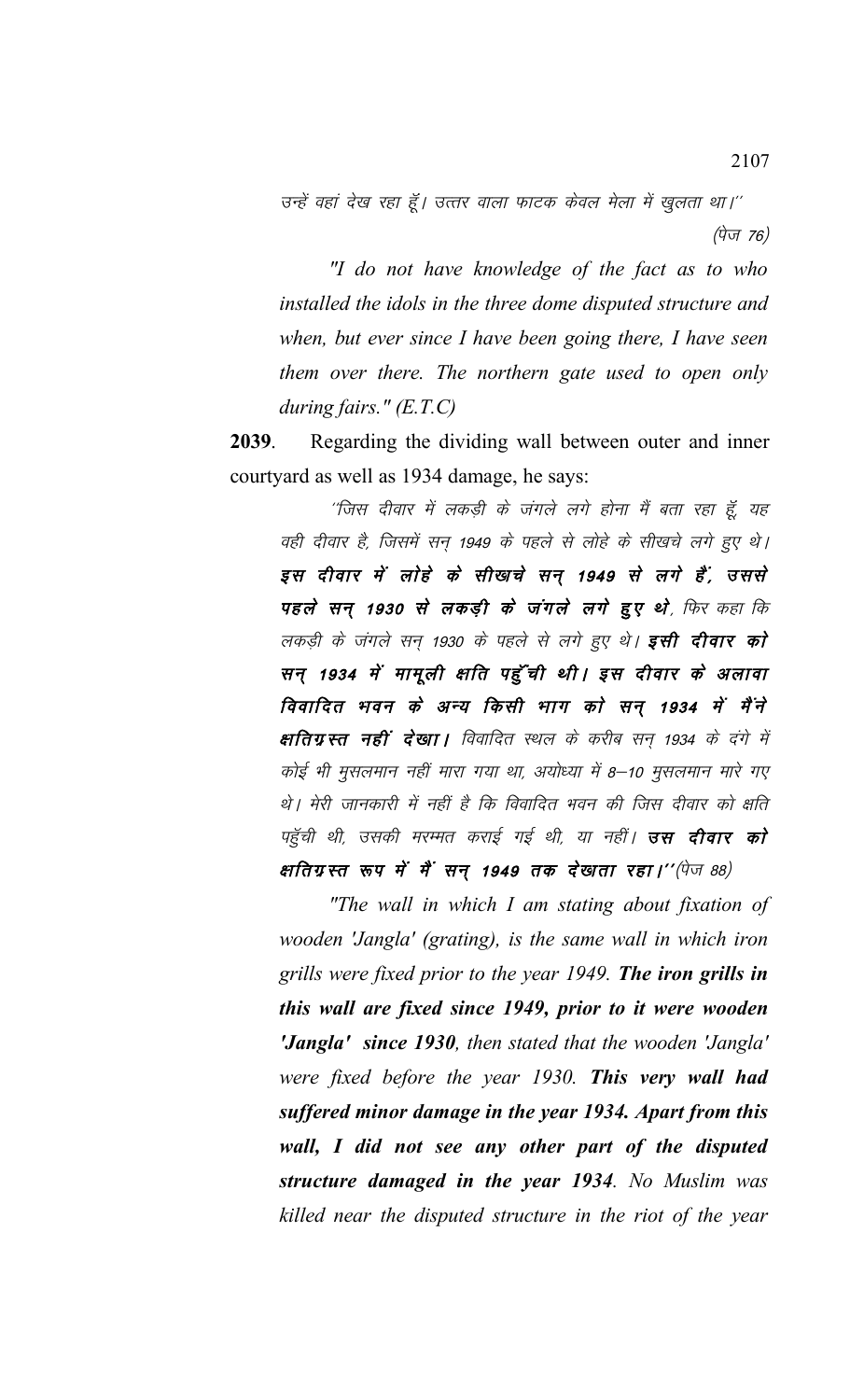*1934. 8-10 Muslims were killed in Ayodhya. It is not within my knowledge whether the wall of the disputed structure, which had suffered damage, had been repaired or not. I had seen that wall in a damaged state till the year 1949."*

*(E.T.C)*

"यह कहना गलत है कि सन् 1934 के दंगे में विवादित भवन के शिखार उसकी पश्चिमी दीवार एवं फर्श आदि को **क्षतिग्रस्त किया गया था।'' (पेज 89)** 

*"It is wrong to say that the dome, western wall and floor of the disputed structure had been damaged in the riot of the year 1934." (E.T.C)*

(Note: This is contradictory to DW 3/1, page 127.)

''यह कहना भी गलत है कि जिस दीवार में लकडी के जंगले होना मैंने बताया है, उनमें कभी लकड़ी के जंगले नहीं लगे थे। यह भी कहना गलत है कि उक्त दीवार में सन् 1930 के पहले से ही लोहे के सीखचे / जंगले लगे थे।'' (पेज 89)

*"It is also wrong to say that the wall, in which the wooden windows are stated to have been fixed, never had wooden 'Jangla' . It is also wrong to say that iron grill/'Jangla' had been fixed in the said wall before the year 1930." (E.T.C)*

**2040**. On the one hand he admits weak memory due to old age but on the other hand he is able to tell as to what actually happened when for the first time he went to visit the disputed site in 1930 and that too after almost 73 years:

''मेरे पिता जी प्रथम दिन जब मुझे लेकर विवादित भवन में दर्शन कराने गए तो फाटक पर ही उन्होंने बताया कि देखो इन खम्भों में हनुमान जी की मूर्ति लगी है और इसे हनुमत द्वार कहते हैं और उन्हीं के बताने के आधार पर मैंने यह बात कही है।'' (पेज 150)

*"On the first day when my father took me to the disputed structure for 'darshan', he told me at the gate-*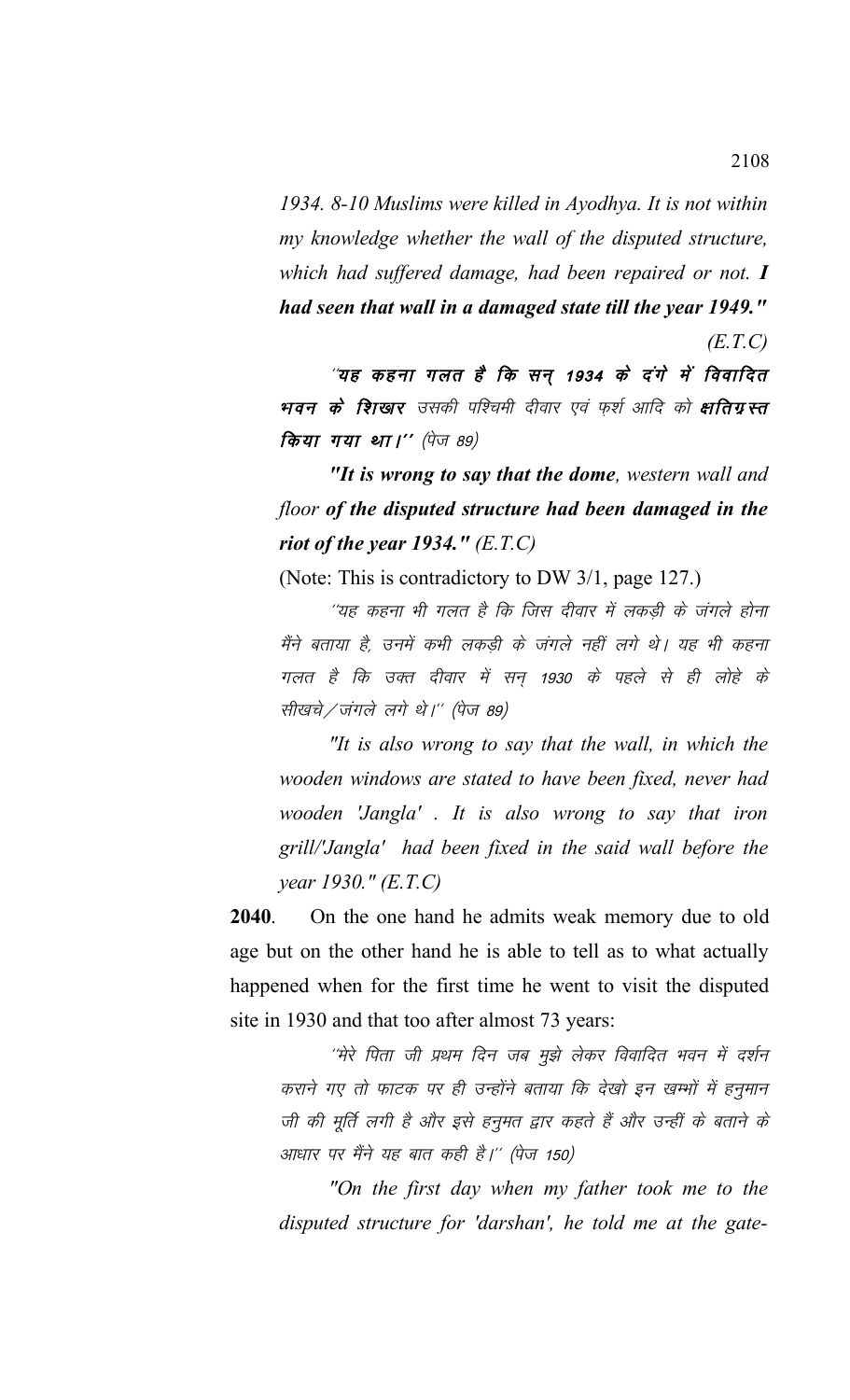*look, these pillars contain the idol of Hanuman Ji and it is called Hanumatdwar and it is on basis of facts told by him that I have stated these facts." (E.T.C)*

**2041**. **DW 3/3, Satya Narain Tripathi** claims to have visited the disputed building since 1941 several times and has seen the idol of Lord Ramlala in the Garbhgrih, i.e., under the central dome of the disputed building. He is not resident of Ayodhya but resides at Village Mahawan, Tahsil Bikapur, District Faizabad and was born on 08.09.1931. His village is about 35 kms from Ayodhya. He did not deny, as such, any incident whether took place in the night of 23/12/1949 on page 22.

 $^{\prime\prime}$ मुझे पता नहीं कि दिनांक 23.12.1949 की रात को कुछ लोगों ने घुस कर मूर्तियां रखी या नहीं।''

*"I do not know whether or not some persons had entered and placed idols on the night of 23.12.1949. "(E.T.C.)*

**2042**. On page 37 he claims that the disputed building was constructed by Vikramaditya. On page 80 he said about the size of the three domes as under:

''विवादित भवन में तीन गुम्बद थे। **तीनों गृम्बद एक ही** आकर के थे।''

*"There were three domes in the disputed building. All the three domes were of the same size." (E.T.C.)*

**2043**. This statement is ex facie incorrect since the central dome was bigger than the rest two and it is virtually the admitted position by all the parties. We also find it from the bare perusal of the photographs of the disputed building available to us. Most of the statement of this witness is based on assumption and hearsay, i.e., the information he has received. On the one hand he gave statement about his visit to the disputed site very accurately but regarding placement of various items thereat he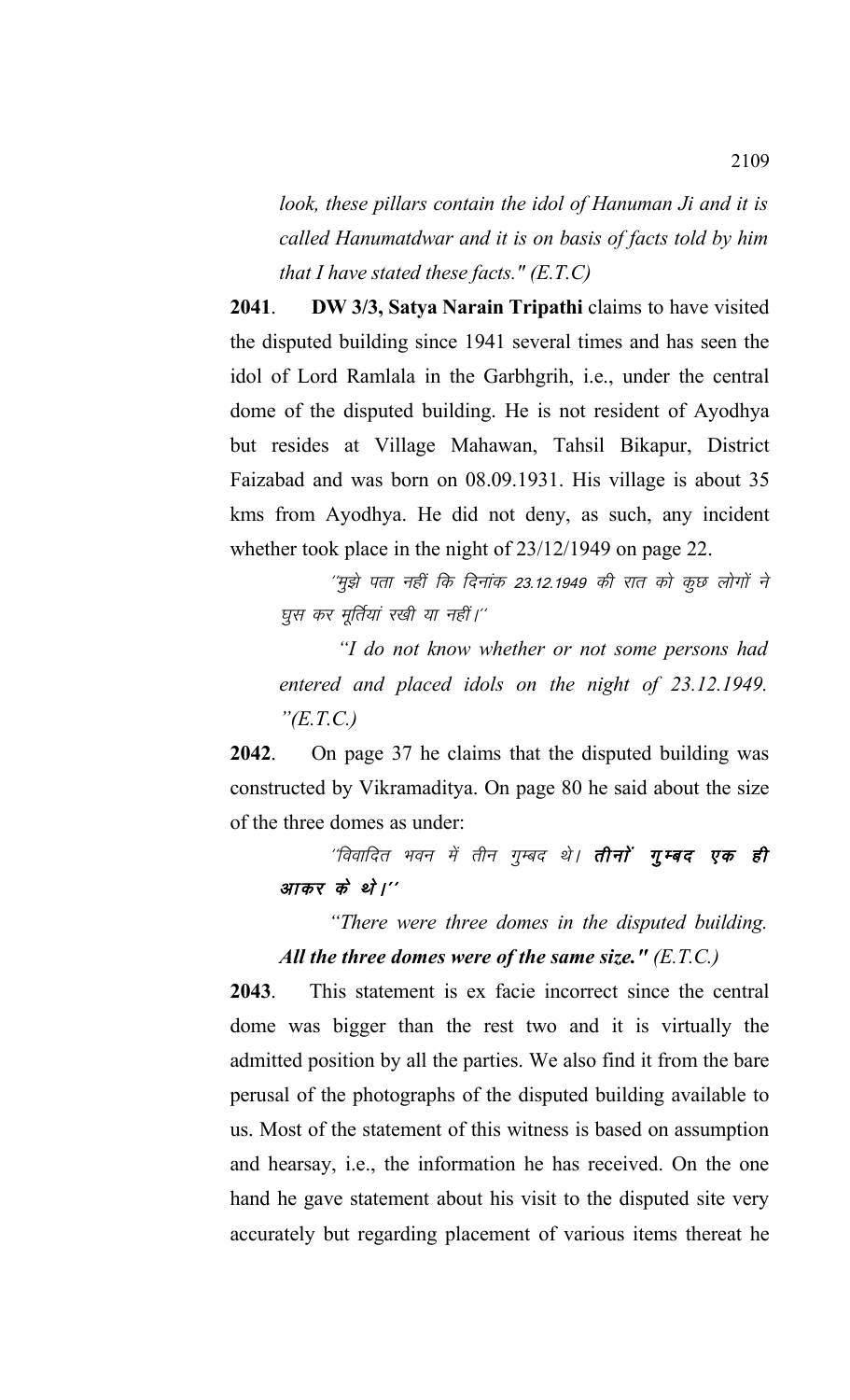made contradictory statement. On page 24 he said that there were idols of Ramji, Lakshmanji and Hanumanji kept on Sinhasan which remained there from 1941 to 1992 (page 25) but then on page 26 he retracted from the said statement after looking to the photographs and said that it was not clear to him when he used to visit and in what manner the idols were kept.

**2044. DW 3/4, Mahant Shiv Saran Das,** a Bairagi of Ramanandi Sampraday, claims that he is visiting Ram Janambhumi since 1933 and has worshipped the idols of Lord Ramlala inside the disputed building under the central dome, i.e., Garbhgrih. On page 13 he, however, improved upon his statement by stating that he was born in 1920 and since 1930 to 1942 he remained at Ayodhya continuously.

''अयोध्या में मैं 10 वर्ष की आयू से सन् 1942 तक लगातार रहा हूँ। मेरा जन्म वर्ष 1920 में हुआ था। सन् 1930 में मैं दस वर्ष का था और सन् 1930 से सन 1942 तक मैं लगातार अयोध्या में रहा और यह अवधि लगभग 12 वर्ष की होती है।''

*"From the age of 10 years up to 1942, I have always been at Ayodhya. I was born in 1920. I was 10 years old in 1930, and I continued to reside at Ayodhya from 1930 to 1942, and this period is of nearly 12 years."(E.T.C.)*

**2045**. This statement is contradicted by him repeatedly.

 $^{\prime\prime}\!\dot{\vec{\tau}}$  अयोध्या सैकड़ों बार गया हूँ और वहाँ पर मैं रहा भी हूँ। . . . . अलीगंज में हमारे घर के सामने ही एक मस्जिद है। . . . . . 11 वर्ष की अवस्था में मेरा यज्ञोपवीत हो गया था, उसके बाद मैंने घर छोड दिया था।'' (पेज 28)

*"I have been to Ayodhya hundreds of times and I have also resided there. . . . . . . There is a mosque right in front of our house at Aliganj. . . . . . . . My 'Yogyopaveet' (sacrificial thread ceremony ) was solemnised when I was 11 year old. After that I left the house."(E.T.C.)*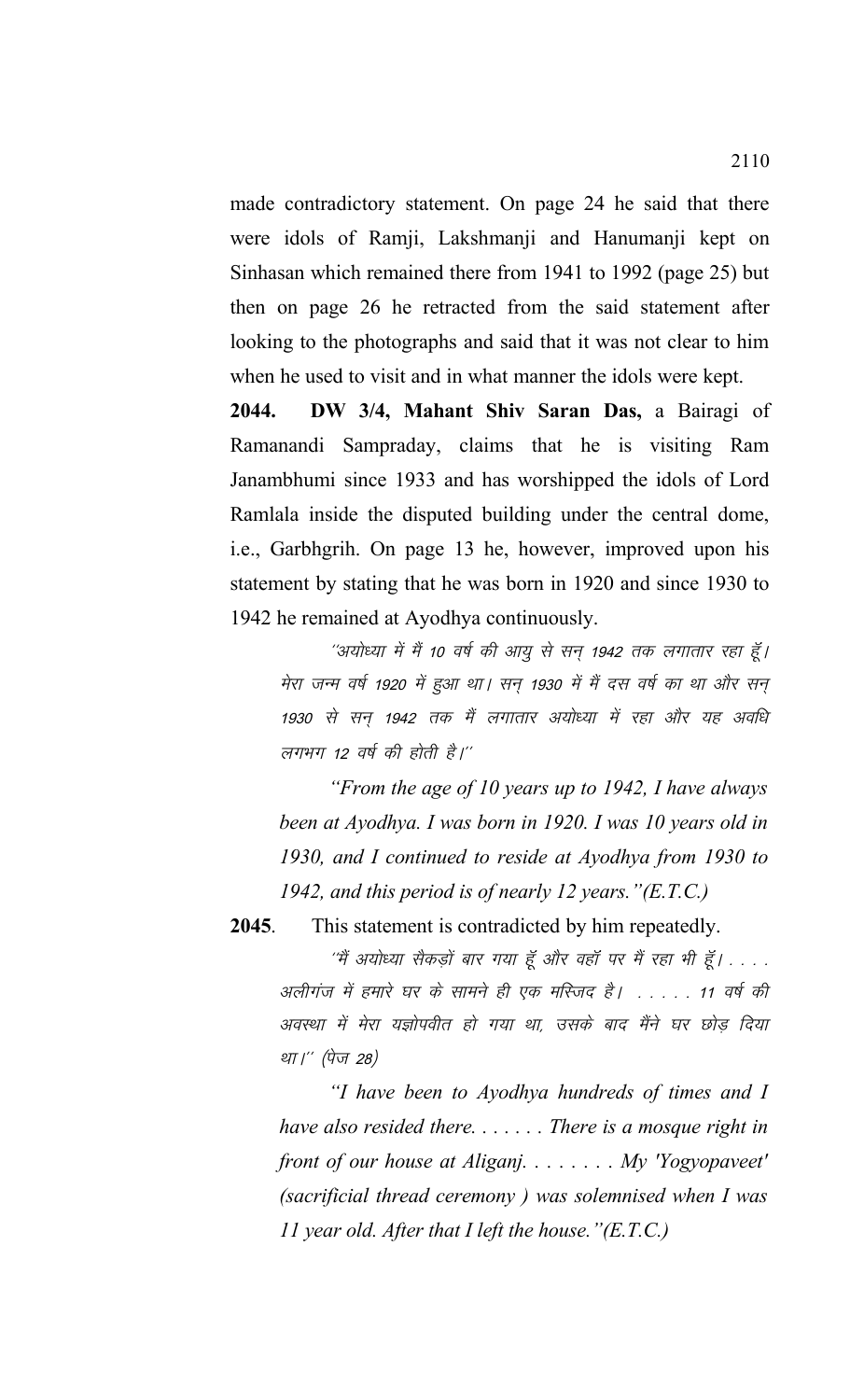''12 वर्ष की अवस्था में मैं अयोध्या गया था और उसी समय से मैंने मूर्तियॉ ही देखी हैं। मुझे ध्यान नहीं है कि जब मैं 12 वर्ष की आयु का था, उस समय सन् कौन सा था। मैं अंदाज से भी सन् नहीं बता सकता।'' (पेज 29)

*"At the age of 12, I visited Ayodhya and since then I have seen the idols only. I do not remember which year was in the running when I was 12 years old. I cannot tell the year even by guess."(E.T.C.)*

''अयोध्या में मैं उस वक्त से रहा जब मैं महराज जी का शिष्य बना। मैं महाराज जी का शिष्य सन् 1945 में बना। उसके बाद 5–6 साल तक मैं बड़ी छावनी में महाराज जी की सेवा करता था। उसके बाद अपने गुरू भाई राम मनोहर दास जी के साथ अहमदाबाद चला गया।'' (पेज 34)

*"I began to reside at Ayodhya since I became the disciple of Maharaj Ji. I became disciple of Maharaj Ji in 1945. After that, I served Maharaj Ji at Badi Chhavani (big cantonment) for 5-6 years. Thereafter I went to Ahmedabad with my Gurubhai (disciple of the same spiritual teacher), Ram Manohar Das Ji. "(E.T.C.)*

''मैं 11 वर्ष की उम्र में गुजरात गया था। मैं वहाँ करीब 13 साल तक रहा।'' (पेज 38)

*"I went to Gujrat while being 11. I resided there for about 13 years." (E.T.C.)*

''मेरे महाराज जी बड़ी छावनी के श्री श्री 108 महन्त श्री स्वामी कौशल किशोर दास जी थे और वे 80 साल तक अयोध्या में रहे और उसी दौरान गददीशीन रहे। मैं श्री महन्त जी के साथ लगभग 10 साल अयोध्या में रहा। जहाँ श्री महन्त जी रहते थे, वहीं मैं भी रहता था। मैं उनके साथ सन् 1946 से सन् 1956 तक रहा। 1956 के बाद मैं अपने गुरुभाई के साथ श्री द्वारिका जी चला गया।'' (पेज 40)

*"Sri Sri 108 Mahant Sri Swami Kaushal Kishore Das Ji of Badi Chhavani was my Maharaj Ji (spiritual teacher)*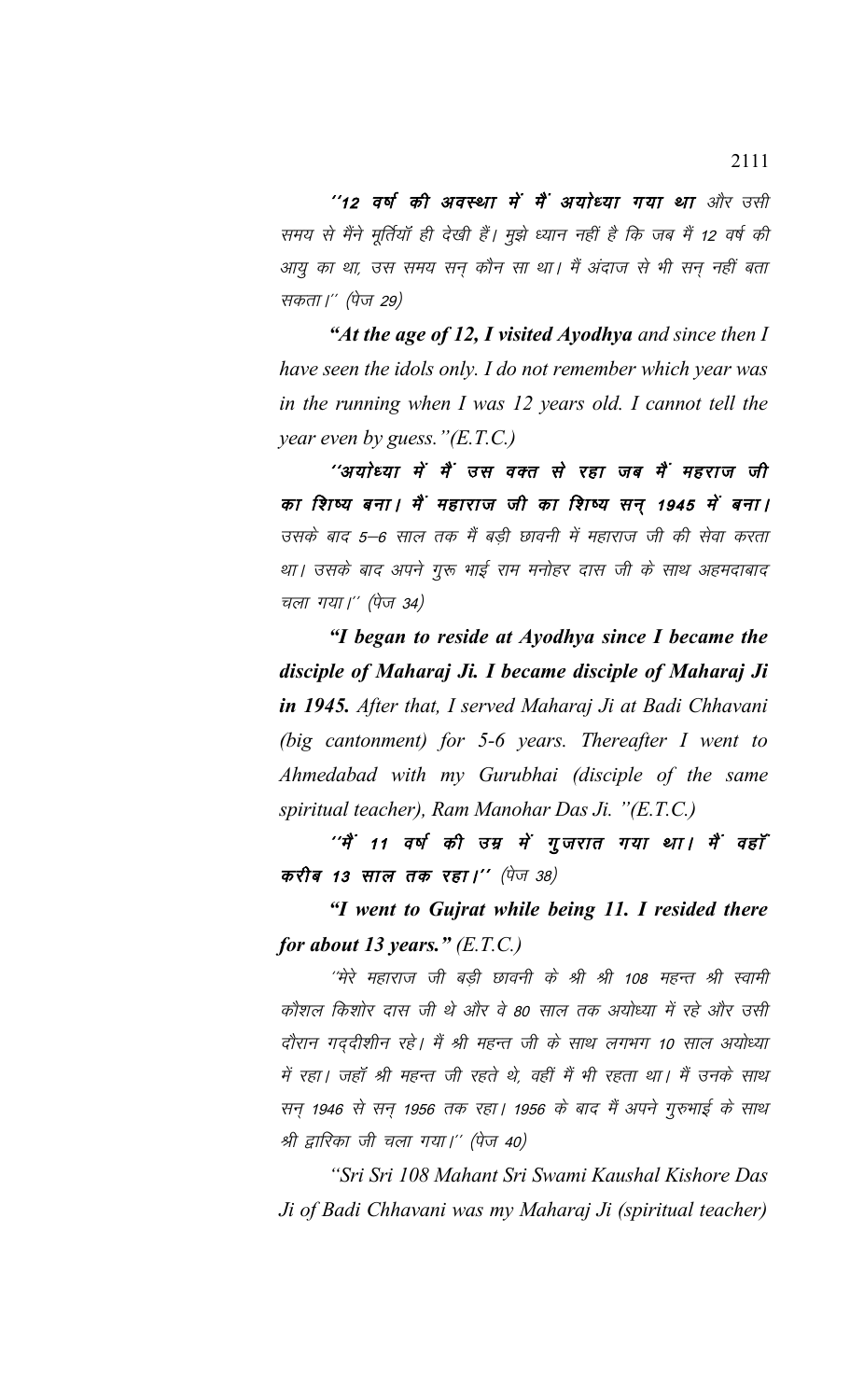*and he resided at Ayodhya for 80 years and continued to assume the seat during that very period. I resided at Ayodhya along with Sri Mahant Ji for nearly 10 years. I resided wherever Sri Mahant Ji resided. I was with him from 1946 to 1956. After 1956 I went to Sri Dwarika Ji along with my Gurubhai."(E.T.C.)*

''सन 1945–46 के उज्जैन के कूम्भ में श्री श्री 108 श्री स्वामी निर्मल दास जी महाराज ने मुझे नागा बनाया। उस समय मैं अहमदाबाद में ही रहता था।" (पेज 41)

*"Sri Sri 108 Sri Swami Nirmal Das Ji Maharaj initiated me as a Naga at the Kumbh held in Ujjain in 1945-46. At that time I resided in Ahmedabad itself."(E.T.C.)*

''मैं यह नहीं बता पाऊँगा कि मैं अयोध्या में कितने वर्ष तक रहा, क्योंकि मुझे गिनती नहीं मालूम। मेरा यज्ञोपवीत 11 साल की उम्र में हुआ था और उसके दो माह बाद मैं अयोध्या चला गया और साधू बन गया था। यज्ञोपवीत 11 साल की आयु में ही होता है। यज्ञोपवीत में ब्राहमण आते हैं। अयोध्या जाते ही मैं बड़ी छावनी में श्री श्री 108 श्री स्वामी कौशल किशोर दास जी का शिष्य हो गया। मेरी महन्त जी से पहली दफ़ा वहीं बड़ी छावनी में मुलाकात हुई थी और उनके शिष्य बनने के बाद मैं 10 साल वहाँ रहा था।" (पेज 41-42)

*"I am not in the position to tell for how many years I resided at Ayodhya because I do not know the numbers. My Yagyopaveet was solemnised while I was 11, and two months after that I went to Ayodhya and became a saint. Yogyopaveet is performed only at the age of 11 years. Brahmans come to attend Yagyopaveet. Immediately after going to Ayodhya I became the disciple of Sri Sri 108 Sri Swami Kaushal Kishore Das Ji of Badi Chhavani. I had first met my Mahant Ji at that very Badi Chhavani and I resided there for 10 years after becoming his*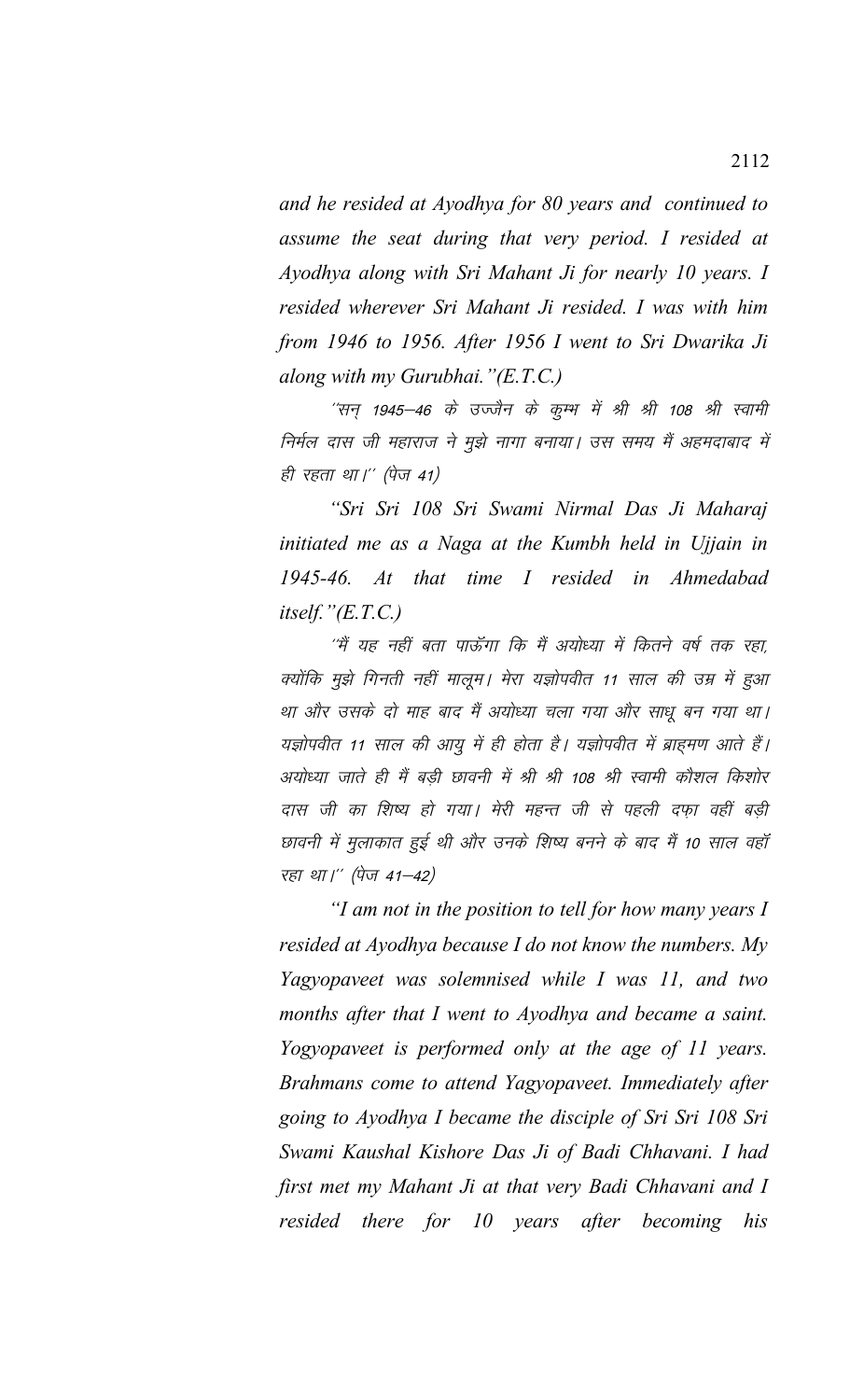*disciple."(E.T.C.)*

''विवादित भवन जो तीन गुम्बद का था, वहाँ मैं सन् 1936 से जा रहा हूँ। जब मैं विवादित भवन में पहली बार सन् 1936 में गया था, तो बीच वाले गुम्बद के नीचे तक गया था।'' (पेज 42)

*"Since 1936, I have been going to the disputed building which had three domes. In 1936, when I first went to the disputed building, I went up to beneath the central dome."(E.T.C.)*

''सन् 1938 से सन् 1950 तक मैं अयोध्या में नहीं रहा, परन्तू अयोध्या आता था और इस दौरान जब मैं अयोध्या आता था, तो विवादित स्थल की तरफ नहीं जाता था और अगर जाता भी था तो बाहर से हाथ जोड़कर लौट आता था।"  $(\dot{\vec{q}}\vec{q}$  54)

*"I did not reside at Ayodhya from 1938 to 1950 but whenever I came to Ayodhya I did not go towards the disputed site and if I at all went there I returned from outside after saluting the place with folded hands."*

## *(E.T.C.)*

मैं सन् 1938 तक अयोध्या में रहा था और उसके बाद सन् 1938 से सन् 1957 तक अहमदाबाद, मध्य प्रदेश, काठियावाड़, बम्बई आदि में भ्रमण करता रहा और सन 1958 में मैं कैलाश पर्वत और मान सरोवर की यात्रा के लिए गया था।'' (पेज 54)

*"I resided at Ayodhya until 1938 and after that kept travelling to Ahmedabad, Madhya Pradesh, Kathiyavad, Bomaby, etc. from 1938 to 1957, and went on journey to Mountain Kailash and Mansarovar in 1958. "(E.T.C.)*

''मैं विवादित भवन के नीचे वाले भाग में कम से कम सैकडों बार गया होऊँगा। स्वयं कहा कि मैं वहाँ पुजारी था, भंडारी था और भोग भी लगाता था। मैं श्री रामजन्म भूमि में पूजारी था। श्री राम जन्म भूमि से मेरा तात्पर्य तीन गुम्बद वाले विवादित भवन से ही है। मुझे सन् नहीं याद है कि किस सन में मैं वहाँ पुजारी था, परन्तु राम जन्म भूमि जब राम जन्म भूमि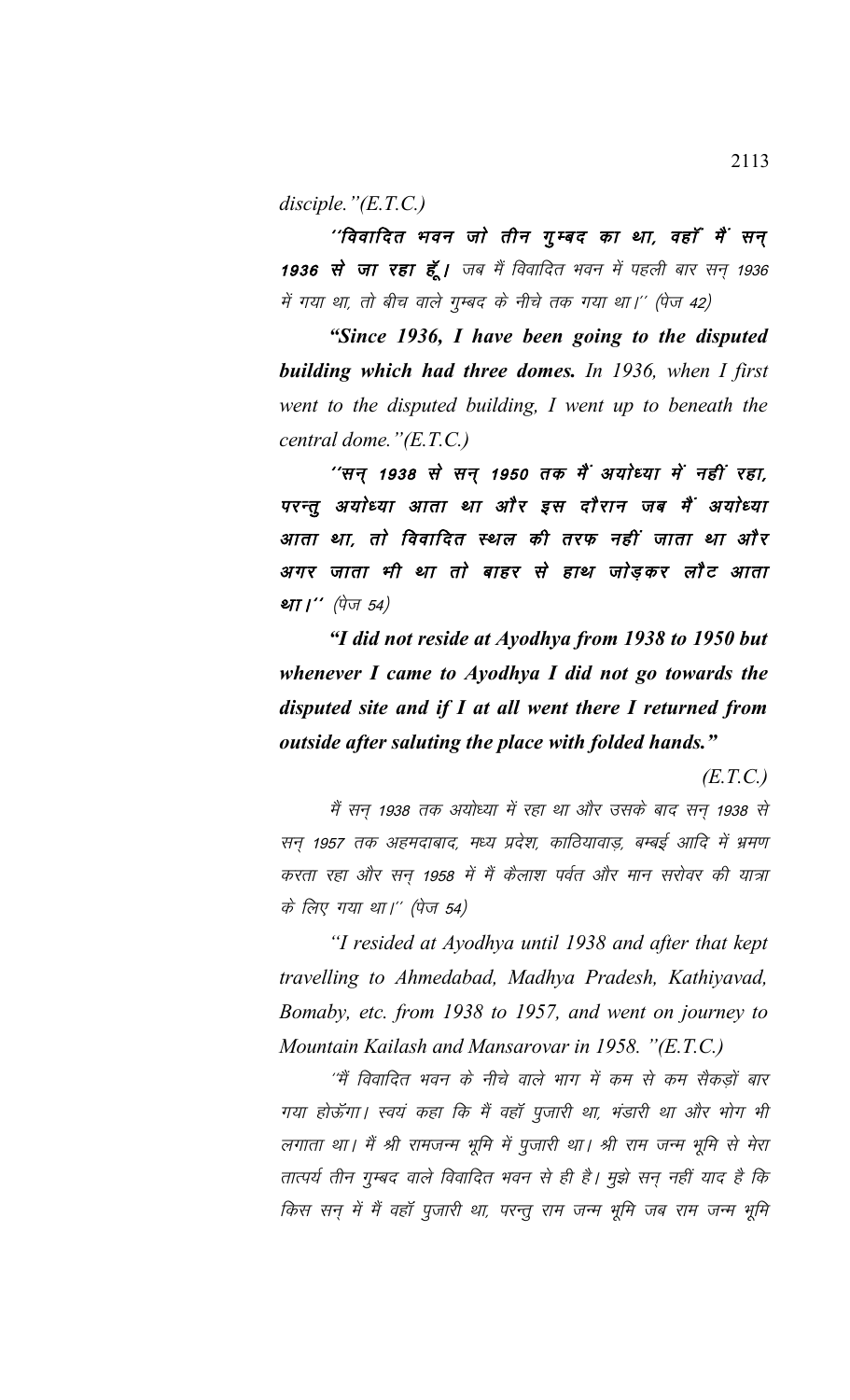नहीं थी, उसे विवादित नहीं कहा जाता था, तब मैं वहाँ पुजारी था और भण्डारी भी था।'' (पेज 66)

*"I must have gone to the lower part of the disputed building at least hundreds of times. (Himself stated) I was a priest there; I was a Bhandari and I also performed 'Bhog' (offering of meal to deity). I was a priest at Sri Ramjanmbhumi. By Sri Ramjanmbhumi I mean three domed disputed building. I do not remember the year in which I was a priest there but at the time when Ramjanmbhumi was not Ramjanmbhumi and as such it was not fit to be termed as disputed, I was a priest as also a Bhandari there."(E.T.C.)*

 $^{\prime\prime}$ में तीन गुम्बद वाले विवादित भवन में पुजारी भी रहा। मुझे यह याद नहीं है कि मैं तीन गुम्बद वाले विवादित भवन में 10–20 बार गया था या 100—200 बार गया या कितनी बार गया। मुझे याद नहीं है कि तीन गुम्बद वाले विवादित भवन में मैं कितने दिन पुजारी के रूप में रहा हूँ। मैं तीन गुम्बद वाले विवादित भवन में पुजारी के रूप में 2—4 साल रहा।''

(पेज 74)

*"I was also a priest in the three domed disputed building. I do not remember how many times–10-20 times or 100-200 times – I went to the three- domed disputed building. I do not remember for how many days I have been as a priest at the three- domed disputed building. I was a priest at the three- domed disputed building for 2-4 years."(E.T.C.)*

**2046**. He contradicted his own statement of page 74 on page 106.

''प्रश्न– आप अपने उपरोक्त स्वयं के बयान के अनुसार अयोध्या में सन् 1931 से सन् 1957 के बीच केवल 5–6 महीने लगातार रहे हैं। क्या यह सही है?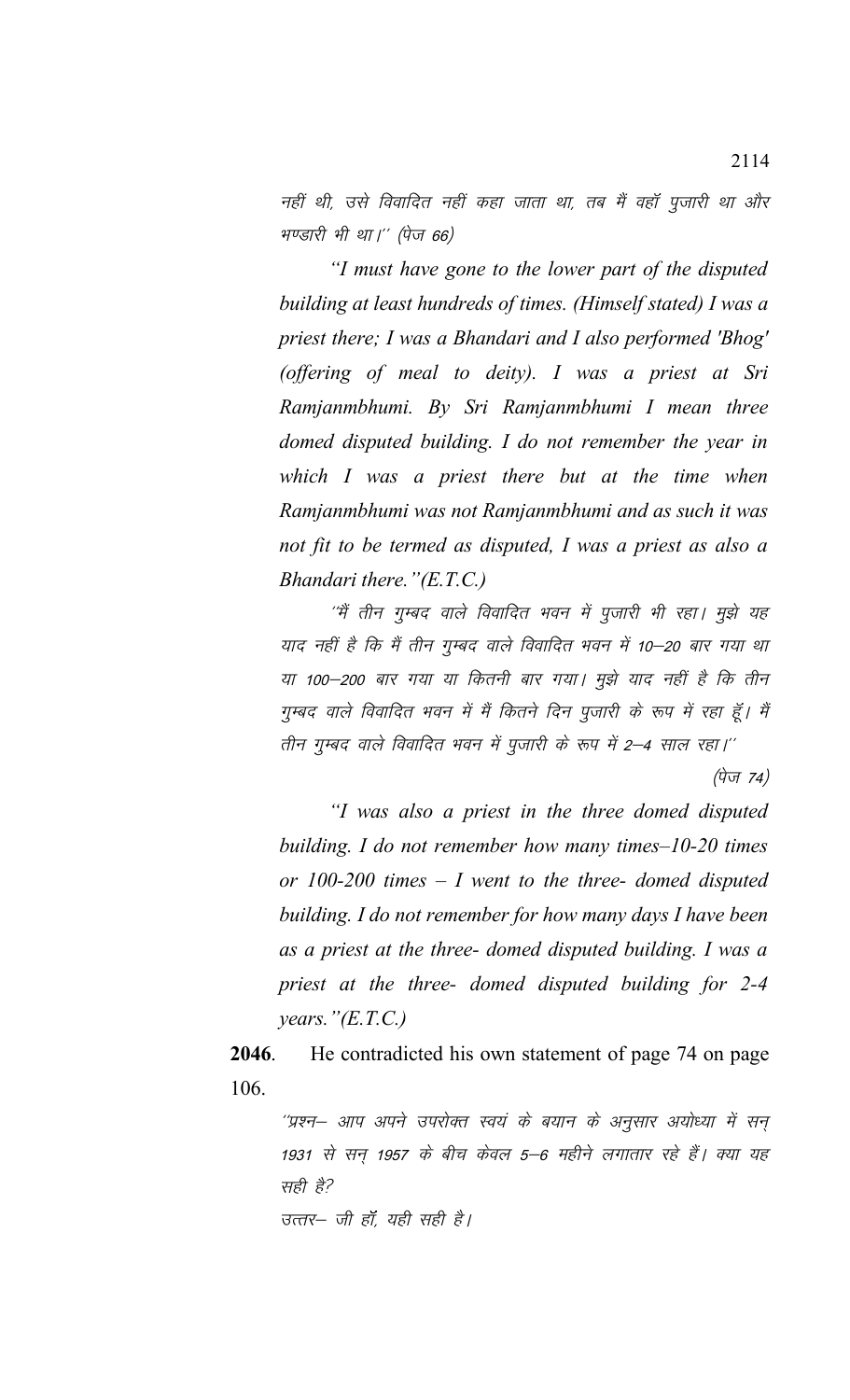प्रश्न– तो मेरा यह कहना है कि आपका 5 फरवरी 2004 के पृष्ठ–74 का यह बयान कि आप ''तीन गुम्बद वाले विवादित भवन में पुजारी के रूप में दो–चार साल'' रहे गलत हो जाता है। इस सम्बन्ध में आपको क्या कहना है?

उत्तर– उपरोक्त को देखकर गवाह ने कहा कि मेरा यह **बयान गलत** हो गया है।''

*"Question: As per the aforesaid statement of your own, you have been at Ayodhya continuously for only 5-6 months between 1931 and 1957. Is it true?*

*Answer: Yes, Sir. It is true.*

*Question: Then I have to say that your statement dated 5th February, 2004 – mentioned on page 74 and reading as 'You served as a priest at the three domed disputed building for 2-4 years' – goes wrong. What have you to say in this respect?*

*Answer: Going through the aforesaid the witness stated – this statement of mine has gone wrong."(E.T.C.)*

**2047**. He also contradicted the very averment made in para 8 of his affidavit about his visit to Ramjanmbhumi since 1933 and said:

^'विद्वान जिरहकर्ता अधिवक्ता द्वारा गवाह को उनके मुख्य परीक्षा के शपथ–पत्र के पैराग्राफ–8 का अंश ''श्रीरामजन्मभूमि में 1933 ई0 से दर्शन करने जाता रहा हूँ, ''दिखाया गया और यह पूछा गया कि क्या यह क्या यह बयान भी गलत हो गया है, क्योंकि उस समय आप अयोध्या में थे ही नहीं? उपरोक्त को देखकर गवाह ने **उत्तर दिया कि इसमें सन्** 1933 गलत लिख गया है।''

*"A portion of paragraph 8 in the affidavit filed at the examination-in-chief – which runs as 'I have been going for Darshan at Sri Ramjanmbhumi since 1933' – was shown to the witness by the learned cross-examining counsel and he was asked whether this statement of his has also turned*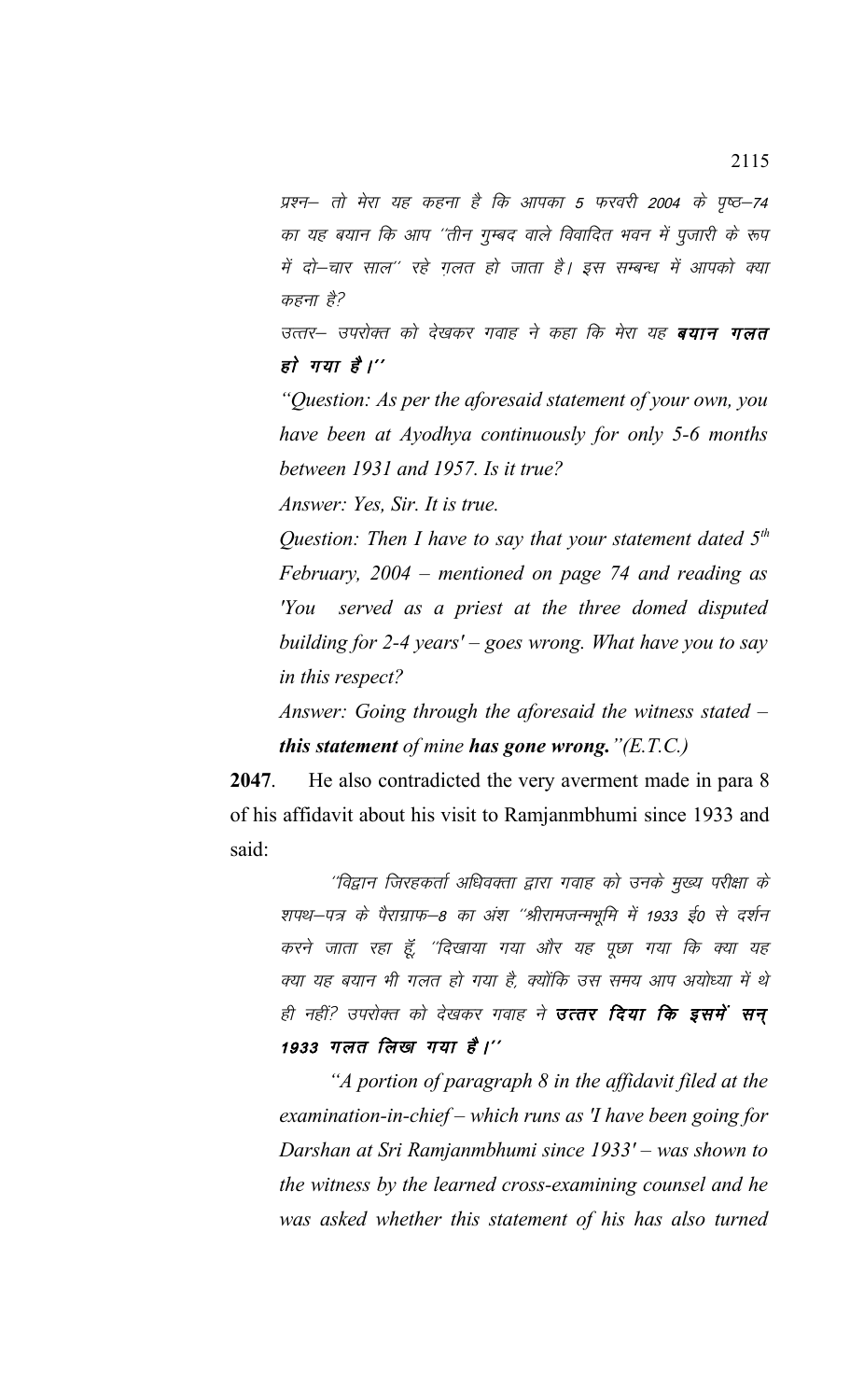incorrect because he was not at all present in Ayodhya. Going through the aforesaid, the witness replied  $-$  The year 1933 has come to be wrongly written in it."  $(E.T.C.)$ 

2048. Then ultimately on page 108 he said:

> ''मुझे यह याद नहीं है कि मैं फरवरी सन् 1986 से पहले विवादित भवन में कभी गया या नहीं।''

> "I do not remember whether I had ever gone or not to the disputed building before February, 1986."  $(E.T.C.)$

He also contradicted his statement on page 13 about 2049 his continuous stay from 1930 to 1942 on page 102.

''विद्वान जिरहकर्ता अधिवक्ता द्वारा गवाह को उनके दिनांक–14.11. 2003 के पृष्ठ–13 के बयान का अंश ''अयोध्या में मैं दस वर्ष की आयु से सन् 1942 तक लगातार रहा हूँ'' और इसी पृष्ठ के बयान का अंश ''और सन 1930 से सन 1942 तक मैं लगातार अयोध्या में रहा और यह अवधि लगभग 12 वर्ष की होती है'' दिखाया गया और यह पूछा गया कि इन उपरोक्त दोनों बयानों में आपने जो सन 1942 तक अयोध्या में लगातार रहने और 12 वर्ष रहने की बात कही है, क्या वह आपके ऊपर दिये गये बयान के मुताबिक गलत है? उपरोक्त को देखकर गवाह ने उत्तर दिया कि इसमें जो सन् 1930 से 1942 तक लगातार अयोध्या में रहने वाली बात लिखी है, वह मैं गलती से बता गया हूँ।''

"The witness was shown by the learned crossexamining counsel a portion of the former's statement dated  $14.11.2003$  – mentioned on page 13 and running as T have continuously been at Ayodhya from the age of 10 years until  $1942'$  – as also a portion of the statement mentioned on this very page – which runs as 'And I resided continuously from 1930 to 1942 at Ayodhya and this period is of nearly 12 years' – and a question was put to him whether his version as in the aforesaid two statements to the effect that he resided at Ayodhya continuously up to 1942 and this period spanned 12 years, was incorrect as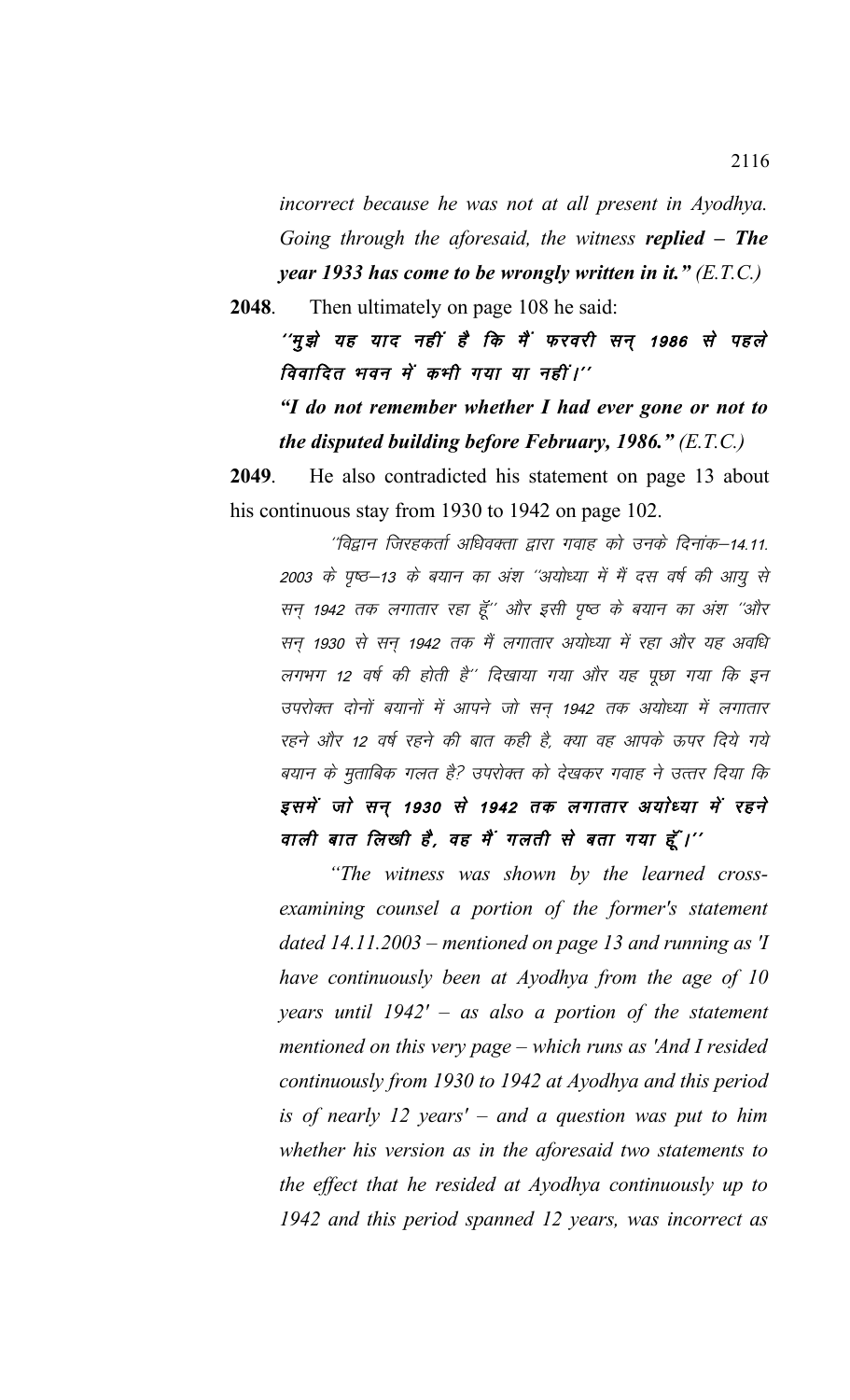*per the statement given by him. Going through the aforesaid, the witness replied that the factum of his residing at Ayodhya continuously from 1930 to 1942 has wrongly been mentioned therein by him."(E.T.C.)*

**2050**. **DW 3/5, Raghunath Prasad Pandey** is resident of village Sariyawan, a place about 16-17 kms from the disputed place. Later on page 34 he however rectified his statement of para 1 of the affidavit saying that the actual distance is about 14- 15 kms. He was born in October, 1930 and his father died when he was six years of age, i.e., 1936. He claims to have visited Ayodhya alongwith his mother from 1937 to 1948 and that the idols of Lord Ramlala were inside the building under the central dome, i.e., Garbhgrih. Later on when he was confronted with various photographs of the disputed building he got confused and made contradictory statement. In order to justify his statement about location of Sumitra Bhawan, he even disputed the map prepared by Court Commissioner, Sri Shiv Shankar Lal, which map has not been disputed by most of the witnesses of Nirmohi Akhara as well Akhara itself, and ultimately he admitted on page 84 that his statement is wrong.

''उपरोक्त को देखकर गवाह ने कहा कि **मेरा उपरोक्त बयान गलत हो गया है।** . . . उपरोक्त को देखकर गवाह ने उत्तर दिया कि मेरा उपरोक्त **बयान ग़लत हो गया है,** क्योंकि सन् 1991 में यह सुमित्रा भवन उ०प्र० सरकार द्वारा गिरा दिया गया था।''

*"Going through the aforesaid, the witness stated – the aforesaid statement of mine has turned incorrect. . . . . . . Going through the aforesaid the witness replied – The aforesaid statement of mine has turned wrong because this Sumitra Bhawan was demolished by the Government of Uttar Pradesh in 1991. "(E.T.C.)*

**2051**. Most of his statement travelled in the facts of antiquity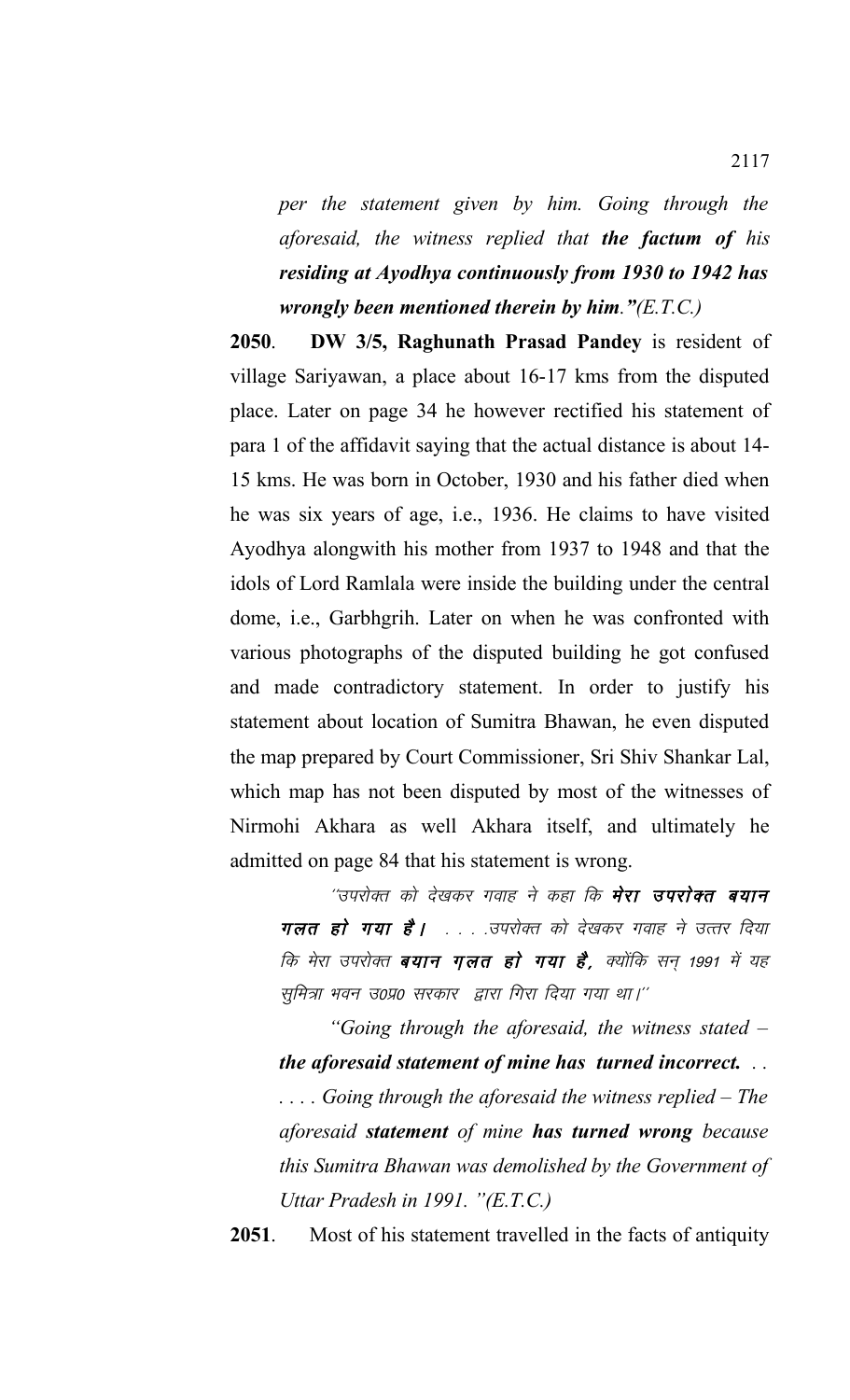and, therefore, wholly irrelevant and inadmissible since admittedly he had no personal knowledge of those facts. So far as the statement of his personal belief that the disputed place is where Lord Rama was born, the same being matter of faith and belief, no comment is called for but rest of his statement about the history of the period of Lord Rama etc. is wholly inadmissible. When asked about the source of his knowledge he says on page 101 that he has heard the stories from his teachers. On page 102 he says that three domed structure was constructed by Raja Vikramaditya. Then he modified it on page 105 stating that the building constructed by Vikramaditya was demolished and thereafter the disputed building was constrcuted and for this information refers to Ayodhya Mahatam. Sri R.L. Verma, Advocate for Nirmohi Akhara, did not dispute that Ayodhya Mahatam nowhere mentions that the building constructed by Raja Vikramaditya was demolished and thereafter the disputed building was constructed. The witness is an educated man having worked in Indian Railway since 1948 till 1988. However, on page 170 he claims to have heard the name of 'Babari mosque' for the first time on 18.11.2003.

''18 नवम्बर सन् 2003 को जब मैं यहाँ बयान देने आया था तब मैंने लखनऊ में पहली बार बाबरी मस्जिद का नाम सूना। उससे पहले मैंने कभी बाबरी मस्जिद का नाम नहीं सूना। मैंने 18 नवम्बर सन 2003 को ही यह बात पहली बार सुनी थी कि मुसलमान लोग विवादित भवन को मस्जिद मानते हैं।''

*"I first heard the name of Babri mosque in Lucknow when I came here to give my statement on 18th November, 2003. Prior to it, I had never heard the name of Babri mosque. On 18th November, 2003 itself I had heard for the first time that the Muslims considered the disputed structure to be a mosque." (E.T.C)*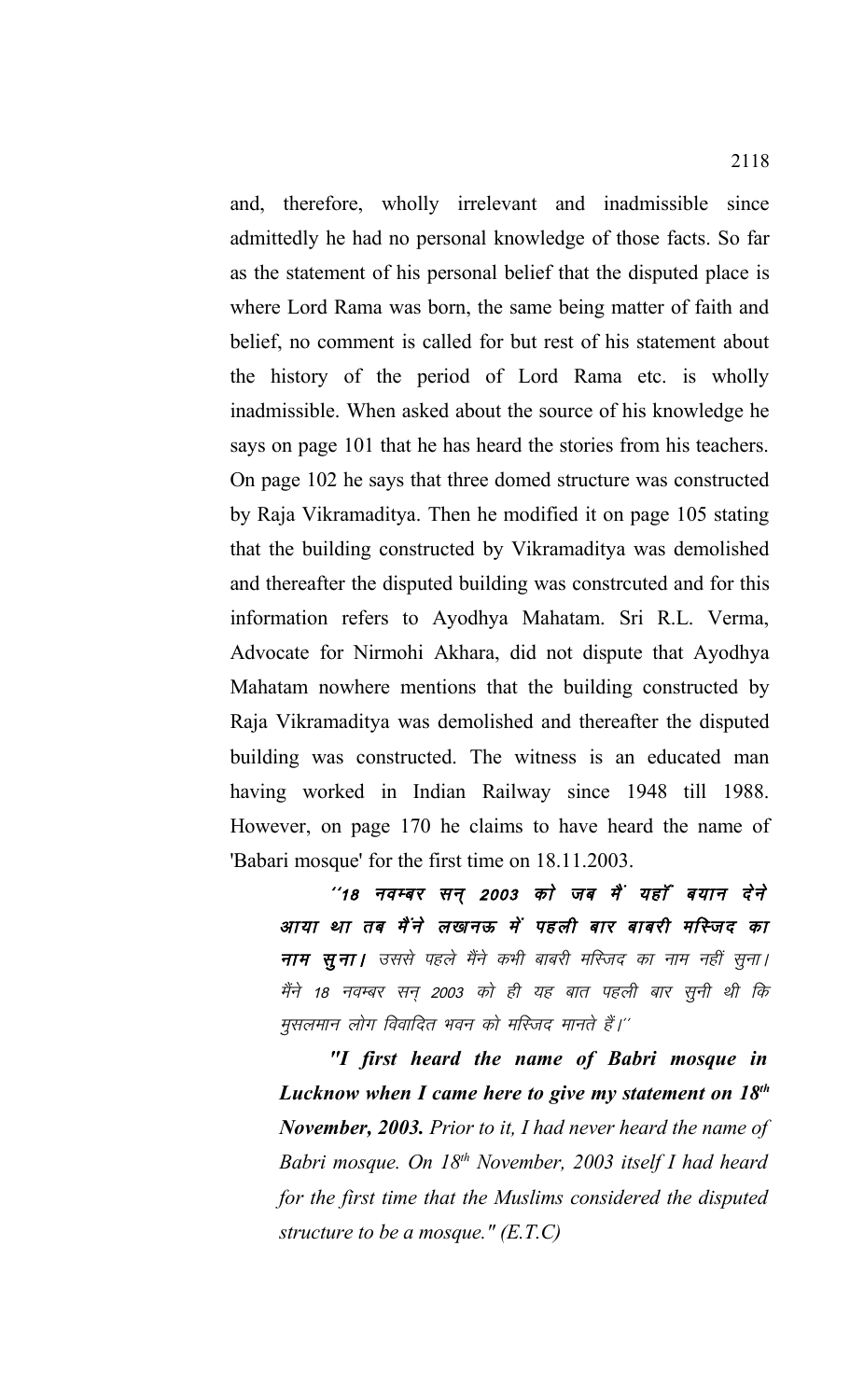**2052**. Very interestingly he admits on page 172 that he has wrongly stated on page 45 that he read his affidavit after it was typed out but before its verification.

''प्रश्न– तो क्या आपके उपरोक्त पृष्ठ–45 के बयान में यह ग़लत लिख गया है कि आपने उपरोक्त शपथ–पत्र को टाईप होने के उपरांत और सत्यापित होने के पूर्व फैजाबाद में पढ़ा था?

उत्तर— जी हॉ, **यह बात ग़लत हो गई है।''** 

*"Question:- Then have you wrongly stated at the aforesaid page-45 of your statement that you had read the aforesaid affidavit at Faizabad, after it was typed out and before it was verified?*

*Answer:- Yes, this mistake has occurred." (E.T.C)*

**2053**. **DW 3/6 Sitaram Yadav** was born in 1943 and, therefore, virtually had no personal knowledge about the facts as they were, upto December 1949. Whatever he says is hearsay and inadmissible. We do not find that for the state of affairs as prevailed upto December, 1949 his statement can be treated to be relevant. Much of his averments are not relevant since he is basically a witness of fact produced to show firstly that the worship was going on inside the disputed building prior to December, 1949 and the idols of Lord Ramlala also existed thereat since before that and that all these things were in possession and management of Nirmohi Akhara which information also he has given based on information he has received, as he has no such personal knowledge.

**2054**. **DW 3/7, Mahant Ramji Das** was born on 13.04.1923 at Katni (Madhya Pradesh) and has visited Ayodhya at the age of 11 and 12 years.

''**विवादित स्थल को हिन्दू** समुदाय के लोग अनादिकाल से श्री रामचन्द्र जी की जन्म भूमि मानकर पूजा करते हैं। .... भगवान राम का जब से जन्म हुआ, तब से उस स्थल की पूजा होती रही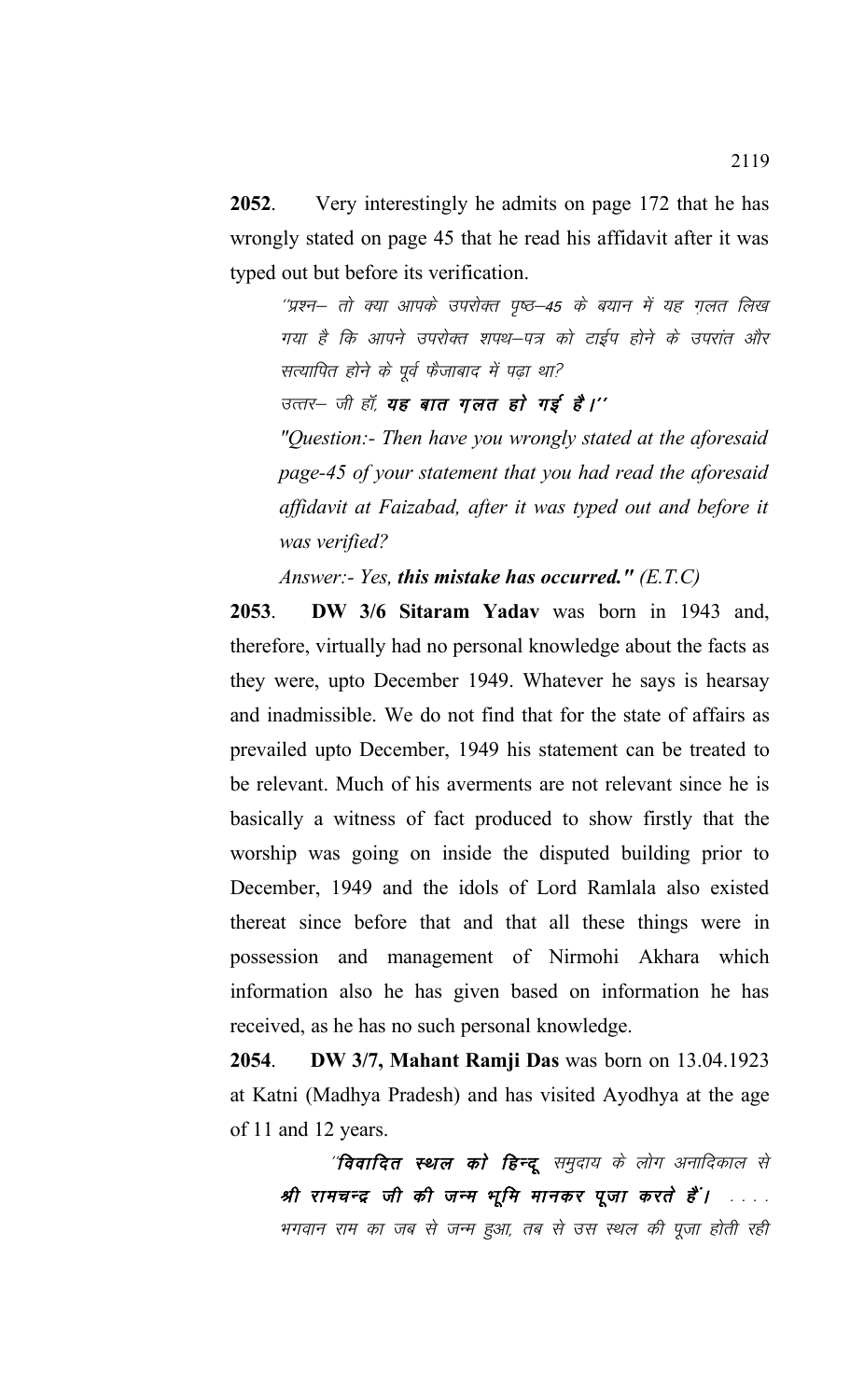है, उसके पहले भी उस स्थल की पूजा होती रही है।'' (पेज 18)

"The followers of Hinduism have been worshiping the disputed site since time immemorial by considering it to be the birthplace of Sri Ramchandra....... The said site has been worshiped since Lord Rama was born. The said place was worshiped even before that."  $(E.T.C)$ 

''सन् 1934 से सन् 1992 तक मैंने विवादित स्थल को एवं उसके पास स्थित चौका, चूल्हा, बेलन, अर्थात् कौशल्या रसोई को उसी रूप में देखा है।'' (पेज 20)

"From the year 1934 to 1992, I have seen the disputed site the 'Chauka', 'Chulha' (hearth), 'Belan' i.e. the and Kaushalya Rasoi, in the same form."  $(E.T.C)$ 

''हिन्दुओं की परम्परा, आस्था एवं विश्वास चला आ रहा है कि गुम्बद वाले विवादित भवन के बीच वाले गुम्बद के नीचे वाले भाग में रामचन्द्र जी का जन्म हुआ था और यही आस्था व विश्वास मेरा भी हैं श्री रामजन्म भूमि स्थल रामचन्द्र जी के समय से पूज्य है और बराबर पूजित होती चली आ रही है। मैं विवादित परिसर के पूर्वी मुख्य द्वार से होकर अंदर दर्शन करने जाता था। जन्मभूमि का दर्शन करने के उपरान्त जब बाहर निकलते थे तो दक्षिण की ओर से घुम कर परिकमा करते थे।'' (पेज 22–23)

"The tradition, faith and belief of Hindus has been continuing that Ramchandra was born beneath the middle dome of the domed disputed structure and I also have the same faith and belief. The Sri Ramjanmbhumi site is reverable since the times of Ramchandra and has been continuously worshiped. I used to go through the eastern main gate of the disputed structure to have darshan. On coming out after having darshan,  $\langle I \rangle$ used  $to$ circumambulate by turning southwards."  $(E.T.C)$ 

''सन् 1934 में जब मैं अयोध्या गया था, तो उस समय मेरी आयू लगभग ग्यारह–बारह वर्ष थी। मुझे याद नहीं है कि मैं सन् 1934 में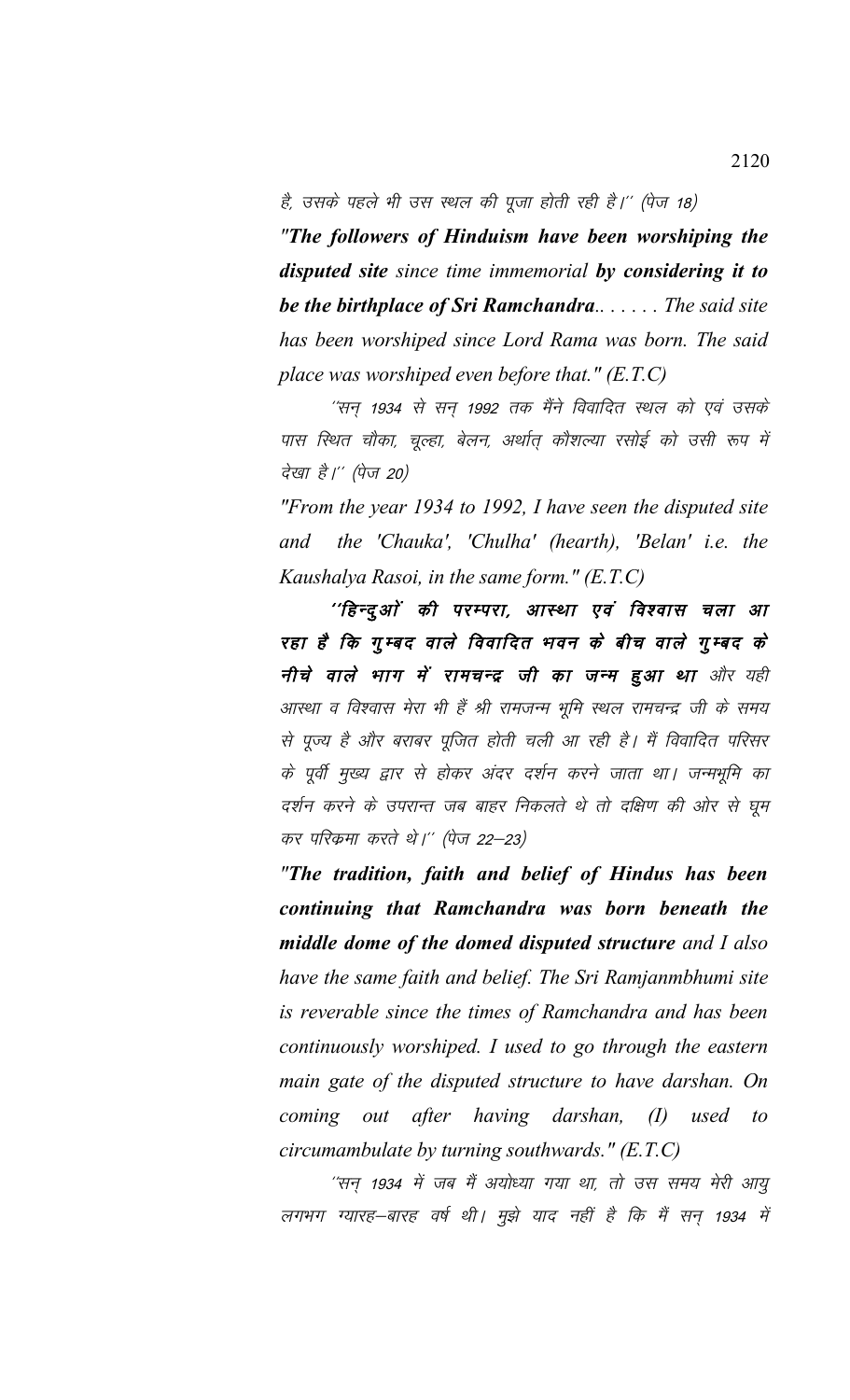अयोध्या गया या नहीं।" (पेज 27)

*"In the year 1934, when I had gone to Ayodhya, at that time I was aged around 11-12 years. I do not remember whether I had gone to Ayodhya in the year 1934, or not."* 

''मुझे लोगों ने यह बताया था कि सन् 1934 के दंगे में विवादित भवन का एक शिखर टूटा था। विवादित भवन का शिखर के अलावा अन्य कोई भाग सन् 1934 के बलबे में नहीं टूटा था। ..... सन् 1934 के बलवे के पन्द्रह—सोलह साल बाद इन लोगों ने विवादित शिखर के टूटने के बाबत बताया था। . . . . . सन् 1934 के लगभग चौहद साल बाद मैं अयोध्या गया। इस चौदह वर्षों के दौरान भी मैं एक दो बार अयोध्या गया हूँ। . . . . .सन 1934 और सन 1948 के दौरान जब मैं एक दो बार अयोध्या गया था, तो मैं बड़ा स्थान अयोध्या में ठहरा था। उस समय मैं बड़े स्थान के महंत का शिष्य नहीं हुआ था।'' (पेज 28)

*"I was told by people that in the riot of the year 1934, a dome of the disputed structure had fallen down. Apart from the dome of the disputed structure, no other part was damaged in the riot of the year 1934. . . . . . .About 15-16 years after the riot of the year 1934, these persons had told about the damage to the disputed dome. . . . . . .I went to Ayodhya about 14 years after the year 1934. In the period of 14 years as well, I had been to Ayodhya on couple of occasions.. . . . . . .When I went to Ayodhya on couple of occasions between the year 1934 to 1948, I had stayed at 'Bada Sthan', Ayodhya. At that time, I had not become the disciple of the Mahant of 'Bada Sthan'." (E.T.C)*

´´मैं निश्चित रुप से यह नहीं बता सकता कि मैं सन् 1934 और 1948 के बीच में अयोध्या कितनी बार गया था। मुझे याद नहीं है कि सन् 1934 एवं सन् 1948 के बीच में जब मैं अयोध्या गया, उस समय मेरी आयु क्या थी। जब मैं अपने पिताजी के साथ गया था। मुझे यह याद नहीं है कि सन् 1934 के बाद पहली बार मैं अयोध्या कब गया था परन्तु जब मैं सन्

*(E.T.C)*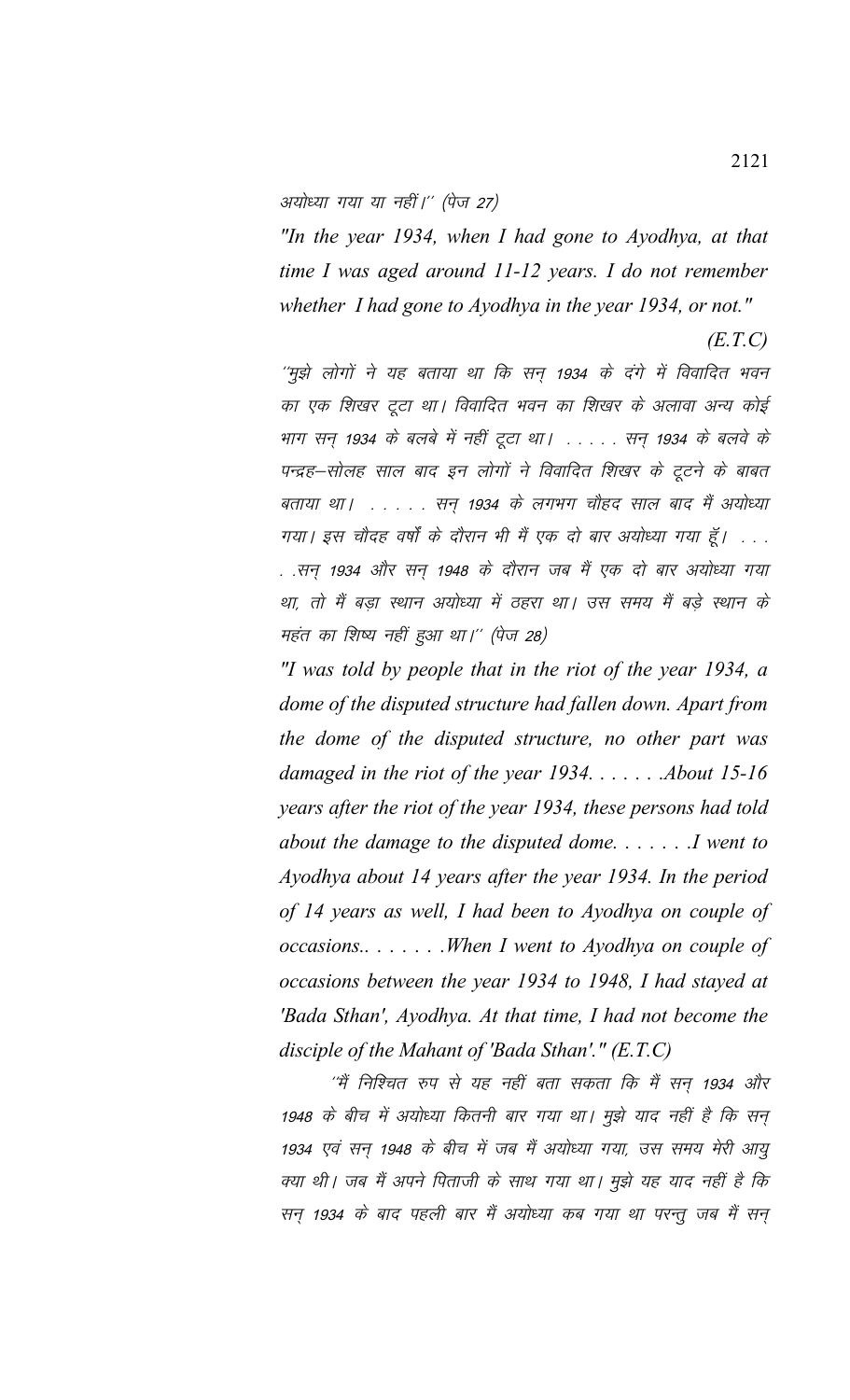1934 के बाद पहली बार जब मैं अयोध्या गया था, तो तीन चार दिन रहा था।'' (पेज 29)

*"I cannot definitely tell as to on how many occasions had I gone to Ayodhya between the years 1934 to 1948. I do not remember as to what was my age, when I visited Ayodhya between the years 1934 to 1948. When I had gone along with my father. I do not remember as to when did I first go to Ayodhya after the year 1934, but when I first went to Ayodhya after the year 1934, I stayed for 3-4 days."* 

*(E.T.C)*

^'विवादित भवन में मूर्ति सन् 1949 के पहले से ही थी।'' (पेज 31) *"The idol existed in the disputed structure from before the year 1949." (E.T.C)*

''सन् 1949 के बाद विवादित भवन से संबंधित कोई घटना नहीं हुई।'' (पेज 36)

*"After the year 1949, no incident occurred regarding the disputed structure." (E.T.C)*

''मैंने अयोध्या में स्थायी निवास सन् 1948 से प्रारम्भ किया था।''

(पेज  $37)$ 

*"I started living permanently in Ayodhya from the year 1948." (E.T.C)*

 $\H$ सन् 1948 के बाद मेरे पिता जी कभी अयोध्या नहीं गए। मेरे पिताजी का देहावसान सन् 1947–48 में हुआ था। मेरी माता जी का देहान्त सन् 1947 में हुआ था।"

*"After the year 1948, my father never visited Ayodhya. My father expired in the year 1947-48. My mother expired in the year 1947." (E.T.C)*

**2055**. Contrary to the stand of Nirmohi Akhara, on page 75 he admits the construction of Babar of the disputed building:

 $^{\prime\prime}$ विवादित भवन जिसे 6 दिसम्बर सन् 1992 को गिराया गया, बाबर द्वारा सीता–पाक की शक्ल में बनाया गया था, मस्जिद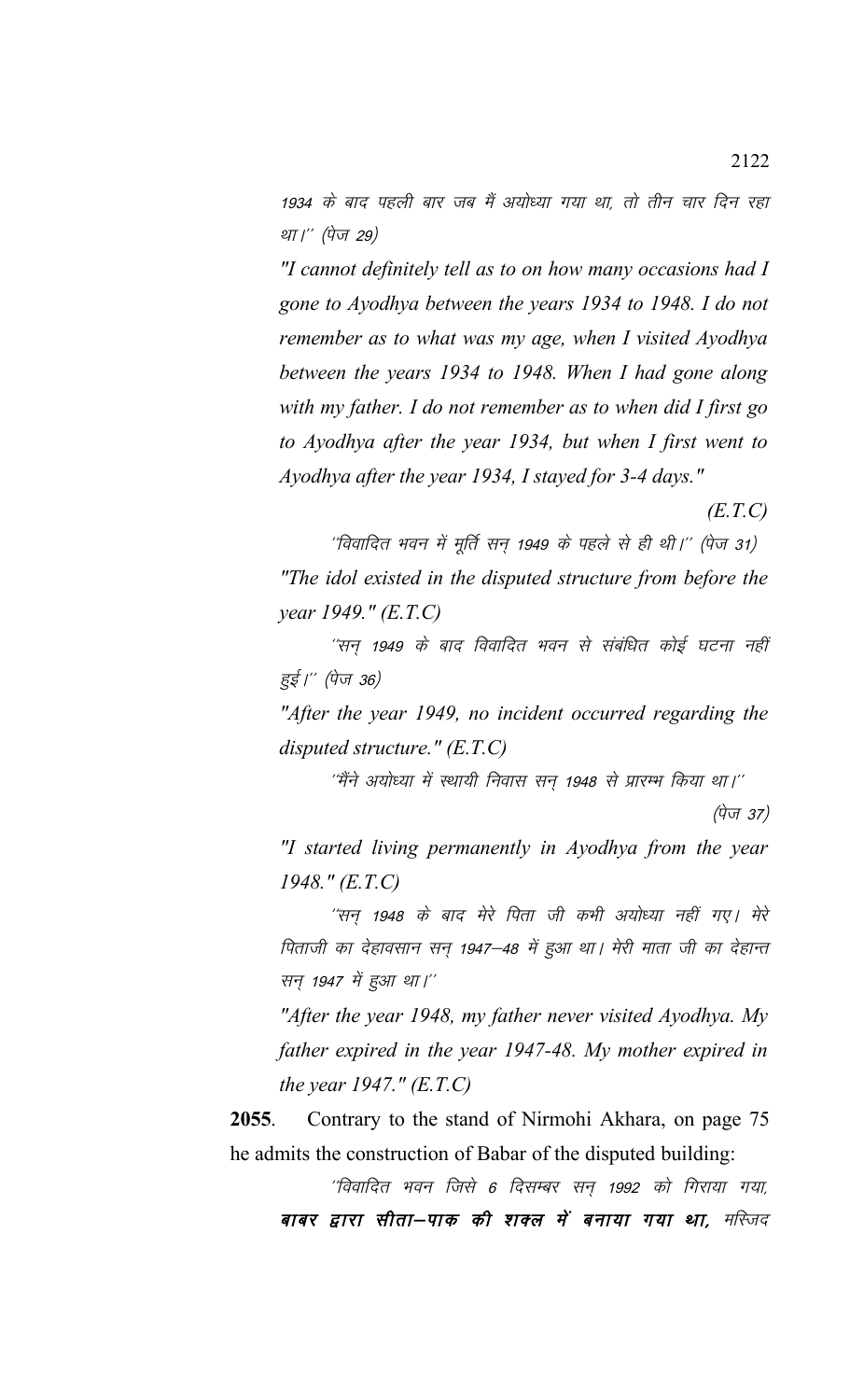की शक्ल में नहीं। . . . . . . . विवादित भवन में अकबर के समय में मुसलमानों को जुमा की नमाज़ पढ़ने की इजाज़त थी ओं र बाकी समय में हिन्दुओं को पूजा अर्चना की इजाज़त थी। साहित्य या इतिहास में इस बात का पता नहीं चलता है कि बाबर से अकबर के बीच में विवादित भवन के अंदर मुसलमानों द्वारा नमाज पढ़ी जाती थी या नहीं या राम की पूजा–अर्चना होती थी या नहीं। जहाँ तक मेरी जानकारी है और जैसा मुझे बताया गया है, **विवादित भवन में सन्** 1934 के दंगे के बाद कभी नमाज़ नहीं हुई, बल्कि उसके बाद से वहां पूजा अर्चना बराबर होती रही। जो मेरी जानकारी है और जो जनश्रुति पर आधारित है, अकबर के समय से सन् 1934 तक विवादित भवन में जुमे की नमाज़ होती थी। बाकी दिन नमाज़ नहीं पढ़ी जाती थी।'' (पेज 75)

*"The disputed structure, which was demolished on 6th December, 1992, was built by Babar in the shape of 'Sita Pak', (and) not in shape of mosque. . . . . . . . In the period of Akbar, Muslims had the permission to offer Jumma namaz in the disputed structure and for the remaining period, Hindus were permitted to carry out prayerworship. It is not found in literature or history as to whether in the period between Babar to Akbar, namaz was offered by Muslims in the disputed structure or not, or whether the prayer-worship of Lord Rama was carried out or not. To the best of my knowledge and as told to me, namaz was never offered in the disputed structure after the riot of the year 1934 and instead prayer-worship was regularly carried out over there in the later days. As per my knowledge, which is based on hearsay, the Jumma namaz was offered at the disputed structure from the times of Akbar till the year 1934. Namaz was not offered on other days." (E.T.C)*

''विवादित स्थल परिसर को सीता पाक के नाम से **बाबर द्वारा**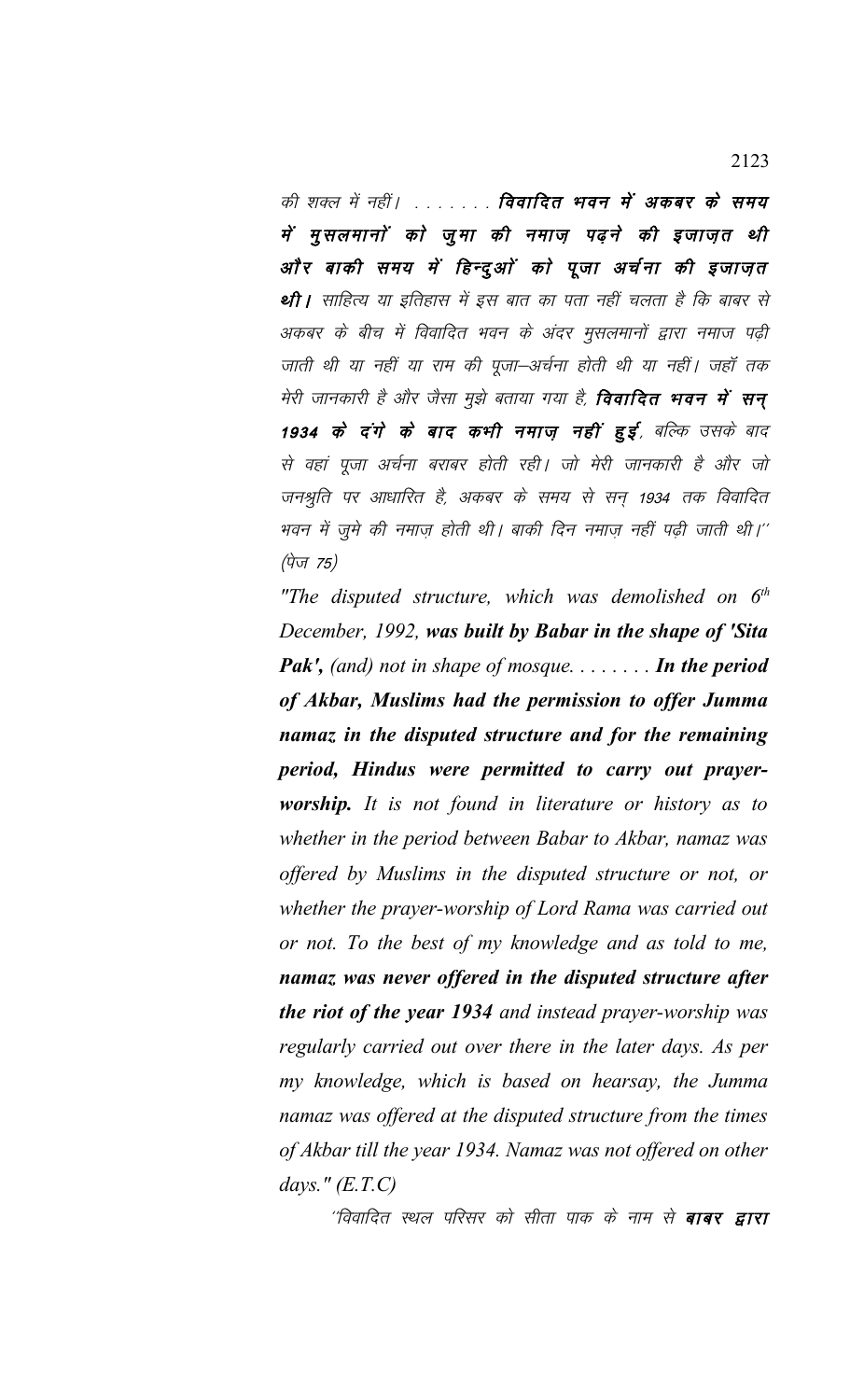मन्दिर तो उकर बनवाया गया था, मस्जिद नहीं और तभी से इसे सीता पाक और रामजन्मभूमि के नाम से जानते हैं।'' (पेज 96).

*"The site of the disputed structure was built by Babar under the name 'Sita Pak', (it was) not a mosque and since then it is known as 'Sita Pak' and Ramjanmbhumi."*

*(E.T.C)*

''विवादित स्थल पर ही सीता पाक शब्द लिखे हुए थे, परन्तू बाबरी सीता पाक यानी बाबर के नाम के संदर्भ में नहीं और न ही बाबर के नाम से था। स्वयं कहा कि विवादित भवन पर रामचन्द्र जी का तारक यन्त्र का षटकोण यन्त्र बना हुआ था। स्वयं कहा कि बाबर ने विवादित भवन पर सीता पाक इसलिए लिखवाया था, क्योंकि जब—जब बाबर ने मस्जिद बनवाने का प्रयास किया, उसमें विफल रहा, हनुमान जी भवन को गिरा देते थे, तब साधू सन्तों की राय के मुताबिक बाबर ने उस पर सीता पाक लिखवाया और मीनारों को गिरवा दिया तथा आदेश दिया कि मुसलमान सिर्फ जुमे की नमाज़ पढ़ेगें, बाकी दिन देव पूजा, ऋषि पाठ सब होगा।'' (पेज  $96 - 97$ )

*"The words 'Sita Pak' were inscribed at the disputed site itself, however, (it) was neither in reference to 'Babri Sita Pak' i.e. name of Babar nor with the name of Babar. Stated on his own that Lord Ramchandra's 'Shatkon Yantra' of 'Tarak Yantra' were there at the disputed structure. Stated on his own that Babar had got 'Sita Pak' inscribed at the disputed structure in view of the fact that whenever Babar attempted to build the mosque, he remained unsuccessful, (as) Hanuman Ji used to demolish the building, and then as per the advice of saints-sages, Babar got 'Sita Pak' inscribed over it and dismantled the minarets and ordered that Muslims would offer only the Jumma namaz and on the remaining days 'Dev Puja' (worship of deities), 'Rishi Path' (orations by sages) would all take place." (E.T.C)*

**2056**. After long drawn cross-examination ultimately when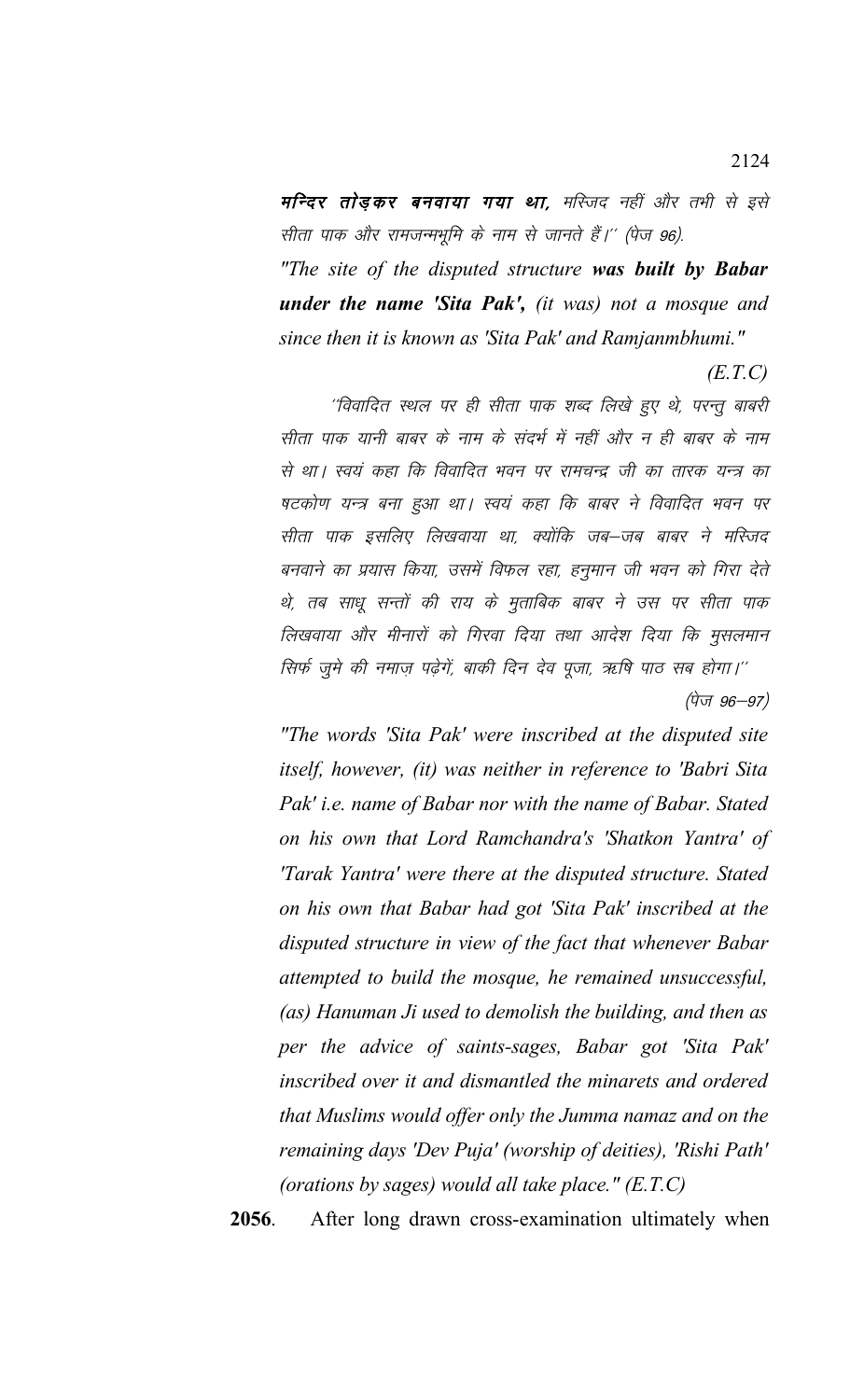he found several mistakes in his affidavit, said on page 169:

''शपथ पत्र पर दस्तखत करते समय मैंने उसे नहीं **पढ़ा था।** मैंने इस शपथ पत्र को न्यायालय कक्ष में आने के बाद न्यायालय कक्ष में पढा था।''

*"I had not read the affidavit at time of signing it. I had read this affidavit after entering the Court room, in the Court room." (E.T.C)*

**2057**. **DW 3/8, Pt. Shyam Sunder Mishra** born in 1914, has claimed to visit the disputed premises and worship Lord Rama inside the disputed building from the age of 14 years. However, on page 119 he says that the disputed building was attached on 23.12.1949 and this was told to him by Baldev Das and Bhaskar Das when he visited the premises for Darshan.

''23 दिसम्बर 1949 के प्रातःकाल बल्देव दास तथा भाष्कर दास ने विवादित भवन के कुर्क होने की बात मुझे बताया था। जब मैं सुबह दर्शन करने गया तो बल्देव दास तथा भाष्कर दास ने कुर्की होने के संबंध में मुझे बताया था। . . . . . 23 दिसम्बर 1949 की सुबह से कोई भी व्यक्ति अन्दर दर्शन करने नहीं जा सकता था, बाहर से ही लोग दर्शन करते थे। दर्शन लोग रामलला की मूर्ति का करते थे।''

*"In the morning of 23rd December, 1949 Baldev Das and Bhaskar Das had told me about attachment of the disputed structure. When I had gone in the morning to have darshan, Baldev Das and Bhasker Das had told me about the attachment. . . . . . From the morning of 23rd December, 1949 no person could go inside to have darshan, (and) people used to have darshan from outside. People used to have darshan of the idol of Ramlala." (E.T.C)*

**2058**. About his belief he said:

''विवादित स्थल पर शुरू से ही राम जन्म भूमि के रूप में पूजा होती रही है। शुरू से मेरा तात्पर्य यह है कि जब मैं 14 साल की उम्र से वहॉ आने लगा तब से मैंने उसे राम जन्म भूमि के रूप में देखा है। **अपने**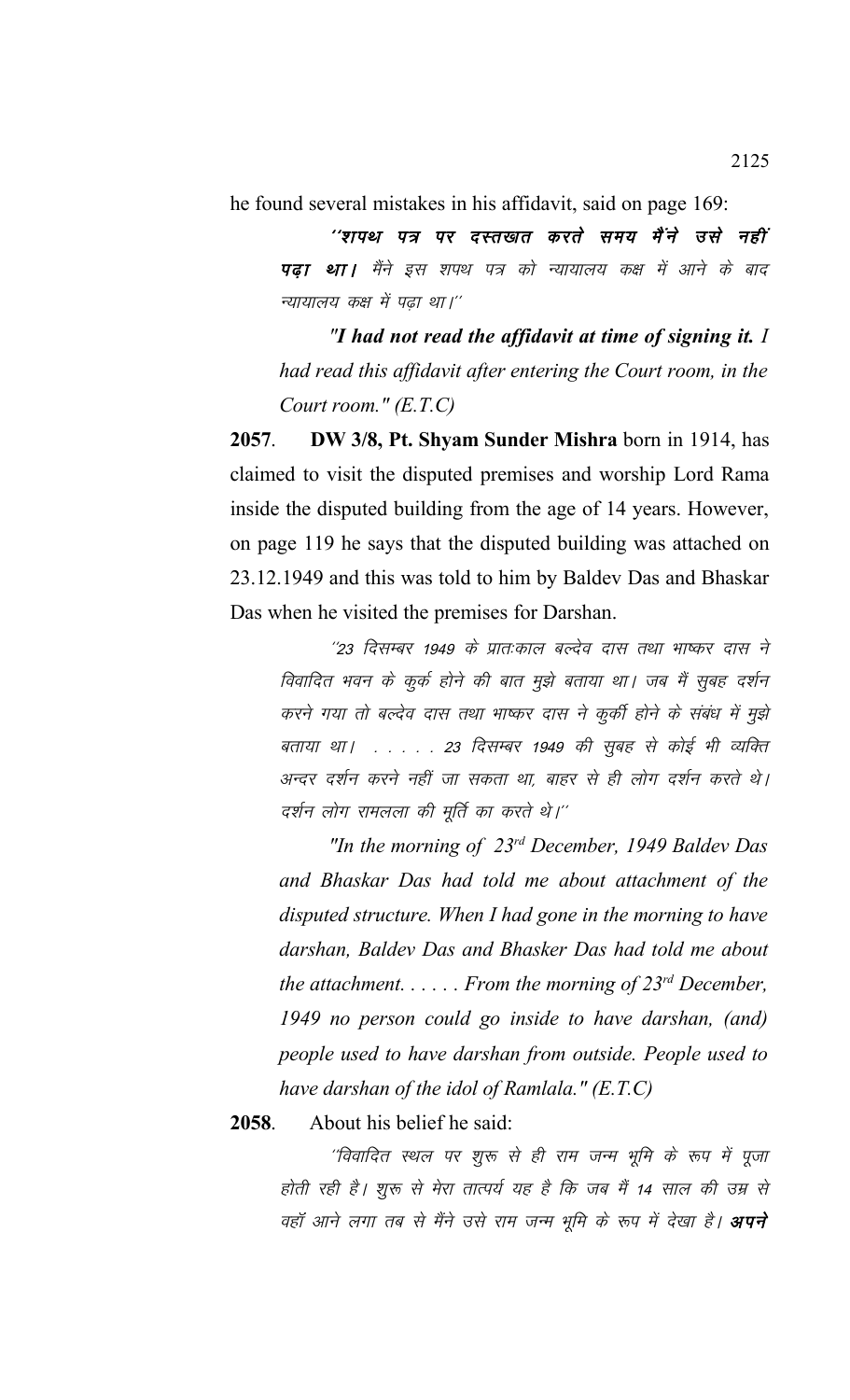होश में आने अर्थात 14 साल की उम्र के पहले विवादित स्थल पर पूजा होने अथवा न होने के बारे में मुझे कोई जानकारी नहीं है। विवादित स्थल पर श्री राम चन्द्र जी पैदा **हुए थो ।** मैं यह नहीं बता पाऊँगा कि राम चन्द्र जी आज से कितने साल पहले पैदा हुए।''

"The disputed structure has been worshiped as Ramjanmbhumi from the very beginning. By 'very beginning', I mean that since I started coming there from the age of 14 years, I have seen it as Ramjanmbhumi. I have no knowledge about observance or non-observance of worship at the disputed site, prior to my attainment of maturity i.e. before the age of 14 years. Lord Shri **Ramchandra was born at the disputed site.** I will not be able to tell as to how many years ago, was Lord Ramchandra born." (E.T.C)

2059. DW 3/9, Ram Ashrey Yadav is 72 years of age, which brings his year of birth to about 1932. He claims to have visited the disputed place at the age of 12-14 or 15 years. Interestingly about his affidavit he say:

''मैंने आज इस न्यायालय में शपथ—पत्र दाखिल किया है। **मैं स्वयं** यह नहीं पढ़ पाया कि मेरे द्वारा दाखिल इस शपथ–पत्र में क्या लिखा है। इस शपथ–पत्र को मुंशी जी ने मुझे पढ़कर सुनाया था, परन्तु मुंशी जी का नाम मुझे नहीं मालूम है। मैंने अपने शपथ पत्र में, सूनने के बाद केवल दस्तखत कर दिये थे, परन्तु **उसमें क्या लिखा है, यह** मुझे नहीं मालूम। यह शपथ-पत्र तीन या चार पन्ने का था।'' (पेज 6)

"Today, I have filed an affidavit in this Court. I was not able to read on my own as to what was written in the **affidavit filed by me.** This affidavit was read out to me by the 'Munshi' (advocate clerk), but I do not remember his name. I had only put my signature on the affidavit after hearing the same, but I do not know about its contents.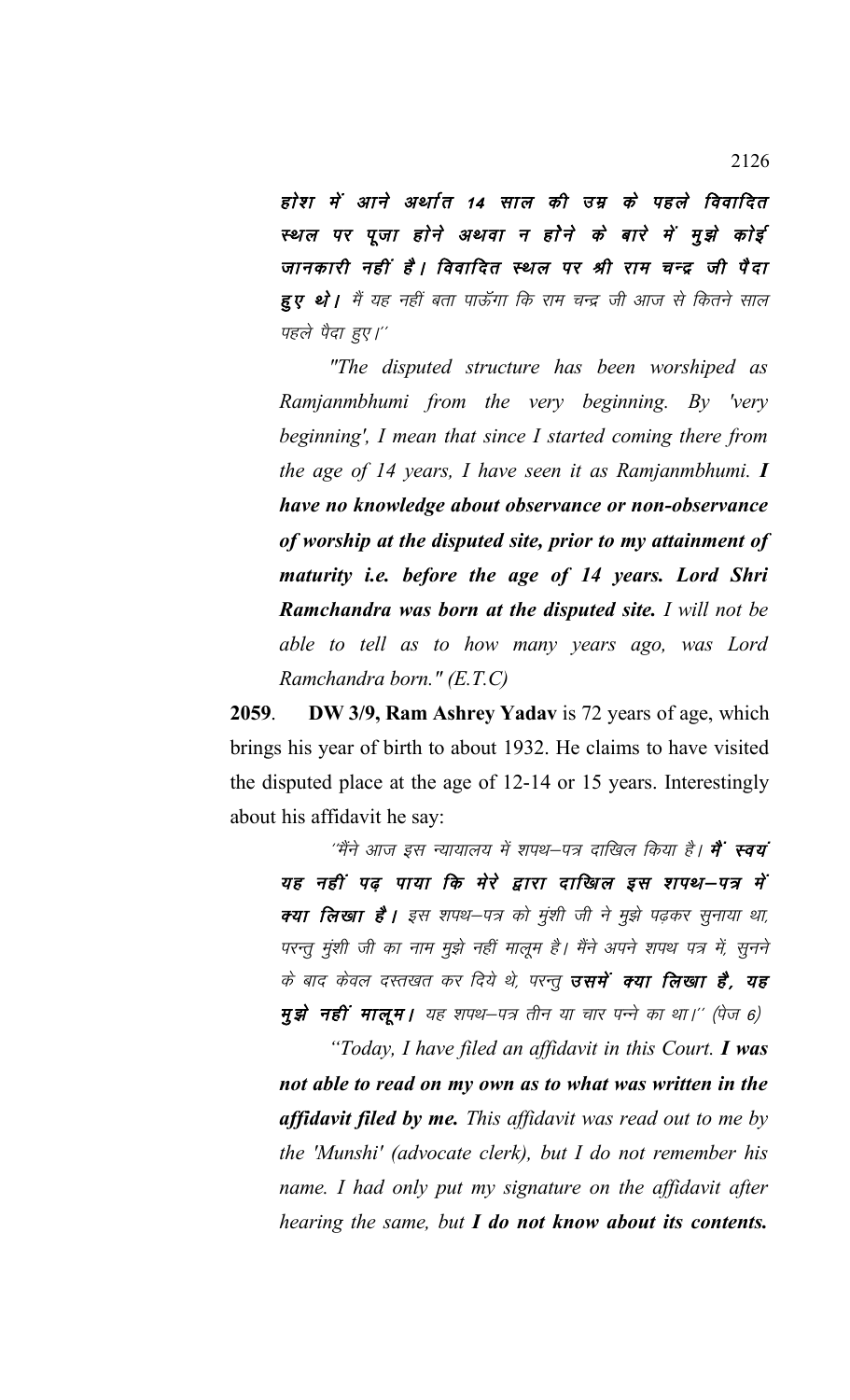*This affidavit ran into three or four pages." (E.T.C.)*

**2060**. Then on page 8 he says:

''मैं'ने अभी तक जो सवालो के जवाब दिये हैं, वह सही भी हो सकते हैं और गलत भी। जो चीज़ हमें नहीं याद है, उसके बारे में सवाल का जवाब गलत भी हो सकता **है ।** इस समय हमारा ब्लडप्रेशर हाई है, इस कारण **हमारा दिमाग ठीक** नहीं है। मैं फैजाबाद में 7–8 बजे सुबह गाड़ी में बैठा था, तब मैं ठीक था। रास्ते में मेरी तबियत खराब लगने लगी और बाराबंकी पहुंचते-पहुंचते मेरा ब्लडप्रेशर बढा लगने लगा। इस समय मेरी तबियत खराब लग रही है और **मेरा दिमाग काम नहीं कर रहा है** और मैं चाहता हूं कि आज के बजाय मेरा अन्य दिन बयान लिख लिया जाये।'' (पेज 8)

*"All my answers till now, may be right or wrong. My answer can be wrong as regards the facts I do not remember. Presently I have high blood pressure, as such my mind is not functioning properly. I was alright when I took the train at 7-8 AM at Faizabad. My health started deteriorating on the way and my blood pressure increased by the time I reached Barabanki. At present I am not feeling well and my mind is not working properly and I want that instead of today, my statement be recorded on some other day." (E.T.C.)*

**2061**. On his request the cross-examination was adjourned but on the next day also when he found difficulty in replying the cross-examination claiming his bad health he says:

''**आज भी मेरा स्वास्थ ठीक नहीं है |** तथा आज भी मुझे हाई ब्लड प्रेशर है।'' (पेज 11)

*"My health is not good even today and I have high blood pressure today as well." (E.T.C.)*

**2062**. Further on page 18 he said about his bad health:  $\hat{v}$ आज भी मेरी तबियत ठीक नहीं है।'' (पेज 18) *"Today also I am not well." (E.T.C.)*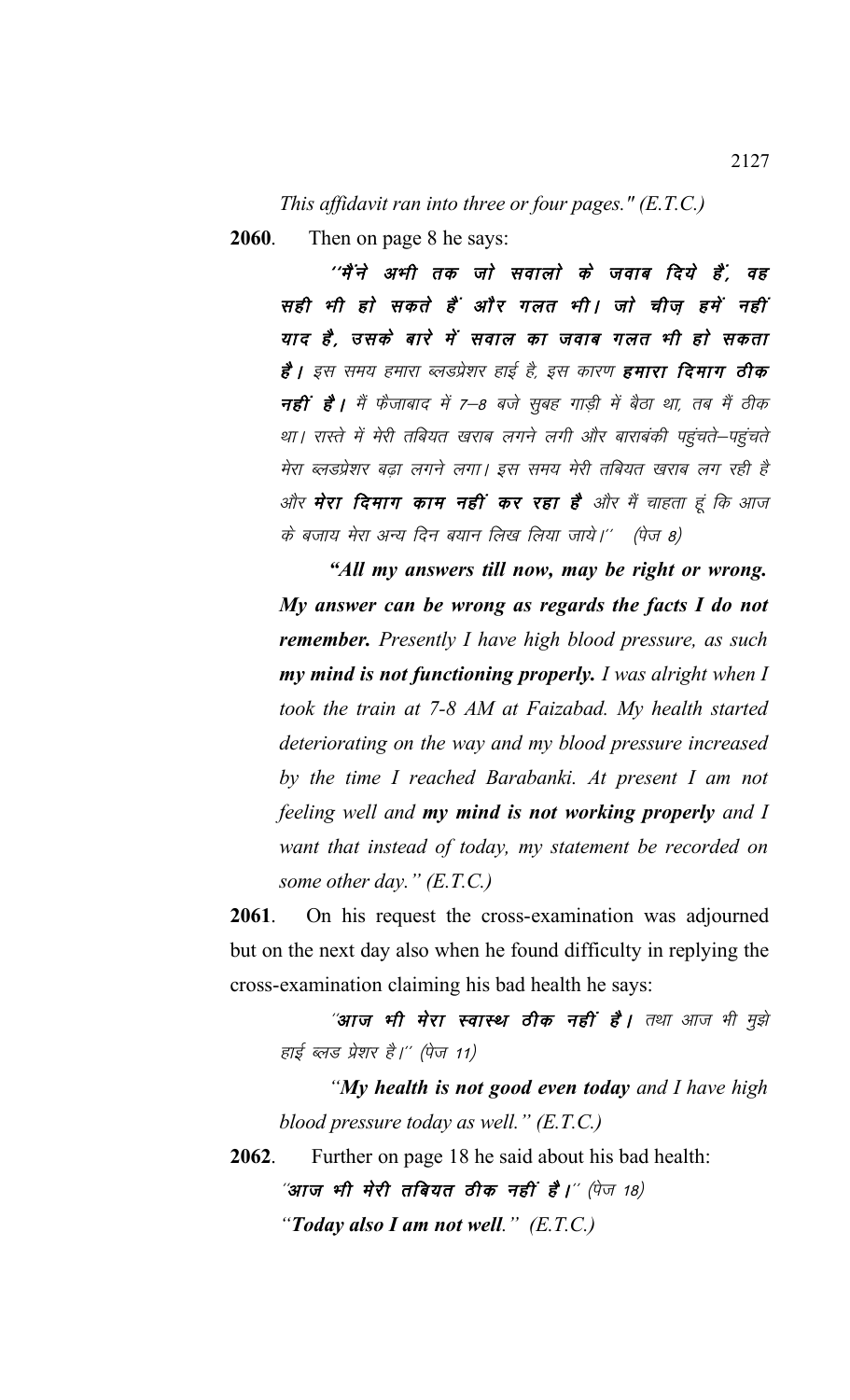2063. Then he took the plea of weak memory.

> ''मेरा दिमाग 8–10 माह के ठीक से काम नहीं कर रहा हैं । मेरी याददाश्त कमजोर हो गयी है । आज के बयान में धनपत यादव की मृत्यू 2–3 वर्ष पूर्व होना मैंने इसलिए बताया है क्योंकि **दिमाग** की कमजोरी के कारण, वह ठीक से काम नहीं कर रहा है।'' (पेज 27)

> "My brain has not been working properly for 8-10 months. My memory has weakened. In my statement of the day, I have stated the death of Dhanpat Yadav to have occurred 2-3 years ago, due to weakness of my brain, which is not working properly on that account."  $(E.T.C.)$

> ''साक्षी को उसके शपथ पत्र की धारा 10 को पढ़कर सुनाया गया। इस धारा में लिखी बातों को मैंने लिखवाया था या नहीं, **मुझे याद नहीं है।** . . . . . . . . . इस धारा की दूसरी व तीसरी लाइन में मैंने यह लिखा है कि ''22–23 दिसम्बर को गर्भगृह के भाग में मूर्ति रखना एकदम गलत बात है'', यह बात 1949 की घटना से संबंधित है अथवा नहीं, यह मुझे याद नहीं है। इसी धारा में मैंने यह भी लिखा है कि " कुछ मुकामी मुसलमानों ने . . . .फर्जी कार्यवाही करा दिया।" यह फर्जी कार्यवाही किस संबंध में थी, यह मुझे याद नहीं है। **स्वयं कहा जिस** फर्जी कार्यवाही का मैंने उल्लेख किया है, वह सन् 1934 की घटना से संबंधित है अथवा नहीं, यह मैं नहीं बता सकता।'' (पेज 31–32)

> "The paragraph 10 of his affidavit, was read out to the witness. I do not recollect whether the facts mentioned in this paragraph, had been got incorporated by me or not.  $\dots$   $\dots$  . In second and third line of this paragraph, I have mentioned that 'the placement of idols in the 'Garbh-grih' portion on 22-23 December, is totally wrong'. I do not remember whether this fact is related to the incident of 1949 or not. In this very paragraph, I have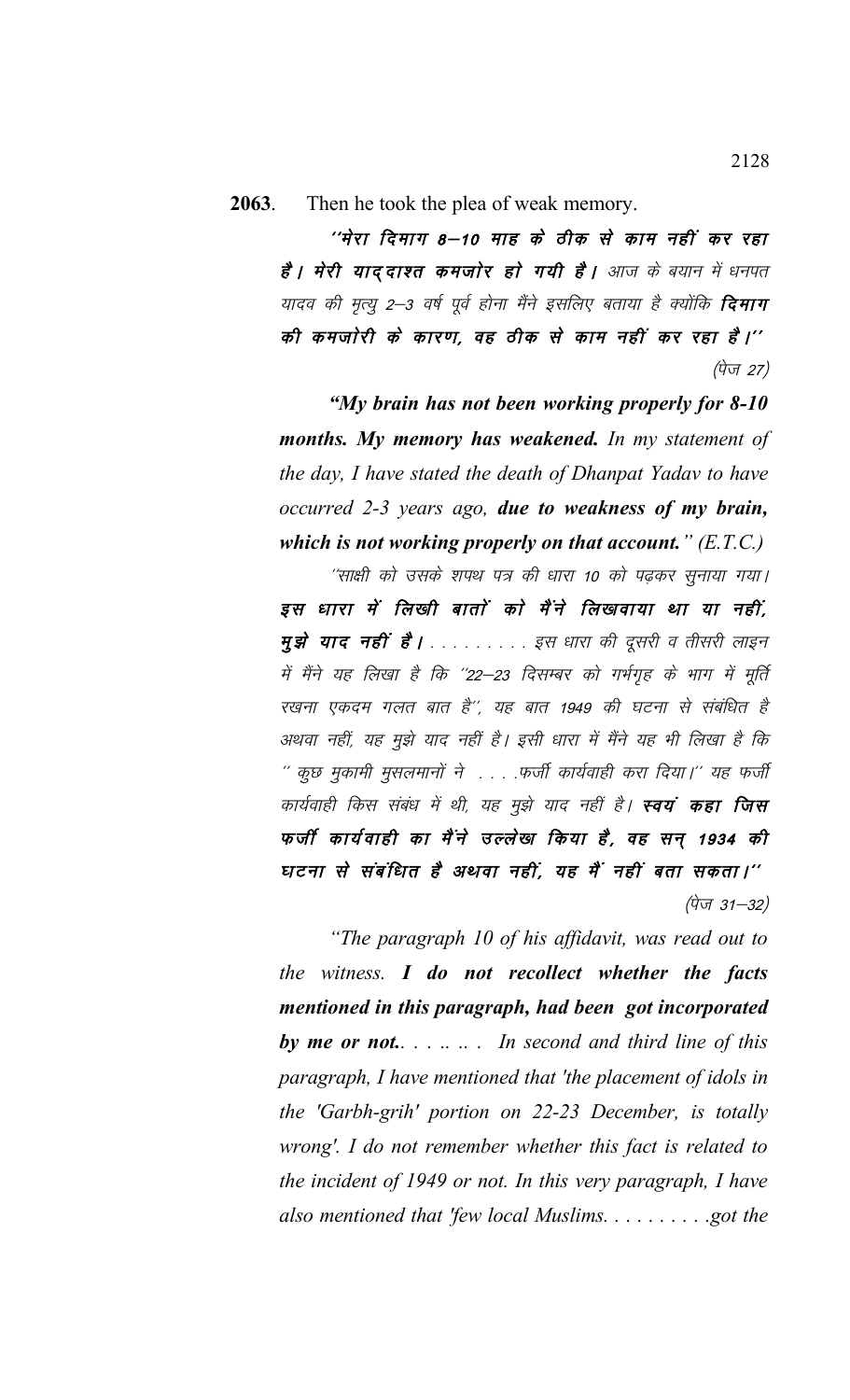*forged action taken'. I do not recollect as to in which behalf, was this forged action. Stated on his own that I can not tell whether the forged action mentioned by me was related to the incident of year 1934 or not." (E.T.C.)*

'इस समय **मेरा दिमाग काम नहीं कर रहा है।''** (पेज 33) *"My brain is not working presently." (E.T.C.)*

"जो मैं आज बयान दे रहा हूँ, उसका बिस्मरण दो घण्टे बाद हो जायेगा। जब मैं बयान देता हूँ तो जो मुझे स्मरण रहता है, मैं बताता हूँ। **मेरी स्मरण शक्ति कमजोर हो गयी है**, अतएव इस संबंध में मैं क्या कर सकता हूँ। मैं यह बता चुका हूँ कि मेरी स्मरण शक्ति कमजोर है, अतः मैं तथ्यों को भूल जाता हूँ तथा परिवार के सदस्य को भी कभी—कभी नहीं पहचानता हूँ। **मेरे अन्दर यह क्षमता नहीं है कि मैं** तथ्यों को कहने के पहले यह सुनिश्चित कर लूँ कि बताये  $\pi$ ये तथ्य सहीं है।'' (पेज 51-52)

*"The statement being given by me today, will be forgotten after two hours. Whenever I give statement, I tell whatever I remember. My memory has become weak, and I can do nothing in this behalf. I have told that my memory has become weak, as such I forget the facts and sometimes fail to recognise even the family members. I do not have the capacity to ensure before stating that the facts are correct." (E.T.C.)*

**2064**. **DW 3/11, Shri Bhanu Pratap Singh** is also a resident of Village Haliyapur, district Sultanpur and is aged about 70 years in April 2004, meaning thereby his year of birth comes to 1934. He claims to have visited Ayodhya before 1949 and that the idols were kept inside the building in the inner courtyard prior to 1949. The idols of Bhagwan Ram Lala and others were also there on Ram Chabutara. He visited the disputed building for about 40-50 times upto 1949. The distance of his village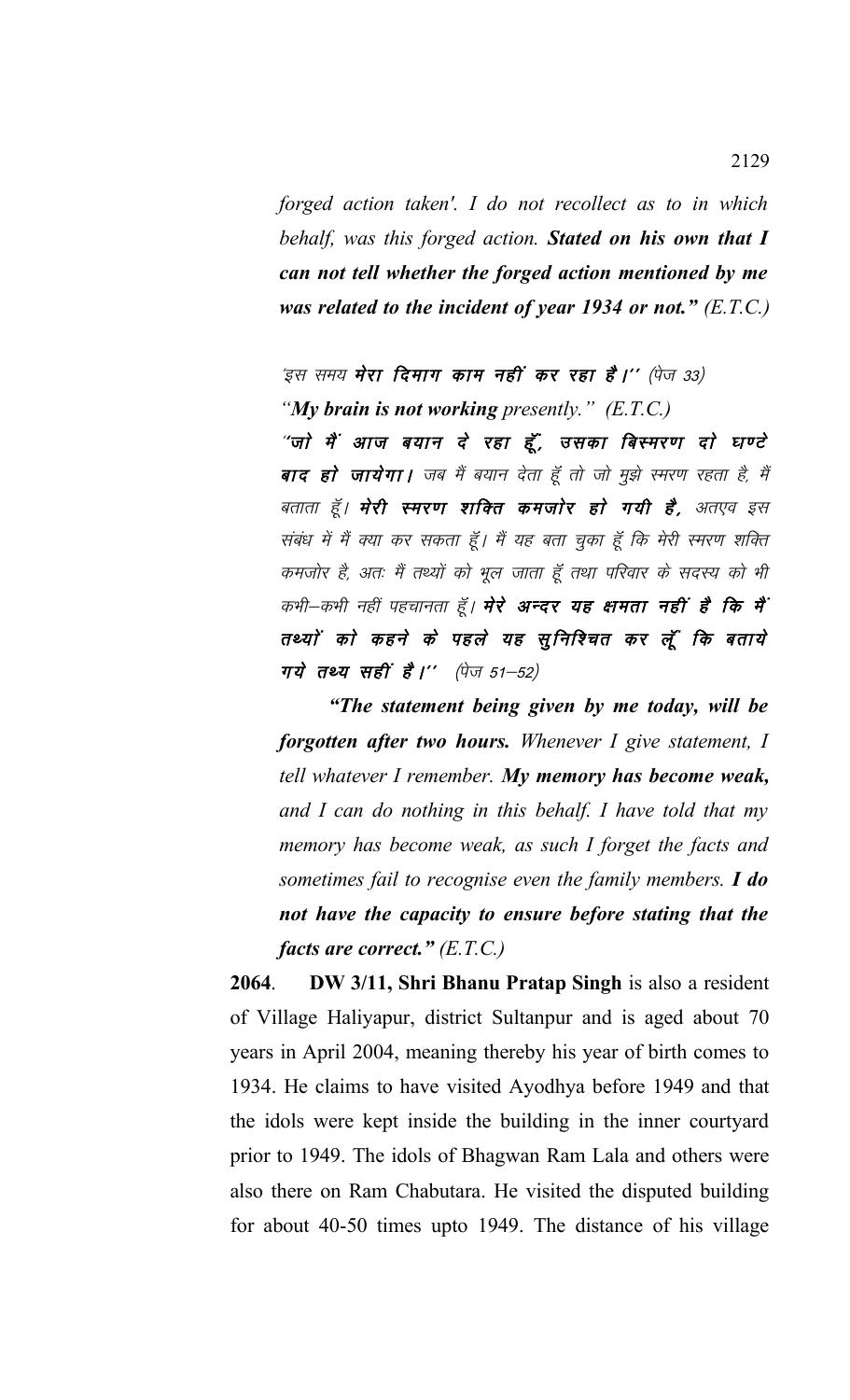from Ayodhya is 54 Kms. On page 29 he virtually admits of having given his wrong age as is evident from the following:

 $^{\prime\prime}$ मेरी जन्म तिथि हाईस्कूल प्रमाण–पत्र में 1 जूलाई 1936 लिखी हुई *है।'' (पेज 29)* 

*"My date of birth is mentioned as 1st July, 1936 in the High School certificate." (E.T.C)*

**2065**. His father expired in 1945 as said by him on page 30. He used to visit Ayodhya with his grandfather. There are several contradictions in his statements but for us suffice to mention about his admission regarding weak memory.

''तो क्या मैं यह समझूँ कि आपकी स्मरण शक्ति इतनी क्षीण हो गई है कि आप पॉच मिनट में बात भूल जाते हैं और फिर पॉच मिनट बाद आपको याद आ जाती है?

 $\vec{\sigma}$ o मेरी स्मरण शक्ति कुछ कमज़ोर है।'' (पेज 46)

*"Should I consider that your memory is so weak that you forget facts within five minutes and then you recollect after five minutes?*

*Answer:- My memory is a bit weak." (E.T.C)*

<sup>"</sup>मेरे उपर्युक्त बयान का अंश "चारों तरफ मंदिर हैं" ग़लत है, क्योंकि मंदिर मात्र दो ही तरफ थे। . . . . इस संबंध में मैं गुलत बयान देने का कोई कारण नहीं बता सकता, **मैं कूछ तथ्यों को भूल जाता हूँ**, जिसके कारण इस प्रकार के बयान दे दिये जाते हैं। भूलने का तात्पर्य यह है कि वे तथ्य उस समय मुझे याद नहीं रहते हैं।'' (पेज 105)

*"The portion 'temples all around' of my above statement, is wrong because temples were only on two sides. . . . .In this behalf, I cannot give any reason for making wrong statement. I forget few facts due to which such statements are made. By forgetting, I mean that I do not remember those facts at that time." (E.T.C)*

 $^{\prime\prime}$ दिनांक 29.4.2004 के पृष्ठ 20 पर अभिलिखित बयान का अंश ''मैंने तीन गुम्बद नहीं देखे थे, तीन शिखर देखे थे, गुम्बद तथा शिखर एक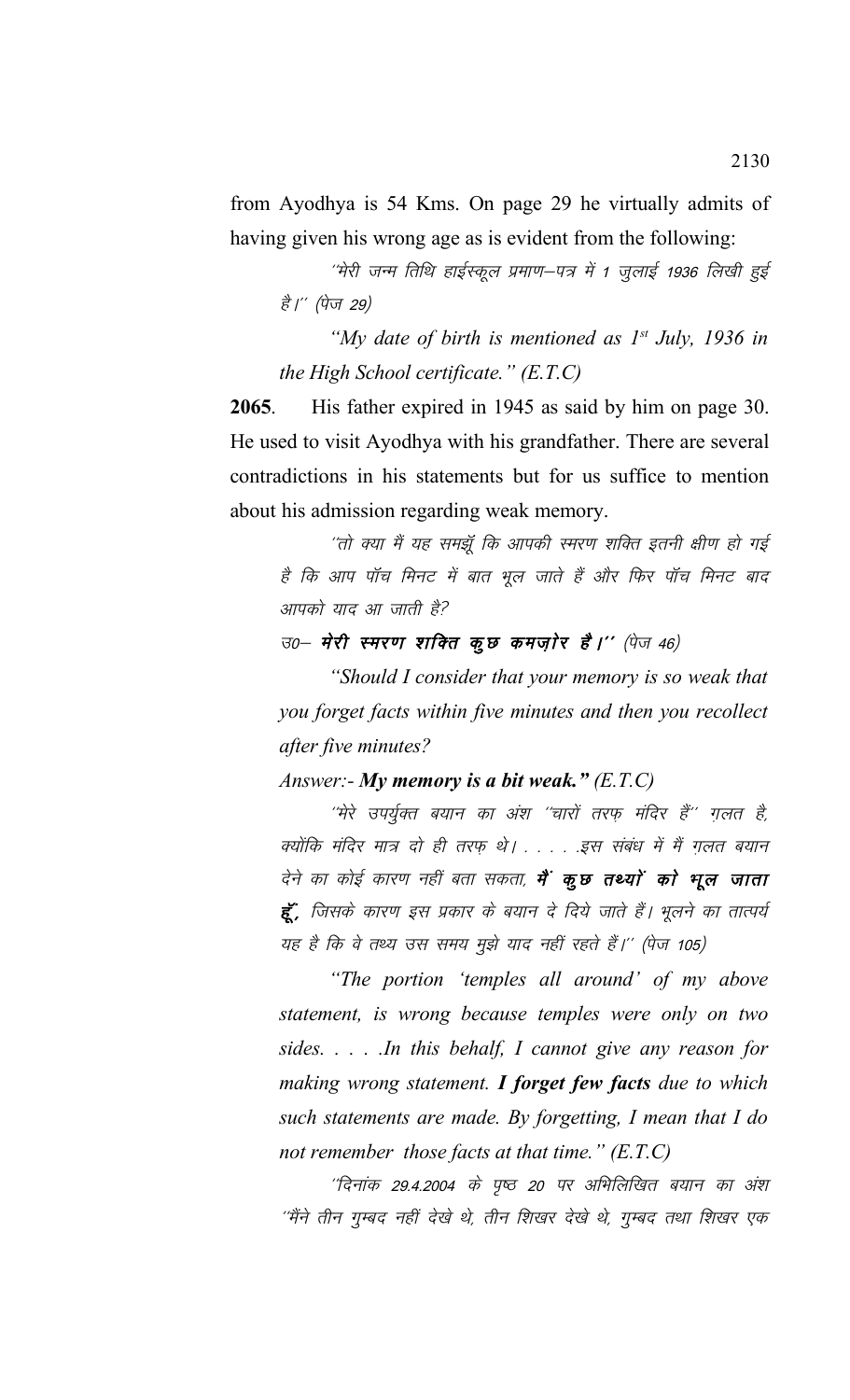ही नहीं होता है'' गलत हो सकता है, गुम्बद तथा शिखर एक ही होता है। बयान की इस गलती का कोई कारण नहीं बता सकता। . . . . .कभी–कभी भूल जाने के कारण मुझसे ग़लती हो जातीहै।'' (पेज 106)

*"The portion 'I had not seen the three domes, had seen the three vertexes, dome and vertex are not same' of my statement dated 29.04.2004 at page 20, may be wrong. Dome and vertex are same. I cannot give any reason for this mistake in the statement....... Sometimes such mistakes creep in on account of loss of memory" (E.T.C)*

## **2066**. **DW 3/12, Ram Akshyawar Pandey:**

 $^{\prime\prime}$ मैंने रामजन्मभूमि मंदिर के चारों तरफ परिकमा नहीं किया है। रामचबूतरे की परिक्रमा किया है।'' (पेज 17)

*"I have not performed circumambulation of the Ramjanmbhumi temple. I have performed the circumambulation of Ramchabutara." (E.T.C.)*

''वहां पर स्थित मंदिर जहां पर रामलला विराजमान थे, वहां पर तीन गुम्बद थे। राम चबूतरा से रामलला मंदिर तक की अंदर से चौड़ाई लगभग 60 हाथ की थी।" (पेज 25)

*"The temple, where Ramlala was present, had three domes. The inside width from Ramchabutara to Ramlala temple was about 60 yards." (E.T.C.)*

''यह कहना गलत है कि दिनांक–23.12.1949 की रात में मूर्तियां रखी गई थीं। . . . . . मेरे गांव वालो ने मुझसे इस संबंध में बताया था कि रामजन्मभूमि जिसमें रामलला बैठे है, पुराना था, वह गिर गया।''

 $(\vec{q}$ ज 27–28)

*"It is wrong to say that the idols had been placed in the night of 23-12-1949. . . . . . . . The villagers of my village had told me in this behalf that the Ramjanmbhumi, in which Ramlala was present, had collapsed as it was old." (E.T.C.)*

''इस समय मेरे सिर में बहुत तेज दर्द तथा आंखे लाल हैं, इसलिए मैं ठीक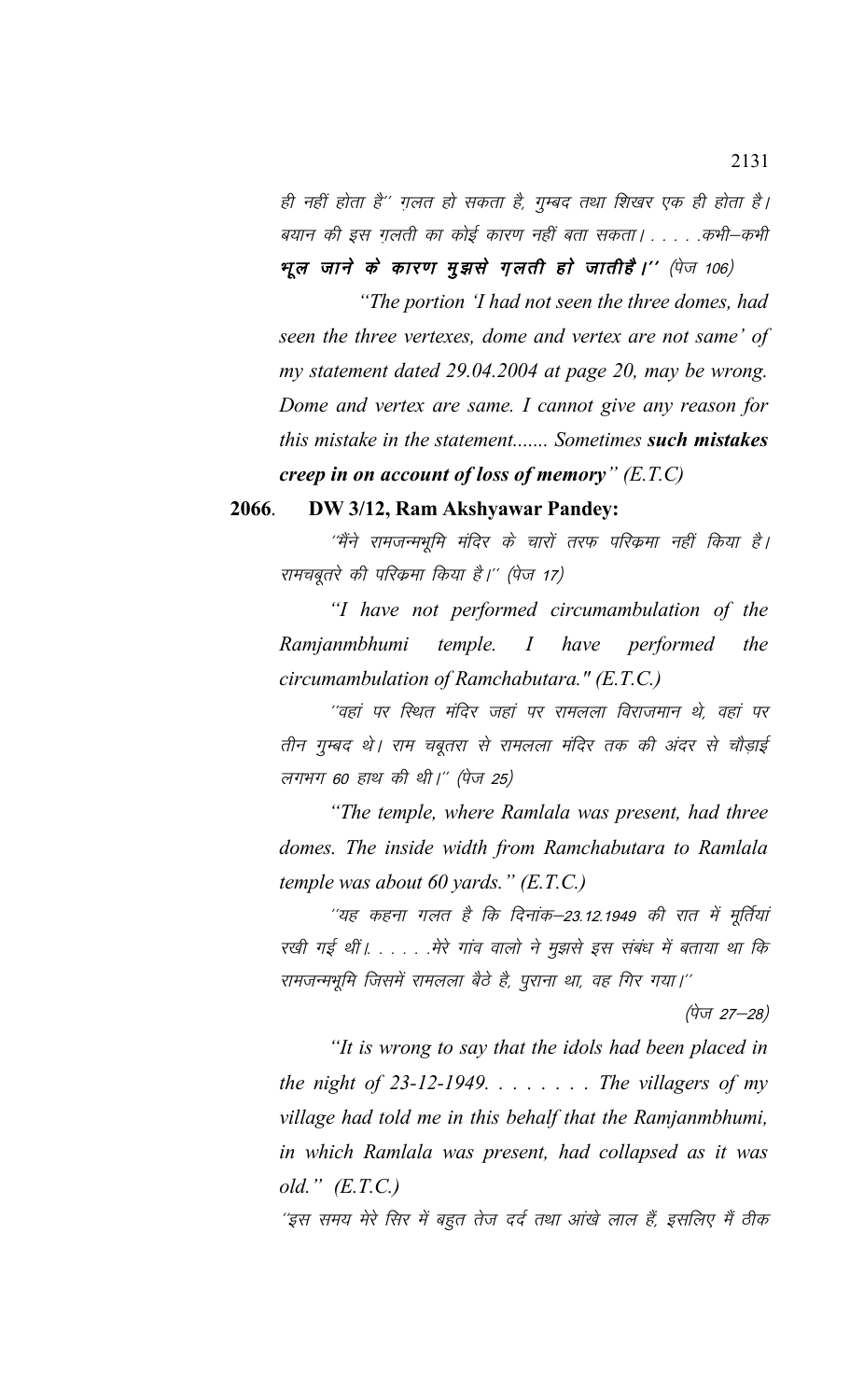से नहीं देख पा रहा हूँ और नहीं बता पाउगा कि सुन्दरकाण्ड मे कितने दोहे व कितनी चौपाईयां हैं।'' (पेज 39)

"I have severe headache and my eyes are infected, hence I am not able to see properly and as such I will not be able to give the number of 'Doha' and 'Chaupai' in the 'Sundar Kand'."  $(E.T.C.)$ 

''क्योकि मेरे सिर में दर्द है और मेरी आंखे दर्द कर रही हैं। . . . . . आज मैं इसका अर्थ नहीं बता पाऊँगा, क्योंकि मेरा सिर दर्द कर रहा है। ....वह दर्द के कारण भूल जा रहा हूँ।'' (पेज 40)

"Because I have headache and also have pain in my eyes.  $\ldots$  I will not be able to give its meaning today because of headache.  $\ldots$   $\ldots$   $My$  memory is failing because of the pain."  $(E.T.C.)$ 

''विवादित भवन, जिसमें तीन गुम्बद थे, उसको किसने और कब बनाया था, इसके बारे में मैंने न तो कहीं सूना और न पढ़ा।'' (पेज 42)

"I have nowhere read or heard as to who constructed the disputed structure with three domes, and when."  $(E.T.C.)$ 

'इस सम्बन्ध **में मैंने यह सुना है कि यह स्थान रामचन्द्र** जी का जन्मस्थान है। भगवान राम का जन्म तीन गुम्बद वाले भवन के बीच वाले गुम्बद के नीचे वाले स्थान पर हुआ था।'' (पेज 44)

"I have so heard that this place is the birthplace of **Lord Rama.** Lord Rama was born at the place below the mid dome of the three dome structure."  $(E.T.C.)$ 

''जब मैं' अपने बाबा के साथ आखिरी बार अयोध्या गया था, तब मेरी आयु 12 वर्ष की थी। जब मैं अपने बाबा के साथ पहली बार अयोध्या गया था, तब मेरी आयु क्या थी, **यह मैं नहीं बता सकता,** क्योंकि उस समय मैं बहुत छोटा था।'' (पेज 48)

"When I last visited Ayodhya along with my grandfather, I was aged 12 years. I do not remember my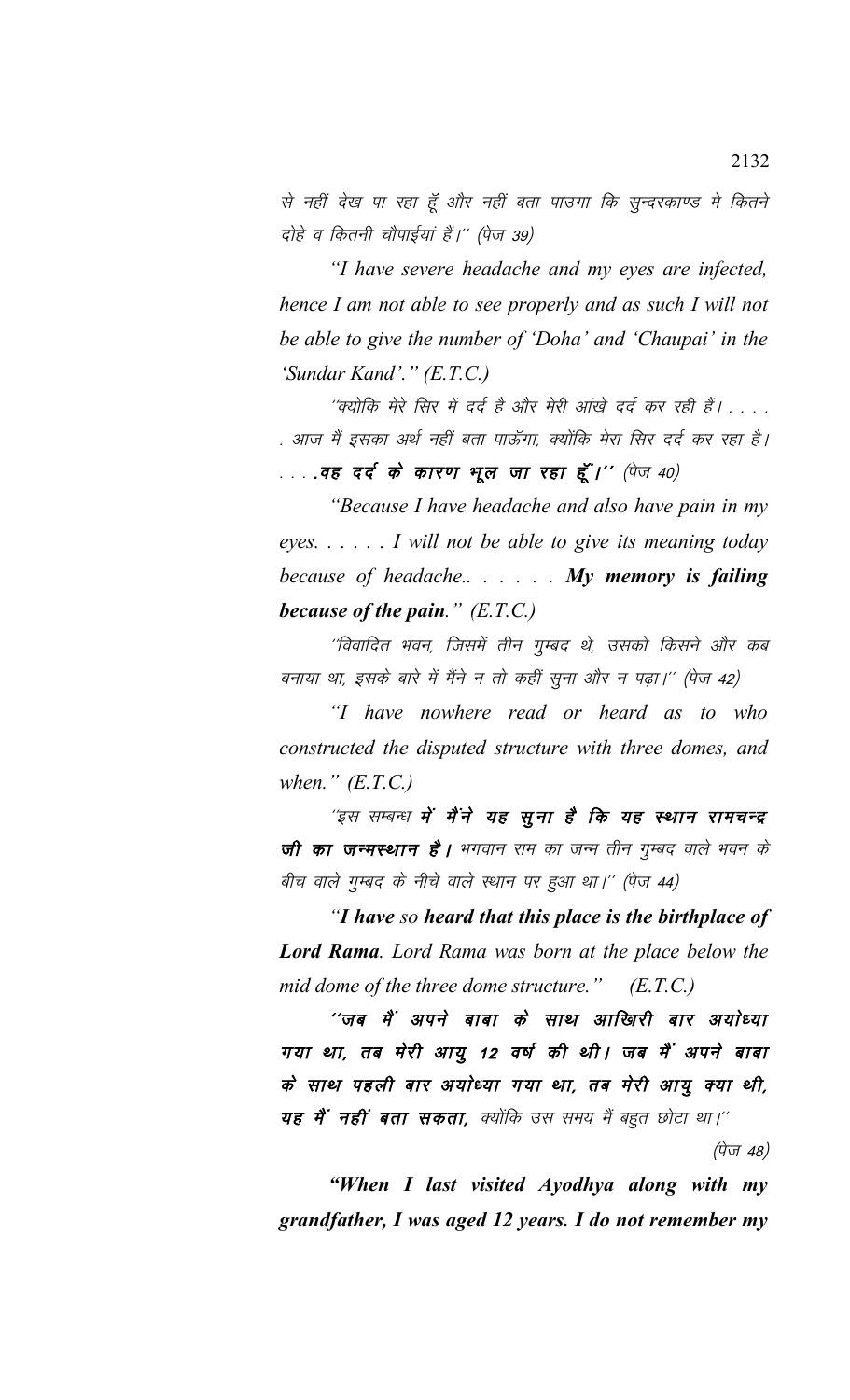*age at the time when I first visited Ayodhya, since I was quite young at that time." (E.T.C.)*

''प्रष्न– तो क्या आपकी याददाष्त इतनी कमजोर है कि आप थोड़ी देर पहले कही गयी बात भूल जाते हैं?

उत्तर– मेरी याददाष्त कमजोर नहीं है, परन्तु सिर में दर्द होने के कारण कभी–कभी दिमाग में चक्कर आ जाता है।'' (पेज 54)

*"Question:- Is your memory so weak that you are unable to recollect what you have stated sometime back?*

*Answer:- My memory is not weak, but on account of headache, sometimes there is dizziness." (E.T.C.)*

''मैं यह नहीं बता सकता कि जब मैं अपने बाबा के साथ पहली बार अयोध्या गया था, उस समय मेरी आयु 9 वर्ष की थी अथवा नहीं। ...... पंडित लोगों ने मुझे यह बताया कि इस समय मेरी उम्र 70 वर्ष की हो चुकी है। . . . . .मैं कभी स्कूल में पढ़ने नहीं गया। एक टेम्पेरेरी स्कूल खुला था, जिसमें मैं पढने गया वहां पर मैंने तीसरे चौथे दर्जे तक षिक्षा पाई।''  $(\stackrel{\rightarrow}{\tau} \overline{\sigma}$  59)

*"I can not tell whether I was aged nine years or not, when I first went to Ayodhya along with my grandfather. ........The priests told me that I am aged 70 years now. ....... I never went to school. A temporary school had been established and I received education there upto Class III-IV." (E.T.C.)*

''ऐसा प्रतीत होता है कि मैं बयान देते समय भूल गया था।'' (पेज 69)

*"It appears that I had forgotten at the time of my statement." (E.T.C.)*

 $^{\prime\prime}$ आज बयान देते समय मेरा दिमाग सही नहीं था। $^{\prime\prime}$ (पेज 78)

*"I was not in my senses during my deposition of the day." (E.T.C.)*

**2067**. The above extract is self evident to make this witness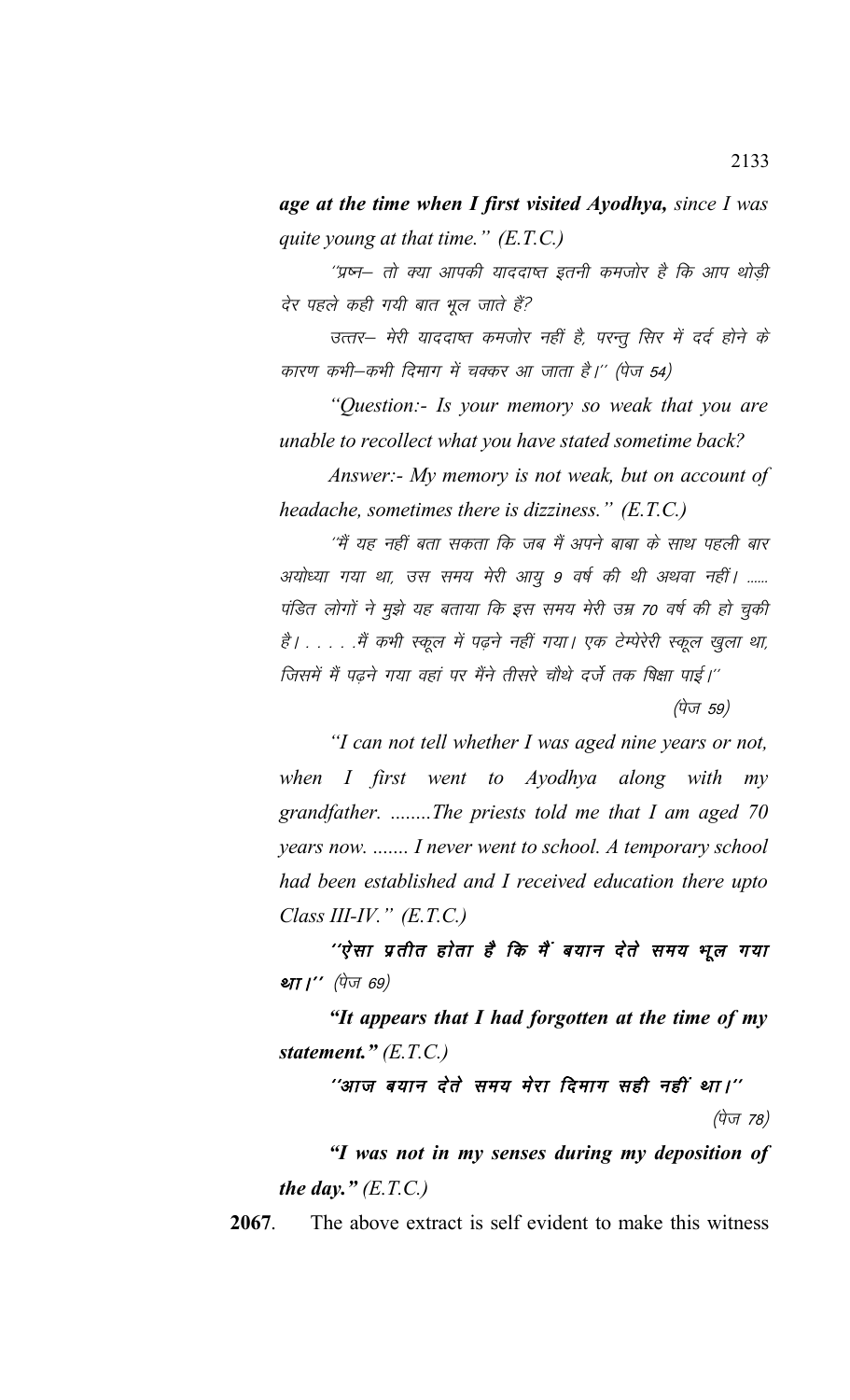unreliable.

**2068**. **DW 3/13, Mahant Ram Subhag Das Shastri,** aged about 86 years in 2004 meaning thereby his year of birth comes to 1918, came to Ayodhya in 1933 and since then is continuously visiting Ram Janam Bhumi Temple. He has confirmed existence of Ram Chabutara, Chhati Pujan Sthal, Charan Chinh, Chakla and Belan as well as Bhandara in the outer courtyard of the site in dispute. He says that various idols of Lord Rama, Lakshmanji etc. were present on Ram Chabutara as well as Garbhgrih when he used to visit Ram Janam Bhumi Temple for Darshan and worship of Lord Ramlala. The incident of 23rd December, 1949, he claims to be a fictitious one and says that the entire disputed building was in possession of Nirmohi Akhara who were managing and serving. It was a temple of Nirmohi Akhara and Math. He also denies that any Namaj was offered in the entire building in dispute. Three documents he has annexed alongwith his affidavit to show that he had to sign a bond alongwith Baba Abhiram Das, Baba Brindaban Das, Baba Ram Vilas Das, Naga Sudarshan Das and Ram Shatrudhan since proceedings were initiated against them under Section 295/448 after the incident of 23rd December, 1949. However, in crossexamination the witness gave contradictory statement to the stand of the plaintiffs (Suit-3), as is evident from the following:

 $^{\prime\prime}$ सन 1934 के अप्रैल माह में अयोध्या में झगड़ा हुआ था। इस झगड़े के बाद अयोध्या में रहने वालों पर टैक्स लगा था। स्वयं कहा कि गोकुषी हो गयी थी जिसमें कूछ मुसलमान मारे गये थे, उसके बाद रामजन्मभूमि के ऊपर जो ढांचा था उसको हिन्दू लोग गिराने लगे, उस समय अंग्रेजों का राज्य था, फौज ने आकर भीड को तितर–बितर कर दिया, उसके बाद ही हिन्दुओं पर जूर्माना लगाया गया था। 85 हजार रूपये जुर्माने के रूप में लगाये गये।'' (पेज 15)

*"A riot had broken out in Ayodhya in the month of*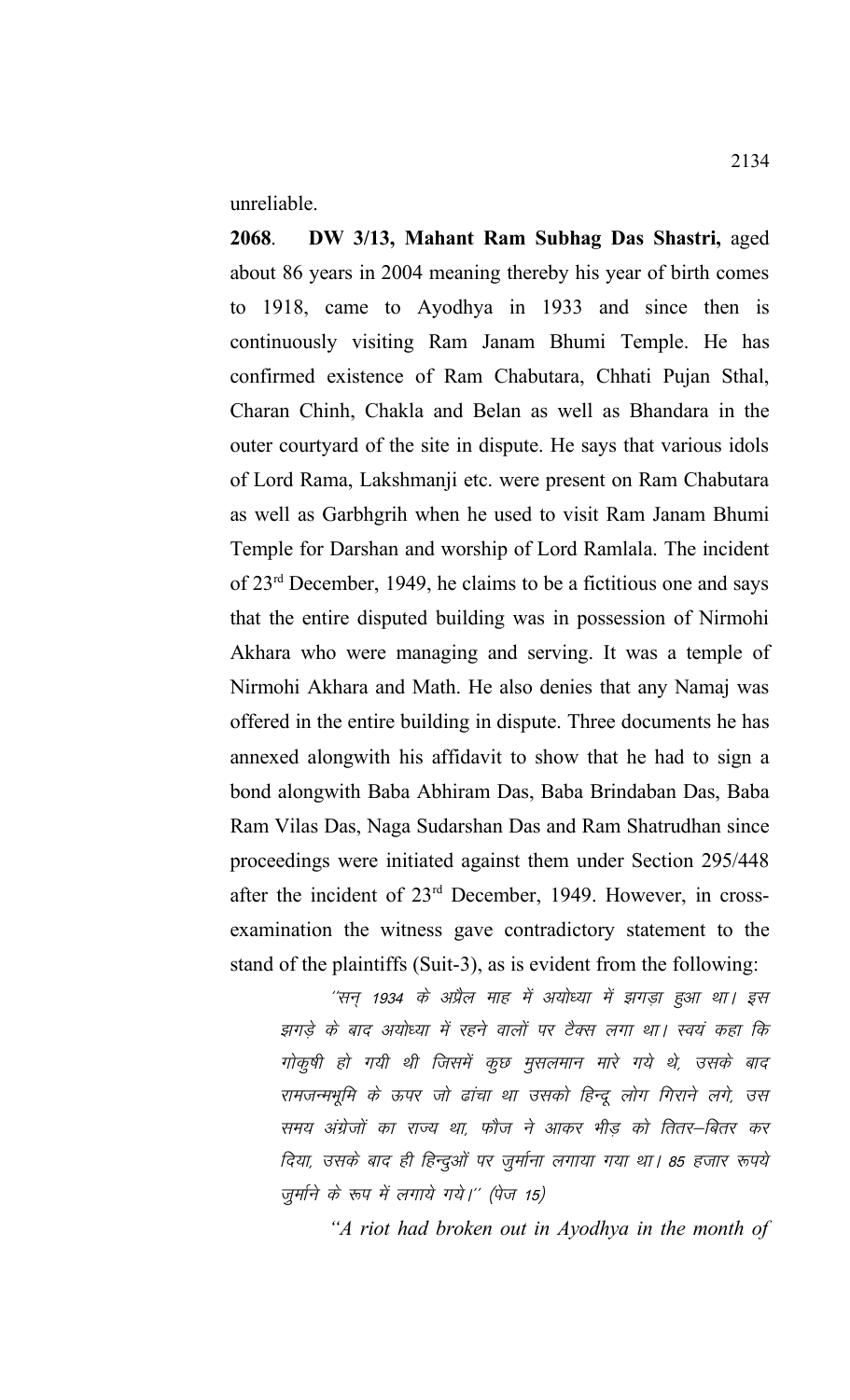*April of the year 1934. After this riot, a tax had been imposed on the residents of Ayodhya. Stated on his own that cow slaughter had taken place, in which few Muslims had been killed and thereafter the Hindus started demolishing the structure standing over Ramjanmbhumi. At that time there was British rule and the army had come and scattered the crowd. The fine was imposed on the Hindus only after that. A sum of Rupees 85 thousand had been imposed as fine." (E.T.C)*

''सन् 1933 के पूर्व **लोग कहते थे कि बाबरी मस्जिद है,** परन्तु जब मैं उसका स्वरुप देखता था तो लगता था कि यह **मंदिर है।''** (पेज 23)

*"Prior to the year 1983, people used to say that (it) was Babri mosque, but when I used to see, it appeared to be a temple." (E.T.C)*

"स्वयं कहा कि इसे मंदिर को ध्वस्त करके बनवाया **गया था।**'' (पेज 23–24)

*"Stated on his own that it had been built after demolishing the temple." (E.T.C)*

''**बाबरी मस्जिद में तीन गुम्बद ऊपर थे।** बाबरी मस्जिद लगभग पचास फिट लम्बी तथा लगभग उतनी ही चौडी थी। स्वयं कहा कि लम्बाई तथा चौड़ाई लगभग बराबर थी। यह कहना ग़लत है कि खाली जगह पर मस्जिद बनायी गयी, **बल्कि यह मस्जिद, मंदिर तो उकर** बनायी गयी थी। जब से मैं अयोध्या गया हूँ, तब से बाबरी मस्जिद में नमाज़ नहीं पढ़ी गयी। बाबरी मस्जिद अपने स्थान पर जिस प्रकार थी, उसी प्रकार कायम रही। . . . . . 22/23.12.1949 की रात में विवादित भवन में कोलाहल हुआ, उस रात में क्या व्यवस्था हुई, यह मुझे पता नहीं,

परन्तु इतना विदित हुआ कि नवीन मूर्ति बैठा दी गयी।'' (पेज 24)

*"There were three domes on top of the Babri mosque. Babri mosque was about fifty feet long and*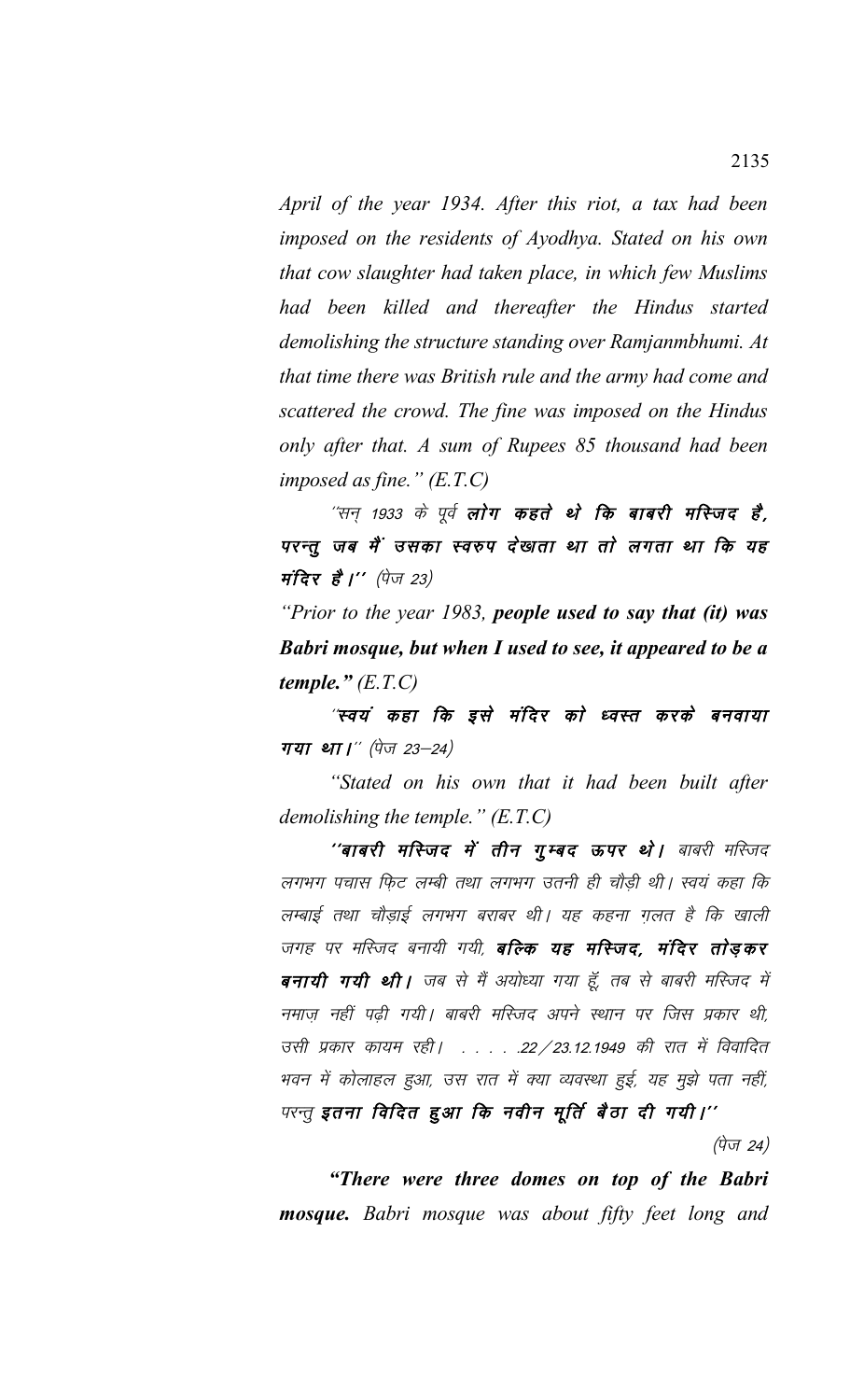*equally wide. Stated on his own that length and breadth were almost similar. It is wrong to say that mosque was built at vacant place , and instead this mosque was built after demolishing the temple. Since I have been to Ayodhya, namaz has not been offered in the Babri mosque. Babri mosque as it was stood at this place.. . . . . . .. There was disturbance in the night of 22/23.12.1949 in the disputed structure, but I do not know as to what arrangements were made in that night. However, this much transpired that new idols had been installed."(E.T.C)*

''बाबर द्वारा निर्मित भवन 500 साल पुराना होगा। स्वयं कहा कि जिस समय बाबर थे, उसी समय यह भवन बना। जिस समय बाबर ने यह भवन बनवाया, उसको लोग मस्जिद के रूप में बनाना बताते हैं, परन्तु भवन को देखने से यह भवन, मंदिर मालूम देता था। **जिस रुप में बाबर ने** विवादित भवन बनवाया था, उसी रुप में वह भवन सन् 1992 तक चला आया।'' (पेज 35)

*"The structure built by Babar would be 500 years old. Stated on his own that this structure was build in the period in which Babar existed. At the time when Babar built this structure, it is said by people that he built as a mosque, but on looking at the structure, it appeared to be a temple. The shape in which Babar had built this structure, continued as such till the year 1992." (E.T.C)*

''सन् 1949 का बलवा विवादित भूमि पर हुआ था। **यह बलवा 23 दिसम्बर 1949 की रात में हुआ था,** इसकी जानकारी दूसरे दिन अर्थात 24 दिसम्बर 1949 को हुई। यह सही है कि यह बलवा 22/23 दिसम्बर की मध्य रात्रि में हुआ था। **यह बलवा विवादित भवन में** मूर्ति रखने के संबंध में हुआ था। कोई कहता था कि भगवान स्वयं प्रकट हो गये हैं, कोई कहता था कि मूर्ति रख दी गई है। उस रात मैं विवादित भवन में नहीं गया था। मैं रात में विवादित भवन पर नहीं गया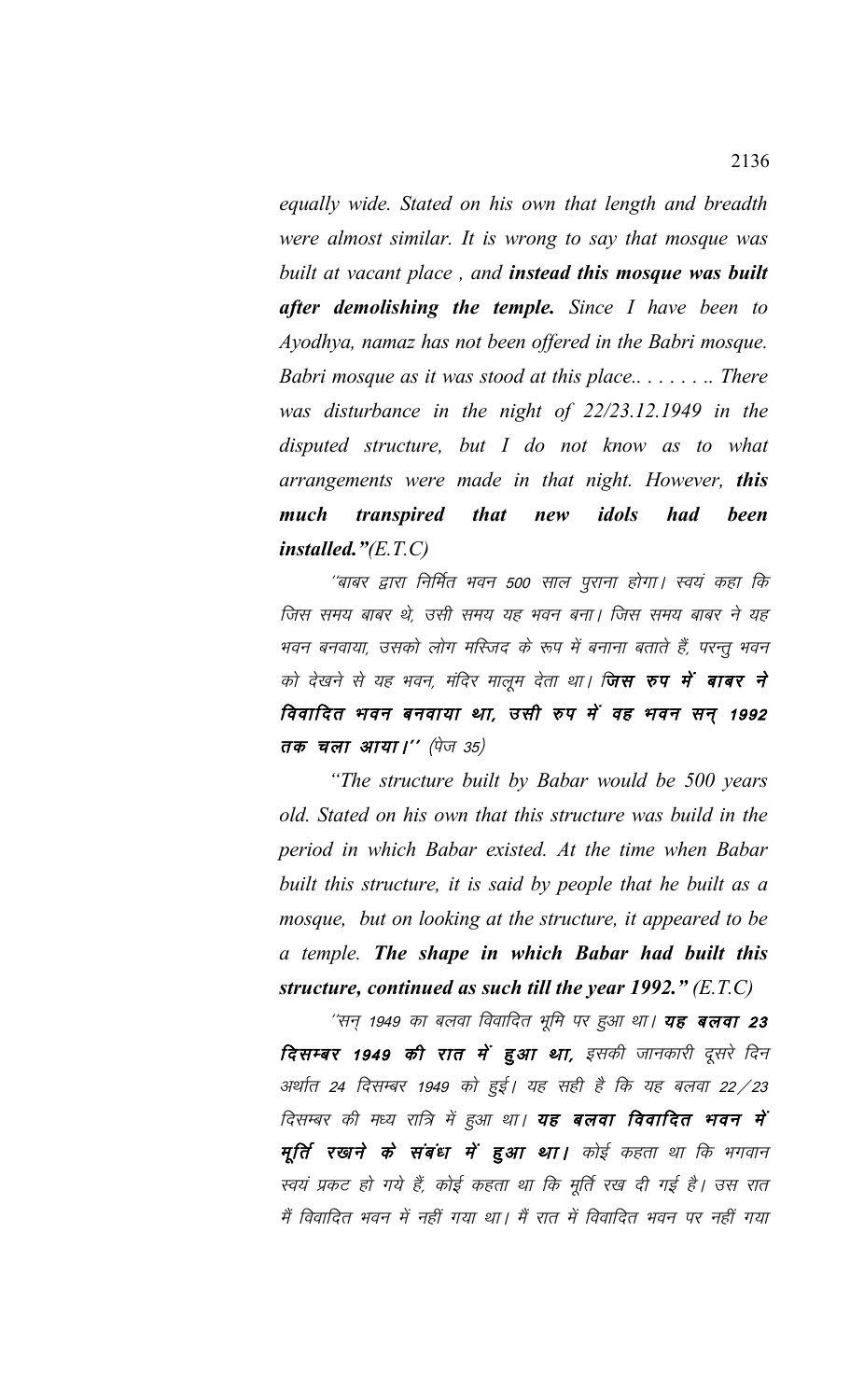था, फिर भी मेरा नाम सम्मिलित कर दिया गया।'' (पेज 41)

"The riot of the year 1949, occurred at the disputed premises. This riot broke out in the night of 23rd **December, 1949**. I came to know about it on the next day i.e. on  $24<sup>th</sup>$  December, 1949. It is correct that this riot broke out in midnight of 22/23 December. This riot had broken out in respect of installation of idols in the disputed structure. Some claimed that the deity had Himself appeared, some said that the idols had been installed. I had not been to the disputed structure that night. I had not gone to the disputed structure in the night, still my name was included."  $(E.T.C)$ 

"मैंने दिनांक 7.7.2004 को पृष्ठ 41 पर यह बयान दिया है कि 22/23 दिसम्बर 1949 को बलवा हुआ था, जो विवादित भवन में मूर्ति रखने के संबंध में था, कोई कहता था कि भगवान प्रकट हो गये हैं, कोई कहता था मूर्ति रख दी गयी हैं मेरा यह बयान सही है।'' (पेज 54)

"On 7.7.2004 at page-41, I have stated that 'a riot" had broken out in the night of 22/23 December, 1949, which was in respect of installation of idols in the disputed structure. Few used to say that the deity had Himself appeared, few used to say that the idols had been installed', this statement of mine is correct."  $(E.T.C)$ 

''सन 1934 में वैरागियो ने विवादित भवन को मंदिर समझकर उसके ऊपर हमला किया था। वे वैरागी लोग उस समय भी विवादित भवन में पूजा करने जाते थे।'' (पेज 98)..

"In the year 1934, the recluses had attacked the disputed structure, considering it to be temple. At that time also, the recluses used to go to the disputed structure for *worship.*"  $(E.T.C)$ 

''बाबर ने मंदिर के ढांचे को तोडकर मस्जिद बनाया था, परन्तु वह पूर्ण रुप से मस्जिद नहीं बना पाया। 14 खंभे इस भवन में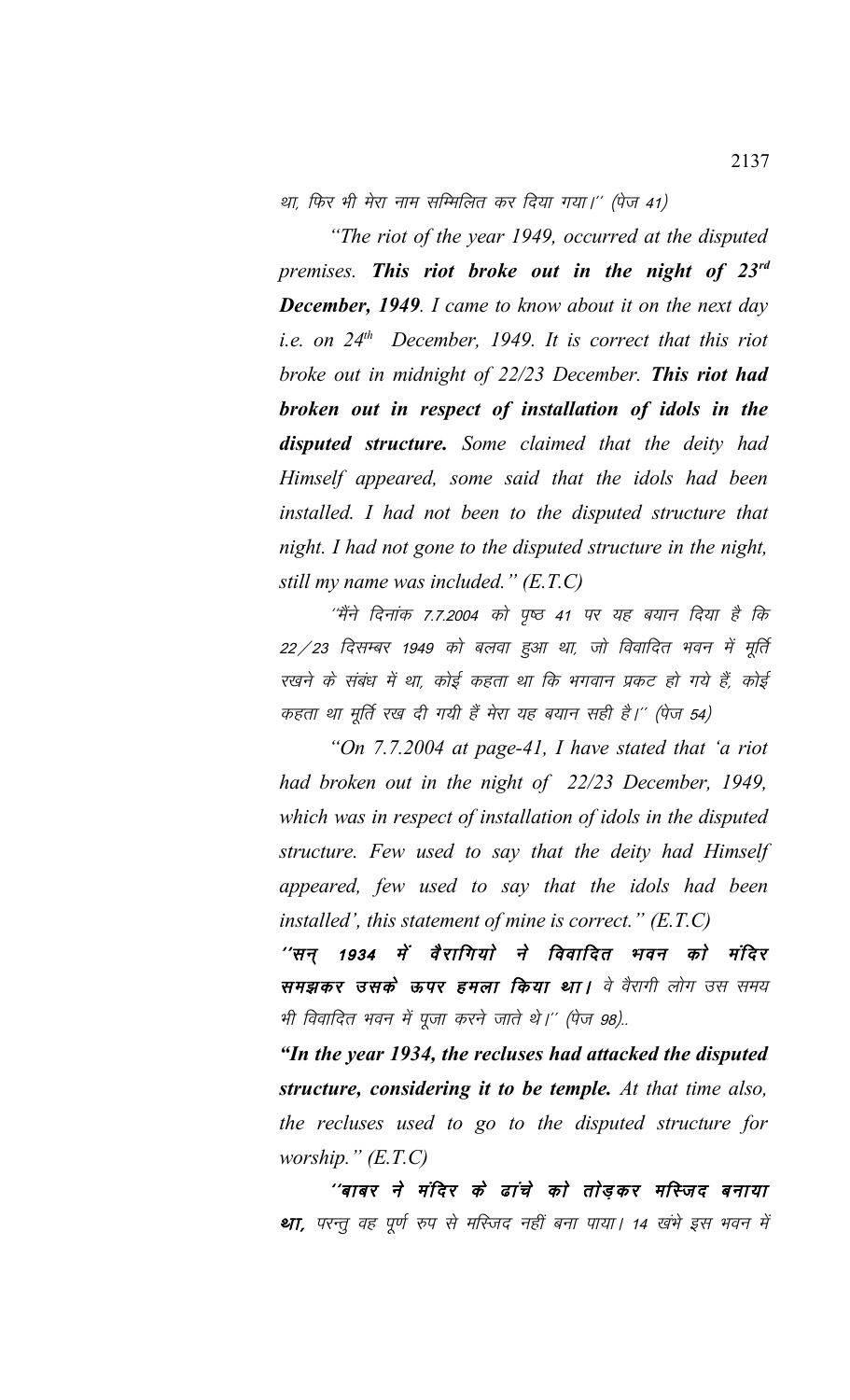लगे हुए थे, जिनमें मूर्तियां बनी हैं, इसलिए वह बुतखाना हो गया।''

(पेज 107)

*"Babar had built the mosque by demolishing the structure of temple, but he was unable to make it a mosque completely. 14 pillars were fixed in this structure, which had idols engraved over them, and as such it became a place of idol." (E.T.C)*

**2069**. He admits weak memory.

"स्वयं कहा कि **अवस्था अधिक होने के कारण मुझे विस्मृति हो जाती है।''** (पेज 20)

*"Stated on his own that on account of advanced age, my memory fails me." (E.T.C)*

^'यह संभव है कि सन् 1933–34 के बाद की बातें भी मुझे विस्मृत होना शुरू हो गई हों अर्थात **सन् 1933–34 के बाद की बातें भी** मैंने भूलना शुरू कर दिया है।'' (पेज 28)

*"It is possible that the post 1933-34 facts are also fading away from my memory i.e. I have also started forgetting the post 1933-34 facts." (E.T.C)*

''यह सही है कि **बयान देते समय उल्टी–पुल्टी बातें निकल जाती है** तथा हो सकता है कि मेरा यह बयान कि फैजाबाद, अयोध्या में शामिल है, गलत हो।'' (पेज 106)

*"It is true that I make unnecessary utterances at time of giving my statement and it is possible that my statement 'Faizabad is included in Ayodhya' may be wrong." (E.T.C)*

> $^{\prime\prime}$ मेरा मस्तिष्क इधर–उधर होता रहता है।'' (पेज 109) *"My mind tends to lose concentration." (E.T.C)*

**2070**. His statement about the existence of Chhati Pujan Sthal, Charan and Ram Chabutara in the outer courtyard of the disputed building could not be discredited in the crossexamination where he has categorically and in clear terms,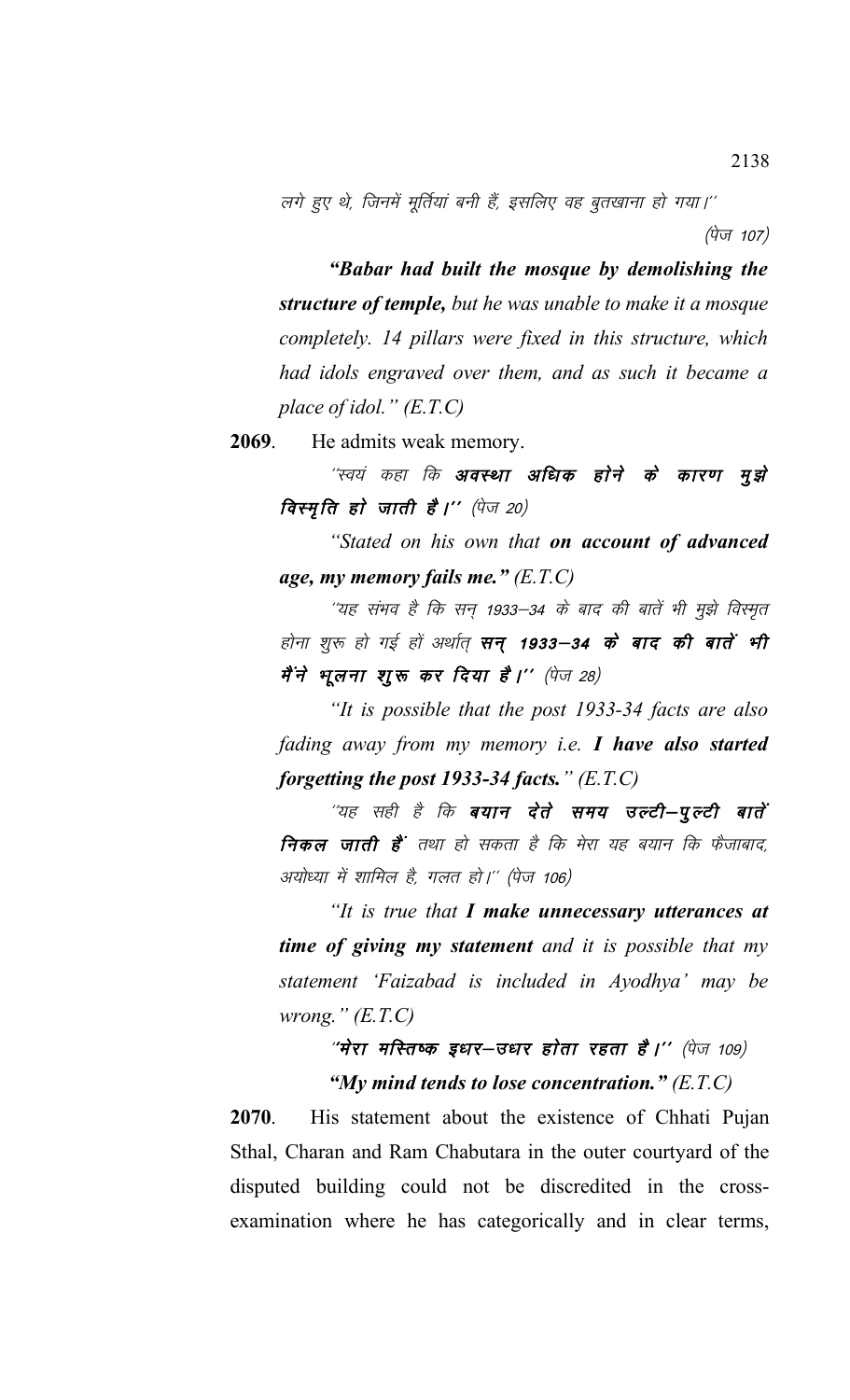consistently made similar statement. Then on some occasions he has also made contradictory statement.

"22 / 23 दिसम्बर 1949 की रात में विवादित भवन में जिस समय नय्यर साहब मजिस्ट्रेट थे, मूर्तियां नहीं रखी गई, ये मूर्तियां पहले से थीं।''  $(\vec{q}_{\nabla}$  102)

*"These idols were not installed in the disputed structure in the night of 22/23 December, 1949, when Mr. Nayyar was the Magistrate, these idols were already in existence." (E.T.C)*

**2071**. The statement of DW 3/13 does not support Nirmohi Akhara, plaintiff (Suit-3). In fact, it is contrary to their pleadings. It is well settled that evidence which are totally contrary to the pleadings ought not be entertained by the Court. A Division Bench of Patna High Court in **Parmeshwari Devi and others Vs. Khusali Mandal and others, AIR 1957 Patna 482** has observed:

*"......evidence at variance with the pleadings is not permissible and, if adduced, cannot be looked into to sustain a claim which was never put forward in the pleadings."*

**2072**. The entire case of Nirmohi Akhara is that there never existed any mosque and nothing was constructed by Babar or Mir Baqi at the disputed site which all through was a temple in the management, control and possession of Nirmohi Akhara and no riot or disturbance occurred either in 1934 and nothing happened in the night of 22/23 December, 1959 but the same stand totally belied by DW 3/13.

**2073**. **DW 3/14, Jagadguru Ramanandacharya Swami Haryacharya.** He is the head of Ramanandi Sampraday since 1985-86. His statement is not relevant as to whether the idols were already existing prior to December 1949 inside the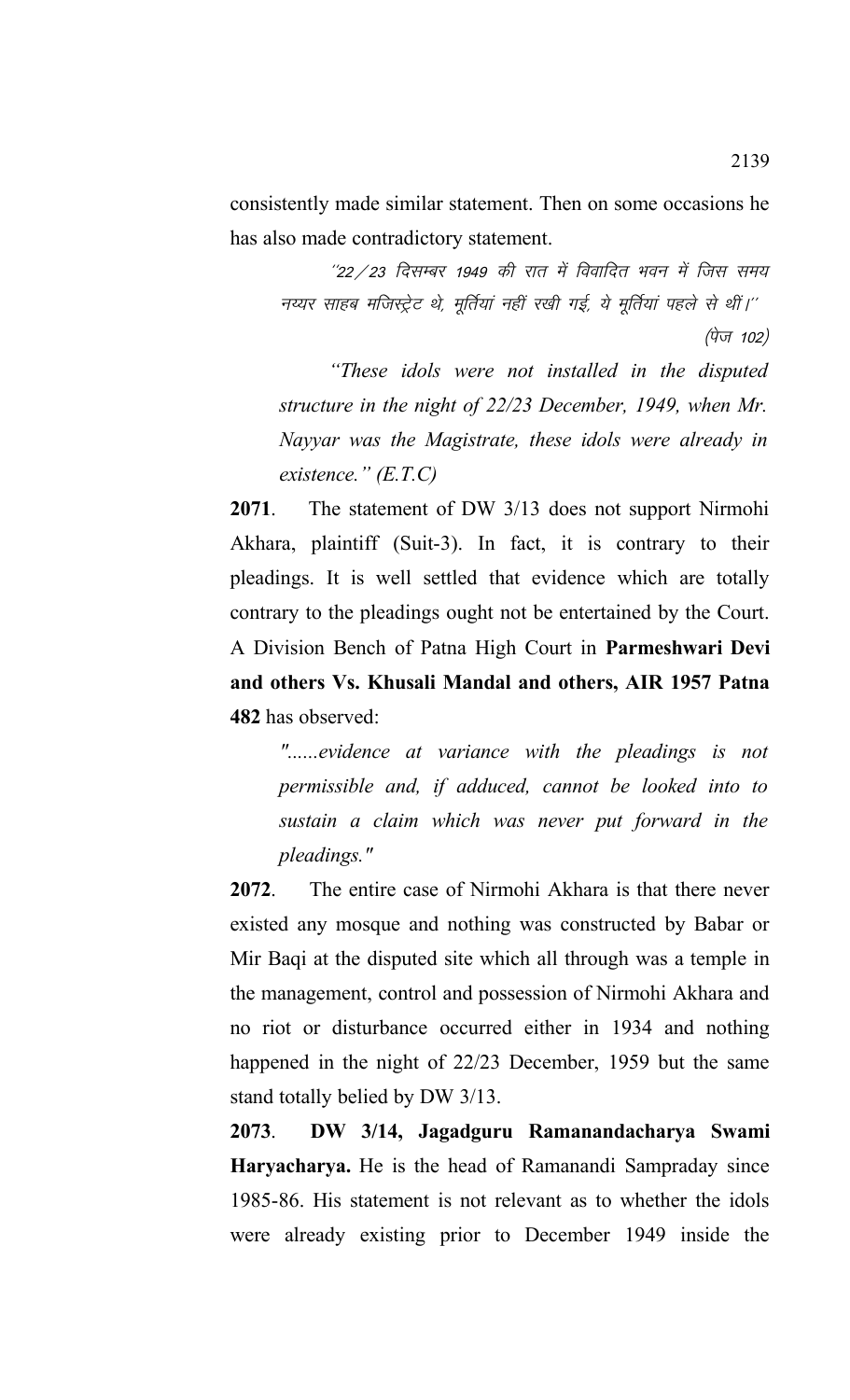disputed building but he in general gave history about the birth of Lord Rama. He has explained the concept of Panchkoshi Parikrama on page 64 as under:

''महाराजा दशरथ के राजमहल का क्षेत्रफल जैसा कि वाल्मीकि रामायण में उल्लिखित है, अयोध्या के पांच कोस के अन्तर्गत स्थित है। यह पांच – कोस पंचकोसी परिक्रमा के अन्तर्गत है. दशरथ के राजमहल की ही परिकमा होती है। जहाँ से पंचकोसी शुरू होती है, वहाँ से महराजा दशरथ का राजमहल शुरू होता था तथा जहाँ पर पंचकोसी परिक्रमा समाप्त होती है वहाँ पर समाप्त होता था।'' (पेज 64)

*"The area of King Dashrath's palace as mentioned in the Valmiki Ramayana, is located within 5 kosas (unit of distance) of Ayodhya. This distance of five kosas is within the panchkosi prikrama, which is only the circumambulation of Dashrath's palace. The panchkoshi starts from the place from where the palace of King Dashrath started and the panchkoshi circumambulation terminates at the place where it (the palace) ended."* 

*(E.T.C.)*

**2074**. Similarly on page 67 he explained 84 Koshi Parikrama observing that it encompasses the then entire Ayodhya. On page 118, 120, 127 and 128 however he said:

''इस प्रकार विवादित भवन के अन्दर सीढ़ियों पर रामलला जी की मूर्ति को रखे हुए मैंने सन् 1946–47 में देखा था'' (पेज 118)

*"I saw the idol of Ramlala installed inside the disputed structure on the stairs, in the year 1946- 47."(E.T.C.)*

''जब मैंने पहली बार 15 फ़िट की दूरी से मूर्ति का दर्शन किया था, तब मैंने गुम्बद के नीचे खड़े होकर दर्शन नहीं किया था, बल्कि सहन में खड़े होकर दर्षन किया था।" (पेज 120)

*"When I first had 'Darshan' (offering worship to the*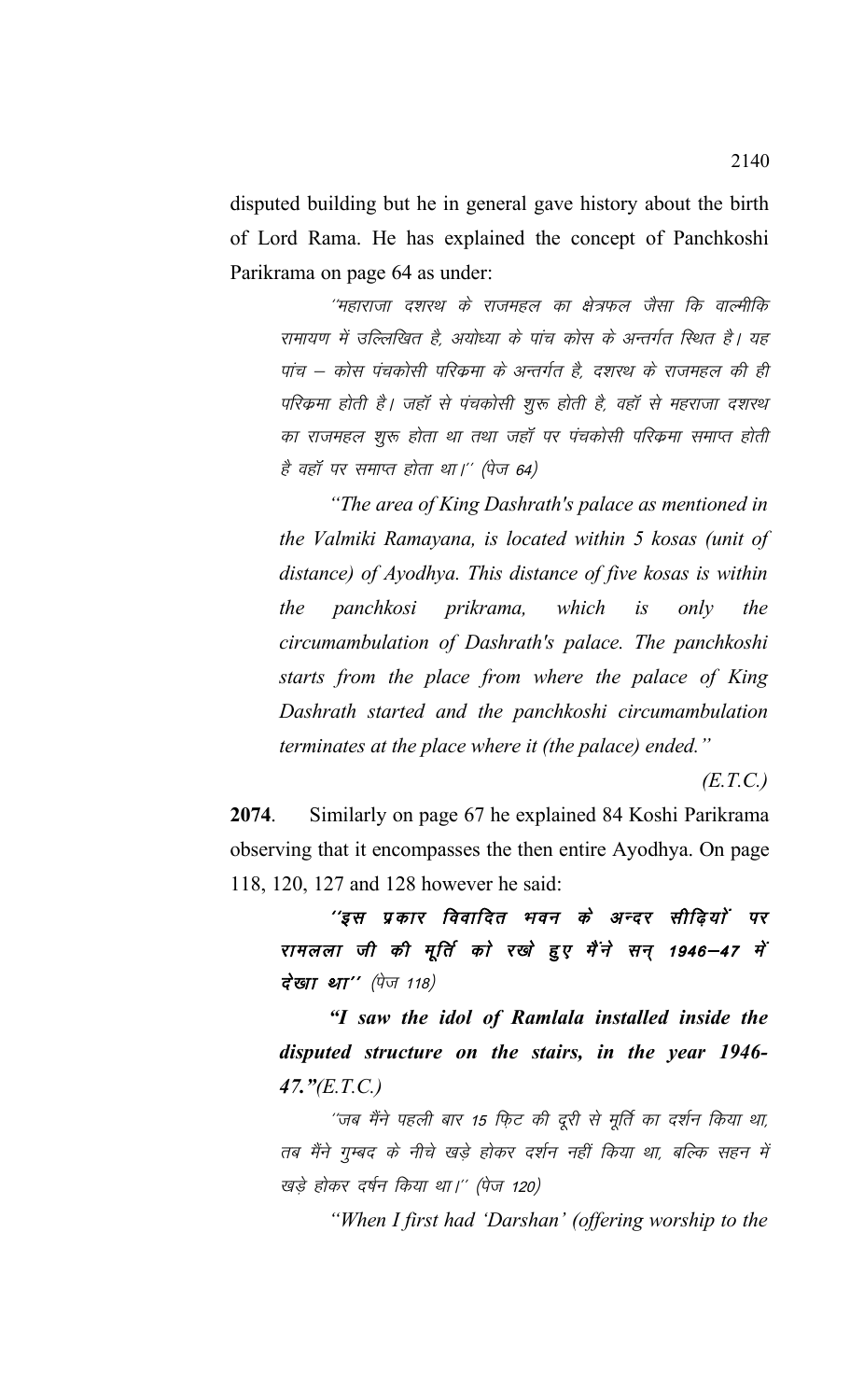idol) from a distance of 15 feet, I did not have 'Darshan' from under the dome and instead it was done from the courtyard."  $(E.T.C.)$ 

''कुर्की के पहले जब मैं दर्शन करने जाता था, तो सायंकाल साढ़े पॉच बजे दर्षन करता था तथा दर्शन करके प्रायः सात बजे तब वापस आताा था। जाड़े के मौसम में हमेशा अंधेरा हो जाता था। उस समय गुम्बद वाले भवन में कभी लालटेन तथा कभी लैम्प रखा रहता था, उस समय वहाँ बिजली नहीं थी। मैं सीखचे वाली दीवार, जिसमें एक प्रधान फाटक तथा एक छोटा फाटक था, से होकर दर्षन करने जाता था। कभी–कभी बड़ा वाला फाटक जब बन्द रहता था तो मैं सीखचे वाले फाटक से चला जाता था।'' (पेज 120)

"Prior to the attachment whenever  $I$  went for 'Darshan', I had 'Darshan' at 5.30 PM and usually I returned by 7'O' clock. It always turned dark during winters. Sometimes lantern and sometimes lamp was kept in the domed building. There was no electricity at that time. I used to go through the main gate and a small gate in the grill wall to have 'Darshan'. Whenever the main gate was locked, I used to go through the grill gate."  $(E.T.C.)$ 

''मेरी मुख्य परीक्षा के शपथ–पत्र की धारा–45 में 3 फिट ऊँचे, 20 फ़िट लम्बे तथा 17 फ़िट चौड़े चबूतरे का उल्लेख है, यह उल्लेख राम चबूतरे के बारे में है। मैंने अपने बयान मे आज रामचबूतरे को 40 फिट लम्बा तथा 20 फ़िट चौड़ा बताया है, **मेरी मुख्य परीक्षा के शपथ–पत्र** की धारा-45 में राम चबूतरे की लम्बाई जो उल्लिखित है, **वह सही नहीं है।** मैंने अपनी मुख्य परीक्षा के शपथ–पत्र की धारा – 46 में जिस छठ्ठी पूजन स्थल का उल्लेख किया है उसके बारे में विवरण वाल्मीकि रामायण में मात्र छठ्ठी पूजन के रूप में मिलता है, उसमें छठ्ठी पूजन स्थल का उल्लेख नहीं है, रामचरित्र मानस मे भी छठी महोत्सव मनाने का उल्लेख है परन्तु छठ्ठी पूजन स्थल का उल्लेख नहीं है। रामचरित मानस तथा वाल्मीकि रामायण में मात्र छठ्ठी का उल्लेख है, छठ्ठी महोत्सव का उल्लेख नहीं है।'' (पेज 127)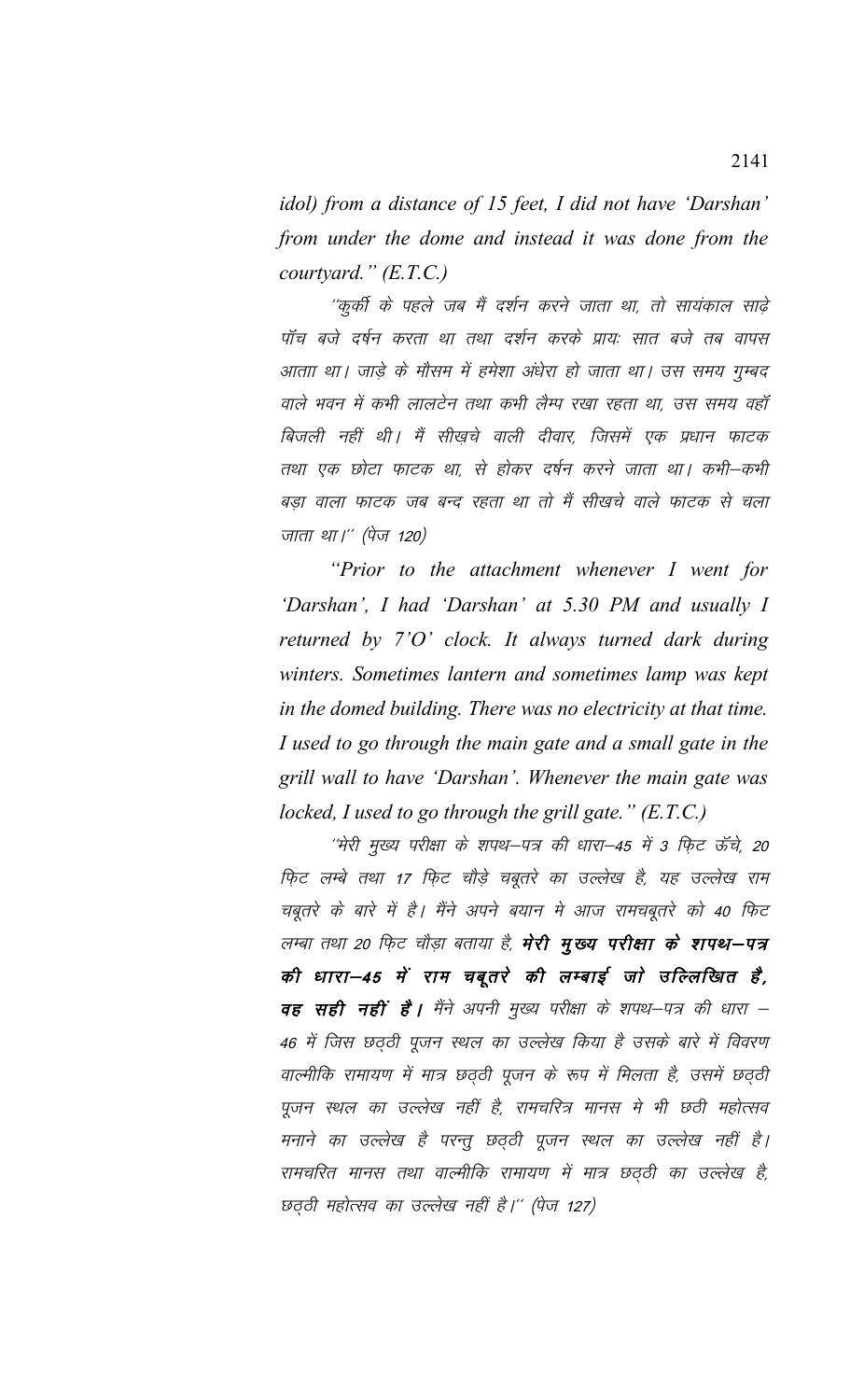*"In para 45 of the affidavit of my examination-inchief, there is mentioned about a platform 3 feet high, 20 feet long and 17 feet wide. This mention is about Ramchabutara. In my statement today, I have mentioned the Ramchabutara to be 40 feet long and 20 feet wide. The length of Ramchabutara mentioned in para 45 of the affidavit of my examination-in-chief, is not correct. The detail about the 'Chhathi' (the sixth day after the birth of a child) worship place mentioned in para 46 of the affidavit of my examination-in-chief, is found only as 'Chhathi' worship in Valmiki Ramayana, but it does not mention about 'Chhathi' worship place. The Ramcharit Manas also mentions about observance of the function of 'Chhathi', but there is no mention about 'Chhathi' worship place. The Ramcharit Manas and Valmiki Ramayana only mention about 'Chhathi' but there is no mention about the function of 'Chhathi'." (E.T.C.)*

"चरण चिन्ह, बेलना, चकला व चूल्हे का कोई उल्लेख न तो रामचरित मानस में है न ही वाल्मीकि रामायण में है। मेरी मुख्य परीक्षा के शपथ–पत्र की धारा–46 में जिन चरण चिन्हों का उल्लेख है, वे पाषाण के थे। इन चरण चिन्हों की संख्या 4 थी। चकला भी पाषाण का था, बेलना भी पाषाण का था, चूल्हा हो सकता है मिट्टी का रहा हो क्योंकि इसे मैंने दूर से देखा था। ये सब चीजें 8 **X** 10 फिट की एक बेदी पर था। बेदी का तात्पर्य चबूतरे से है। यह चबूतरा चार अंगुल ऊँचा रहा होगा। **यह** चबूतरा जिस पर चौका, बेलना तथा चूल्हा था, इसे कौशल्या पाक तथा सीता रसोई भी कहा जाता था। . . . . .कौशल्या पाक तथा कौशल्या रसोई एक ही चीज है अपनी–अपनी आस्था से लोग उसे अलग–अलग पुकारते हैं कौशल्या रसोई से तात्पर्य उस रसोई से है, जिसका प्रयोग कौशल्या जी करती थी। यह भी संभव है कि कौशल्या रसोई का प्रयोग सीताजी भी करती रही हों। मैंने अपने बयान में बताया है कि रामजी तथा सीताजी अलग महल में रहते थे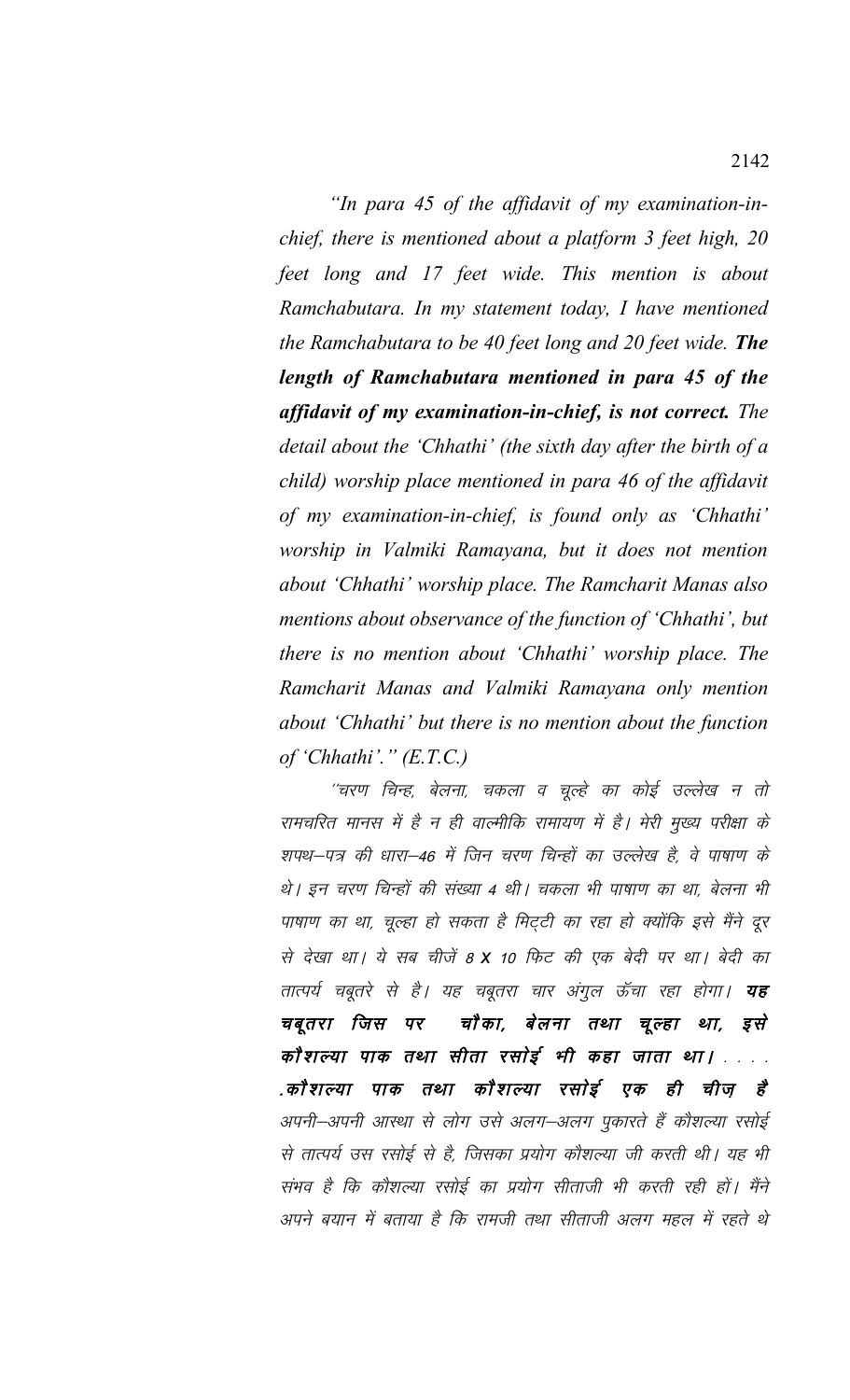तथा कौशल्या जी अलग महल में रहती थीं।'' (पेज 127–128)

"Neither in Ramcharit Manas nor in Valmiki Ramayana, is there any mention about foot sign, 'Belna' (traditional utensil used for rolling breads), 'Chakla' (traditional utensil used as base for rolling breads)  $\&$ stove. The foot signs mention in para 46 of affidavit of my examination-in-chief were of stone and were four in number. The 'Chakla' and 'Belna' were also of stone, but the stove may have been of earth because I had seen it from a distance. All these items were on a 'Vedi' (platform) of 8x10 feet. Vedi means platform. This platform must have been four finger tall. The platform over which were these 'Chauka', 'Belna', stove, was also called Kaushalya Pak and Sita Rasoi.............. Both Kaushalya Pak and Sita Rasoi are the same thing, and people refer them differently out of their faith. Kaushalya Rasoi implies that kitchen which was used by Kaushalya. It is possible that Kaushalya's kitchen was used by Sita ji. I have stated in my statement that Lord Rama and Sita lived in a separate palace and Kaushalya lived in separate palace." (E.T.C.)

2075. On page 136 he made a statement contrary to the stand of Nirmohi Akhara.

''6 दिसम्ब्र सन 1992 को विवादित भवन के गिरने से उसमें रखी मूर्तियाँ इसलिए नहीं टूटी क्योंकि रोधाच्छादन (पुष्ट तरीके से) उस पर कुछ गिरने से रोक दिया गया था। 6 **दिसम्बर सन् 1992 को प्रातः काल** जो मूर्तियाँ विवादित भवन में रखी हुई थी, वह मूर्तियाँ भवन गिरने के दौरान भी वहीं रखी रहीं। आज भी वे मूर्तियाँ वहीं पर रखीं हुई हैं। जो सिंहासन व झूला विवादित भवन के गिरने के पूर्व वहॉ रखे हुए थे तथा जिसमें मूर्तियॉ रखी हुई थीं, वह सिंहासन तथा झूला आज भी उसी प्रकार रखा हुआ है। इस बारे में मैंने सूना था क्योंकि 6 दिसम्बर 1992 के बाद मैं वहाँ पर दथ्रन करने नहीं गया। यह बात मैंने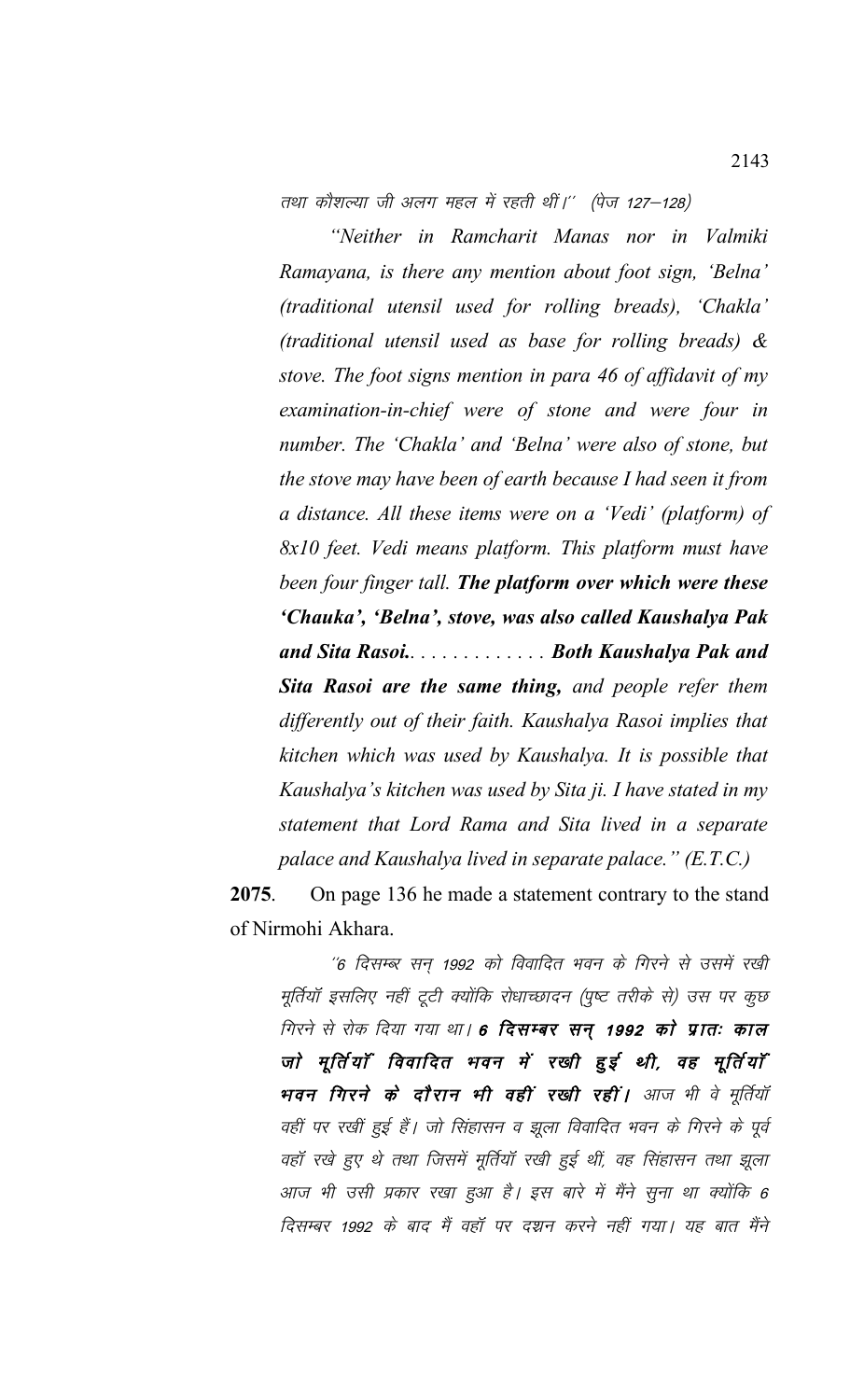विवादित भवन के गिरने के दुसरे दिन आश्रम में विद्यार्थियों तथा साधुओं से सुनी थी। इसके बाद भी इस संबंध में मैने सुना था। मैंने यह बात रामदेव शास्त्री, शाशिकान्त, रामदास अम्बरीष मिश्र, कमलदास जो आश्रम में रहने वाले विद्यार्थी तथा साधू हैं, ये सूनी थी। यह सभी लोग अभी जीवित है तथा मेरे आश्रम में रहते हैं।'' (पेज 150)

*"The idols present in the disputed structure did not break down due to collapse of the structure on 6th December, 1992 because by a protective cover, nothing was allowed to fall over it. The idols present in the disputed structure in the morning of 6th December, 1992, were present at that place even during the collapse of the structure. Even today the said idols are at that very place. The throne and swing, in which the idols were placed, were there in the disputed structure before its collapse and even today the said throne and swing are kept in the same manner. I had heard about this, because after 6th December, 1992 I have not been there to have 'Darshan'. I had heard this on the next day of the collapse of the disputed structure, from students and saints in the Ashram. I heard about this even subsequently. I had learnt this from Ramdev Shastri, Shashikant, Ramdas, Ambrish Mishra, Kamaldas who are students and saints of the Ashram. They all are alive even today and live in my Ashram." (E.T.C.)*

**2076**. About observance of Namaz in the disputed building on page 151 he says:

''अयोध्या आने के पूर्व यदि वहाँ पर नमाज़ होती रही हो, तो इसकी जानकारी मुझे नहीं है।'' (पेज 151)

*"I have no information if Namaz was offered there, before I came to Ayodhya." (E.T.C.)*

**2077**. About the place of dispute he admits that there is no mention in the plaint.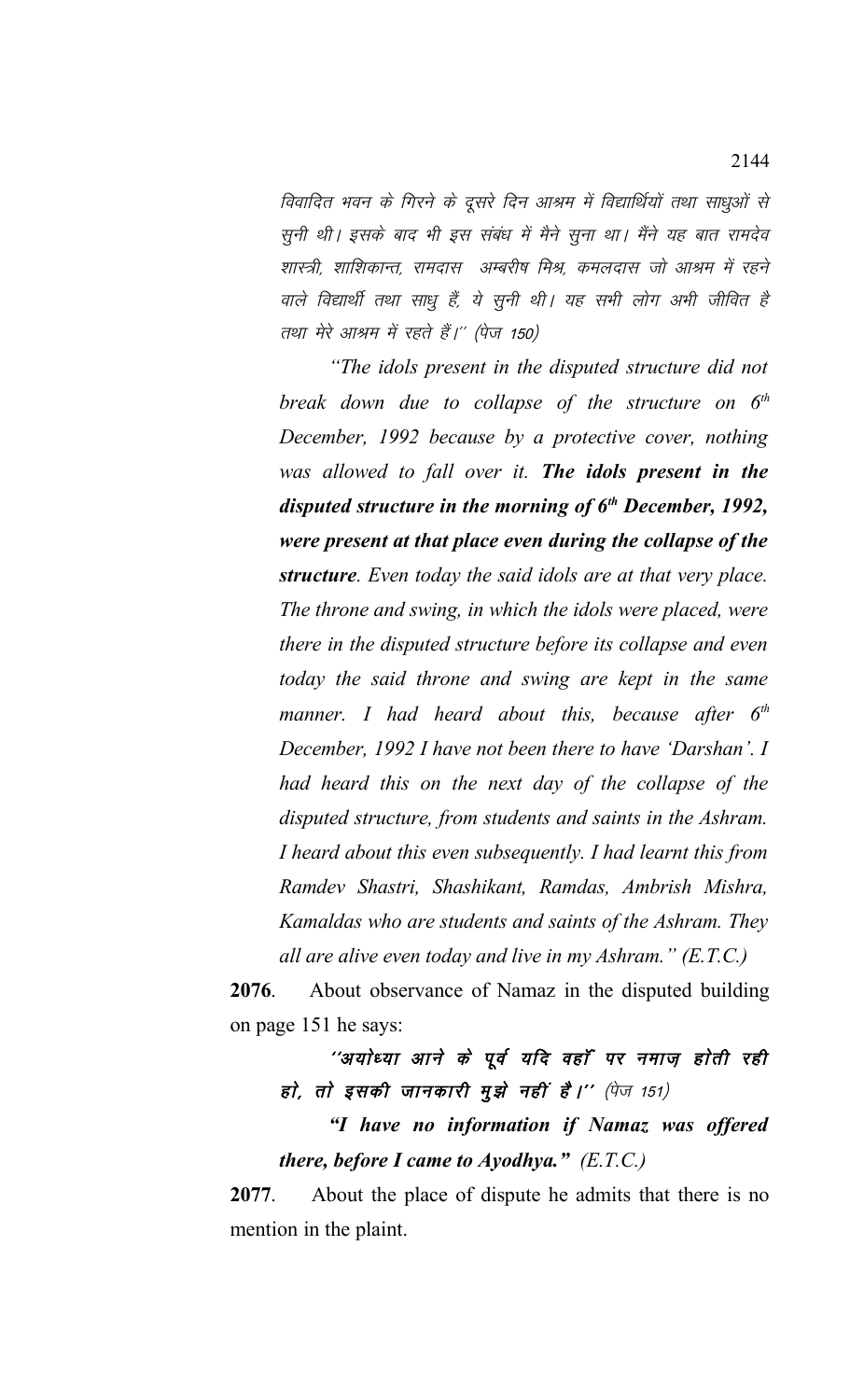$^{\prime\prime}$ जिस विवादित स्थल तथा विवादित भवन के बारे में मैं इस न्यायालय में बयान दे रहा हूँ, उसके बारे में इस वाद-पत्र में कुछ नहीं लिखा है।" (पेज 168)

*"Nothing has been written in this plaint about the disputed site and the disputed structure regarding which I am giving statement in this Court." (E.T.C.)*

**2078**. On page 183 his statement did not rule out placement of idols inside the disputed building in 1949:

''यह संभव है कि सन् 1949 का जो विवाद हुआ तथा **विवादित भवन में जो मूर्ति रखी गयी** उसमें अयोध्या के स्थानीय हिन्दू भाईयों का कोई योगदान नहीं था बल्कि बाहर के बैरागी साधु लोग जिम्मेदार हैं।'' (पेज 183)

*"It is possible that in the dispute that occurred in 1949 and in the incident in which idol had been placed in the disputed building, the local Hindus of Ayodhya had no role; rather, outsider ascetic saints were responsible for the same." (ETC)*

**2079**. It is worthy to mention that on page 159 he has said that:

''मैं यह गवाही निर्मोही अखाड़ा के पक्ष में दे रहा  $\vec{\xi}'$ ।'' (पेज 159)

*"I am giving this evidence in favour of Nirmohi Akhara." (E.T.C.)*

"उत्तर— मैं केवल एक ही मुकदमें "निर्मोही अखाड़ा बनाम प्रिया दत्त'' के मुकदमें में गवाही दे रहा हूँ, किसी अन्य मुकदमे के बारे में गवाही नहीं दे रहा हूँ।" (पेज 161)

*"Answer:- I am giving evidence only in one case viz. 'Nirmohi Akhara versus Priya Dutt', and not about any other case." (E.T.C.)*

**2080**. **DW 3/15, Narendra Bahadur Singh.** According to age he has disclosed, his year of birth comes to 1932 and he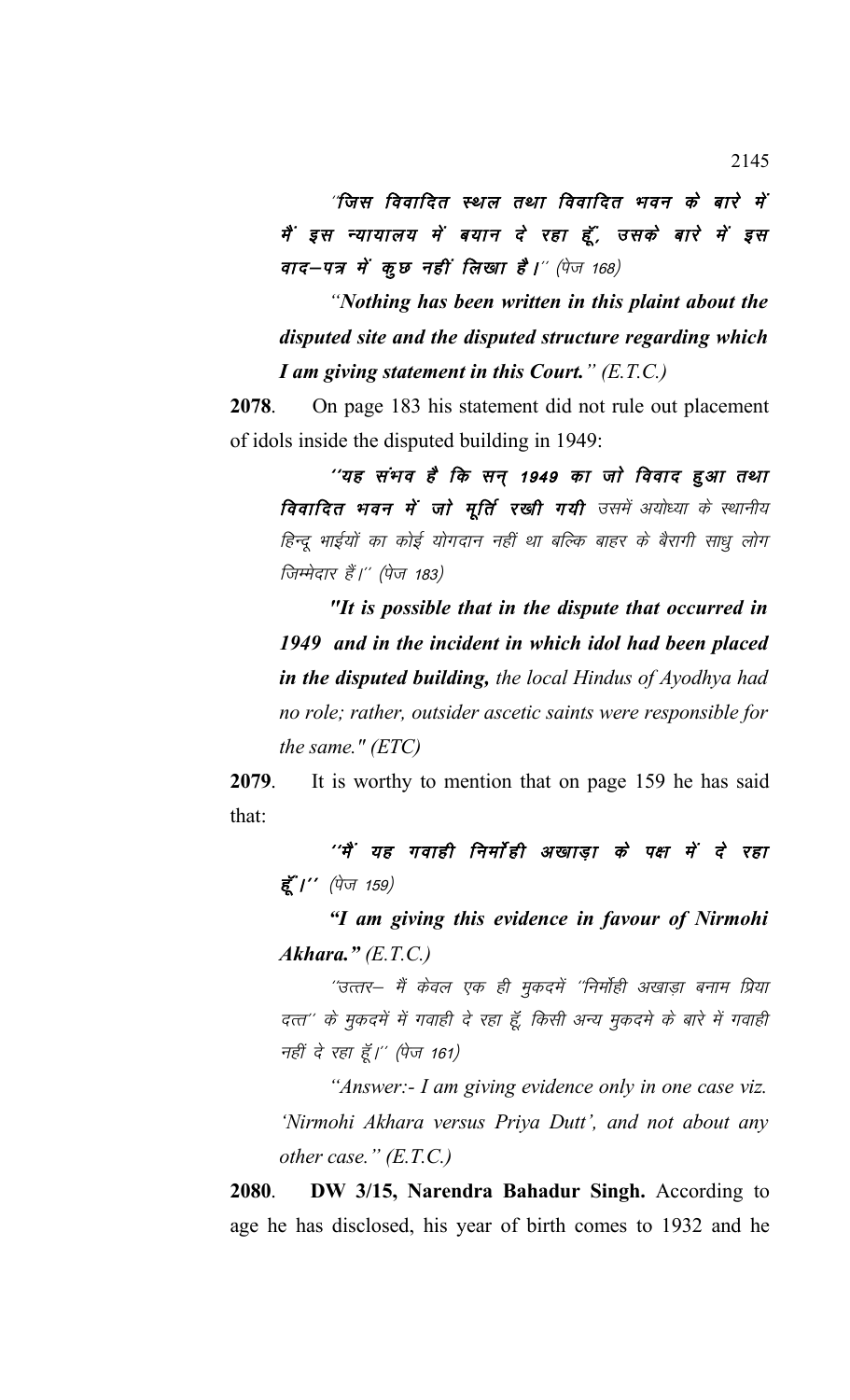claims to have visited the disputed site at the age of 15 years.

''मैं 15 वर्ष की आयु में रामजन्मभूमि का दर्षन करने जाने लगा था, परन्तू इसके पहले भी मैं अपने माता–पिता के साथ यह दर्षन करने जाया करता था।'' (पेज 12)

*"I had started going to have Darshan of Ramjanmbhumi at the age of 15 years, but even before that I used to go to have Darshan there along with my parents."(E.T.C.)*

**2081**. He is resident of Village Rajapur Saraiya which is about 35 kms away from Faizabad. On page 27-28 he did not deny the construction of the building by demolition of the then temple by Babar.

''मैंने ऐसा सुना है कि बाबर ने रामजन्मभूमि पर स्थित मंदिर को तोड़कर कूछ मसिजद का रूप देने का प्रयत्न **किया,** परन्तु अब भी सारे सबूत जन्मभूमि के वहां पर विद्यमान हैं। **ऐसा** सूना जाता है कि सन् 1528 में बाबर ने मंदिर को **गिराकर यह निर्माण किया।** बाबर के समय में मीरबाकी थे, जिन्होंने निर्माण संबंधी कुछ कार्य किया था। मैं यह सही रूप से नहीं बता सकता हूँ कि यह निर्माण—कार्य सन् 1528 में हुआ था। यह कहना गलत है कि सन् 1528 के बाद विवादित भवन में बराबर नमाज होती रही हो। **मीरबाकी ने** कोई निर्माण नहीं किया था, उसने केवल तोड़फोड़ करके क़ूछ परिवर्तन किया था।'' (पेज 27–28)

*"I have so heard that after demolishing the temple existing at the Ramjanmbhumi, Babar attempted to shape it like a mosque, but even today all the evidences of Janmbhumi exist there. It is so heard that in the year 1528, Babar had raised this construction after demolishing the temple. There was one Mir Baqi in the period of Babar, who had carried out some construction. I can not tell correctly that this construction was carried out in the year 1528. It is wrong to say that from the year 1528,*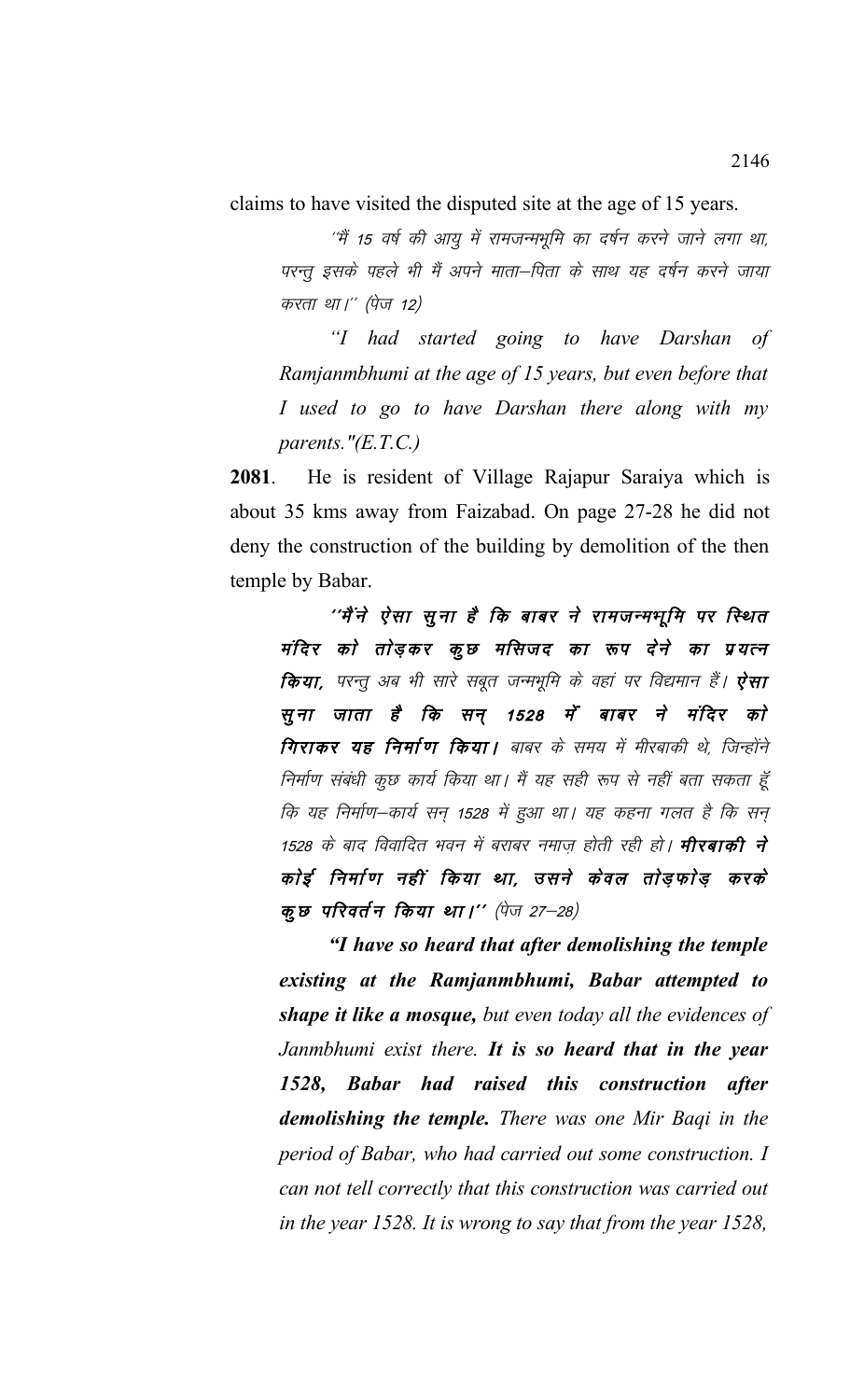*Namaz was regularly offered at the disputed structure. Mir Baqi had not carried out any construction, and instead had only carried out minor modification after destruction." (E.T.C.)*

**2082**. About belief he said:

''मेरी ऐसी आस्था है तथा विष्वास भी है कि विवादित स्थल ही रामचन्द्र जी की जन्मभूमि है परन्तू इसके बारे में धार्मिक पुस्तकों में जिनका मैंने अध्ययन किया है, कहीं नहीं पढ़ा है।'' (पेज 34)

*"It is my faith as well as belief that the disputed site is the birth place of Lord Rama, but I have not read so in the religious books studied by me." (E.T.C.)* 

**2083**. He subsequently admitted to have visited the disputed place twice before its attachment.

''दोनों बार जब मैं विवादित भवन में कुर्की के पूर्व गया था तो वहां पर 10-15-30 मिनट तक रूका था।" (पेज 40)

*"On both the occasions, when I had been to the disputed structure prior to the attachment, I had stayed there for 10-15-30 minutes." (E.T.C.)*

''अपनी मुख्य –परीक्षा के षपथ–पत्र की धारा – 16 में यह कहा है कि ''मैने अपने होष में वहां कभी किसी मुसलमान को नमाज पढ़ने नहीं देखा है।'' देखने का तात्पर्य यह है कि **जब मैं वहां उपस्थित रद्दगा,** तभी देखूगां। सन् 1950 के पूर्व विवादित परिसर में मैने तीन बार जाना बताया है। इन्हीं तीन अवसरों के सम्बन्ध में मैं ने यह कहा है कि ' मैं ने किसी मुसलमान को नमाज पढ़ते नहीं देखा है'।'' (पेज 51)

*"In para 16 of the affidavit of my examination-inchief, (I) have mentioned that 'in my senses, I have never seen any Muslim offer Namaz at that place'. By 'seen' I mean that I would see only when I will be present there. I have stated to have been to the disputed site on three occasions prior to the year 1950. It is in respect of these*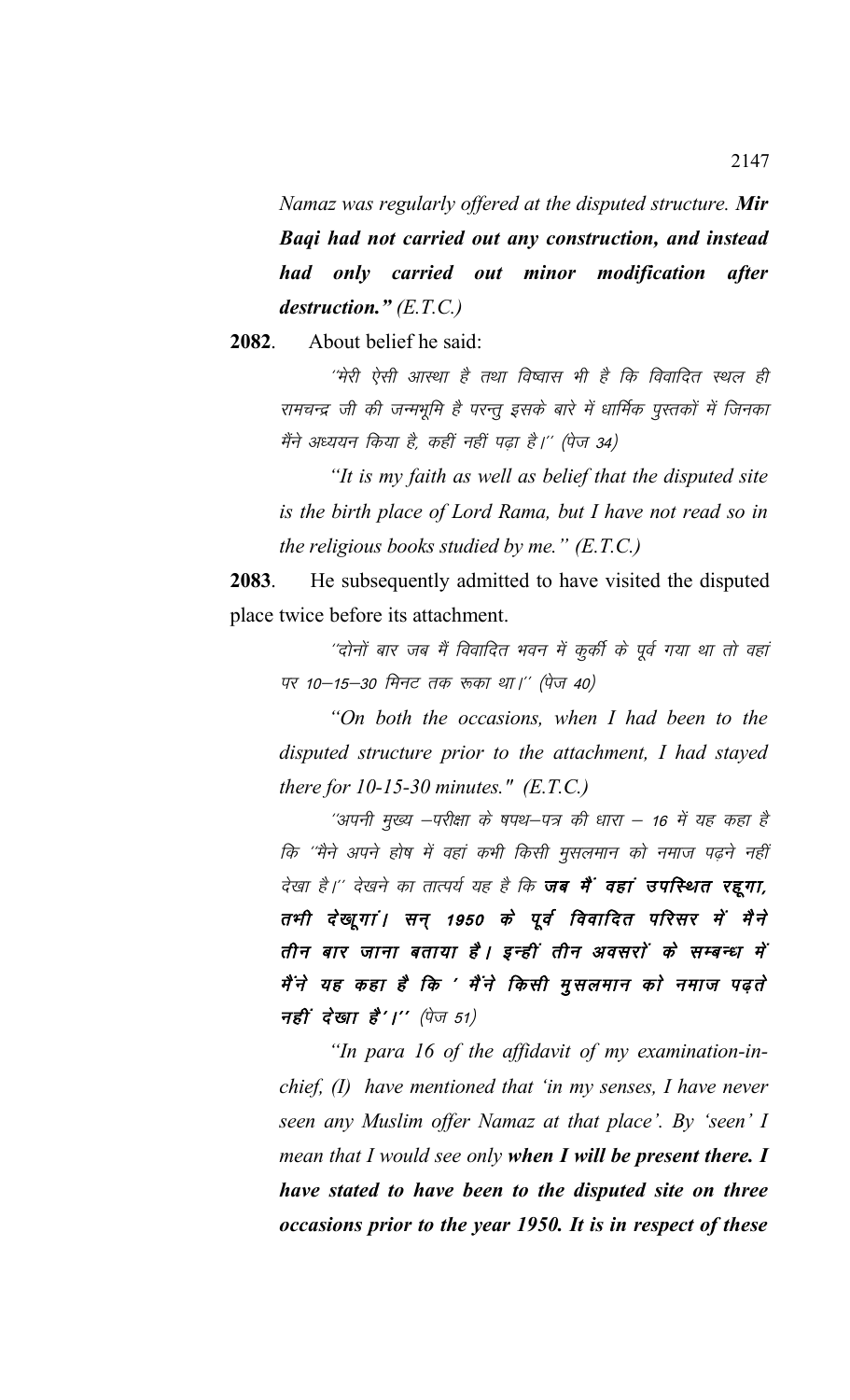*very three occasions that I have stated that 'I have not seen any Muslim offer Namaz'."(E.T.C.)*

## **2084**. **DW 3/16, Shiv Bheekh Singh:**

''रामजन्मभूमि मंदिर, जहाँ पर मैं दर्षन करने जाता था, वहाँ पर राम लला की मूर्ति विराजमान थी। ........ वहाँ पर तीन गुफाएं थी।''(पेज 8)

*"The idol of Ramlala existed in the Ramjanmbhumi temple, where I used to go to have 'Darshan' (offering of prayer by sight). ...... There were three caves." (E.T.C.)*

''विवादित स्थल जहाँ पर रामलला विराजमान हैं उनको रामजन्मभूमि इसलिए कहा जाता है क्योंकि वहीं पर रामचन्द्र जी का जन्म हुआ था। इसलिए यह स्थान बहुत पवित्र माना जाता है। हिन्दुओं को ऐसा विष्वास है कि इस स्थान के दर्षन मात्र से ही मोक्ष की प्राप्ति होती है। . . . . . . . विवादित परिसर या रामजन्मभूमि में किसी मुसलमान को आते-जाते या नमाज पढ़ते कभी नहीं देखा।'' (पेज 10)

*"The disputed site where Ramlala exists, is called Ramjanmbhumi because Lord Rama was born there. This is why this place is considered to be very sacred by the Hindus. It is the belief of Hindus that only by 'Darshan' of this place, 'Moksha' (salvation) is obtained. . . . . . . . . . I never saw any Muslim either visit or offer Namaz at the disputed site or the Ramjanmbhumi." (E.T.C.)*

''मेरा गाँव फैजाबाद चौक से 48 किलोमीटर दूर है। अयोध्या से मेरा गाँव 54–55 किलोमीटर की दूरी पर होगा। . . . . मैं अधिकांष रूप से बैलगाडी से अयोध्या जाता था कभी अयोध्या इक्के से जाता था। . . . . . . . . . मैं 2–4 वर्ष के लिए सन् 1940 में बम्बई गया था, उसके अलावा अपने गांव में ही रहा हूँ। . . . . 3–4 वर्ष तक मैं बम्बई में साइकिल तथा ताष बनाने के कारखाने में अस्थायी रूप से कार्यरत था।" (पेज 11–12)

*"My village is 48 kilometres away from Faizabad Chowk. My village would be 54-55 kilometres from Ayodhya. . . . . . . Mostly I went to Ayodhya on bullock-cart*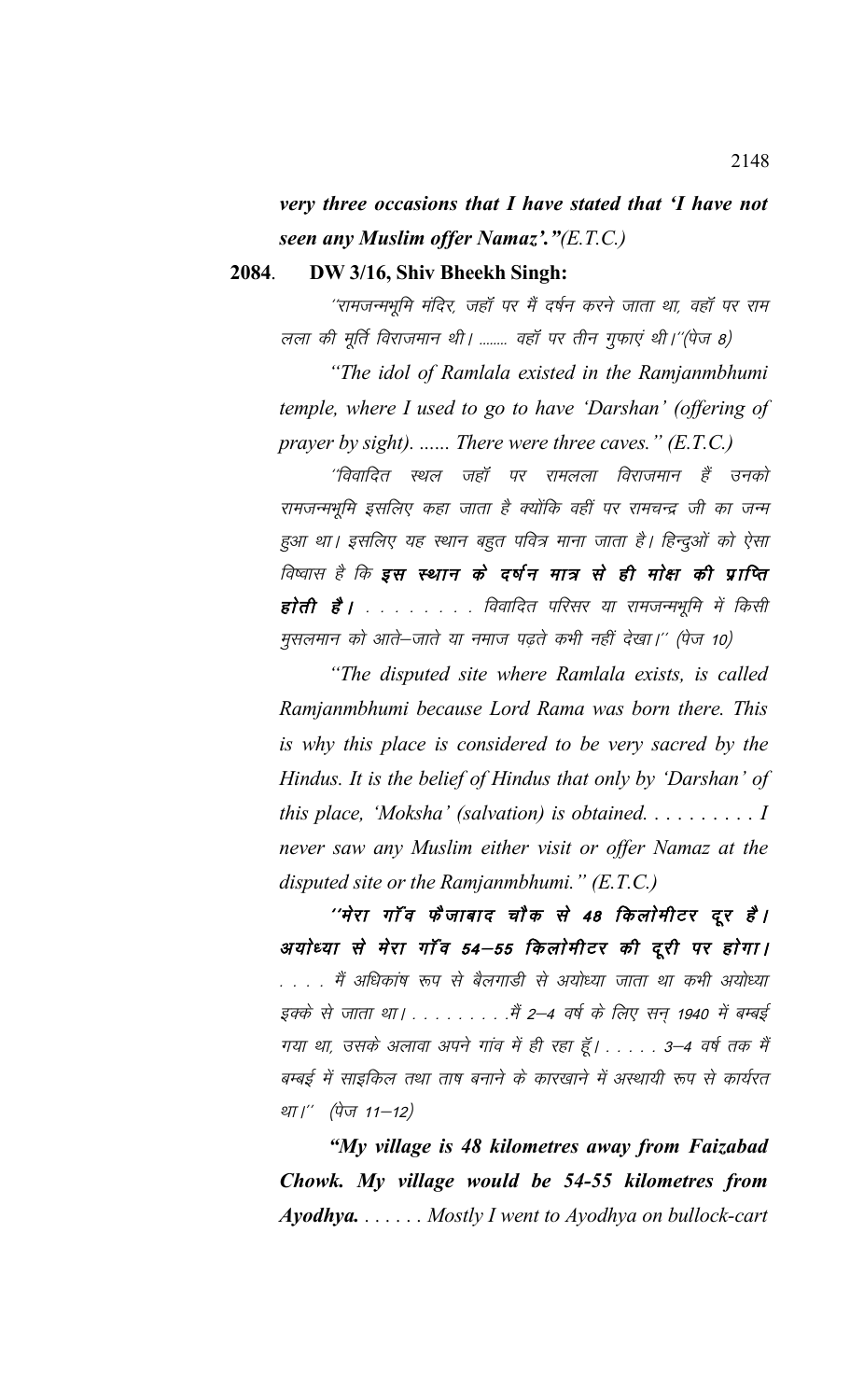*and sometimes by Tonga. . . . . . . . . . . . In the year 1940, I had gone to Bombay for 2-4 years, and except for that period I have always remained in my village........I temporarily worked in Bombay for 3-4 years in factories of cycle and playing cards." (E.T.C.)*

''मैं अपने गांव से अयोध्या अनुमान से आज तक 24–25 बार गया होऊँगा।" (पेज 14)

*"Till today, I may have gone to Ayodhya from my village on approximately 24-25 occasions." (E.T.C.)*

''मैं यह नहीं मानता हूं कि सन् 1528 में बाबरी मस्जिद बनी थी। स्वयं कहा कि सन 1528 या कभी भी बाबरी मस्जिद नहीं बनी थी।''

(पेज 15)

*"I do not accept that Babri mosque was built in the year 1528. Stated on his own that Babri mosque was not built either in the year 1528 or on any other occasion."* 

*(E.T.C.)*

'इसको मेरे बाप–दादा भी नहीं बता सकते हैं कि यह मूर्ति कब रखी गयी। अतएव इसे मेरे द्वारा बताया जाना सम्भव नहीं है।'' (पेज 18)

*"Even my forefathers can not tell as to when this idol*

*had been placed. Hence, it is not possible for me to tell."* 

*(E.T.C.)*

"यह कहना गलत है कि 23 दिसम्बर सन् 1949 को विवादित भवन में मूर्तियां रखी गयीं।" (पेज 18)

*"It is wrong to say that idols had been placed in the disputed structure on 23rd December, 1949."(E.T.C.)*

´´जब से मैंने होष संभाला, तब से रामजन्मभूमि परिसर में किसी मुसलमान का आवागमन मैंने नहीं देखा है।'' (पेज 19)

*"Since I attained maturity, I have never seen any Muslim visit the Ramjanmbhumi premises."(E.T.C.)*

''उत्तर– रामजन्मभूमि परिसर में मेरे वाप–दादाओं के जमाने के और पहले से मूर्तियाँ विराजमान थीं।" (पेज 20)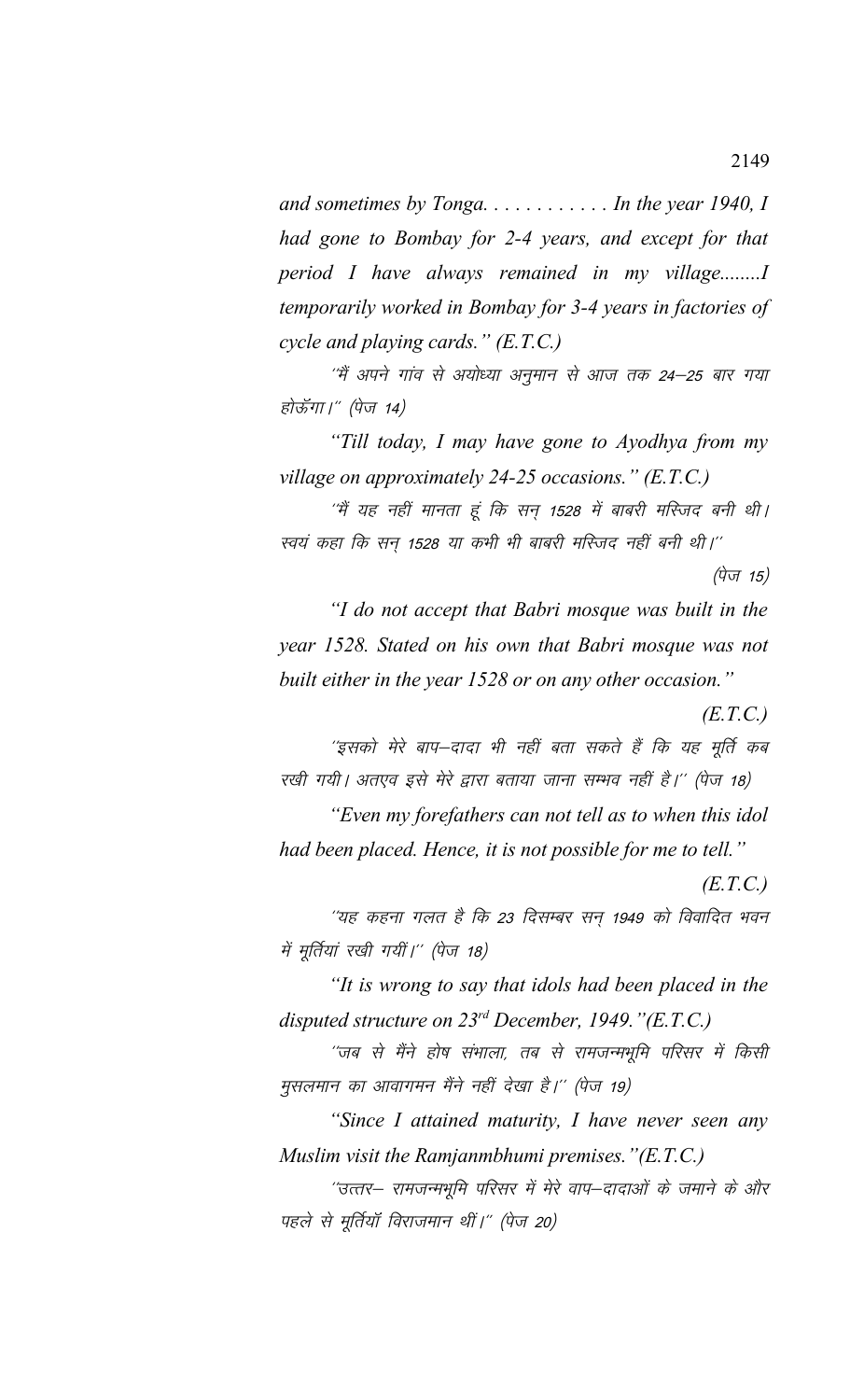*"Answer:- The idols existed at the Ramjanmbhumi premises even before the period of my forefathers."(E.T.C.)*

 $^{\prime\prime}$ में फैजाबाद – अयोध्या एक साल में अधिक से अधिक 3–4 बार आता हूँ। **अपने पूरे जीवनकाल में फैंजाबाद–अयोध्या 26–28** बार आया होऊँगा। अयोध्या में रामनवमी, सावनझूला, परिकमा तथा कार्तिक पुर्णिमा ये चार मेले होते हैं। इनमें से दो मेलों के अवसर पर मैं प्रतिवर्ष आता था।' (पेज 22)

*"I go to Faizabad- Ayodhya, a maximum of 3-4 times a year. In my entire life, I may have been to Faizabad-Ayodhya on 26-28 occasions. The four fairs of Ramnavami, Sawan Jhula, Parikrama and Kartik Purnima are held at Ayodhya. Out of these, I used to go to two fairs every year." (E.T.C.)*

 $^{\prime\prime}$ विवादित भवन रामजन्मभूमि मंदिर था ।यह मैं तथा सारी दुनिया कही रही है।'' (पेज 23)

*"The disputed structure was Ramjanmbhumi temple. This is being claimed by me and the whole world." (E.T.C.)*

''मैं अपने बयान में पहले कोतवाली के पास जिस दषरथ महल के होने का उल्लेख किया है वह उल्लेख गलती से वृद्धावस्था के कारण स्मृति के क्षीण होने के कारण ऐसा कह दिया है।''

(पेज 27–29)

*"My earlier statement regarding the Dashrath palace being near the Kotwali, was made inadvertently on account of fading memory in old age." (E.T.C.)*

''राम ने मानव देह धारण किया है, इसलिए उनका जन्म लेना कहा जाता है। . . . . . स्वयं कहा कि मेरा इस संबंध में **बयान सूनी–सूनाई** बातों पर आधारित है।'' (पेज 30)

*" Lord Rama had taken human form, and due to this His birth is claimed. . . . . Stated on his own that my statement in this behalf is based only on hearsay."(E.T.C.)*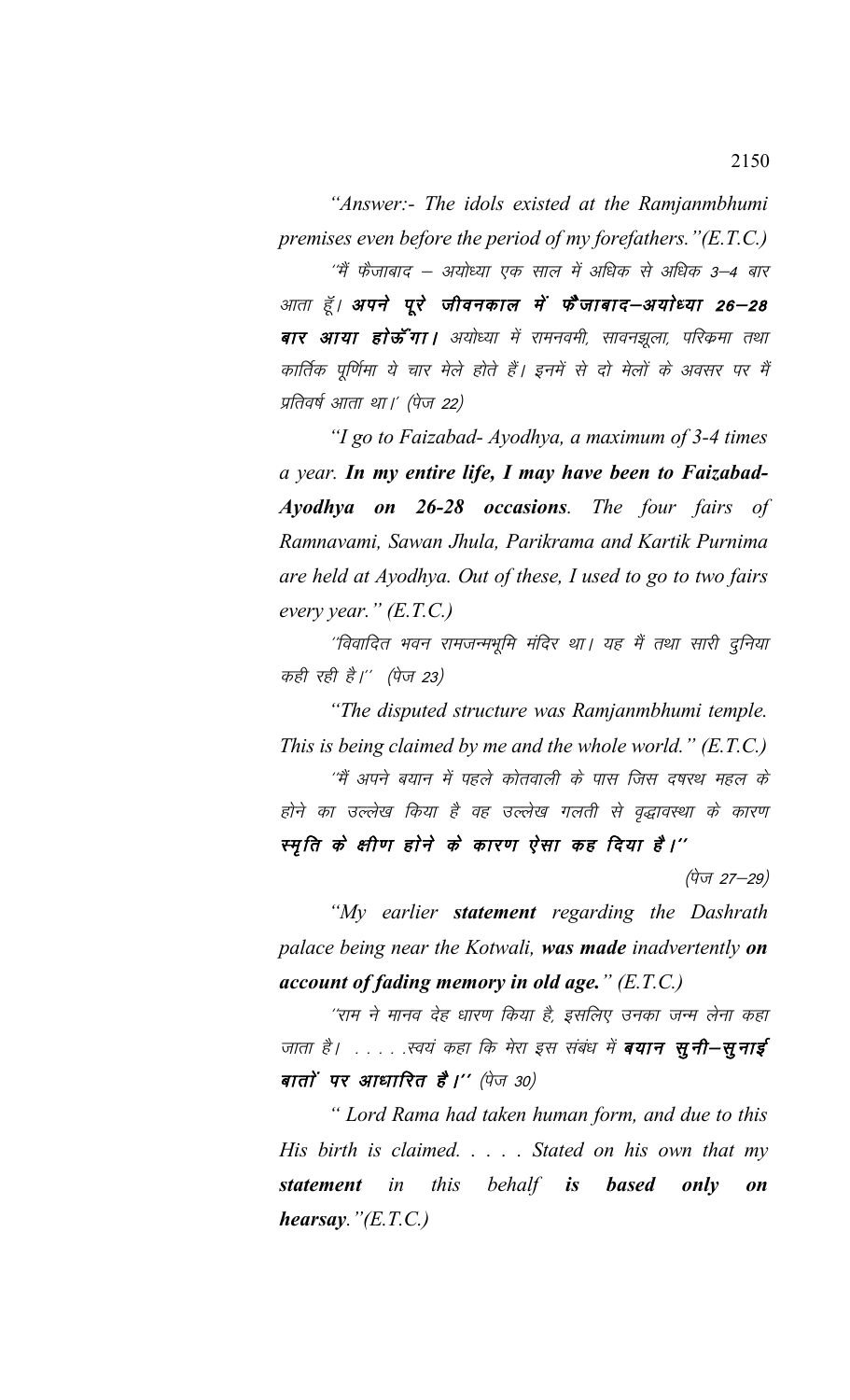''रामजन्मभूमि मंदिर मैं जिसे बता रहा हूँ वह वही तीन गुम्बद वाला भवन है जिसका विवाद है।'' (पेज 31)

*"The Ramjanmbhumi temple according to me, is the same three dome structure about which is the dispute."* 

''मेले के अवसर पर पांच मिनट से कम समय ही मंदिर में दर्षन करने के लिए मिलता था क्योंकि भीड के कारण तुरन्त निकाल दिया जाता था। . . . . . . . तीन गुंबद वाले भवन जिसमें मूर्तियां रखी थी वहां पर दो–तीन मिनट से ज्यादा दर्षन करने के लिए नहीं मिलता था। . . . . . . .परिकमा सीखचे वाली दीवार के अंदर होती थी। विवादित परिसर में पुरब तरफ रामचबूतरा था। विवादित परिसर में स्थित रामचबूतरे की परिक्रमा नहीं होती थी।'' (पेज 35)

*"On occasion of fair, less than five minutes were afforded to have 'Darshan' in temple, because the crowd was immediately pushed out. . . . . . Not more than 2-3 minutes were afforded for 'Darshan' in the three dome structure, where the idols existed. . . . . . . The circumambulation was performed inside the grill wall. Ramchabutara was to the east of the disputed structure. The Ramchabutara situated inside the disputed structure, was not circumambulated." (E.T.C.)*

''विवादित परिसर में सीता रसोई' नामक स्थान नहीं था। कौषल्या जी का छट्ठी पूजन स्थल था। छट्ठी पूजन स्थल की भी परिकमा नहीं होती थी।'' (पेज 35)

*"There was no place called Sita Rasoi in the disputed premises. There was the 'Chhathi' (the sixth day after birth) worship place of Kaushalya ji. The 'Chhathi' worship place was also not circumambulated."* 

*(E.T.C.)*

 $^{\prime\prime}$ तीन गुम्बद वाले विवादित भवन में राम $-$ लक्ष्मण थोडा ऊपर थे। भरत, षत्रुघ्न थोडा नीचे थे। बगल में गुफा थी उसमें माता कौषल्या

*(E.T.C.)*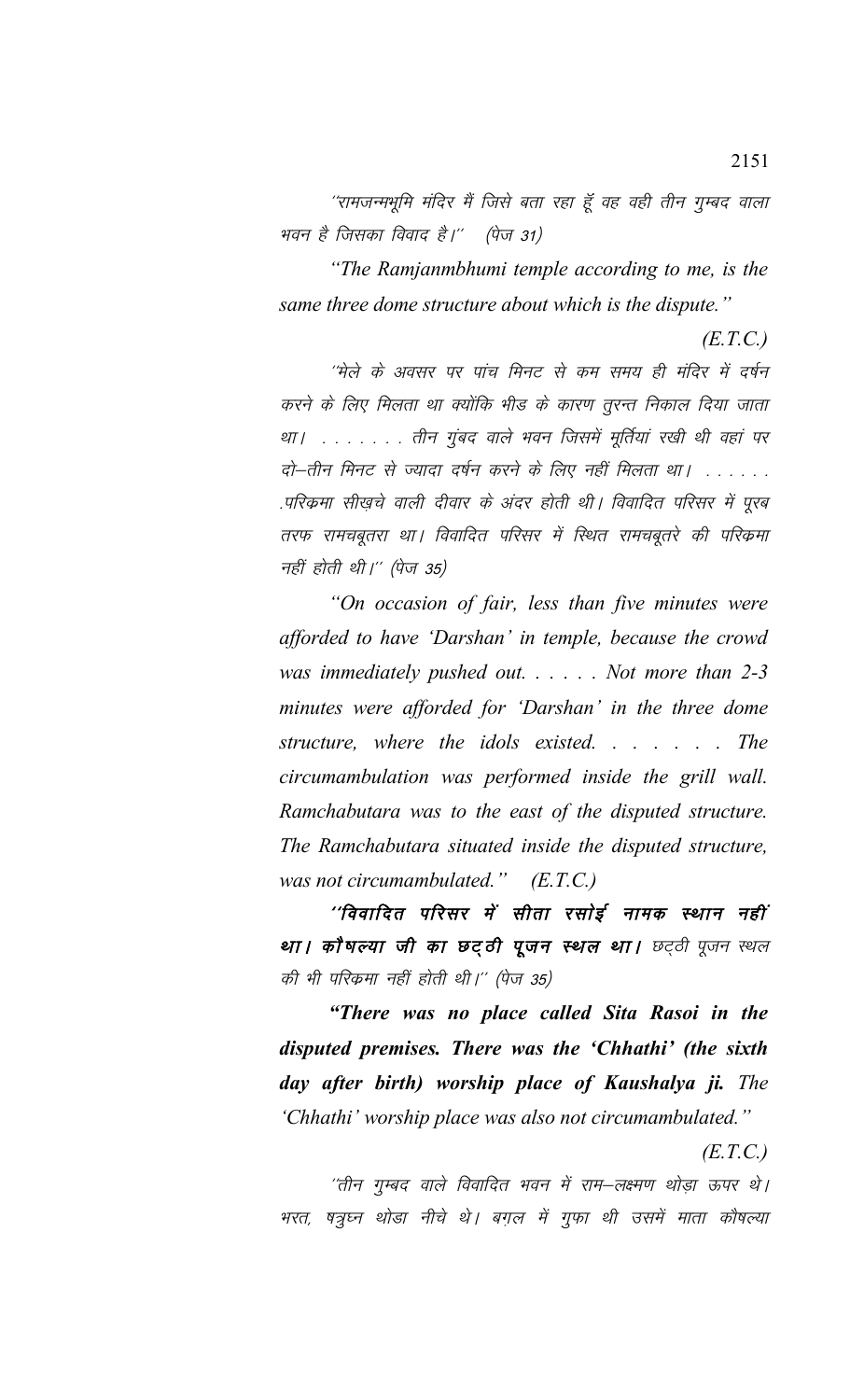रामलला को गोंद में लिये बैठी थी। . . . . . कौषल्या जी की मूर्ति सीढ़ी के बगल में एक छोटी सी गुफा के अंदर थी।'' (पेज 36)

*"In the three dome disputed structure, Rama-Laxaman were at some elevation. Bharat, Shatrughan were a bit lower. There was cave on side wherein mother Kaushalya had Ramlala in her laps. . . . . .The idol of Kaushalya ji was inside the cave adjacent to the steps."* 

*(E.T.C.)*

''जब मैं पहली बार तीन गुम्बद वाले भवन में गया था तब मैं गुंबद के ठीक नीचे नहीं गया था। **गुंबद वाले भाग के नीचे सामने जो** गेट था वहां से मैंने दर्षन किया था।'' (पेज 38)

*"When I had first gone inside the three dome structure, I had not been exactly under the mid dome. I had the 'Darshan' from the gate in front of the lower side of the dome." (E.T.C.)*

 $^{\prime\prime}$ मेरा जन्म सन् 1926 में हुआ था। . . . . जब मैं पहली बार विवादित स्थल पर गया था। तब उस समय सन 1937–38 रहा होगा। . . . . . मैंने दिनांक 24—8—2004 को पेज 14 पर **यह बयान दिया है** कि ''मैं अपने गांव से अयोध्या 24–25 बार गया होउंगा।' मेरा यह बयान विवादित भवन के गिरने तक की अवधि का **है |** . . . . साक्षी ने कहा कि मैं अयोध्या वर्ष में अधिकांषतः दो बार गया। कभी – कभी एक बार वर्ष में गया परन्तु ऐसा कभी नहीं हुआ कि मैं किसी वर्ष अयोध्या एक बार भी न गया हूँ।'' (पेज 42–43)

*"I was born in the year 1926. . . . . . . When I first went to the disputed site, it was probably the year 1937-38. . . . . . On 24.08.2004, I stated at page 14 that 'I must have been to Ayodhya from my village on about 24-25 occasions'. This statement of mine is for the period upto the demolition of the disputed structure. . . . . The witness stated that mostly I went to Ayodhya twice a year. Sometimes I went once a year, but it never so happened*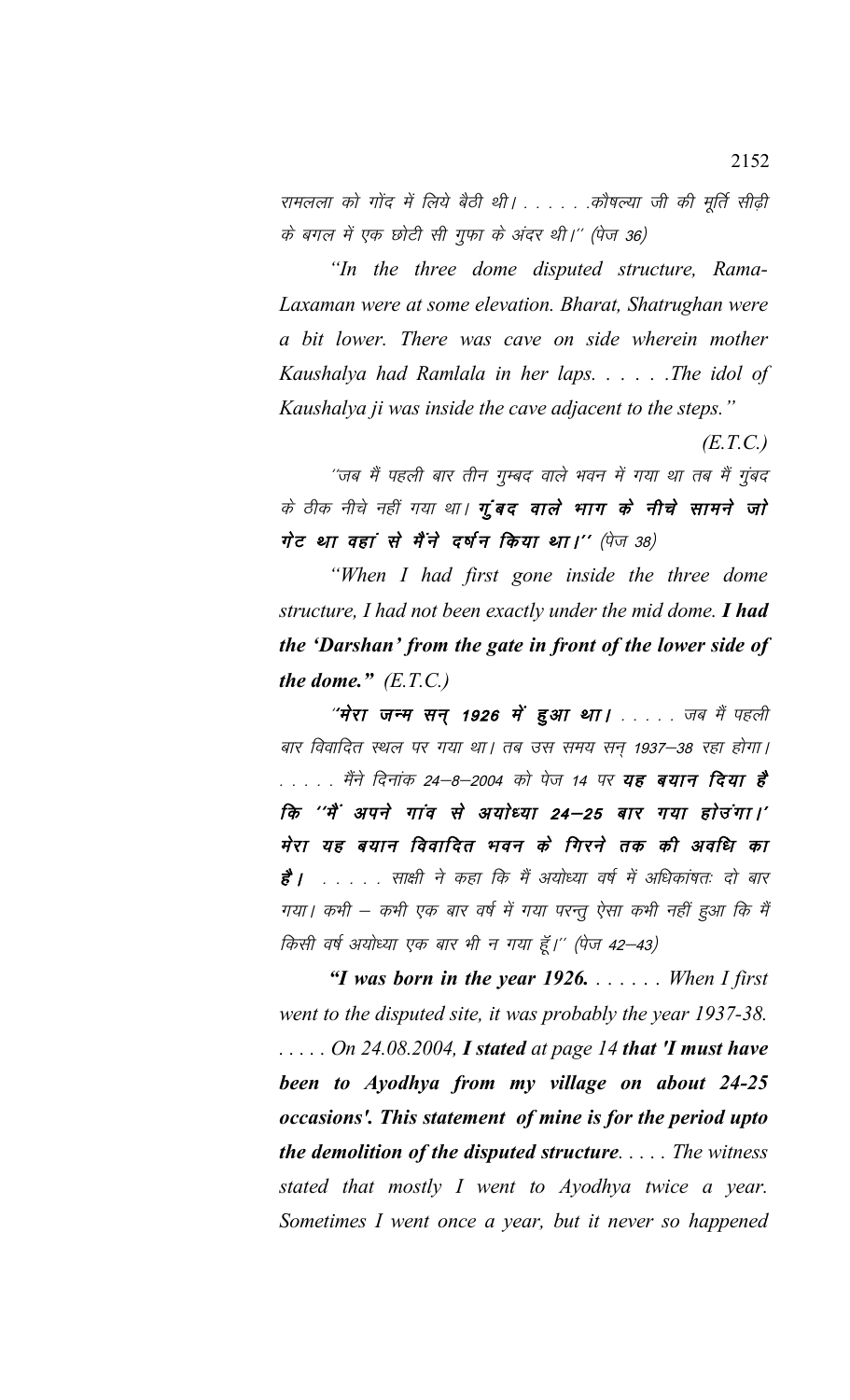*that I did not go to Ayodhya even once a year." (E.T.C.)*

"मैं साईकिल से लगभग बीस बार दूसरों के साथ आया होऊँ गा। जब मैं पहली बार विवादित स्थल पर सन् 1938 में गया था तब भी वहां पर भाष्कर दास जी को देखा था।'' (पेज 47)

*"I must have visited along with others by cycle, on about 20 occasions. When I first went to the disputed site in the year 1938, then I had seen Bhaskar Das over there."*

*(E.T.C.)*

**2085**. **DW 3/17, Mata Badal Tiwari,** born in 1920, has stated visiting Ramjanm Bhumi at the age of 12 years. Ayodhya was about 18-19 kos from his place of residence. About the construction of the disputed building by Babar on page 30-31 he said:

''अयोध्या की बाबरी मस्जिद के बारे में मैं नहीं जानता हूँ मुझे यह जानकारी नहीं है कि बाबरी मस्जिद कब बनी थी। मैं यह नहीं बता सकता हूँ कि बाबरी मस्जिद को बीर बाकी ने बनवाया था या नहीं। **यह हो** सकता है कि सन् 1528 में मीरबाकी ने बाबरी मस्जिद बनवाई हो।'' (पेज 30)

*"I do not know about Ayodhya's Babri mosque. I have no knowledge about the date of construction of the Babri mosque. I can not tell whether the Babri mosque had been built by Mir Baqi or not. It may be that Mir Baqi had built the Babri mosque in the year 1528." (E.T.C.)*

**2086**. Then on page 35 he took a different stand:

''यह कहना गलत है कि मीरबाकी ने सन 1528 में मस्जिद का निर्माण कराया था और बराबर इसमें नमाज होती रही। '' (पेज 35)

*"It is wrong to say that Mir Baqi had built the mosque in the year 1528 and that Namaz was regularly offered there." (E.T.C.)*

**2087**. Again about the Babari mosque on page 35 and 53 he made contradictory statement.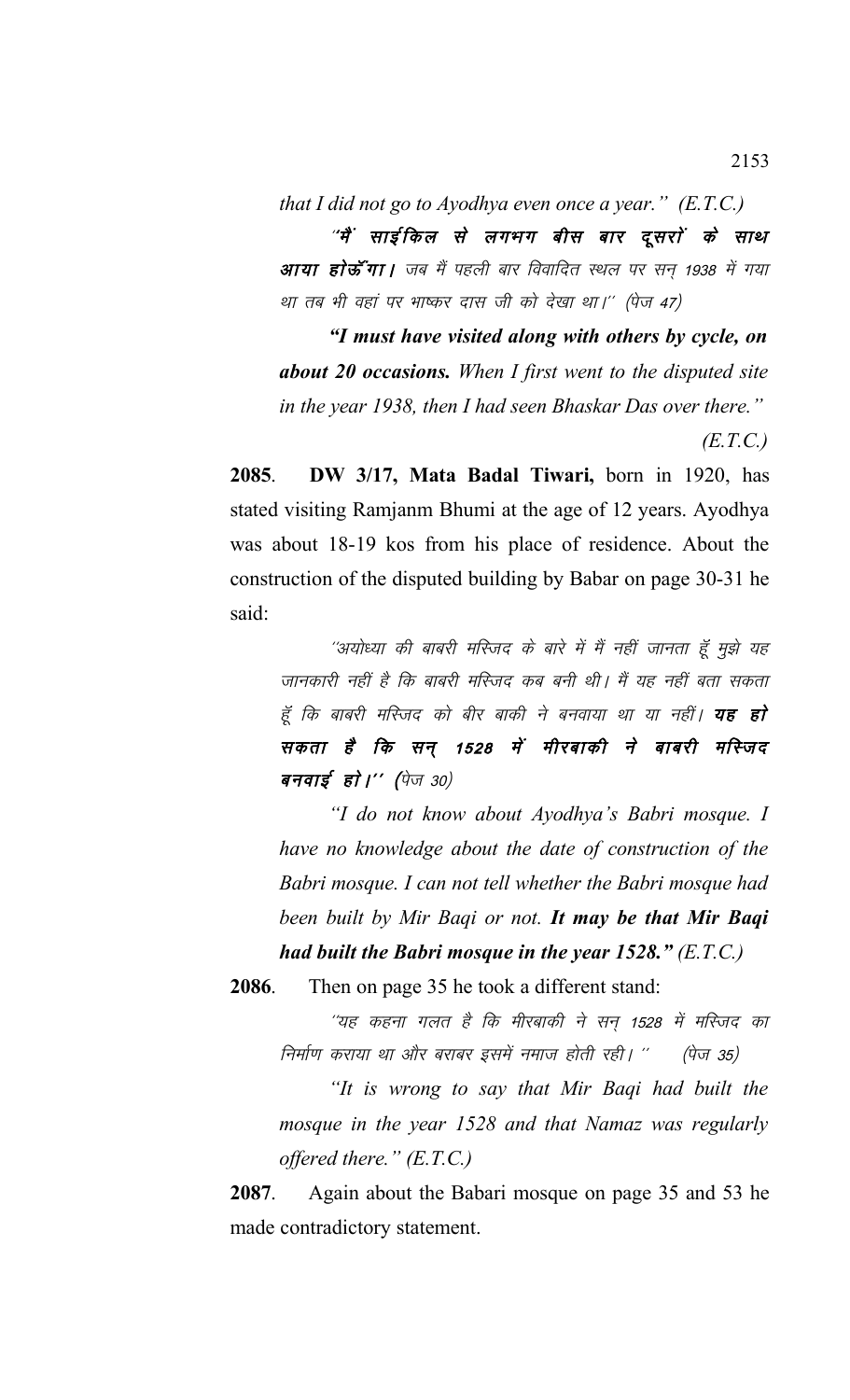$^{\prime\prime}\!\dot{\vec{\tau}}$  यह जानता ही नहीं हूँ कि बाबरी मस्जिद कहां है।''(पेज 35)

*"I just do not know where is Babri mosque situated."* 

*(E.T.C.)*

## $\hat{a}^{\prime\prime}$ मेंने बाबरी मस्जिद का नाम सुना है।''(पेज 53)

*"I have heard the name of Babri mosque." (E.T.C.)*

**2088**. Fallacy of his statement is evident from what he has said on page 56, 57, 61 and 62.

^'मैंने अयोध्या के दंगे का उल्लेख किया है। यह दंगा सन 1934 में हुआ था। उस समय विवादित भवन का कूछ हिस्सा क्षतिग्रस्त कर दिया गया था। उन गुम्बदों को बहुत से लोगों ने क्षति पहुँचाया था। क्षतिग्रस्त करने वाले हिन्दु धर्म के अनुयायी थे।''(पेज 57)

*"I have mentioned about the riot of Ayodhya. This riot occurred in the year 1934. Some part of the disputed structure had been damaged at that time. Those domes were damaged by many people. The damagers were followers of Hindu religion."(E.T.C.)*

''इस घटना में जो गुम्बद क्षतिग्रस्त हुआ था, उसे बनवाया गया या नहीं, यह मुझे ध्यान नहीं है। .......... **सन् 1934 में जो गुम्बद** क्षतिग्रस्त हुआ था, उसकी कोई मरम्मत सन् 1992 के पूर्व तक नहीं हुई थी। सन् 1934 में तीनों गुम्बदों को क्षतिग्रस्त किया गया था। बीच वाला गुम्बद पूरा गिर गया था। तीनों गुम्बदों में थोड़ा-थोड़ा नुकसान हुआ था।''(पेज 61–62)

*"I do not remember whether the dome damaged in this incident, was repaired or not. ........ The dome damaged in the year 1934, was not repaired till the year 1992. All the three domes had been damaged in the year 1934. The mid dome had completely collapsed. All three domes were damaged slightly."(E.T.C.)*

**2089**. **DW 3/18, Mahant Banshidhar Das @ Uriya Baba**, born in 1905, came to Ayodhya in 1930 and since then is continuously visiting the disputed place and worshipping the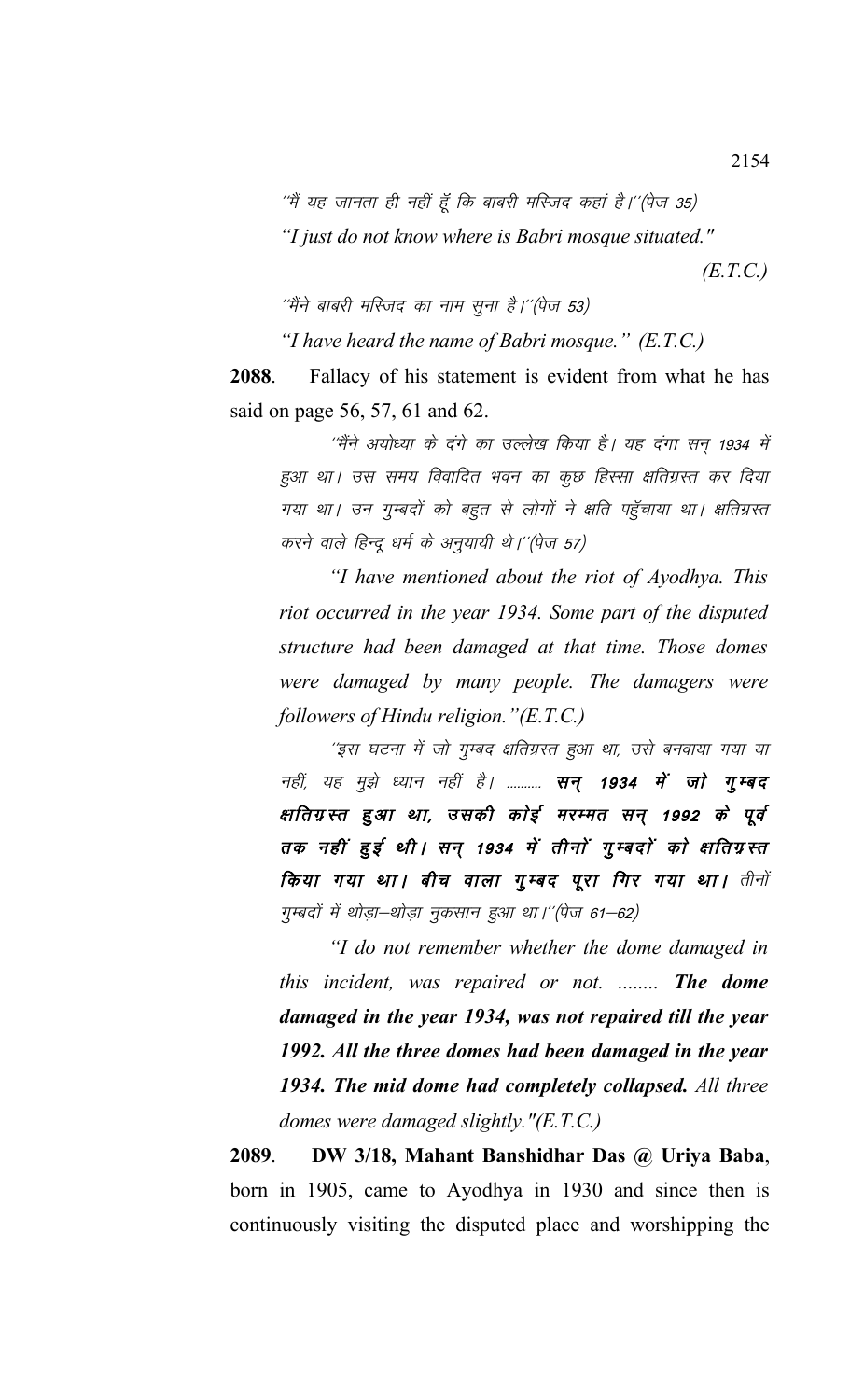idols in the inner courtyard under three dome structure as also on Ram Chabutara etc. In his cross-examination he has also made statement which demolishes the case of Nirmohi Akhara about the existence of temple since time immemorial and no construction or demolition by Babar in 1528 AD or his agent, no riot or damage to the building in 1934 and no incident on 22/23 December, 1949. On page 34 he states to have come to Ayodhya at the age of 28 which takes to the period of his coming to Ayodhya from 1930 to 1933. He admits of his weak memory.

''साक्षी ने बताया कि **अधिक आयु होने के कारण मेरा** मस्तिष्क काम नहीं करता है।''(पेज 41)

*"The witness stated – Due to advanced age my mind does not work."(E.T.C)*

"क्योंकि मैं वृद्ध व्यक्ति हूँ और मेरा दिमाग ज़्यादा काम नहीं करता है।'' (पेज 50)

*"Since I am an old man, my mind does not work much."(E.T.C)*

**2090**. On page 59 he states that all the temples of Ayodhya were demolished during the reign of Mohammad Tughlaq and in 1325 the temple of the disputed place was also demolished by him.

''मोहम्मद तुग़लक़ का शासनकाल 1320 ई्0 से शुरू हुआ था तथा 1325 ई० में विवादित स्थल पर स्थित मंदिर को गिराया गया था। (यह बात साक्षी ने अपने द्वारा लाई गयी डायरी को पढ़ने के बाद बताया)। मोहम्मद तूगलक द्वारा विवादित स्थल पर बने मंदिर को गिराये जाने के बाद इस स्थान पर मंदिर, रामानंद स्वामी के शिष्य अनंतानंद ने बनवाया था। इस मंदिर को अनंतानंद ने फिरोजशाह तुगलक के समय में बनवाया था। फिरोजशाह तुगलक, मोहम्मद शाह तुगलक का लड़का था। स्वयं कहा कि मंदिर गिराये जाने के बाद बहुत समय तक वह गिरा पड़ा रहा। मंदिर गिराये जाने के बाद उसका दुबारा  $f$ निर्माण 30–40 वर्षा के बाद हुआ।'' (पेज 59)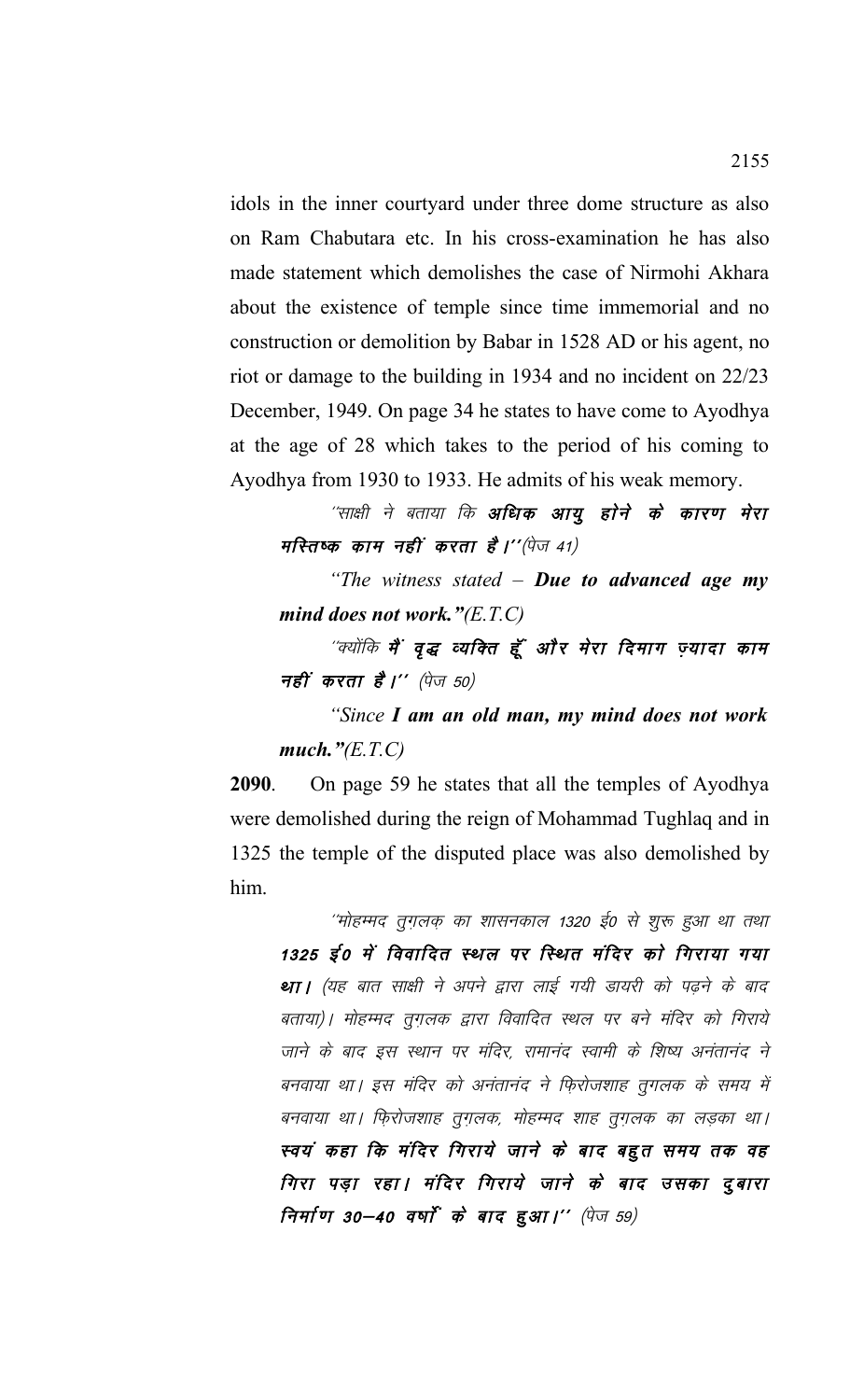*"The tenure of Mohammad Tughlaq commenced in 1320 and the temple situated on the disputed site was demolished in 1325. (The witness stated this thing after going through a diary which he had brought along). After the mosque situated at the disputed site had been demolished by Mohammad Tughlaq, Anantanand, disciple of Ramanand Swami, got a temple built on that place. Anantanand got this temple built in the time of Firoz Shah Tughlaq. Firoz Shah Tughlaq was the son of Mohammad Shah Tughlaq. (Stated on his own) The temple after having been demolished had remained as such for a considerable time. The temple after having been demolished was reconstructed after 30-40 years."(E.T.C)*

´´जो मंदिर अनंतानंद जी ने विवादित स्थल पर बनवाया था उसे फ़िरोज शाह तुग़लक़ ने पुनः गिरवा दिया। उसके बाद स्वामी अनुभवानंद जी ने वहाँ पर मंदिर बनवाया। अनुभवानंद जी द्वारा बनाये गये मंदिर में श्यामानंद जी रहे। **श्यामानंद जी के समय में बाबर के सेनापति मीरबाकी ने इस मंदिर को गिरवाया।** स्वयं कहा कि बाबर ने मीर बाकी को इस संबंध में कोई निर्देश नहीं दिया था, मीर बाकी ने स्वयं गिरवाया था। मीर बाकी ने मंदिर को गिरा कर मस्जिद नहीं बनवाया। उसने इस स्थान को मंदिर के गिरने के बाद उसी प्रकार छोड़ दिया। श्यामानंद जी के शिष्य गोविन्ददास ने विवादित स्थल पर फिर मंदिर बनवाया। गोविन्ददास जी ने विवादित स्थल पर मंदिर बाबर के समय में ही बनवाया था। जो मंदिर गोविन्ददास ने बनवाया था वही मंदिर 6 दिसम्बर 1992 को गिरा दिया गया था।'' (पेज 60)

*"Firoz Shah Tughlaq again ensured demolition of the temple which Anantanand Ji had got built on the disputed site. After that Swami Anubhavanand Ji got a temple built there. Shyamanand stayed in the temple built by Anubhavanand Ji. In the time of Shyamanand Ji, Babur's commander Mir Baqi got this temple*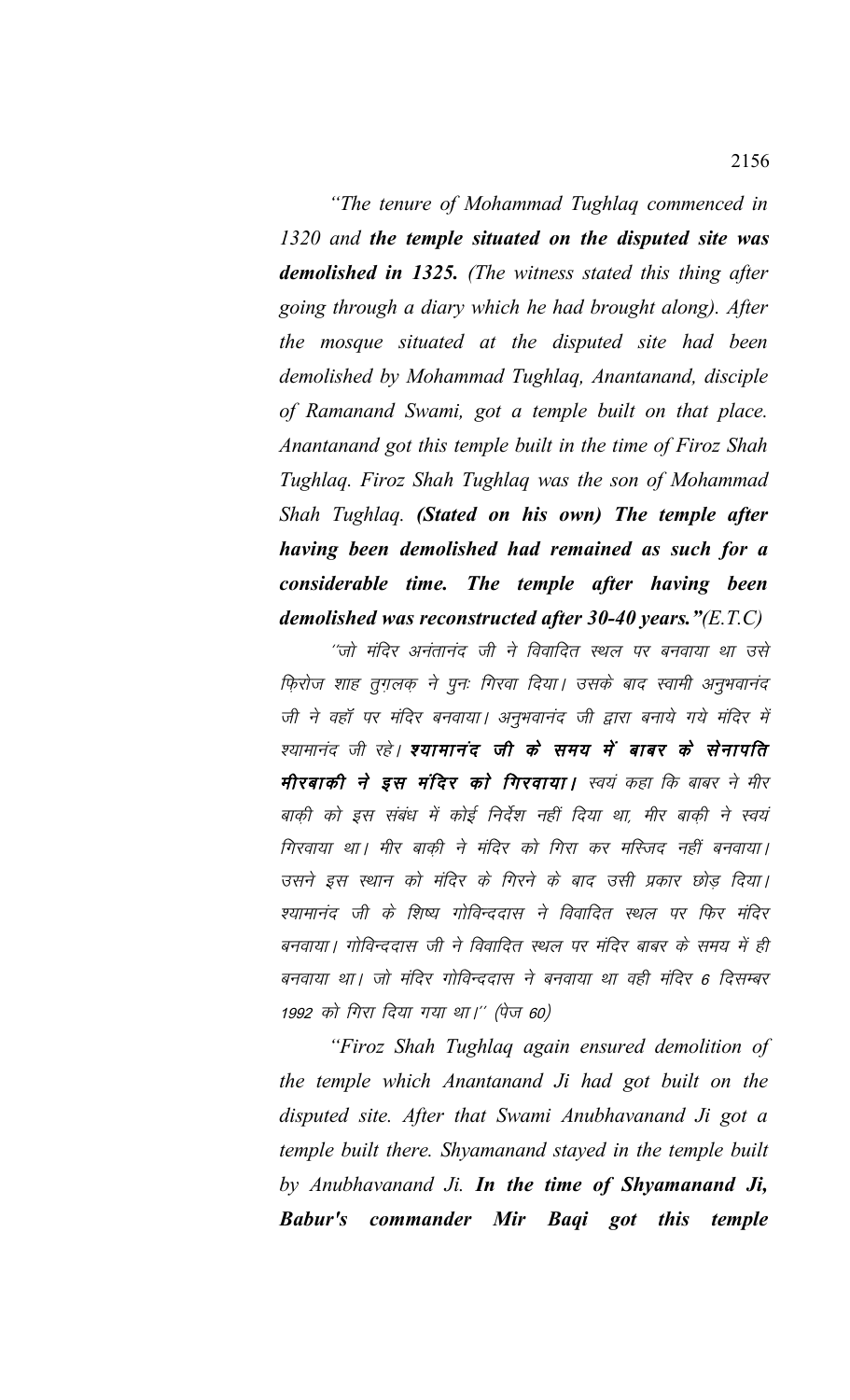*demolished. (Stated on his own) Babur had not given any directions in this respect; Mir Baqi had himself got it demolished. After demolishing the temple Mir Baqi had not got a mosque built there. In the wake of demolition of the temple he had left this place as it was. Shyamanand's disciple Govind Das again got a temple built on the disputed site. Govind Das Ji had got the temple built in the disputed site only on the time of Babur. That very temple which Govind Das had got built, was demolished on 6th December, 1992."(E.T.C)*

''1930 के बाद मुसलमानों ने विवादित स्थल पर पॉंच साल बाद आक्रमण किया था। मुसलमानों द्वारा पहला आक्रमण मेरे समय में सन् 1934 में हुआ था। आखिरी आक्रमण विवादित स्थल पर तब हुआ, जब रामदेव दुबे दरोगा था। यह वही रामदेव दुबे था, जिसने 22 / 23 दिसम्बर 1949 की घटना के अनुसार रिपोर्ट 23 दिसम्बर 1949 को लिखायी थी। इस रामदेव दूबे को मैं अच्छी तरह जानता था।'' (पेज 61)

*"Five years after 1930, Muslims attacked the disputed site. The first invasion of Muslims had taken place in my time, that is, in 1934. The last invasion on the disputed site was at a time when Ram Dev Dubey was an inspector. It was the same Ram Dev Dubey who had on 23rd December, 1949 got a report lodged as per the incident of 22nd-23rd December, 1949. I was well acquainted with this Ram Dev Dubey."(E.T.C)*

''वास्तविकता यह है कि 1934 में मस्जिद को जो हानि दूई थी, उसे हिन्दू साधुओं ने स्वयं चन्दा एकत्र करके जिसकी राषि 35 हज़ार थी, बनवा दिया।'' (पेज 89)

*"Reality is that Hindu saints got repaired the damage, caused to the mosque in 1934, by themselves collecting subscription which had aggregated to Rs. 35,000."(E.T.C)*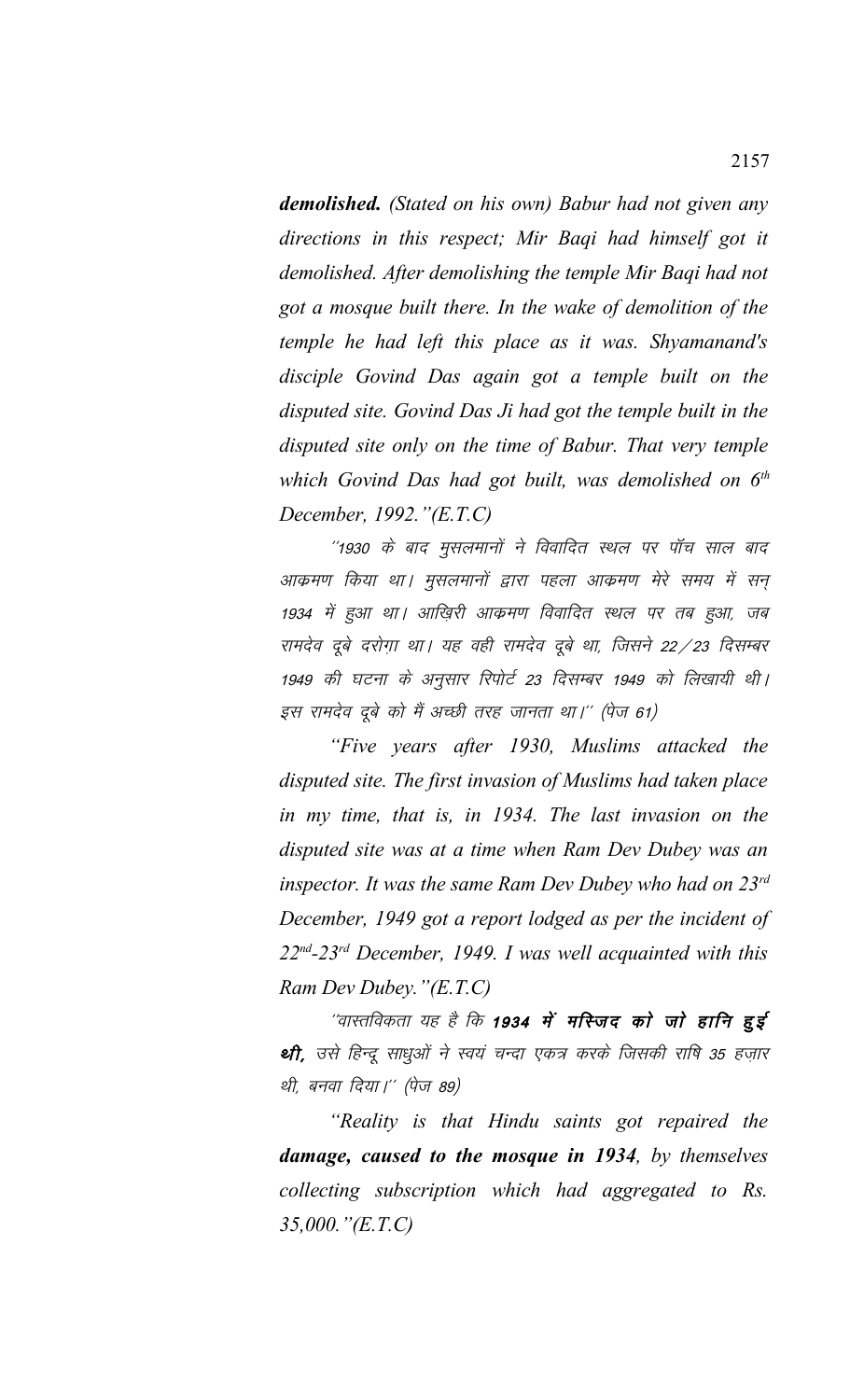"यदि सन् 1930 के पूर्व विवादित स्थल पर मुस्तकिल तौर पर नमाज़ पढ़ी जाती रही हो, तो उसके बारे में मुझे जानकारी नहीं है। यदि मेरी अनुपस्थिति के दौरान सन् 1930 से 1949 के बीच विवादित स्थल पर नमाज़ पढ़ी जाती रही हो, तो इसकी भी जानकारी मुझे नहीं है।'' (पेज 93–94)

*"If namaz may have regularly been offered on the disputed site prior to 1930, I do not have the knowledge about the same. If namaz may have been offered on the disputed site between 1930 to 1949 in my absence, I also do not have the knowledge about the same."(E.T.C)*

"यह भी कहना गलत है कि 22 दिसम्बर सन् 1949 तक विवादित भवन के किसी भी भाग में कोई भी मूर्ति नहीं रखी थी।'' (पेज 96)

*"It also incorrect to say that no idol had been placed in any part of the disputed building up to 22nd December, 1949."(E.T.C)*

**2091**. **DW 3/19, Ram Milan Singh** has sought to prove the existence of idols in the disputed building, i.e., under the Central Dome in the inner courtyard and also on Ram Chabutara which he had been visiting for Darshan and worship since 1940 till 1949. According to the age given in his affidavit, year of birth comes to 1929. He is resident of Mauja Haliyapur, Pargana Isauli, Tahsil Musafirkhana, District Sultanpur. He claims to have mainly visited in the three fairs held at Ayodhya. First of all with respect to the averments contained in his affidavit which he has filed under Order 18 Rule 4 on page 70 he says:

''इस शपथ पत्र को तैयार करने वाले व्यक्ति ही इस बा**रे में बता सकते हैं।** मुख्य परीक्षा के शपथ पत्र पर हस्ताक्षर करने के पूर्व मैंने पूरा नहीं पढ़ा था। . . . . .श्शपथ पत्र पर हस्ताक्षर मैंने उच्च न्यायालय, लखनऊ में किया है। यह शपथ पत्र लखनऊ में टाईप हुआ था या नहीं, यह मैं नहीं बता सकता। मेरे इस शपथ पत्र का प्रारूप जब तैयार किया गया था, तब मैं अयोध्या में अपने वकील साहब के घर पर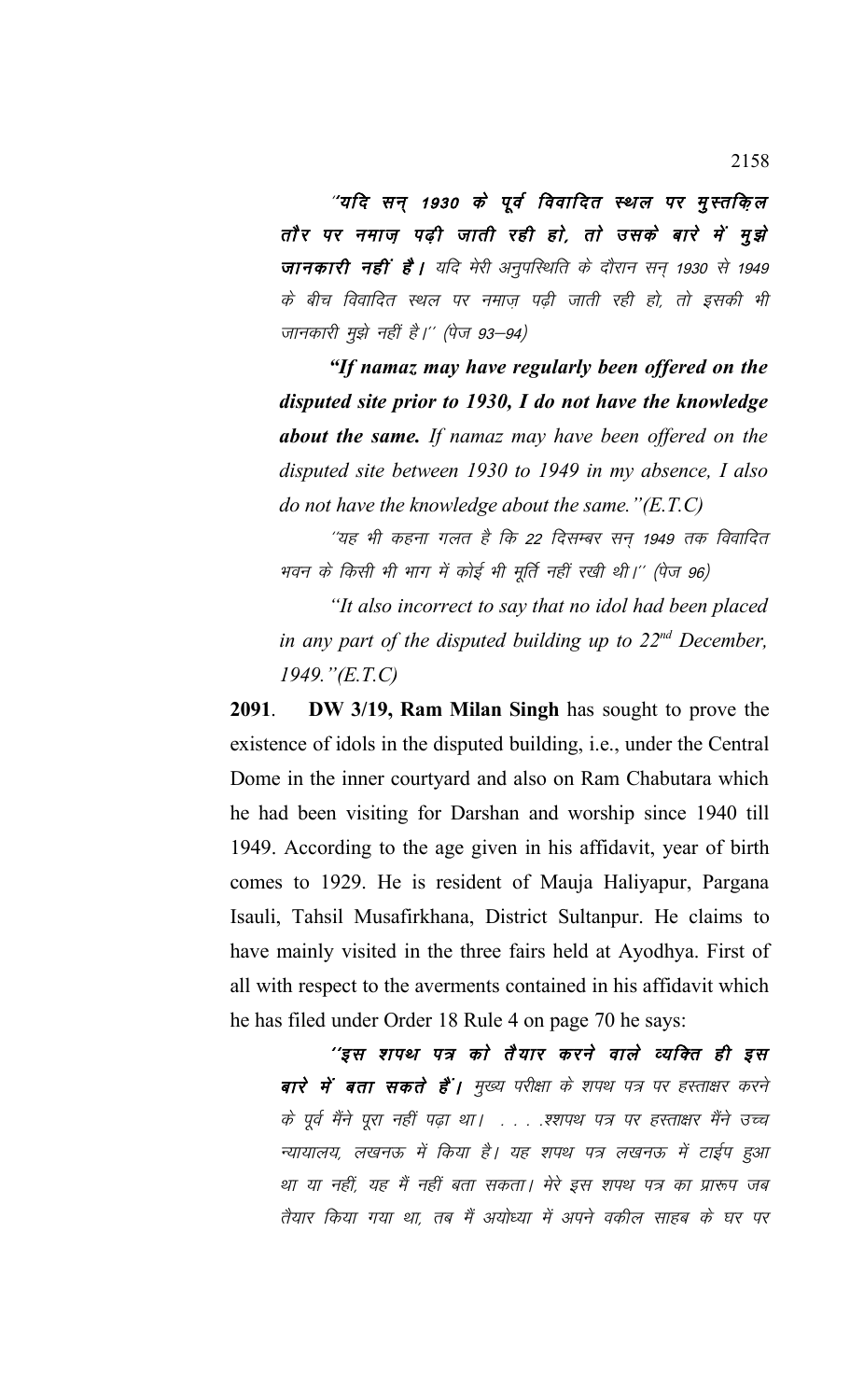था। उन्होंने यह बताया था कि मैं आपके शपथ पत्र का मजमुन तैयार कर रहा हूं। **शपथ पत्र का मज़मून तैयार होने के बाद मैंने उसे** नहीं देखा।"  $(\dot{q} \sigma$  70)

*"The person having prepared this affidavit, can only tell about this. I had not completely read the affidavit of examination-in-chief before signing it. . . . . . I had put my signature on the affidavit at the High Court, Lucknow. I cannot tell whether this affidavit had been typed out at Lucknow or not. At the time when the draft of this affidavit of mine had been prepared, I was at the place of my counsel in Ayodhya. He had told that 'I am preparing the draft of your affidavit'. I had not seen the contents of the draft of the affidavit, after it was prepared." (E.T.C)* 

**2092**. This itself makes his entire deposition doubtful and unreliable. He also admits of having never entered three dome disputed structure prior to 1986.

''सन 1972 के पूर्व 1940, 1941, 1942 में जब मैं विवादित स्थल पर जाता था, तो गुम्बद के नीचे गया था। **पूनः कहा कि मैं सन् 1940,** 1941 व 1942 में गुम्बद के नीचे वाले भाग में नहीं गया था।"  $(\dot{\mathcal{V}} \pi 34)$ 

*"Prior to the year 1972, whenever I used to go to the disputed site in the years 1940, 1941, 1942, I had gone beneath the dome. Again stated that I had not gone to the place beneath the dome in the years 1940, 1941 and 1942." (E.T.C)*

''यह कहना सही है कि **तीन गुम्बद वाले विवादित भवन के** अंदर मैं सन् 1986 के पूर्व कभी नहीं गया।'' (पेज 56)

*"It is correct to say that I had never been inside the three domed disputed structure before the year 1986."(E.T.C)*

**2093**. Distance of disputed site from the witness's residence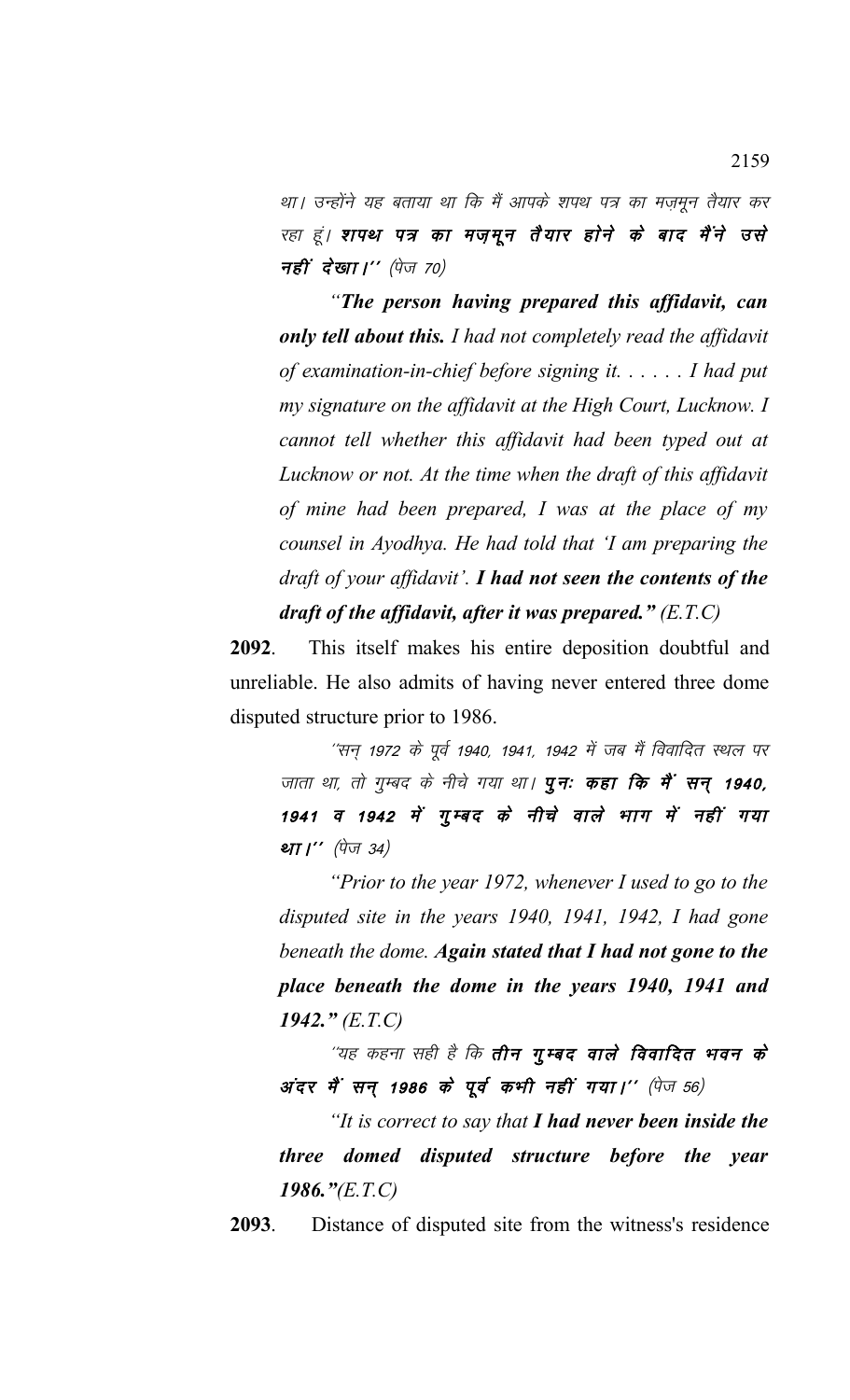is about 54 Kms. The witness says that in 1940, 1941 and 1942 he came to Ayodhya on a bullock-cart and thereafter on foot till 1948 and then by bus in 1948 and onwards. He has however admitted his date of birth on page 67 as 15.01.1930.

**2094**. **DW 3/20, Mahant Rajaram Chandracharya**, aged about 76 years in 2004, must have born in the year 1930, came to Ayodhya in 1944 at the age of 14 years. He claims to become pupil of Mahant Raghunath Das who was Mahant of Nirmohi Akhara at that time. He was assigned duties to perform worship at Janambhumi Temple where he worked from 1943 to 1949 and claims continuous worship of the idols placed in the internal part of the disputed building, i.e., under the three domed structure. Very clearly he has given topography of various structures in regard to the disputed site which is almost consistent with various maps prepared by different Commissioners appointed by the Civil Judge in different proceedings including that of Commissioner's map prepared in Suit 1885. The following part of his statement are relevant for our purposes.

''मैं इस मुक़दमें में निर्मोही अखाड़ा के पंच तथा पक्षकार के रुप में बयान दे रहा हूँ।" (पेज 41)

*"I am testifying in this case as a 'Panch' of the Nirmohi Akhara and as a party."(E.T.C)*

´'सन 1943 में जब मैं प्रथम बार अयोध्या आया था, तब वहाँ पर बाबरी मस्जिद का अस्तित्व ही नहीं था। सन 1943 में विवादित स्थल पर कोई मस्जिद नहीं थी, क्योंकि उस समय वहाँ पर मूर्ति पूजा होती थी। मैंने बाबरी मस्जिद का नाम सूना है। **विवादित भवन बाबरी मस्जिद है।** पून: कहा कि यह बाबरी मस्जिद नहीं है, यह मंदिर है। विवादित भवन में तीन गुम्बद हैं। यह मस्जिद नहीं है। यह भगवान राम की जन्मभूमि है। सन् 1943 में जब मैं प्रथम बार अयोध्या गया था, तब मैंने बाबरी मस्जिद देखी ही नहीं। विवादित भवन में मैंने कभी नमाज होते हुए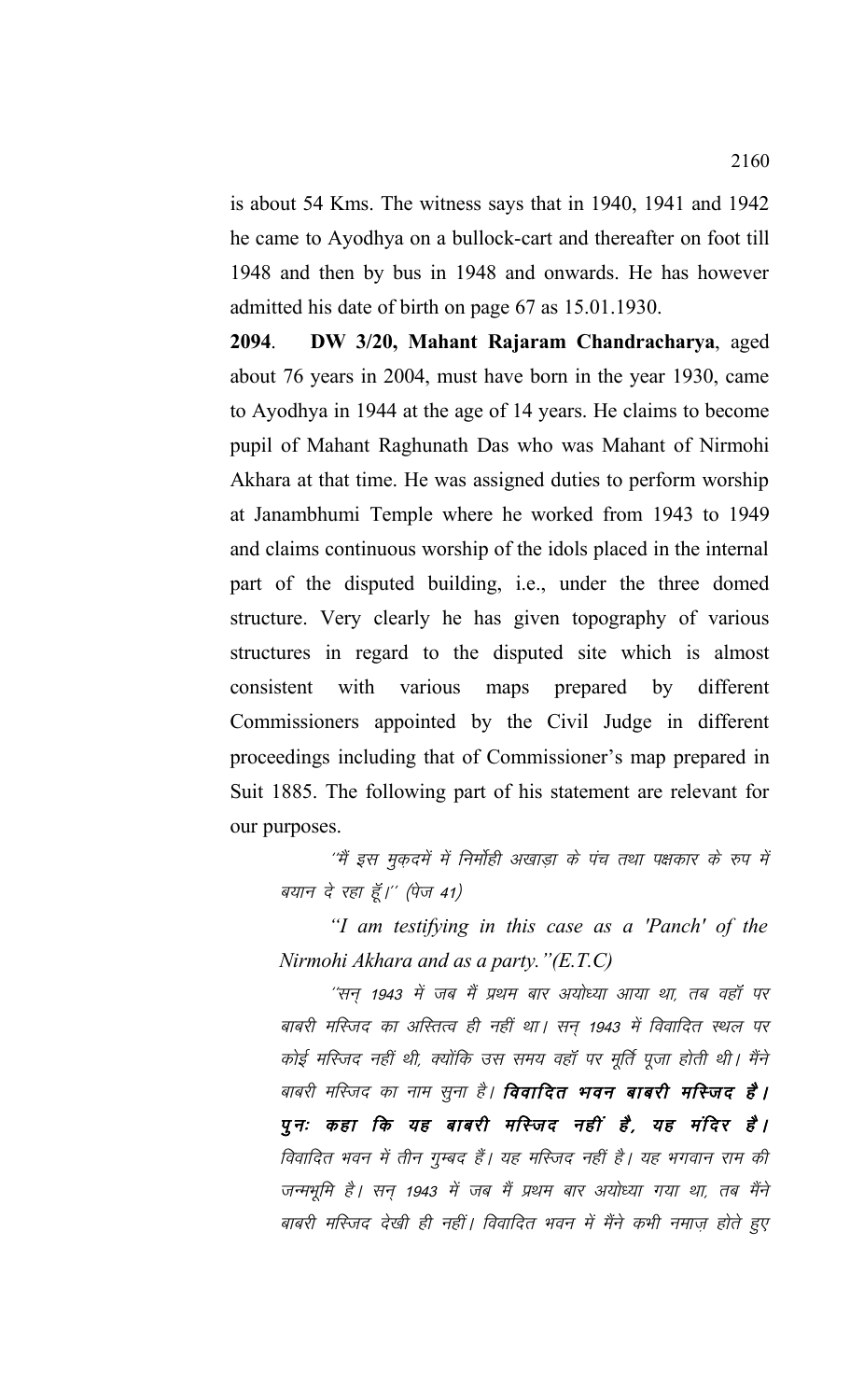नहीं देखा। मैंने वहाँ पर पूजा होते देखी है। स्वयं कहा कि जहाँ पर पूजा होती है, वहाँ पर नमाज होने का प्रश्न ही नहीं उत्पन्न होता। सन 1943 में जब मैं प्रथम बार अयोध्या गया था, तब विवादित स्थल पर मैंने मस्जिद नहीं देखा था, मन्दिर देखा था। स्वयं कहा कि वहाँ पर पूजा-सेवा होती थी। विवादित भवन में तीन गुम्बद बने हुए थे।'' (पेज 51)

*"In 1943, when I first came to Ayodhya, the Babri mosque was not at all existing there. There was no mosque on the disputed site in 1943, because there used to be worship of idols over there. I have heard the name of the Babri mosque. The disputed building is the Babri mosque. (Again stated) It is not the Babri mosque; it is a temple. The disputed building has three domes. It is not a mosque. It is the birthplace of Lord Rama. In 1943, when I first visited Ayodhya I did not see the Babri mosque at all. I never saw namaz being offered in the disputed building. I have seen Pooja being performed there. (Stated on his own) No question arises of offering namaz at a place where Pooja is performed. In 1943, when I first visited Ayodhya, I saw a temple, not a mosque, on the disputed site. (Stated on his own) There used to be Pooja-Sewa (offering worship and rendering service) over there. Three domes were built in the disputed building."(E.T.C)*

^'अयोध्या में मैं अंदाजन लगभग 8–9 वर्षों तक रहा हूँ। सन् 1943 से लेकर सन् 1949–50 तक विवादित भवन में नमाज़ नहीं होती थी, बल्कि पूजा होती थी।'' (पेज 54)

*"I guess to have resided at Ayodhya for about 8-9 years. Namaz was not offered at the disputed building from 1943 to 1949-50; rather, Pooja (worship) was performed."(E.T.C)*

 $^{\prime\prime}$ मैं ने यह सुना है कि बाबर ने सन् 1528 में मन्दिर को तो इकर मस्जिद बनवाई थी और उसी को लेकर विवाद संघर्ष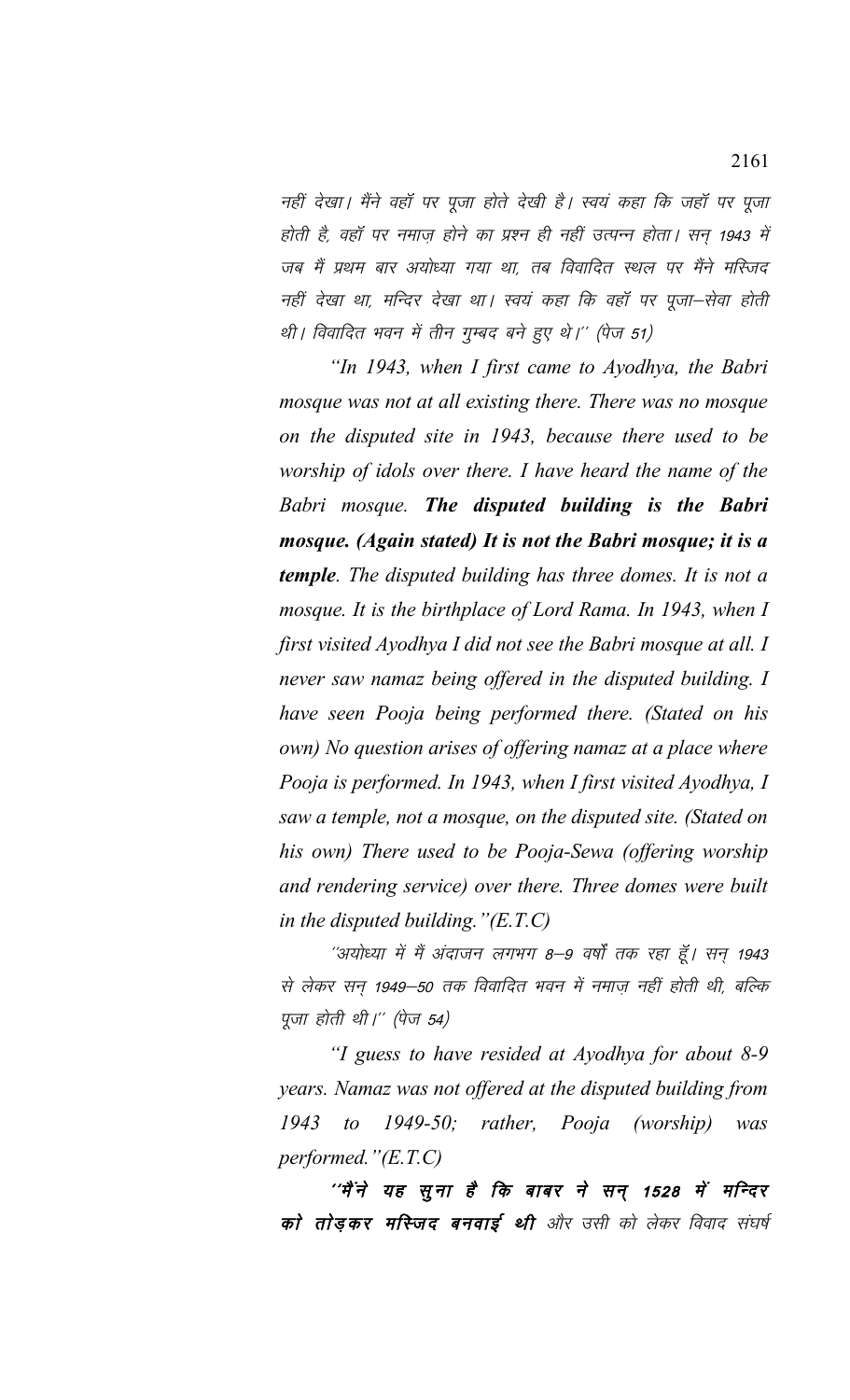का रूप लिए चलता आ रहा है।'' (पेज 56)

*"I have heard that Babur had got the mosque built by breaking down the temple in 1528, and the dispute over that very construction has been continuing, taking the shape of struggle."(E.T.C)*

''विवादित भवन के सम्बन्ध में **यह कहा जाता है कि यह** मन्दिर तोड़कर सन् 1528 में मस्जिद बनाई गई। यह कहना ग़लत है कि विवादित स्थल पर बराबर नमाज़ होती रही है।'' (पेज 57)

*"It is said about the disputed building that demolishing this temple the mosque was constructed in 1528. It is incorrect to say that namaz has regularly been offered on the disputed site."(E.T.C)*

''विवादित भवन के तीनों गूम्बद के नीचे का भाग  $\eta$ र्भ $\eta$ ह था | आजकल जहाँ तम्बु के अंदर भगवान रामलला हैं, वह एक छोटा स्थान है। गर्भगृह से मेरा तात्पर्य यह है कि जहाँ किसी का जन्म होता है, उसी स्थान को गर्भगृह कहते हैं।'' (पेज 72)

*"The part beneath the three domes of the disputed building was 'Garbh-Grih' (sanctum sanctorum). The place where Lord Ramalala rests under a tent today, is a small place. By 'Garbh-Grih' I mean that a place where someone is born, is called 'Garbh-Grih'. "(E.T.C)*

''मैंने कल यह बयान दिया था कि 1943 से 1951 तक मैं गुम्बद वाले भवन में रहता था। रहने से मेरा आशय पूजा–पाठ करने व आराम करने से था, सोने के लिए मैं विवादित स्थल में बने सन्त निवास में जाता था। . . . . .यह सन्त निवास विवादित भवन के परिसर की उत्तरी दीवार से मिला हुआ था।'' (पेज 82)

*"I had given a statement yesterday that I resided in the domed building from 1943 to 1951. By 'residing' I mean 'offering Pooja-Paath' and 'taking rest'; I used to go to Sant Niwas built on the disputed site to take sleep. . . . . . . This Sant Niwas abutted on the northern wall of the*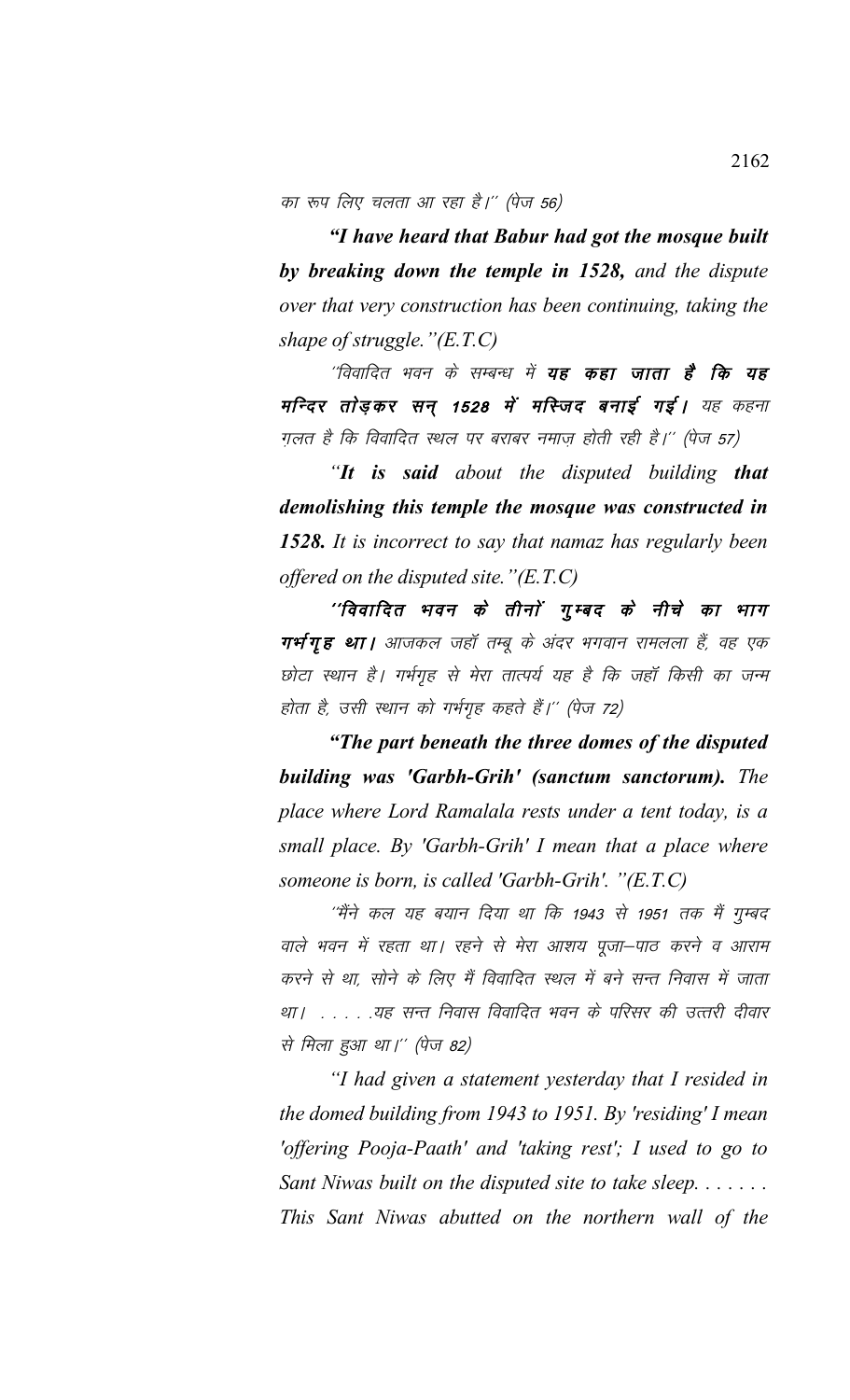## *disputed building premises."(E.T.C)*

''जो विवादित भवन 6 दिसम्बर 1992 को तोडकर गिरा दिया गया था, वह भवन मेरे ज्ञान के मुताबिक 500 वर्ष से ज्यादा पुराना था। वह भवन, राममंदिर था, जो बाबर के शासनकाल के पहले से था और जिसे बाबर ने परिवर्तित किया था, फिर कहा कि परिवर्तित करने की कोशिश की। उक्त भवन बाबर के शासनकाल से पहले से निर्मित था। बाबर के शासनकाल में उस भवन की तोड़फोड़ हुई थी तथा **पुनर्निर्माण हुआ था।** मेरे कहने का आशय है कि पूर्व निर्मित भवन को बाबर के शासनकाल में तोडफोड करने के बाद पुनर्निर्माण की कोशिश की गई, जिसमें उसे सफलता नहीं मिली और वह संघर्ष के रुप में बदल गया और वह संघर्ष आज भी चल रहा है।'' (पेज 98)

*"The disputed building, demolished on 6th December, 1992, was, as per my knowledge, older than 500 years. That building was Rama Temple, which existed from before the reign of Babur and which Babur changed, (further stated) tried to change. The said building was built from before the tenure of Babur. During the reign of Babur that building had been damaged and reconstructed. I mean to say that during the reign of Babur attempts were made for reconstruction after damaging the earlier built building. He had not succeeded in his attempt and the situation had turned into a struggle, which is continuing even today."(E.T.C)*

''बाबर के जमाने में जब मंदिर तोडकर विवादित भवन बनाया गया था, तब 84 में से 70 खंभे लोग उठा ले गये होंगे या क्या हो गये, इसका मुझे पता नहीं, क्योंकि वह कसौटी पत्थर था, कीमती पाषाण था।''

(पेज 100)

*"I do not know whether 70 out of 84 pillars may have been picked up by people at the time when the disputed building was constructed by demolishing the temple in the time of Babur or what happened to such pillars, because*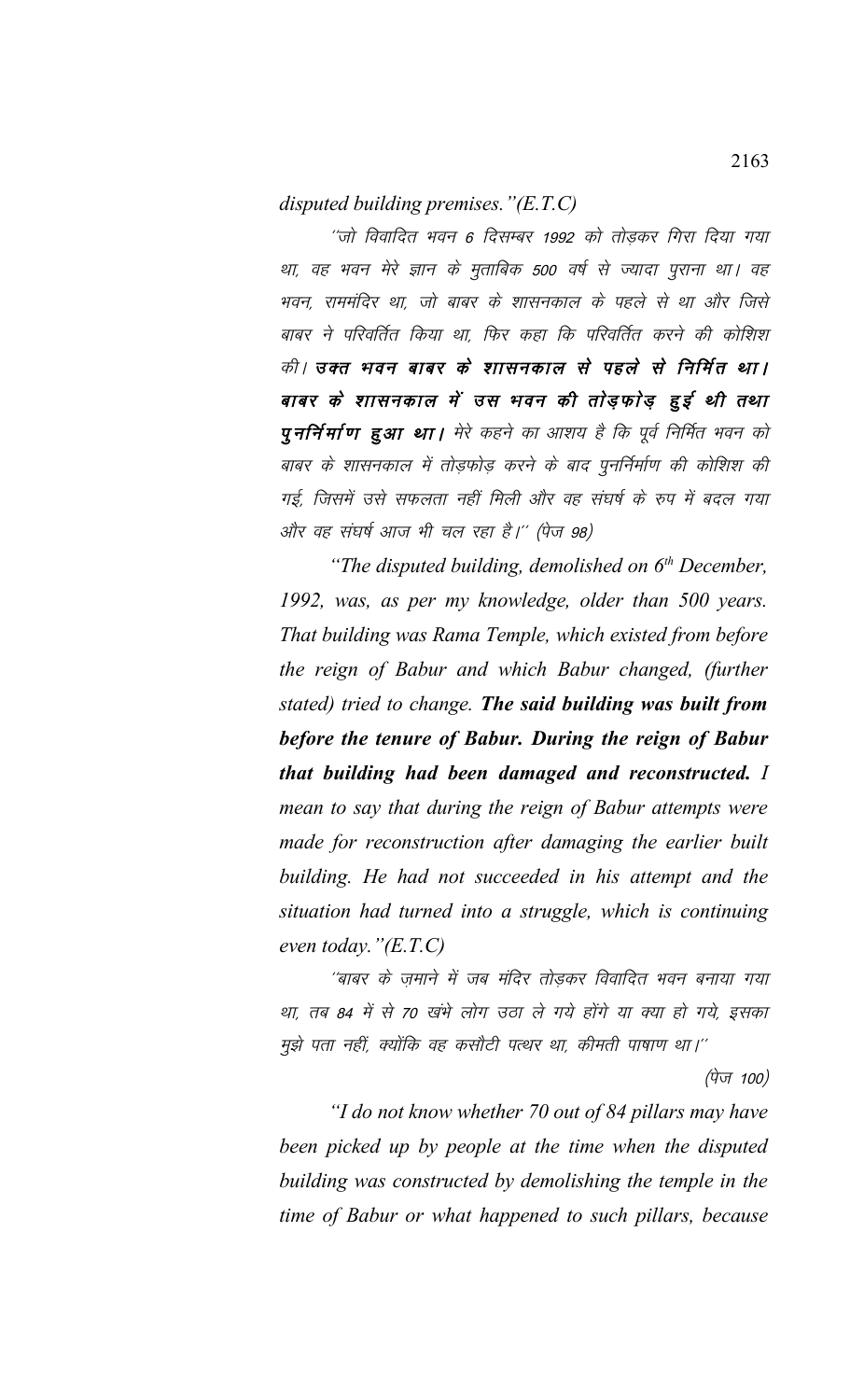*there were of Kasauti stone, costly stone."(E.T.C)*

''आज जो मूर्तियाँ विवादित स्थल पर देखने को मिलती हैं, वे वही मूर्तियाँ हैं, जो बाबा श्यामानन्द जी के द्वारा उत्तराखण्ड लेकर चली जाने वाली मूर्तियों में से हैं। बाबा श्यामानन्द जी वह मूर्तियाँ बाबर के आक्रमण के समय उत्तराखंड लेकर चले गये थे। गोविन्ददास जी बाबा श्यामानन्द के अंगरक्षक व शिष्य थे। गोविन्ददास जी ने मूर्तियों को ले आकर पुनः उसी स्थान पर स्थापित कर दिया।'' (पेज 101–102)

*"The idols which are now seen on the disputed site, are among the idols which had been taken along by Baba Shyamanand Ji to Uttarakhand. Baba Shyamanand Ji had gone to Uttarakhand at the time of Babur, taking along those idols. Govind Das Ji was the body guard and disciple of Shyamanand. Govind Das Ji took the idols along and reinstalled them on that very place."(E.T.C)*

´'राम चबूतरा की स्थापना भी उसी समय हुई, जब बाबा गोविन्द दास जी ने मूर्तियों की पुर्नस्थापना उसी स्थान पर की, जहाँ पर वह मूर्तियां पहले थीं। यह बाबर के शासनकाल का आख़िरी समय था। इस राम चबूतरे पर भी रामलला, भरत जी, लक्ष्मण जी, शत्रुघ्न जी व कौशिल्या जी की मूर्तियां गोविन्द दास के शिष्यों में से किन्हीं शिष्यो द्वारा स्थापित की गयीं। उस शिष्य का नाम याद नहीं है।'' (पेज 103)

*"Ram Chabutra was also built at that very time when Govind Das Ji had reinstalled the idols on that very place where they existed earlier. It was the concluding period of Babur's tenure. Idols of Ramlala, Bharat Ji, Lakshman Ji, Shtrughn Ji and Kaushalya Ji were installed on this Ram Chabutra, too, by certain disciples of Govind Das. I do not remember the names of those disciples."(E.T.C)*

 $^{\prime\prime}$ सन् 1934 में जो दंगा हुआ था उससे बाबरी मस्जिद को नुकसान हुआ था उसके बाद हिन्दुओं पर टैक्स लगा ओं र उसी पैसे से मस्जिद की मरम्मत पुनः कर दी गई।''  $(\vec{q}_{\,\overline{\smash{y}}}$  106)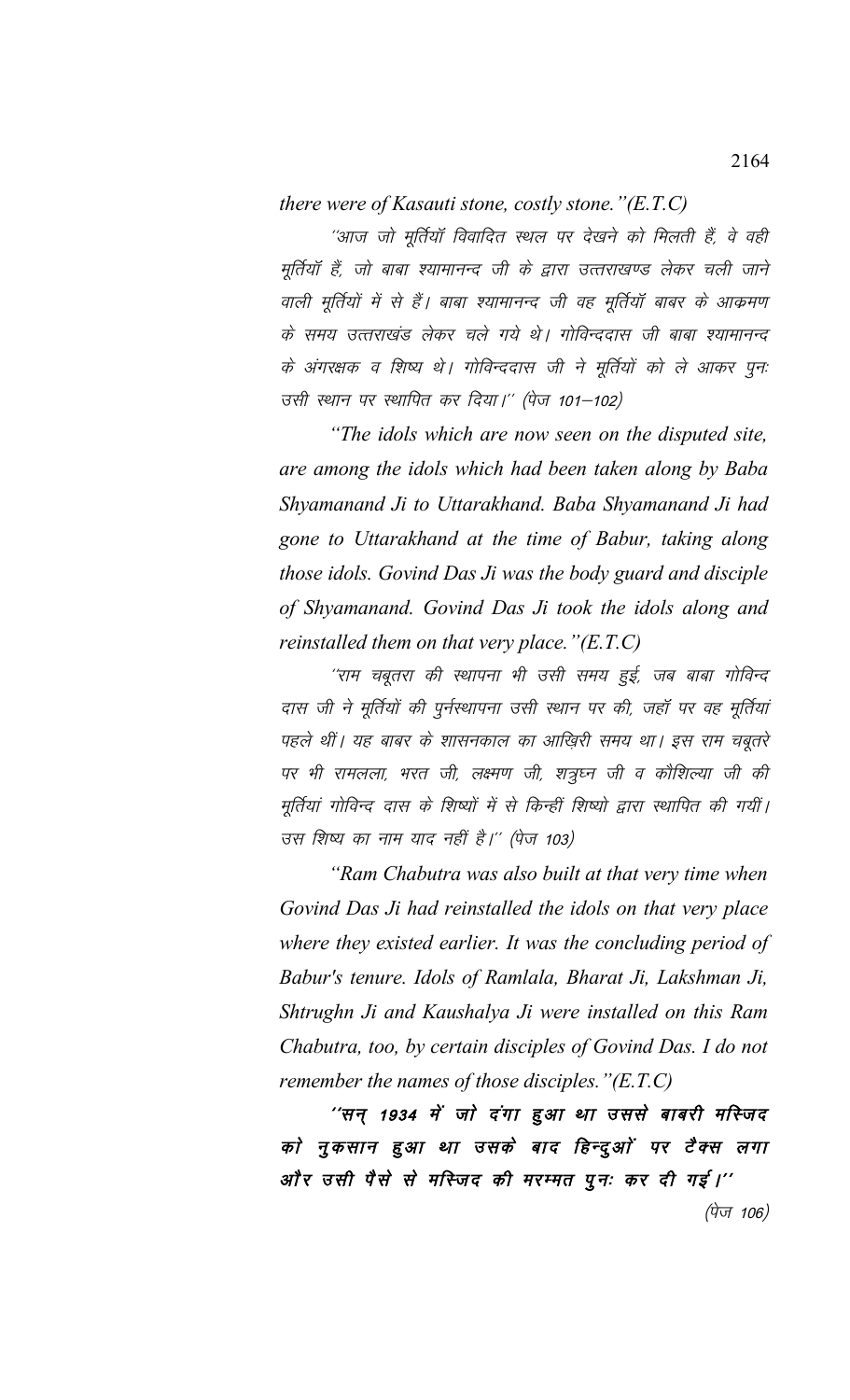*"Damage was caused to the Babri mosque due to the riot which had broken out in 1934. After that tax was imposed on Hindus and the mosque was repaired from that very fund." (E.T.C)*

''मैं विवादित स्थान पर सन 1943 में आया था और तभी से मैंने गोविन्द दास जी को पुजारी के रूप में वहॉ देखा था। वे जब तक जीवित रहे*, वहॉ पर पुजारी रहे। उनकी मृत्यु लगभग सन् 1950 में हुई। श्री* बलदेवदास जी जो गोविन्द दास जी के समय सहायक पूजारी थे उनकी मृत्यु के बाद बड़े पुजारी के रूप में कार्य करने लगे।'' (पेज 208)

*"I came to the disputed site in 1943 and since then I saw Govind Das Ji as a priest there. As long as he was alive, he was priest there. He died in around 1950. At the time of Govind Das Ji, Sri Baldev Das Ji was assistant priest. After the former's death the latter began to work as chief priest."(E.T.C)*

NOTE: This statement shows that during this period of 1943 to 1950 Mahant Bhaskar Das was not there as Pujari at the disputed site though it has been so claimed by other witnesses and that stand contradicted.

**2095**. Sri Jilani, learned counsel for plaintiffs (Suit-4) has taken great pains in placing before us the apparent contradiction and incorrectness in the statement of these witnesses at several places and in particular in recognising places, topography, various structures etc. in the photographs which are part of record, some of which were obtained by Sri Bashir Ahmad, Civil Court's Commissioner appointed in 1950 and most of them were prepared by the State Archaeological Survey through its Director, Dr. Rakesh Tiwari in 1990 pursuant to an order passed by this Court on 10.01.1990 which reads as under:

*"Sunni Central Waqf Board has filed this application in Suit No. 4 of 1989 for:*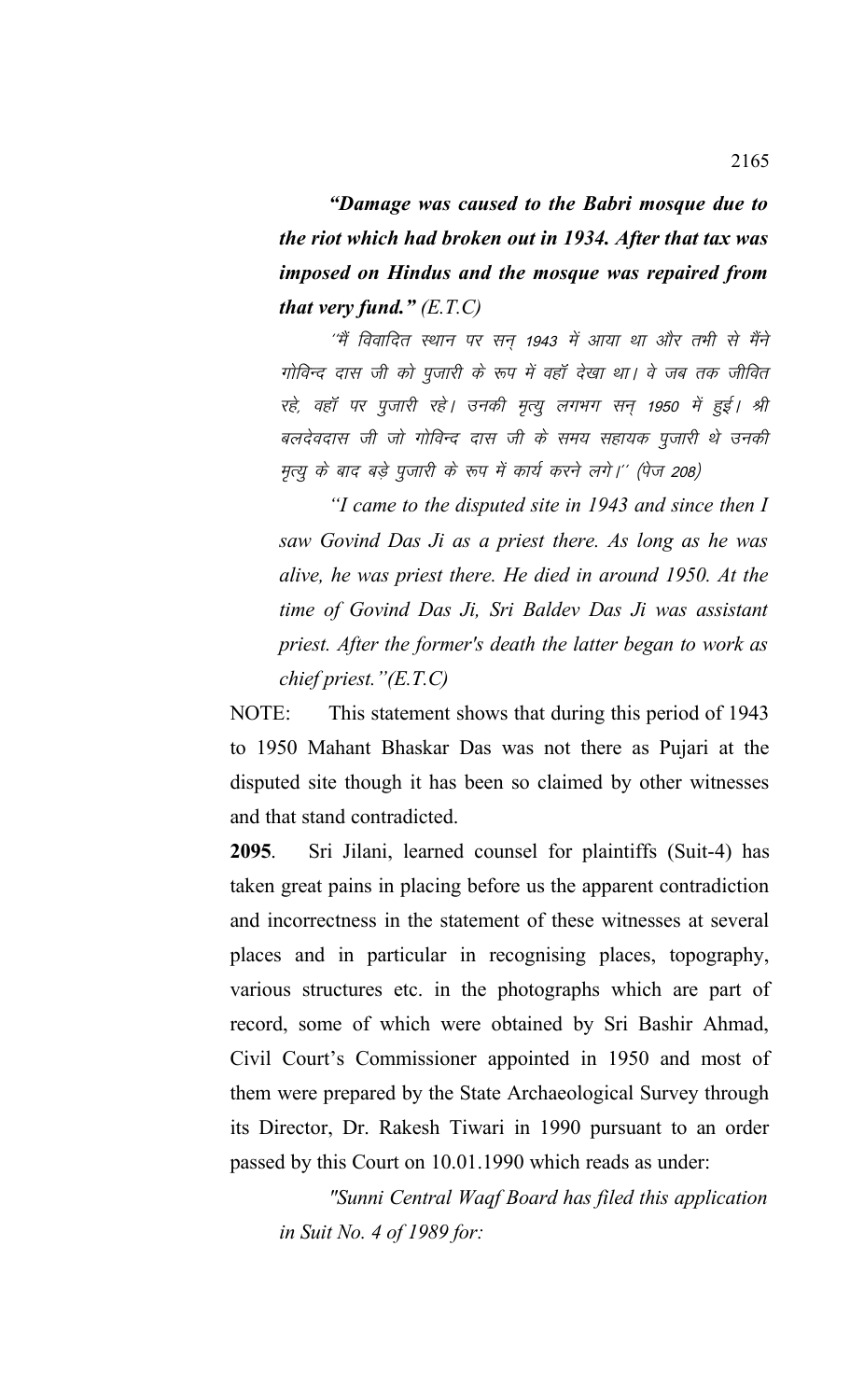- *I- permitting and authorising the plaintiff or its representatives to enter upon the property in suit with a photographer and others to take the photographs of the building and the surrounding area;*
- *II- taking measurements of the buildings and its boundaries;*
- *III- permitting a video tape of the same for being placed as evidence in Court and*
- *IV- such other direction as the Court deems fit and proper.*

*Another application has been moved by defendant no. 2 (Paramhans Ram Chandra Das) purporting to be under Order XXXIX Rule 7 of the Code of Civil Procedure through Sri Tilhari, Advocate, in Suit No. 4 of 1989, and the permission sought for is the same as in the application mentioned above.*

*A third application has also been filed in Suit No. 2 of 1989 by the defendant no. 3 of the said suit for appointing a survey commissioner for preparing a report in accordance with the map and Abadi Khasra (Annexures I and II) filed along with this application.* 

*Sri Abdul Mannan, counsel appearing for the plaintiff in Suit No. 4 of 1989, referred to an application filed on its behalf in the Court below for appointment of a survey commissioner.* 

*The last prayer made was contested on the ground that as the application filed in the trial court stood disposed of the prayer made by Sri Abdul Mannan could not be acceded to. This submission is not correct. The*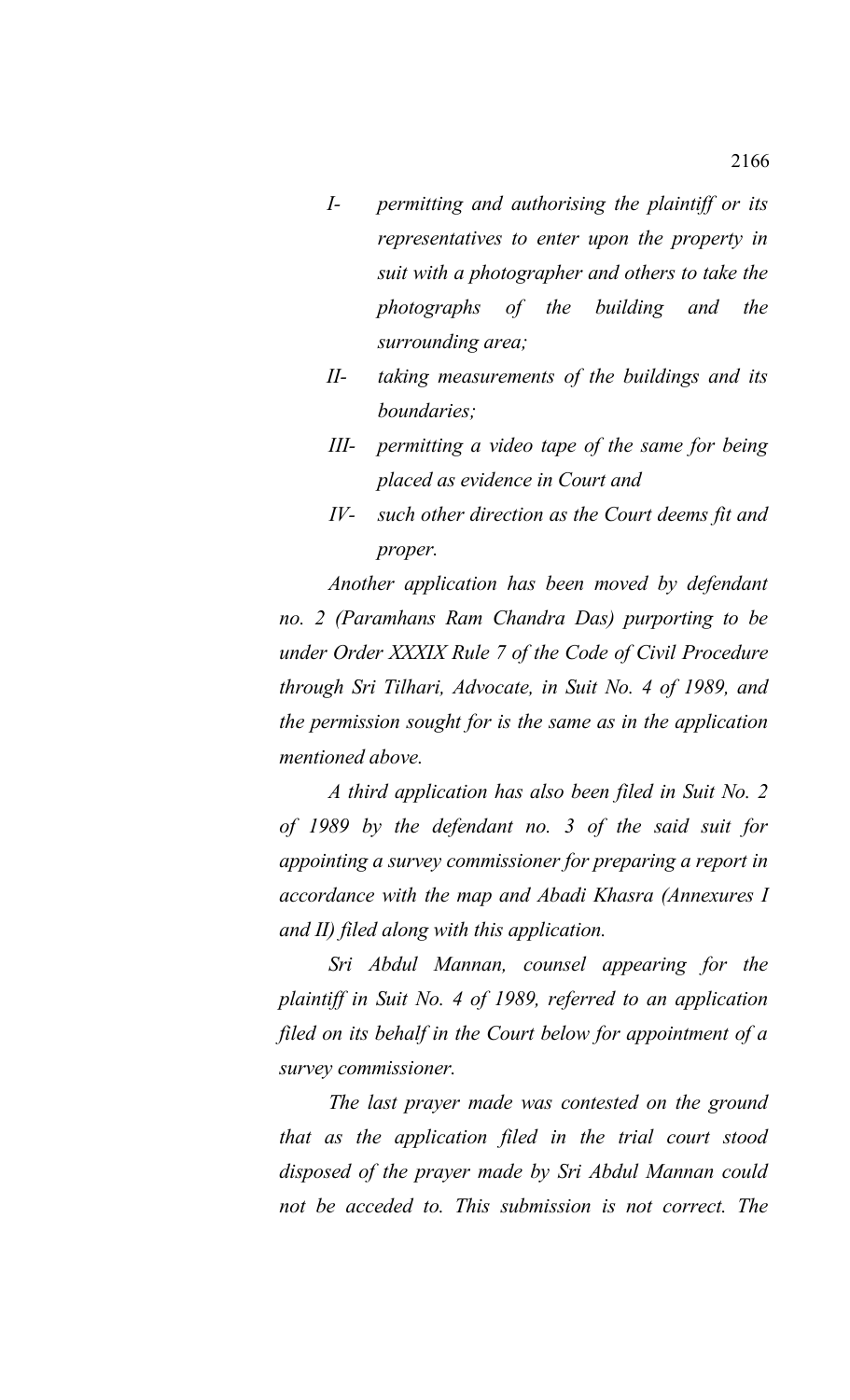*application was not rejected. It was kept in abeyance directing that an order for survey commissioner would be made after final hearing. Since we are of the opinion that a survey commissioner be appointed at this stage, therefore, we direct that the Registrar/Secretary of the Board of Revenue to appoint any officer, not below the rank of P.C.S. Officer, having knowledge of survey work, to survey the site and to report the location of the plots. The survey commissioner to be appointed would take assistance from the municipal records and such other records which he considers to be useful for the same purpose. The commissioner would give notices of the date, on which he would like to survey, to the Sunni Central Waqf Board and the defendants nos. 2 and 13, namely, Paramhans Ram Chandra Das and Mahant Dharam Das, in Suit No. 4 of 1989. Since we are of the opinion that the photographs of mosque and temple, including all the pillars, may also be helpful for deciding the controversy in this suit, as well as other connected ones, we direct that the photographs of the mosque, temple, including pillars be taken and prepared.* 

*The question as to who would be fit for purposes of carrying out the directions of the Court was considered by us at length. In the circumstances, we consider that the Director, U.P. Archaeological Department, be asked to do the same. He would also prepare carbon dating of the pillars, mosque and temple. For purposes that the directions given by us are effectively complied with and no unnecessary rush gets collected, we consider that out of the two sides, that is, Sunni Central Waqf Board and*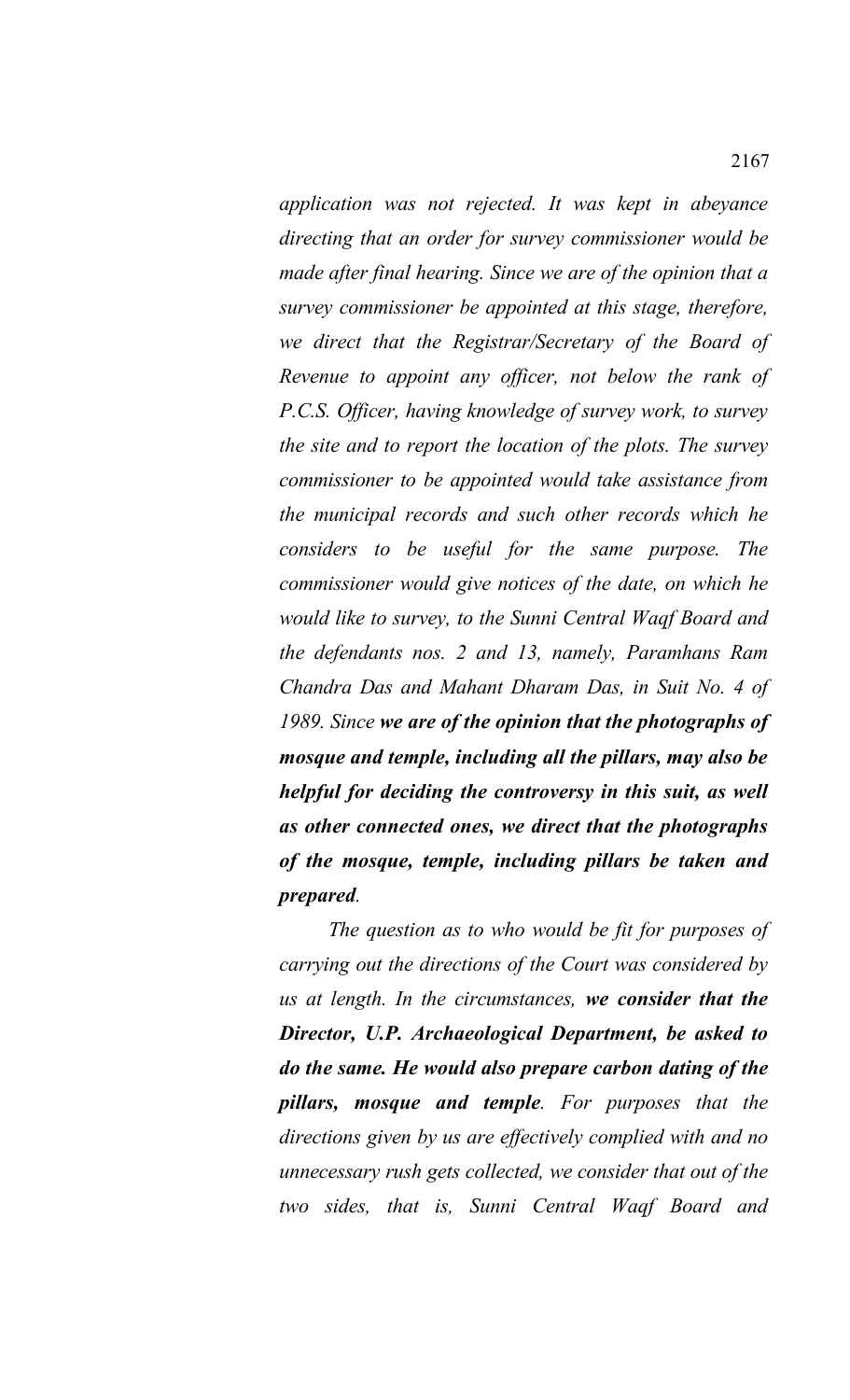*defendants 2 and 13 would be entitled to take not more than seven persons with themselves, one of them can be a photographer.*

*So far as defendant no. 3 is concerned, we consider, for purposes of settlement of controversy involved in the suit, its interest is not adverse to that of the defendants nos. 2 and 13, therefore, it can take with itself three persons.* 

*The Director, Archaeological Department, would also get video cassettes prepared of the mosque, temple and pillars. The district administration will make arrangement for security.* 

*The Advocate General had made a statement in the Court that the expenses would be borne by the State of all the proceedings, such as the present. Consequently, we direct that for making the survey commission, taking photographs, video cassettes etc. the expenses would be borne by the State itself.*

*The applications are decided accordingly."*

## *(emphasis added)*

**2096**. Dr. Rakesh Tiwari, OPW 14 has proved the aforesaid photographs and also the video recording made of the disputed building. He (Sri Jilani) says, since the witnesses have failed to identify most of the photographs and in fact made apparently wrong statements, showing that they never visited the disputed place, their statements are basically wrong and should be rejected.

**2097**. It is no doubt true that almost all the witnesses have failed to identify correctly location, site or the objects shown in one or the other of the above photographs, but then we have to consider certain well settled principles in the matter of oral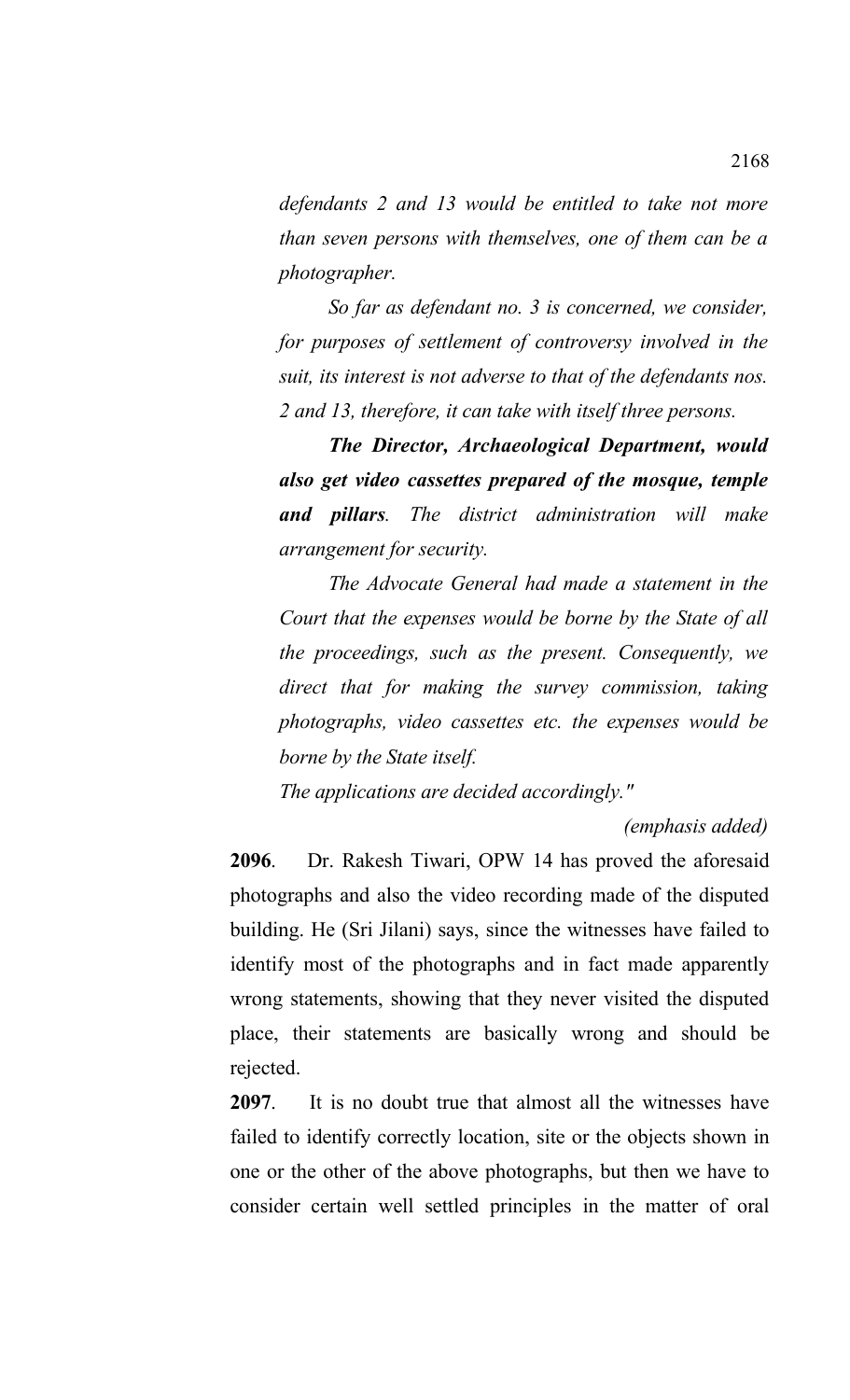evidence. Memory of a man may be very good or may not be, depending upon the individual. Some people's memory is so sharp that they can continue the things in their mind for several years, decades and may tell very accurately the things happened 20, 30 or 40 years back but this is not a normal phenomena. Normal period of memory of human being is not so long. All the witnesses who have appeared before us have deposed their statements after more than 50 years of the incident. To expect meticulous details, these witnesses can recollect, what transpired or what they observed more than 50 years ago and that too when they must not have any idea that at some point of time they will have to depose statement in a Court of Law and, therefore, could not watch everything very carefully and minutely, is too much. Such lacking is quite normal. No one has a flashing computerised memory. Such expectation and that too from those who are simple rural folks, is too much. We have to consider the overall credibility of the statement of the witnesses as that could be of an ordinary human being.

**2098**. In fact similar kind of error has occurred virtually with all the witnesses of facts who have deposed their statements whether on behalf of plaintiffs or defendants. It is for this reason, we have not delved into the statements of all the witnesses of facts with respect to the events of 1950 and earlier thereto by looking into contradiction of each line, each word and each page, i.e., on every aspect. We have tried to find out truth in the statements of witnesses by judging their credibility by narrowing down the facts which they intend to prove in their examination-in-chief and thereafter looking to the general conduct, attitude and some other circumstantial state of affairs as discerned from the statement of the witnesses in cross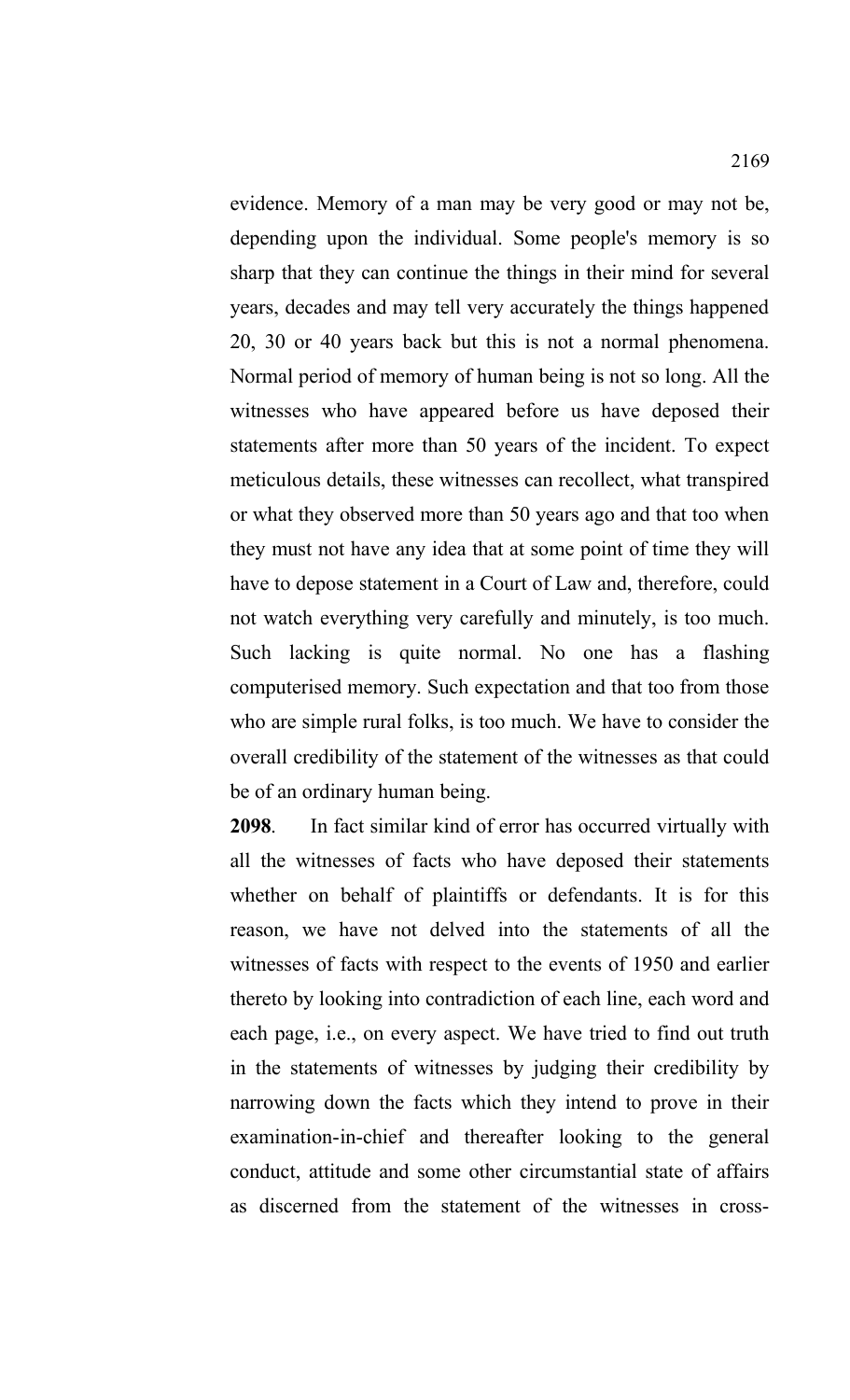examinations. Wherever oral evidence is corroborated with the documentary evidence then obviously one has to take more reliable one than the one which is totally based on the statement of a person which is slippery and appears to be tutored. For a particular fact, if one gives statement of a fact which occurred 50 and more years back with minute details but not able to recollect or tell the Court about such event the dates of which are much more recent, normally very important for a man's life, for example the date or year of birth of children, marriage etc. which must be known by him, then his statement becomes suspicious and needs to be seen with care.

**2099**. So far as claim of Nirmohi Akhara is concerned that nothing had happened on 22/23 December, 1949 and idols existed under the central dome in the inner courtyard much prior thereto is not only unbelievable and incorrect but in fact many of their own witnesses have proved their case wrong. Many of the witnesses appeared on behalf of Nirmohi Akhara have made statement which is wholly inconsistent to the basic pleadings of Nirmohi Akhara, plaint and replication in Suit-3 and in written statement in Suit-4 and 5.

**2100.** Though twenty witnesses have been produced on behalf of Nirmohi Akhara and it is strange but unfortunate that we find almost all of them uncreditworthy so far as this aspect of the matter is concerned that the idols in dispute were placed inside the building under central dome long back and much before 22nd December, 1949 and nothing happened on that day. It is well settled that the quantity of evidence does not matter but it is the quality of evidence which matters.

**2101.** On the point where there is some variance between pleadings and proof, in **Ananda Chnadra Chakrabarti vs.**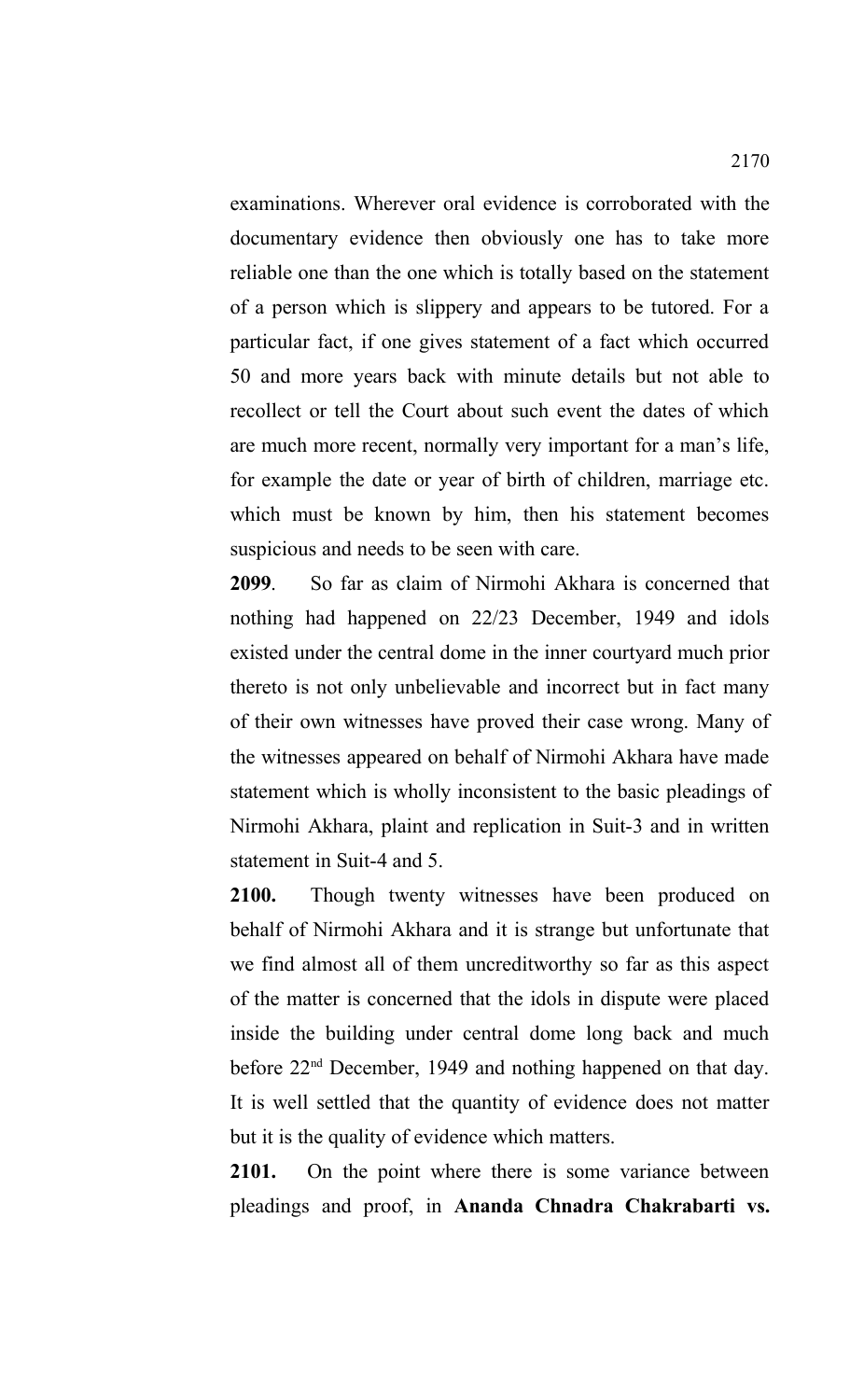**Broja Lal Singha (supra),** the Court while taking the view that every variance is not fatal has held:

*" The rule that the pleading and proof must correspond is intended to serve a double purpose; first, to apprise the defendant distinctly and specifically of the case he is called upon to answer; and, secondly, to preserve an accurate record of the cause of action as a protection against a second proceeding upon the same allegations. The test thus is, whether the defendant will be taken by surprise if relief is granted on the facts established by the evidence, or, as has sometimes been said, a variance between a pleading and what is proved is immaterial unless it hampers a defence or unless it relates to an integral part of the cause of action."*

**2102**. In **Sewkissendas Bhatter & others Vs. Dominion of India AIR 1957 Cal. 617** and **Basant Kumar Roy Vs. Secretary of State for India & others AIR 1917 PC 18**, it was held that where a matter requires consideration of facts, a new fact ought not be allowed unless supported by pleadings since it is only the matters of law which can be allowed to be raised and not those where factual investigation is required.

**2103.** Extending the diluted approach as observed by the Culcutta High Court in **Ananda Chandra Chakrabarti vs. Broja Lal Singha (supra)** yet we find that it is really unfortunate that even this approach may not help the plaintiffs (Suit-3) for the reason that the variance in pleadings and proof is so inconsistent that virtually it amounts to a mutually destructive plea and when the variance is so wide, it cannot but fatal to the case of the plaintiffs (Suit-3). It demolishes their case virtually in its entirety for the purpose of their claim in respect to the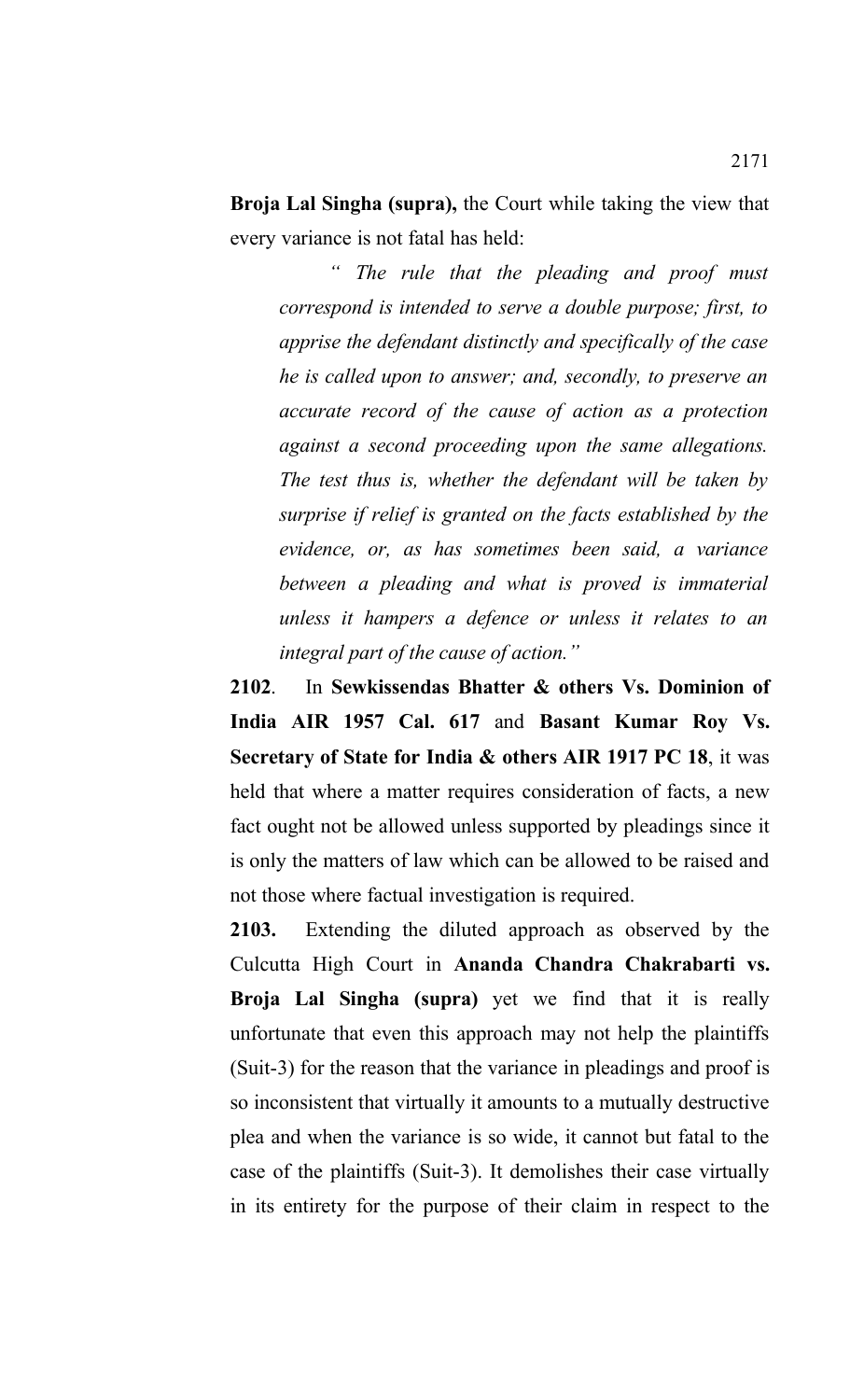premises inside the courtyard.

**2104**. We have no hesitation in holding and recording our finding that under the central dome of the disputed building, idols were kept in the night of 22nd/23rd December, 1949.

**2105**. Now the question about the consecration of the said idols and whether the idols were kept after observing the procedure meant for consecration, and, if the idols were same as were kept on Ram Chabutara up to 22nd December, 1949, whether on shifting, fresh exercise of consecration was required and its effect etc., if any.

**2106**. The crucial aspect would be whether the idols kept under the central dome in the night of  $22<sup>nd</sup>/23<sup>rd</sup>$  December, 1949 were placed in such a manner that the people who visit to worship believe, that there exists a divine spirit, it is a deity conceived of as a living being, capable of providing spiritual salvation and it is a deity having supreme divine powers. As we have discussed, an idol itself is not worshipped but it is a particular image wherein on consecration it is believed by the Hindus that it has attained such divinity and supreme power so as to provide human salvation and fulfillment of wishes of the beneficiary. The idol is only a material symbol and embodiment of pious purpose though the real worship is that of a supreme power. In **T.R.K. Ramaswami Servai (supra)** as we have already observed the test was not whether the installation of an idol and the mode of its worship conform to any particular school of Agama Sastras but if the public or that section of the public who go for worship consider that there is a divine presence in a particular place and by offering worship at that place, they are likely to be the recipients of the bounty or blessings of God then it is a temple, a deity capable of worship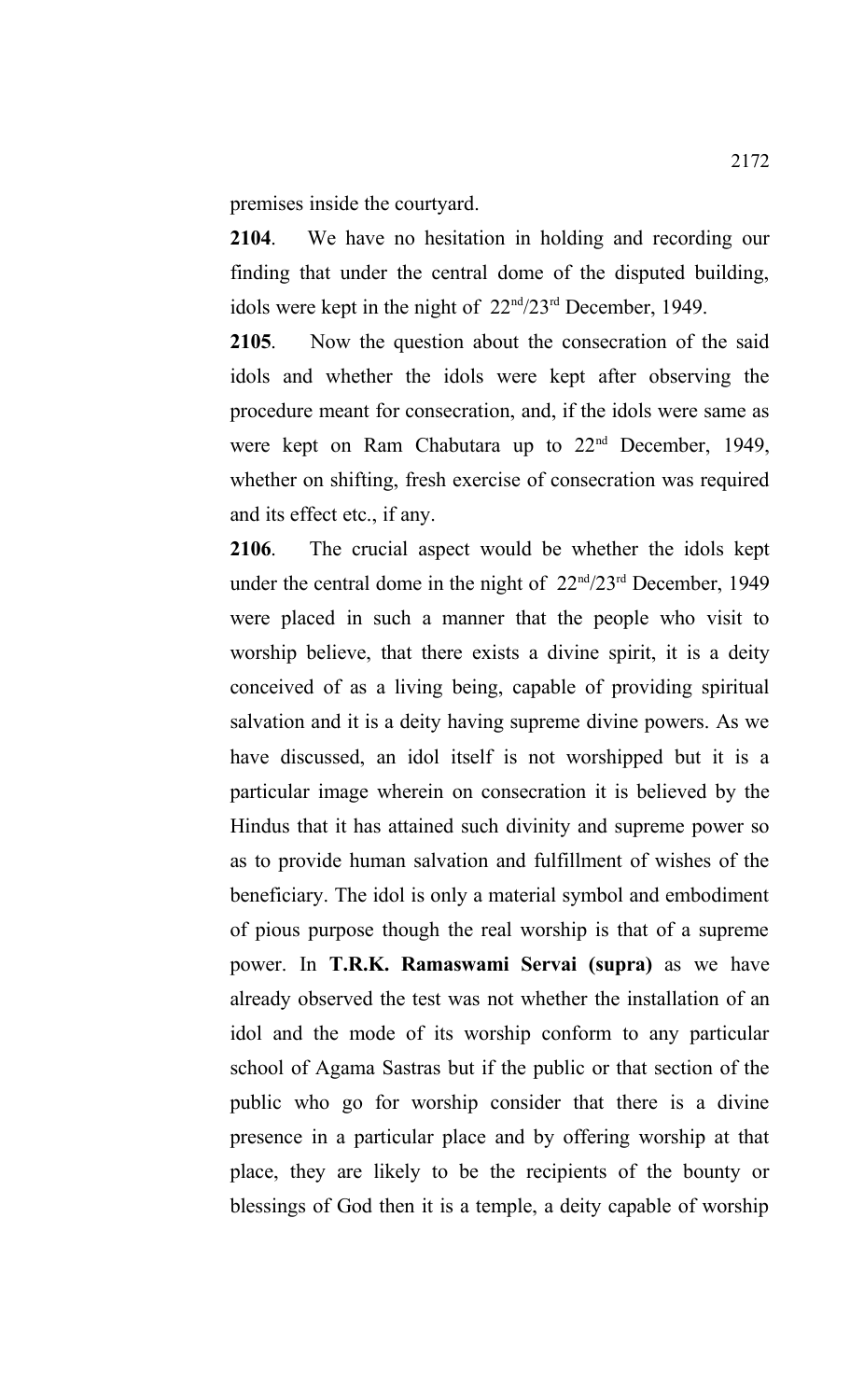and no further ceremonial right is required to be shown. This has been approved and affirmed by the Apex Court in **Ram Jankijee Deities (supra)**. None of the witnesses of plaintiffs (Suit-4) have said that he was present at the time of such placement. On the contrary, plaintiff no. 3 (Suit-5) , i.e., OPW 2 in his statement under Order X Rule 2 has clearly said that due ceremonies were performed when the idols were transferred. Paramhans Ramchandra Das also appeared in the witness box as OPW 1 and has proved the state of affairs. His presence on the site at the relevant time has not been doubted either by the plaintiffs (Suit-4) or their witnesses or before us during the course of arguments by learned counsels. Some other witnesses have also proved this fact.

**2107**. It thus cannot be said that the idol(s) placed therein were not properly consecrated. Atleast the status of deity cannot be assailed by those who do not believe in idol worship since it is to be seen from the angle of those who go and worship thereat. They conform the test of being a juridical person in the eyes of law.

**2108.** The plaintiffs (Suit-4) have failed to prove that idols and objects of worship were placed inside the building as described in plaint by letters ABCD read with the map appended to the plaint in the night intervening  $22^{\text{nd}}/23^{\text{rd}}$  December, 1949. Consistent with the pleadings in plaint (Suit-4), the building denoted by the area ABCD of the map appended to the plaint (Suit-4), the idols and object of worship were existing even prior to 22nd December 1949 at Ram Chabutara, in the outer courtyard.

**2109**. **We accordingly answer Issue No. 12 (Suit-4) in negative.** The effect of this answer shall be considered at the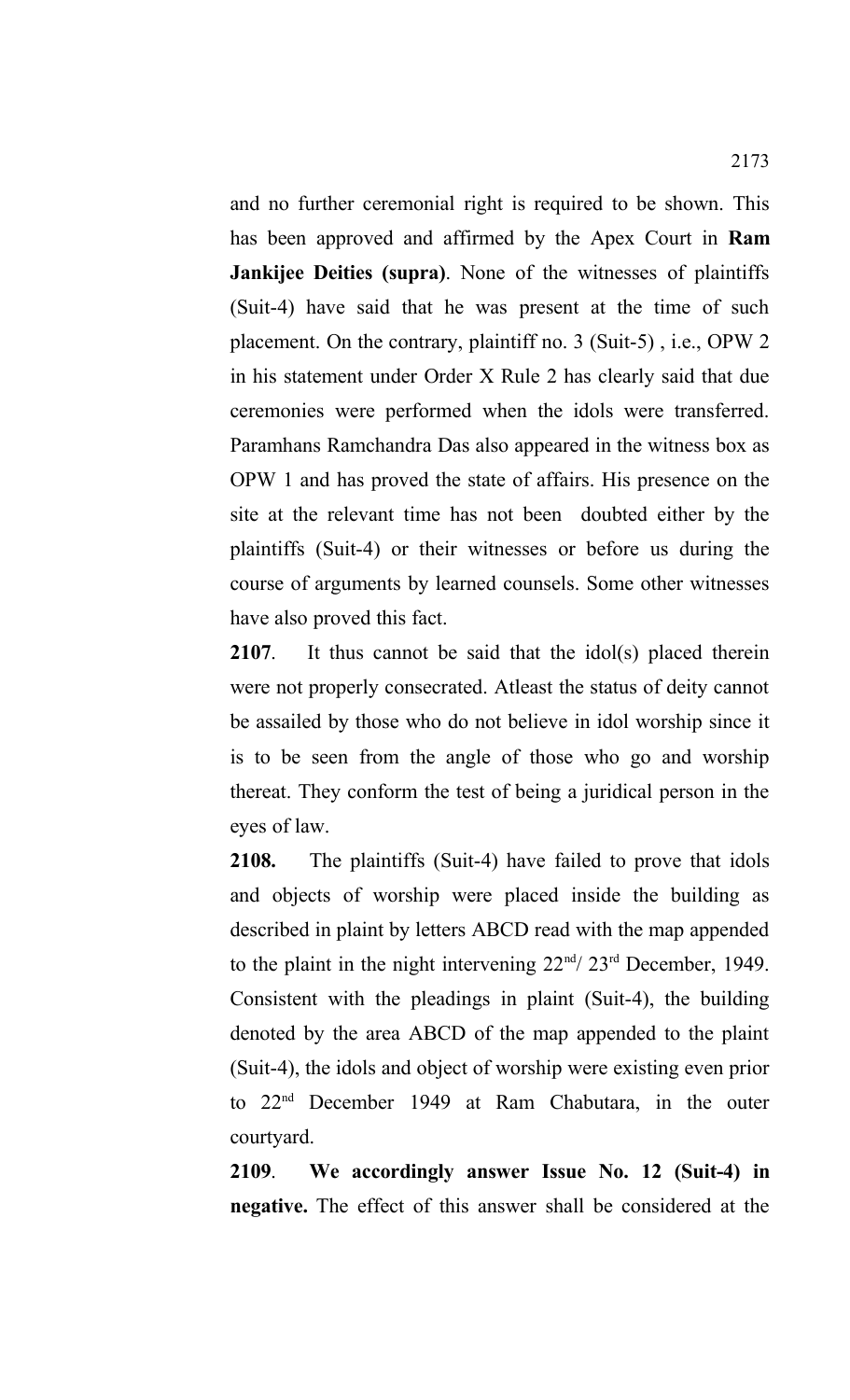relevant stage and need not be answered at this stage.

**2110**. **Issue No. 3 (a) Suit-5 is answered in affirmance** i.e. in favour of the plaintiffs (Suit-5). It is held that the idol(s) in question was/were installed under central dome of the disputed building (since demolished) in the early hours of  $23<sup>rd</sup>$  December 1949 as alleged by the plaintiff in para 27 of the plaint and clarified by the plaintiffs in the statement under Order X Rule 2 C.P.C. The **Issue No. 1 (suit-5) is, also, accordingly, answered in its entirety, in affirmance.** It is held that the plaintiffs 1 and 2 both are juridical person. **Issue No. 21 (Suit-5) is answered in negative**, i.e., against the defendants no. 4 and 5.

**2111**. Having said so, immediately Issue No. 21 (Suit-4) need be considered as to whether the Suit is bad for non-joinder of the said deity.

**2112**. An idol being a legal/juristic person, is a necessary party in a suit where relief is sought against it. The idol represents a Deity or a spiritual being whose existence is recognized by Hindu Law. The Deity or spiritual being is supposed to exist for ever. It cannot suppose to act like an ordinary human being but has to be represented by someone. Where a suit is filed seeking a relief against an idol without its impleadment, the suit cannot be decreed against the idol and has to be dismissed for the reason that decree, if any, is passed, would not be binding upon the idol.

**2113**. In **Mukundji Mahraj (supra)**, para 31 of the judgment, the Court said :

*"As the idol was not properly represented in the aforesaid suits, the decrees were nullities as against the idol. In such cases the principle laid down by the Privy Council in Rashidunnisa Vs. Muhammad Ismail, ILR 31All 572 (PC)*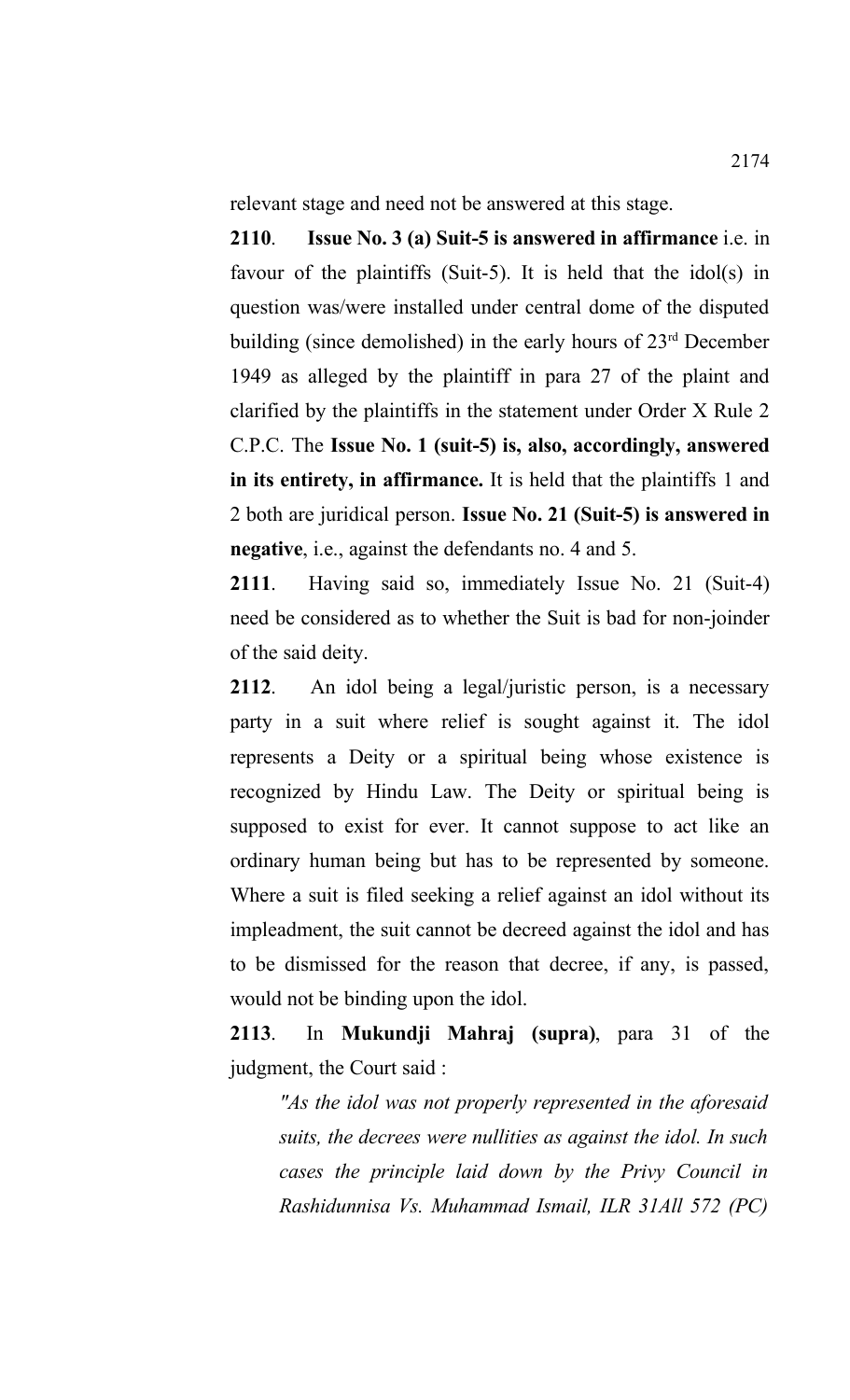*(I) and by this Court in Dwarika Halwai v. Sitla Prasad, 1940 All LJ 166: (AIR 1940 All 256) (J) applies. The decree is not merely voidable, but null and void. The decrees being nullities can be ignored and the plaintiff is not under the necessity of having them set aside before suing for possession."*

**2114**. In **B. Jangi Lal Vs. B. Panna Lal and another AIR 1957 Allahabad 743** a Division Bench of this Court said that an idol can bring a suit to defend its interest and also has right to defend itself in a suit instituted claiming a relief which impairs the idols rights. Whether it is a necessary party or not depends upon the facts and circumstances of each case. Where the interest of the idol are directly affected or its own existence seriously impaired appearance of idol before the Court is necessary. However, while observing so in para 5, the Court proceeded further to observe where it is found that idol must be impleaded being a necessary party, it should do so.

**2115**. In our view this later observation in **B. Jangi Lal (supra)** would require a little clarification. It is suffice if the plaintiff is made known of the fact that idol being a juristic personality, a necessary party. Wherever its interest is sought to be impaired, no relief can be granted without impleading it. Despite this aspect having been pointed out by the defendants in suit, if no attempt is made by the plaintiff to implead the idol and on the contrary this is defended by objecting to the issue, the matter would have to be considered in a different manner and if at the time of final adjudication the Court finds that the suit was filed without impleading a necessary party and continuing as such it would have to face the logical consequences.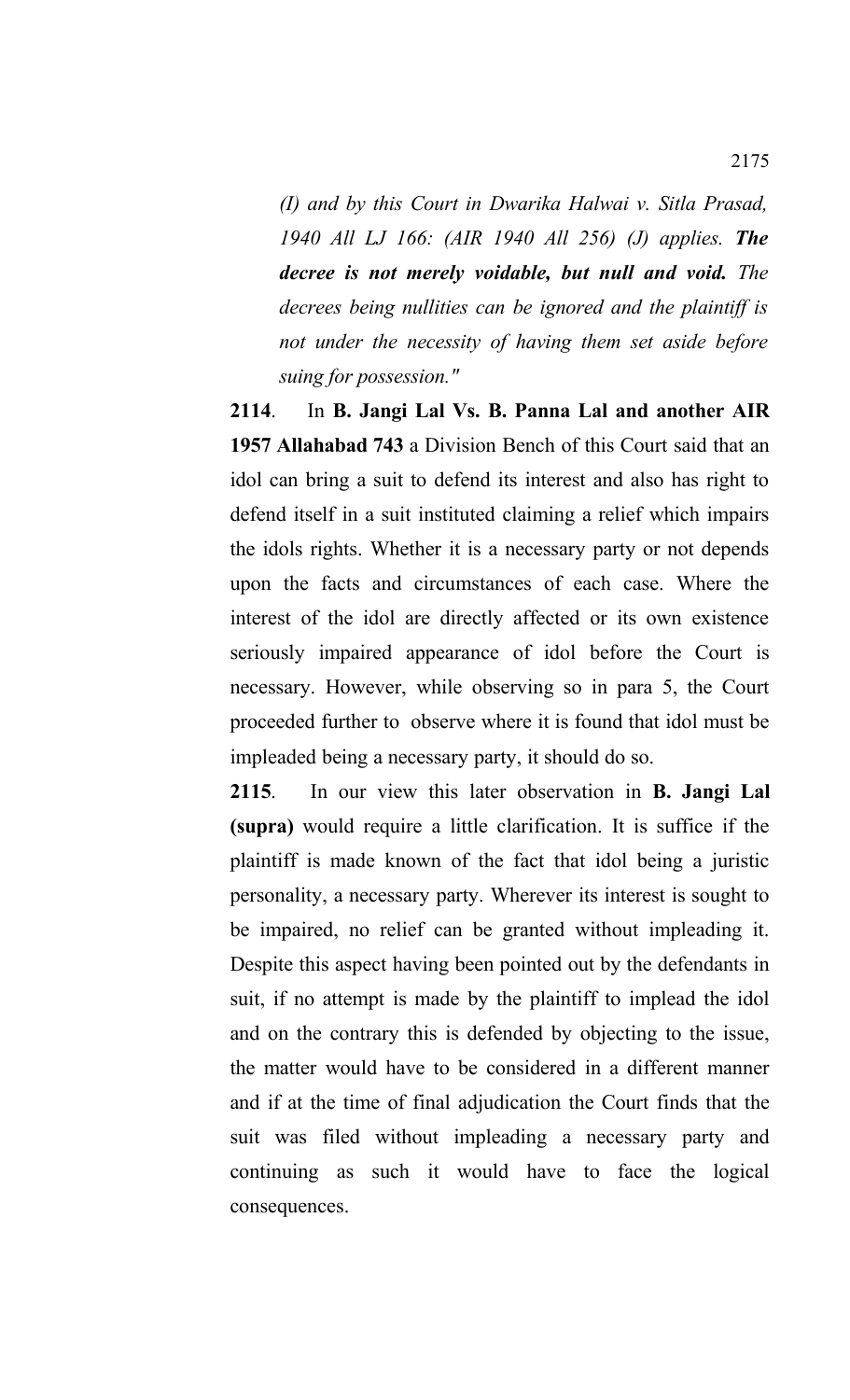**2116**. In **K. Manathunainatha Desikar Vs. Sundaralingam (supra)** a Full Bench of the Madras High Court in para 20 of the judgment observed:

*"............The Deity, a juristic entity, is the proprietor who never dies but labours under physical disability which renders it necessary that its interests should be looked after in perpetuity."*

**2117**. In **Jodhi Rai Vs. Basdeo Prasad and Ors. (supra)** a Full Bench of this Court held:

*"...............An idol has been held to be a juristic person who can hold property. Therefore, when a suit is brought in respect of property held by an idol, it is the idol who is the person bringing the suit or against whom the suit is brought, the idol being the person beneficially interested in the suit."*

**2118**. The Court in **Jodhi Rai (supra)** however on merits found that though the idol was impleaded through Manager but it was not properly described. In these circumstances, the Court held that the correction in the description could have been permitted to the plaintiff and this by itself does not warrant dismissal of suit since correction would not have the effect of introducing third party, on record after expiry of period of limitation. However where the necessary party has not been impleaded within the period of limitation, the position may be different.

**2119**. In **Bimal Krishna Ghose and Ors. Vs. Shebaits of Sree Sree Iswar Radha Ballav Jiu and Ors. AIR 1937 Cal 338** the Court referring to its earlier decision in **Rabindra Nath Vs. Chandi Charan AIR 1932 Cal 117** observed that in India, the Crown is the constitutional protector of all infants and as the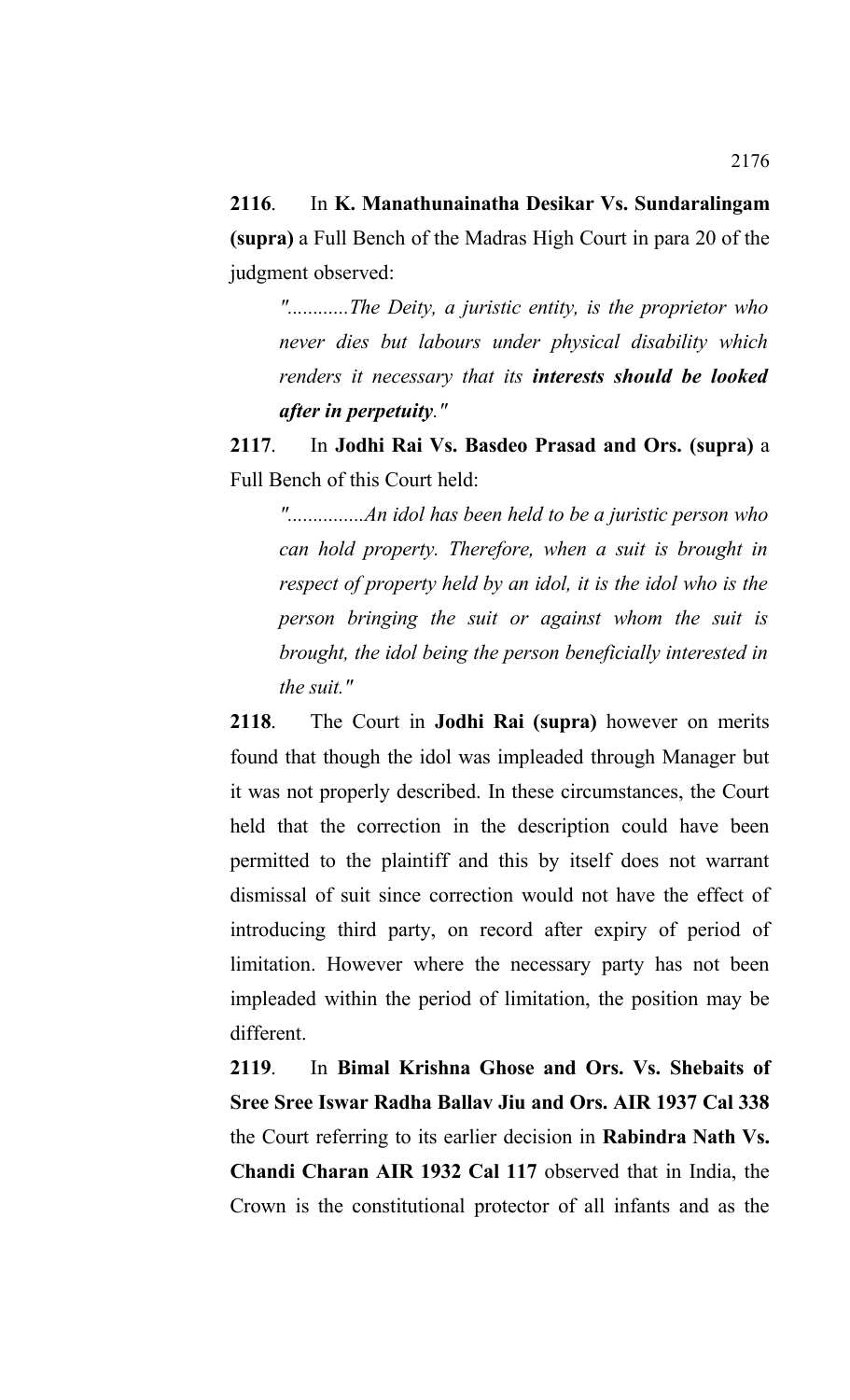Deity occupies in law the position of an infant, the Shebaits who represent the Deity are entitled to seek the assistance of the Court in case of mismanagement or maladministration of the deity's estate and to have a proper scheme for management framed which would end the disputes amongst the guardians and prevent the debutter estate from being wasted or ruined.

**2120.** In para 7 of the judgment the Court relied and referred to the Privy Council decision in **Kanhaya Lal Vs. Hamid Ali, AIR 1933 PC 198** and observed :

*"The Privy Council held that they could not deal with the appeal in the absence of the idol whose interest arose under the Wakf ..................."*

**2121**. In **Kasturi Vs. Iyyamperumal and Ors. 2005 (6) SCC 733** referring to Order I Rule 10 as to who would be the necessary party in para 7 and 13 it said :

*7. In our view, a bare reading of this provision, namely, second part of Order 1 Rule 10 sub-rule (2) CPC would clearly show that the necessary parties in a suit for specific performance of a contract for sale are the parties to the contract or if they are dead, their legal representatives as also a person who had purchased the contracted property from the vendor. In equity as well as in law, the contract constitutes rights and also regulates the liabilities of the parties. A purchaser is a necessary party as he would be affected if he had purchased with or without notice of the contract, but a person who claims adversely to the claim of a vendor is, however, not a necessary party. From the above, it is now clear that two tests are to be satisfied for determining the question who is a necessary party. Tests are – (1) there must be a right to some relief against such*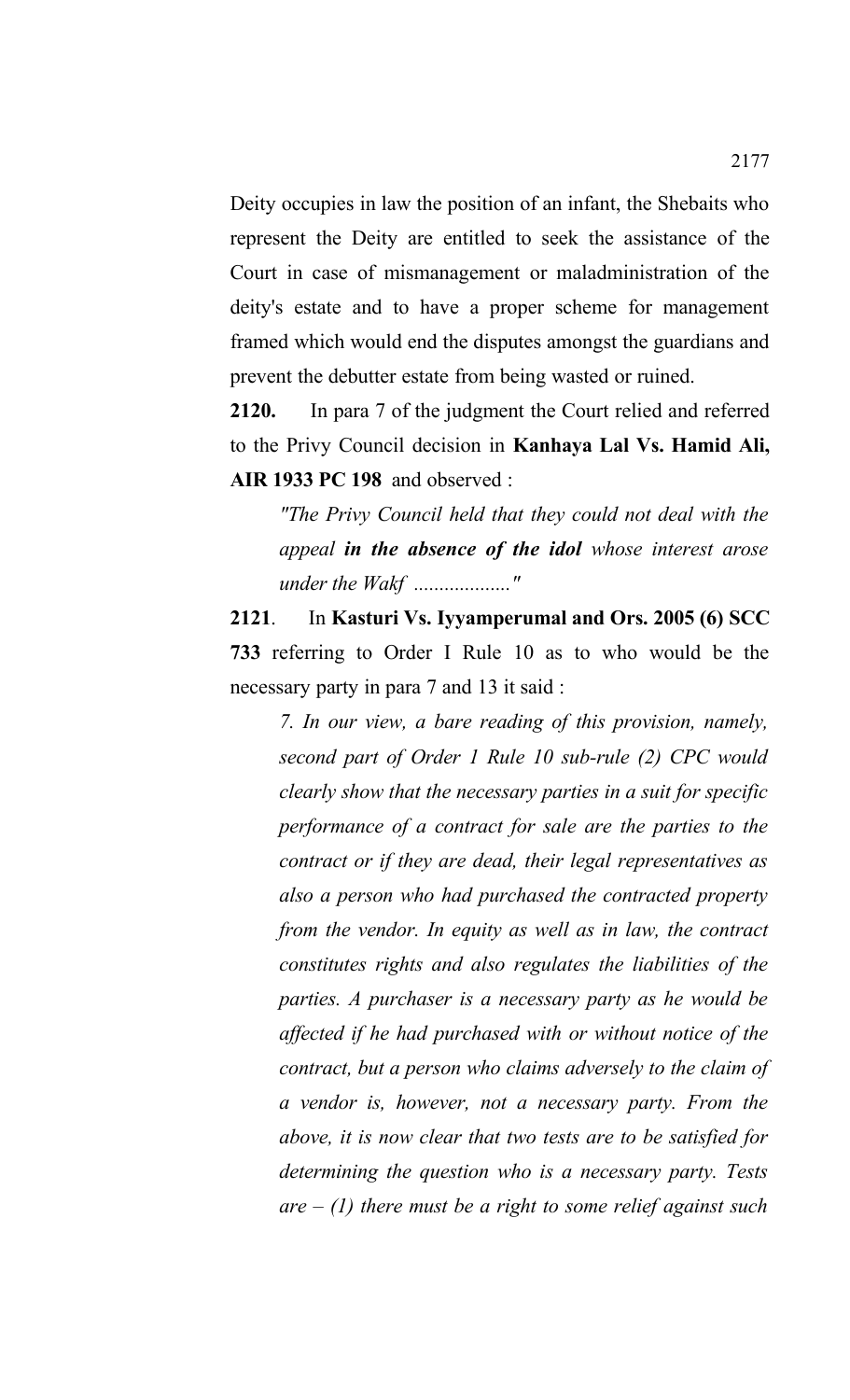*party in respect of the controversies involved in the proceedings; (2) no effective decree can be passed in the absence of such party.*

*13. From the aforesaid discussion, it is pellucid that necessary parties are those persons in whose absence no decree can be passed by the court or that there must be a right to some relief against some party in respect of the controversy involved in the proceedings and proper parties are those whose presence before the court would be necessary in order to enable the court effectually and completely to adjudicate upon and settle all the questions involved in the suit although no relief in the suit was claimed against such person.*

**2122.** In **J. Jaya Lalitha Vs. Union of India & another AIR 1999 SC 1912,** the Court observed that "necessary" means that is indispensable, needful and essential in respect of which, nothing is vague or nebulous.

**2123**. In **Udit Narain Singh Malpaharia Vs. Additional Member, Board of Revenue AIR 1963 SC 786**, the Court said that a necessary party is one without whom no effective order can be made; a proper party in whose absence an effective order can be made but whose presence is necessary for a complete and final decision on the question involved in the proceedings.

**2124**. In **Prabodh Verma & others Vs. State of U.P. and others AIR 1985 SC 167** it was considered as to who are necessary and proper parties. The Court observed that a person who may be adversely affected directly by a decision of the Court is a necessary party, for the reason any order passed behind his back may not be binding upon him having been passed in violation of the principles of natural justice.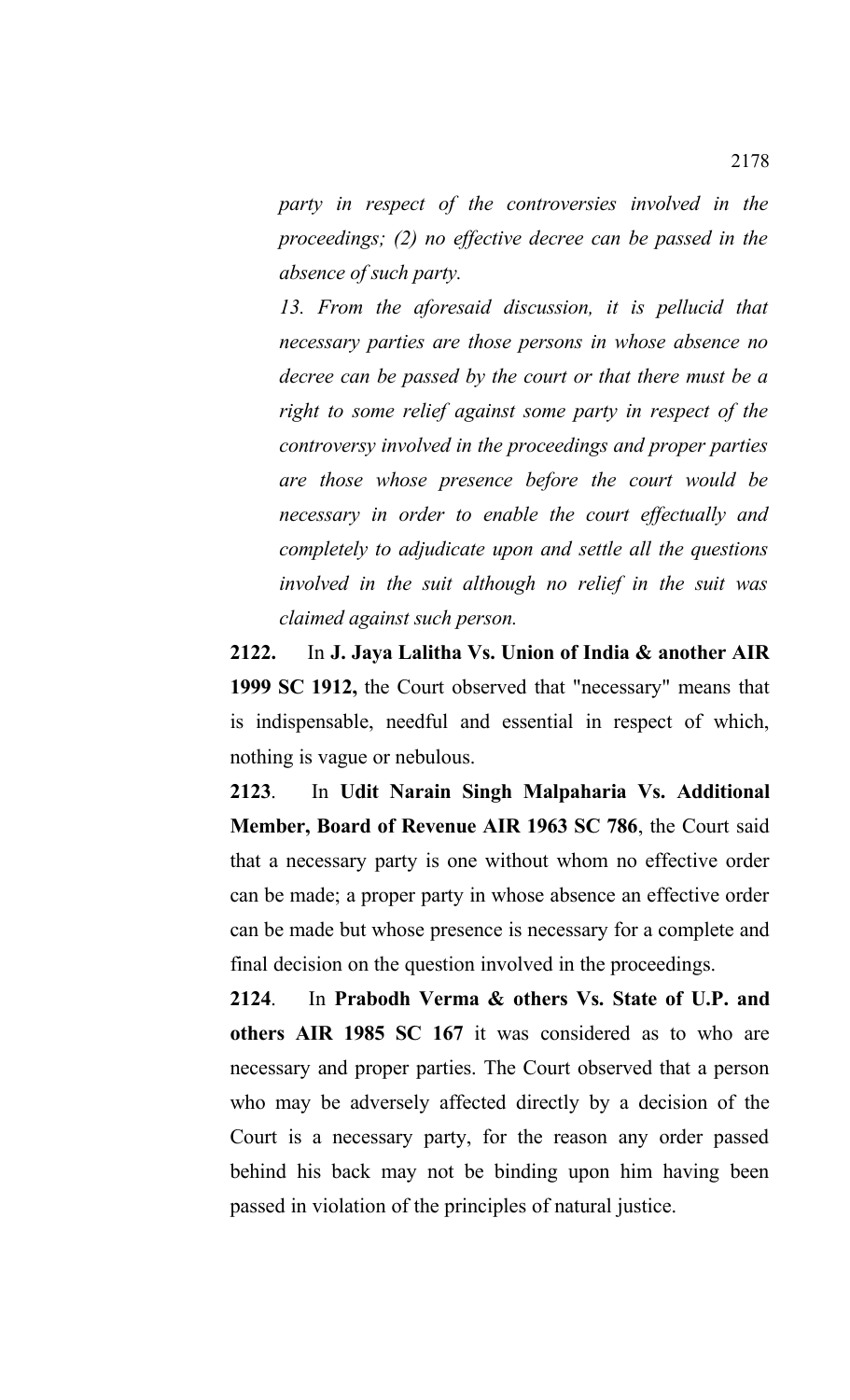**Corporation of Greater Bombay & others (1992) 2 SCC 524**, the Court said that parties whose presence before the Court is necessary in order to enable the Court effectually and completely to adjudicate upon and settle all the questions involved in the suit, are necessary parties. What makes a person a necessary party is not merely that he has relevant evidence to come on some of the questions involved nor it is merely that he has interest in the correct solution of some questions involved, and has relevant arguments to advance. The only reason which makes it necessary to make a person a party to an action is so that he should be bound by the result of the action, and the question to be settled, therefore, must be a question in the action which cannot be effectually and completely settled unless he is a party.

**2126**. It has also been held in a catena of decisions that non impleadment of a necessary party is fatal as provided in the principles enshrined in proviso to Order 1, Rule 9 C.P.C. Recently, a Division Bench of this Court also taken the above view in **Satya Narain Kapoor Vs. State of U.P. & others 2007 (2) ARC 308.**

**2127**. In **Narayan Bhagwantrao Gosavi Balajiwale (supra)** the Apex Court in para 41 of the judgment observed:

*"..................The difficulty in the way of the appellant is real. He refrained from joining the Deity, if not as a necessary, at least as a proper party to the suit. If he had joined the deity and the deity was represented by a disinterested guardian, necessary pleas against his contention could have been raised by the guardian, and it is likely that some evidence would also have been given.*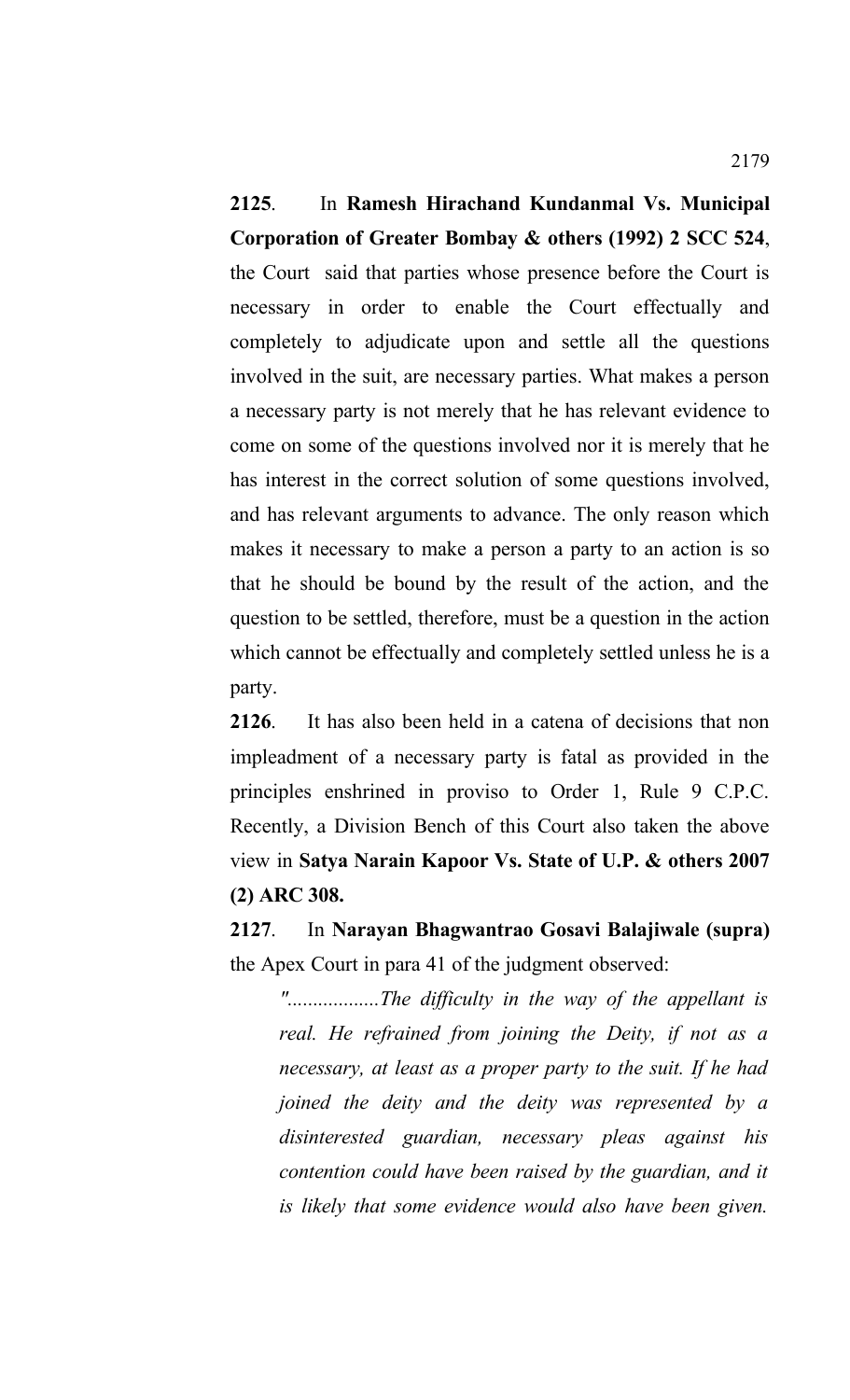*The appellant seeks to cover up his default by saying that the suit was one under O. 1, R. 8 of the Code of Civil Procedure, and that the Hindu public was joined and the Deity was adequately represented. In a suit of this character, it is incumbent to have all necessary parties, so that the declaration may be effective and binding. It is obvious enough that a declaration given against the interests of the deity will not bind the Deity, even though the Hindu Community as such may be bound. The appellant would have avoided circuity of action, if he had acceded to the very proper request of the respondents to bring on record the Deity as a party. He stoutly opposed such a move, but at a very late stage in this court he has made an application that the Deity be joined. It is too late now to follow the course adopted by the Privy Council in 52 Ind App 245: (AIR 1925 PC 139) and Kanhaiya Lal Vs. Hamid Ali, 60 Ind App 263: (AIR 1933 PC 198 (1),........."*

**2128**. The plaintiffs (Suit-4) have sought a relief of eviction of idol from the building in dispute. The idol in question is a Deity and a juridical person in law. That being so, if a relief is sought against the idol, a juridical person, its impleadment was necessary as it is a necessary party. The consequences of non impleadment of a necessary party is that the suit cannot proceed and deserves to be dismissed on this ground. The principle in this regard is that relief cannot be granted in a suit against a person who has no opportunity to place his case before the Court as one cannot be condemned unheard.

**2129**. In ordinary circumstances, we ought to have dismissed Suit-4 for non impleadment of necessary party. However, there are certain peculiar facts and circumstance in the present sets of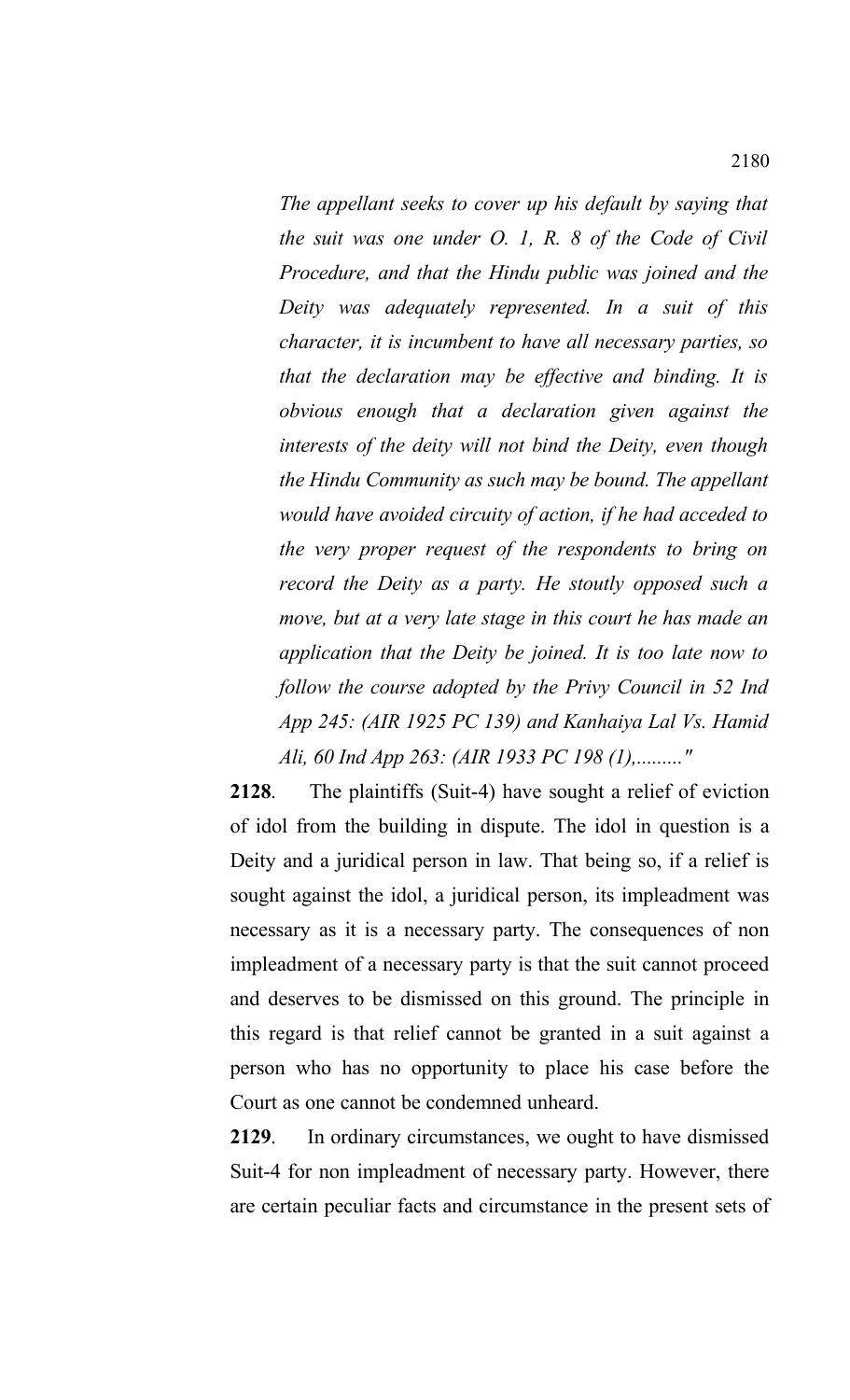cases. There was a serious dispute regarding the status of the idol in question. Besides, four suits have been clubbed. The legal person i.e. Deity is fully represented in this Court and has placed its case in the best possible manner through a battery of learned counsels and we find nothing more could have been said if technically the impleadment of idol would have been there in Suit-4. The basic principle that no one should be condemned unheard therefore does not exist in the case in hand. If a relief is to be given to a plaintiff, an order may not be passed against a person who is not a party to that suit. This would make at the best, in case Suit-4 is to be allowed, not to grant relief in respect of the eviction of the idol from the premises in question but would have no impact on the matter of declaration.

**2130**. After due and careful consideration of the matter and having placed this question before the learned counsels, who argued the matter as to what else could have been their defence if the idol would have been a party in Suit-4, they could not place before us on behalf of the idol, who is plaintiff no.1 in Suit-5 and is placing his case before us to which they could not reply or add anything.

**2131**. We, accordingly, in the facts and circumstances and discussion made above, decide **issue 21 (Suit-4) in negative i.e. in favour of the plaintiff (Suit-4)** and hold that the suit is not bad for non-joinder of the Deities.

**2132**. **Issues no.2 and 6 (Suit-5)** relate to the capacity of plaintiff no.3 to file suit on behalf of plaintiffs no. 1 and 2 as their next friend and relate to the maintainability of the suit in the manner it has been filed or even if plaintiffs no.1 and 2 are held to be juridical person, are entitled to sue or be sued in their own name.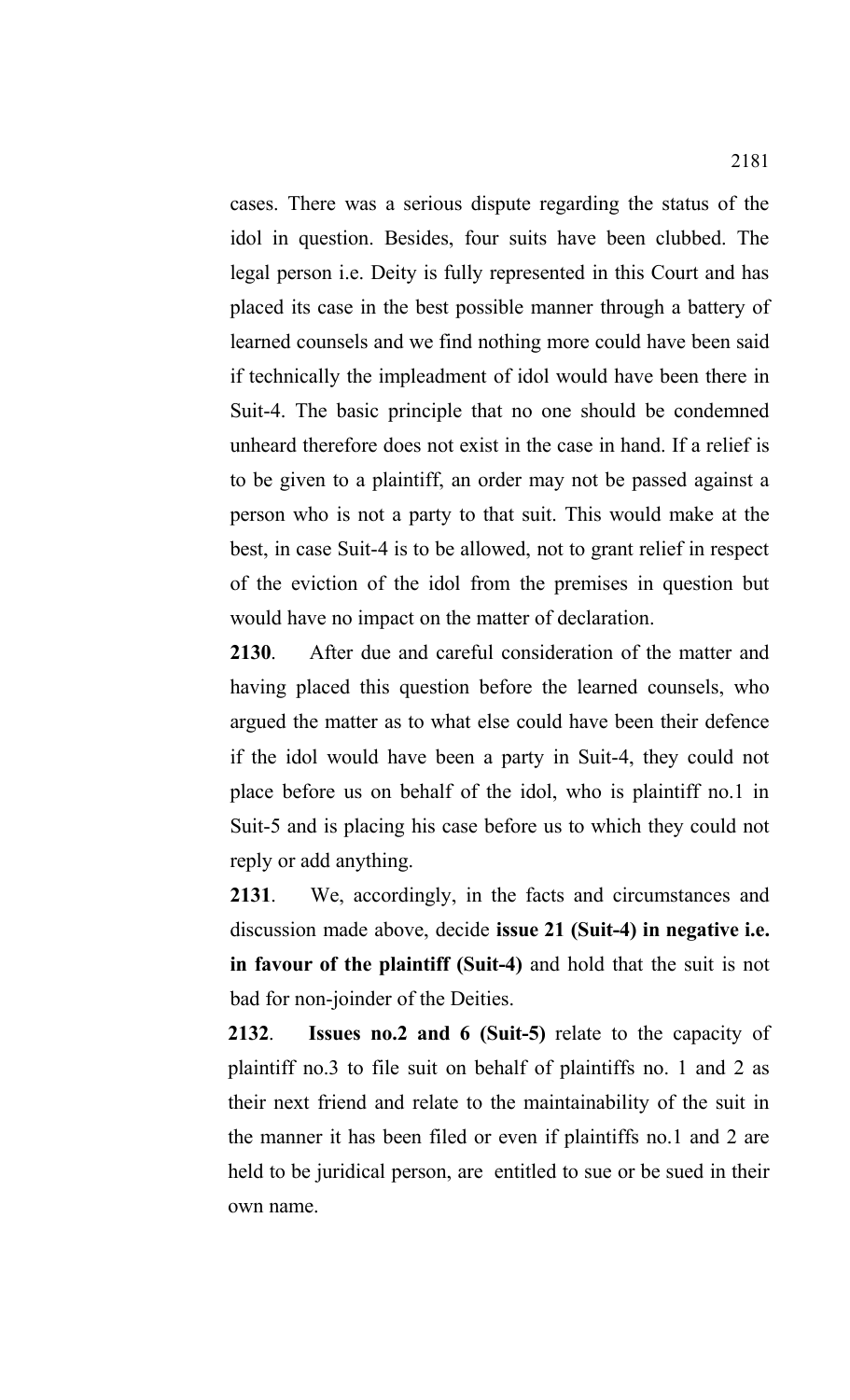**2133**. Now, so far as the issue No.2 and 6 ( Suit-5) are concerned, we really find it surprising that there is no averment at all in the entire plaint that plaintiff no. 3 is a worshipper of lord Ram and that of plaintiffs 1 and 2. Besides it is also not the case that there is no Shebait at all or the Shebait, if any, is not managing the affairs properly.

**2134**. An idol or deity in Hindu law, as we have already discussed,is a juridical person and can file a suit for protection of its rights etc. and similarly can also be sued. Not being a natural person, it cannot litigate on its own as but its interest has to be watched through a natural person. Here we come up to the concept of Shebait or Mahant. He look after the interest of the idol or deity, can sue or be sued. Where the suit is in respect of the rights of the idol, it is to be filed in the name of the idol through the concerned Shebait or Mahant who is held to be the manager of such deity, under an obligation to look after its interest. No specific procedure in this regard has been mentioned in the Code of Civil Procedure. However, by process of interpretation and by judicial precedence the Courts have taken recourse to the principles of Order 32 Rule 1 CPC. In B.K. Mukherjea's **Hindu Law of Religious and Charitable Trusts (supra)** at page 265 the learned author clearly opined that a deity being a juristic person has undoubtedly, right to institute a suit for protection of its interest. So long as there is a Shebait in the office functioning properly, the rights of the deity, as stated above, practically lie dormant and it is the Shebait alone who can file suits in the interest of the deity. When, however, the Shebait is negligent or is himself the guilty party against whom the deity needs relief, it is open to worshippers or other persons interested in the endowment to file suit for the protection of the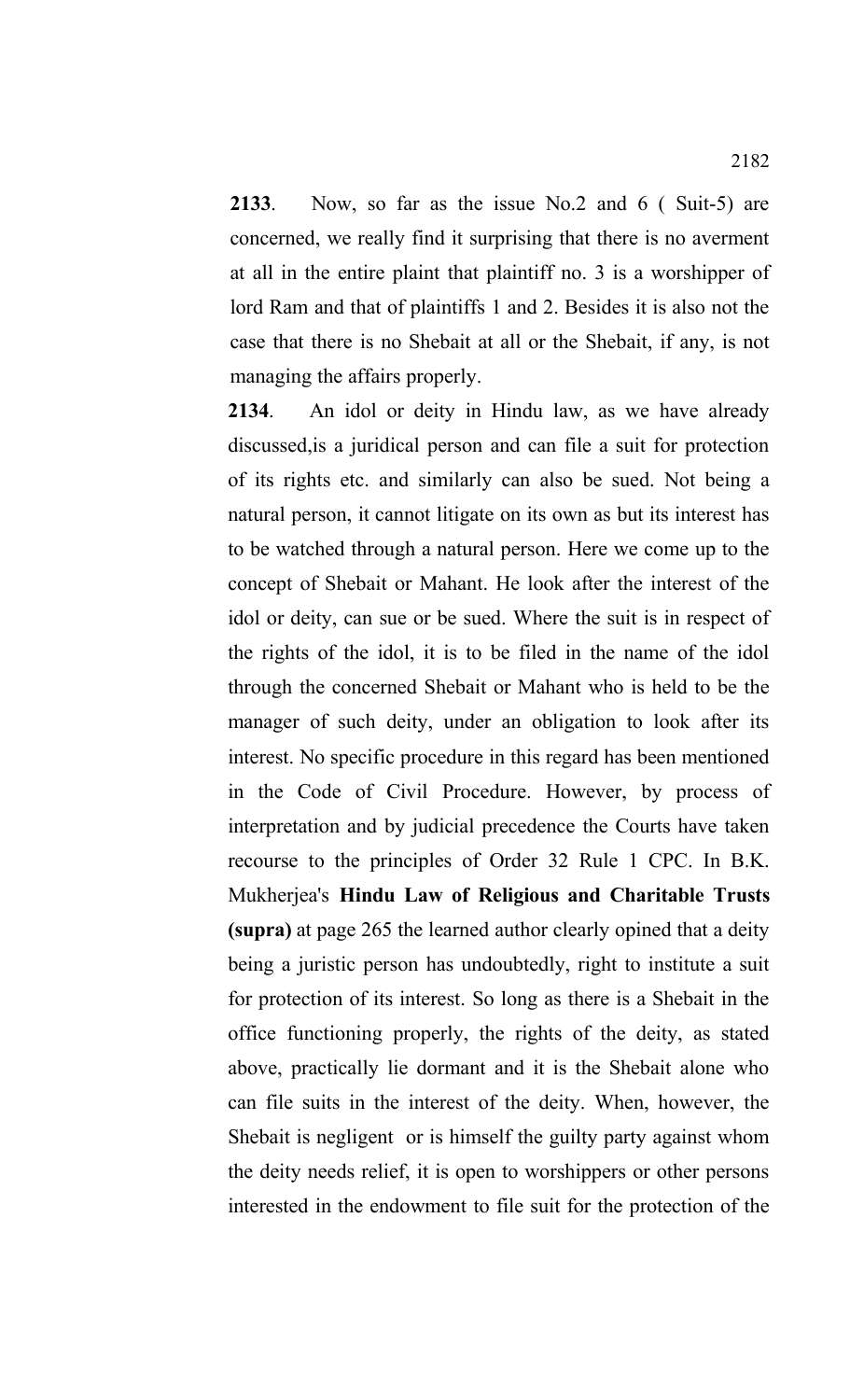Debutter. It is open to the deity also to file a suit through some person as next friend for recovery of possession of property improperly alienated or for other relief. Such a next friend may not unoften be a person who as a prospective Shebait or a worshipper is personally interested in the endowment.

**2135**. The learned author has further considered as to how we can distinguish the two classes of cases and ascertain whether it is a suit by the deity or by the worshipper personally. He has answered this question observing that it would certainly depend upon the nature of the suit and the nature of the relief claimed. If the suit is not in the name of the deity, it cannot be regarded as a deity's suit, even though the deity is to be benefited by the result of the litigation. It would be the personal suit of the worshipper, the family members or the prospective Shebait, as the case may be. These persons are not entitled to claim any relief for themselves personally, e.g., by way of recovery of possession of the property improperly alienated or adversely possessed by a stranger.

**2136**. It appears that there was some variation in the opinion of different courts on this aspect as to how and in what manner a suit be filed on behalf of a deity or idol. Sri Jilani and other learned counsels appearing for Sunni Board as well as other Muslim parties have not gone to the extent of denying any right of filing a suit by a deity and it is not, in fact, disputed that a deity consecrated in accordance with Shashtrik law is a juridical person entitled to sue or be sued and such a suit can be filed through its Shebait or Mahant, as the case may be. Their objection is that plaintiffs no.1 and 2 are not deity in accordance with recognised tenets of Hindu law and, therefore, Suit-5 itself is not maintainable. This issue we have already considered and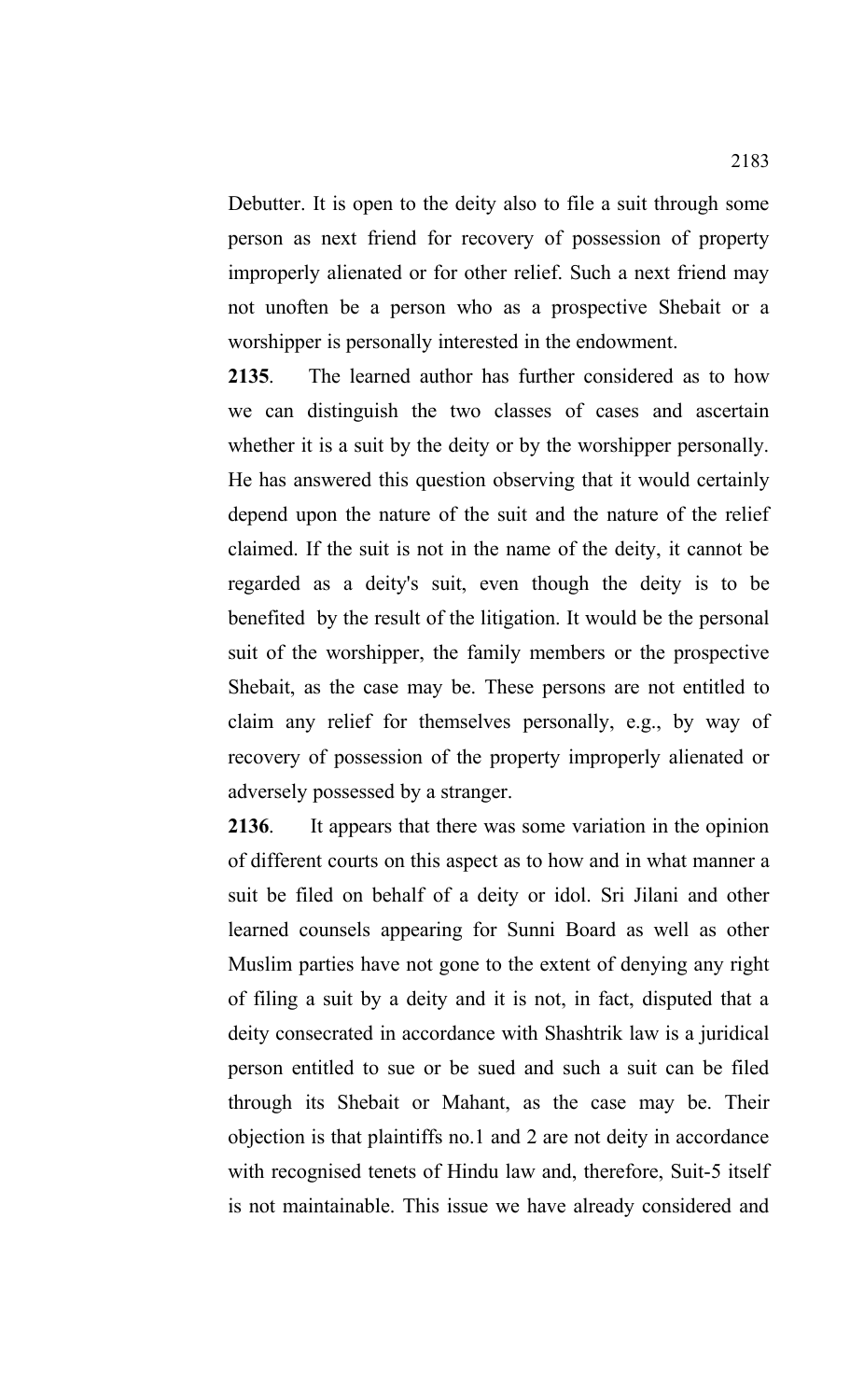replied.

**2137**. In continuation, the next objection is that plaintiffs no.1 and 2 cannot be represented through the next friend i.e., the plaintiff no.3, and Suit-5 by plaintiffs no.1 and 2 through plaintiff no.3 as next friend is not in accordance with law, hence not maintainable.

**2138**. The defendant no. 4 though has pleaded in para 1 of his written statement (Suit-5) that there is no installation of deity within the premises of the disputed place of worship and that the idol in question was stealthily and surreptitiously kept inside the mosque in the night of 22nd/23rd December, 1949 and, therefore, are not a juridical person being not a deity but nothing has been brought on record to prove it. Similar assertions have also been made in paras 6, 11, 12, 14, 18 and 21 of the written statement of defendant no. 4, Suit-5. Regarding plaintiff no. 1 (Suit-5) the assertion that it is a *Chal Vigrah* and was kept in the night of  $22<sup>nd</sup>/23<sup>rd</sup>$  December, 1949 after due ceremonies and the fact that since 23rd December, 1949 it is continuously being worshiped by Hindus leaves no option for us but to disagree with the stand of the defendant no. 4 (Suit-5) that it is not a deity in terms of Hindu *Shastras* and, therefore, not a juridical person. So far as the plaintiff no. 2 is concerned, the discussion made above make it clear that a place by itself can also be a deity for worship of Hindus and in such a case being a *Swyambhu* and permanent deity, no particular kind of consecration is required to be observed in such a case. Subject to our findings in respect to the issues whether the disputed site is the place of birth of Lord Rama or that it is believed to be the place of birth of Lord Rama by Hindus from time immemorial, the issues which are separately under consideration, if answered in affirmance, i.e.,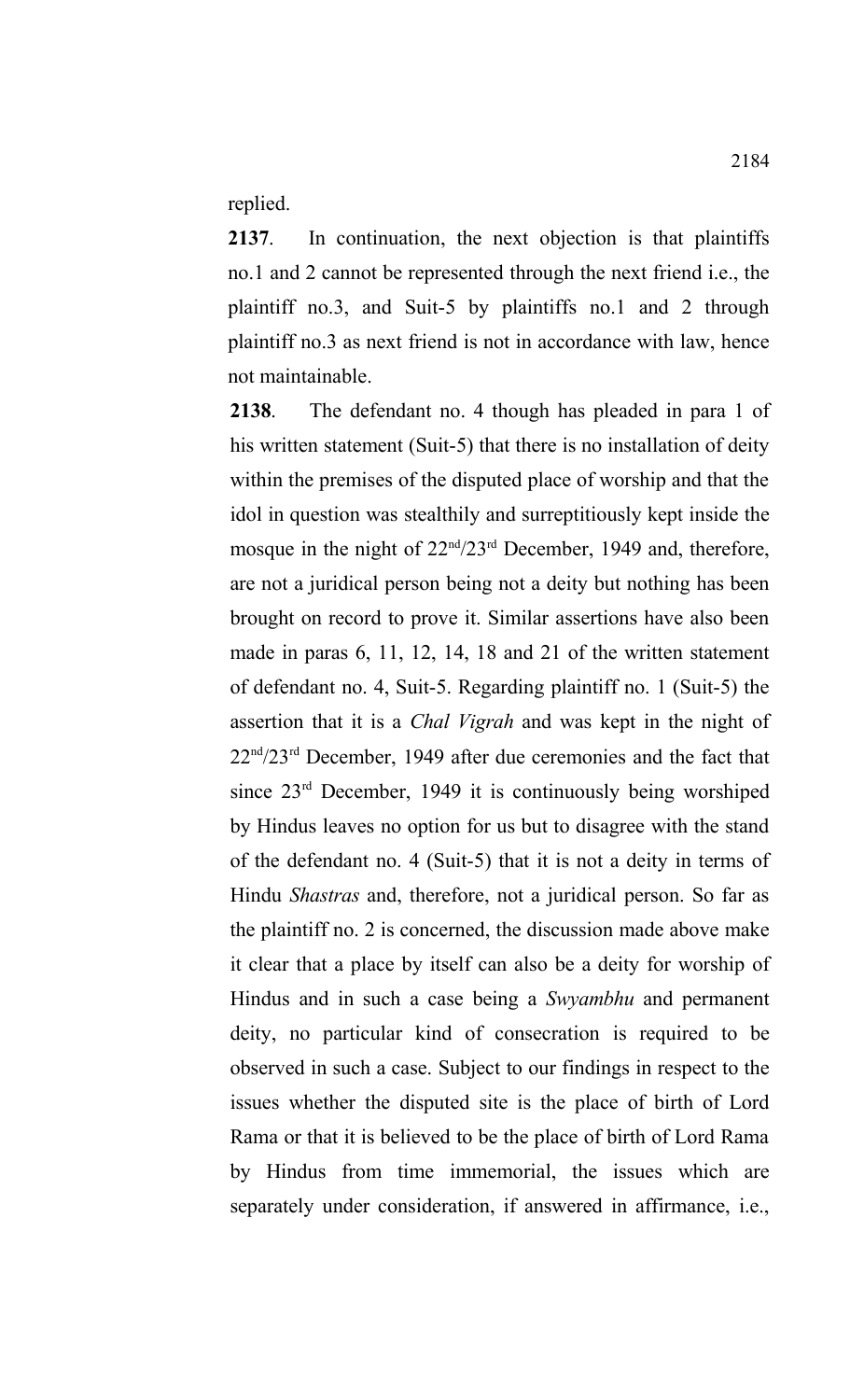in favour of Hindu parties, we have no hesitation in holding that the plaintiffs no. 1 and 2 cannot be denied the status of deity and, therefore, are juridical persons as known in Hindu laws. It is not the case of any of the parties that there is or there was any shebait appointed or working to look after or managing the plaintiffs no. 1 and 2. The idol while existing on Ram Chabutara, its worship etc. was being managed by the priest of Nirmohi Akhara as claimed by them and also not seriously disputed by other Hindu parties but after its shifting in the disputed building under the central dome, there is nothing on record to show that any person as shebait of plaintiff no. 1 continued to look after.

**2139**. So far as plaintiff no. 2 is concerned, we find that there is no pleading by the defendants no. 4 and 5 or any other muslim party that there was any shebait to manage the affairs of plaintiff no. 2. The plaintiff no. 3 has stated in para 1 that he is a Vaishnav Hindu. The Vaishnavas are those who worship Lord Rama. He was allowed to represent the plaintiffs no. 1 and 2 as their next friend by Civil Judge while entertaining the suit in question vide order dated 01.07.1989. After death of Sri D.N. Agrawal he was replaced by Sri T.P.Verma vide order of the Court who was made next friend of plaintiffs no. 1 and 2. Recently Sri Triloki Nath Pandey has been allowed as next friend to represent plaintiffs no. 1 and 2. In view of the law laid down by the Apex Court in **Bishwanath Vs. Sri Thakur Radha Ballabhi (supra)** in the absence of Shebait, a suit on behalf of a Hindu idol can be filed and pursued by a worshipper as an idol's next friend.

**2140**. A suit on behalf of a minor or a Deity can be filed through next friend only if the above conditions are satisfied.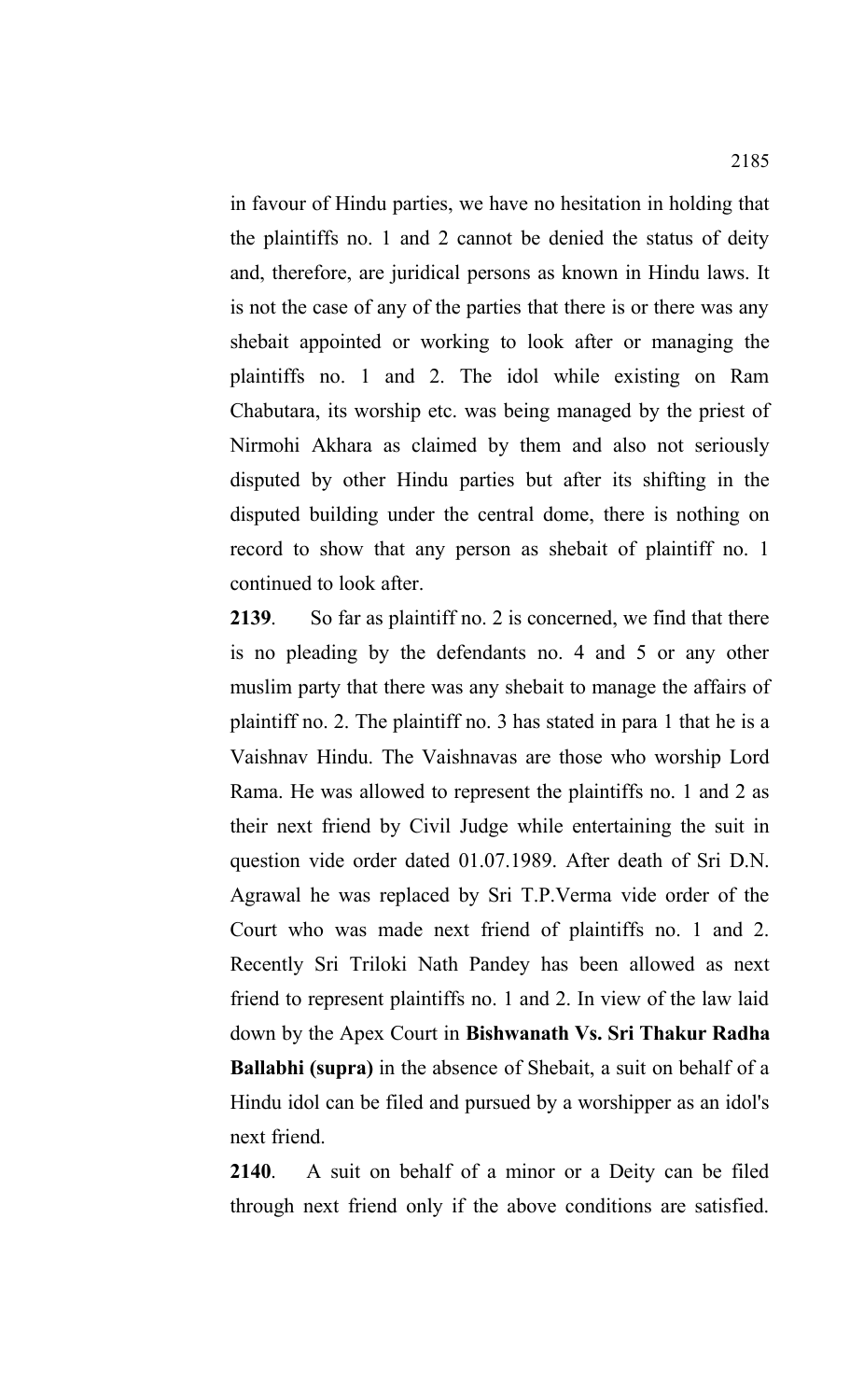This could have been a serious deficiency in respect to maintainability of Suit-5 through next friend but we have noticed that here is not a case where Suit-5 was entertained on behalf of plaintiffs 1 and 2 through next friend without the intervention of the Court. The record shows that before entertaining the suit, the Court considered the prayer of the plaintiff 3 to permit him to represent the plaintiffs no.1 and 2 as next friend. The Civil Judge passed order on 01.07.1989 permitting the plaintiff no.3 to present the said suit as next friend of the plaintiffs no.1 and 2. The said order of the Civil Judge has never been challenged by any of the parties and the same has attained finality. In fact after the death of Sri Deoki Nandan Agarwal the then next friend of plaintiffs no.1 and 2, an application was filed for another next friend by Sri T.P.Verma which was allowed by this Court. Thereafter when a further change was requested, another application was filed on behalf of Kamleshwar Nath to represent as next friend of plaintiffs 1 and 2 but it was dismissed by this Court against which an appeal was taken to the Apex Court and vide judgment dated 08.02.2010, the Apex Court permitted him to be impleaded and pursue the present suit as next friend of plaintiffs no. 1 and 2 subject to certain conditions, which he complied with and accordingly he was substituted as next friend by this Court's order dated 18.03.2010.

**2141**. In view of the above discussion, we are of the view that Suit-5 cannot be held not maintainable merely on account of some defects in pleading with respect to the status of the next friend or Shebait. We **decide Issues no. 2 and 6 (Suit-5) in negative i.e. in favour of the plaintiffs (Suit-5)**. We hold that the suit is maintainable and plaintiff no. 3 can validly represent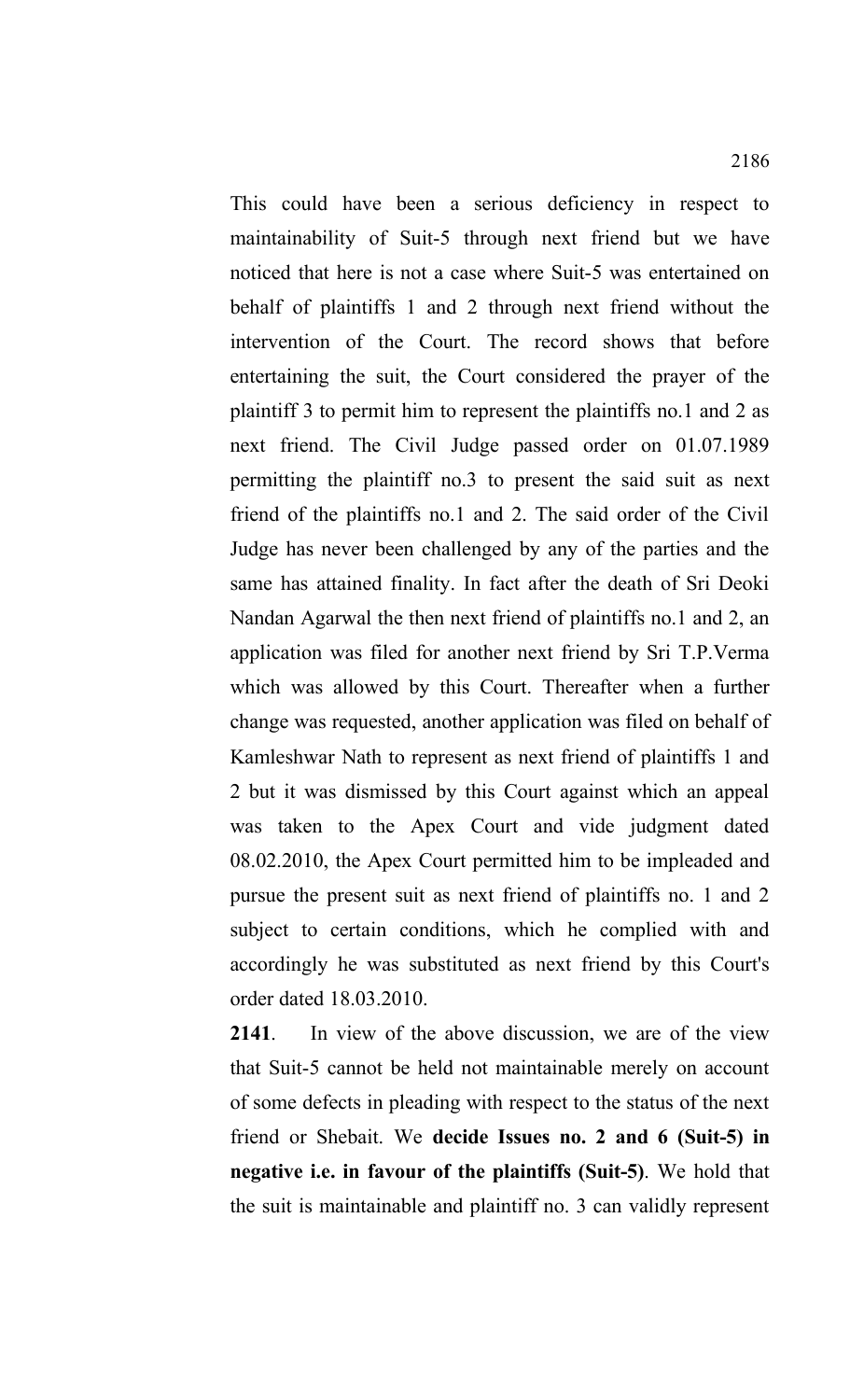plaintiffs no. 1 and 2 as their next friend and is competent on this account.

## **(H) Limitation**

**2142.** In this category fall four issues namely Issue No. 3 (Suit-4); 10 (Suit-1); 9 (Suit-3); and 13 (Suit-5).

**2143.** The above issues though pertain to a common statute of "limitation" but since the situation, relevant facts and arguments cover different angles in all the cases, we propose to deal the said four issues separately and suitwise.

**2144.** First we proceed with the leading case, i.e., **Issue No. 3 (Suit-4)** which reads as under:

**"***Is the suit within time?"*

**2145.** The plaintiffs in para 23 of the plaint have alleged that the cause of action arose on 23rd December, 1949 when the Hindus unlawfully and illegally entered the mosque, desecrated the same by placing idols therein, caused obstruction and interference with the rights of Muslims in general in offering prayers and other religious ceremonies in the mosque, caused obstructions to Muslims going to the grave-yard and reciting Fatiha to the dead persons buried therein; the said injury is continuing and renewed de-die-indiem; the cause of action against defendants  $5$  to 9 arose on  $29<sup>th</sup>$  December, 1949 on which date the defendant No. 7 attached the mosque in suit and handed over possession to Receiver (defendant No. 9) who assumed charge of the same on  $5<sup>th</sup>$  January, 1950 and the State Government and its officials, defendants No.6 to 8, failed in their duty to prosecute offenders and safeguard interest of Muslims. Para 23 of the plaint reads as under:

*"23. That cause of action for the suit against the Hindu public arose on 23.12.1949 at Ajodhiya District Faizabad*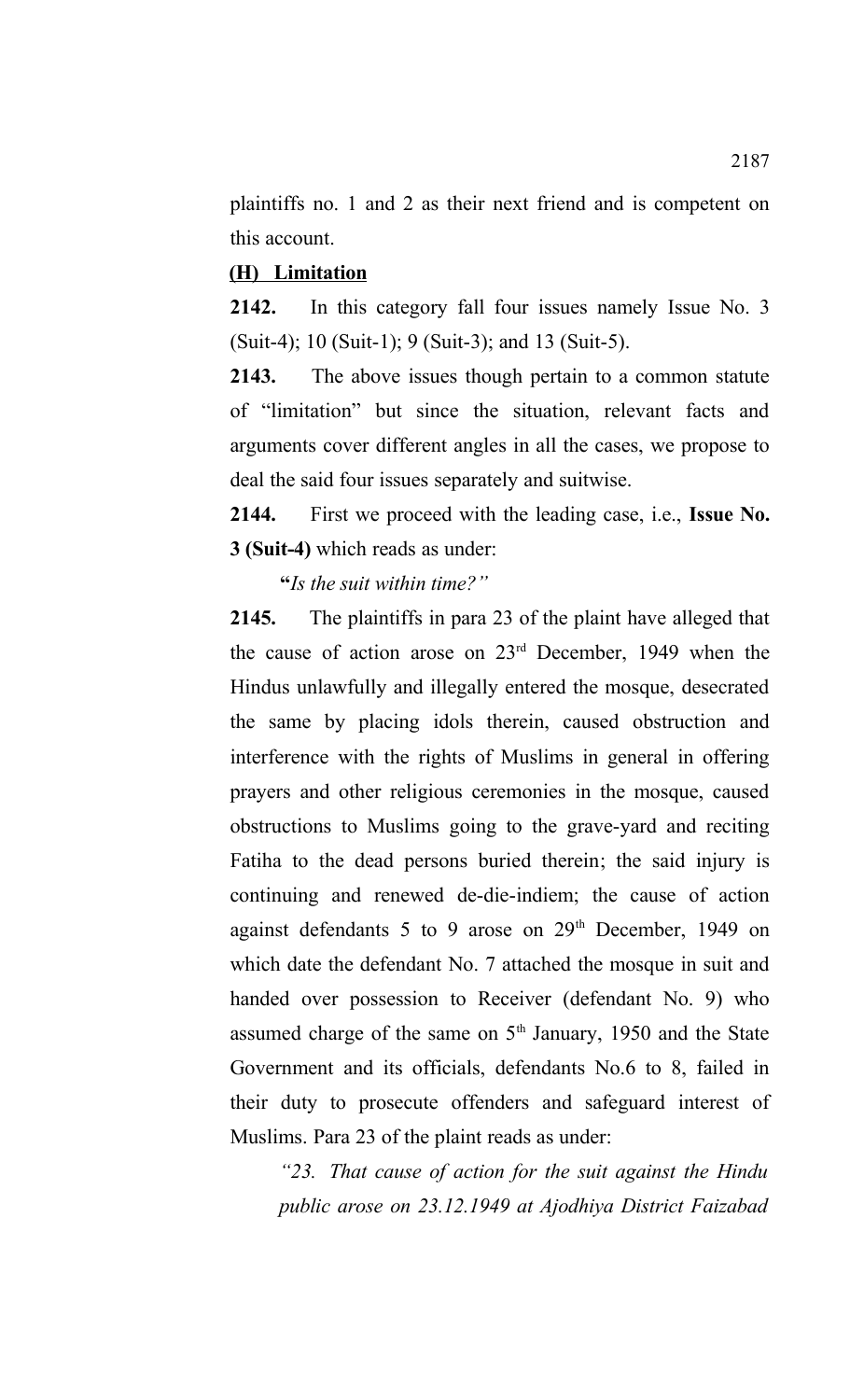*within the jurisdiction of this Hon'ble Court when the Hindus unlawfully and illegally entered the mosque and desecrated the mosque by placing idols in the mosque thus causing obstruction and interference with the rights of the Muslims in general, of saying prayers and performing other religious ceremonies in the mosque. The Hindus are also causing obstructions to the Muslims going in the grave-yard (Ganj-Shahidan) and reciting Fatiha to the dead persons buried therein. The injuries so caused are continuing injuries and the cause of action arising therefrom is renewed de-die-indiem and as against defendants 5 to 9 the cause of action arose to the plaintiffs on 29.12.1949 the date on which the defendant No. 7 the City Magistrate Faizabad-cum-Ajodhiaya attached the mosque in suit and handed over possession of the same to Sri Priya Dutt Ram defendant no. 9 as the receiver, who assumed charge of the same on January 5, 1950.*

*The State Government and its officials defendants 6 to 8 failed in their duty to prosecute the offenders and safeguard the interests of the Muslims"*

**2146.** The defendants No.1 and 2 in para 23 of written statement dated 12<sup>th</sup> March, 1962 have denied it. In additional pleas, para 28 they have pleaded that the suit is time barred. The plaintiff's were not in possession of the disputed property since 1934. The relevant pleading is as under :

*"23. That para 23 of the plaint is wrong. The suit is hopelessly time barred. The Muslims have not been in possession of the property in dispute since 1934, and earlier."*

*"28. That the suit is time barred as the plaintiffs were*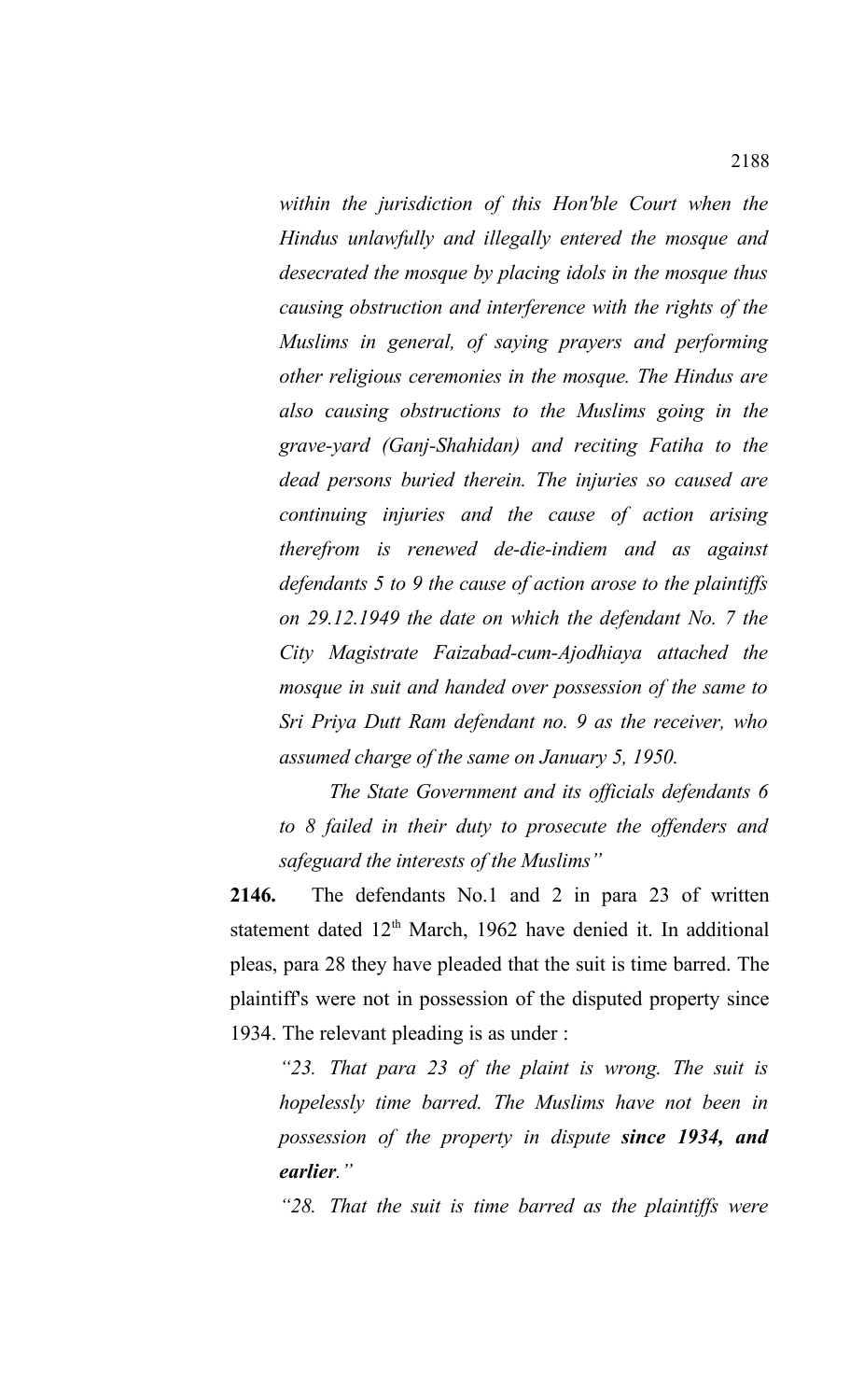*never in possession over the temple in dispute since 1934, and the Hindus were holding it adversely to them, overtly and to their knowledge."*

**2147.** Another written statement filed on behalf of defendants No. 1 and 2 dated  $25<sup>th</sup>$  January, 1963 is similarly worded in para 23 and 28 thereof.

**2148.** The defendants No. 3 and 4 in their written statement dated 22nd August, 1962, while denying para 23 of the plaint in para 23 of the written statement, have stated in para 34 (part of additional pleas) that the suit is barred by time.

**2149.** The defendant No.10 in his written statement dated 15th February, 1990 has denied para 23 of the plaint and in additional pleas has alleged in para 29 and 79 that the suit is barred by time. Para 79 of the written statement says:

*"79. That the suit as framed is a suit for declaration only and the relief for delivery of possession is in the words that "In case in the opinion of the court . . . . . " which means that the plaintiffs are not seeking relief of possession and leave it to the court to grant possession suo motu. The reason is obvious that the suit was barred by limitation and so specific prayer has not been made."*

**2150.** Though a replication has been filed to this written statement of defendant No.10 but para 79 was inserted in the written statement pursuant to the amendment allowed by Court's order dated 23rd November, 1992 and there is no reply to para 79 of the written statement. The part of relief sought in the plaint i.e. para 24 (bb) is also pleaded barred by time in para 12, additional written statement dated  $12<sup>th</sup>$  September, 1995 of defendant No.10 (Baba Abhiram Dass, substituted by defendant No.13/1 vide Court's order dated  $27<sup>th</sup>$  January, 1992). In written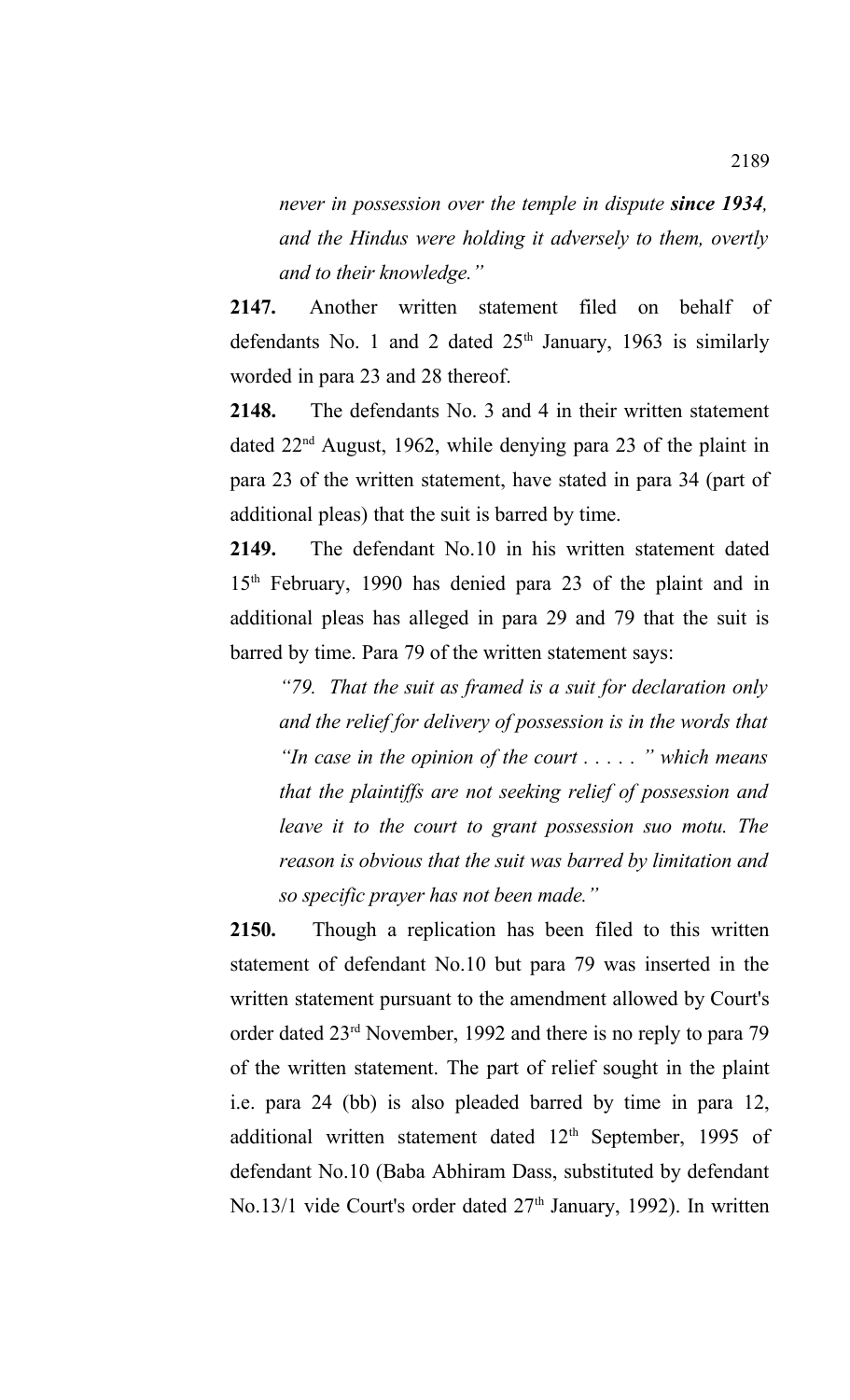statement dated 20.7.1968, paras 23, 27 and 28 he pleads that the suit is hopelessly time barred. The defendant No.13/1 in his separate written statement dated  $4<sup>th</sup>$  December, 1989 in para 23 and 39, while asserting that the suit is barred by time, has averred:

*"23. That paragraph 23 of the plaint is denied. The cause of action pleaded therein is fictitious. It could in no case be said to be renewed de-die-indiem, inasmuch as the imaginary injury complained of does not constitute a continuing injury or a continuing wrong in the eye of law. The suit is hopelessly time-barred by the limitation of 6 years prescribed by Article 120 of the Schedule to the Indian Limitation Act, 1908, which squarely applies to the allegations and the cause of action pleaded in the plaint, though the answering defendant submits that there was in fact no cause of action for the suit, and the suit is only a malicious exercise in futility which is fit to be dismissed as such."*

*"39. That the relief for possession by the removal of the idols and other articles of Hindu worship, is in fact and in law a relief for mandatory injunction, and is barred the 6 years' limitation prescribed by Article 120 of the Schedule to the Indian Limitation Act, 1908. Otherwise too a person other than the Mutwalli of a Mosque cannot sue for its possession, and can only sue for a declaration that it is a mosque and, if out of possession or dispossessed, that its possession be made over to the Mutwalli, and to such suit also Article 120 applied, and neither of the Article 142 or 144 of the Schedule to the Indian Limitation Act, 1908 had any application. Further, on the pleas raised in the plaint,*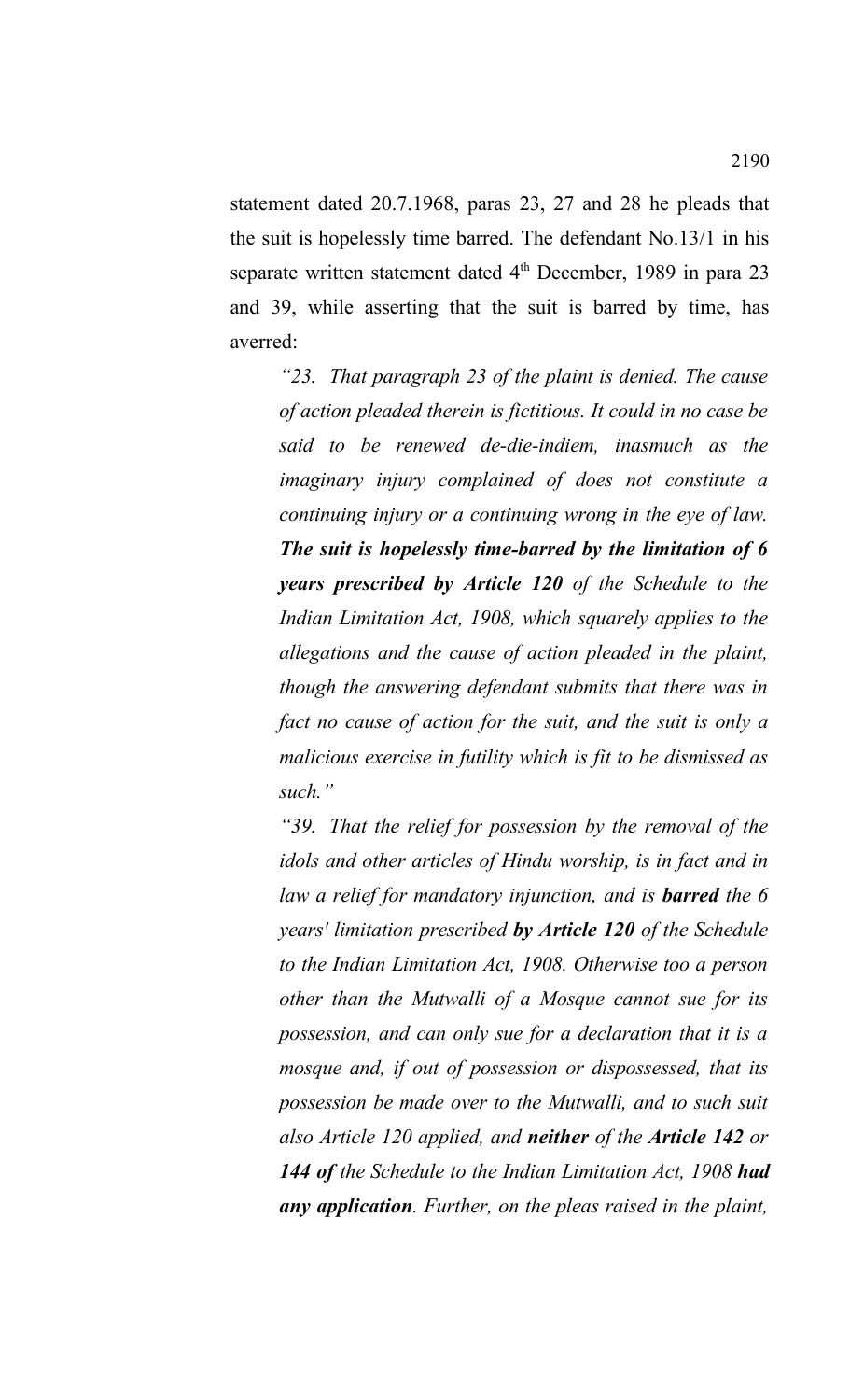*the plaintiffs having claimed to have been effectively and completely dispossessed by the Preliminary order of attachment and appointment of a Receiver to maintain the worship of the Deity inside the three-domed building, passed on 29.12.1949 under Section 145 of the Code of Criminal Procedure, 1898, the suit is barred by Article 14 of the Schedule to the Indian Limitation Act, 1908. Inasmuch as the Plaintiffs have claimed that they were completely and effectively ousted from the building and the premises in suit by the Defendants act of 'placing' of Idols within the 'mosque', on December 23, 1949, their cause of action was finally complete and closed that day, and did not recur thereafter, according to their own allegations. It could not be said to arise thereafter die-indiem, as it was not the case of a continuing wrong, within the meaning of Section 23 of the Indian Limitation Act, 1908. In any view of the matter the suit is hopelessly barred by limitation, even on the allegations of the Plaint which is liable to be rejected under Order 7, Rule 11 of the Code of Civil Procedure, 1908, and Section 3 of the Indian Limitation Act, 1908, casts a duty on the Court to dismiss the suit and not to proceed with its trial any further."*

**2151**. Defendant No.17 in para 18 of additional written statement dated 14<sup>th</sup> September, 1995 has pleaded that the suit is barred by time in the following words :

*"18. That the suit as framed is a suit for declaration and the relief for delivery of possession has not been made in specific terms as the said relief was time-barred on the date of institution of the suit. Now by way of amendment, relief of possession from statutory receiver is being sought*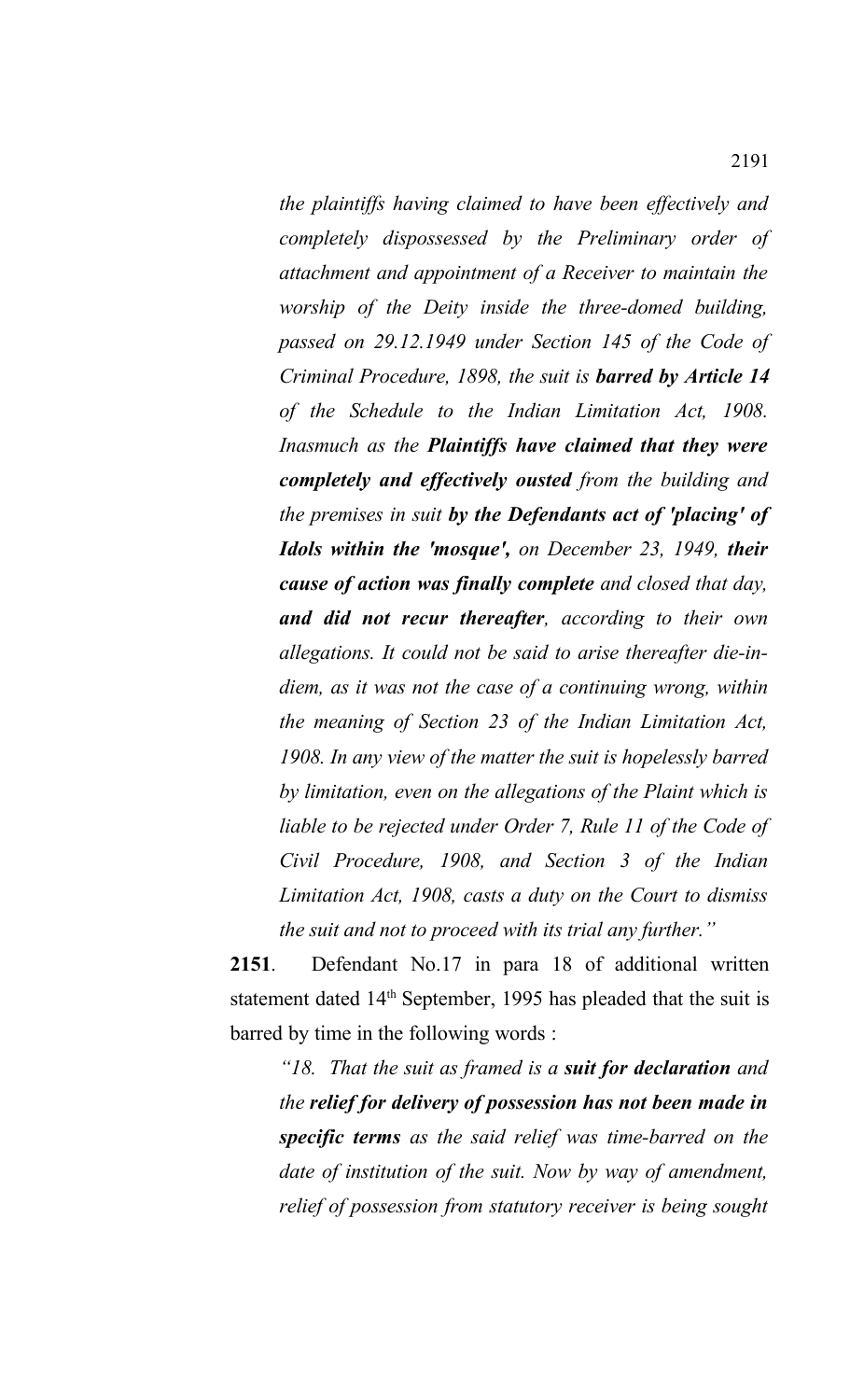*and as such the plaintiffs are stopped from claiming possession of the property at this stage and the said claim has also become time-barred."*

**2152**. Similarly, defendant No.18 in para 23 of the written statement has denied and in para 28 has said that the suit is barred by limitation; Defendant No.20 has denied para 23 and in para 48 has pleaded that the suit is barred by limitation.

**2153**. Sri P.N.Mishra, Advocate, assisted by Miss Ranjana Agnihotri appearing on behalf of defendant No.20 submitted that Sri Zahoor Ahmad-plaintiff No.10 (since deceased) was impleaded as defendant No.1 in Suit-1. Mohammad Faiqplaintiff No.4 (since deceased) was defendant No.3 in Suit-1 and defendant No.7 in Suit-3. Similarly, plaintiff No.10/1 Farooq Ahmad substituted after the death of the plaintiff No.10 Zahoor Ahmad is defendant No.11 in Suit-3. In the plaint (Suit-4), the plaintiffs have taken a stand in para 11 that the disputed building was in peaceful possession of Muslims and they used to recite prayer therein till 23rd December, 1949 when a large crowd of Hindus with mischievous intention of destroying, damaging or defiling the said mosque and thereby insulting Muslim religion and religious feelings, entered and desecrated the mosque by placing idols therein. Shri Mishra pointed out that plaintiff No.4-Mohd. Faiq and plaintiff No.10-Zahoor Ahmad had filed written statement dated 21<sup>st</sup> February, 1950 in Suit-1 and in para 22 therein have pleaded that Namaz was offered in the building in dispute till  $16<sup>th</sup>$  December, 1949 and till then there was no idol in the said building; if it has been placed subsequently in the disputed building, the same was wholly illegal. Similarly, the plaintiff No.4 along with two others had filed written statement dated 28.03.1960 in Suit-3 and in para 26 thereof he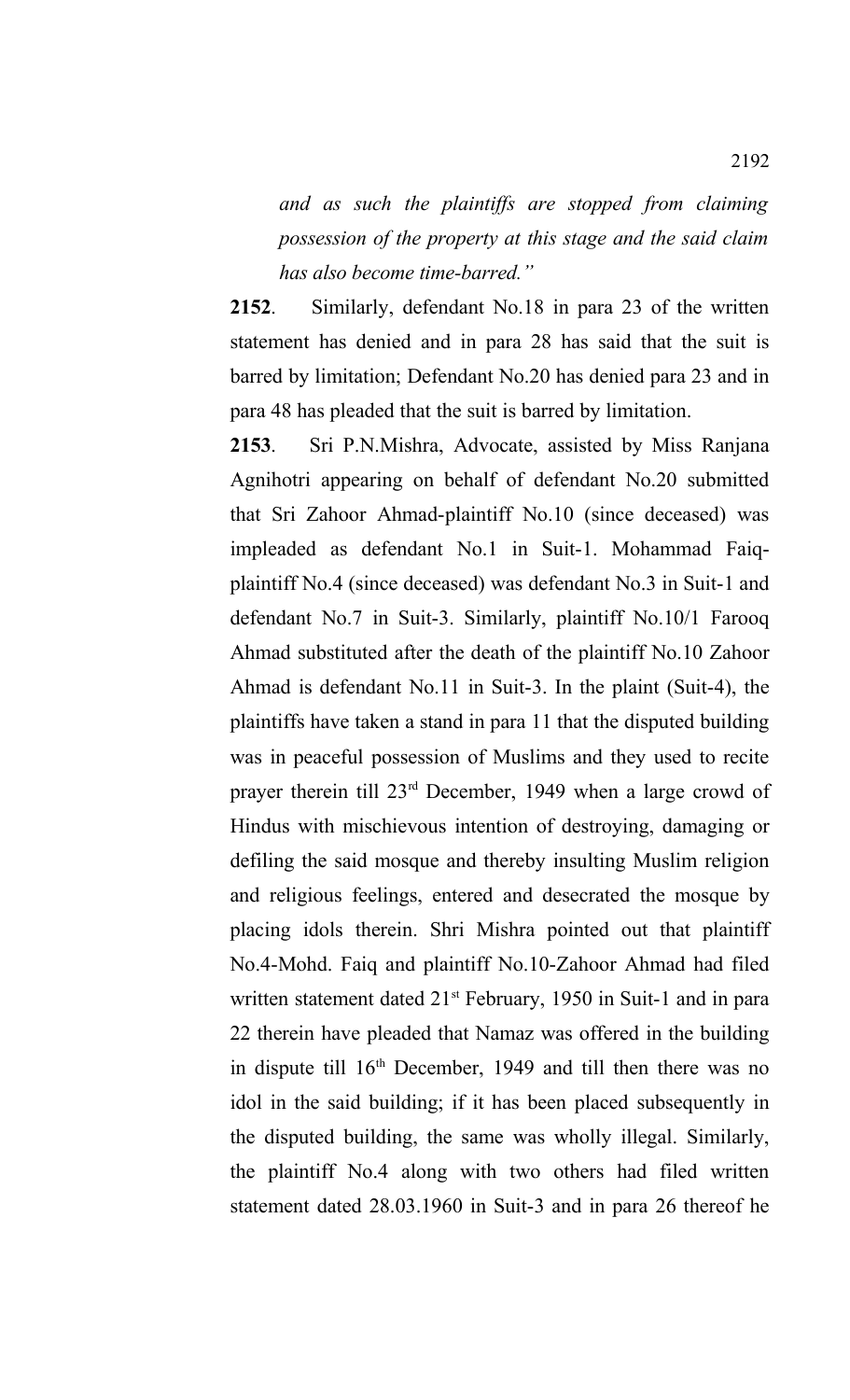has pleaded that Namaz was offered in the disputed building till 16th December, 1949 and upto that time there was no idol inside the building. The above stand has been changed by the said two plaintiffs in Suit-4 though it is a futile and illegal attempt; will not bring the suit in dispute within the limitation prescribed therefor.

**2154**. Sri Mishra contended that Suit-4 was presented and filed in the court on  $18<sup>th</sup>$  December, 1961. Plaintiff No.1 (Suit-4), who was impleaded as defendant No.9 (Suit-3) pursuant to the Court's order dated 23rd August, 1989 on application for impleadment, made a statement through his counsel that he is adopting written statement already filed on behalf of the defendants No.1 to 5 in Suit-1 and the defendants No.6 to 8 in Suit-3. Sunni Central Waqfs Board was also impleaded as defendant No.10 in Suit-1 pursuant to the Court's order dated 7<sup>th</sup> January, 1987. Thus the stand taken by plaintiffs No. 4 and 10 is binding on plaintiff No.1. The change in stand in Suit-4 with respect to the date on which last Namaz was offered in the disputed building cannot be pleaded otherwise than what they have already pleaded. They are estopped from changing the stand and cannot be permitted to cover up the deficiency in regard to limitation by such altered stand.

**2155**. It is contended by Sri P.N. Misra that in the earlier pleadings of Muslim parties their specific case was that last Namaz was offered on 16.12.1949 hence the subsequent improvement in the later pleadings shall not improve upon their case. They are bound by the stand they have taken in earlier pleadings. He argued that post litem motum is inadmissible on the ground that the same thing must be in controversy before and after the statement is made. The statement in Suit-4,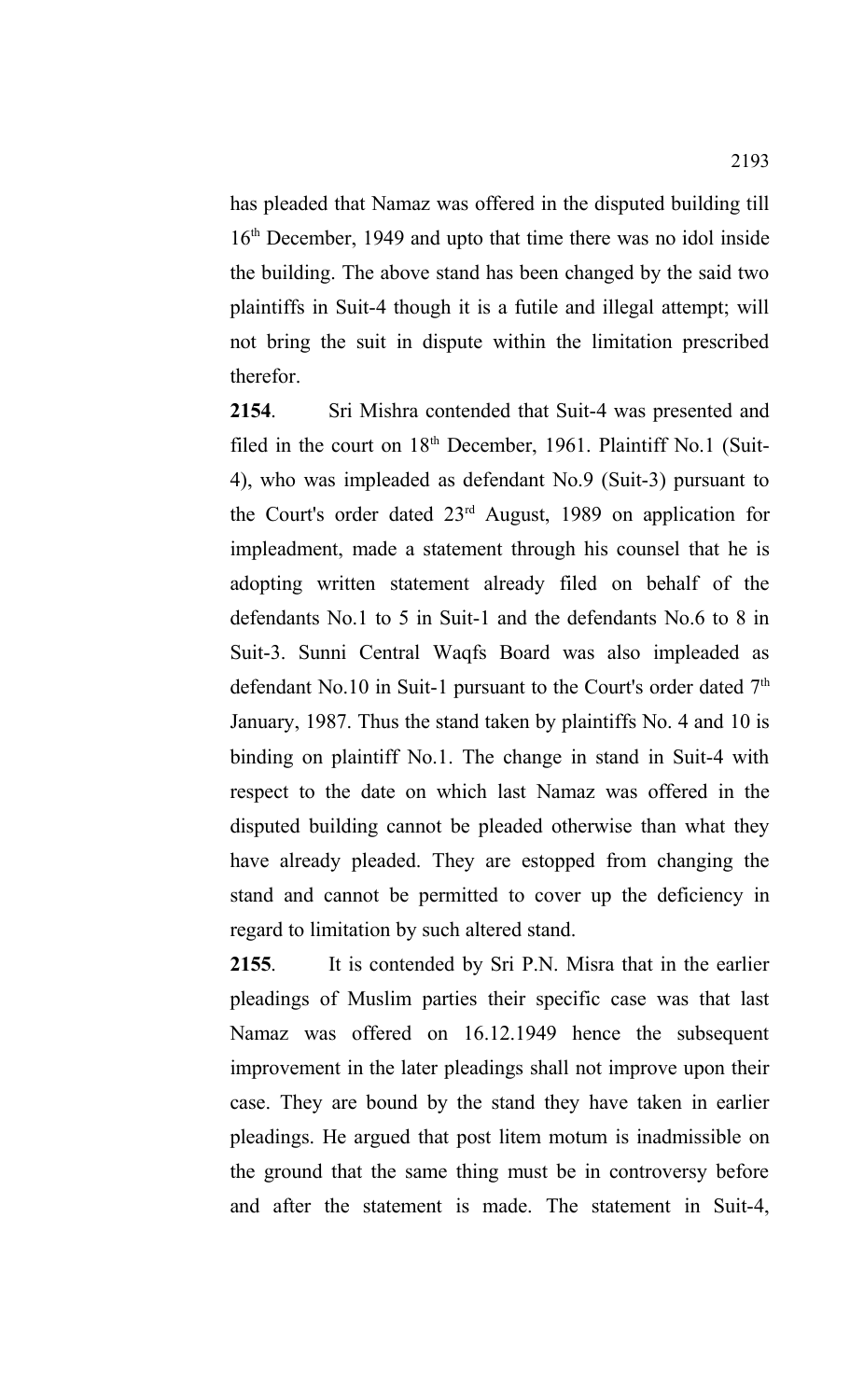therefore, is inadmissible where improving upon their earlier stand it has been pleaded that Namaz was offered lastly on 22.12.1949. Sri Misra placed reliance on a decision of the Apex Court in **State of Bihar & Ors. Vs. Sri Radha Krishna Singh (Supra)** and in particular para 132 and 138 which read as under:

*"132. Same view was taken by a full Bench of the Madras High Court in Seethapti Rao Dora v. Venkanna Dora & Ors, (1922) ILR 45 Mad 332: (AIR 1922 Mad 71). Where Kumaraswami Sastri, J. Observed thus:*

 *"I am of opinion that Section 35 has no application to judgments, and a judgment which would not be admissible under Sections 40 to 43 of the Evidence Act would not become relevant merely because it contains a a statement as to a fact which is in issue or relevant in a suit between persons who are not parties or privies. Sections 40 to 44 of the Evidence Act deal with the relevancy of judgments in Courts of justice."*

*"138. In Hari Baksh v.Babu Lal & Anr., AIR 1924 PC 126, their Lordships observed as follows.*

*"It appears to their Lordships that these statements of Bishan Dayal who was then an interested party in the disputes and was then taking a position adverse to Hari Baksh cannot be regarded as evidence in this suit and are inadmissible."*

**2156**. Referring to the reliefs sought in Suit-4, it is contended by Sri Mishra that for the purpose of limitation, Suit-4 would be governed by Article 120 of Limitation Act, 1908, *(hereinafter referred to as "L.A. 1908")*. The period prescribed therein is only six years. Admittedly the suit has been filed by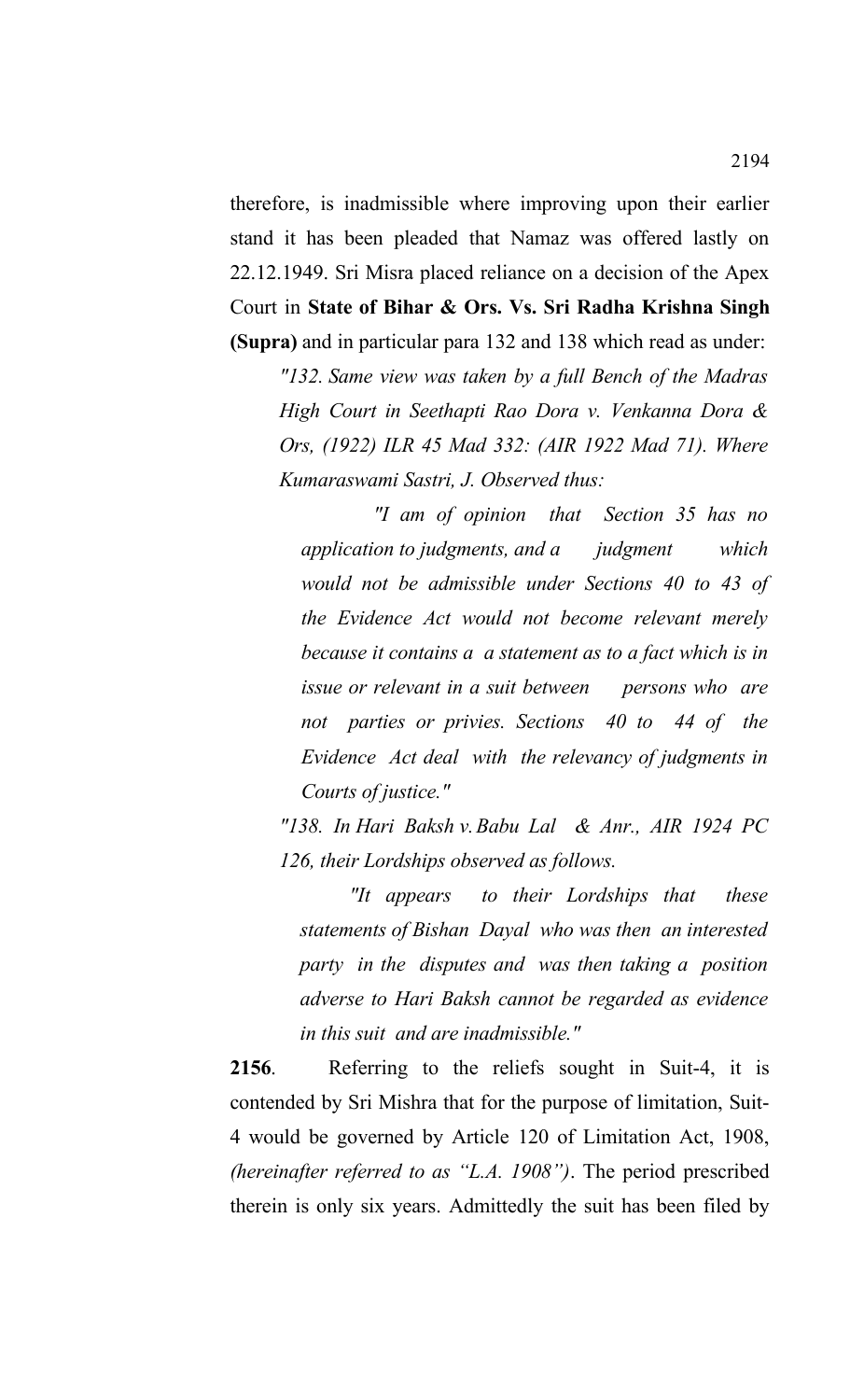the plaintiffs after more than 12 year. Therefore, it is liable to be dismissed on the ground of limitation itself. He argued that though presently the L.A. 1908 has been repealed by Limitation Act, 1963, (*hereinafter referred to as "L.A.1963")*, but for the purpose of ascertaining as to whether the suit in question was filed within the period prescribed in law, the statute as it was enforced on the date of filing of the suit would have to be considered. Applying Article 120 of L.A. 1908, Suit-4 is hopelessly barred by limitation.

**2157**. The submission is that in a suit for declaration, only Article 120 of L.A. 1908 is applicable since no other Article applies. Even if the date of cause of action, as mentioned in para 23 of the plaint, is taken to be correct, the suit in question having been filed after expiry of six years, is hopelessly barred by limitation.

**2158**. He also submitted that there is no question of continuing wrong. It is not a case where the cause of action accrued *de die indiem* i.e. every day. The suit in question cannot be treated to be within limitation. Alternatively he contended that even if Article 120 is found inapplicable, due to Article 142 or 144 of L.A. 1908, the cause of action having arisen on  $16<sup>th</sup>$ December, 1949, and, not being a continuous cause of action running *de die indiem,* the suit in question is barred by limitation having been filed after expiry of 12 years i.e. 2 days later after expiry of 12 years. Sri Mishra submits that once the suit stands barred by limitation, there is no question to consider or apply any sympathy or equity in the matter. A suit, which is barred by limitation, cannot be held within time for trial on any such ground like equity, conscience, justice, sympathy, leniency etc.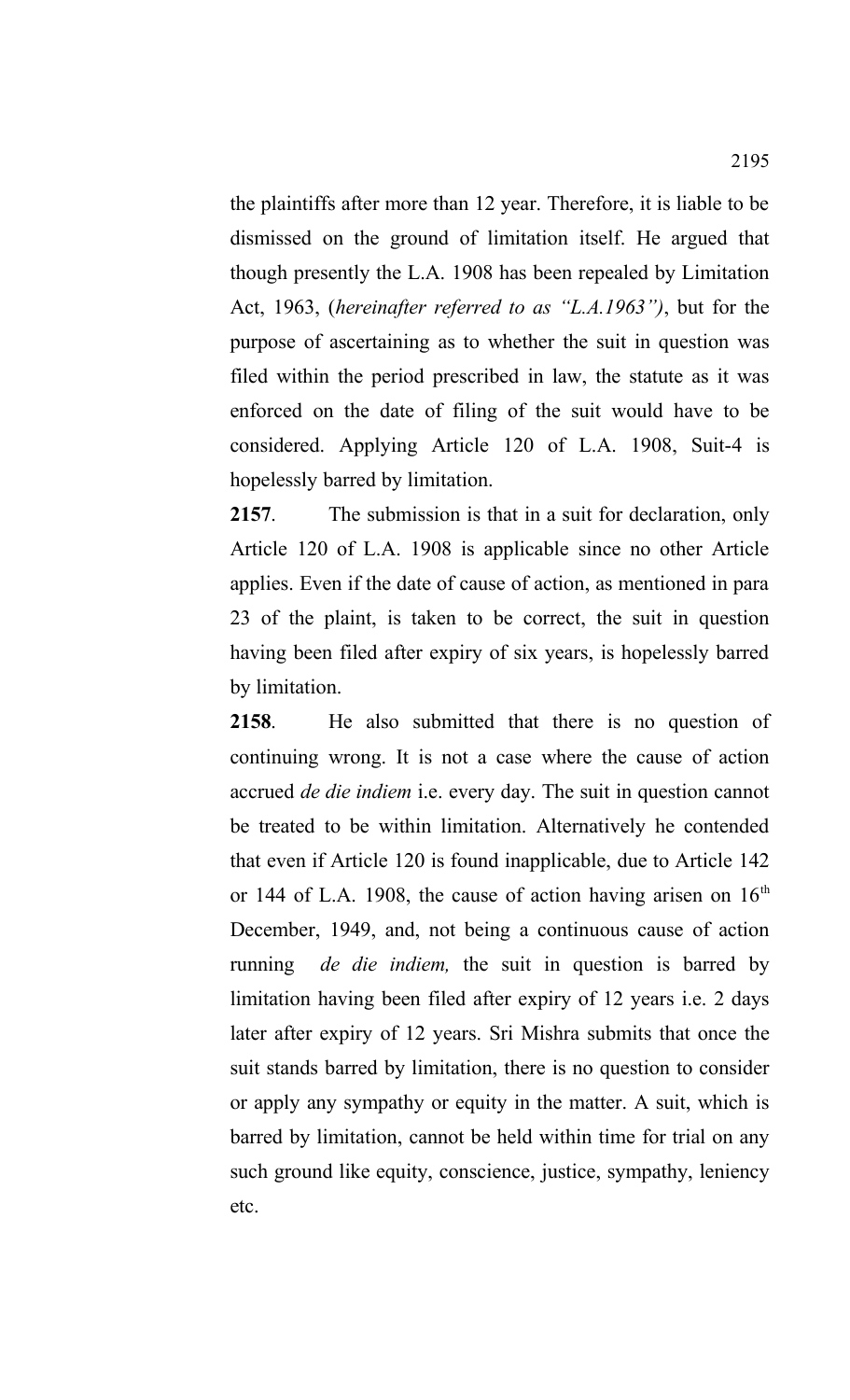**2159**. He further pleaded that Articles 142 and 144 of L.A. 1908 are mutually exclusive. In any case, both have no application to the dispute in hand in view of the relief sought by the plaintiffs. The party to a suit, if has taken in an earlier proceedings, a particular stand, is estopped from taking a different stand in a subsequent proceeding. It amounts to approbate and reprobate at the same time, which is impermissible. In such a matter, doctrine of 'election' would apply which binds the party to adhere to the first stand taken and not to take advantage of subsequent stand, which is an after thought.

**2160**. To attract Article 142 of L.A. 1908, possession of the defendants was necessary on the date of suit filed by it. There are two words used in Article 142 namely "discontinuation from possession" and "dispossession". Both have different meaning and context. Since the defendants were not in possession on the date the suit was filed, Article 144 of L.A. 1908 would not come into picture.

**2161**. Sri Mishra further submits that the order of attachment passed as a preliminary order under Section 145 Cr.P.C. would make no difference, inasmuch as, a Receiver appointed by the Magistrate in proceedings under Section 145 Cr.P.C. is not adversary to any of the party but he holds and receive the property, entering into the shoes of the original and real owner. Hence the date from which receiver is appointed, would not confer any advantage to the plaintiffs in the present case so as to bring the matter within limitation.

**2162**. The above arguments have been buttressed by the learned counsel Sri Mishra from various angles relying on a catena of decisions i.e.: **Shyam Sunder Prasad & Others Vs.**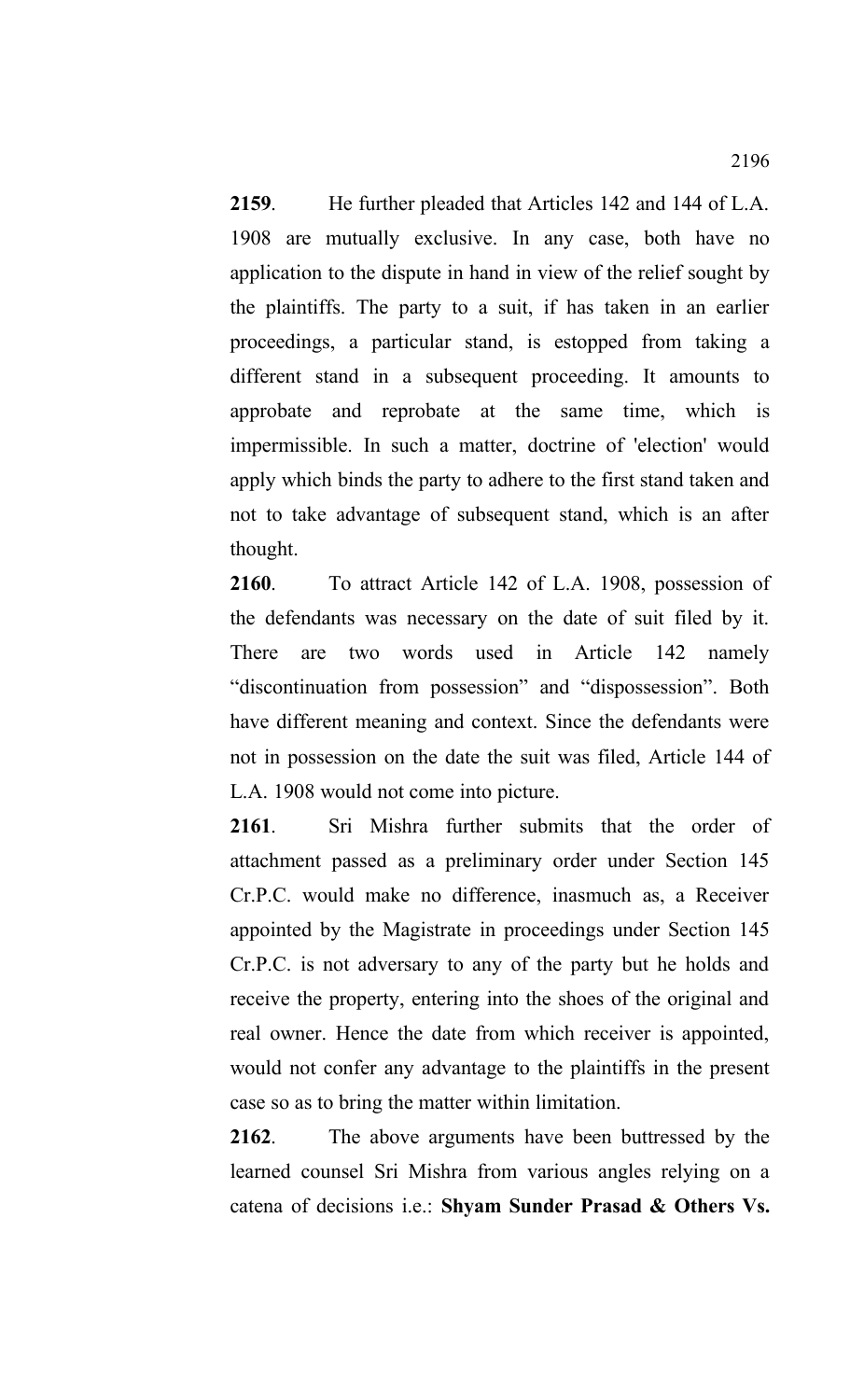**Raj Pal Singh & Anr. 1995(1) SCC 311**, **Chairman & M.D., N.T.P.C. Ltd. Vs. M/s Reshmi Construction Builders & Contractors AIR 2004 SC 1330, Draupadi Devi & Ors. Vs. Union of India & Ors. (2004) 11 SCC 425**, **Mohima Chundar Mozoomdar & Ors. Vs. Mohesh Chundar Neogi & Ors. 16 Indian Appeals (1888-1889) 23**, **Nawab Muhammad Amanulla Khan Vs. Badan Singh & Ors. 16 Indian Appeals (1888-1889) 148**, **Jamal Uddin & Anr. Vs. Mosque at Mashakganj & Ors. AIR 1973 Allahabad 328, Raja Rajgan Maharaja Jagatjit Singh Vs. Raja Partab Bahadur Singh AIR 1942 Privy Council 47, Mt. Bolo Vs. Mt. Koklan and others AIR 1930 Privy Council 270, Partab Bahadur Singh, Taluqdar Vs. Jagatjit Singh AIR 1936 Oudh 387, Yeknath Vs. Bahia AIR 1925 Nagpur 236 (1), Rajah of Venkatagiri Vs. Isakapalli Subbiah & Ors. ILR (26) Madras 410, Abinash Ch. Chowdhury Vs. Tarini Charan Chowdhury and others AIR 1926 Cal. 782, The Firm of Eng Gim Moh Vs. The Chinese Merited Banking Co. Ltd. and another AIR 1940 Rangoon 276, Annamalai Chettiar and others Vs. A.M.K.C.T. Muthukaruppan Chettiar & anr. AIR 1931 Privy Council 9, Mst. Rukhmabai Vs. Lala Laxminarayan & Ors. AIR 1960 SC 335, Garib Das and others Vs. Munshi Abdul Hamid and others AIR 1970 SC 1035, State of Bihar & Ors. Vs. Sri Radha Krishna Singh (supra), C. Beepathumma and others Vs., Valasari Shankaranarayana Kadambolithaya and others, AIR 1965 SC 241.**

**2163.** Sri M.M.Pandey, Advocate on behalf of defendant no.2/1 Mahant Suresh Das submitted that the property is under attachment. There is no cause of action for claiming the relief of possession and hence a suit for declaration lies which attracts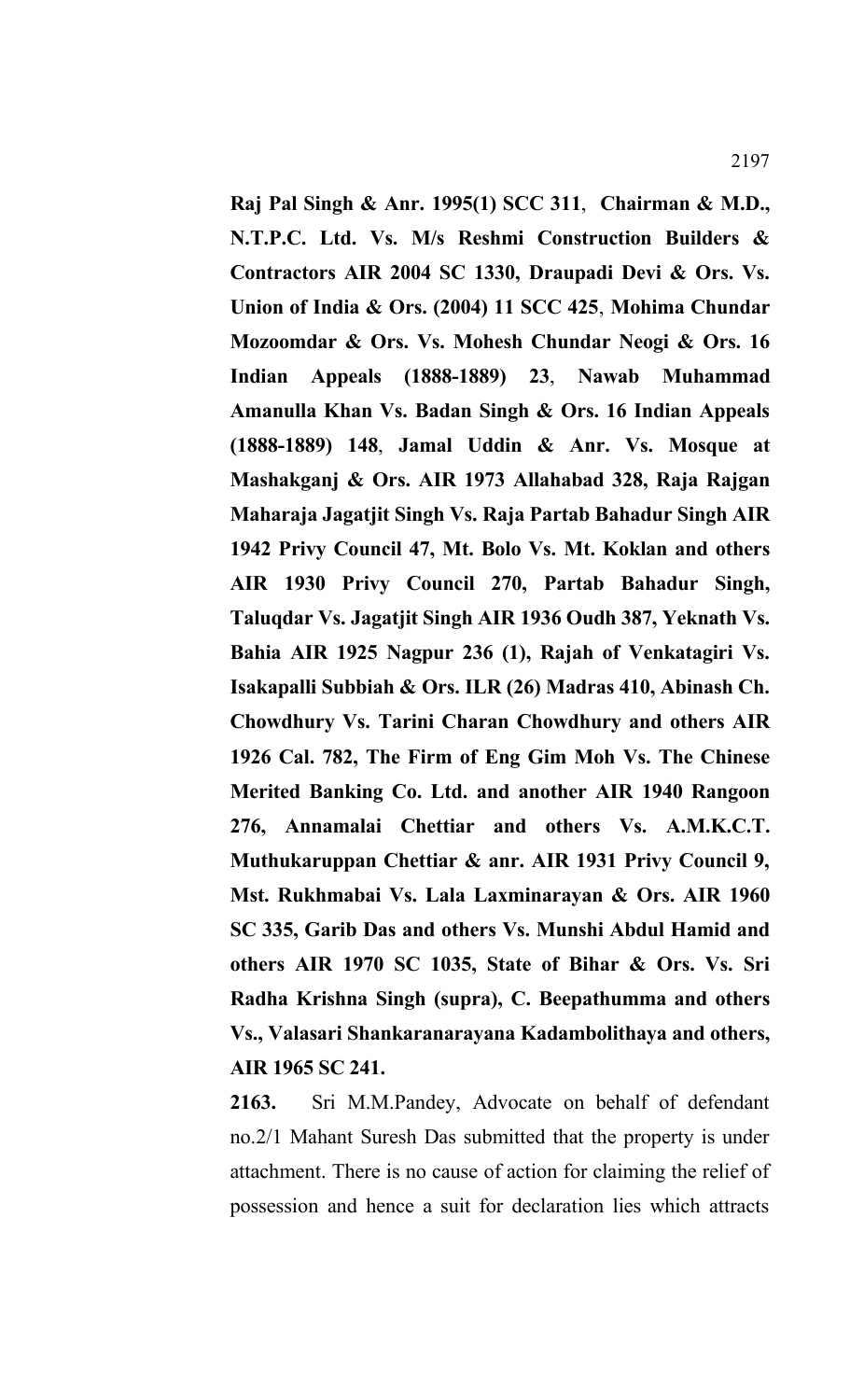limitation under Article 120. He placed reliance on **Deo Kuer & Anr. Vs. Sheo Prasad Singh & Anr. AIR 1966 SC 359** and submitted that since the suit has been filed after more than 11 years, it is highly barred by limitation. He also submitted that limitation once start running, shall not stop and placed reliance on **Bank of Upper India Vs. Mt. Hira Kuer & Ors. AIR 1937 Oudh 291.** Explaining "right to sue", he placed reliance on **Annamalai Chettiar and others Vs. A.M.K.C.T. Muthukaruppan Chettiar & anr (Supra)** and **Mt. Bolo Vs. Mt. Koklan and others (Supra)**.

**2164.** Besides above, he also placed reliance on **Partab Bahadur Singh, Taluqdar Vs. Jagatjit Singh (Supra)**, **C. Natrajan Vs. Ashim Bai & Anr. AIR 2008 SC 363; Shyam Sunder Prasad (supra); Panna Lal Biswas Vs. Panchu Raidas AIR 1922 Cal 419; Bhinka and others Vs. Charan Singh 1959 (Supp.) 2 SCR 798, Abdul Halim Khan Vs. Raja Saadat Ali Khan & Ors. AIR 1928 Oudh 155** and **Brojendra Kishore Roy Chowdhury & others Vs. Bharat Chandra Roy and others AIR 1916 Cal. 751**.

**2165.** Sri G.Rajagopalan, Senior Advocate, appearing on behalf of defendant No.12 also towing the same line contended that the suit is only for declaration and there is no prayer for possession. It is covered by Article 120 of the L.A.1908 hence barred by limitation. Referring to Order VII Rule 6 C.P.C., he submits that the plaintiffs when filed the suit beyond the period of limitation must state the grounds upon which exemption from such law is claimed. No such ground or exemption has been stated in the plaint therefore, it is ex facie barred by limitation. He also contended that the plaintiffs have also not sought any exemption under Public Waqf (Extension) of Limitation Act,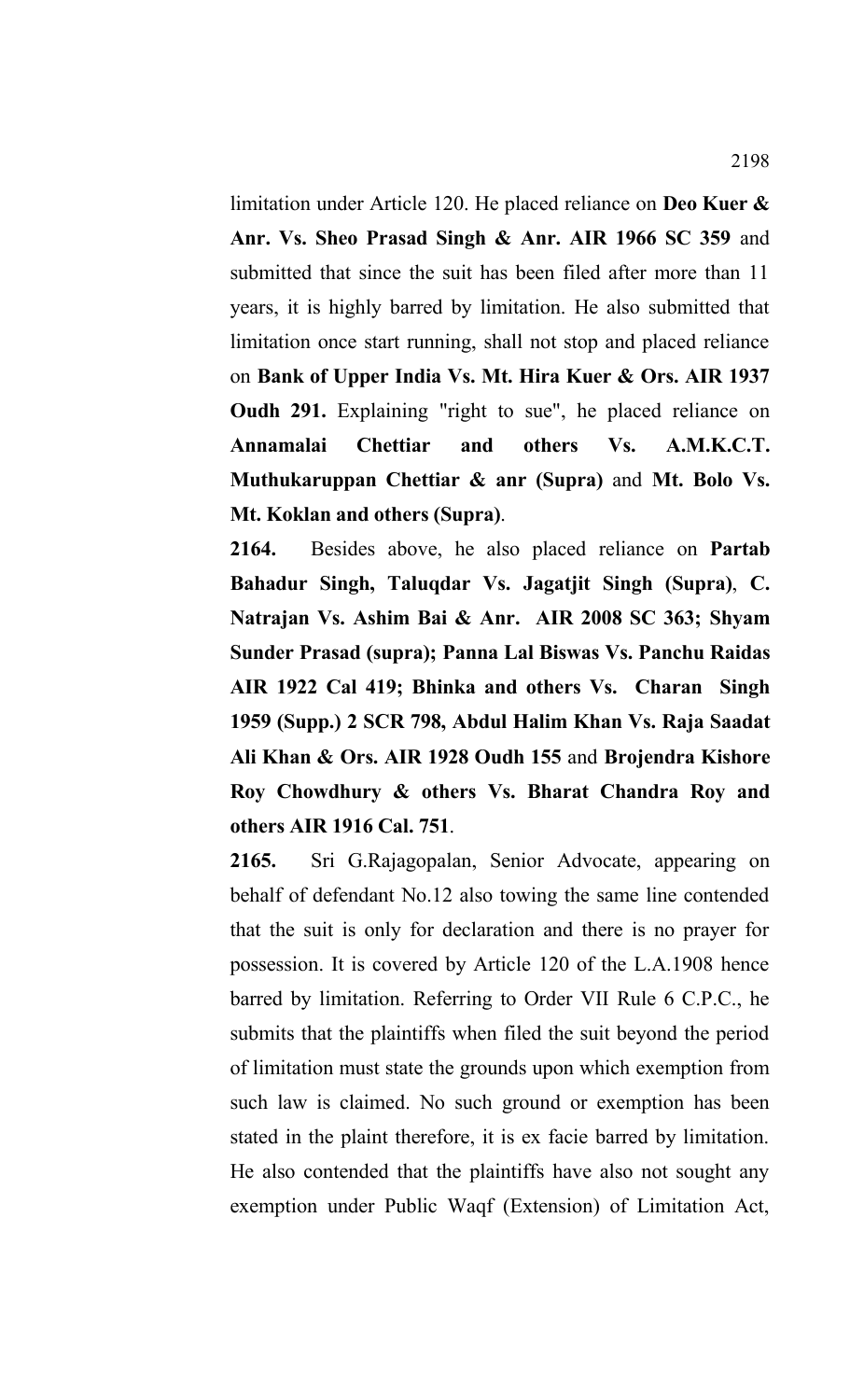1959 and even otherwise the said Act would not be applicable to the plaintiffs.

**2166.** Sri Ravi Shankar Prasad, Senior Advocate, contended that the suit of plaintiffs-Muslims is actually a suit for immoveable property governed by Article 120 of L.A. 1908 and neither Article 142 nor 144 is applicable. Any attempt to construe the suits filed by the plaintiffs as anything but a suit for possession of immovable property is incorrect. They are not in possession of the property in dispute since 22/23rd December, 1949 and therefore, the limitation was only for six years which having elapsed the suit is barred by limitation. He placed reliance on **Raja Ramaswamy Vs. Govinda Ammal, AIR 1929 Madras 313 (Para 19 to 25)**; **Pierce Leslie & Co. Ltd. Vs. Miss Violet Ouchterlony Wapshare AIR 1969 SC 843 (Para 7)**; **Janki Kunwar Vs. Ajit Singh (1888) ILR 15 Cal 58 (Para 8)**; **Jafar Ali Khan & Ors. Vs. Nasimannessa Bibi AIR 1937 Cal 500 (Para 7)**.

**2167.** On the contrary, Sri Siddiqui refuting all the submission vehemently contended that here is a continuous cause of action since the proceedings of 145 Cr.P.C. have not been finalized so far. The deprivation for the Muslims is on dayto-day basis and that it was a suit for possession wherein the limitation would commence from 22/23 December, 1949 and the suit having been filed on  $18<sup>th</sup>$  December, 1961 is well within time. He also cited certain authorities namely **Kali Prasad Misir and others Vs. Harbans Misir 1919 All 383**; **Mata Palat Vs. Beni Madho AIR 1914 All 184**; **Prajapati and others Vs. Jot Singh and others AIR 1934 All 539**; **Jagat Mohan Nath Sah Deo Vs. Pratap Udai Nath Sah Deo & Ors. AIR 1931 PC 302**; and **Suryanarayana & Ors. Vs. Bullayya & Ors. AIR 1927**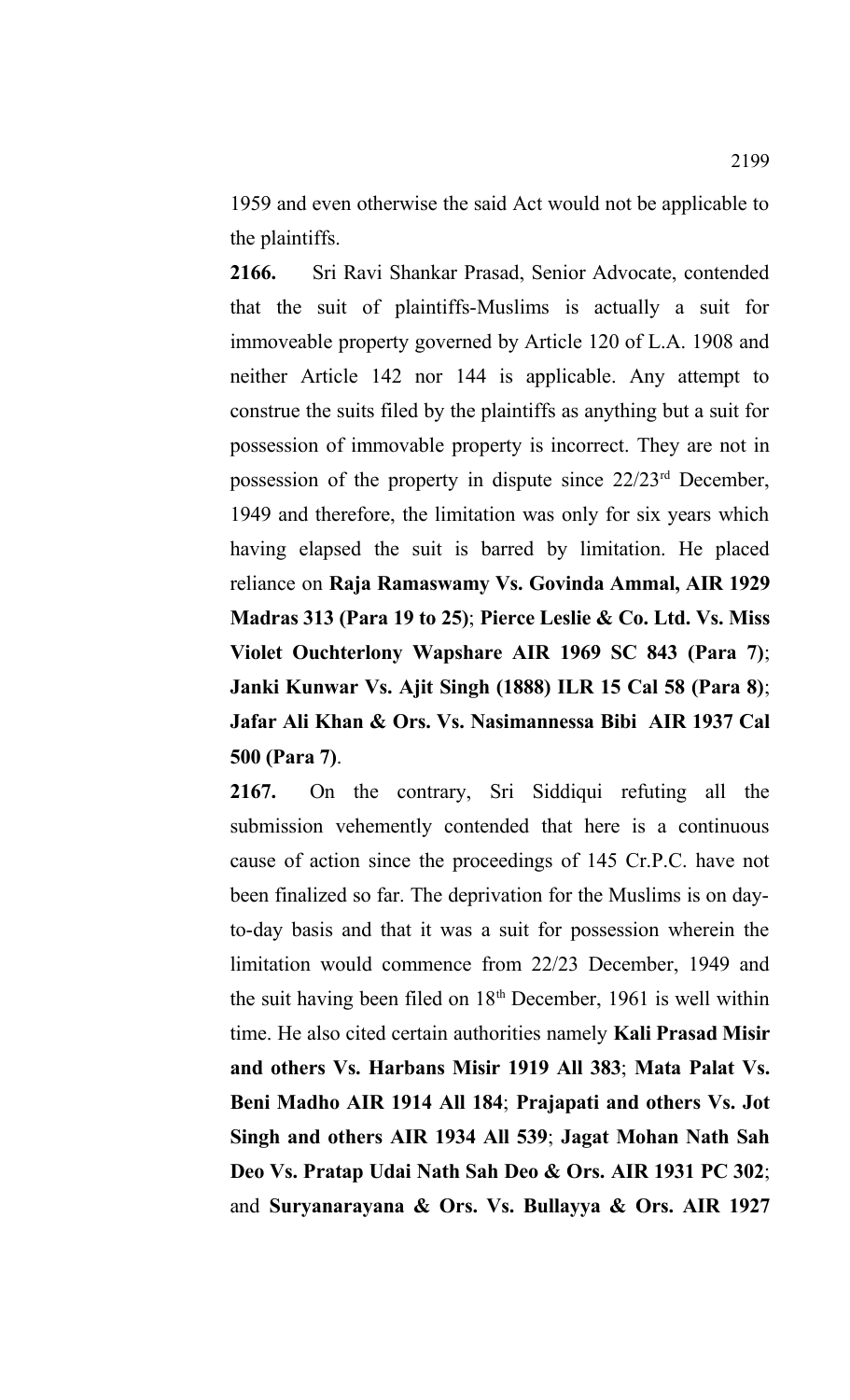## **Madras 568**.

**2168**. Before coming to the question as to whether Suit-4 (leading suit) is barred by limitation or not, it would be appropriate, first to consider, the relevant provisions, namely, Article 120, 142 and 144 of L.A. 1908 and a few other relative provisions to find out scope, effect and the circumstances in which they would operate since it is this Act which was in operation at the time when Suit-4 was filed.

**2169**. The nature of the statute on limitation has been considered in **C. Beepathuma (supra)** and it say:

## *"There is no doubt that the Law of Limitation is a procedural law and the provisions existing on the date of the suit apply to it."*

**2170**. Before the British, during the period when Muslims ruled the Country (in particular Oudh), it appears that personal laws governed all matters. The Muslim law does not recognize limitation; while in Hindu personal laws, on certain aspects, in different schools, some provisions for limitation are prescribed which are not common to all the Hindus. Hindu Law recognizes both prescription and limitation while Muslim jurisprudence recognises neither of them. In some of the *Smritis* a period of 20 years was prescribed for acquisition of title by prescription. It appears that since agriculture was the main occupation of the people, *Smritis* concentrated more on land and on the rights therein.

**2171**. Thus prior to 05.05.1859 there was no common law of limitation applicable to whole of India. The Provincial Courts in each Presidency established by East India Company were governed by certain Regulations, like; Regulation III of 1793 (Bengal); Regulation II of 1802 (Madras); Regulation I of 1800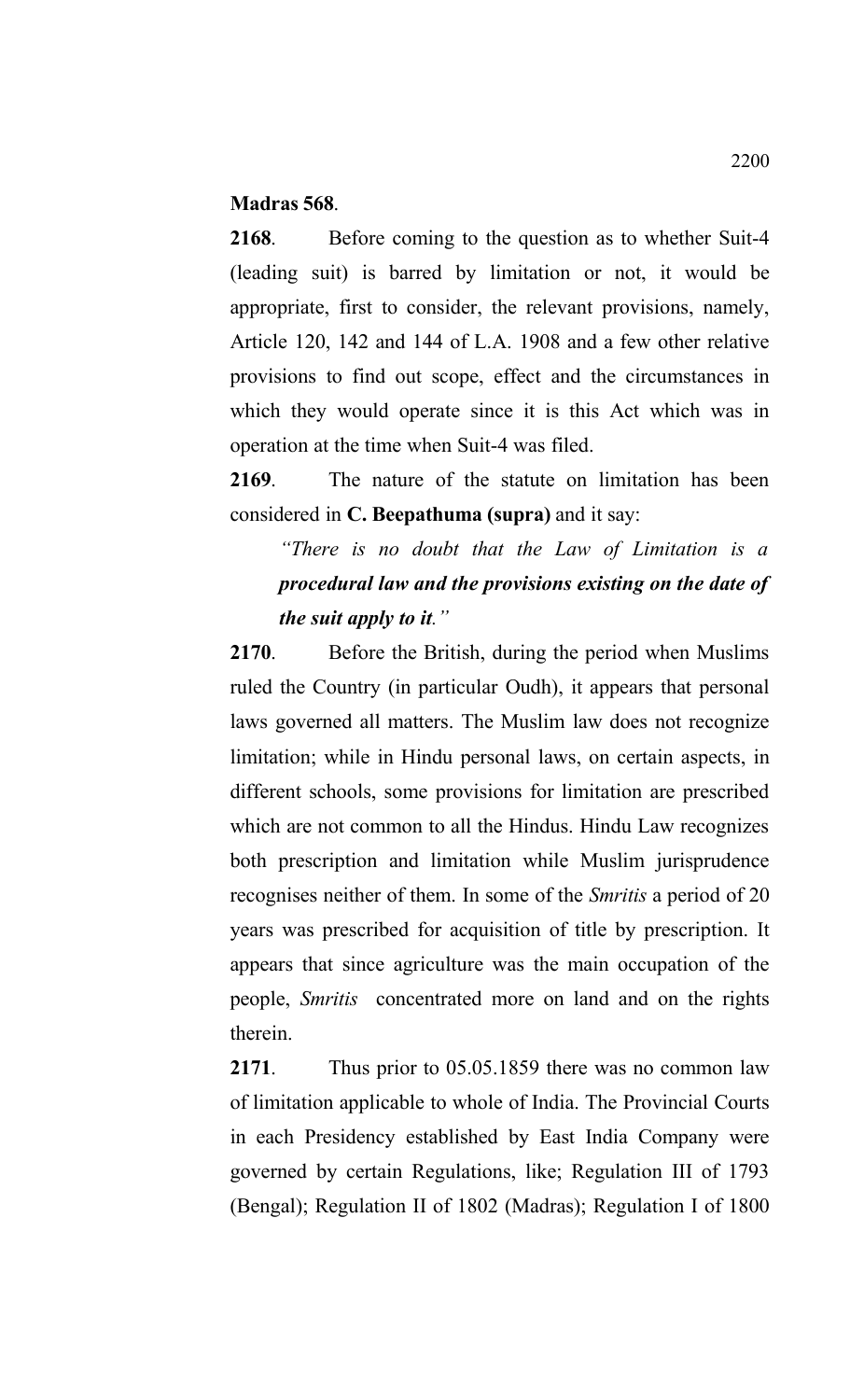(Bombay) and the Acts particularly applicable to them like Act I of 1845; Act XIII of 1848; Act XI of 1859. The Non-Regulation Provinces i.e. Punjab and Oudh etc. were governed by Codes of their own and sometimes by Circular Orders of Judicial Commissioner. The three Supreme Courts established by Royal Charter adopted the English law of limitation.

**2172**. Cause of action with respect to the statutes of Limitation as applicable in England in one of the earliest cases came to be considered in 1849 as to when it would run. Privy Council in **The East India Company Vs. Oditchurn Paul 1849 (Cases in the Privy Council on Appeal from the East Indies) 43** held that the Statute runs from the time of breach, for that constitutes the cause of action. With reference to the East India Company, it observed that the statute of limitation was extended to India by Indian Act No.XIV of 1840. The appeal against the Supreme Court of Judicature at Fort William in Bengal (Calcutta) was allowed by Privy Council. It also observed therein if the matter would have been tried by Hindu law, the limitation of suits, under the Hindu law, would have been twelve years.

**2173**. The first codified statute was Act No. XIV of 1859, enacted to amend and consolidate laws relating to limitation of suits. This Act received the assent of Governor General on 5th May, 1859. It was repealed by Act No. IX of 1871, Act XV of 1877 and thereafter by Act IX of 1908 (i.e. L.A. 1908). Presently, even L.A. 1908 has been repealed and the Courts in India are now governed by Limitation Act, 1963 (i.e. L.A. 1963).

**2174**. Act XIV of 1859 provided limitation of suits only. Section I, Clauses 12 and 16, said :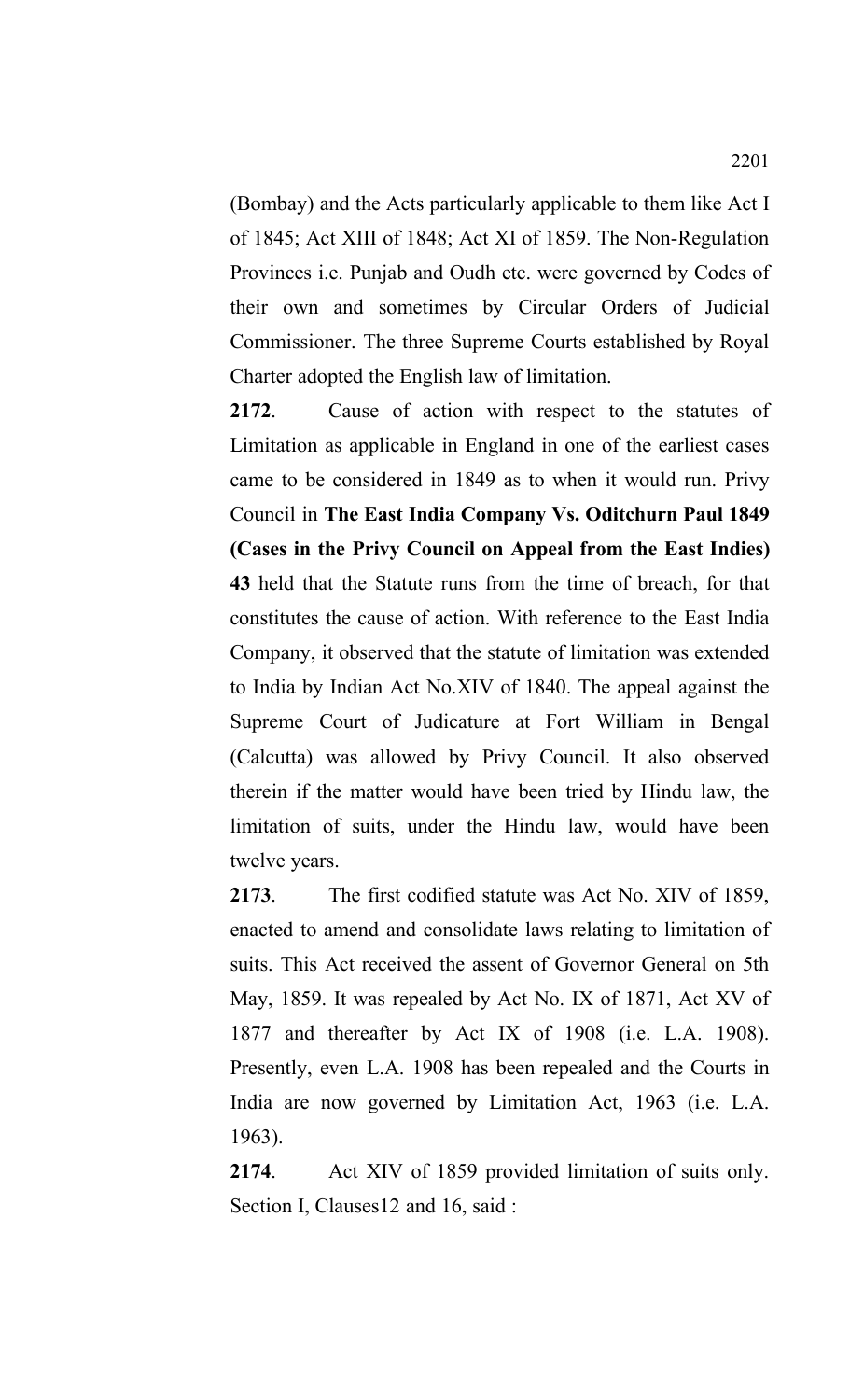*"12. To suits for the recovery of immovable property or of any interest in immovable property to which no other provision of this Act applies- the period of twelve years from the time the cause of action arose."*

*"16. To all suits for which no other limitation is hereby expressly provided- the period of six years from the time the case of action arose." (emphasis added)*

**2175**. Sections XI, XII, XV and XVI of the Act XIV of 1859 read as under:

*"XI. If, at the time when the right to bring an action first accrues, the person to whom the right accrues is under a legal disability, the action may be brought by such person or his representative within the same time after the disability shall have ceased as would otherwise have been allowed from the time when the cause of action accrued, unless such time shall exceed the period of three years, in which case the suit shall be commenced within three years from the time when the disability ceased; but, if, at the time when the cause of action accrues to any person, he is not under a legal disability, no time shall be allowed on account of any subsequent disability of such person or of the legal disability of any person claiming through him."*

*"XII. The following persons shall be deemed to be under legal disability within the meaning of the last preceding Section-married women in cases to be decided by English law, minors, idiots, and lunatics."*

*"XV. If any person shall, without his consent, have been dispossessed of any immovable property otherwise than by due course of law, such person, or any person*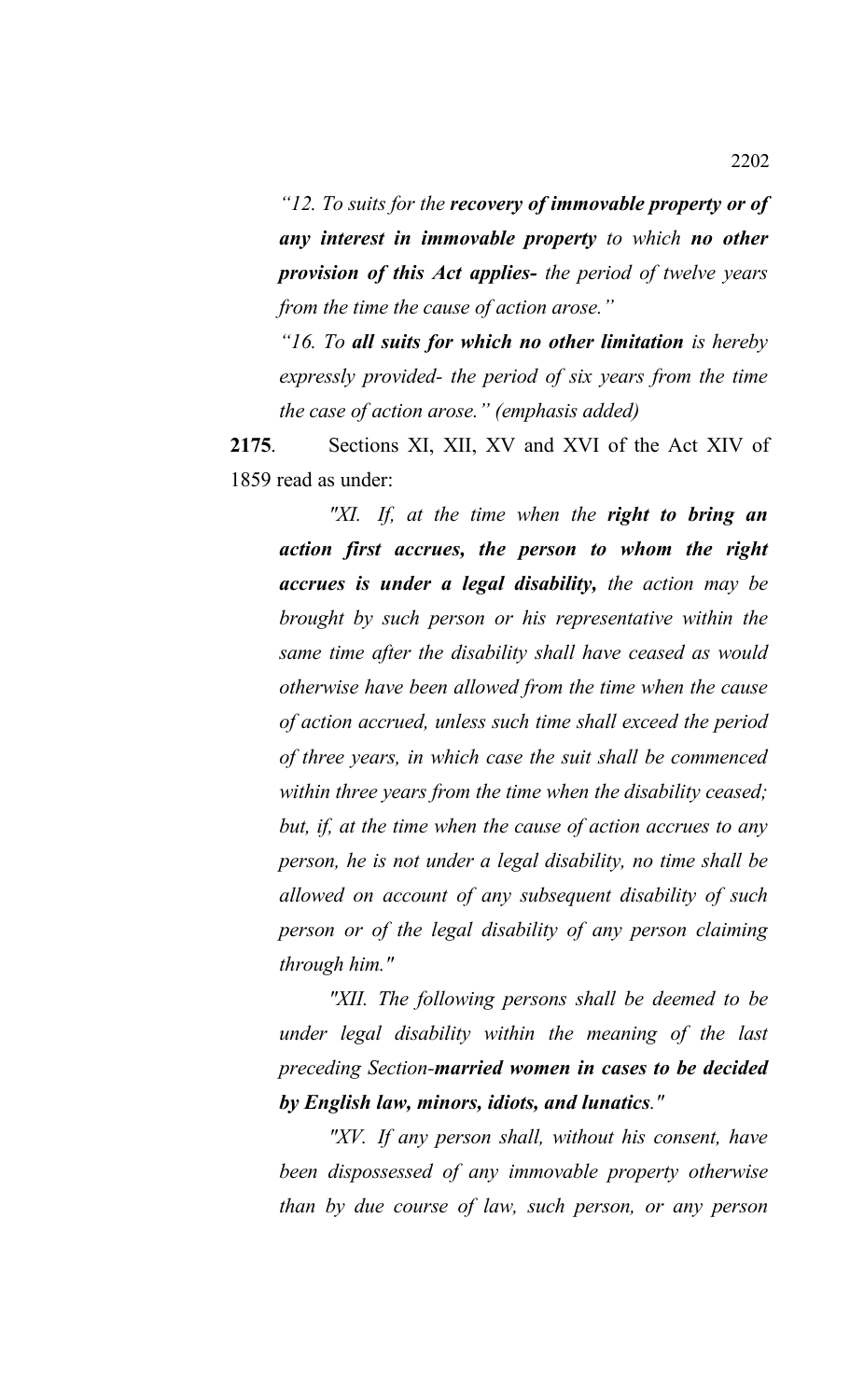*claiming through him, shall, in a suit brought to recover possession of such property, be entitled to recover possession thereof notwithstanding any other title that may be set up in such a suit, provided that the suit be commenced within six months from the time of such dispossession. But nothing in this Section shall bar the person from whom such possession shall have been so recovered, or any other person, instituting a suit to establish his title to such property and to recover possession thereof within the period limited by this Act."*

*"XVIII. All suits that may be now pending, or that shall be instituted within the period of two years from the date of the passing of this Act, shall be tried and determined as if this act had not been passed; but all suits to which the provisions of this Act are applicable that shall be instituted after the expiration of the said period shall be governed by this Act and no other law of limitation, any Statute, Act, or Regulation now in force notwithstanding."* 

**2176**. Section I of Act XIV of 1859 says that no suit shall be maintained in any Court of Judicature within any part of the British territories in India in which this Act shall be in force, unless the same is instituted within the period of limitation hereinafter made applicable to a suit of that nature, any Law or Regulation to the contrary notwithstanding. The territory upon which the said Act was made operative, is provided in Section XXIV as under:

*"XXIV. This Act shall take effect throughout the Presidencies of Bengal, Madras, and Bombay, including the Presidency Towns and the Straits Settlements; but shall not take effect in any Non-Regulation Province or place*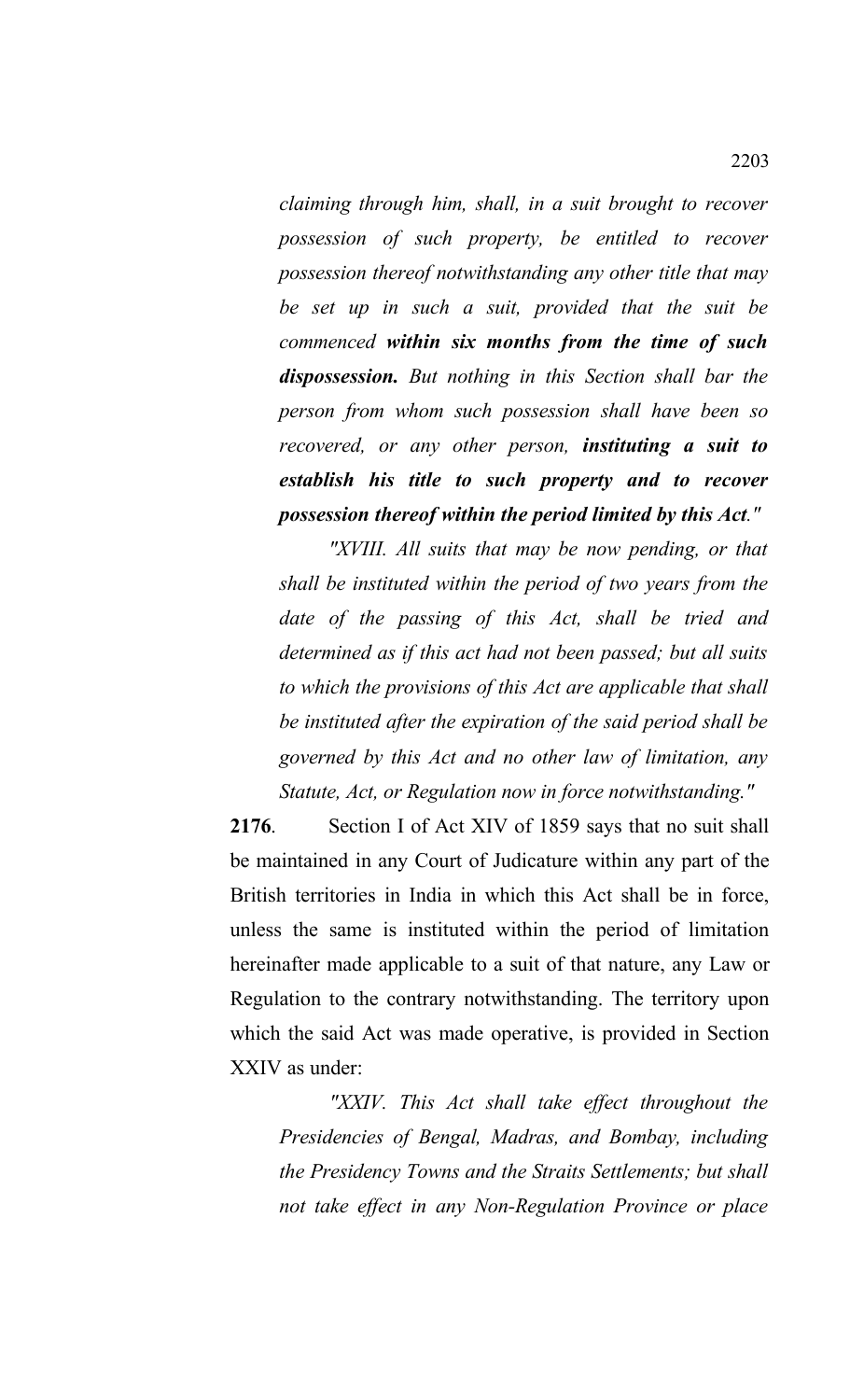*until the same shall be extended thereto by public notification by the Governor-General in Council or by the Local Government to which such Province or place is subordinate. Whenever this Act shall be extended to any Non-Regulation Province or place by the Governor-General in Council or by the Local Government to which such Province or place is subordinate, all suits which, within such Province or place, shall be pending at the date of such notification, or shall be instituted within the period of two years from the date thereof, shall be tried and determined as if this Act had not been passed; but all suits to which the provisions of this Act are applicable that shall be instituted within such Province or place after the expiration of the said period, shall be governed by this Act and by no other law of limitation, any Statute, Act, or Regulation now in force notwithstanding."*

**2177**. Though Act No. XIV of 1859 was drafted in a language much more precise than the loose phraseology of earlier Regulations, but the Privy Council in **The Delhi and London Bank Vs. Orchard, I.L.R. 3 (1876) Calcutta 47 (PC)** observed it as an "inartistically drawn statute".

**2178**. Act IX of 1871 extended the scope and made provisions relating to limitation to suits, appeals and certain applications to Courts. It received the assent of Governor General on 24<sup>th</sup> March, 1871. Second Schedule, First Division, Articles 118, 143 and 145 provided limitation for possession of immovable property and read as under :

| Description of suit                                  | Period of Time when         |
|------------------------------------------------------|-----------------------------|
|                                                      | limitation period begins to |
|                                                      | run                         |
| 118   Suit for which no period of $\text{Six years}$ | When the right to           |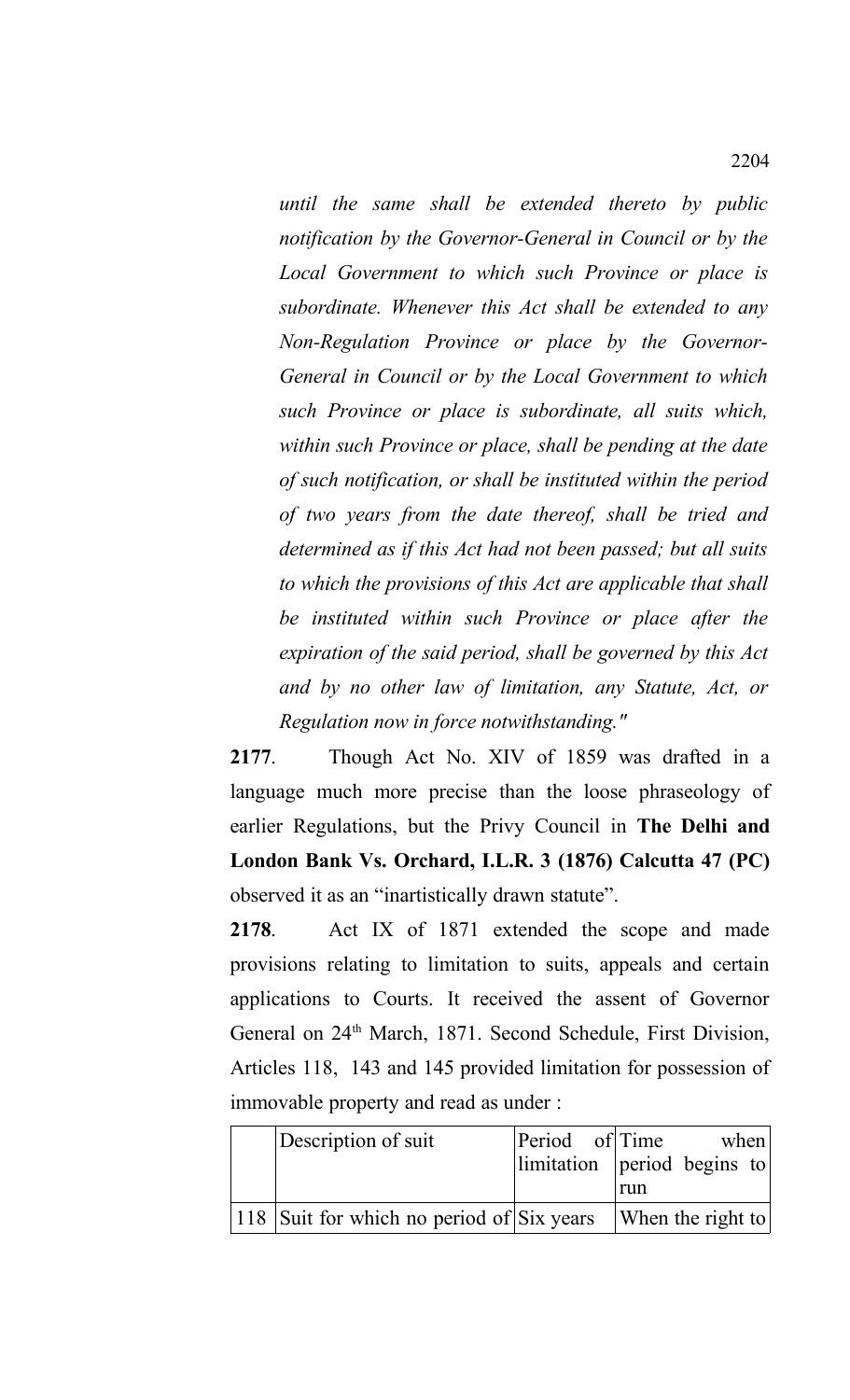|     | limitation is provided<br>elsewhere in this schedule.                                                                                                                                     | sue accrues.                                                                                                                             |
|-----|-------------------------------------------------------------------------------------------------------------------------------------------------------------------------------------------|------------------------------------------------------------------------------------------------------------------------------------------|
| 143 | possession of Twelve<br>For<br>immovable property when years<br>the plaintiff, while in<br>possession of the property,<br>has been dispossessed or<br>has discontinued the<br>possession. | The date of the<br>dispossession or<br>discontinuance.                                                                                   |
| 145 | possession of Twelve<br>For<br>immovable property or any years<br>interest therein not hereby<br>otherwise specially<br>provided for                                                      | the<br>When<br>possession of the<br>defendant, or of<br>some person<br>through whom<br>he claims,<br>became adverse<br>to the plaintiff. |

**2179**. Some of the feature of Act IX of 1871 are:

- (a) Section-3 defines term 'minor means a person who has not completed his age of eighteen years;
- (b) Section-7 deals with legal disability, Section 9 provides continuous running of time, Sections 23 and 24 deals with continued cause of action or renewal of cause of action and 29 for the first time provides for extinction of rights of a person in respect to any land or hereditary office and read as under:

*"7. If a person entitled to sue be, at the time the right to sue accrued, a minor, or insane, or an idiot, he may institute the suit within the same period after the disability has ceased, or (when he is at the time of the accrual affected by two disabilities) after both disabilities have ceased, as would otherwise have been allowed from the time prescribed therefor in the third column of the second schedule hereto annexed. When this disability continues upto his death, his*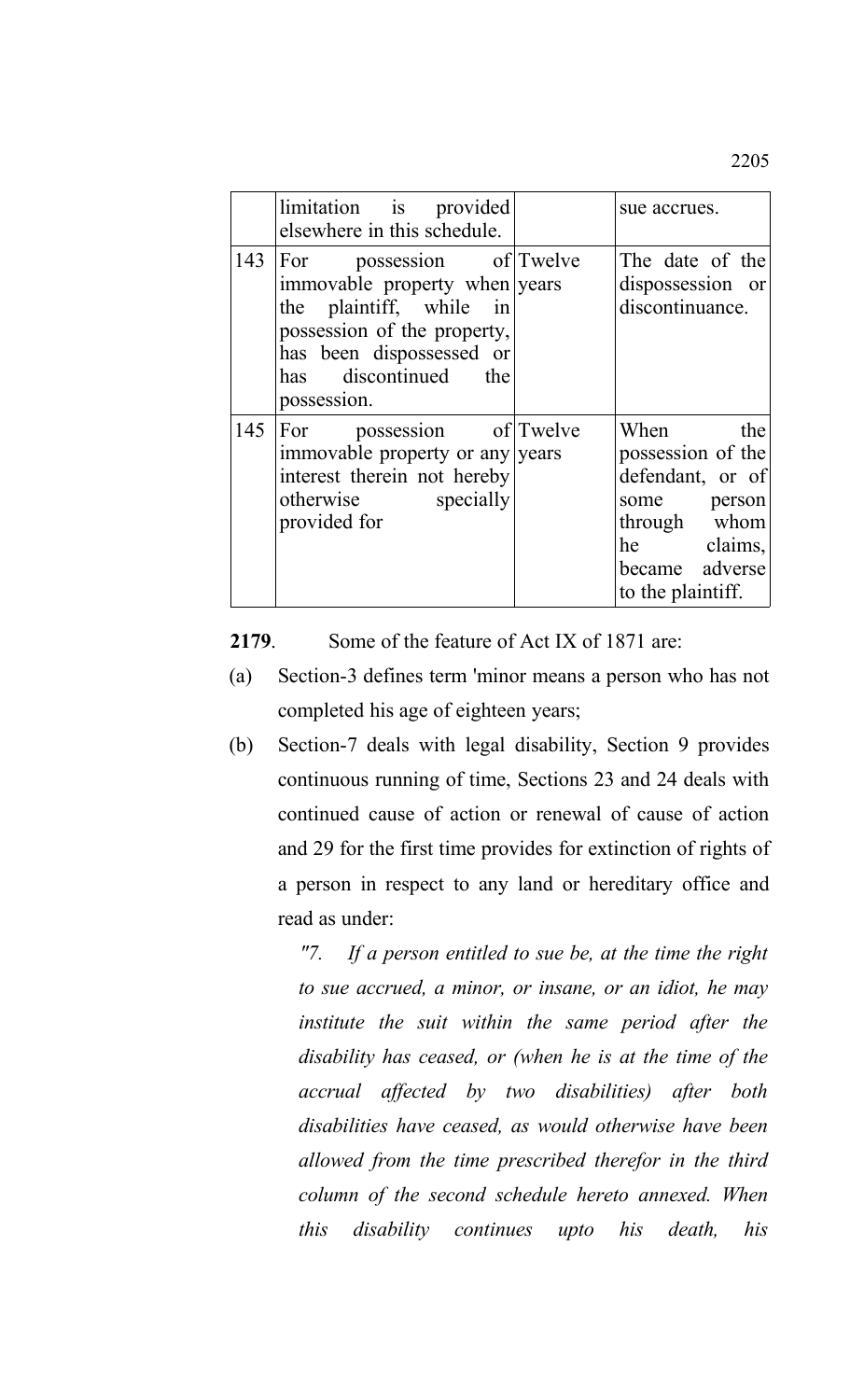*representative in interest may institute the suit within the same period after the death as would otherwise have been allowed from the time prescribed therefor in the third column of the same schedule.*

*Nothing in this section shall be deemed to extend, for more than three years from the cessation of the disabilities or the death of the person affected thereby, the period within which the suit must be brought"*

*" 9. When once time has begun to run, no subsequent disability or inability to sue stops it : Provided that where letters of administration to the stage of a creditor have been granted to his debtor, the running of the time prescribed for a suit to recover the debt shall be suspended while the administration continues."*

*"23. In the case of a suit for the breach of a contract, where there are successive breaches, a fresh right to sue arises, and a fresh period of limitation begins to run, upon every fresh breach; and where the breach is a continuing breach, a fresh right to sue arises, and a fresh period of limitation begins to run, at every moment of the time during which the breach continues.*

*Nothing in the former part of this section applies to suits for the breach of contracts for the payment of money by instalments, where, on default made in payment of one instalment, the whole becomes due."*

*"24. In the case of a continuing nuisance a fresh right to sue arises, and a fresh period of limitation begins to run at every moment of the time during which the nuisance continues."*

*"29. At the determination of the period hereby limited*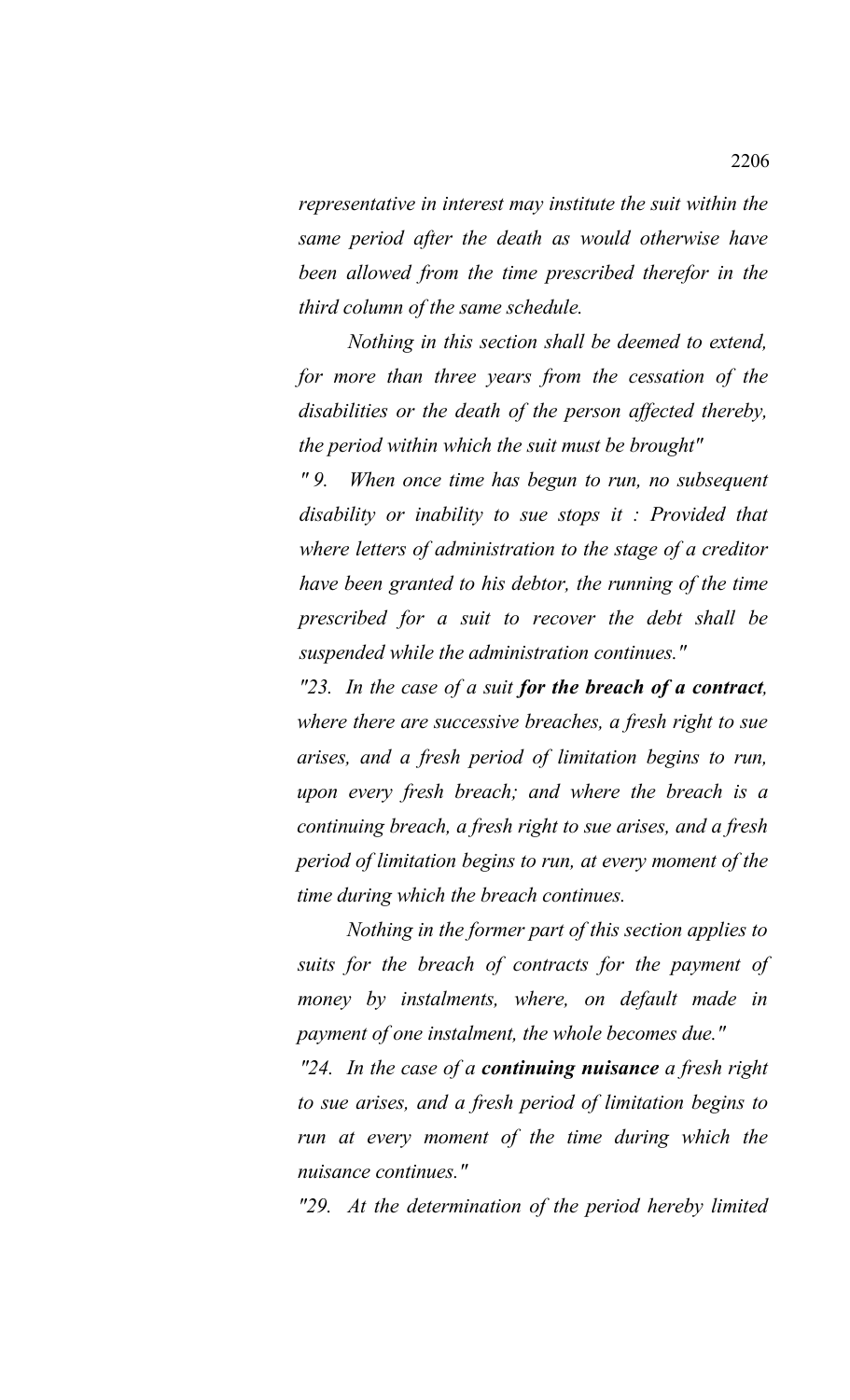*to any person for instituting a suit for possession of any land or hereditary office, his right to such land or office shall be extinguished."*

**2180**. Drafting of this statute received better observation from Privy Council in **Maharana Futtehsangji Vs. Dessai Kullianraiji, (1873) LR 1 IA 34** and it commented as a "more carefully drawn statute".

**2181**. The Act gave for the first time some recognition to the doctrine of prescription by the Legislative Council of India, *viz*. the doctrine of extinctive prescription as to land and hereditary offices, and of positive prescription as to easements. It lived short and was replaced by Act 15 of 1877 which extended the principle of extinctive prescription to movable property and the principle of positive or acquisitive prescription to profits a *prendre*.

**2182.** The Law of Prescription prescribes the period at the expiry of which not only the judicial remedy is barred but a substantive right is acquired or extinguished. A prescription by which a right is acquired, is called an "acquisitive prescription". A prescription by which a right is extinguished is called "extinctive prescription". The distinction between the two is not of much practical importance or substance. The extinction of right of one party is often the mode of acquiring it by another. The right extinguished is virtually transferred to the person who claims it by prescription. Prescription implies with the thing prescribed for is the property of another and that it is enjoyed adversely to that other. In this respect it must be distinguished from acquisition by mere occupation as in the case of res nullius. The acquisition in such cases does not depend upon occupation for any particular length of time.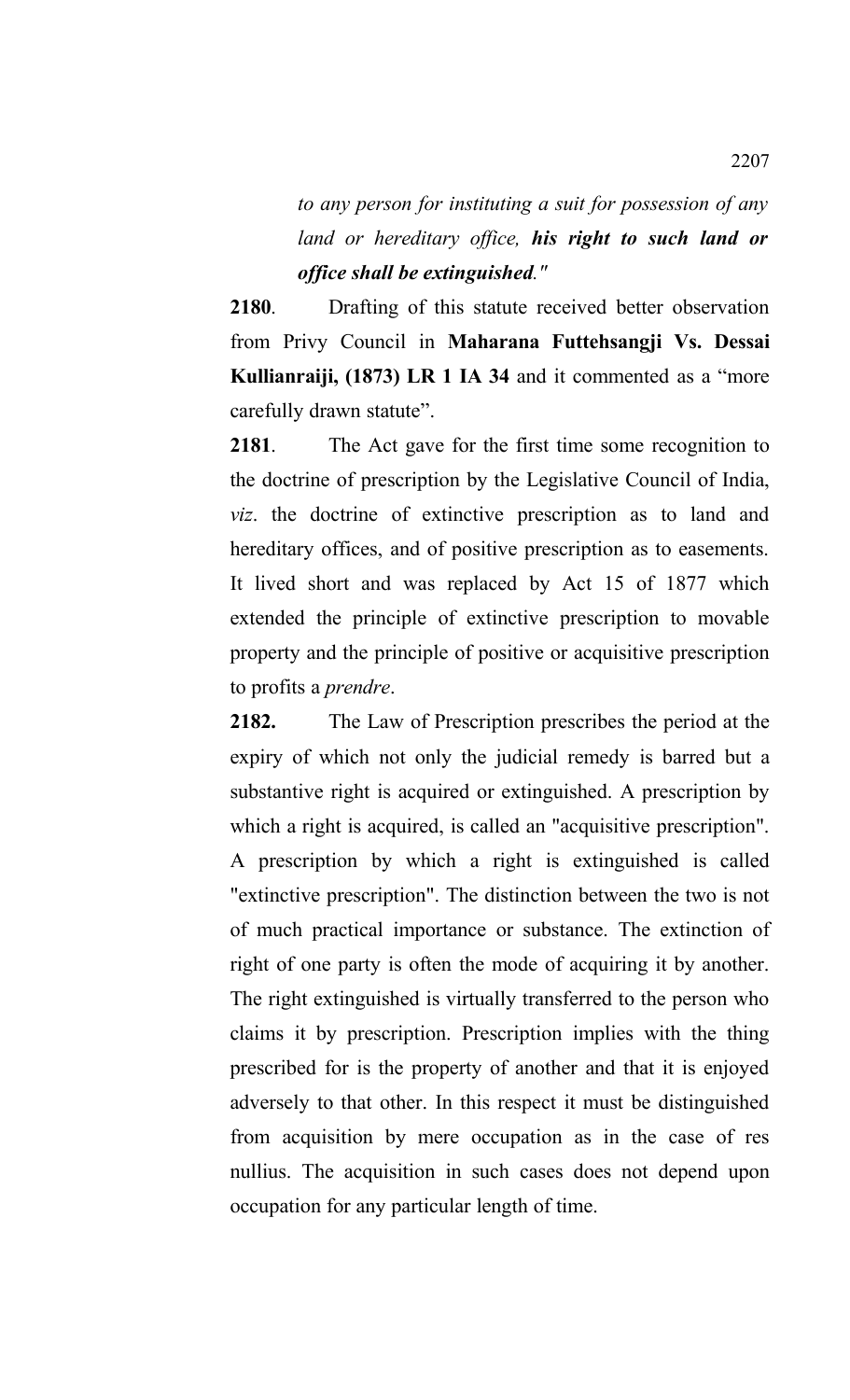**2183.** Doctrine of limitation and prescription is based upon the broad considerations. The first, there is a presumption that a right not exercised for a long time is non-existent. Where a person has not been in possession of a particular property for a long time, the presumption is that he is not the owner thereof. The reason is that owners are usually possessors and possessors are usually owners. Possession being normally evidence of ownership. The longer the possession has continued the greater is its evidentiary value. The legislature it appears, therefore, thought it proper to confer upon such evidence of possession for a particular time a conclusive force. Lapse of time is recognised as creative and destructive of right instead of merely an evidence for and against their existence. The other consideration on which the doctrine of limitation and prescription may be said to be based is that title to property and matters of right in general should not be in a state of constant uncertainty, doubt and suspense. It would not be in the interest of public at large. The object of the statute of limitation is preventive and not creative but in a matter covered by the principle of adverse possession it also creates. It interposes a statutory bar after a certain period and gives a quietus to suits to enforce an existing right.

**2184**. Act XV of 1877 received the assent of Governor General on  $19<sup>th</sup>$  July, 1877 and came into force on  $1<sup>st</sup>$  October, 1877. Articles 120, 142 and 144 , Second Schedule-First Division of the said Act reads as under :

|     | Description of suit                                                                            | Period of Time<br>limitation period | when<br>begins<br>to run          |
|-----|------------------------------------------------------------------------------------------------|-------------------------------------|-----------------------------------|
| 120 | Suit for which no period of Six years<br>limitation is provided<br>elsewhere in this schedule. |                                     | When the right<br>to sue accrues. |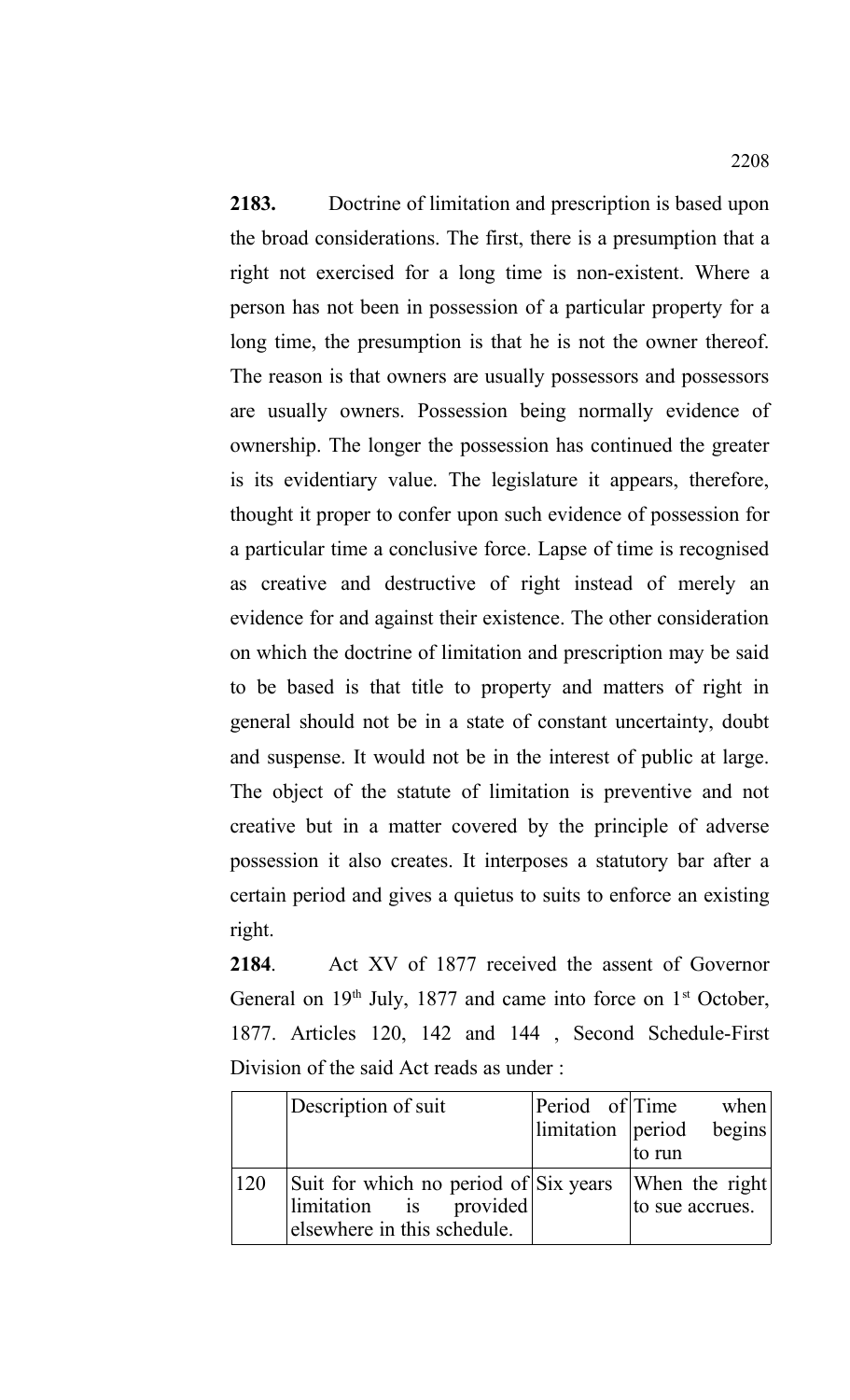| 142 | For possession of Twelve<br>immovable property, when years<br>the plaintiff, while in<br>possession of the property,<br>has been dispossessed or<br>has discontinued the<br>possession. | The date of the<br>dispossession<br>$\alpha$<br>discontinuance.                          |  |
|-----|-----------------------------------------------------------------------------------------------------------------------------------------------------------------------------------------|------------------------------------------------------------------------------------------|--|
| 144 | For possession of Twelve<br>immovable property or any years<br>interest therein not hereby<br>specially<br>otherwise<br>provided for.                                                   | When<br>the<br>possession of<br>the defendant<br>becomes<br>adverse to the<br>plaintiff. |  |

**2185**. Section 2 of Act XV of 1877 makes it very clear that the right to sue if already barred shall not revive by said enactment. It reads as follows:

*"2. All reference to the Indian Limitation Act, 1871, shall be read as if made to this Act; and nothing herein or in that Act contained shall be deemed to affect any title acquired, or to revive any right to sue barred, under that Act, or under any enactment, thereby repealed; and nothing herein contained shall be deemed to affect the Indian Contract Act, section 25."*

**2186**. Section 4 makes it obligatory for the Court to dismiss a suit if presented after the expiry of the period of limitation. Section 7 deals with the legal disability which is virtually *pari materia* with the earlier provision of 1871 Act though slightly worded differently and says:

*"7. If a person entitled to institute a suit or make an application be, at the time from which the period of limitation is to be reckoned. A minor, or insane, or an idiot, he may institute the suit or make the application within the same period, after the disability has ceased, as would otherwise have been allowed from the time prescribed*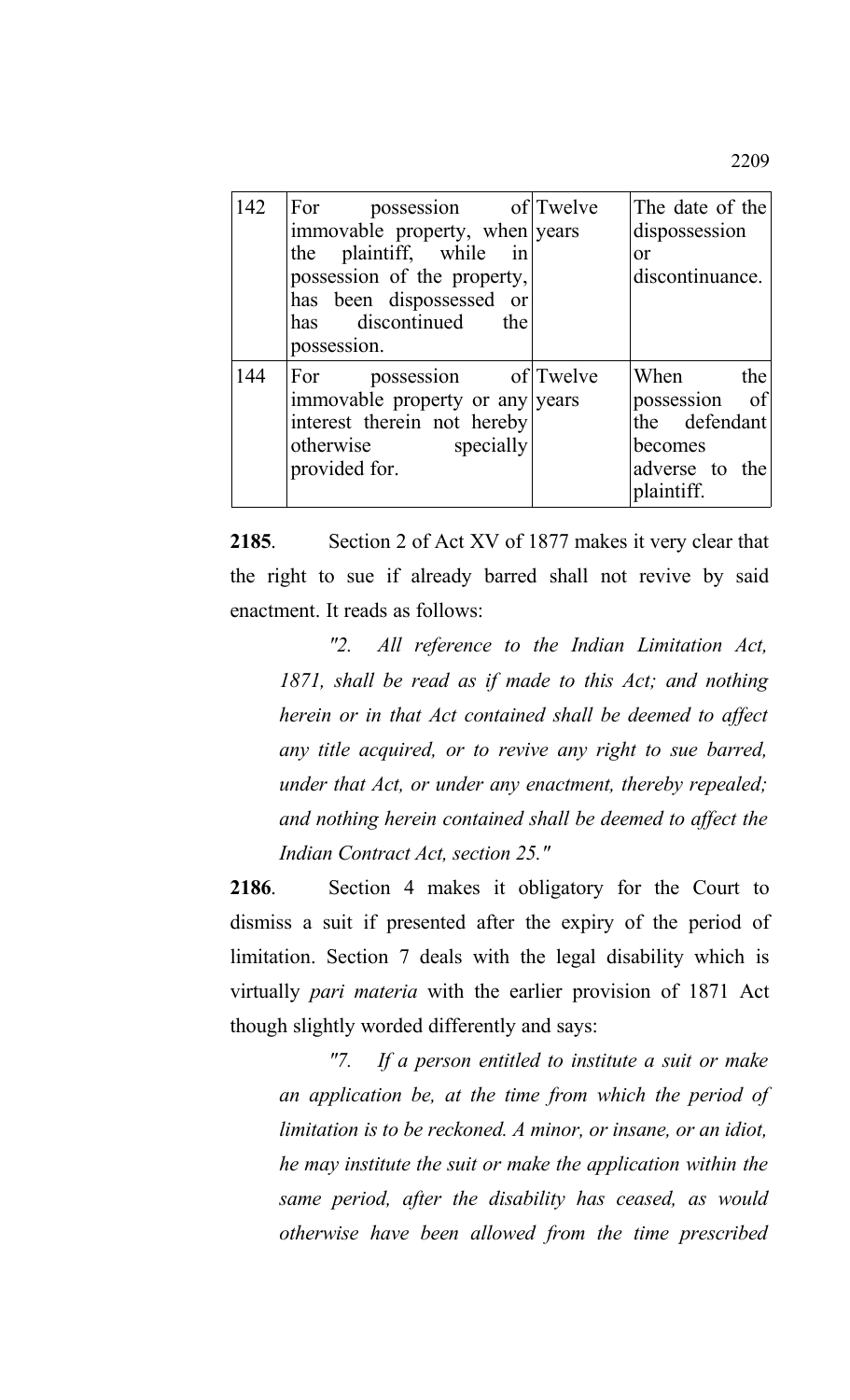*therefor in the third column of the second schedule hereto annexed.*

*When he is, at the time from which the period of limitation is to be reckoned, affected by two such disabilities, or when, before his disability has ceased, he is affected by another disability, he may institute the suit or make the application within the same period after both disabilities have ceased, as would otherwise have been allowed from the time so prescribed.*

*When his disability continues up to his death, his legal representative may institute the suit or make the application within the same period after the death as would otherwise have been allowed from the time so prescribed.*

*When such representative is at the date of the death affected by any such disability, the rules contained in the first two paragraphs of this section shall apply.* 

*Nothing in this section applies to suits to enforce rights of pre-emption, or shall be deemed to extend, for more than three years from the cessation of the disability or the death of the person affected thereby, the period within which any suit must be instituted or application made."*

**2187**. Section 9 talks of continuous running of time, Section 23 deals with the continuing breach of contract and Section 28 talks of extension of right to property and say:

*"9. When once time has begun to run, no subsequent disability or inability to sue stops it:*

*Provided that, where letters of administration to the estate of a creditor have been granted to his debtor, the running of the time prescribed for a suit to recover the debt*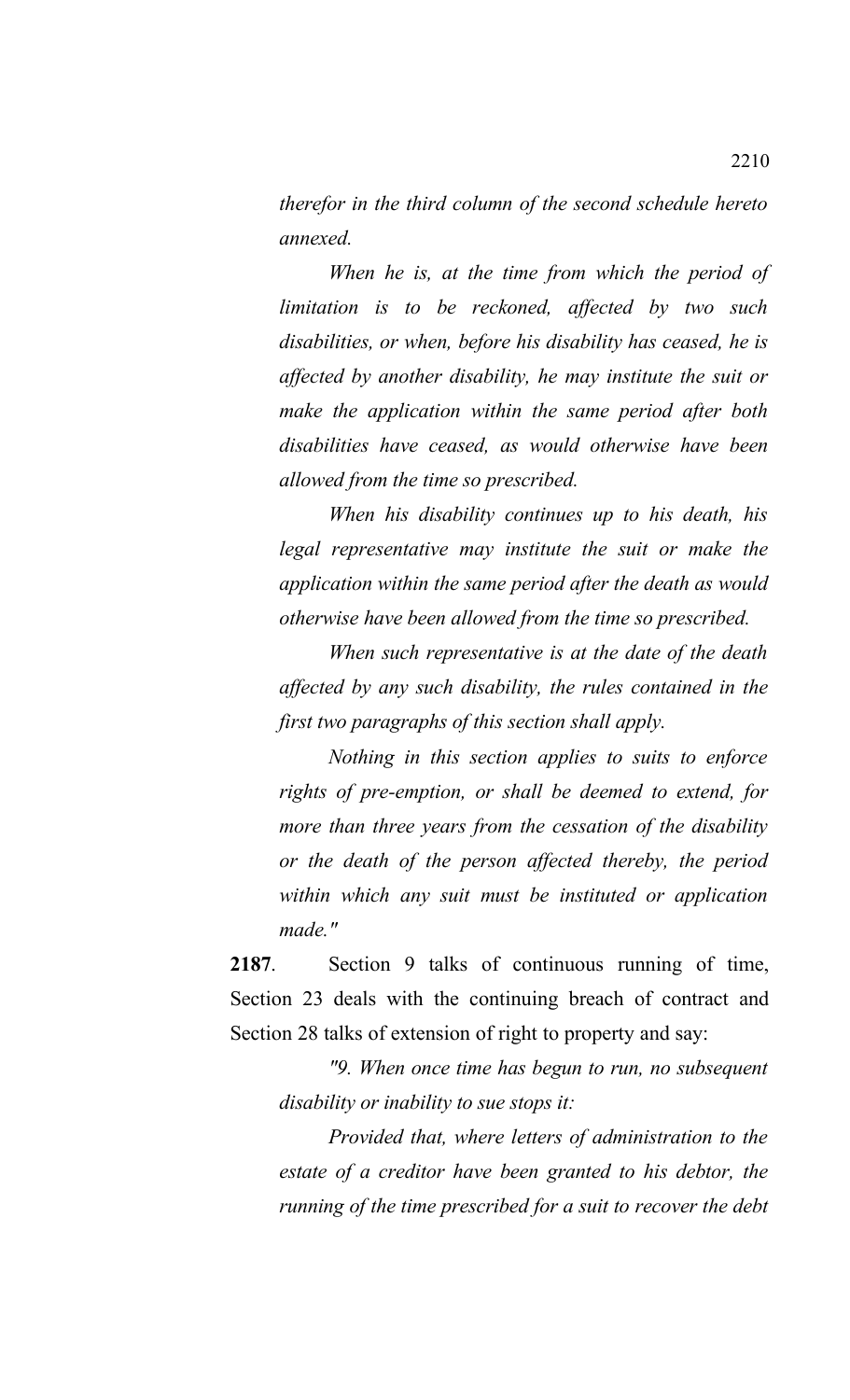*shall be suspended while the administration continues."*

*"23. In the case of a continuing breach of contract and in the case of a continuing wrong independent of contract, a fresh period of limitation begins to run at every moment of the time during which the breach or the wrong, as the case may be, continues."*

*"28. At the determination of the period hereby limited to any person for instituting a suit for possession of any property, his right to such property shall be extinguished."*

**2188.** There were several amendments in the above statute and ultimately it was repealed and replaced by Act 9 of 1908.

**2189**. L.A. 1908 came into force on 1<sup>st</sup> January, 1909. It continued with the provision imposing obligation upon the Court to dismiss a suit if, while it is instituted, is already barred by limitation vide Section 23.

**2190**. The arrangement of above Articles 120, 142 and 144 in L.A. 1908 remained the same, i.e., Articles 120, 142 and 144 and is verbatim:

|     | Description of suit                                                                                                                                                                       | Period of Time when<br>limitation   period begins to<br>run |
|-----|-------------------------------------------------------------------------------------------------------------------------------------------------------------------------------------------|-------------------------------------------------------------|
| 120 | Suit for which no period of Six years<br>limitation is provided<br>elsewhere in this schedule                                                                                             | When the right<br>to sue occurs.                            |
| 142 | For possession of Twelve<br>immovable property when years<br>plaintiff, while in<br>the<br>possession of the property,<br>has been dispossessed or<br>has discontinued the<br>possession. | The date of the<br>dispossession or<br>discontinuance.      |
| 144 | For possession of Twelve<br>immovable property or any years<br>interest therein not hereby<br>otherwise specially                                                                         | When<br>the<br>possession of<br>the defendant<br>becomes    |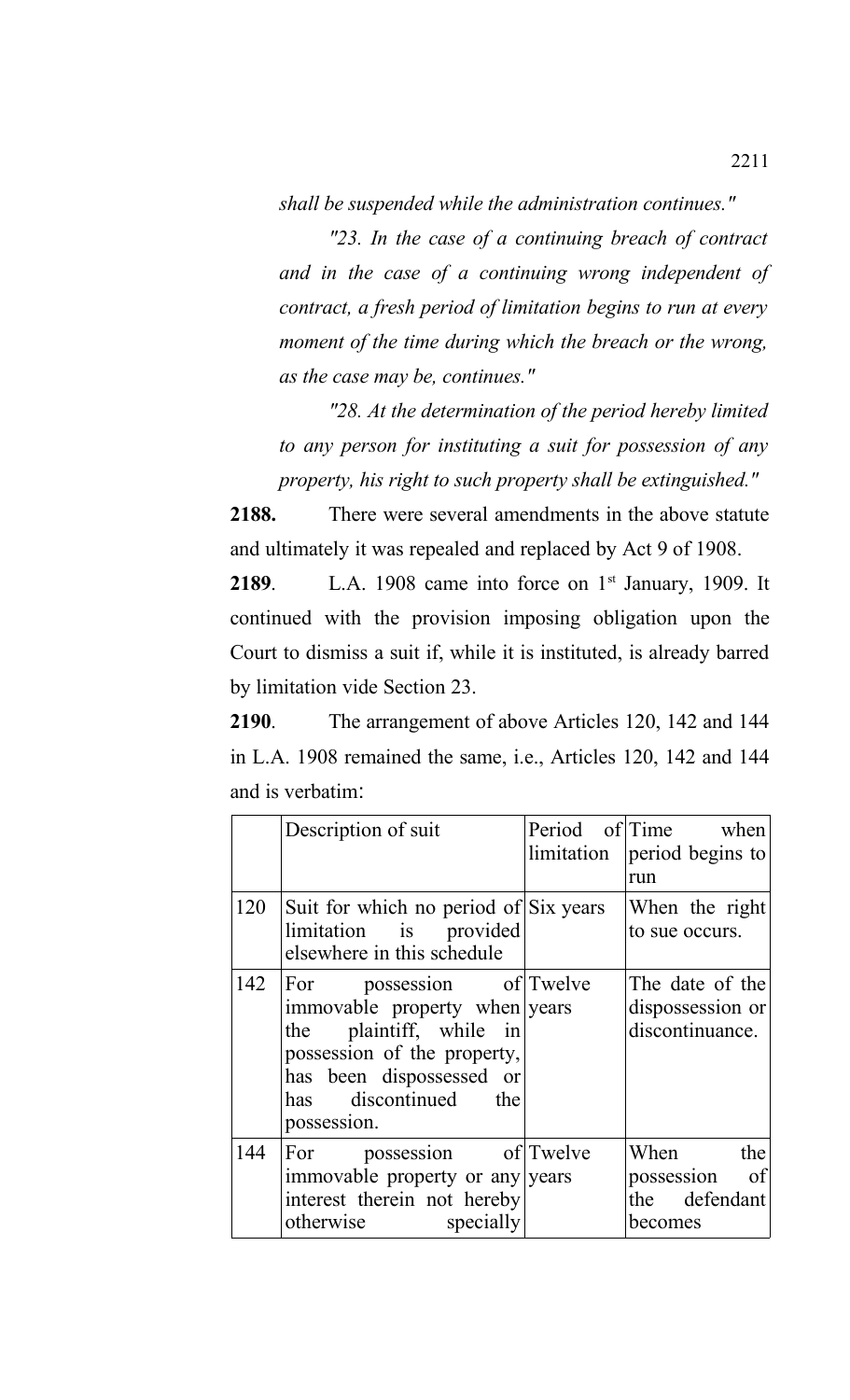| provided for. | adverse to the |  |
|---------------|----------------|--|
|               | plaintiff.     |  |

**2191**. The doctrine of limitation is founded on considerations of public policy and expediency. It does not give a right where there exist none, but to impose a bar after a certain period to the remedy for enforcing an existing right. The object is to compel litigants to be diligent for seeking remedies in Courts of law if there is any infringement of their right and to prevent and prohibit stale claims. It fixes a life span for remedy for redressal of the legal injury, if suffered, but not to continue such remedy for an immemorial length of time. Rules of limitation do not destroy the right of the parties and do not create substantive rights if none exist already. However, there is one exception i.e. Section 28 of L.A. 1908, which provides that at the determination of the period prescribed for instituting suit for possession of any property, his right to such property shall stand extinguished and the person in possession, after expiry of the such period, will stand conferred title. The law of limitation is enshrined in the maxim *"interest reipublicae ut sit finis litium"* (it is for the general welfare that a period be part to litigation).

**2191A**. This statute is based upon two broad principles. First, there is a presumption that a right not exercised for a long time is non existent. Where a person has not been in possession of a particular property for a long time, the presumption is that he is not the owner thereof. The owners are usually possessors and possessors are usually owners. Possession thus being normally evidence of ownership. Longer the possession has continued the greater is its evidentiary value. The law therefore has deemed it expedient to confer upon such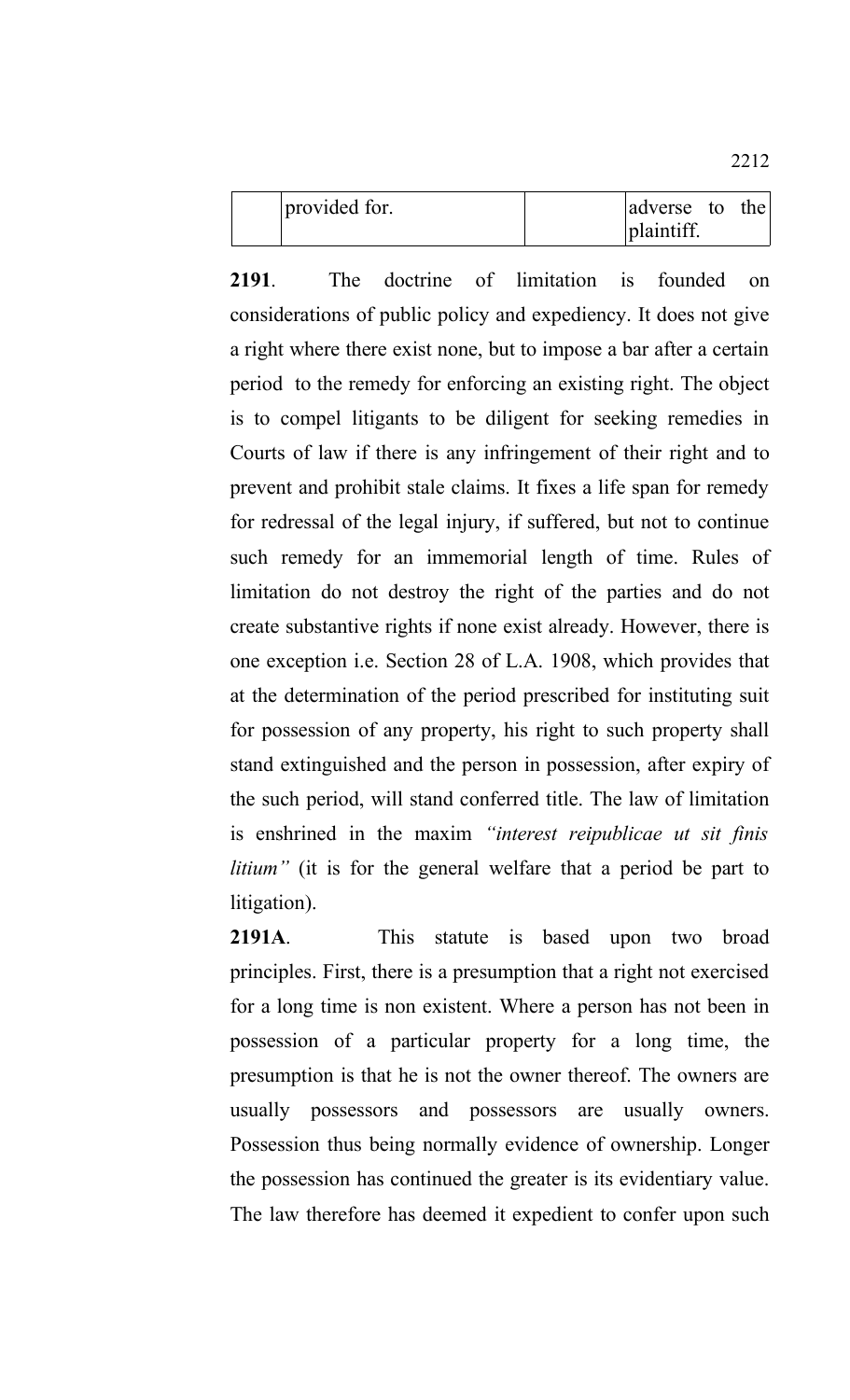evidence of possession for a particular time, a conclusive force.

**2192**. In **Motichand Vs. Munshi, AIR 1970 SC 898,** the Court noticed the maxim *vigilantibus non dormientibus jura subventiunt* (the law assists the vigilant not those who sleep over their rights). Though there is a general principle *ubi jus ibi remedium* i.e. where there is a legal right there is also a remedy, but there are certain exceptions to this general rule.

**2193**. Mere expiry of limitation could have extinguished remedy but the principle embodied in Section 28 extinguishes the right also and thereby makes the said general principle inapplicable. Once the right of getting possession extinguished it cannot be revived by entering into possession again **[See Salamat Raj Vs. Nur Mohamed Khan (1934) ILR 9 Lucknow 475; Ram Murti Vs. Puran Singh AIR 1963 Punjab 393; Nanhekhan Vs. Sanpat AIR 1954 Hyd 45 (FB)** and **Bailochan Karan Vs. Bansat Kumari Naik 1999 (2) SCC 310].**

**2194**. In this matter the plaintiffs (Suit-4) have attempted to bring their case within the precinct of Article 142 and in the alternative Article 144 while the defendants intend to bulldoze the plaintiffs by stressing upon to apply Article 120. An attempt to out class the bar of limitation has also been made by pleading that the wrong is *de-die indium*, hence being a continuing wrong, no obstruction of limitation is there.

**2195**. Article 120 is completely a residuary provision and where limitation cannot be found in any other provision, only then it would be attracted. We can say safely that Article 120 L.A. 1908 would be attracted only when Articles 142 and 144 are inapplicable. We, therefore, at this stage defer to consider scope and extent of Article 120 so as to be discussed a bit later.

**2196**. Between the Articles 142 and 144 the later one is a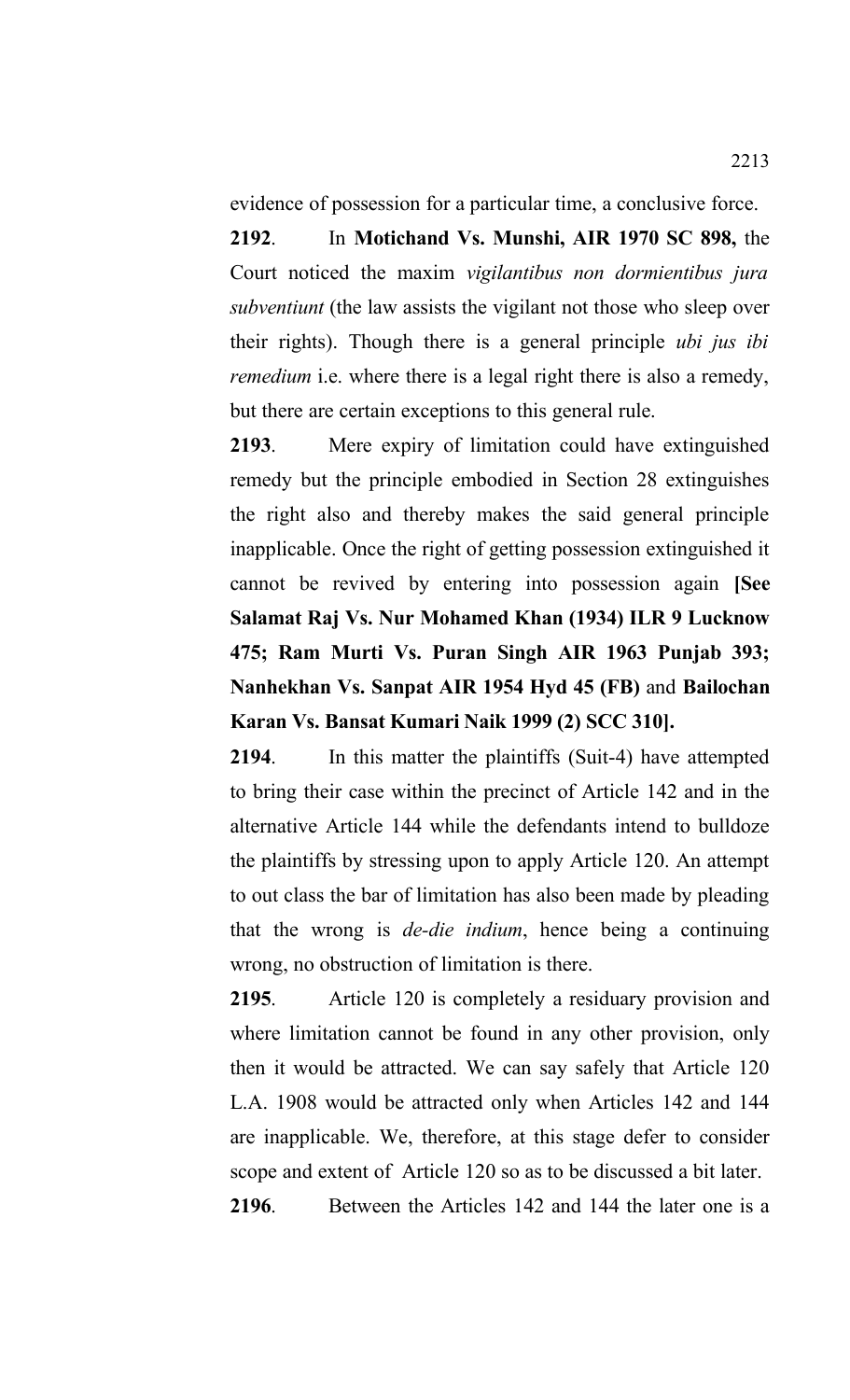kind of residuary provision while Article 142 applies in a specific type of case **[See Sidram Lachmaya Vs. Mallaya Lingaya AIR (36) 1949 Bom. 137 (Para 9); Ranchordas Vandravandas Vs. Parvatibai 29 I.A. 71 (P.C.)]**.

**2197**. A Full Bench of this Court in **Bindyachal Chand Vs. Ram Gharib, AIR 1934 Alld. 993 (FB)** held where Article 142 is applicable, Article 144 cannot be applied. First it has to be seen whether Article 142 applies in the case or not and when it clearly becomes inapplicable only then resort can be taken to Article 144.

**2198**. Article 142 applies where the plaintiff while in possession has been dispossessed or has discontinued his possession. Where a person has been dispossessed or discontinued of his possession of the property, he can bring an action seeking restoration of possession of the immoveable property within 12 years. It pre-supposes the possession of such person over the immoveable property before he is dispossessed or discontinued. Article 144, however, applies where any other provision specifically providing for restoration of immoveable property or interest therein is not available and there also though the period of limitation is 12 years but the limitation runs from the date when the possession of the defendants becomes adverse to the plaintiff and commonly it is said that this provision is in respect to the cases where the defendant's possession is said to be adverse. Though the distinction is quite evident but in the complex nature of the society and the disputes which arise, at times the courts find difficulty in maintaining distinction between the two and there appears to be some conflicting views also as to the scope of Article 142 L.A. 1908 and its applicability. What has been ultimately realised is that the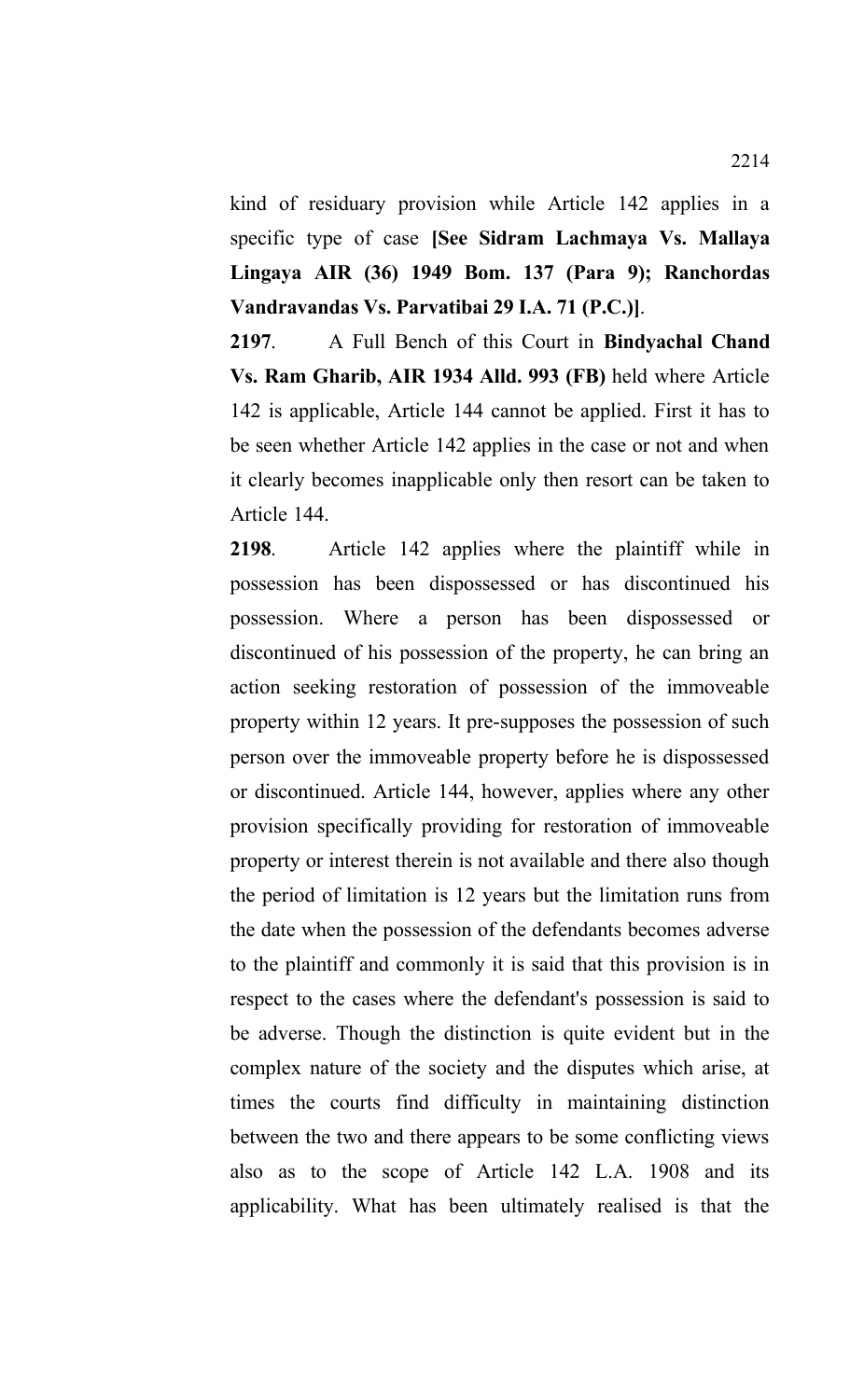question would basically that of pleading.

**2199**. In reference to Articles 143 of Act 9 of 1871 the Privy Council in **Bibi Sahodra Vs. Rai Jang Bahadur, (1881) 8 Cl. 224:8 I.A. 210** said:

*"refers to a suit for possession of immovable property, where the plaintiff, while in possession of the property, has been dispossessed or has discontinued the possession, and it allows twelve years from the date of the dispossession or discontinuance. But in order to bring the case under that head of the schedule, he must show that there has been a dispossession or discontinuance."*

**2200**. The view, therefore, was that Article 143 of Act 9 of 1871 which is corresponding to Article 142 of Act 15 of 1877 and L.A. 1908 would not be attracted where pleadings distinctly show that there was no dispossession or discontinuance of possession of the plaintiff.

**2201**. In **Karan Singh Vs. Bakar Ali Khan, (1882) 5 All 1** the question of application of Article 145 of Act 9 of 1871 (this corresponds to Article 144 of the statute with which we are concerned) arose. Sir Peacock observed that a suit can be brought within 12 years from the time when the possession of the defendant or of some persons through whom he claims, became adverse to the plaintiff.

**2202**. In both the type of cases what we find is that possession by itself is of much relevance and importance. The courts took the view that by reason of his possession a person may have an interest which can be sold or devised. One has to prove first his possession before making complaint of dispossession or discontinuance of possession. He need not prove the title or the capacity in which he had the possession for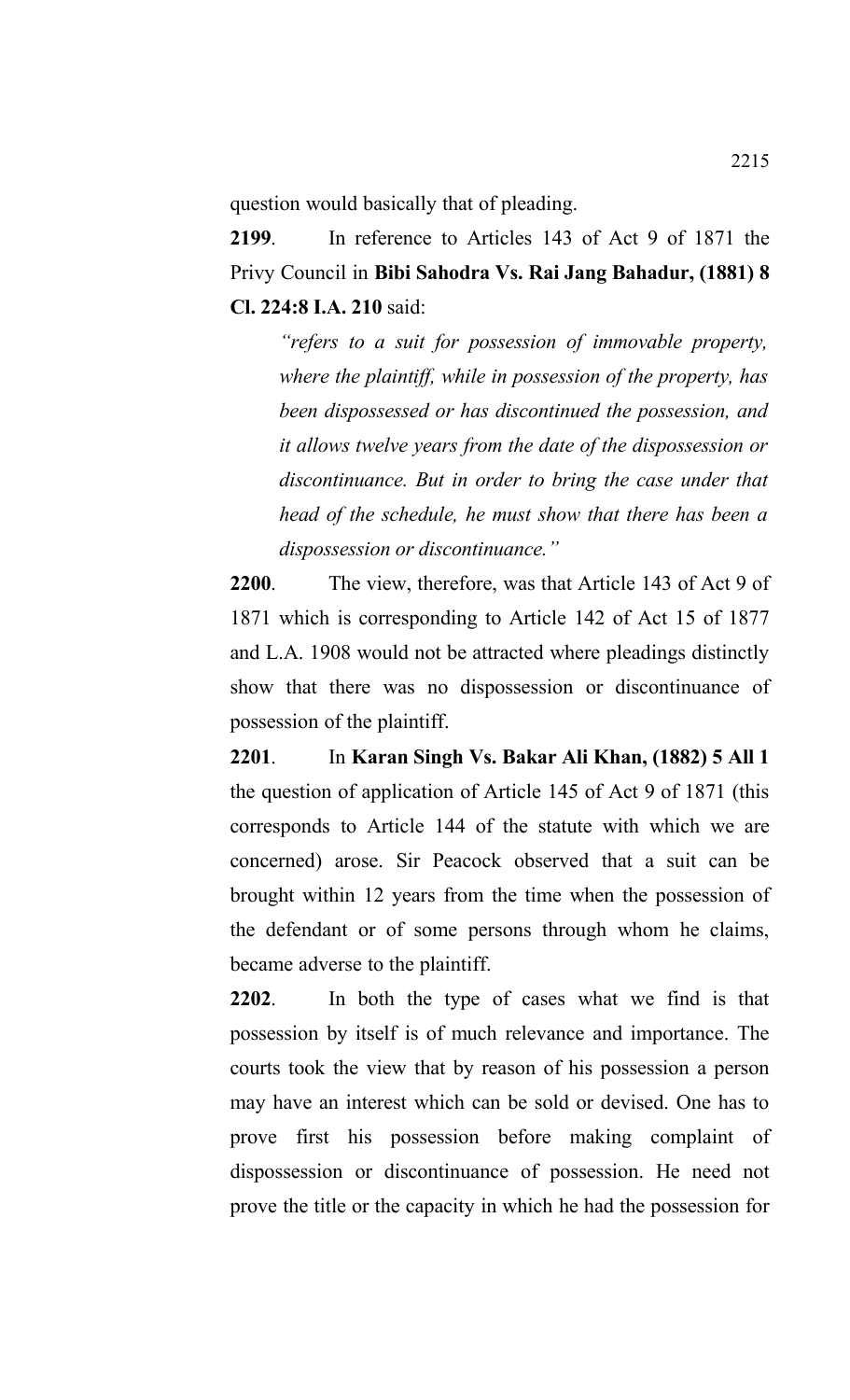the purpose of Article 142. However, after title is proved, the presumption of possession goes with it unless proved otherwise.

**2203**. Privy Council in **Sundar Vs. Parbati, (1889) 12 All 51** agreed with the view of this court that possession is a good title against all the world except the person who can show a better title. By reason of his possession such person has an interest which can be sold or devised.

**2204**. In **Mohima Chundar Mazoomdar (supra)** considering Article 142 of Act 15 of 1877, the Judicial Commissioner held that onus lies upon the plaintiffs to prove their possession prior to the time when they were dispossessed, and at sometime within twelve years before the commencement of the suit so as to save suit from limitation prescribed under Article 142.

**2205**. Articles 142 and 144 of Act XV of 1877 came up for consideration before the Judicial Commissioner in **Nawab Muhammad Amanulla Khan (supra).** It held that Article 142 applies where the plaintiff while in possession of the immovable property earlier had been dispossessed or has discontinued the possession and in such a case to bring a suit for possession, limitation would be 12 years. However, Article 144 applies only as to adverse possession where there is no other Article which specifically provides for the same. In the aforesaid case there was a refusal on the part of the plaintiffs and their ancestors to make the engagement for payment of revenue. The Government made engagement with the villagers (defendants). It was held that this amounted to dispossession or discontinuance of possession of the plaintiff within the meaning of Article 142 of Act 15 of 1877 and this case would not be governed by residuary Article 144 as to adverse possession.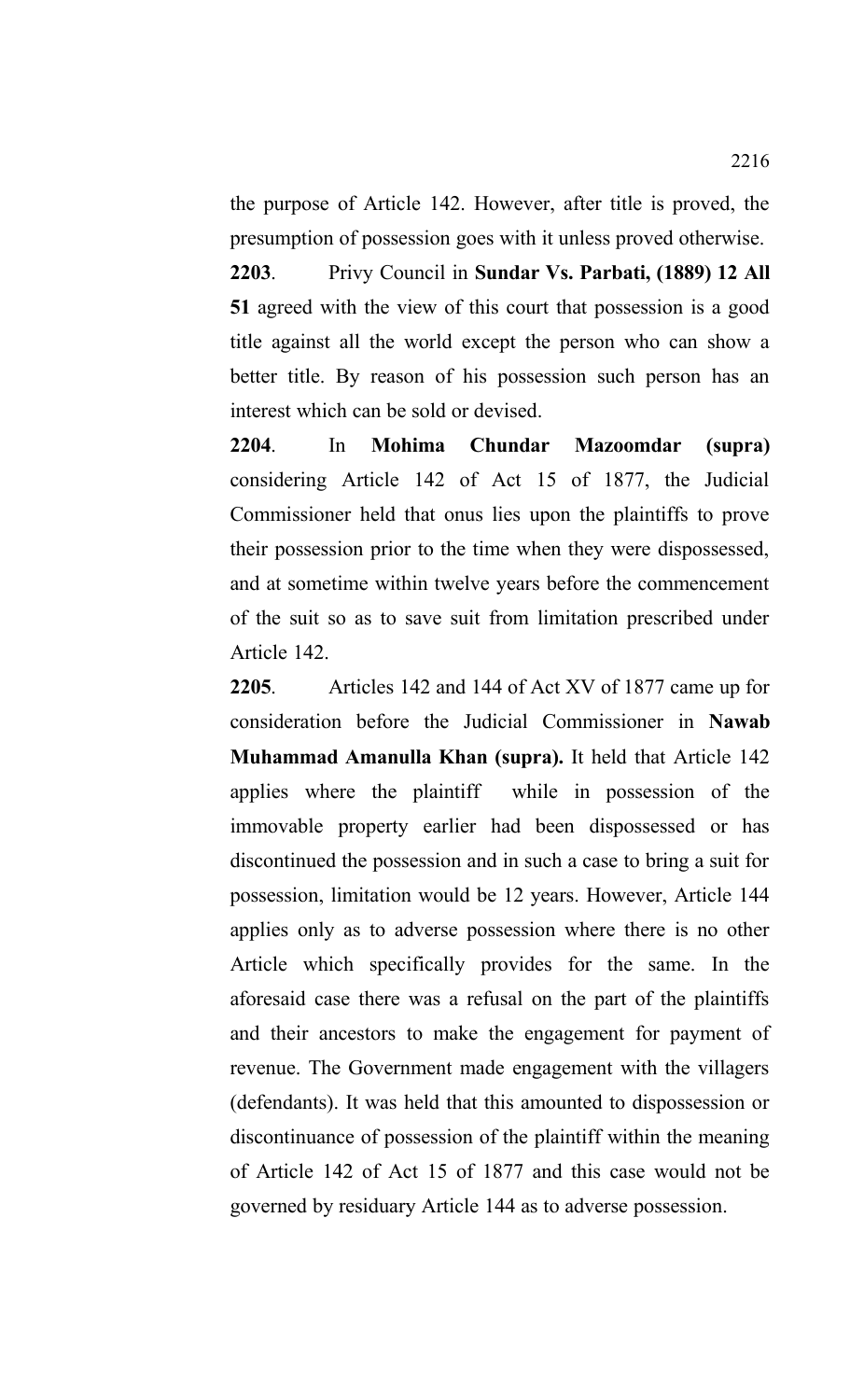**2206**. Explaining inter relationship of the two Articles Punjab Chief Court in **Bazkhan Vs. Sultan Malik, 43 P.R. 1901** held that suit for possession of immoveable property upon discontinuance of possession or dispossession is barred after 12 years under Article 142 of the Limitation Act although no adverse possession is proved. Articles 144 and 142 cannot both apply. Article 144 in terms is applicable only when no other Article is found applicable.

**2207**. Privy Council in **Dharani Kanta Lahiri Vs. Gabar Ali Khan, (1913) 18 I.C. 17** said:

*"it lay upon the plaintiffs to prove not only a title as against the defendants to the possession, but to prove that the plaintiffs had been dispossessed or had discontinued to be in possession of the lands within the 12 years immediately preceding the commencement of the suit."*

**2208**. In the above case a suit was filed for ejectment of persons who were admittedly in possession of land from which they were sought to be evicted.

**2209**. In **Secretary of State Vs. Chelikani Rama Rao, (1916) 39 Mad. 617** Lord Shaw on page 631 of the report observed:

*"nothing is better settled than that the onus of establishing title to property by reason of possession for a certain requisite period lies upon the person asserting such possession. It is too late in the day to suggest the contrary of this proposition. If it were not correct it would be open to the possessor for a year or a day to say, 'I am here; be your title to the property ever so good, you cannot turn me out until you have demonstrated that the possession of myself and my predecessors was not long enough to fulfil*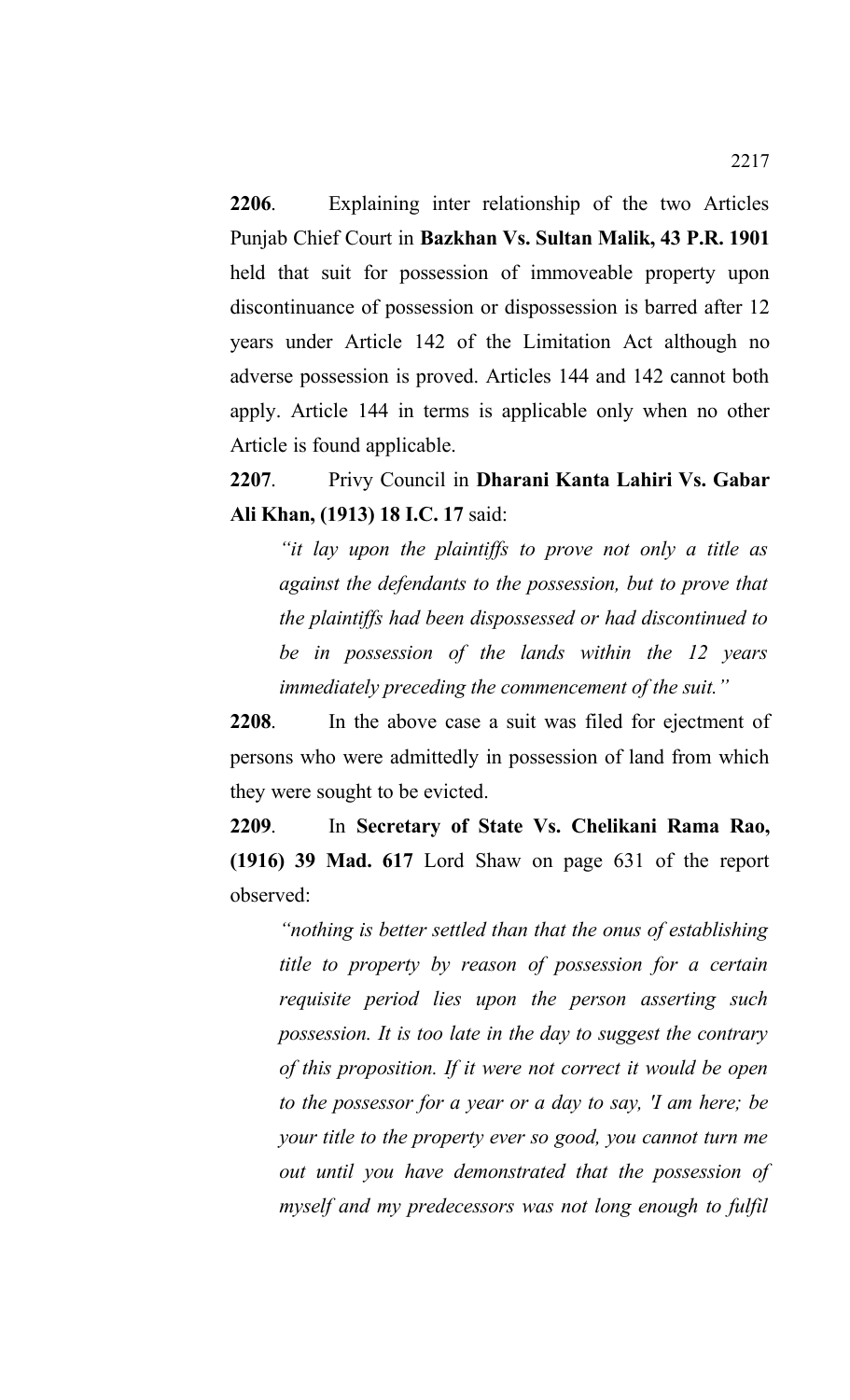*all the legal conditions.' …......It would be contrary to all legal principles to permit the squatter to put the owner of the fundamental right to a negative proof upon the point of possession." (emphasis added)*

**2210**. In **Kanhaiya Lal Vs. Girwar, 1929 ALJ 1106** this Court said:

*"this article applies to suit in which the plaintiff claims possession of the property on the ground that while in possession he was dispossessed or his possession was discontinued by the defendant. In other words that article is restricted to cases in which the relief for possession sought by the plaintiff is based on what may be styled as possessory title."*

*"possession is in itself title and good against every body except the true owner. In short, there may be cases in which a person, though not the true owner, has been in peaceful possession of property and his possession is disturbed. In such cases the person dispossessed has a right to be restored back to possession on proving the fact of his possession and his dispossession or discontinuance of his possession by the defendant within a period of 12 years prior to the institution of the suit. To such cases Art. 142 applies."*

**2211**. It thus appears that the Court followed the principles that the correct article to apply in cases based upon the allegation of title and possession is Article 144 because if plaintiff's title is proved he is entitled to succeed unless the defendants prove that the title has been lost on account of adverse possession on the part of defendants. But the plaintiff though not able to substantiate his title, is in a position to prove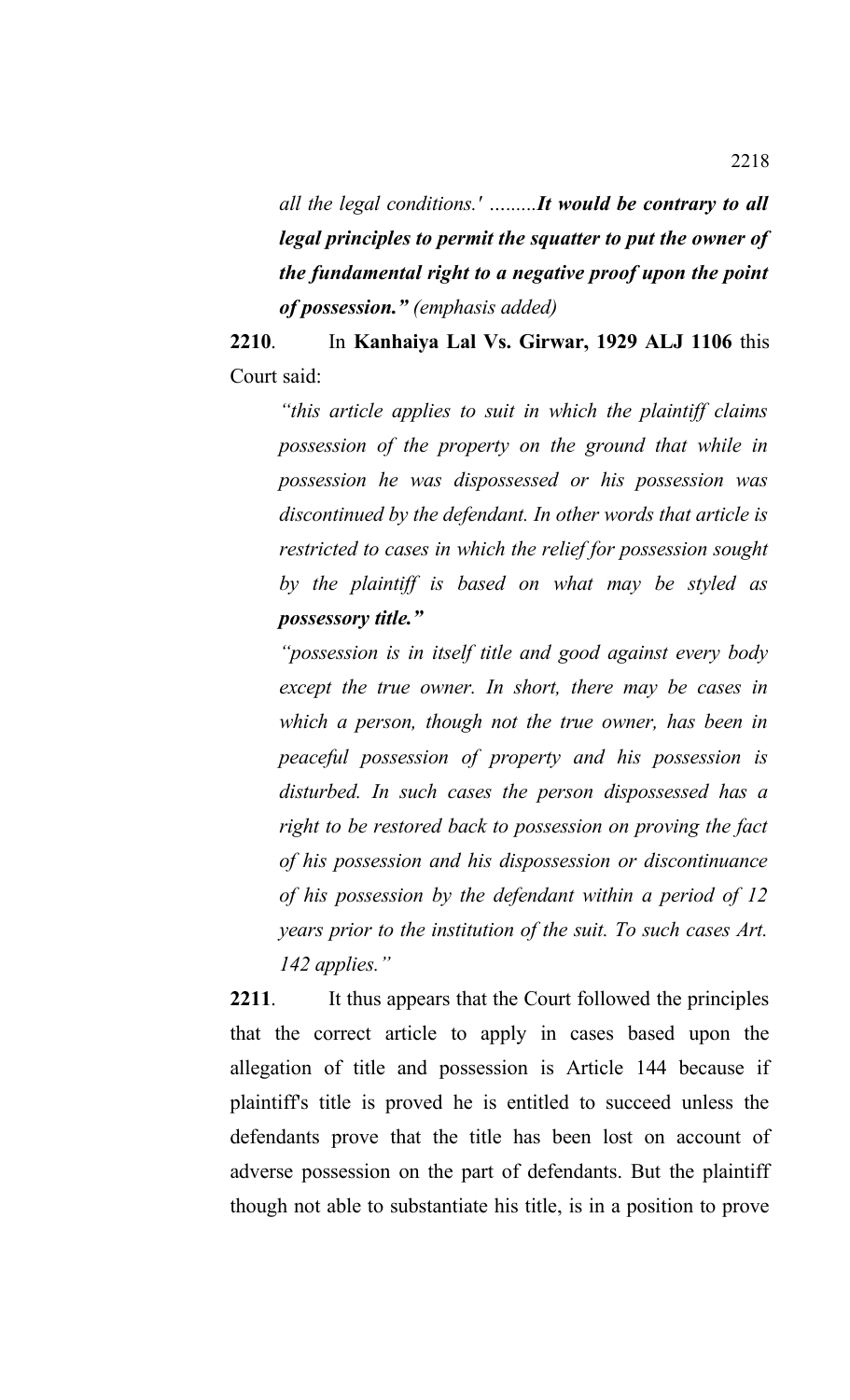his possession and dispossession by defendants within 12 years, if that be the case, Article 142 will apply and the burden will lie on the plaintiff. This was in fact misunderstood in the sense that a suit of owner who also had actual possession, if dispossessed or discontinued possession was not treated to be covered by Article 142. This is evident in **Kallan Vs. Mohammad Nabikhan, 1933 ALJ 105**. Fortunately this mistake was soon realised and the view otherwise was overruled by a Full Bench in **Bindyachal Chand Vs. Ram Gharib (supra)** where it was held that Article 142 is not restricted to suits based on possessory title only as distinguished from suits in which plaintiff proved his proprietary title as well. This view of the Full Bench was followed by a Full Bench of Lahore High Court in **Behari Lal Vs. Narain Das, 1935 Lah. 475.** 

**2212**. In **Shyam Sunder Prasad (supra)** in reference to Article 142 and 144 of L.A. 1908 the Apex Court said:

*"Under the old Limitation Act, all suits for possession whether based on title or on the ground of previous possessions were governed by Article 142 wherein the plaintiff while in possession was dispossessed or discontinued in possession. Where the case was not one of dispossession of the plaintiff or discontinuance of possession by him, Article 142 did not apply. Suits based on title alone and not on possession or discontinuance of possession were governed by Article 144 unless they were specifically provided for by some other articles. Therefore, for application of Article 142, the suit is not only on the basis of title but also for possession."*

**2213**. Thus, the judicial consensus now binding on this Court is to the effect that Article 142 is one of the specific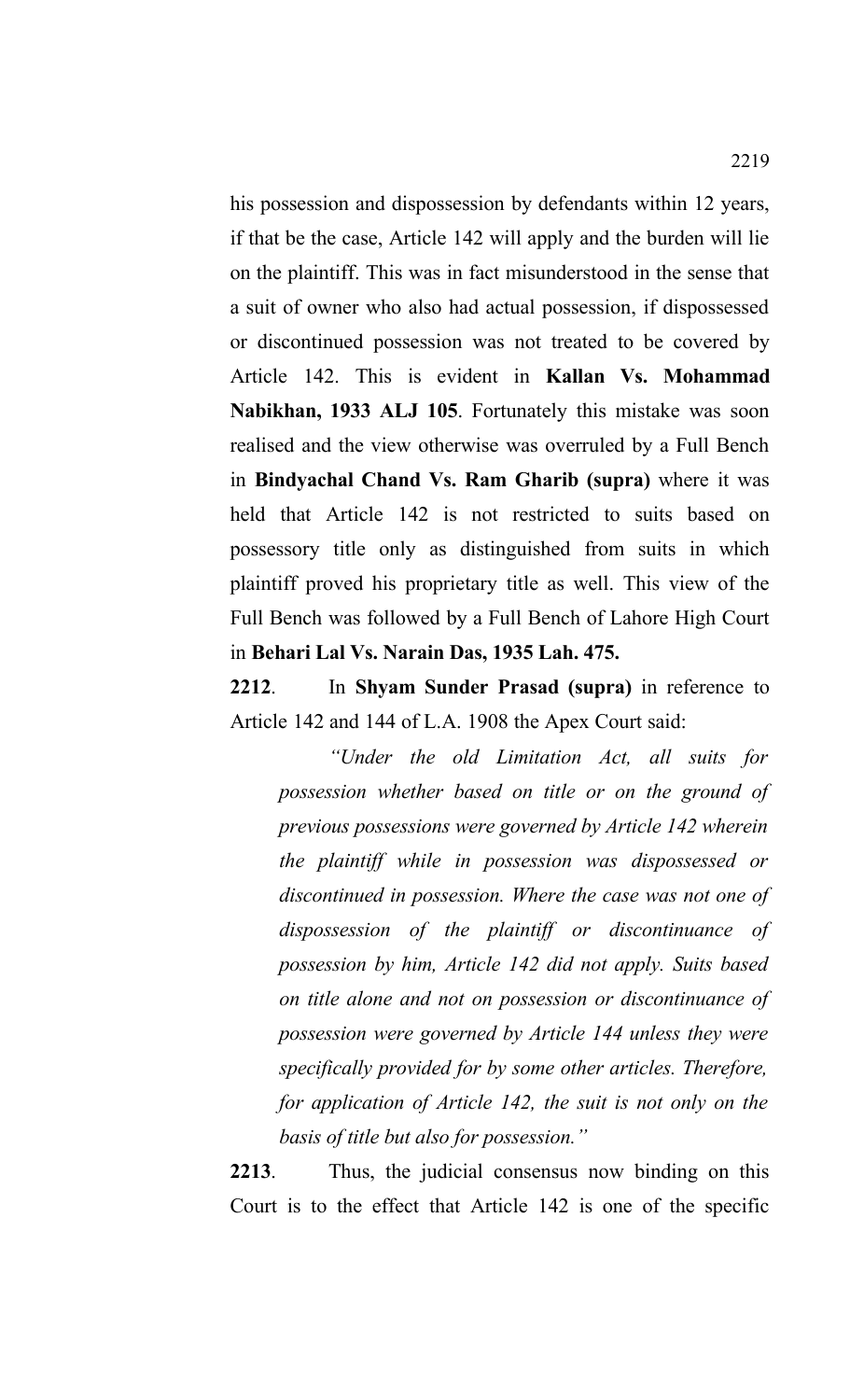provisions governing suits for possession of immoveable property and contemplates a suit for possession when the plaintiff, while in possession has been dispossessed or has discontinued possession [See also **Abbas Dhali Masabdi Karikar, (1914) 24 I.C. 216 (Cal.)**].

**2214**. Article 144 in the matter of an occasion for possession of immoveable property or an interest therein is a residuary Article hence the allegations made in the plaint if brings the suit within Article 142, there is no justification or occasion to take the matter out of that Article and then to apply Article 144. It is only when Article 142 is not applicable and no other article applies, based on the pleadings, then if attracted, Article 144 may be applied. Article 142 is neither subordinate nor subject to Article 144 but will have application on its own and independent. Article 144 thus is a kind of residuary article and will have application when no other article has application to the matter. In **Bindyachal Chand (supra)** Justice Mukharjee observed that if on the allegations made in the plaint suit falls within Article 142 there is no justification to take it out of Article 142 and attempt to bring Article 144 into picture.

**2215**. We may notice at this stage that the view taken by the Courts that Article 142 would apply to a suit by the owner of the property as well as a person suing on the basis of possessery titles and thereby seems to favour even a trespasser, as observed in **Bindyachal Chand (supra)** and some other Courts that its applicability to a suit is based on possessary title constitute one of the relevant aspect resulted in possibility of helping miscreants. This view, besides other, caused in a specific and clear provision in the new statute i.e. L.A. 1963 where words "or has discontinued the possession" were omitted in column 3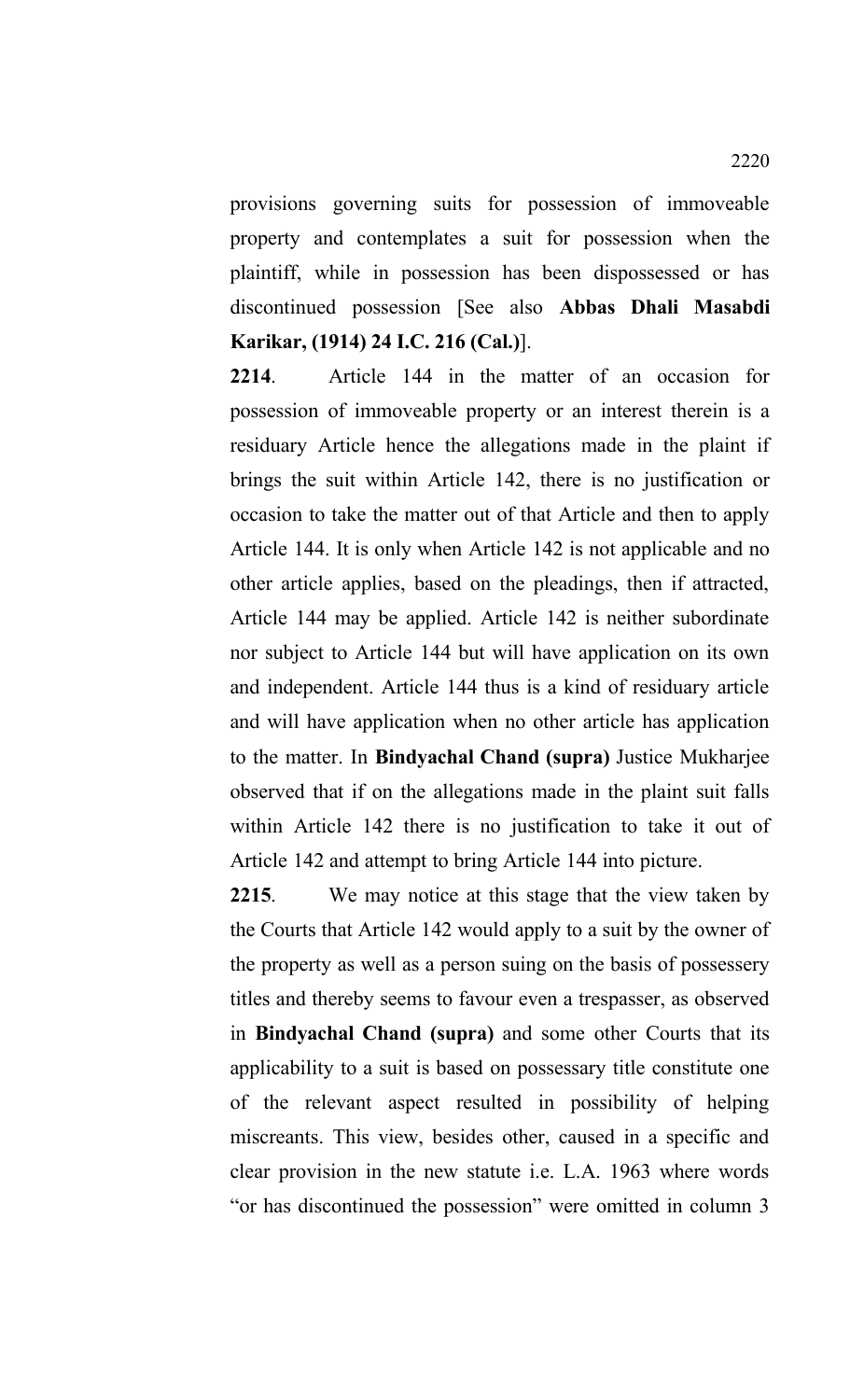and the words "based on previous possession and not on title" were inserted in column 1 in Article 64 thereof.

**2216**. In **C. Natarajan Vs. Ashim Bai (supra)**, the Apex Court noticed the distinction between Article 142 and 144 of LA 1908 and Article 64 and 65 of LA 1963 in para 15 of the judgment as under:

*"15. The law of limitation relating to the suit for possession has undergone a drastic change. In terms of Articles 142 and 144 of the Limitation Act, 1908, it was obligatory on the part of the plaintiff to aver and plead that he not only has title over the property but also has been in possession of the same for a period of more than 12 years. However, if the plaintiff has filed the suit claiming title over the suit property in terms of Articles 64 and 65 of the Limitation Act, 1963, burden would be on the defendant to prove that he has acquired title by adverse possession."*

## **What is Dispossession**

**2217**. Article 142 contemplates earlier possession before dispossession or discontinuance thereof. This bring us to understand the term 'Possession'. It has a variety of meanings. It is a juristic concept distinct from title and can be independent of it. It is both physical and legal concept. The concept of possession implies "corpus possession" coupled with "animus possidendi". Actual user without animus possidendi is not a possession in law. In fact, possession is a polymorphous term having different meanings in different context. It has different shades of meaning and very elastic in its connotation. We intend to discuss with the term "possession" in much detail while dealing with the issues "pertaining to possession/adverse possession" and hence do not intend to elaborate hereat. For the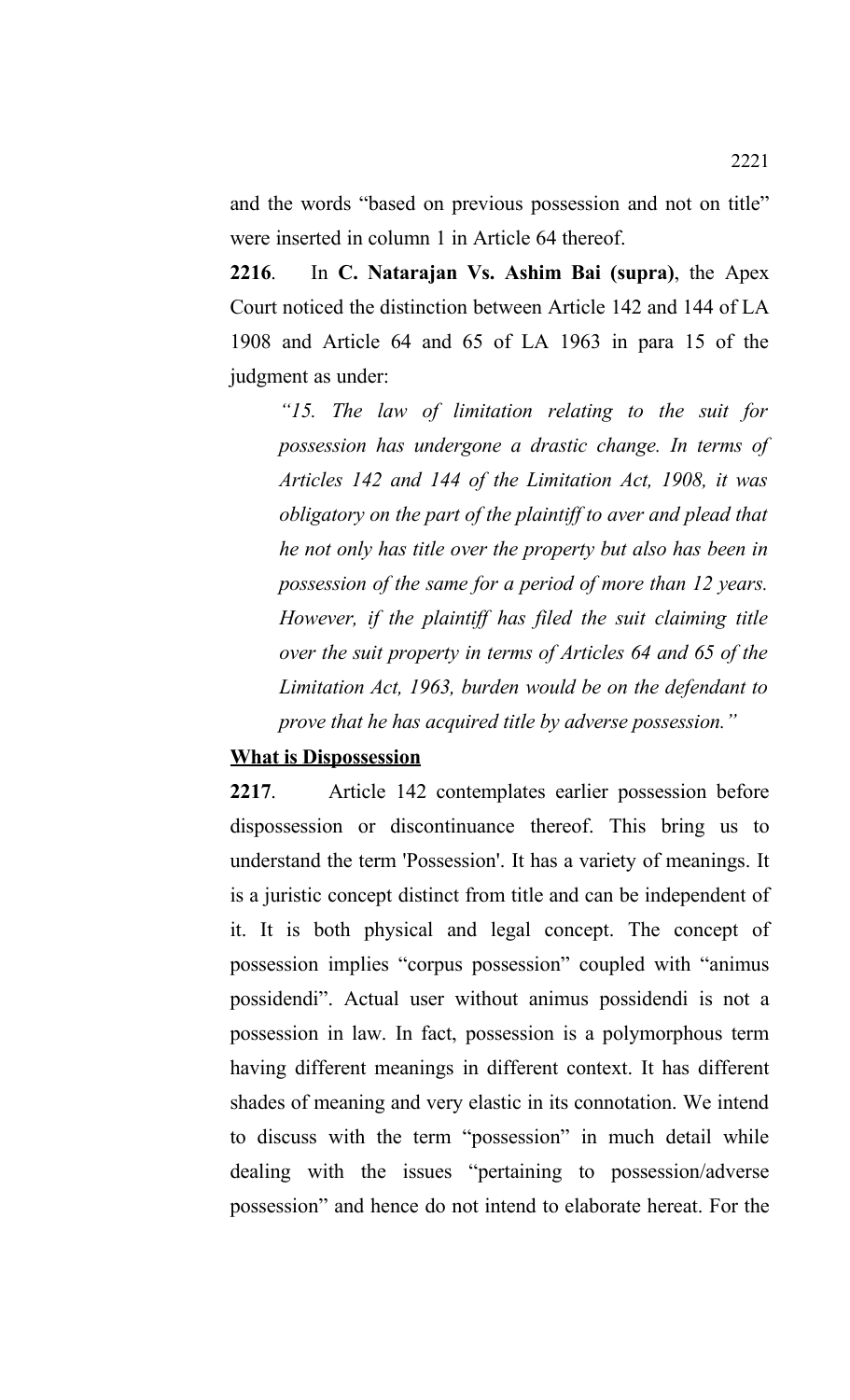purpose of the plea of limitation, we shall confine ourselves to the pleadings and the evidences available to find out its consequence on the case whether the suit in question is saved from limitation or not.

**2218**. The pivotal point to attract Article 142 and to run limitation is the date of "dispossession" or "discontinuation of possession". The period of limitation thus would commence, in a case governed by Article 142, from the date the plaintiff is "dispossessed" or "discontinued". The two terms *ex facie* do not and cannot have the same meaning.

**2219**. The dictionary meaning of the term "dispossession" is:

(A) In "Mitra's Legal & Commercial Dictionary" 5th Edition (1990) by A.N. Saha, published by Eastern Law House Prv. Ltd., at pages 232-233:

*"Dispossession. The term 'dispossession' applies when a person comes in and drives out others from possession. It imports ouster; a driving out of possession against the will of the person in actual possession. This driving out cannot be said to have occurred when according to the case of the plaintiff the transfer of possession was voluntary, that is to say, not against the will of the person in possession but in accordance with his wishes and active consent. The term 'discontinuance' implies a voluntary act and abandonment of possession followed by the actual possession of another. Qadir Bux v. Ramchand AIR 1970 All 289.* 

*Unless the possession of a person prior to his alleged dispossession is proved, he cannot be said to have been dispossessed. Rudra Pratap v Jagdish AIR 1956 Pat 116."*

(B) In "**Black's Law Dictionary"** Seventh Edition (1999),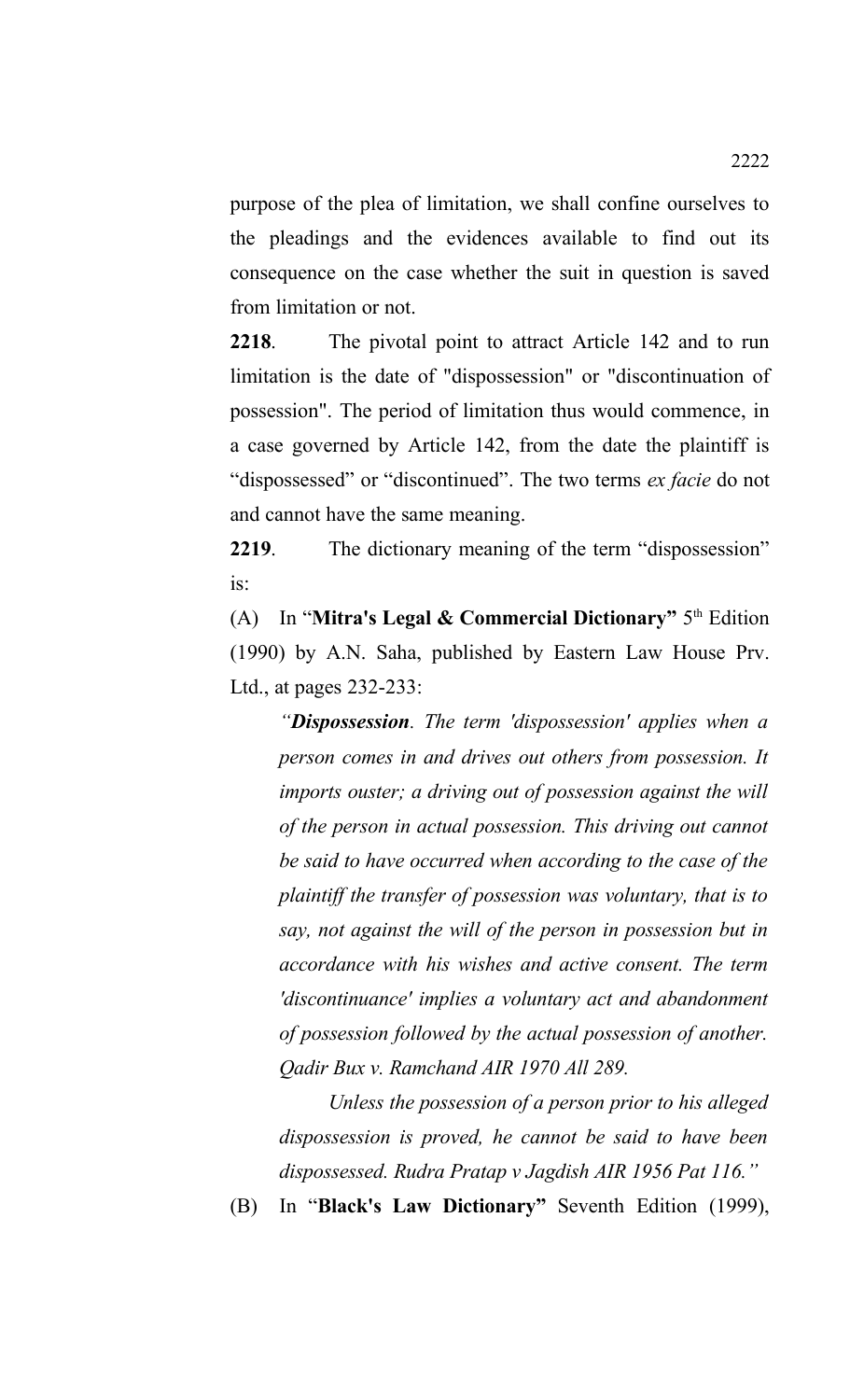published by West, St. Paul, Minn., 1999, at page 485:

*"dispossession Deprivation of, or eviction from, possession of property; ouster."*

(C) In "**The Judicial Dictionary of Words and Phrases Judicially Interpreted, to which has been added Statutory Definitions"** by F. Stroud Second Edition Vol. 1 (1903), at page 485:

*"DISPOSSESSION.-"Dispossession, or Discontinuance of Possession," s.3, Real Property Limitation Act, 1833, means the ABANDONMENT of possession by one entitled to it (Rimington v. Cannon, 22 L.J. C.P. 153; 12 C. B. 18), followed by actual possession by another (Smith v. Lloyd, 23 L.J. Ex. 194; 9 Ex. 562: McDonnell v. MeKinty, 10 Ir.L.R. 514); ignorance on the part of the rightful owner that such adverse possession has been taken making no difference (Rains v. Buxton, 49 L.J. Ch. 473; 14 Ch. D. 537; 28 W. R. 954).*

*Acts of user which do not interfere, and are consistent, with the purpose to which the owner intends to devote the land, do not amount to Discontinuance of Possession by him (Leigh v. Jack, 5 Ex. D.264; 49 L. J. Ex. 220); Dispossession "involves an animus possidendi with the intention of excluding the owner as well as other people" (per Lindley, M.R., Littledale vs. Liverpool College, 69 L.J. Ch. 89, cited DISCONTINUANCE).* 

*SMALL ACTS by the rightful owner will disprove "Dispossession or Discontinuance,"- e.g. small repairs (Leigh v. Jack, sup), or, as regards a boundary wall, an inscription claiming it (Phillipson vs. Gibbon, 40 L.J. Ch. 406; 6 Ch. 428).*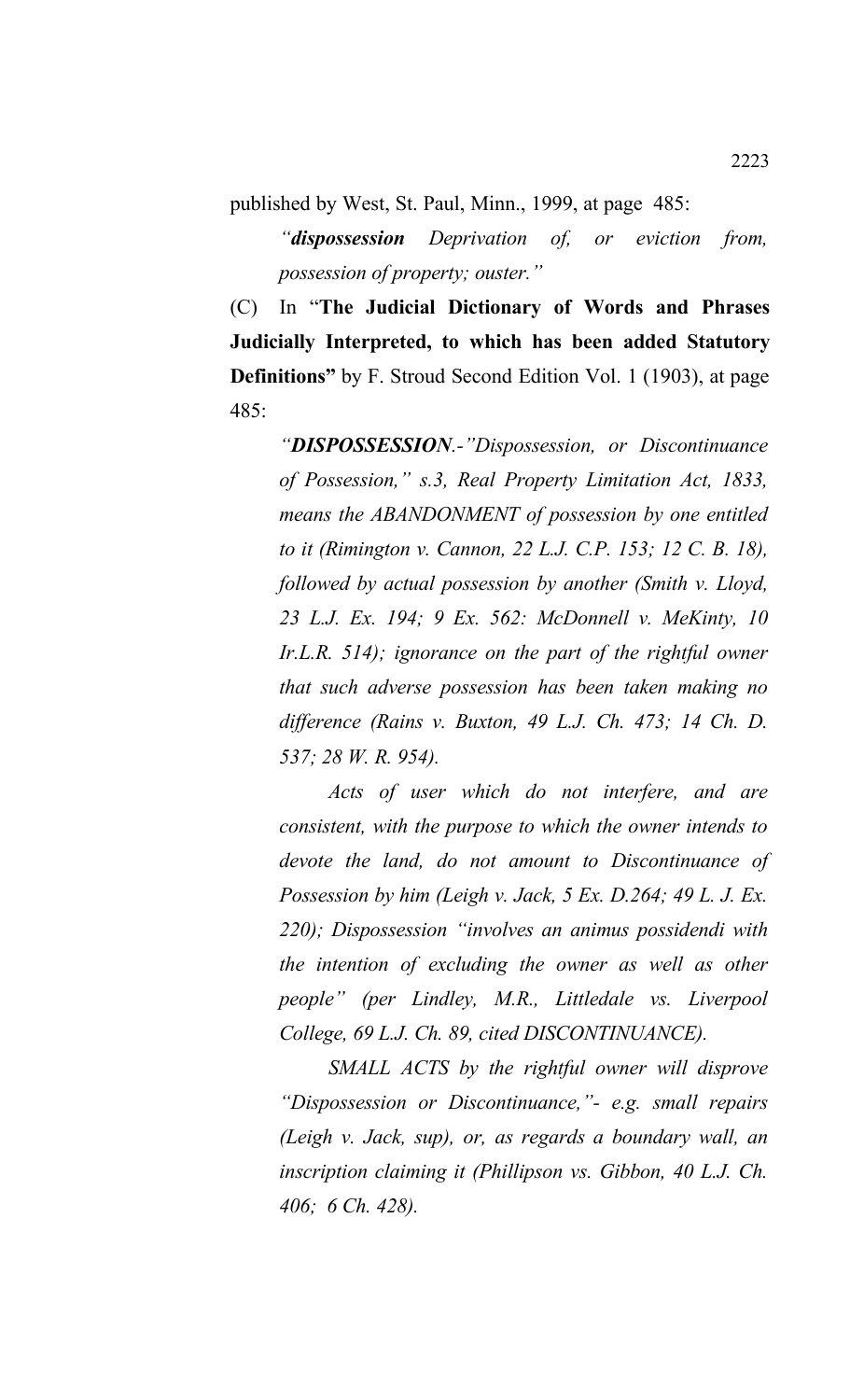*Vh, Watson, Eq. 574, 575; and for a full examination of the cases on "Dispossession" and "Discontinuance," V. 35 S. J. 715, 742, 750."*

(D) In **"Corpus Juris Secundum"** A Complete Restatement of the Entire American Law as developed by All Reported Cases (1959), Vol. 27, published by Brooklyn, N.Y. The American Law Book Co., at pages 600-601:

*"DISPOSSESSION. The act of putting out of possession, the ejectment or exclusion of a person from the realty, if not to his injury, then certainly against his interest and without his consent, ouster.* 

*The term has been held not to imply necessarily a wrongful act; and, although it has been defined as a wrong that carries with it the amotion of possession, an act whereby the wrongdoer gets the actual possession of the land or hereditament, including abatement, intrusion, disseisin, discontinuance, deforcement, it has been said that it may be by right or by wrong, that it is necessary to look at the intention in order to determine the character of the act, and that, in this respect, the word is to be distinguished from "disseisin."*

(E) In **"Words and Phrases"** Legally Defined, Vol. 2 (1969), published by Butterworth & Co. (Publishers) Ltd., at pages 89- 90:

*"DISPOSSESSION [A partnership was dissolved, and the continuing partner, Hudson, agreed, in consideration of an assignment to him of the partnership property, to pay an annuity to the retiring partner. In order to carry into effect this agreement an indenture was entered into and executed between the parties; and Hudson bound himself to trustees,*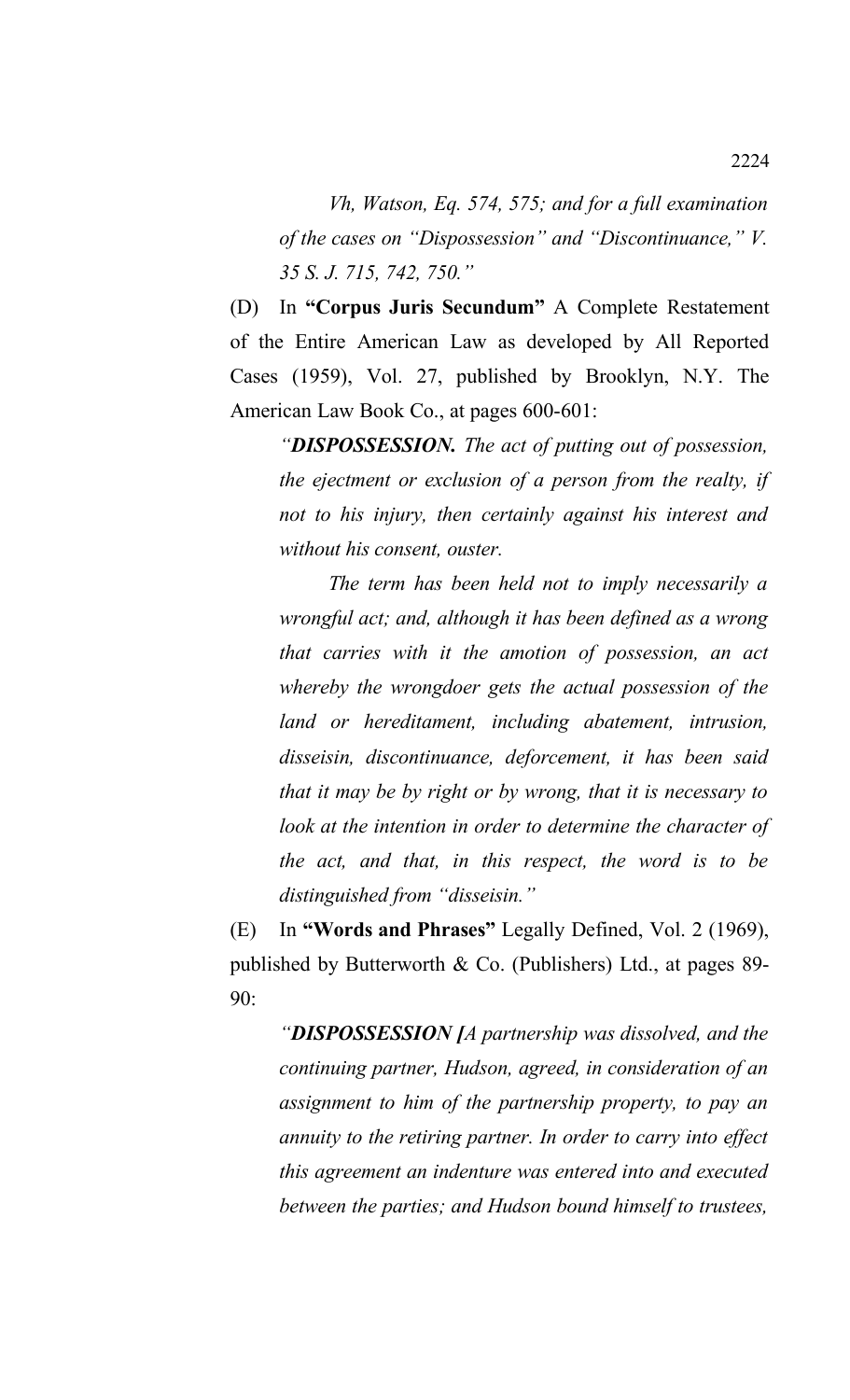*in the sum of £ 2,000, by a bond of even date conditioned to be void on payment of the annuity "or in case he should at any time after the expiration of the then existing lease, be dispossessed of and be compelled and obliged to leave and quit the premises without any collusion, contrivance, consent, act, or default" on his part.] "It seems that the species of dispossession in contemplation was a compulsory eviction; and they meant to provide that, if Hudson should be evicted, not through any fault of his own, he should no longer be burthened with payment of the annuity …. The expulsion intended to be provided for, was such an expulsion as would leave Hudson no benefit from the premises." Heyland v. De Mendez (1817), 3 Mer. 184, per Grant, M.R., at p. 189."*

(F) In **P Ramanatha Aiyar's "The Law Lexicon" with Legal Maxims**, Latin Terms and Words & Phrases, Second Edition 1997), published by Wadhwa and Company Law Publishers, at page 573:

*"Dispossession. Where the heirs of the deceased could not realise rent owing to successful intervention of another person, it must be taken that they were dispossessed. "Dispossession" implies ouster, and the essence of ouster lies in that the person ousting is in actual possession.*

*Dispossession implies some active element in the mind of a person in ousting or dislodging or depriving a person against his will or counsel and there must be some sort of action on his part.* 

*The word "dispossession" in the third column of the article is dispossession by the landlord or by an authorised agent of the landlord acting within the scope of his*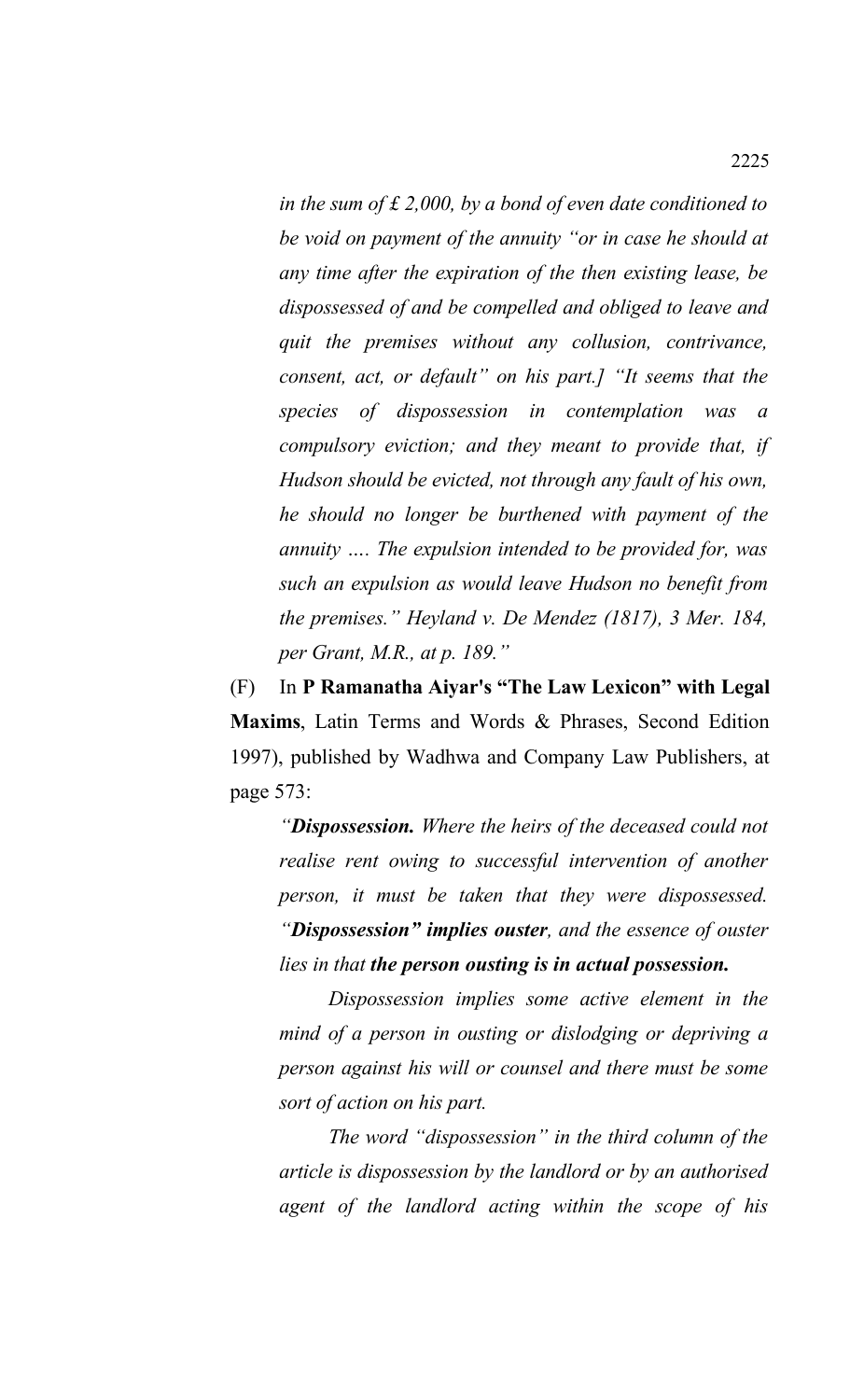*authority.* 

*Dispossession obviously presupposes previous possession of the person dispossessed. If a person was never in possession, he will be said to be out of possession, but he cannot be said to have ever been dispossessed."*

**2220**. Similarly the meaning of term "discontinuance" in various dictionaries is as under:

(A) In "**The New Lexicon Webster's Dictionary of the English Language"** (1987), published by Lexicon Publications, Inc. at page 270:

*"Dis-con-tin-u-ance-a discontinuing (law) the discontinuing of an action because the plaintiff has not observed the formalities needed to keep it pending"*

(B) In "Mitra's Legal & Commercial Dictionary" 5th Edition (1990) by A.N. Saha, published by Eastern Law House Prv. Ltd., at pages 229:

*"Discontinuance of Possession. Discontinuance of possession connotes adandonment of possession by the owner followed by the taking of possession by another. Hashim v. Hamidi AIR 1942 Cal 180: 46 CWN 561.* 

*Discontinuance implies a voluntary act and abandonment of possession followed by the actual possession of another. Quadir Bux v. Ramchand AIR 1970 All 289."*

(C) In "**Black's Law Dictionary"** Seventh Edition (1999), published by West, St. Paul, Minn., 1999, at page 477:

*"discontinuance 1. The termination of a lawsuit by the plaintiff; a voluntary dismissal or nonsuit. See Dismissal; Nonsuit. 2. the termination of an estate-tail by a tenant in*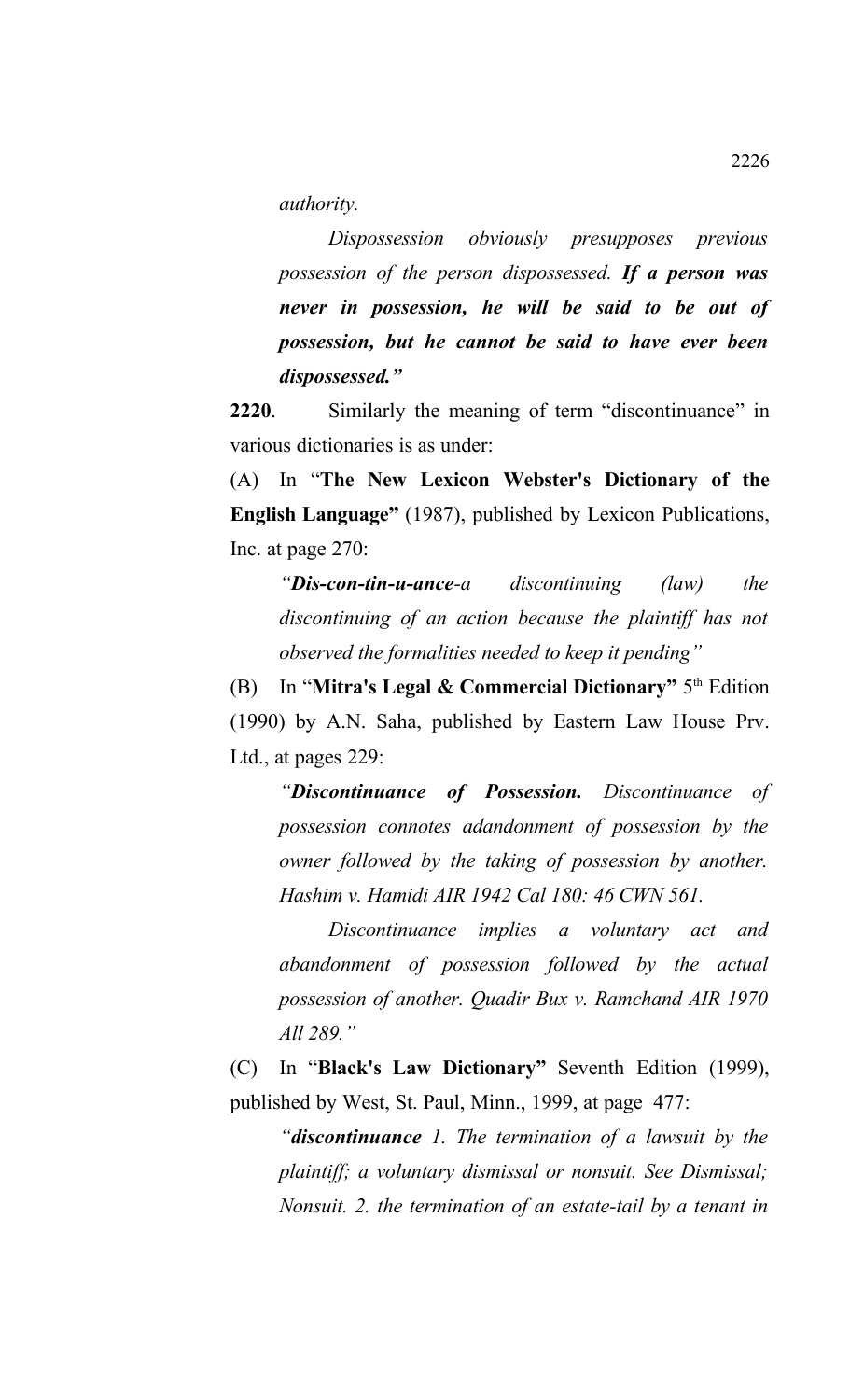*tail who conveys a larger estate in the land than is legally allowed."*

(D) In "**The Judicial Dictionary of Words and Phrases Judicially Interpreted, to which has been added Statutory Definitions"** by F. Stroud Second Edition Vol. 1 (1903), at page 540-541:

"*DISCONTINUANCE.- " 'Discontinuance' is an ancient word in the law" (Litt. s. 592). "A discontinuance of estates in lands or tenements is properly (in legall understanding) an alienation made or suffered by tenant in taile, or by any that is seized in auter droit, whereby the issue in taile, or the heire or successor, or those in reversion or remainder, are driven to their action, and cannot enter" (Co. Litt. 325 a). Vf, Termes de la Ley: 3 Bl. Com. 171.*

*"Discontinuance of POSSESSION," s. 3, 3 & 4 W. 4, c. 27; V. Leigh v. Jack, 5 Ex. D. 264; 49 L. J. Ex. 220: Littledale v. Liverpool College, 1900, 1 Ch. 19; 69 L. J. Ch. 87; 81 L.T. 564; 48 W.R. 177."*

(E) In **"Corpus Juris Secundum"** A Complete Restatement of the Entire American Law as developed by All Reported Cases (1956), Vol. 26A, published by Brooklyn, N.Y. The American Law Book Co., at pages 971-972:

*"DISCONTINUANCE. The word "discontinuance" is defined generally as meaning the act of discontinuing; cessation; intermission; interruption of continuance.* 

*As defined in Dismissal and Nonsuit; 2, the word "discontinuance" means an interruption in the proceedings of a case caused by the failure of the plaintiff to continue the suit regularly as he should, and it is either*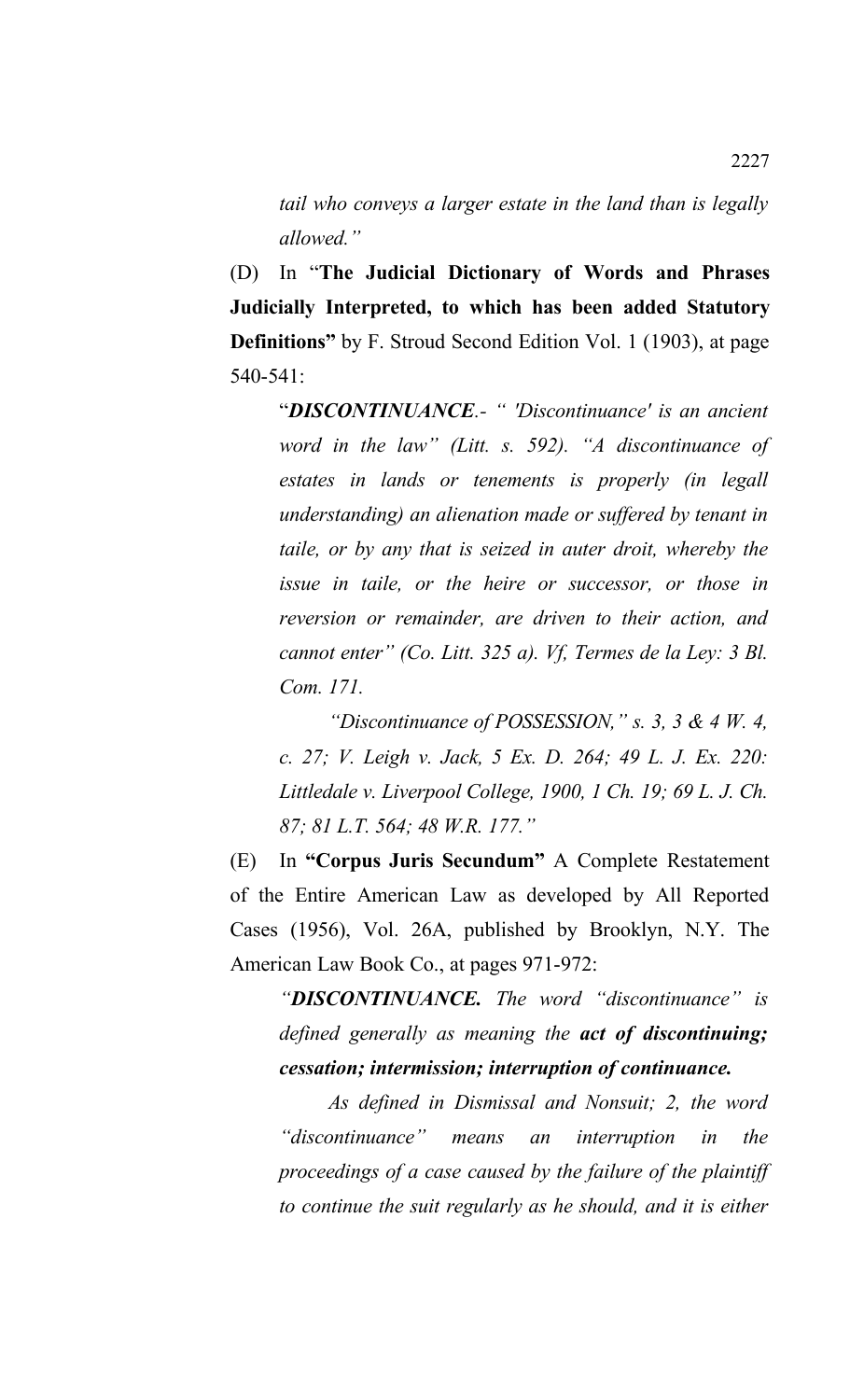*voluntary or involuntary, and is similar to a dismissal, nonsuit, or nolle prosequi, but differs from a retraxit.* 

*In a particular connection, it has been held that the term connotes a voluntary, affirmative, completed act, and that it cannot mean a temporary nonoccupancy of a building or a temporary cessation of a business.* 

*The term may be employed as synonymous with "abandonment."*

(F). In **"Words and Phrases"** Permanent Edition, Vol. 12A (1954), published by St. Paul, Minn. West Publishing Co., at pages 276-277:

*"DISCONTINUANCE-A "discontinuance" of case is a gap or chasm in proceeding after suit is pending.* 

*The term "discontinuance" means voluntary withdrawal of a suit by a plaintiff.* 

*There exists no essential difference between a "discontinuance" and a "voluntary nonsuit."*

*A criminal suit may be discontinued, "discontinuance" being a gap or chasm in prosecution after suit is pending.*

*The word "discontinuance" is synonymous with "abandonment," and connotes a voluntary, affirmative, completed act.* 

*The word "discontinuance" as it is used in the ordinance is synonymous with "abandonment". It connotes a voluntary, affirmative, completed act.* 

*Word "discontinuance" as employed in deed of land from city to county providing in effect that property was deeded to county to be used for park purposes and that city reserved all right of reversion in event of discontinuance of*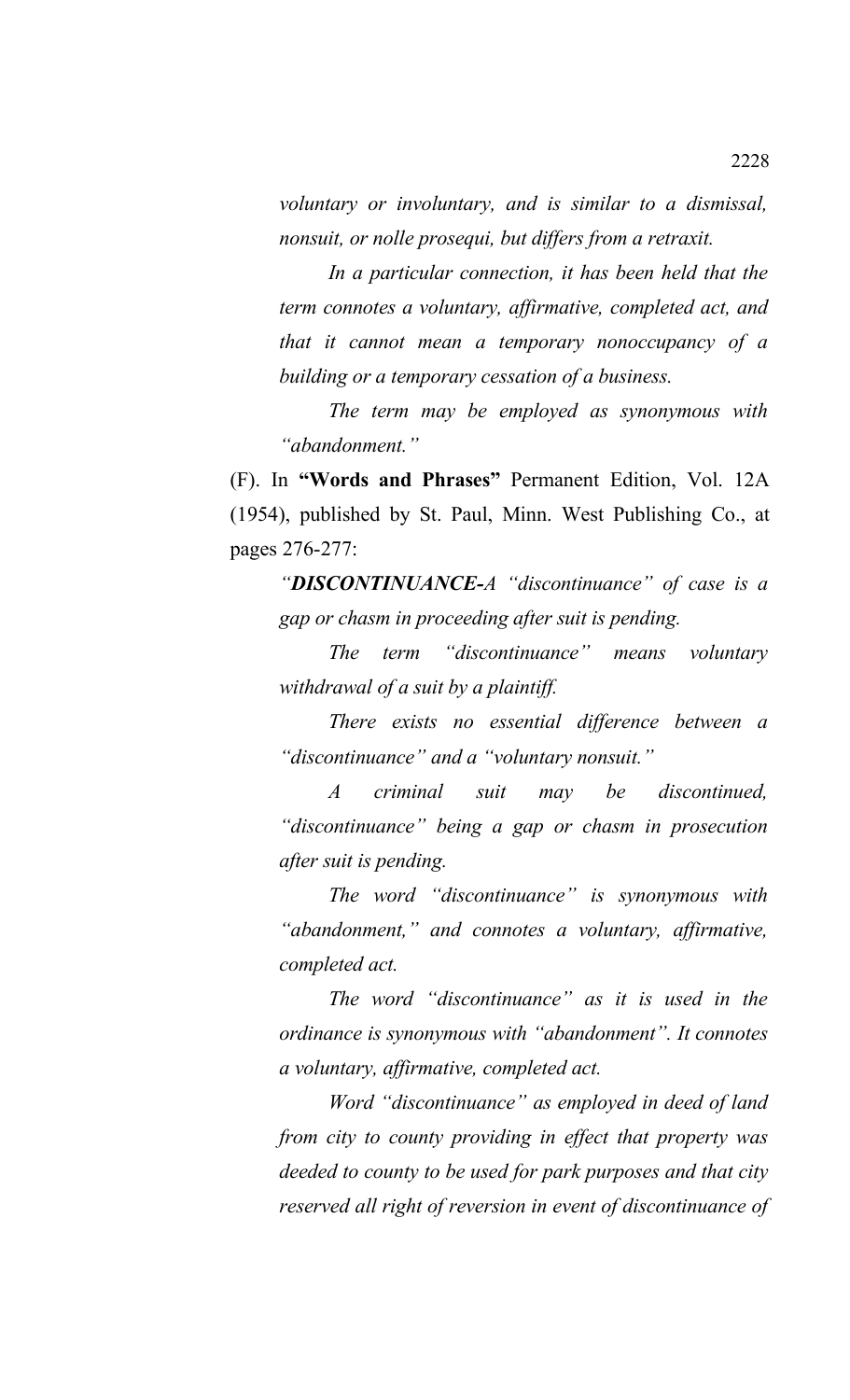*property for park purposes was equivalent to abandonment.* 

*Narrowing of street held not "discontinuance" within statute requiring written petition as basis for action by village board.* 

*"Discontinuance," generally speaking, is failure to continue case regularly from day to day and from term to term from commencement of suit until final judgement.* 

*The word "discontinue" as used in ordinance, providing that, if nonconforming use of premises was discontinued future use should be in conformity with ordinance, means something more than mere suspension, and did not mean temporary nonoccupancy of building or temporary cessation of business, but word "discontinuance" as used was synonymous with abandonment, and connoted voluntary affirmative completed act. Zoning ordinance did not destroy owner's right to continue nonconforming use of premises merely because tenant became insolvent."*

(G) In **P Ramanatha Aiyar's "The Law Lexicon" with Legal Maxims**, Latin Terms and Words & Phrases, Second Edition 1997), published by Wadhwa and Company Law Publishers, at page 562:

*"Discontinuance. Default; a discontinuance in practice is the interruption in proceedings occasioned by the failure of plaintiff to continue the suit from time to time as he ought, or failure to follow up his case: A break or chasm in a suit arising from the failures of the plaintiff to carry the proceedings forward in due course of law.* 

*Discontinuance is either voluntary, as where plaintiff*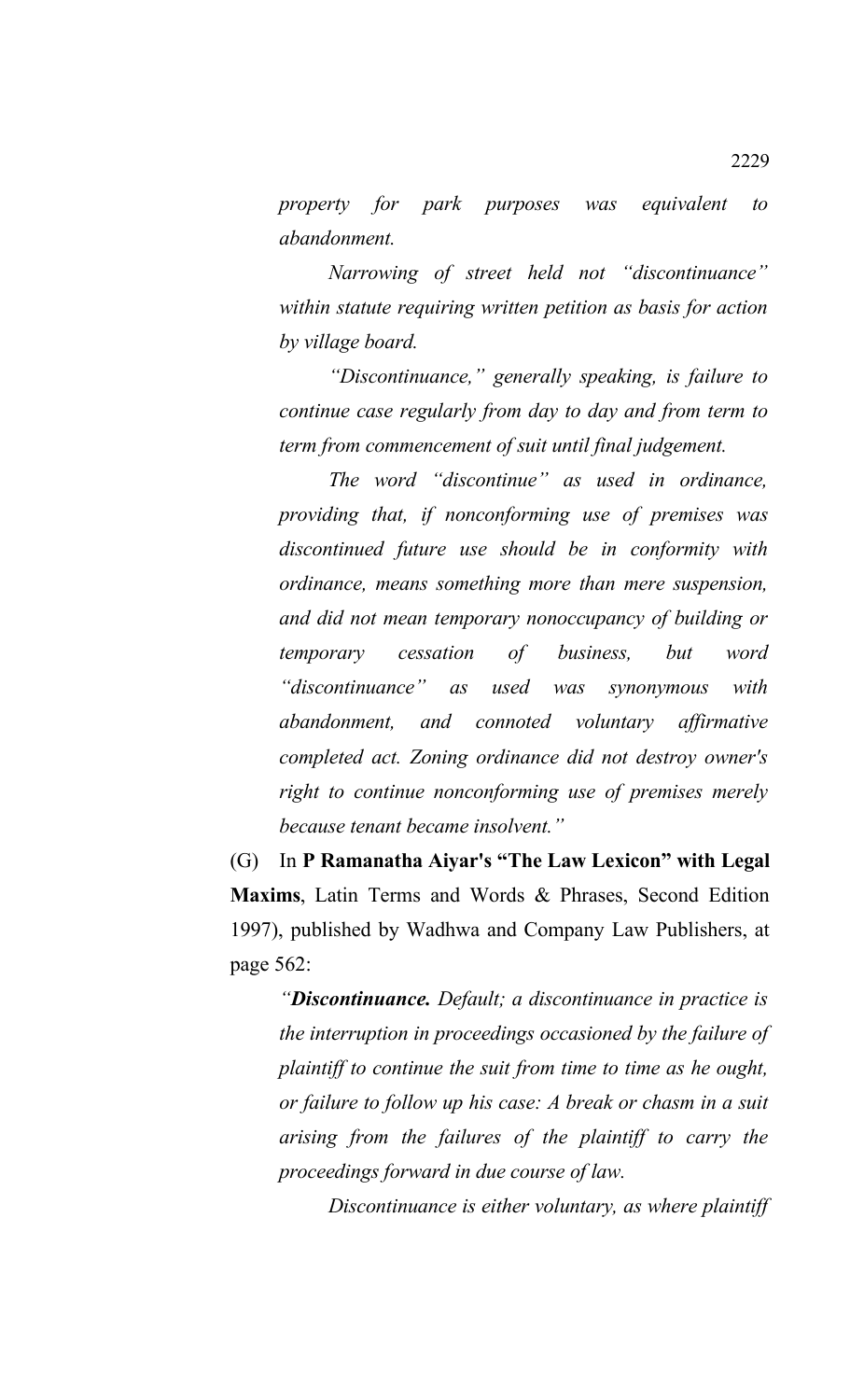*withdraws his suit or involuntary, as where in consequence of some technical omission, mispleading, or the like, the suit is regarded as out of courts, A discontinuance means no more than a declaration of plaintiff's willingness to stop the pending action; it is neither as adjudication of his cause by the proper tribunal nor an acknowledgement by him that his claim is not will founded."*

(H) In **"Jowitt's Dictionary of English Law"** Vol. 1 Second Edition-1977, Second Impression-1990, published by London Sweet & Maxwell Limited, at pages 621-622:

*"Discontinuance, an interruption or breaking off. This happened when he who had an estate tail granted a larger estate of the land than by law he was entitled to do; in which case the estate was good so far as his power extended to make it, but no further (Finch L. 190;1 Co. Rep. 44).*

*Formerly, in the law of real property, discontinuance was where a man wrongfully alienated certain lands or tenements and dies, whereby the person entitled to them was deprived of his right of entry and was compelled to bring an action to recover them,. The term was specially applied to alienations by husbands seised jure uxoris, by exxlesiastics seised jure ecclesiae, and by tenants in tail: thus, if a tenant in tail alienated the land and died leaving issue, the issue could not enter on the land but was compelled to bring and action (Litt. 470, 592, 614; Co. Litt. 325A; Termes de la Ley; 3 Bl. Comm. 171).*

*The principal action appropriate to discontinuance were formedon, cui in vita, and cui ante divortium. The effect of discontinuance was taken away by the Real*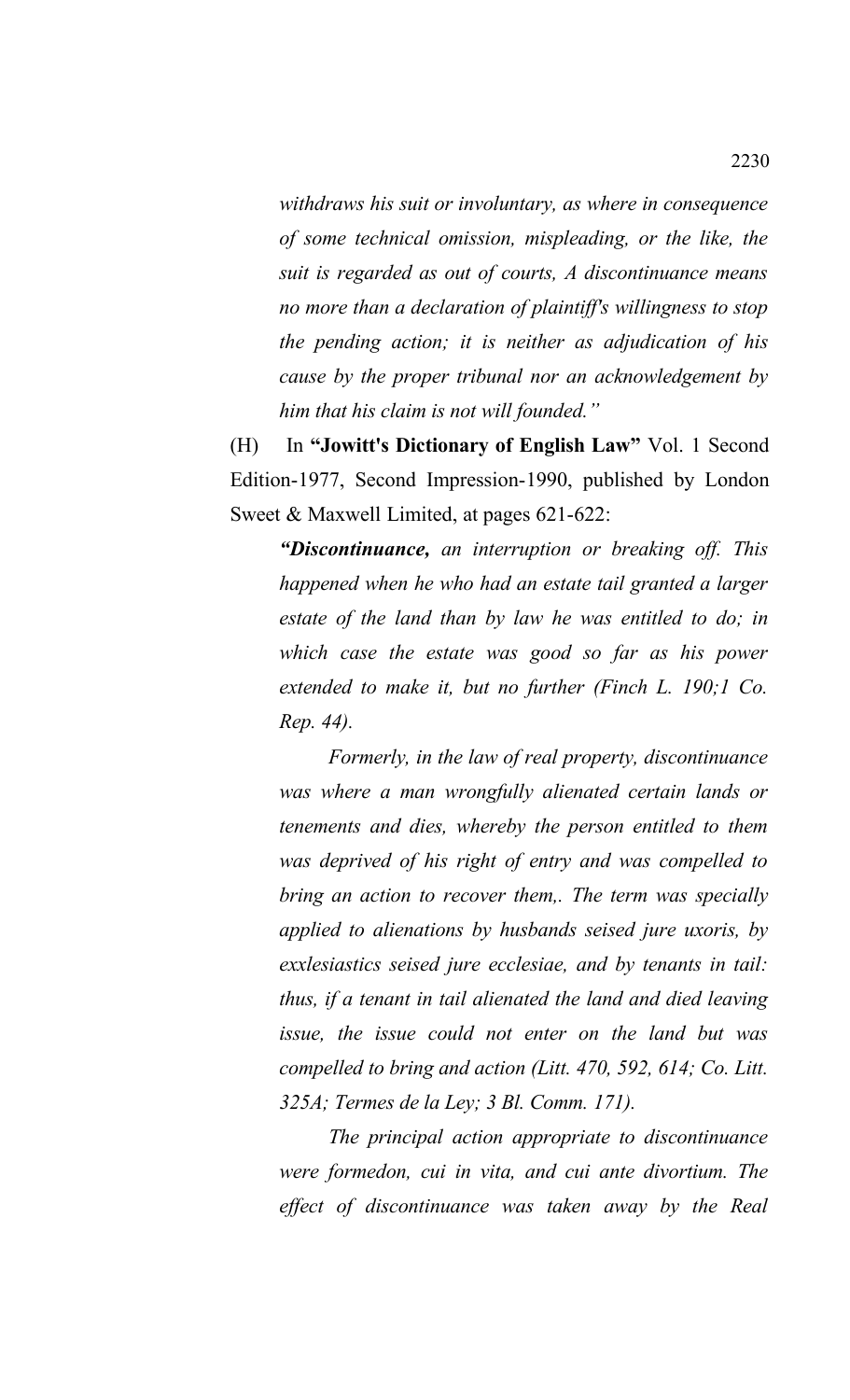*Property Limitation Act, 1833, s. 39. See Miscontinuaunce; Recontinuance; Withdrawal.*

*In the procedure of the High Court discontinuance is where the plaintiff in an action voluntarily puts an end to it, either by giving notice in writing to the defendant not later than fourteen days after service of the defence (R.S.C. Ord. 21, r. 2(1)) or later with leave of the court (r.3). The effect of discontinuance is that the plaintiff has to pay the defendant's costs (R.S.C. Ord. 62, r. 10(1)) and any subsequent action may be stayed until these costs are paid (R.S.C. Ord. 21, r. 5). A defendant may withdraw his defence at any time and may discontinue a counterclaim by notice not later than fourteen days after service of a defence to the counterclaim (r. 2(2)). A counterclaim may be discontinued later by leave of the court (r.3). He must pay the costs of the plaintiff (R.S.C. Ord. 62, r. 5). If all the parties consent the action may be withdrawn without leave of the court (r.2(4)).*

**2221**. The term "dispossession" and "discontinuance of possession" in Article 142, Act IX of 1908 came to be considered before the Calcutta High Court in **Brojendra Kishore Roy Chowdhury (supra)** and the Court held:

*"Dispossession implies the coming in of a person and the driving out of another from possession. Discontinuance implies the going out of the person in possession and his being followed into possession by another."*

**2222.** In **Basant Kumar Roy (supra)**, the Court explained the term 'dispossession' in Article 142 of Limitation act of 1877:

*"The Limitation Act, of 1877, does not define the term "dispossession", but its meaning is well settled. A man may*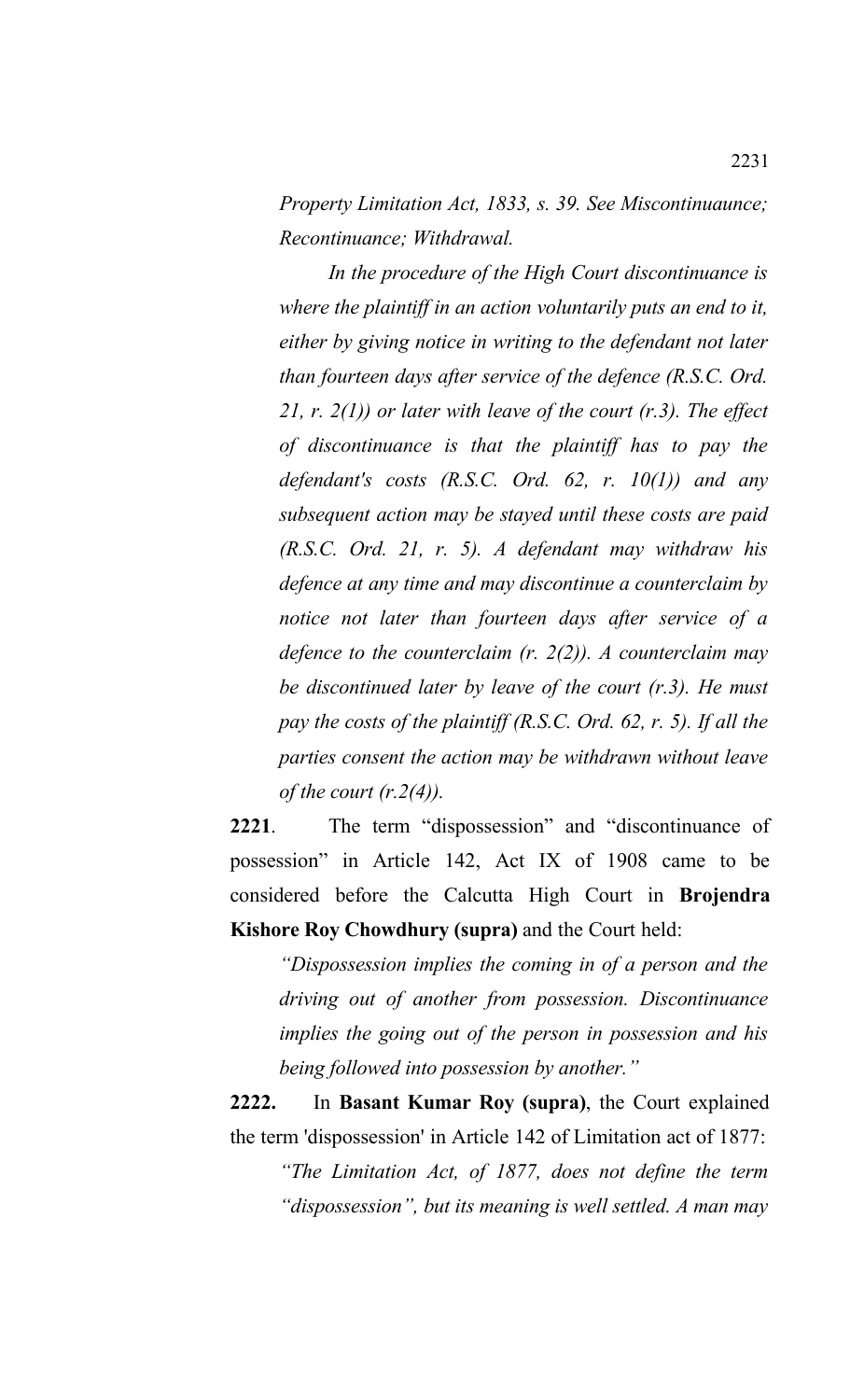*cease to use his land because he cannot use it, since it is under water. He does not thereby discontinue his possession : constructively it continues until he is dispossessed; and, upon the cessation of the dispossession before the lapse of the statutory period, constructively it revives. "There can be no discontinuance by absence of use and enjoyment, when the land, is not capable of use and enjoyment", .... It seems to follow that there can be no continuance of adverse possession, when the land is not capable of use and enjoyment, so long as such adverse possession must rest on de facto use and occupation."* 

**2223**. The distinction between "dispossession" and "discontinuance" has been noticed in **Gangu Bai Vs. Soni 1942 Nagpur Law Journal 99** observing that "dispossession" is not voluntary, "discontinuance" is. In dispossession, there is an element of force and adverseness while in the case of discontinuance, the person occupying may be an innocent person. For discontinuance of possession, the person in possession goes out and followed into possession by other person.

**2224**. In **Agency Company Vs. Short, 1888 (13) AC 793** the Privy Council observed that there is discontinuance of adverse possession when possession has been abandoned. The reason for the said observation finds mention on page 798 that there is no one against whom rightful owner can bring his action. The adverse possession cannot commence without actual possession and this would furnish cause of action.

**2225**. Dispossession is a question of fact. The term refers to averments in the plaint exclusively and cannot be construed as referring to averments in the plaint in the first instance and at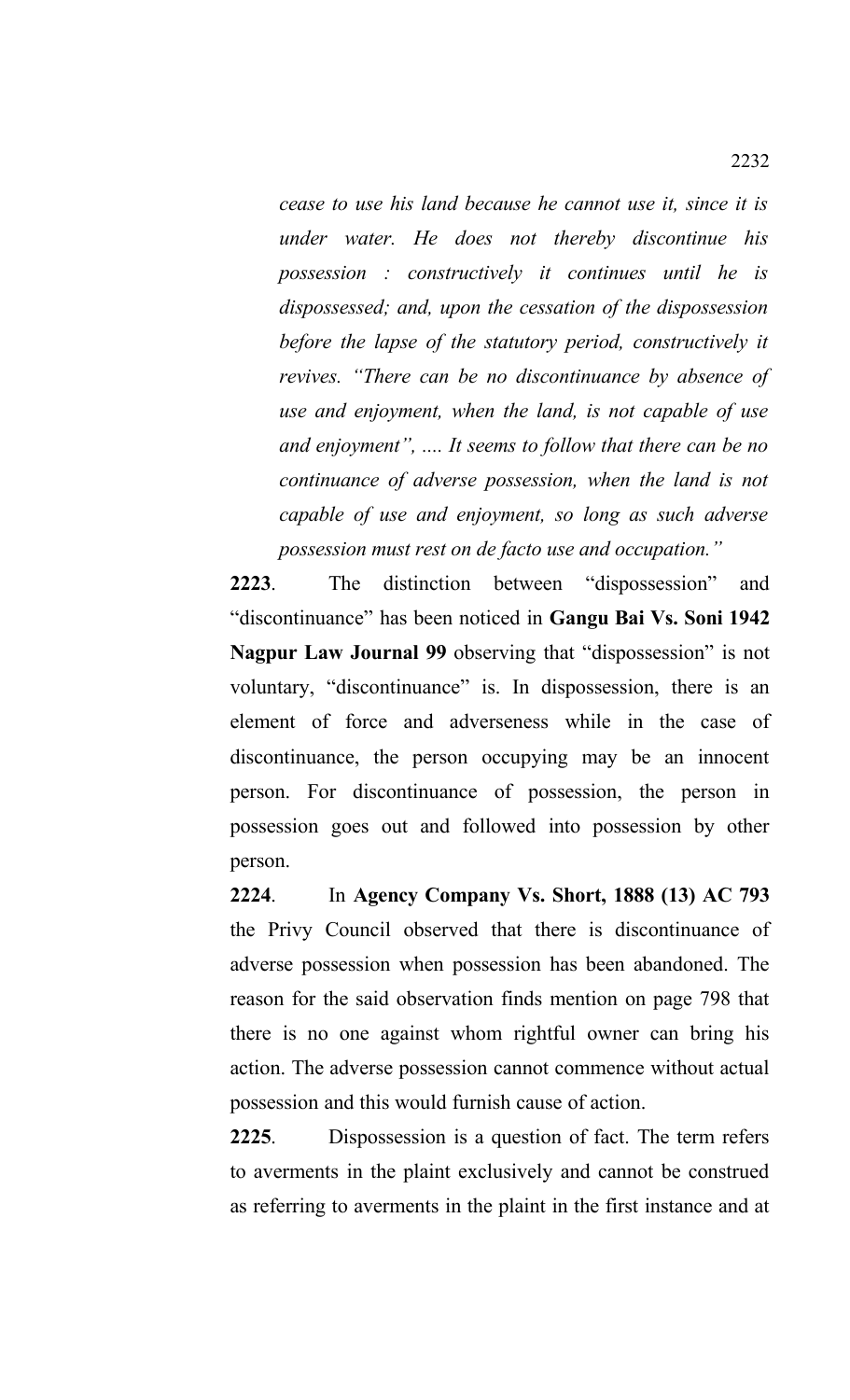a later stage to the finding on the evidence. The indicias of discontinuance are also similar to some extent. It implies going out of the person in possession and is being followed into possession by another. In **Abdul Latif Vs. Nawab Khwaja Habibullah 1969 Calcutta Law Journal 28,** the Court observed that discontinuance connotes three elements i.e. actual withdrawal, with an intention to abandon, and another stepping in after the withdrawal. Same is the view taken by this Court and Kerala High Court in **Qadir Bux Vs. Ram Chandra AIR 1970 Alld. 289 (FB)** and **Pappy Amma Vs. Prabhakaran Nair AIR 1972 Kerala 1 (FB).**

**2226**. In order to wriggle out of the limitation prescribed under Article 142 of the Limitation Act, it has to be shown by the plaintiff that he was in possession of the disputed land, within 12 years of the suit and has been dispossessed, as observed by the Apex Court in **Sukhdev Singh Vs. Maharaja Bahadur of Gidhaur (supra).**

**2227**. In **Wahid Ali & another Vs. Mahboob Ali Khan AIR 1935 Oudh 425**, referring to Article 142 of Limitation Act, 1908 the Court held where the plaintiff or the Muslim community whom they represent were dispossessed from the land in question belonging to the graveyard by the erection of a house thereon and the suit is filed after 12 years therefrom, it would be barred by Article 142 of the Limitation Act.

**2228**. In **R.H.Bhutani Vs. Miss Mani J. Desai AIR 1968 SC 1444,** the Court said that dispossession means to be out of possession, removed from the premises, ousted, ejected or excluded. It applies when a person comes in and drives out others in possession.

## **2229**. In **Shivagonda Subraigonda Patil Vs. Rudragonda**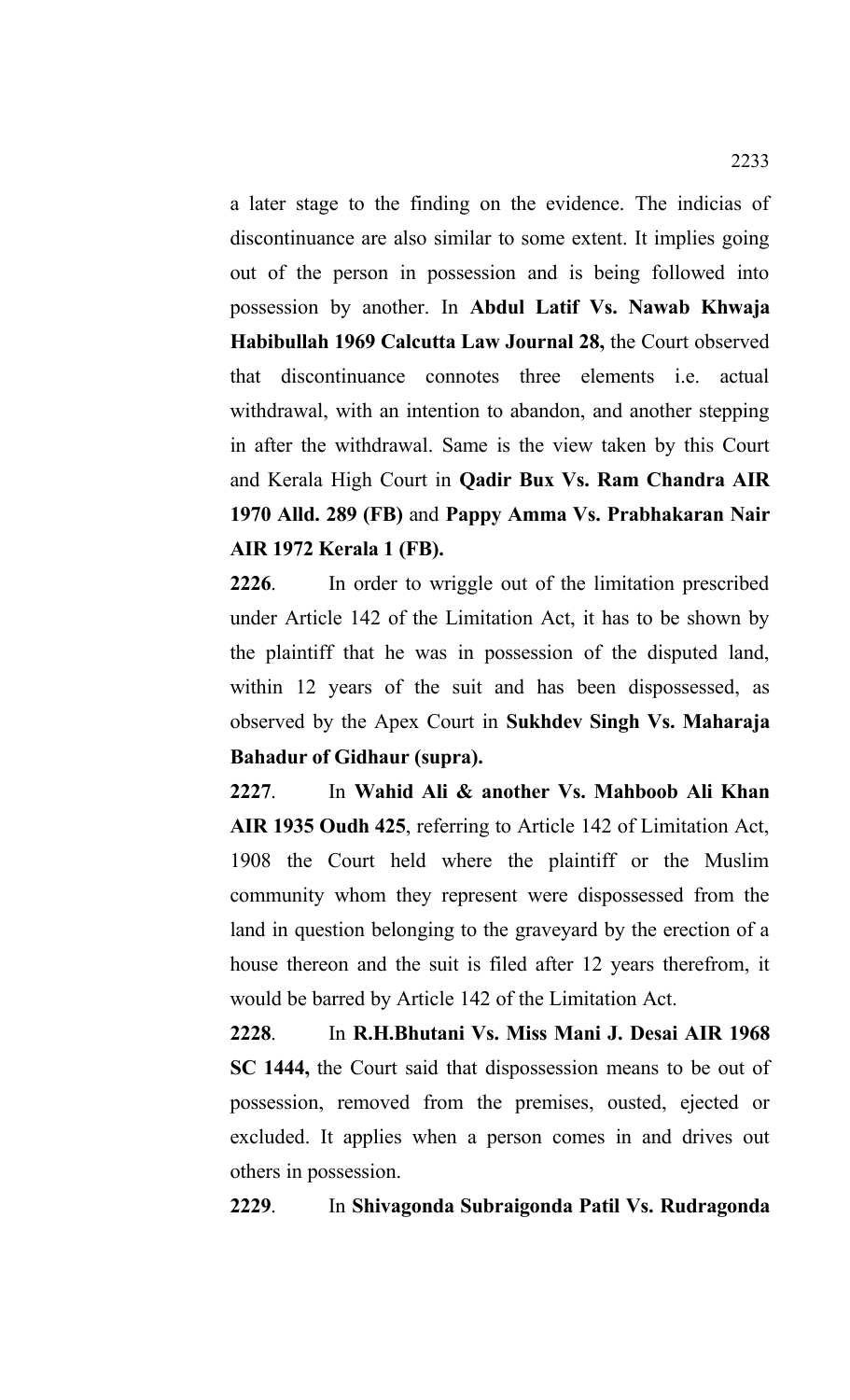**Bhimagonda Patil 1969 (3) SCC 211,** the Court held that dispossession for the purpose of this Article must be by the defendant and that must be the basis of the suit. If there is no dispossession by the defendant, this Article would have no application. The dispossession, therefore, implies taking possession without consent of the person in possession and is a wrong to the person in possession. It must result in termination of possession of the person in possession earlier.

**2230**. Application of Article 142 and 144 of L.A. 1908 was considered in **Jamal Uddin and (supra)** and in para 29 the Court said:

*"29. The next point that was urged by the counsel for the appellants was that the courts below committed a legal error in applying Art. 144 of the Limitation Act, 1908, to the suit and placing the burden on the defendants to prove their adverse possession for more than twelve years, while the suit on the allegations contained in the plaint clearly fell within the ambit of Art. 142 and the burden was on the plaintiffs to prove their possession within twelve years. This contention also is quite correct. It was clearly alleged by the plaintiffs that they had been dispossessed by the contesting defendants before the filing of the suit. As such, the suit would be governed by Article 142 and the residuary Article 144 will have no application. The courts below have unnecessarily imported into their discussion the requirements of adverse possession and wrongly placed the burden on the defendant to prove those requirements. Now the trial Court has approached the evidence produced by the parties would be evident from the following observation contained in its judgment.*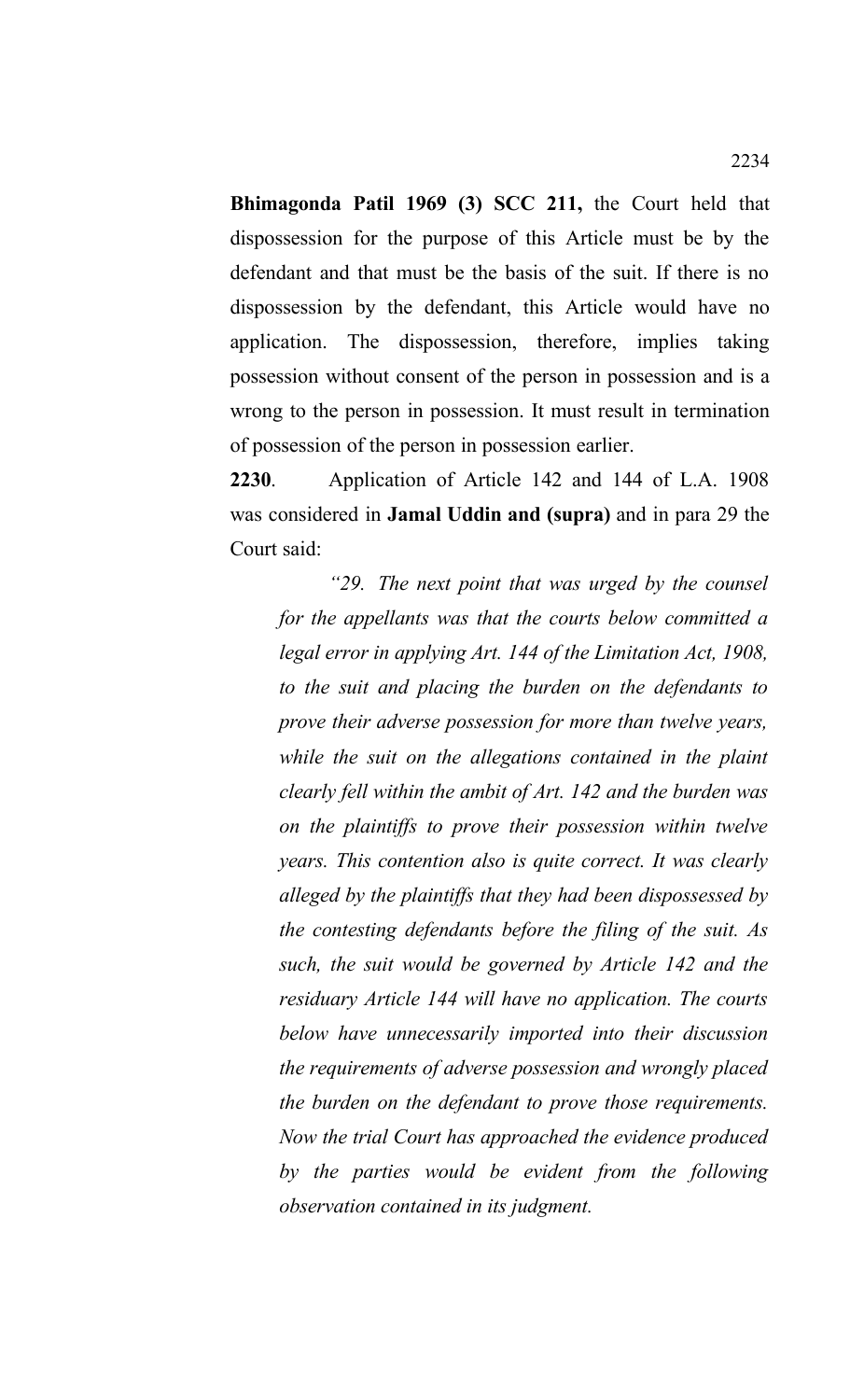*"The onus of proving adverse possession over the disputed land lies heavily upon the defendants and their possession has to be proved beyond doubt to be notorious, exclusive, openly hostile and to the knowledge of the true owner as laid down in AIR 1938 Mad 454."*

*After a consideration of the documentary and oral evidence produced by the defendants to prove their possession the trial Court has opined that the document on record do not prove the title and possession of the defendants to the hilt in respect of the disputed land. So far as the plaintiffs' evidence is concerned it was disposed of by the trial Court with the following observations:*

*". . . . . .No doubt, the oral evidence of the plaintiffs about the use of the land for saying the prayers of 'Janaze Ki namaz' and about the letting out of the land in suit for purposes of 'D or Sootana' is equally shaky and inconsistent. But as already pointed out above the plaintiffs have succeeded in proving their title over the disputed land and as such possession would go with the ownership of the land. The defendants cannot be allowed to take advantage of the plaintiffs foulty evidence and it was for them to prove beyond any shadow of doubt that they were actually in possession over the disputed land as owners and that they exercised this right openly hostile to the plaintiffs with the latter's knowledge. Judged in this context, the evidence of the defendant falls short of this requirement."*

**2231**. The learned counsel for the Pro-Mosque parties as well as Nirmohi Akhara sought to argue that since the property in dispute was attached by the Magistrate under Section 145 Cr.P.C. and this attachment continued, the question of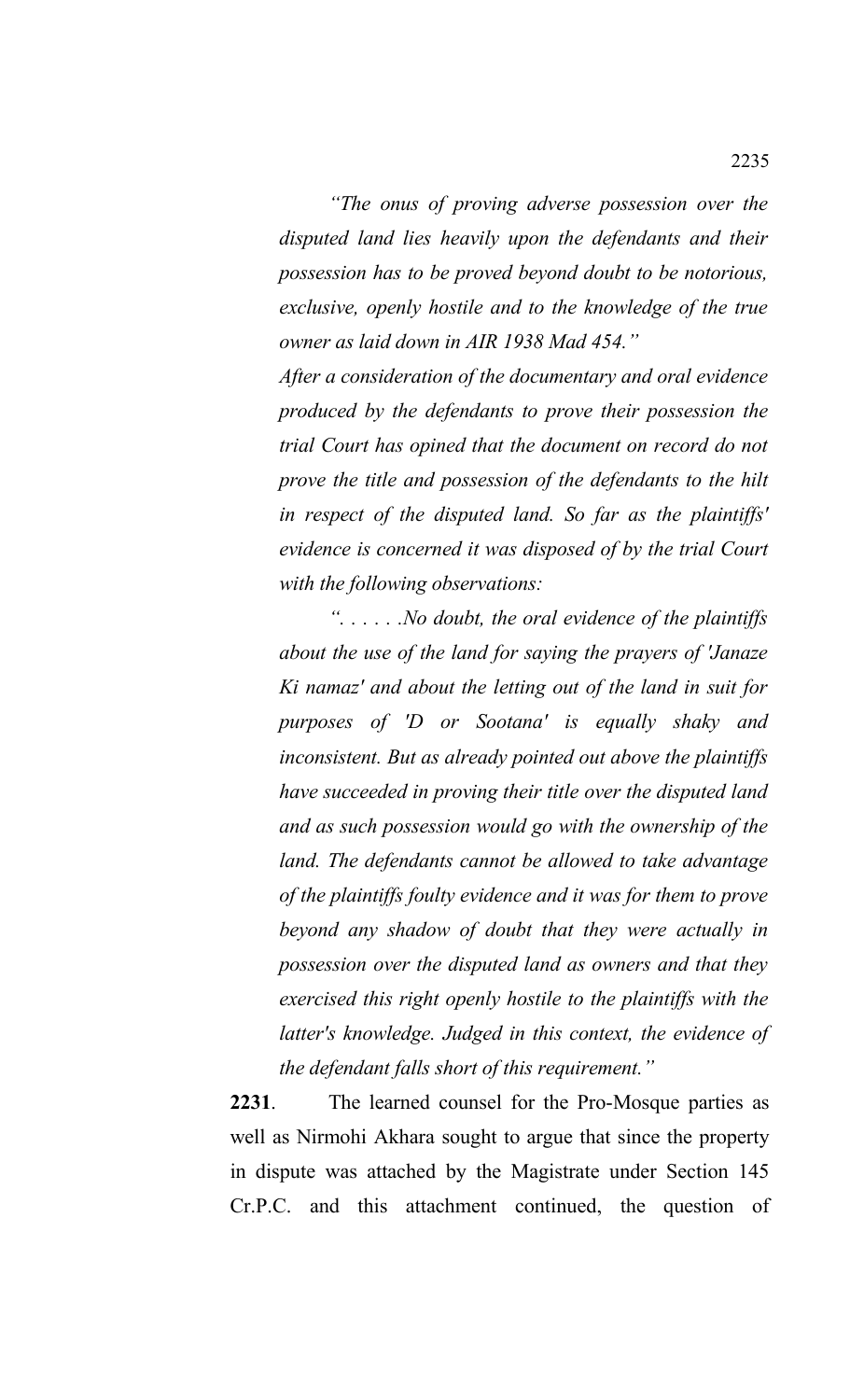dispossession by an individual private party as such may not arise or is of no consequence. The Magistrate was not handing over possession to the rightful owner, it gave a (fresh) cause of action, which was continuing and hence Articles 142 or 144 or even 120 need not be gone into in these cases.

**2232.** This requires us to have a bird eye view not only of Section 145 Cr.P.C., its connotation, implication, scope and consequences in the matter. What is evident from record is that the property in dispute, as specified in Suit-4, was not in its entirety placed under attachment.

**2233**. The case of the plaintiffs (Suit-4) is that in the night of 22nd/23rd December, 1949 some Hindu people surreptitiously placed the idols inside the disputed building under the central dome and thereby interferred and obstructed the right of worship of the Muslim parties. It is admitted by almost all the witnesses of the plaintiffs (Suit-4) that on and after  $23<sup>rd</sup>$  December 1949, no Muslim has entered the disputed premises and no Namaz has been offered therein. In fact, this is what has been the case set out by the plaintiffs, as is evident from para 11 of the plaint, which reads as under:

*"That the Muslims have been in peaceful possession of the aforesaid mosque and used to recite prayer in it, till 23.12.2949."* 

**2234**. The possession of the parties of the inner courtyard thereafter was disturbed inasmuch on  $29<sup>th</sup>$  December, 1949, the City Magistrate passed an order under section 145 Cr.P.C. attaching the property due to apprehension of breach of peace and appointed Receiver giving in his possession a part of the disputed property, i.e., the inner courtyard which, in fact, was taken in charge by Receiver, Priya Dutt, on 5<sup>th</sup> January, 1950.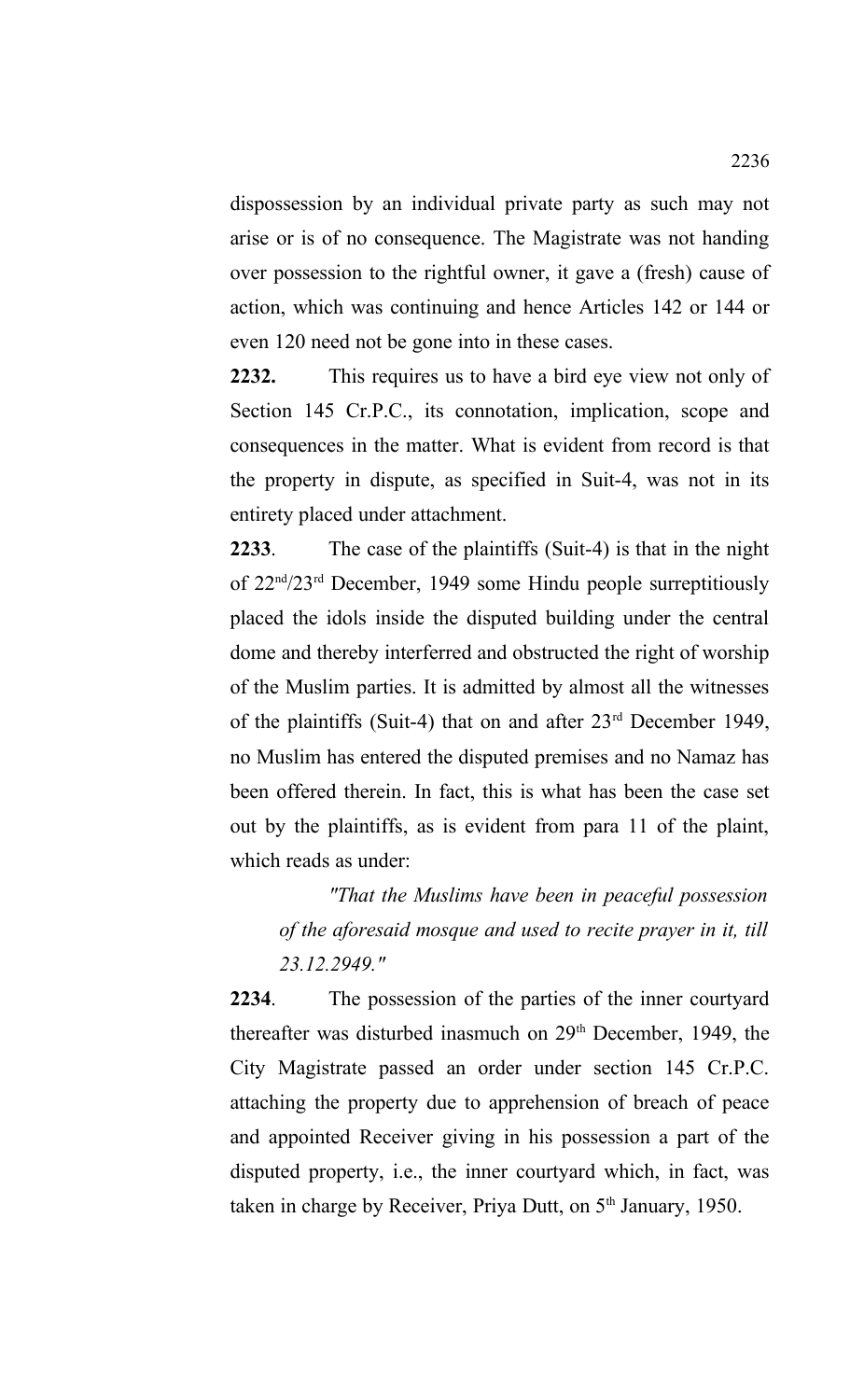**2235.** Nirmohi Akhara has claimed that the possession of the outer courtyard remained with them, as it was earlier, till 1982, when in some other suit between the people of Nirmohi Akhara, the same was also attached and placed in the hands of a Receiver. It has also been said that infact the same Receiver was given charge, who was already having the charge of the premises in the inner courtyard. These facts we find have not been disputed by any of the parties and in fact there is nothing on record to contradict it.

**2236.** It would thus be appropriate first to consider Section 145 Cr.P.C., 1898 as it stood in 1949-50 when the proceedings were initiated thereunder.

**2237.** Section 145 Cr.P.C., 1898, as it stood then, i.e., prior to its amendment by Amendment Act, 1955, was as under:

*"145. (1) Whenever a District Magistrate, Sub-Divisional Magistrate or Magistrate of the first class is satisfied from a police report or other information that a dispute likely to cause a breach of the peace exists concerning any land or water or the boundaries thereof, within the local limits of his jurisdiction, he shall make an order in writing, stating the grounds of his being so satisfied, and requiring the parties concerned in such dispute to attend his Court in person or by pleader, within a time to be fixed by such Magistrate, and to put in written statements of their respective claims as respects the fact of actual possession of the subject of dispute.* 

*(2) For the purposes of this section the expression "land or water" includes building, markets, fisheries, crops or other produce of land, and the rents or profits of any such property.*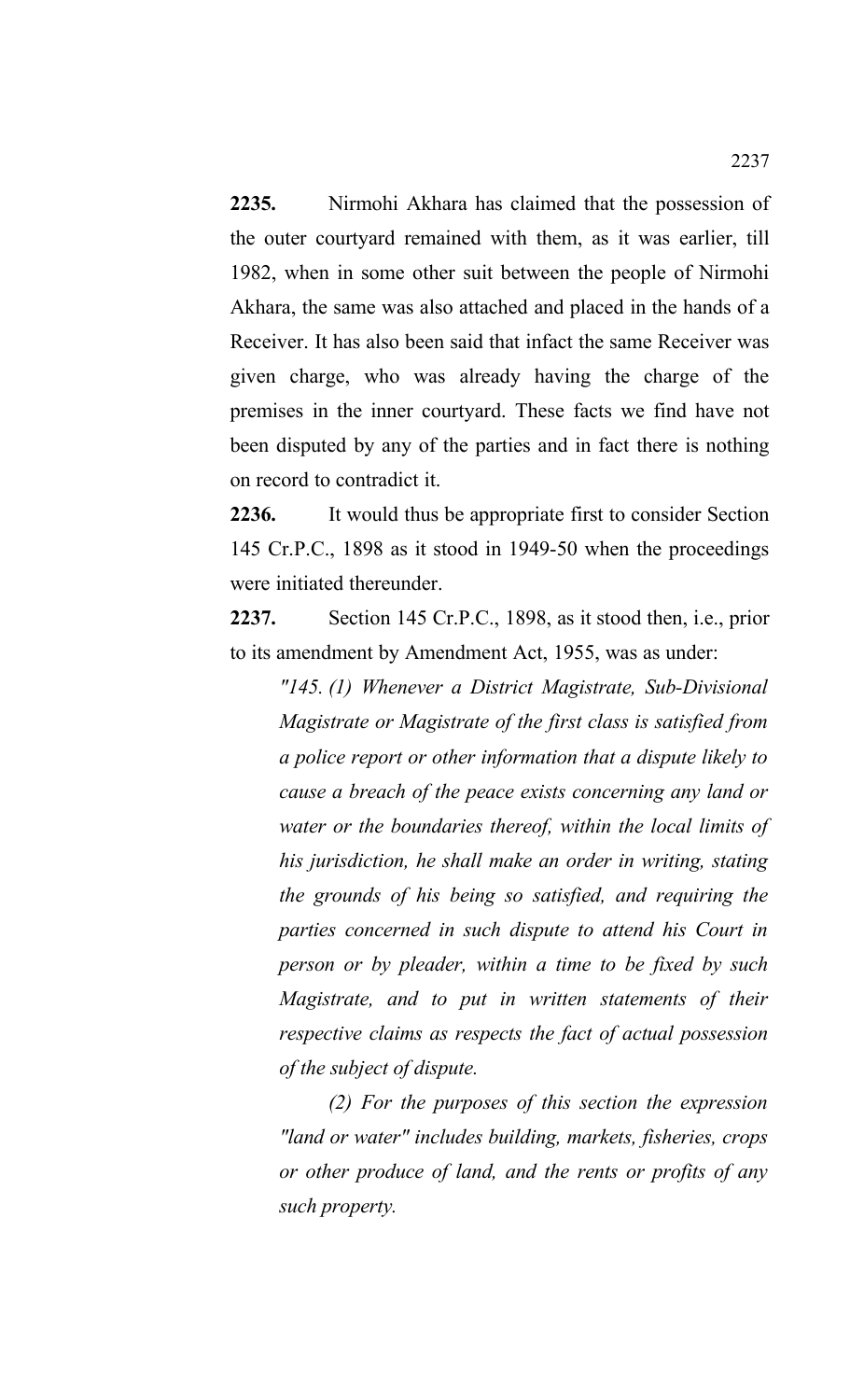*(3) A copy of the order shall be served in manner provided by this Code for the service of a summons upon such person or persons as the Magistrate may direct, and at least one copy shall be published by being affixed to some conspicuous place at or near the subject of dispute.*

*(4) The Magistrate shall then, without reference to the merits or the claims of any of such parties to a right to possess the subject of dispute, peruse the statements so put in, hear the parties, receive all such evidence as may be produced by them respectively, consider the effect of such evidence, take such further evidence (if any) as he thinks necessary, and, if possible, decide whether any and which of the parties was at the date of the order before mentioned in such possession of the said subject:*

*Provided that, if it appears to the Magistrate that any party has within two months next before the date of such order been forcibly and wrongfully dispossessed, he may treat the party so dispossessed as if he had been in possession at such date:*

*Provided also, that if the Magistrate considers the case one of emergency, he may at any time attach the subject of dispute, pending his decision under this section.*

*(5) Nothing in this section shall preclude any party so required to attend, or any other person interested, from showing that no such dispute as aforesaid exists or has existed; and in such case the Magistrate shall cancel his said order, and all further proceedings thereon shall be stayed, but subject to such cancellation, the order of the Magistrate under sub-section (1) shall be final.* 

*(6) If the Magistrate decides that one of the parties*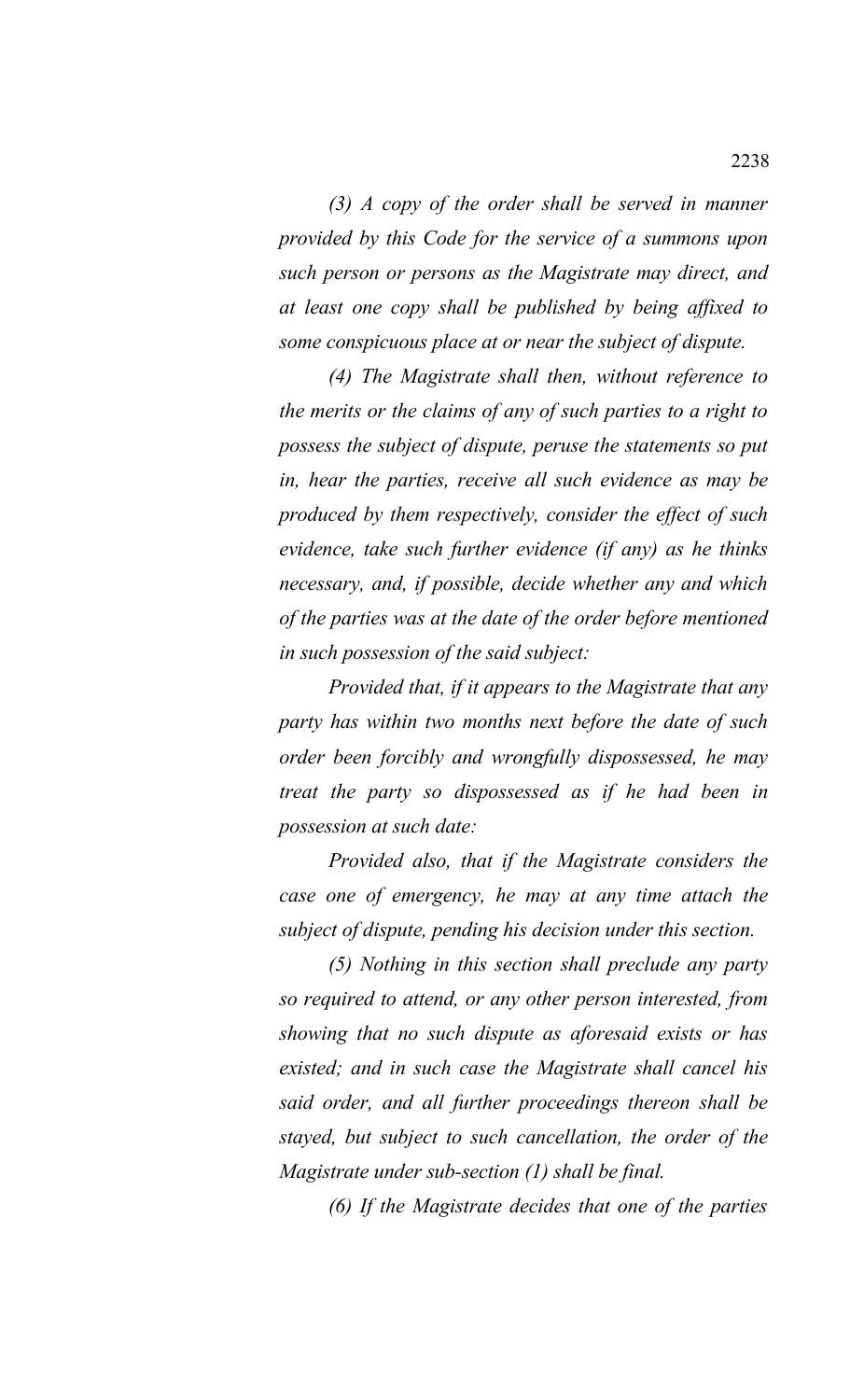*was or should under the second proviso to sub-section (4) be treated as being in such possession of the said subject, he shall issue an order declaring such party to be entitled to possession thereof until evicted therefrom in due course of law, and forbidding all disturbance of such possession until such eviction and when he proceeds under the second proviso to sub-section (4), may restore to possession the party forcibly and wrongfully dispossessed.* 

*(7) When any party to any such proceeding dies, the Magistrate may cause the legal representative of the deceased party to be made a party to the proceeding and shall thereupon continue the inquiry, and if any question arises as to who the legal representative of a deceased party for the purpose of such proceeding is, all persons claiming to be representatives of the deceased party shall be made parties thereto.*

*(8) If the Magistrate is of opinion that any crop or other produce of the property, the subject of dispute in a proceeding under this section pending before him, is subject to speedy and natural decay, he may make an order for the proper custody or sale of such property, and, upon the completion of the inquiry, shall make such order for the disposal of such property, or the sale-proceeds thereof, as he thinks fit.*

*(9) The Magistrate may, if he thinks fit, at any stage of the proceedings under this section, on the application of either party, issue a summons to any witness directing him to attend or to produce any document or thing.*

*(10) Nothing in this section shall be deemed to be in derogation of the powers of the Magistrate to proceed*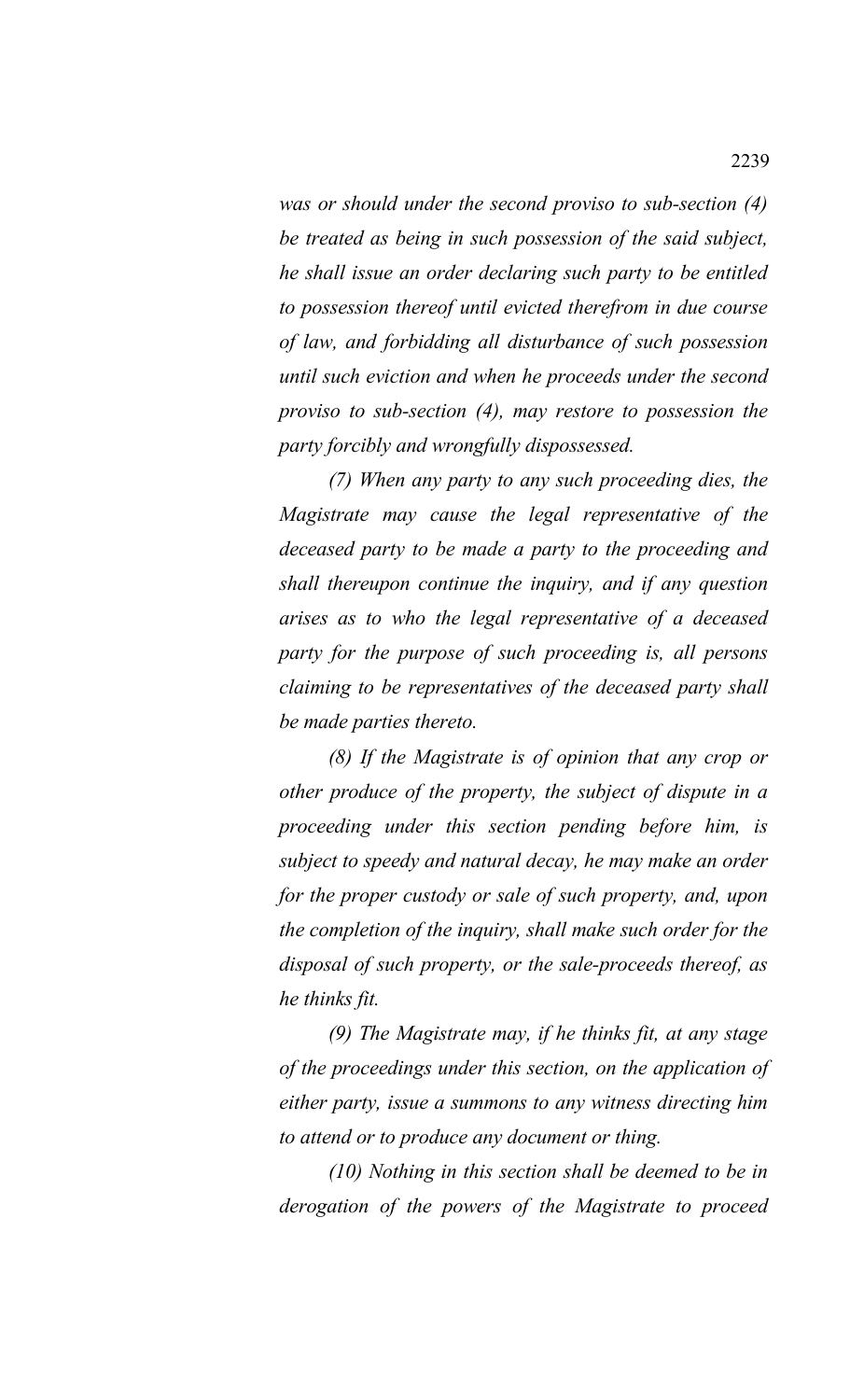## *under section 107."*

**2238**. The nature of the proceedings under Section 145 Cr.P.C. are not judicial. The Magistrate is not supposed to deal with the matter as if it is a Civil Suit. A party to a proceeding under Section 145 is not in a position of a plaintiff in a Civil Suit who has set the Court in motion and has a right to require a decision upon the questions raised by him.

**2239.** Privy Council in **Dinomoni Chowdhrani & Brojo Mohini Chowdhrani 29 IA 24 (PC)** observed that the proceedings under Section 145 do not constitute a trial and are not in the nature of a trial. They are in the nature police proceedings in order to prevent the commission of offence. The nature of the proceedings under Section 145 Cr.P.C. has been described in different terms like quasi-civil **(Bande Ali Vs. Rejaullah 25 Cr.L.J. 303)**, quasi-executive **(Madho Kunbi Vs. Tilak Singh AIR 1934 Nagpur 194)**, quasi-judicial **(Muhammad Araf Vs. Satramdas Sakhimal & others AIR 1936 Sind 143)**, quasi-criminal **(K.S. Prahladsinhji Vs. Chunilal B. Desai AIR 1950 Saurashtra 7)**.

**2240.** The object of section is merely to prevent breach of peace by maintaining one or the other of the parties in possession and where it is not possible to place any of the parties in possession, to appoint Receiver and to take the property in the custody of the Court, i.e., *custodia legis*. These proceedings are not to protect or maintain any body in possession **(Musammat Phutania Vs. Emperor 25 Cr.L.J. 1109)**.

**2241.** In **Doulat Koer Vs. Rameshwari Koeri alias Dulin Saheba (1899) ILR 26 Cal. 635**, the Court said that this Section is to enable a Magistrate to intervene and pass a temporary order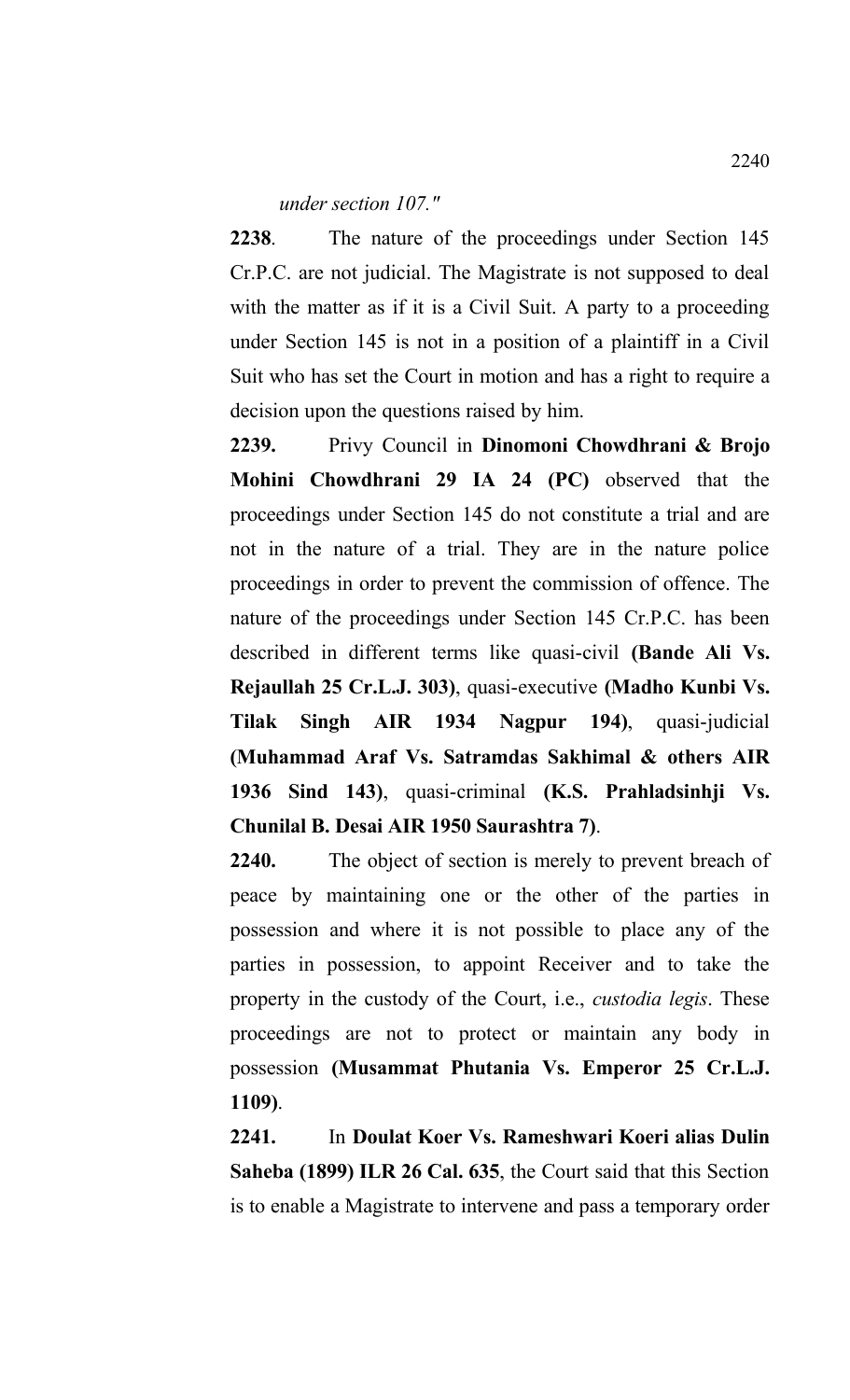in respect to the possession of the property in dispute having effect until the actual right of one of the parties is determined by any competent Court in more lengthy proceedings. In order to attract proceedings under Section 145, Lahore High Court in **Agha Turab Ali Khan Vs. Shromani Gurdwara Parbandhak Committee AIR 1933 Lahore 145** has said that the power or competency of the Magistrate to interfere depends on the very fact that the possession of the land is in dispute. The dispute means actual disagreement, struggle, scramble or quarrel for possession of the land existent between the disputants at the time of proceedings with reference to the merits of their respective claim to possess the land. It is nobody's case that such proceedings were not initiated or that the same were initiated wrongly or that the procedure prescribed thereof under the statute was not followed.

**2242.** The order dated 29.12.1949 is a preliminary order referable to Section 145 Sub-section (1) read with Sub-section (4) second proviso. It is an admitted position by all the parties that the Receiver appointed by Magistrate took the possession of the property and such possession continued till it was replaced by the statutory Receiver under the Act of 1993. It is pointed out that when a Receiver is appointed by the Court, his possession is the possession of the Court. He is Officer through whom the Court exercises its power of management. Such an officer cannot be correctly described as party interested in the dispute likely to cause a breach of peace. No final order in the case in hand could be passed by the Magistrate. It appears that on 16.1.1950 an injunction order was passed by the Civil Judge in Suit-1. The aforesaid order was modified on 19.1.1950 and the modified order was confirmed by the Civil Judge as well as this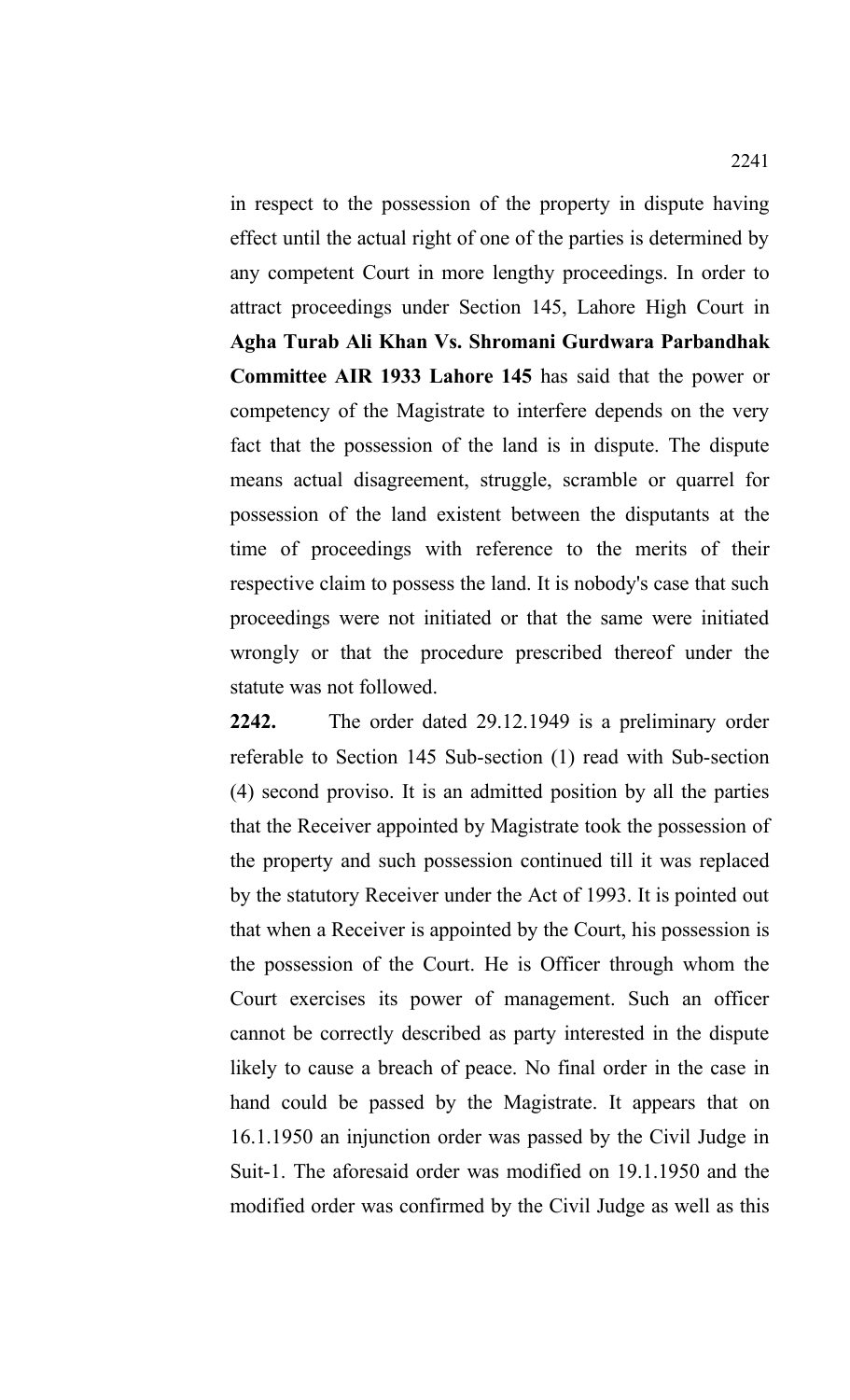Court on 26.04.1955.

**2243**. Despite filing of the civil suit and injunction order passed therein, the City Magistrate could not drop the proceedings and passed an order for deferring the said proceedings. Sri Jilani & Siddiqui, learned counsels for the plaintiffs have castigated the said approach of the Magistrate stating that he ought to have passed final order in one or the other manner or should have dropped the proceedings but by keeping the matter pending, parties were left in lurch, and therefore, for such a situation created by City Magistrate, the plaintiffs' suit cannot be held barred by limitation and it should be deemed that every order passed by the City Magistrate resulted in a fresh cause of action for filing civil suit by the plaintiffs.

**2244.** We however, find it difficult to agree. From perusal of injunction order passed by the Civil Court, we find that on 16th January, 1950 a simple order, in terms of the prayer made in the interim injunction application, was passed directing the parties to maintain status quo. Thereafter on 19<sup>th</sup> January, 1950, the order was modified but the Civil Court did not appoint a Receiver of its own and also did not direct the City Magistrate to get the possession transferred to any other person or another Receiver of the Court instead of the Receiver appointed by the Magistrate. On the contrary, in Suit-1, the City Magistrate was also impleaded as one of the defendant and the Civil Court passed an order directing the defendants to maintain status quo. It also clarified that the Sewa, Puja as was going on, shall continue. Quite visible, the Magistrate could not have ignored this order by dropping the proceedings as that would have resulted in discharge of Receiver and release of the property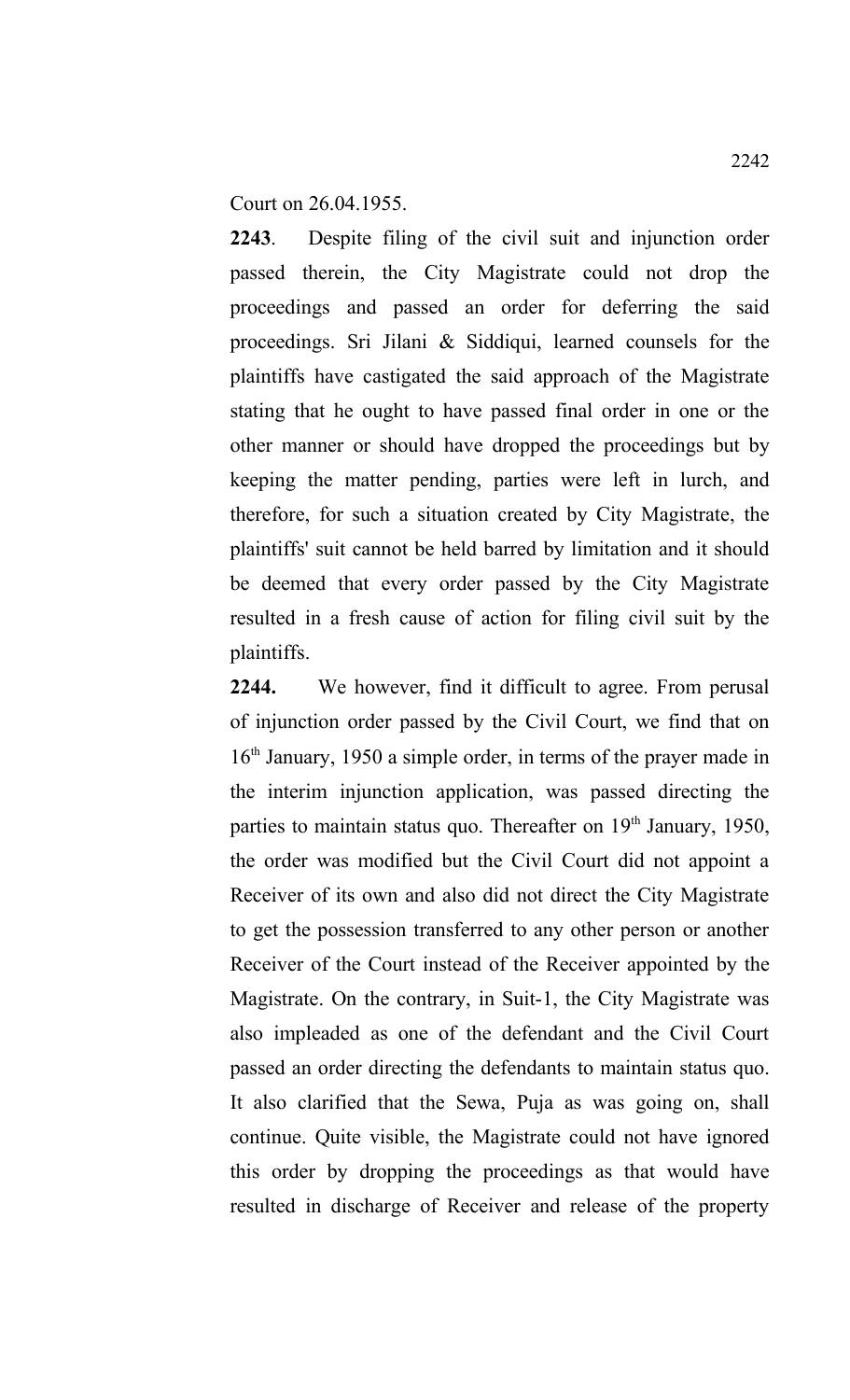attached and placed in his charge. In other words, it could have construed by the Civil Judge as an order disobeying the order of statue quo. Had the Civil Judge passed an order appointing a Court's Receiver and directing the Magistrate to hand over possession of the property to him, the position might have been different. In these circumstances, if the Magistrate did not drop the proceedings but deferred it, we find no fault on his part. Moreover, when the earlier order of the Magistrate, attaching the property and placing it in the charge of Receiver, could not have resulted in giving a cause of action to the plaintiffs to file suit, we fail to understand as to how the subsequent order, which merely deferred the pending proceedings, would lend any help. The order of attachment passed by the Magistrate itself does not give a cause of action and on the contrary it only makes the things known to the party that there appears to be some dispute about the title and/or possession of the property concerned and also there is apprehension of disturbance of public peace and order. The cause of action virtually is known to the party that there exists some dispute and not the order of the Magistrate whereby he attached the property in question and placed it in the charge of the Receiver.

**2245**. We find that in the context of Section 145 Cr.P.C., 1973, a three-Judge Bench of the Apex Court in **Amresh Tiwari Vs. Lalta Prasad Dubey & another 2000 (4) SCC 440** following an earlier decision in **Ram Sumer Puri Mahant Vs. State of U.P. and others 1985 (1) SCC 427** said:

*"12. The question then is whether there is any infirmity in the order of the S.D.M. dicontinuing the proceedings under Section 145 Criminal Procedure Code. The law on this subject-matter has been settled by the*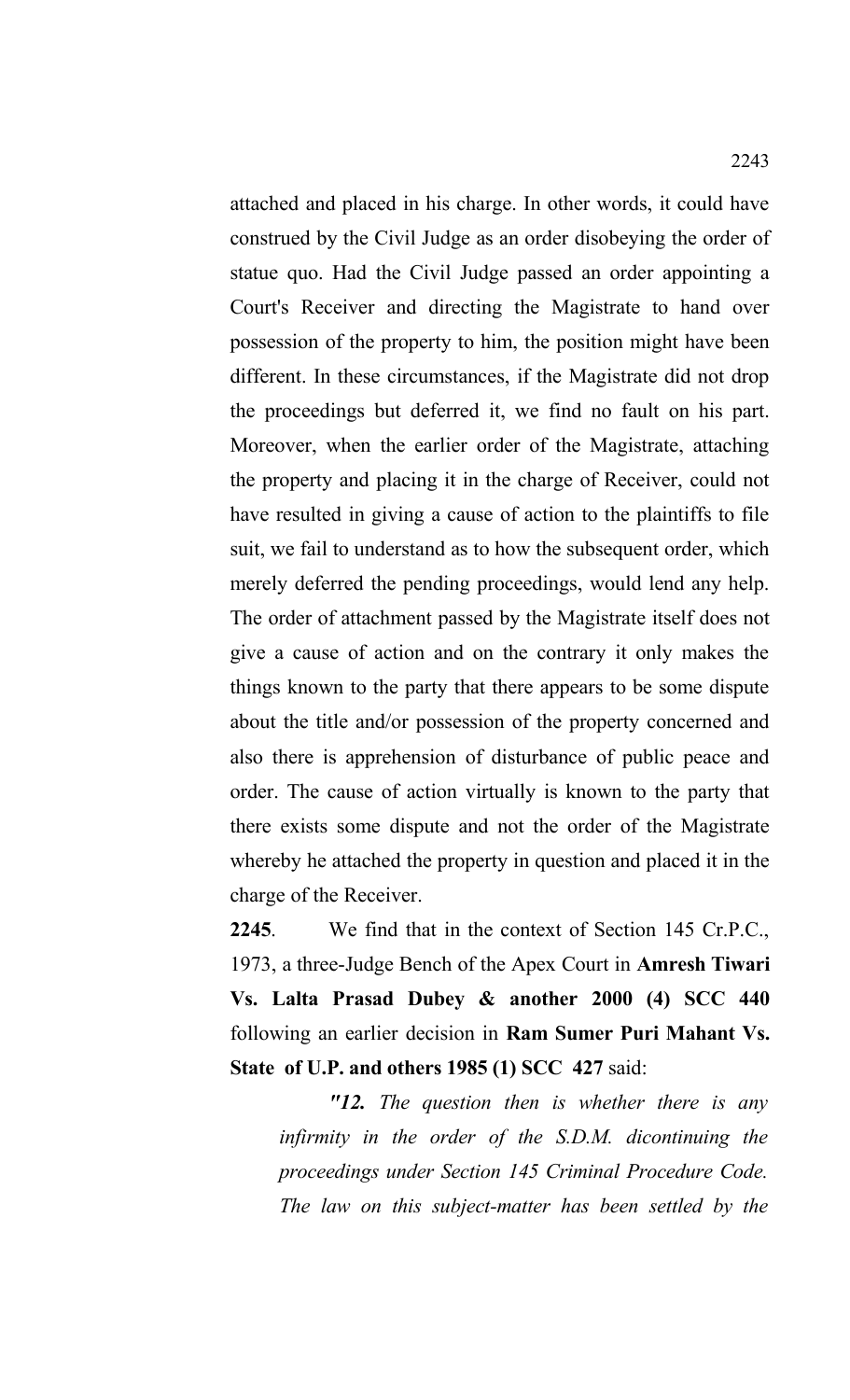*decision of this Court in the case of Ram Sumer Puri Mahant v. State of U.P., reported in, (1985) 1 SCC 427 : (AIR 1985 SC 472 : 1985 Cri LJ 752). In this case it has been held as follows:* 

*"When a civil litigation is pending for the property wherein the question of possession is involved and has been adjudicated, we see hardly any justification for initiating a parallel criminal proceeding under Section 145 of the Code. There is no scope to doubt or dispute the position that the decree of the civil court is binding on the criminal Court in a matter like the one before us. Counsel for respondents 2-5 was not in a position to challenge the proposition that parallel proceedings should not be permitted to continue and in the event of a decree of the civil Court, the Criminal Court should not be allowed to invoke its jurisdiction particularly when possession is being examined by the civil court and parties are in a position to approach the Civil Court for interim orders such as injunction or appointment of receiver for adequate protection of the property during pendency of the dispute. Multiplicity of litigation is not in the interest of the parties nor should public time be allowed to be wasted over meaningless litigation. We are, therefore, satisfied that parallel proceedings should not continue."*

*13. We are unable to accept the submission that the principles laid down in Ram Sumers case (AIR 1985 SC 472 : 1985 Cri LJ 752) would only apply if the civil Court has already adjudicated on the dispute regarding the property and given a finding. In our view Ram*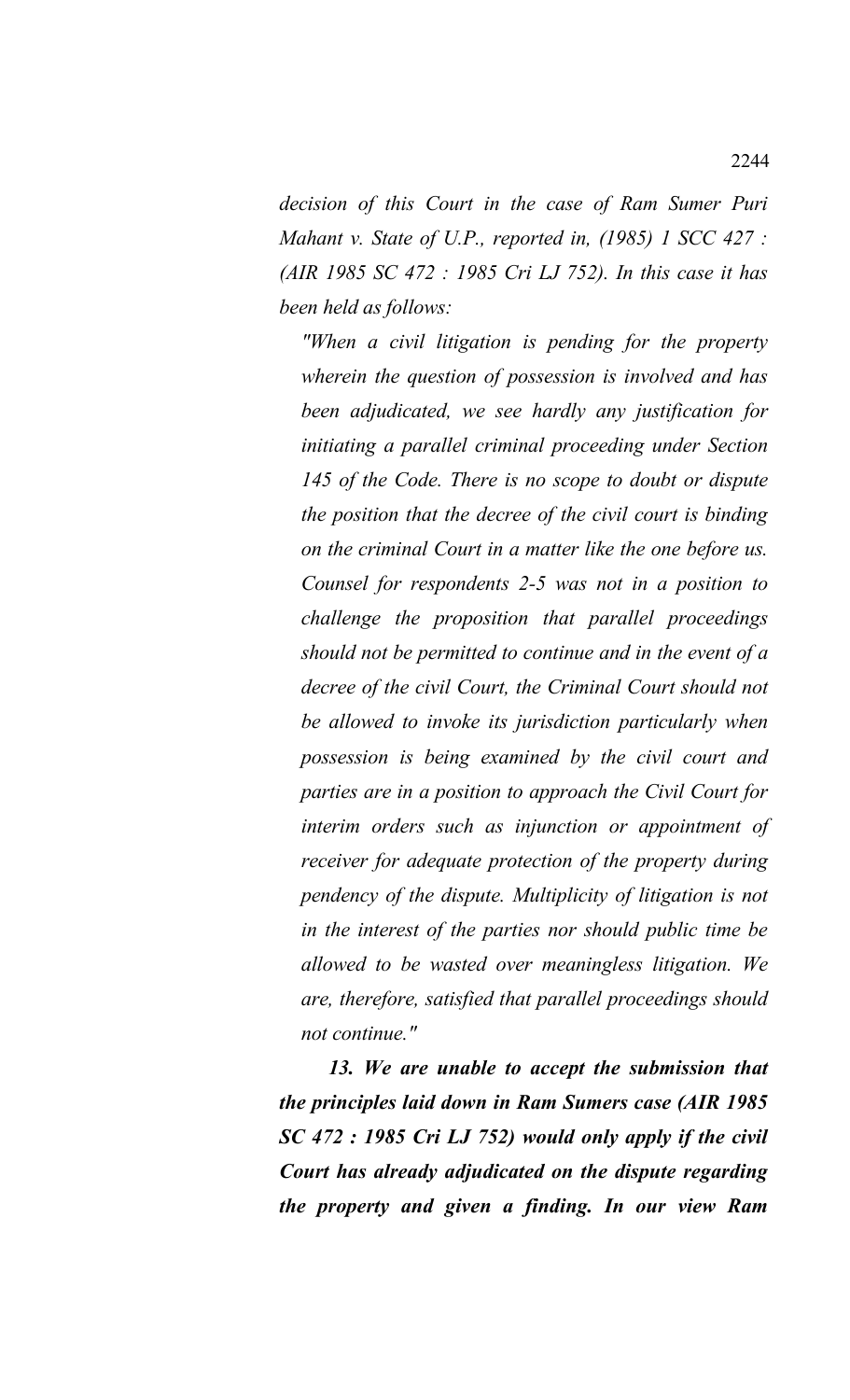*Sumers case is laying down that multiplicity of litigation should be avoided as it is not in the interest of the parties and public time would be wasted over meaningless litigation. On this principle it has been held that when possession is being examined by the civil Court and parties are in a position to approach the civil Court for adequate protection of the property during the pendency of the dispute, the parallel proceedings i.e. Section 145 proceedings should not continue.*

*14. Reliance has been placed on the case of Jhummamal alias Devandas v. State of Madhya Pradesh reported in, (1988) 4 SCC 452 : (AIR 1988 SC 1973 : 1989 Cri LJ 82). It is submitted that this authority lays down that merely because a civil suit is pending does not mean that proceedings under Section 145, Criminal Procedure Code should be set at naught. In our view this authority does not lay down any such broad proposition. In this case the proceedings under Section 145, Criminal Procedure Code had resulted in a concluded order. Thereafter the party, who had lost, filed civil proceedings. After filing the civil proceedings he prayed that the final order passed in the Section 145 proceedings be quashed. It is in that context that this Court held that merely because a civil suit had been filed did not mean that the concluded order under Section 145 Criminal Procedure Code should be quashed. This is entirely a different situation. In this case the civil suit had been filed first. An Order of status quo had already been passed by the competent civil Court. Thereafter Section 145 proceedings were commenced. No final order had been passed in the proceedings under*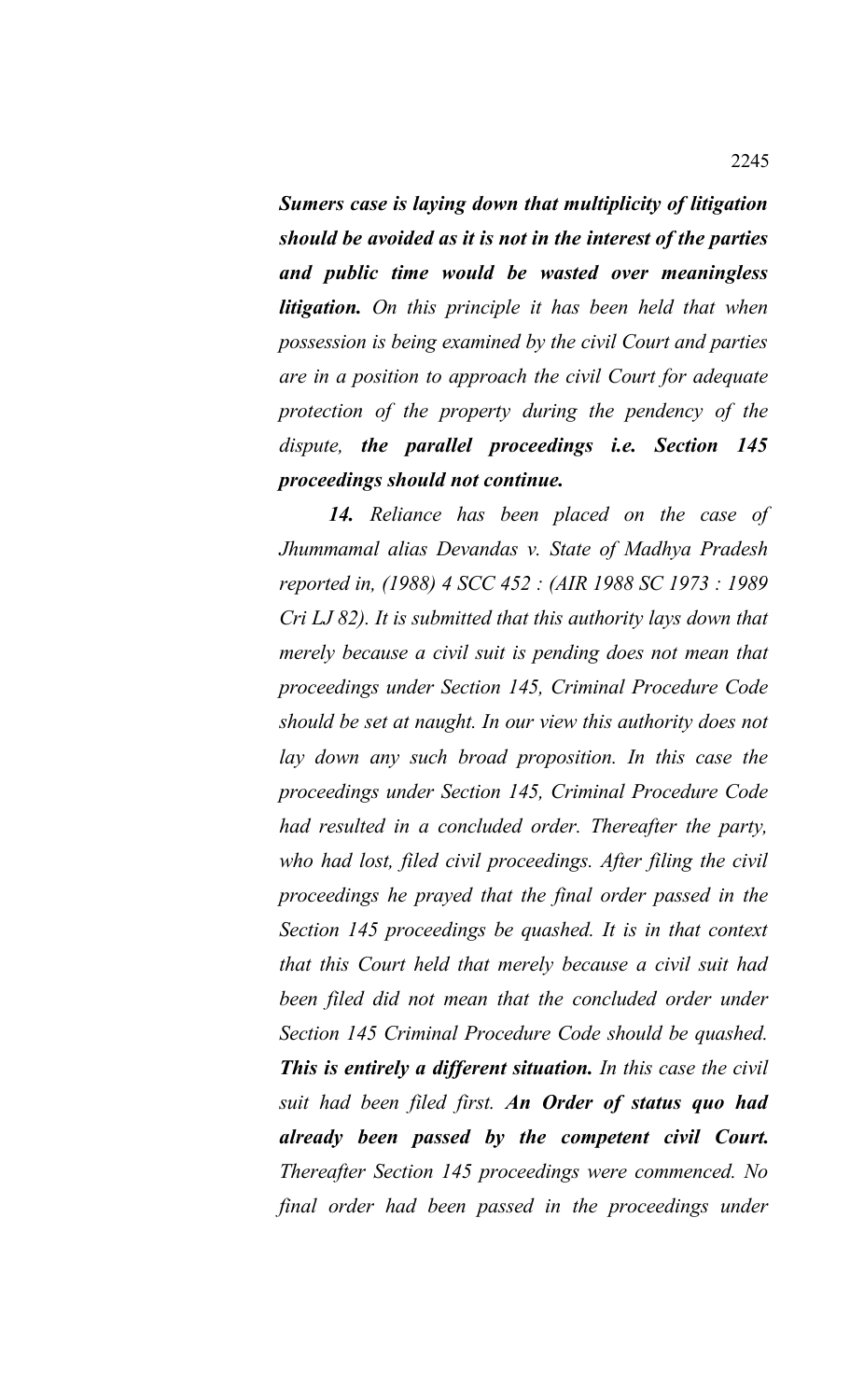*Section 145. In our view on the facts of the present case the ratio laid down in Ram Sumers case (AIR 1985 SC 472 : 1985 Cri LJ 752) (supra) fully applies. We clarify that we are not stating that in every case where a civil suit is filed. Section 145 proceedings woud never lie. It is only in cases where civil suit is for possession or for declaration of title in respect of the same property and where reliefs regarding protection of the property concerned can be applied for and granted by the civil Court that proceedings under Section 145 should not be allowed to continue. This is because the civil court is competent to decide the question of title as well as possession between the parties and the orders of the civil Court would be binding on the Magistrate."* 

**2246**. In **Sadhuram Bansal Vs. Pulin Behari Sarkar and others 1984 (3) SCC 410**, a three-Judge Bench of theApex Court observed in para 62, that the pendency of the proceeding under Section 145 Cr.P.C. and order, if any, passed thereon does not in any way affect the title of the parties to the disputed premises though it reflects the factum of possession. It followed an earlier decision in **Bhinka and others Vs. Charan Singh (supra)**.

**2247**. The provision as existed in Cr.P.C. in 1989 before its amendment in 1955 though went under some change in 1955, but it appears that under the new Cr.P.C., 1973 Section 145 is virtually same as was before 1955 amendment. This has been noticed by the Apex Court in **Mathura Lal Vs. Bhanwar Lal and another 1979 (4) SCC 665** as under:

*"The provisions of Sections 145 and 146 of the 1973 Code are substantially the same as the corresponding*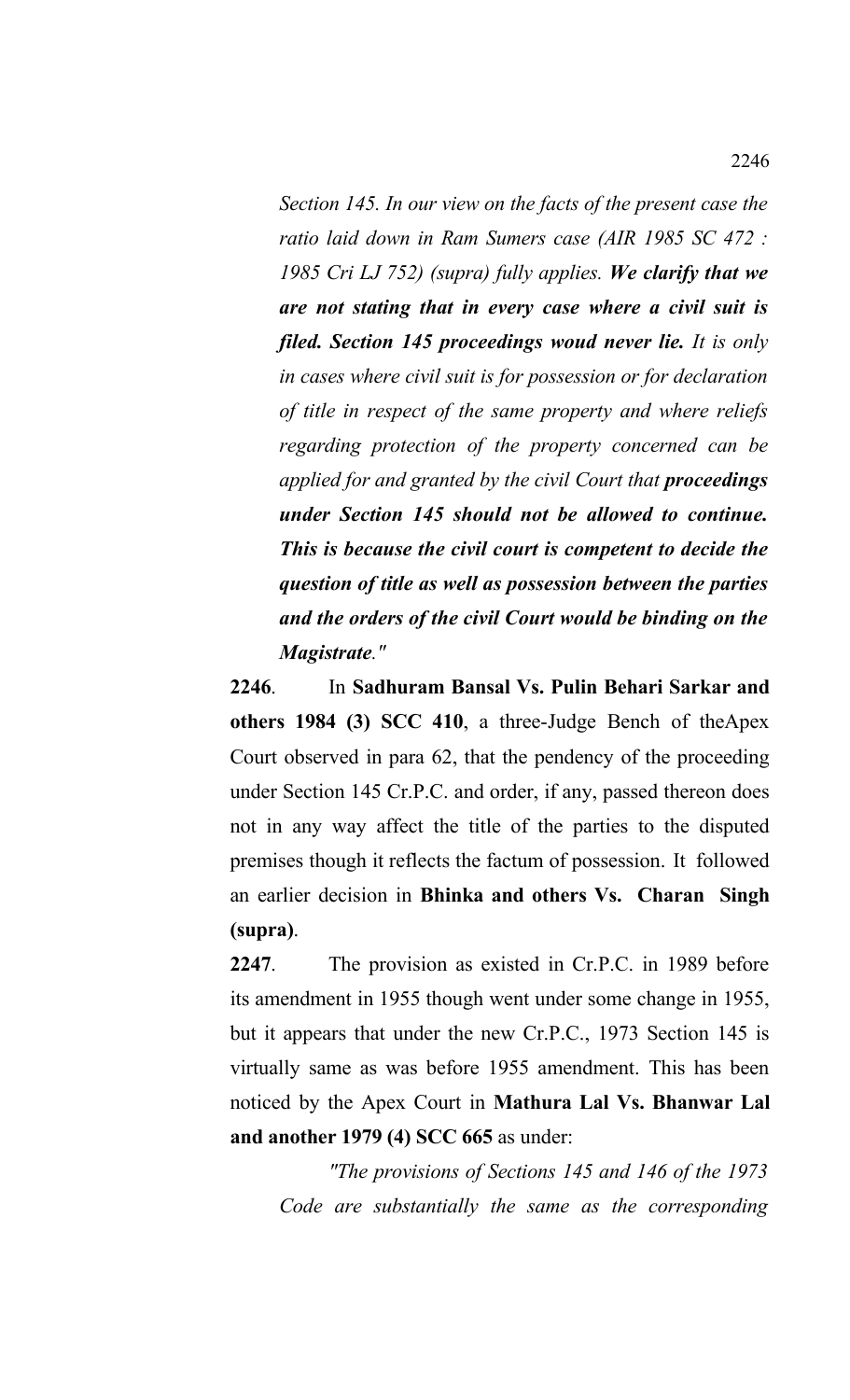*provisions before the 1955 amendment. The only noticeable change is that the second proviso to Section 145 (4) (as it stood before the 1955 amendment) has now been transposed to Section 146 but without the words "pending his decision under this Section" and with the words "at any time after making the order under Section 145(1)" superadded. The change, clearly, is in the interests of convenient draftsmanship. ..."*

**2248.** The above discussion, in our view, would show that the proceedings under Section 145 Cr.P.C. and the orders passed therein would not help the plaintiffs in the matter of limitation particularly when it is virtually admitted in the plaint that they discontinued with possession at least from 23<sup>rd</sup> December, 1949. It is their own version and this disturbance is on account of a title dispute of the property in question. Moreover, all the plaintiffs do not claim themselves to be the owner of the property in question or the legal custodian thereof. None of the plaintiffs is claimed to be Mutwalli of the alleged waqf. It is only a Mutwalli of a waqf who can claim possession of the property in question according to Islamic Law. However, no such person is before us seeking the relief of possession or to seek a declaration in his capacity as Mutwalli. Plaintiffs No.1 Sunni Central Waqf Board is a supervisory controlling body of the Sunni Waqfs in the State of U.P. but on its own has no power to claim possession or custody of any waqf. At least no such provision has been shown. The other individual plaintiffs claimed themselves to be the worshippers i.e. the beneficiaries of the alleged waqf. If there is any obstruction in the right of worship of an individual, he can come to the Court for protection of such right of worship but cannot claim possession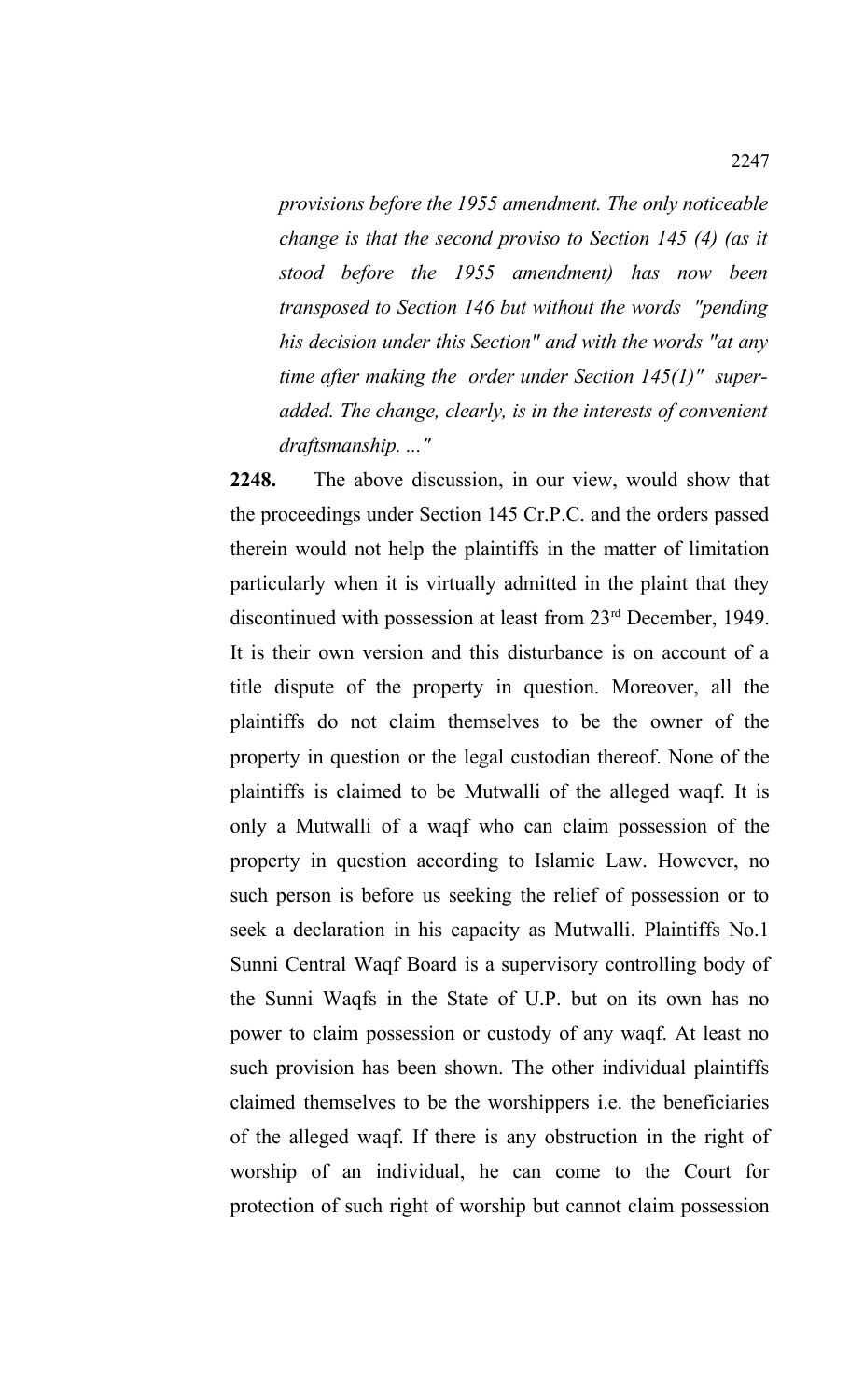of such property since he is neither owner nor legal custodian of the property. Similarly, right of worshipper is confined for the period the subject matter is in existence and vanishes as soon as the right of the owner or that of legal custodian goes or the subject matter disappears, as observed in the case of **Masjid Shahid Ganj (Supra).** 

**2249.** Had it been a suit for a mere injunction for protection of right of worship, something might have been said, but no such relief has been sought by the plaintiffs in the case in hand and we cannot read a prayer which is neither incidental nor otherwise connected but totally different to the real prayer made in the suit. The effect of the property being attached by the Magistrate shall neither result in extension of limitation for the plaintiffs nor in exclusion of certain period for the purpose of limitation to some extent or to the extent of the period the property remained under attachment or in any other manner.

**2250**. We may consider whether the effect of the property being attached by the Magistrate will give any benefit to the plaintiffs either for extension of limitation or for excluding some period for the purpose of limitation to some extent or to the extent the property remained under attachment or in any other manner can help.

**2251**. Where one person claims to be in possession to the exclusion of others and alleges that some other person seeks unlawfully or by force to interfere with his possession and if it is likely to lead to a breach of peace, it will be justifiable and necessary for a Magistrate to take action under Section 145(1) Cr.P.C., (in the present case Cr.P.C. of 1898). Such an order passed is only a police order and in no sense is a final one. The possession contemplated under Section 145 is actual physical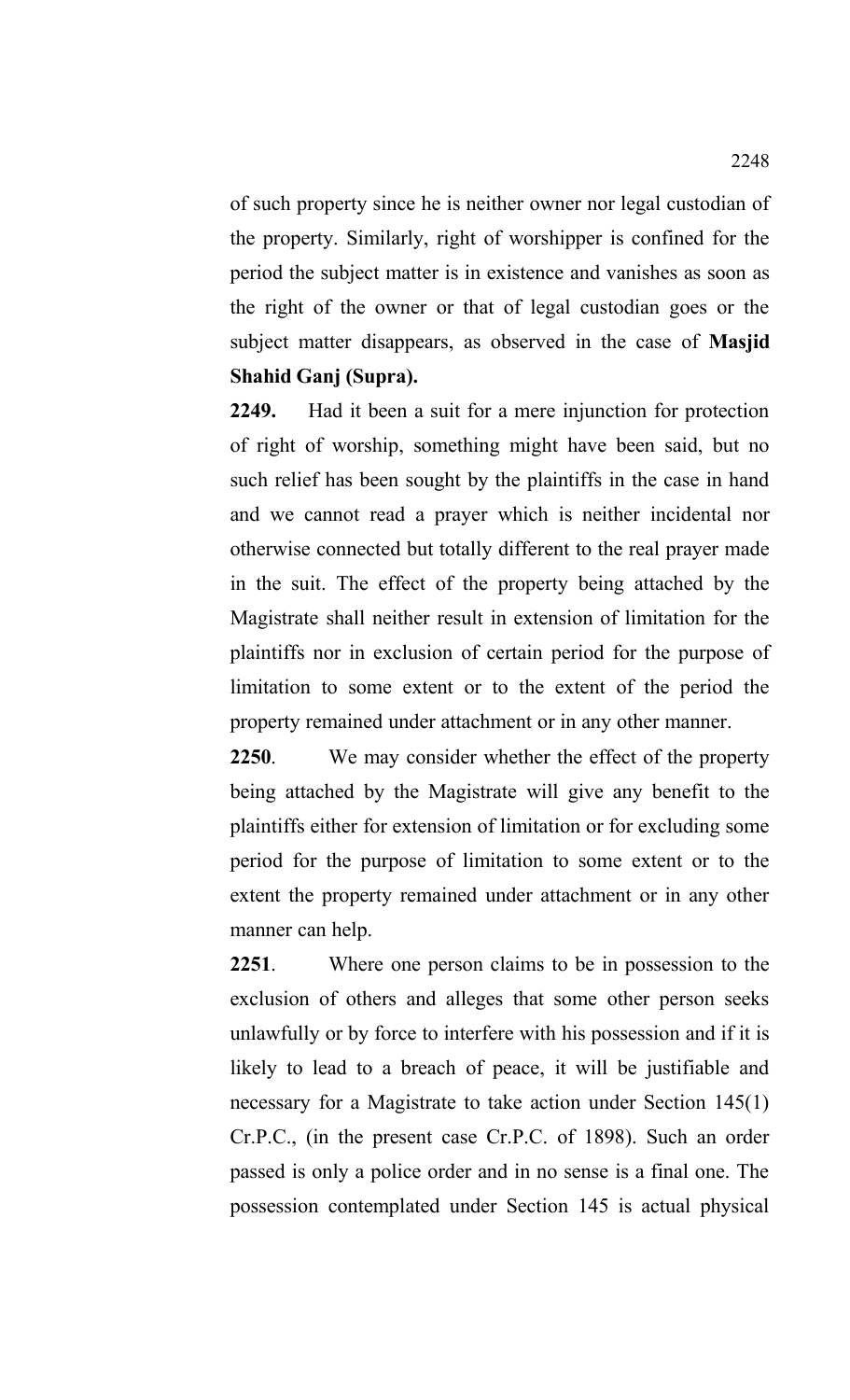possession on the subject matter. The possession, so taken over by Receiver, appointed by a criminal Court after attachment, merely passes the property into custodia legis and is not dispossession within the meaning of Article 142 of L.A. 1908, as observed in **Pappy Amma (supra).** The legal possession of the land attached, for the purpose of limitation, will be constructively with the person who was entitled to the property on the date of attachment. Magistrate cannot be regarded as having dispossessed either party and he cannot legally be made a party to the suit of either of the claimants.

**2252**. It is submitted that since no final order has been passed by the Magistrate so far, there is no question of limitation applying in this case and, therefore, it cannot be pleaded that the suit is barred by limitation under any of the provisions of L.A. 1908. Article 142 and 144 would not apply. Let us examine the legal position when the property is attached.

**2253**. The possession of the part of the property (the inner courtyard of the disputed premises) was placed with a Receiver by an order of City Magistrate passed under section 145 Cr.P.C.. At the time when the suit was filed the possession was not with any adversary but in the hands of a statutory authority who has been held to possess the property on behalf of real owner.

**2254**. In **Everest Coal Company Pvt. Ltd. Vs. State of Bihar and others, 1978 (1) SCC 12** though in a different context, expressing its opinion on the status/capacity of receiver appointed by the Court, the Apex Court said, "*when a court puts receiver in possession of a property, the property comes under court's custody, the receiver being merely an officer/agent of the Court."* It further says that *"receiver represents neither party being an officer of the Court."*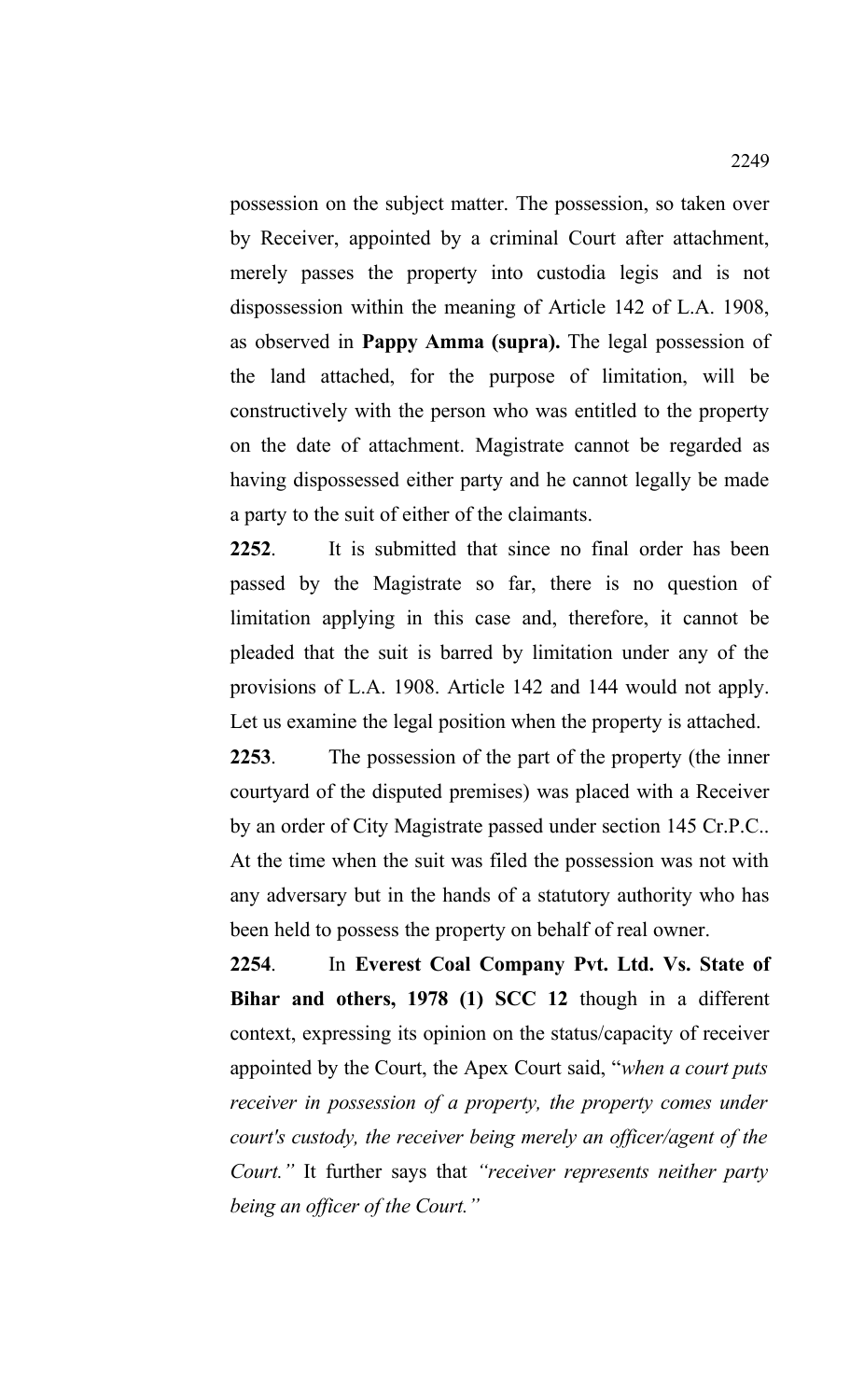**2255**. In **Rajah of Venkatagiri Vs. Isakapalli Subbiah & others (supra)**, the Madras High Court held, if a suit is filed for declaration of title to immovable property, Article 142 of the Second Schedule to Act XV of 1877 would not be attracted. But where a suit for possession is filed by a person who was earlier in possession and was dispossessed or discontinued of possession, it would be governed by Article 142. However, it was further clarified where the property has been attached by a Magistrate under Section 145, Article 142 will not be attracted since the Magistrate cannot be regarded as having dispossessed either parties or that has discontinued possession thereof. The Nature of attachment by Magistrate vis-a-vis possession of the property is explained as under :

*"Under section 146, Criminal Procedure Code, the Magistrate is bound to continue the attachment and have statutory possession of the lands for purposes of continuing the attachment until a competent Civil Court determines the rights of the parties to the dispute before him or the person entitled to the possession of the lands and he cannot deliver the property to any of the parties or other person without an adjudication by a Civil Court. During the continuance of the attachment, the legal possession for purposes of limitation will constructively be in the person who had the title at the date of the attachment and such title cannot be extinguished by the operation of section 28 of the Limitation Act, however, long such attachment may continue."*

**2256**. The Court also held that to commence limitation or whether a cause of action is a continuing one, the criteria would be "whether the wrong is a continuing one" and not "whether